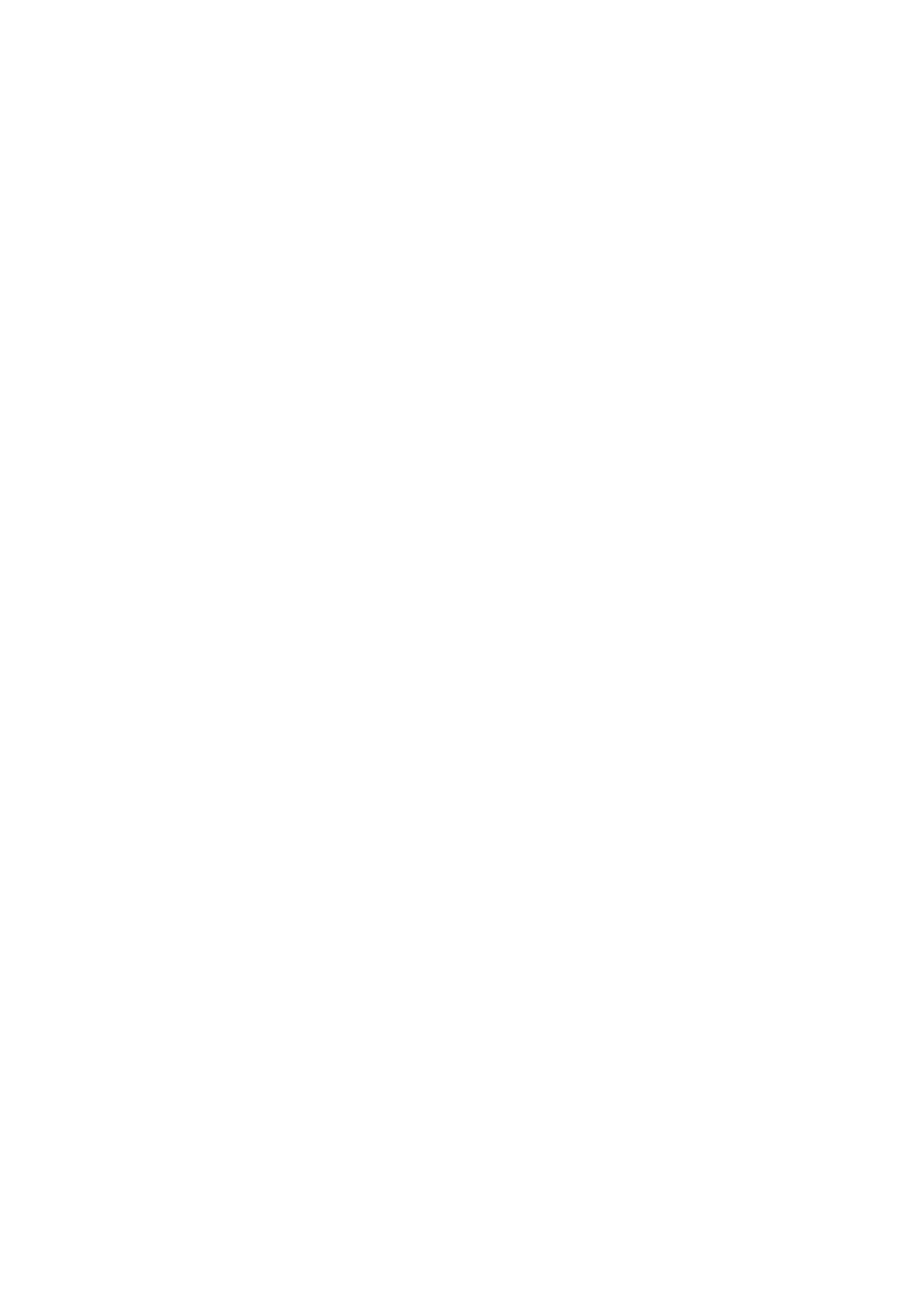<span id="page-2-0"></span>

# **Road Transport (Offences) Amendment Regulation 2007 (No 1)**

**Subordinate Law SL2007-41** 

made under the

**Road Transport (General) Act 1999** 

# **Contents**

|   |                               | Page |
|---|-------------------------------|------|
|   | Name of regulation            |      |
| 2 | Commencement                  |      |
| 3 | Legislation amended           |      |
| 4 | Section 6 (2)                 |      |
| 5 | Schedule 1, parts 1.2 to 1.15 | າ    |

### J2007-601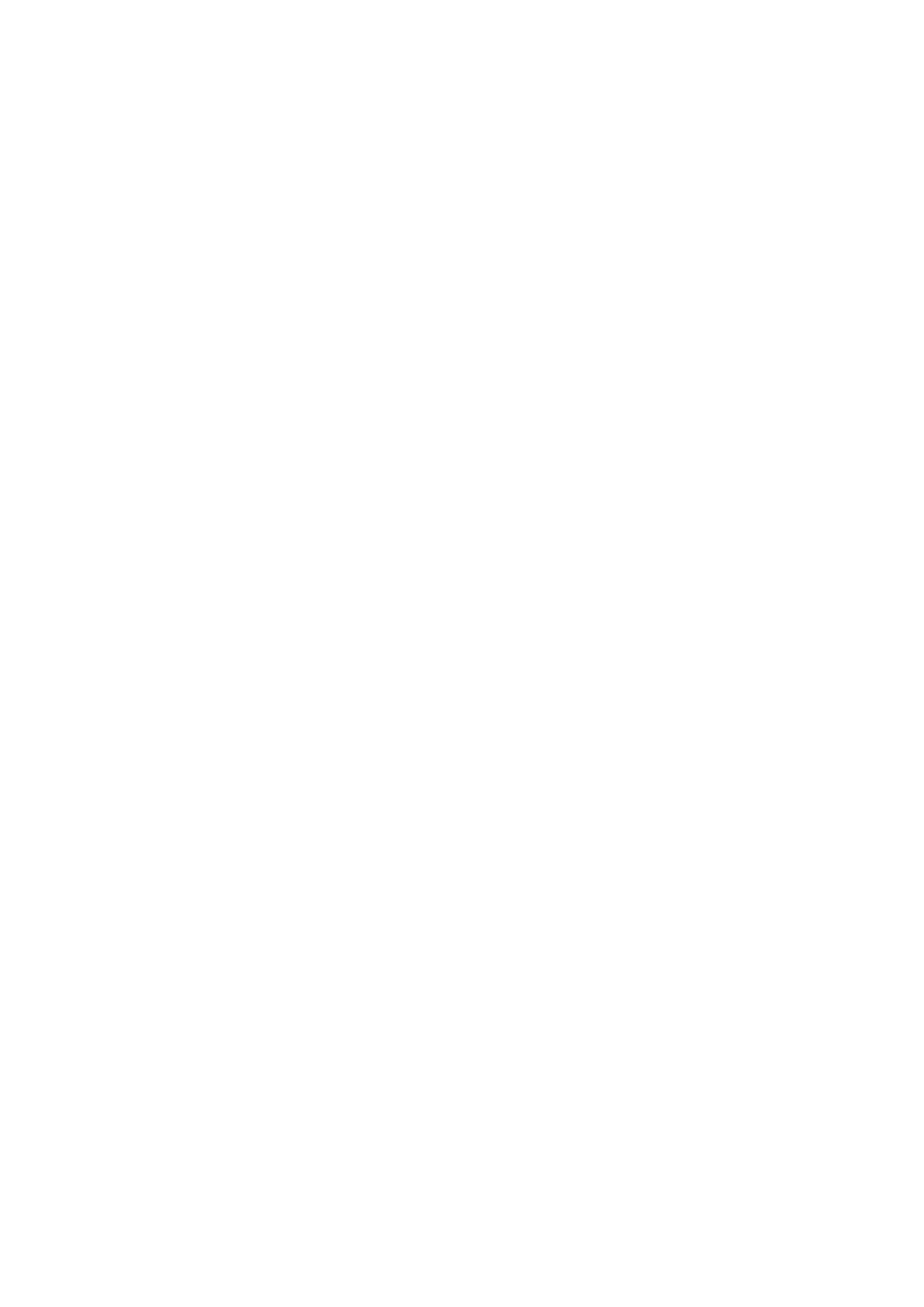## <span id="page-4-0"></span>**1 Name of regulation**

This regulation is the *Road Transport (Offences) Amendment Regulation 2007 (No 1)*.

# **2 Commencement**

This regulation commences on the commencement of the *Victims of Crime Amendment Act 2007*, section 4.

*Note* The naming and commencement provisions automatically commence on the notification day (see Legislation Act, s 75 (1)).

## **3 Legislation amended**

This regulation amends the *Road Transport (Offences) Regulation 2005*.

# **4 Section 6 (2)**

*substitute* 

 (2) However, if the infringement notice offence is a camera-detected offence and the person is a corporation, the penalty payable by the person for the infringement notice offence is the amount worked out as follows:

$$
(P \times 5)-40
$$

(3) In this section:

*P* means the penalty payable by an individual under subsection (1) for the infringement notice offence.

SL2007-41

page 1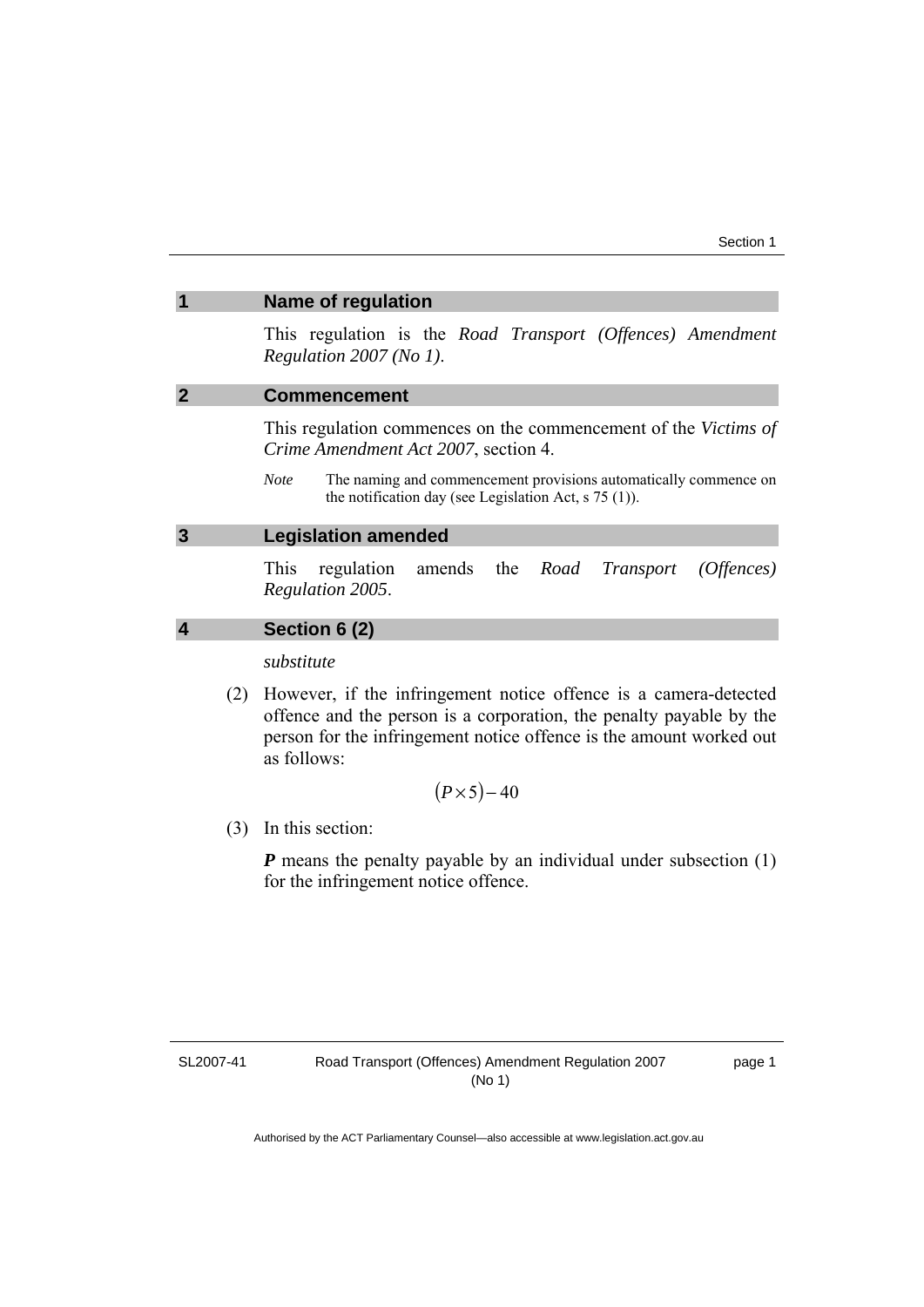# **5 Schedule 1, parts 1.2 to 1.15**

*substitute* 

# **Part 1.2 Australian Road Rules**

| column 1<br>item | column 2<br>offence provision and, if<br>relevant, case                       | column 3<br>short description                                      | column 4<br>offence<br>penalty (pu) | column 5<br>infringement<br>penalty (\$) | column 6<br>demerit<br>points |
|------------------|-------------------------------------------------------------------------------|--------------------------------------------------------------------|-------------------------------------|------------------------------------------|-------------------------------|
| 1.1              | 20<br>not in school zone,<br>٠<br>driving $\leq 15$ km/h<br>faster than limit | non-school zone exceed speed limit by<br>$\leq 15$ km/h            | 20                                  | 143                                      | $1$ (NS)                      |
| 1.2              | not in school zone,<br>driving $> 15$ but $\leq 30$<br>km/h faster than limit | non-school zone exceed speed limit by<br>$> 15$ but $\leq 30$ km/h | 20                                  | 223                                      | $3$ (NS)                      |

<span id="page-5-0"></span>

page 2 Road Transport (Offences) Amendment Regulation 2007 (No 1) SL2007-41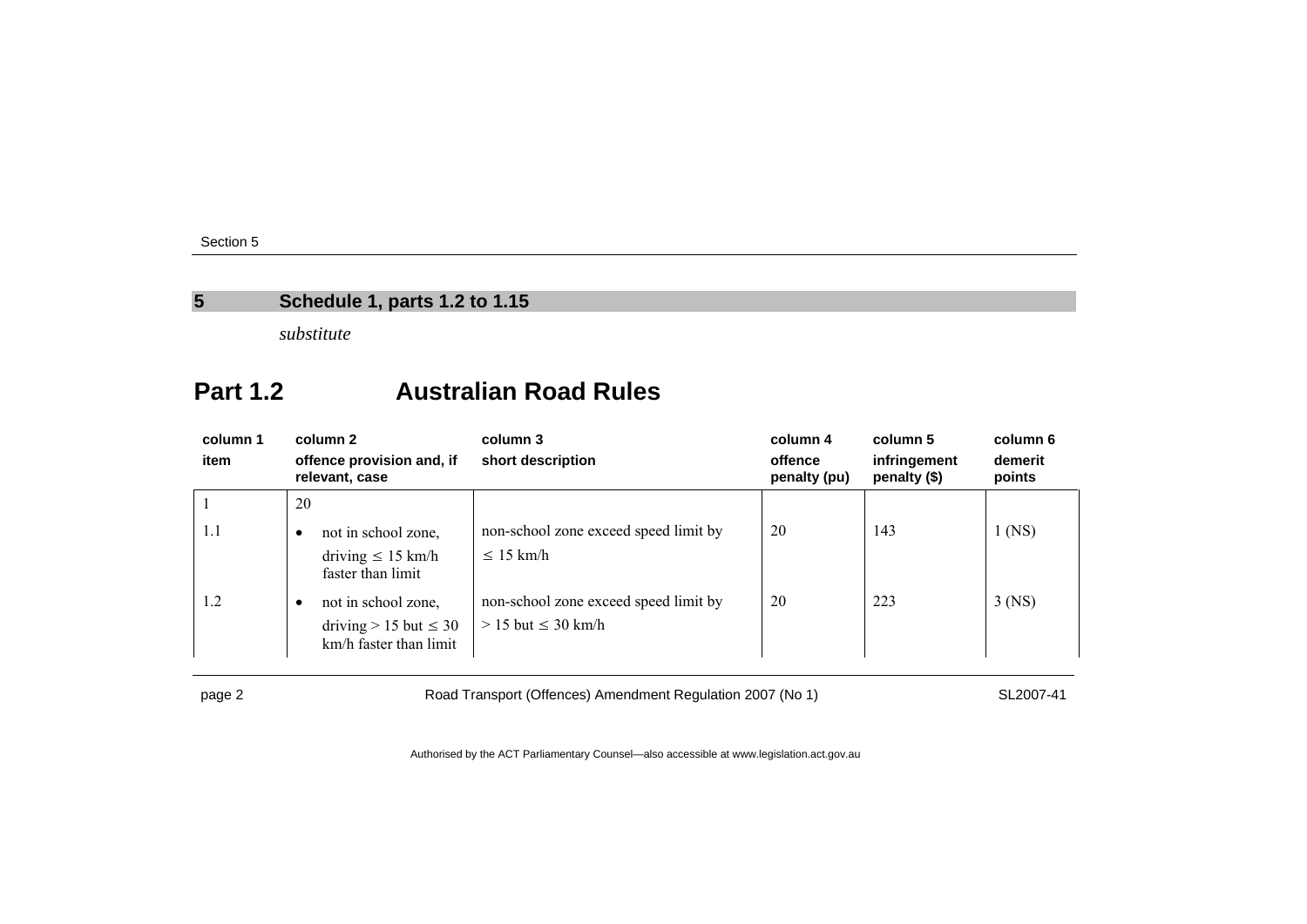| column 1<br>item |           | column 2<br>offence provision and, if<br>relevant, case                       | column 3<br>short description                                      | column 4<br>offence<br>penalty (pu) | column 5<br>infringement<br>penalty (\$) | column 6<br>demerit<br>points |
|------------------|-----------|-------------------------------------------------------------------------------|--------------------------------------------------------------------|-------------------------------------|------------------------------------------|-------------------------------|
| 1.3              | $\bullet$ | not in school zone,<br>driving $>$ 30 but $\leq$ 45<br>km/h faster than limit | non-school zone exceed speed limit by<br>$>$ 30 but $\leq$ 45 km/h | 20                                  | 604                                      | $4$ (NS)                      |
| 1.4              | ٠         | not in school zone,<br>driving $> 45$ km/h<br>faster than limit               | non-school zone exceed speed limit by<br>$>$ 45 km/h               | 20                                  | 1647                                     | $6$ (NS)                      |
| 1.5              |           | in school zone, driving<br>$\leq$ 15 km/h faster than<br>limit.               | school zone exceed speed limit by $\leq 15$<br>km/h                | 20                                  | 143                                      | $1$ (NS)                      |
| 1.6              | $\bullet$ | in school zone, driving<br>$> 15$ but $\leq 30$ km/h<br>faster than limit     | school zone exceed speed limit by<br>$> 15$ but $\leq 30$ km/h     | 20                                  | 223                                      | $3$ (NS)                      |

SL2007-41 Road Transport (Offences) Amendment Regulation 2007 (No 1) page 3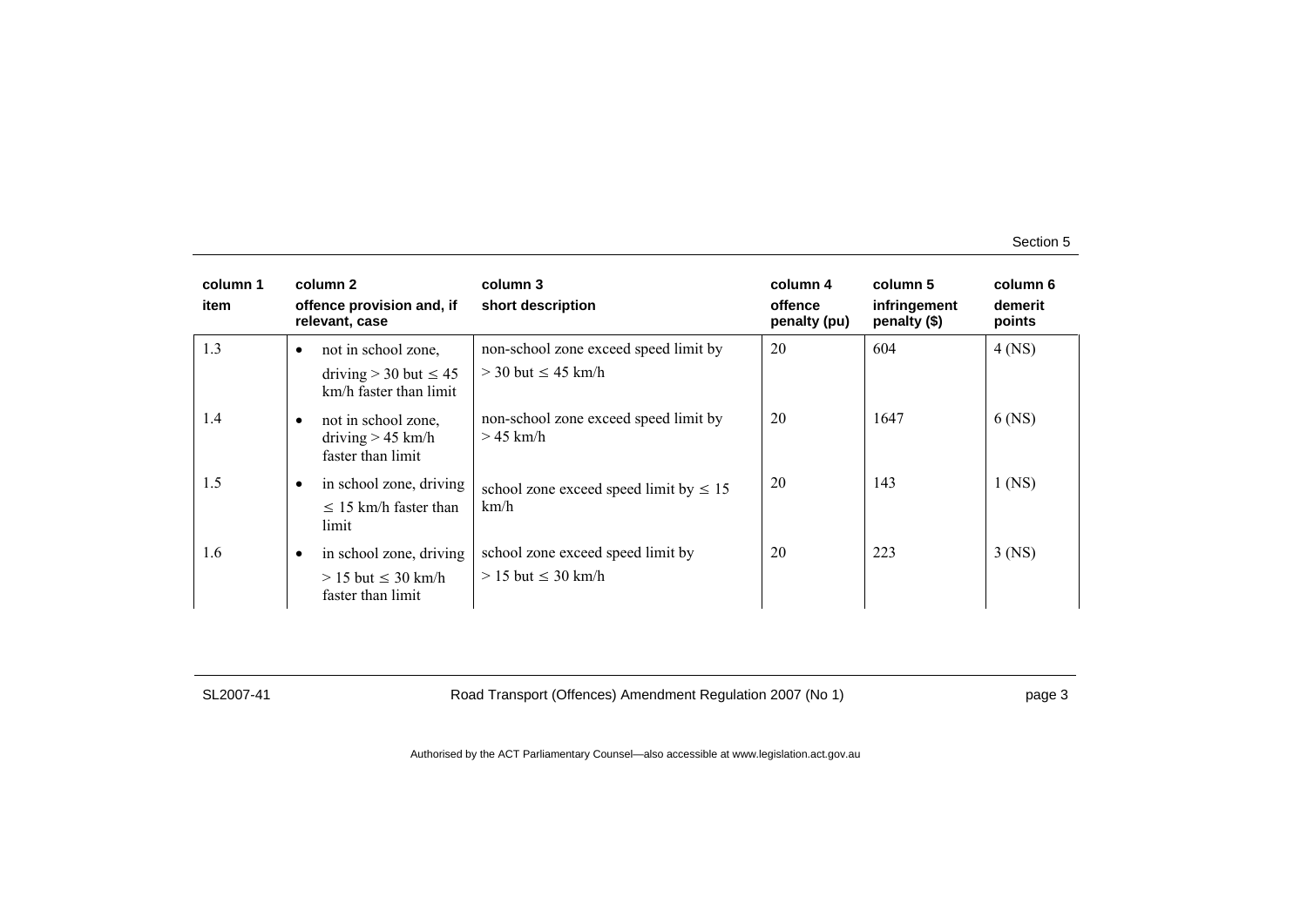| column 1<br>item | column 2<br>offence provision and, if<br>relevant, case                                                                    | column 3<br>short description                                                 | column 4<br>offence<br>penalty (pu) | column 5<br>infringement<br>penalty (\$) | column 6<br>demerit<br>points |
|------------------|----------------------------------------------------------------------------------------------------------------------------|-------------------------------------------------------------------------------|-------------------------------------|------------------------------------------|-------------------------------|
| 1.7              | in school zone, driving<br>$\bullet$                                                                                       | school zone exceed speed limit by                                             | 20                                  | 604                                      | $4$ (NS)                      |
| 1.8              | $>$ 30 but $\leq$ 45 km/h<br>faster than limit<br>in school zone, driving<br>$\bullet$<br>$>$ 45 km/h faster than<br>limit | $>$ 30 but $\leq$ 45 km/h<br>school zone exceed speed limit by<br>$>$ 45 km/h | 20                                  | 1647                                     | 6 (NS)                        |
| $\overline{2}$   | 27(1)                                                                                                                      | not turn left from far left side of road                                      | 20                                  | 197                                      | $2$ (NS)                      |
| 3                | 28(1)                                                                                                                      | not turn left from multi-lane road from<br>within left lane                   | 20                                  | 197                                      | $2$ (NS)                      |
| 4                | 29                                                                                                                         | turn left contrary to road marking                                            | 20                                  | 143                                      | 2 (NS)                        |
| 5                | 31(1)                                                                                                                      |                                                                               |                                     |                                          |                               |
| 5.1              | by contravening<br>$\bullet$<br>31(2)                                                                                      | not turn right from left of/parallel to/near<br>line/strip                    | 20                                  | 197                                      | $2$ (NS)                      |

page 4 Road Transport (Offences) Amendment Regulation 2007 (No 1) SL2007-41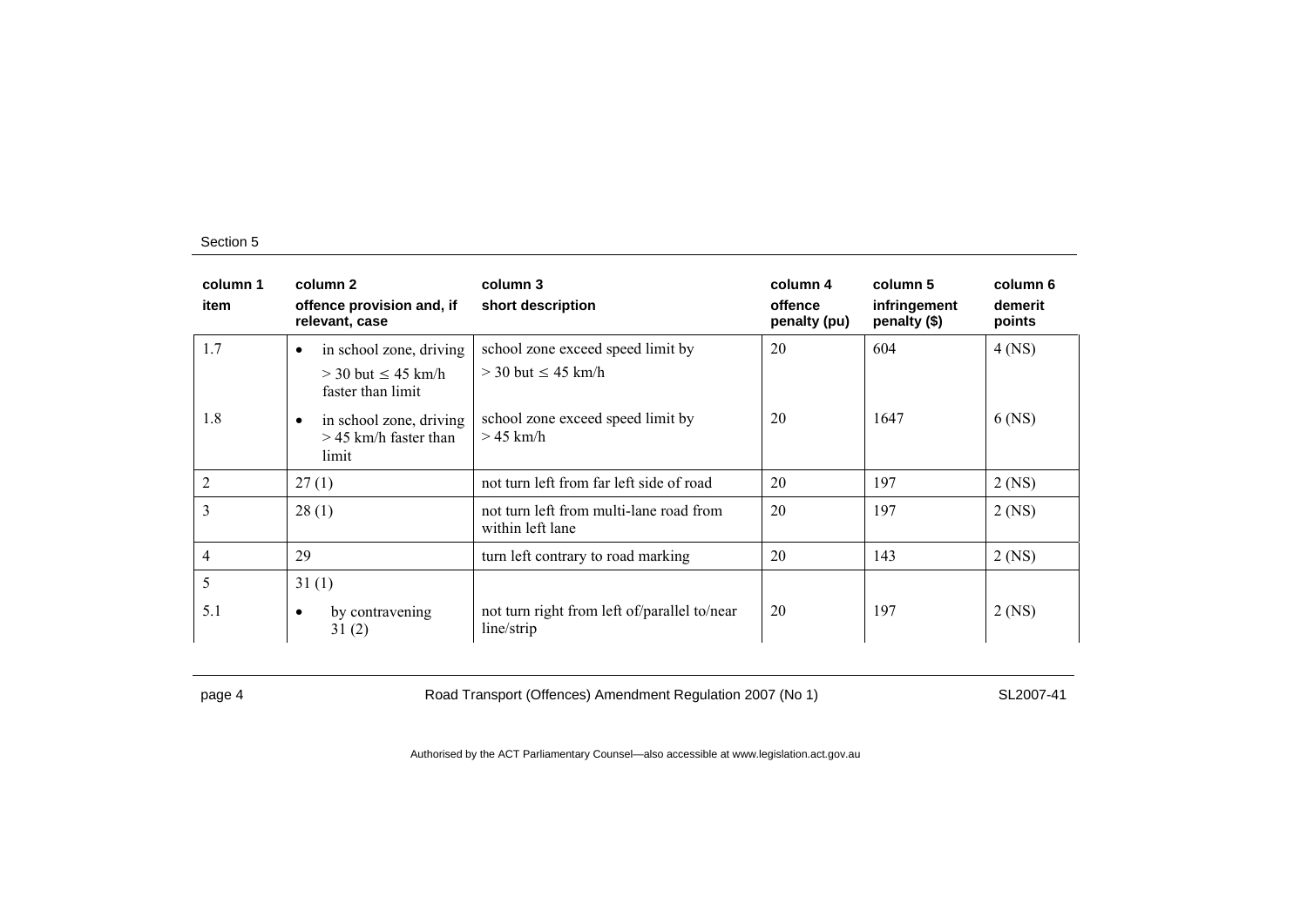| column 1<br>item | column 2<br>offence provision and, if<br>relevant, case | column 3<br>short description                                  | column 4<br>offence<br>penalty (pu) | column 5<br>infringement<br>penalty (\$) | column 6<br>demerit<br>points |
|------------------|---------------------------------------------------------|----------------------------------------------------------------|-------------------------------------|------------------------------------------|-------------------------------|
| 5.2              | by contravening<br>$\bullet$<br>31(3)                   | not turn right from left of/parallel to/near<br>centre of road | 20                                  | 197                                      | $2$ (NS)                      |
| 5.3              | by contravening<br>$\bullet$<br>31(4)                   | not turn right from far right side of one-<br>way road         | 20                                  | 197                                      | $2$ (NS)                      |
| 6                | 32(1)                                                   | not turn right from multi-lane road from<br>within right lane  | 20                                  | 197                                      | $2$ (NS)                      |
| 7                | 33(1)                                                   |                                                                |                                     |                                          |                               |
| 7.1              | by contravening<br>$\bullet$<br>33(2)                   | turn right contrary to road marking                            | 20                                  | 143                                      | $2$ (NS)                      |
| 7.2              | by contravening<br>$\bullet$<br>33(3)                   | not turn right near to right of centre of<br>intersection      | 20                                  | 197                                      | $2$ (NS)                      |
| 8                | 34(1)                                                   | not make required hook turn                                    | 20                                  |                                          | $2$ (NS)                      |
| 9                | 35(2)                                                   | make hook turn contrary to subrule (2)                         | 20                                  |                                          |                               |

SL2007-41 Road Transport (Offences) Amendment Regulation 2007 (No 1) page 5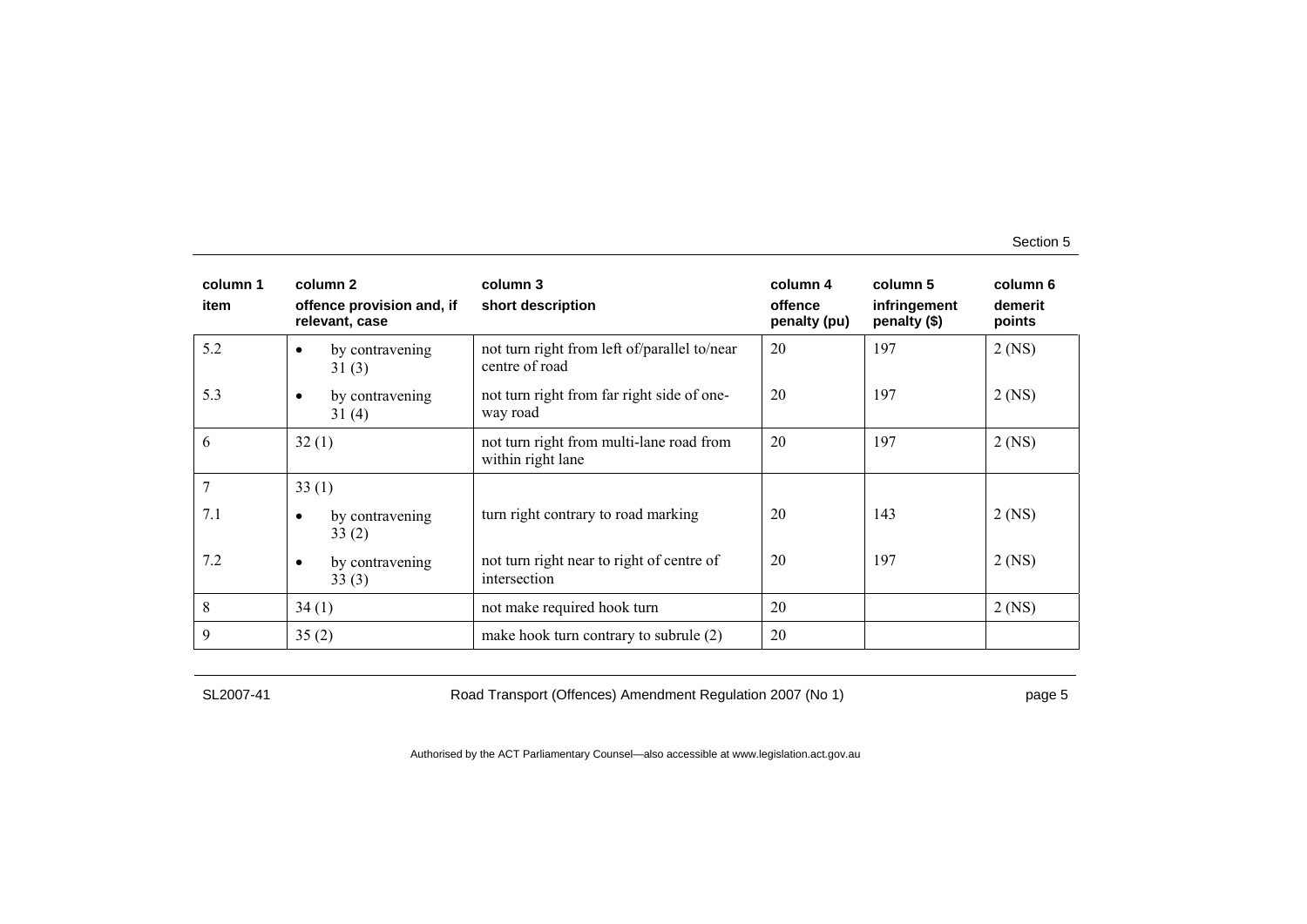| column 1<br>item | column 2<br>offence provision and, if<br>relevant, case | column 3<br>short description                                    | column 4<br>offence<br>penalty (pu) | column 5<br>infringement<br>penalty (\$) | column 6<br>demerit<br>points |
|------------------|---------------------------------------------------------|------------------------------------------------------------------|-------------------------------------|------------------------------------------|-------------------------------|
| 10               | 36                                                      | make hook turn to turn right at intersection<br>contrary to sign | 20                                  |                                          |                               |
| 11               | 37(a)                                                   | begin U-turn without view of approaching<br>traffic              | 20                                  | 249                                      | $2$ (NS)                      |
| 12               | 37(b)                                                   | begin U-turn when driver could obstruct<br>traffic               | 20                                  | 249                                      | $2$ (NS)                      |
| 13               | 38                                                      | make U-turn without giving way to<br>vehicle/pedestrian          | 20                                  | 249                                      | $3$ (NS)                      |
| 14               | 39(1)                                                   | make U-turn at break in dividing strip<br>contrary to sign       | 20                                  | 143                                      | $2$ (NS)                      |
| 15               | 39(2)                                                   | make U-turn on length of road contrary to<br>sign                | 20                                  | 143                                      | $2$ (NS)                      |
| 16               | 40                                                      | make U-turn at intersection with traffic<br>lights               | 20                                  | 197                                      | $2$ (NS)                      |

page 6 Road Transport (Offences) Amendment Regulation 2007 (No 1) SL2007-41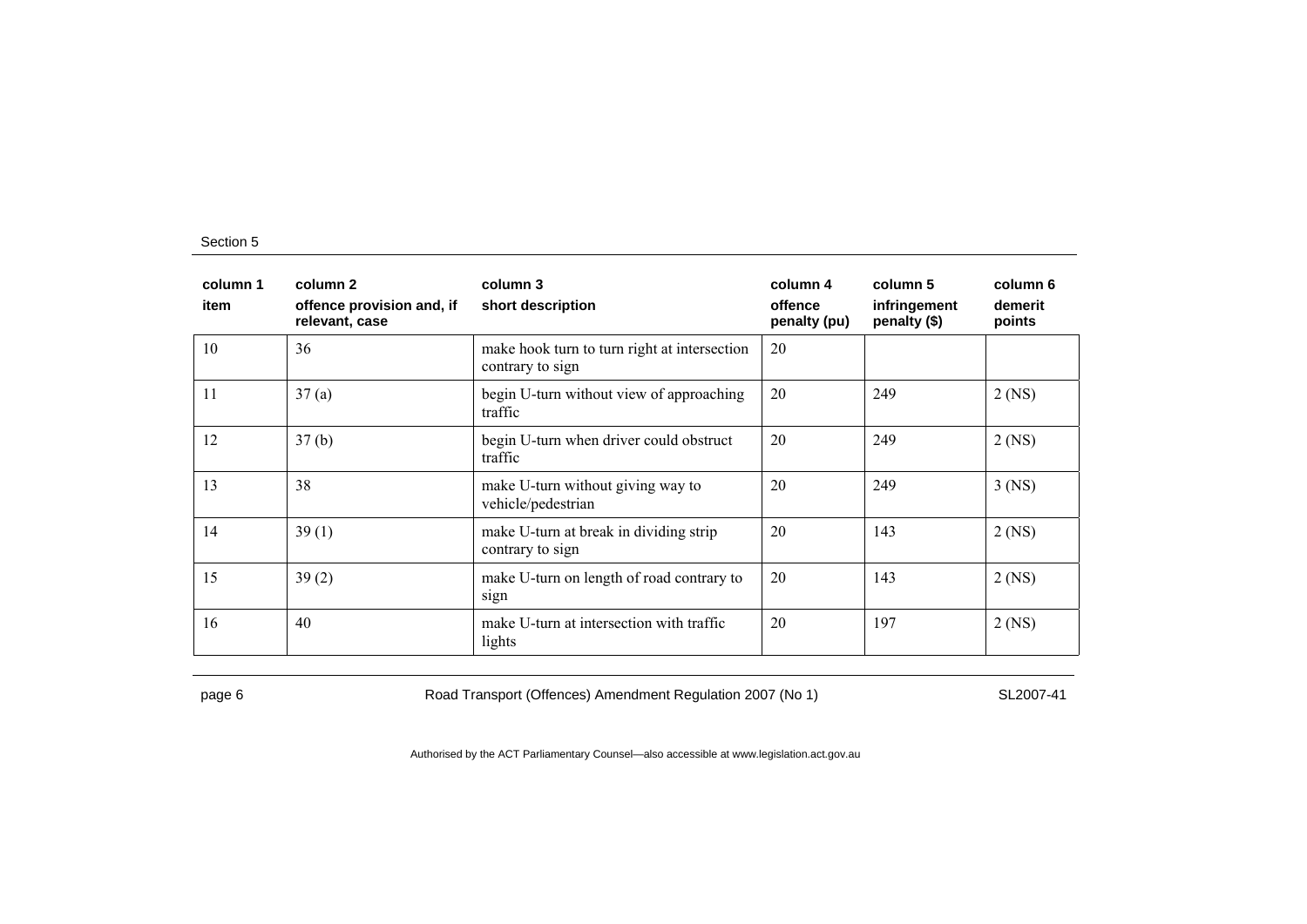| column 1<br>item | column 2<br>offence provision and, if<br>relevant, case | column 3<br>short description                                  | column 4<br>offence<br>penalty (pu) | column 5<br>infringement<br>penalty (\$) | column 6<br>demerit<br>points |
|------------------|---------------------------------------------------------|----------------------------------------------------------------|-------------------------------------|------------------------------------------|-------------------------------|
| 17               | 41                                                      | make U-turn at intersection (no lights)<br>contrary to sign    | 20                                  | 143                                      | $2$ (NS)                      |
| 18               | 42(a)                                                   | not start U-turn in lane nearest dividing<br>line/median strip | 20                                  | 197                                      | $2$ (NS)                      |
| 19               | 42(b)                                                   | not start U-turn from left of centre of road                   | 20                                  | 197                                      | $2$ (NS)                      |
| 20               | 43 $(1)$                                                | turn left into/from road/area/land contrary<br>to division 1   | 20                                  | 197                                      | $2$ (NS)                      |
| 21               | 43 $(2)$                                                | turn right into/from road/area/land contrary<br>to division 2  | 20                                  | 197                                      | $2$ (NS)                      |
| 22               | 46(1)                                                   |                                                                |                                     |                                          |                               |
| 22.1             | by contravening 47<br>$\bullet$                         | not give required signal                                       | 20                                  | 143                                      | $2$ (NS)                      |
| 22.2             | by contravening<br>$\bullet$<br>46(2)                   | not give sufficient left change of direction<br>signal         | 20                                  | 143                                      | $2$ (NS)                      |

SL2007-41 Road Transport (Offences) Amendment Regulation 2007 (No 1) page 7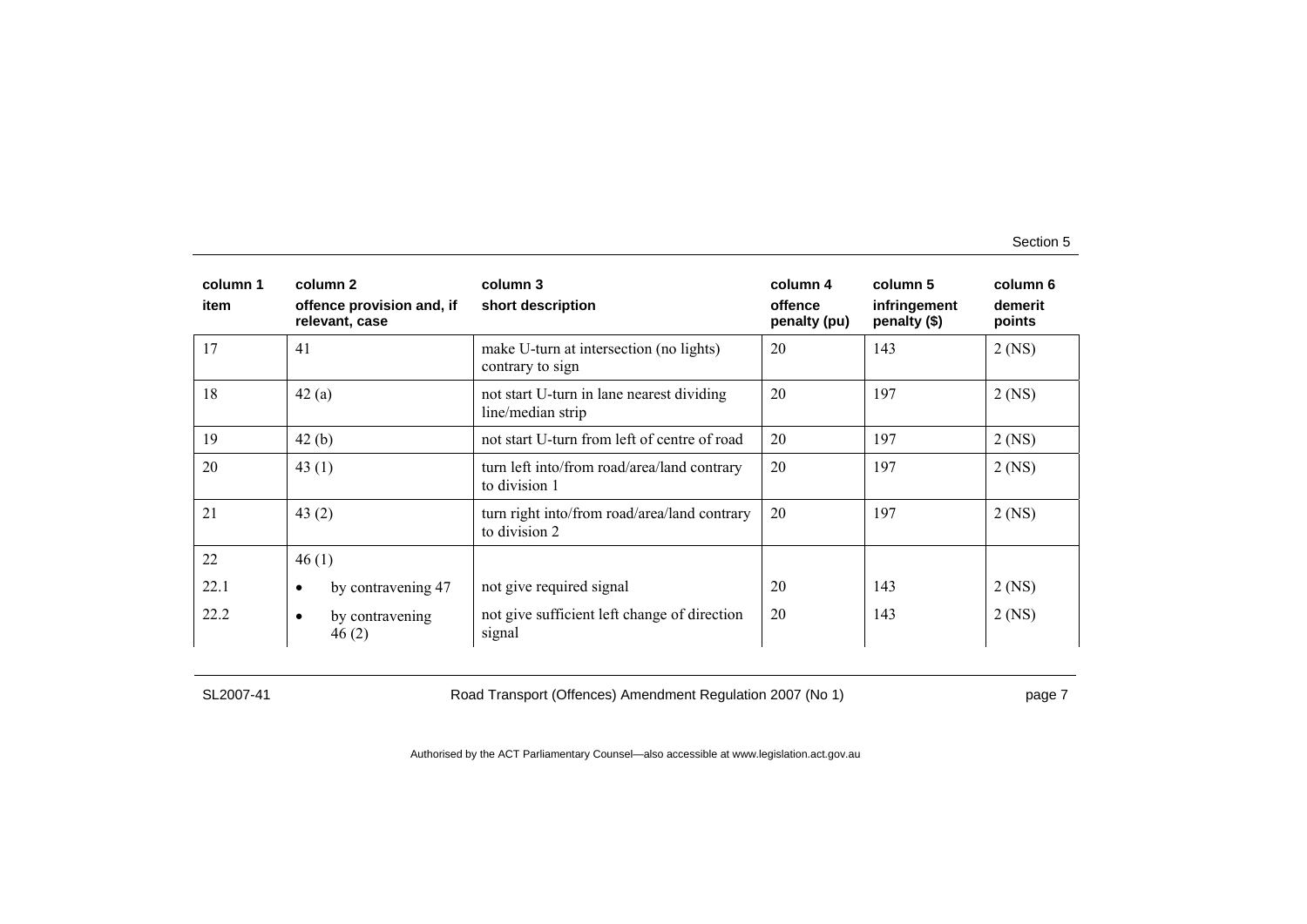| column 1<br>item | column 2<br>offence provision and, if<br>relevant, case | column 3<br>short description                                   | column 4<br>offence<br>penalty (pu) | column 5<br>infringement<br>penalty (\$) | column 6<br>demerit<br>points |
|------------------|---------------------------------------------------------|-----------------------------------------------------------------|-------------------------------------|------------------------------------------|-------------------------------|
| 22.3             | by contravening<br>$\bullet$<br>46(3)                   | give left change of direction signal (less<br>than 5 seconds)   | 20                                  | 143                                      | $2$ (NS)                      |
| 23               | 46(4)                                                   | not stop left change of direction signal after<br>change        | 20                                  | 90                                       | $\overline{2}$                |
| 24               | 48(1)                                                   |                                                                 |                                     |                                          |                               |
| 24.1             | by contravening 49<br>$\bullet$                         | not give right change of direction signal<br>with lights        | 20                                  | 143                                      | $2$ (NS)                      |
| 24.2             | by contravening<br>$\bullet$<br>48(2)                   | not give sufficient right change of direction<br>signal         | 20                                  | 143                                      | 2 (NS)                        |
| 24.3             | by contravening<br>$\bullet$<br>48(3)                   | give right change of direction signal (less)<br>than 5 seconds) | 20                                  | 143                                      | $2$ (NS)                      |
| 25               | 48 $(4)$                                                | not stop right change of direction signal<br>after change       | 20                                  | 90                                       |                               |

page 8 Road Transport (Offences) Amendment Regulation 2007 (No 1) SL2007-41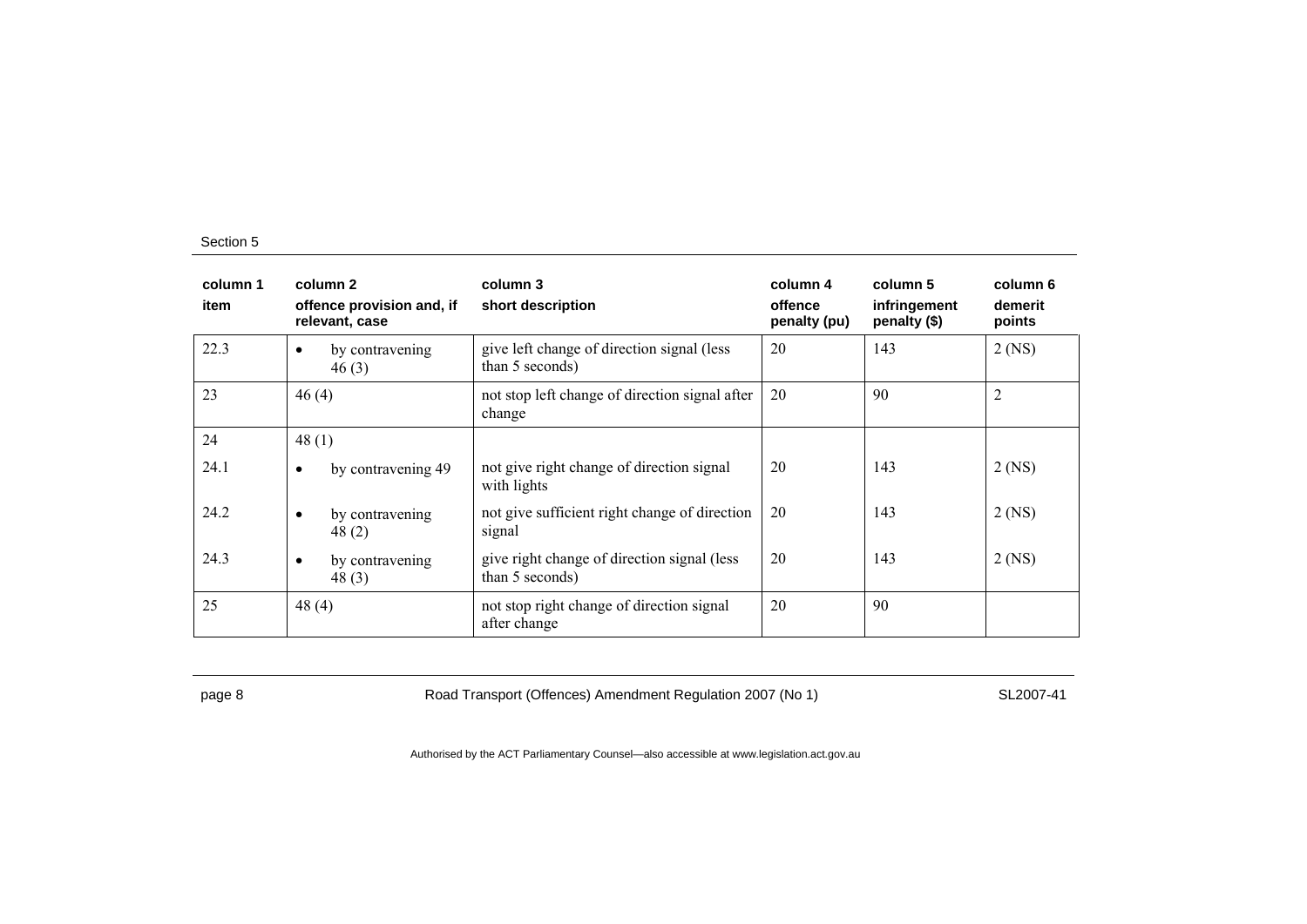| column 1<br>item | column 2<br>offence provision and, if<br>relevant, case | column 3<br>short description                                   | column 4<br>offence<br>penalty (pu) | column 5<br>infringement<br>penalty (\$) | column 6<br>demerit<br>points |
|------------------|---------------------------------------------------------|-----------------------------------------------------------------|-------------------------------------|------------------------------------------|-------------------------------|
| 26               | 51                                                      | operate indicator light contrary to<br>permitted use            | 20                                  | 90                                       |                               |
| 27               | 53 $(1)$                                                | not give stop signal with brake<br>lights/signal/device         | 20                                  | 143                                      | $2$ (NS)                      |
| 28               | 53 $(2)$                                                | not give sufficient warning of stopping                         | 20                                  | 143                                      | $2$ (NS)                      |
| 29               | 53 $(3)$                                                | not give stop signal when slowing suddenly                      | 20                                  | 143                                      | $2$ (NS)                      |
| 30               | 56 $(1)$ $(a)$                                          |                                                                 |                                     |                                          |                               |
| 30.1             | other than at toll<br>$\bullet$<br>booth                | not stop at stop line at red light—other than<br>toll booth     | 20                                  | 249                                      | $3$ (NS)                      |
| 30.2             | at toll booth<br>$\bullet$                              | not stop at stop line at red light—toll booth                   | 20                                  | 153                                      | $3$ (NS)                      |
| 31               | 56 $(1)$ $(b)$                                          |                                                                 |                                     |                                          |                               |
| 31.1             | other than at toll<br>$\bullet$<br>booth                | not stop before stop sign at red light—other<br>than toll booth | 20                                  | 249                                      | $3$ (NS)                      |

SL2007-41 Road Transport (Offences) Amendment Regulation 2007 (No 1) page 9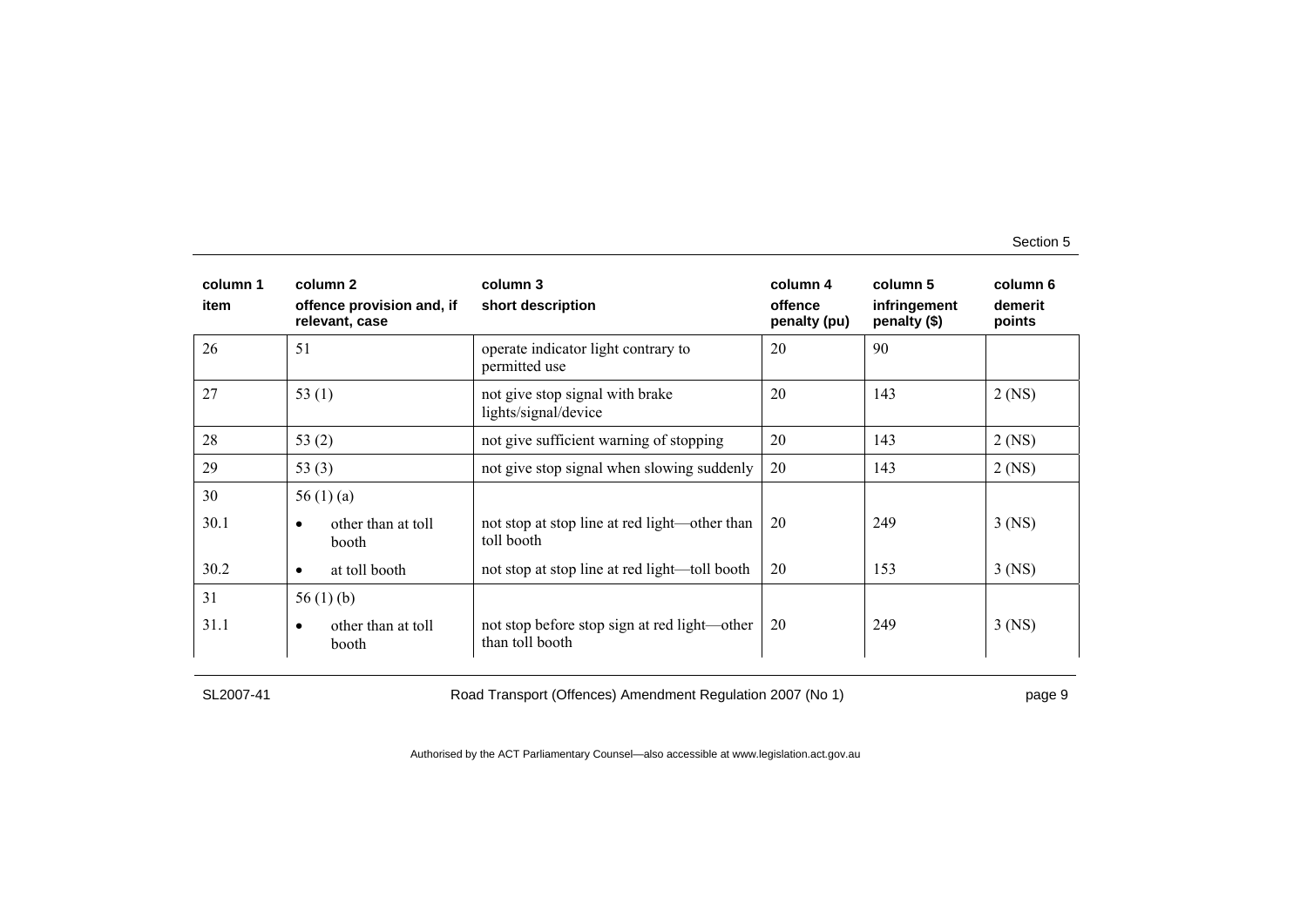| column 1<br>item | column 2<br>offence provision and, if<br>relevant, case | column 3<br>short description                                | column 4<br>offence<br>penalty (pu) | column 5<br>infringement<br>penalty (\$) | column 6<br>demerit<br>points |
|------------------|---------------------------------------------------------|--------------------------------------------------------------|-------------------------------------|------------------------------------------|-------------------------------|
| 31.2             | at toll booth<br>$\bullet$                              | not stop before stop sign at red light—toll<br>booth         | 20                                  | 153                                      | $3$ (NS)                      |
| 32               | 56 $(1)(c)$                                             |                                                              |                                     |                                          |                               |
| 32.1             | other than at toll<br>٠<br>booth                        | not stop before lights at red light—other<br>than toll booth | 20                                  | 249                                      | $3$ (NS)                      |
| 32.2             | at toll booth<br>$\bullet$                              | not stop before lights at red light—toll<br>booth            | 20                                  | 153                                      | $3$ (NS)                      |
| 33               | 56 $(2)$ $(a)$                                          | not stop at stop line at red arrow                           | 20                                  | 249                                      | $3$ (NS)                      |
| 34               | 56 $(2)$ $(b)$                                          | not stop before stop sign at red arrow                       | 20                                  | 249                                      | $3$ (NS)                      |
| 35               | 56 $(2)(c)$                                             | not stop before lights at red arrow                          | 20                                  | 249                                      | $3$ (NS)                      |
| 36               | 57(1)(a)                                                | not stop at stop line at yellow light                        | 20                                  | 249                                      | $3$ (NS)                      |
| 37               | 57(1)(b)                                                | not stop before traffic lights at yellow light               | 20                                  | 249                                      | $3$ (NS)                      |

page 10 Road Transport (Offences) Amendment Regulation 2007 (No 1) SL2007-41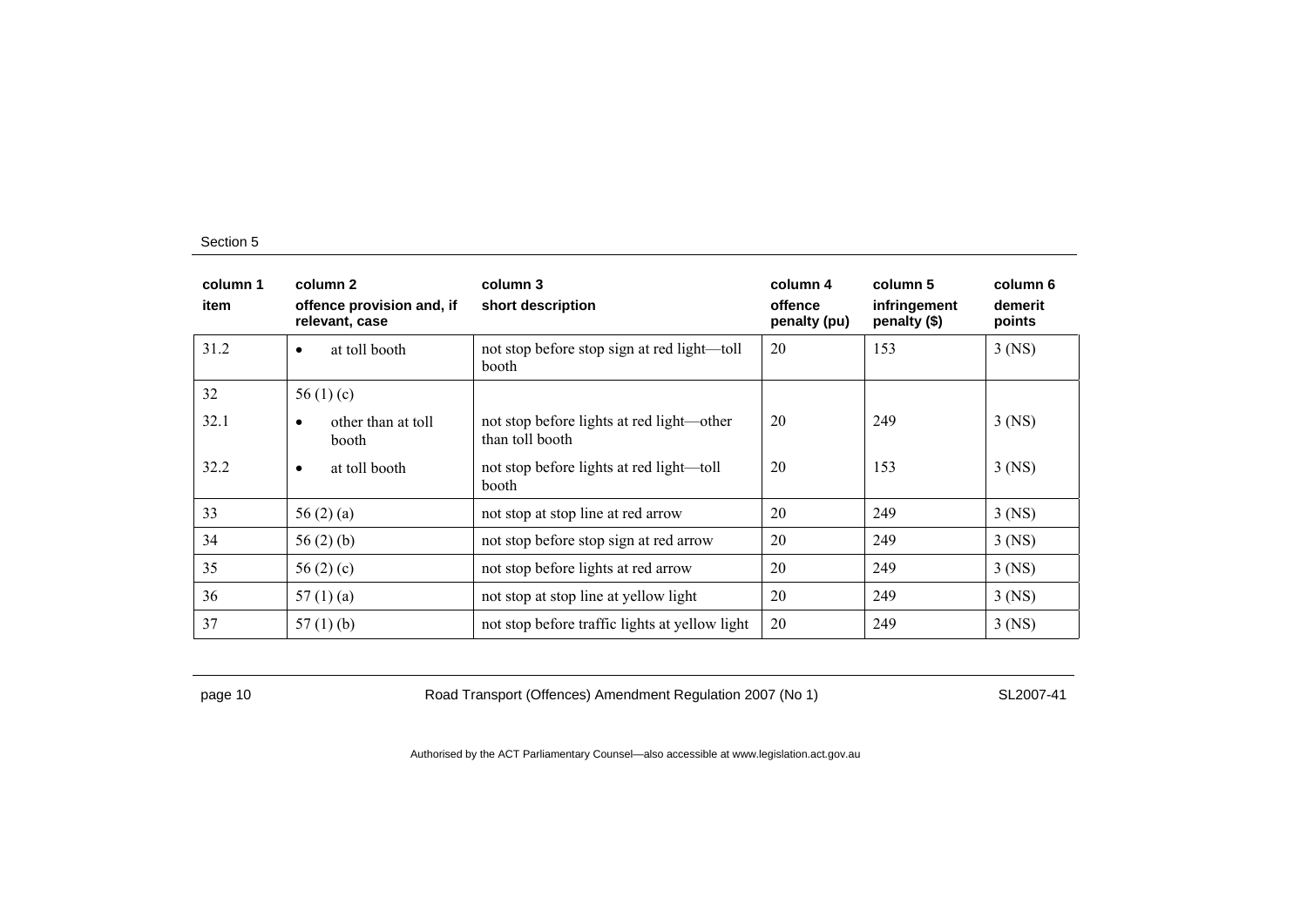| column 1<br>item | column 2<br>offence provision and, if<br>relevant, case | column 3<br>short description                                      | column 4<br>offence<br>penalty (pu) | column 5<br>infringement<br>penalty (\$) | column 6<br>demerit<br>points |
|------------------|---------------------------------------------------------|--------------------------------------------------------------------|-------------------------------------|------------------------------------------|-------------------------------|
| 38               | 57 $(1)(c)$                                             | not stop before intersection at yellow light                       | 20                                  | 249                                      | $3$ (NS)                      |
| 39               | 57(2)(a)                                                | not stop at stop line at yellow arrow                              | 20                                  | 249                                      | $3$ (NS)                      |
| 40               | $57(2)$ (b)                                             | not stop before traffic lights at yellow<br>arrow                  | 20                                  | 249                                      | $3$ (NS)                      |
| 41               | 57 $(2)$ $(c)$                                          | not stop before intersection at yellow arrow                       | 20                                  | 249                                      | $3$ (NS)                      |
| 42               | 57(3)                                                   | not leave intersection safely after yellow<br>light/arrow          | 20                                  | 249                                      | $3$ (NS)                      |
| 43               | 59 $(1)$                                                | proceed when traffic light red                                     | 20                                  | 249                                      | $3$ (NS)                      |
| 44               | 60                                                      | proceed when traffic arrow red                                     | 20                                  | 249                                      | $3$ (NS)                      |
| 45               | 61(2)                                                   | proceed when lights/arrow yellow/red                               | 20                                  | 249                                      | $3$ (NS)                      |
| 46               | 61(5)                                                   | not leave intersection safely after<br>light/arrow goes yellow/red | 20                                  | 249                                      | 3                             |

SL2007-41 Road Transport (Offences) Amendment Regulation 2007 (No 1) page 11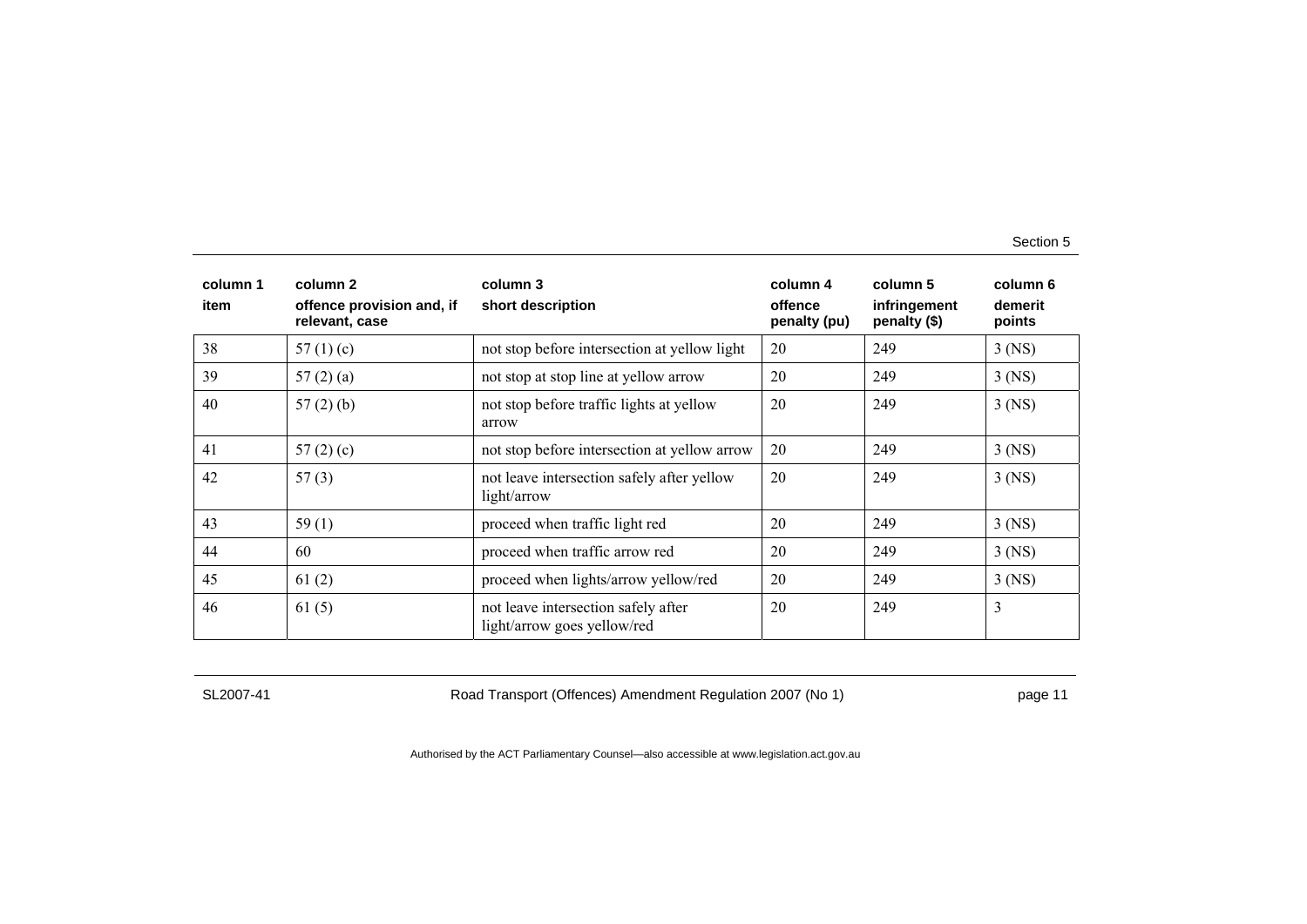| column 1<br>item | column 2<br>offence provision and, if<br>relevant, case | column 3<br>short description                               | column 4<br>offence<br>penalty (pu) | column 5<br>infringement<br>penalty (\$) | column 6<br>demerit<br>points |
|------------------|---------------------------------------------------------|-------------------------------------------------------------|-------------------------------------|------------------------------------------|-------------------------------|
| 47               | 62(a)                                                   | not give way at lights to pedestrian on road                | 20                                  | 249                                      | $3$ (NS)                      |
| 48               | 62(b)                                                   | not give way at lights to other vehicle (left<br>turn)      | 20                                  | 249                                      | $3$ (NS)                      |
| 49               | 62(c)                                                   | not give way at lights to oncoming vehicle<br>(right turn)  | 20                                  | 249                                      | $3$ (NS)                      |
| 50               | 63(2)                                                   |                                                             |                                     |                                          |                               |
| 50.1             | by contravening<br>$\bullet$<br>67(2)                   | not stop at traffic light/stop sign (lights not<br>working) | 20                                  | 249                                      | $3$ (NS)                      |
| 50.2             | by contravening<br>$\bullet$<br>67(3)                   | not give way to vehicle at traffic light/stop<br>sign       | 20                                  | 249                                      | 3 (NS)                        |
| 50.3             | by contravening<br>$\bullet$<br>67(4)                   | not give way to pedestrian at traffic<br>light/stop sign    | 20                                  | 249                                      | $3$ (NS)                      |
| 51               | 63(3)                                                   |                                                             |                                     |                                          |                               |

page 12 **Road Transport (Offences) Amendment Regulation 2007 (No 1)** SL2007-41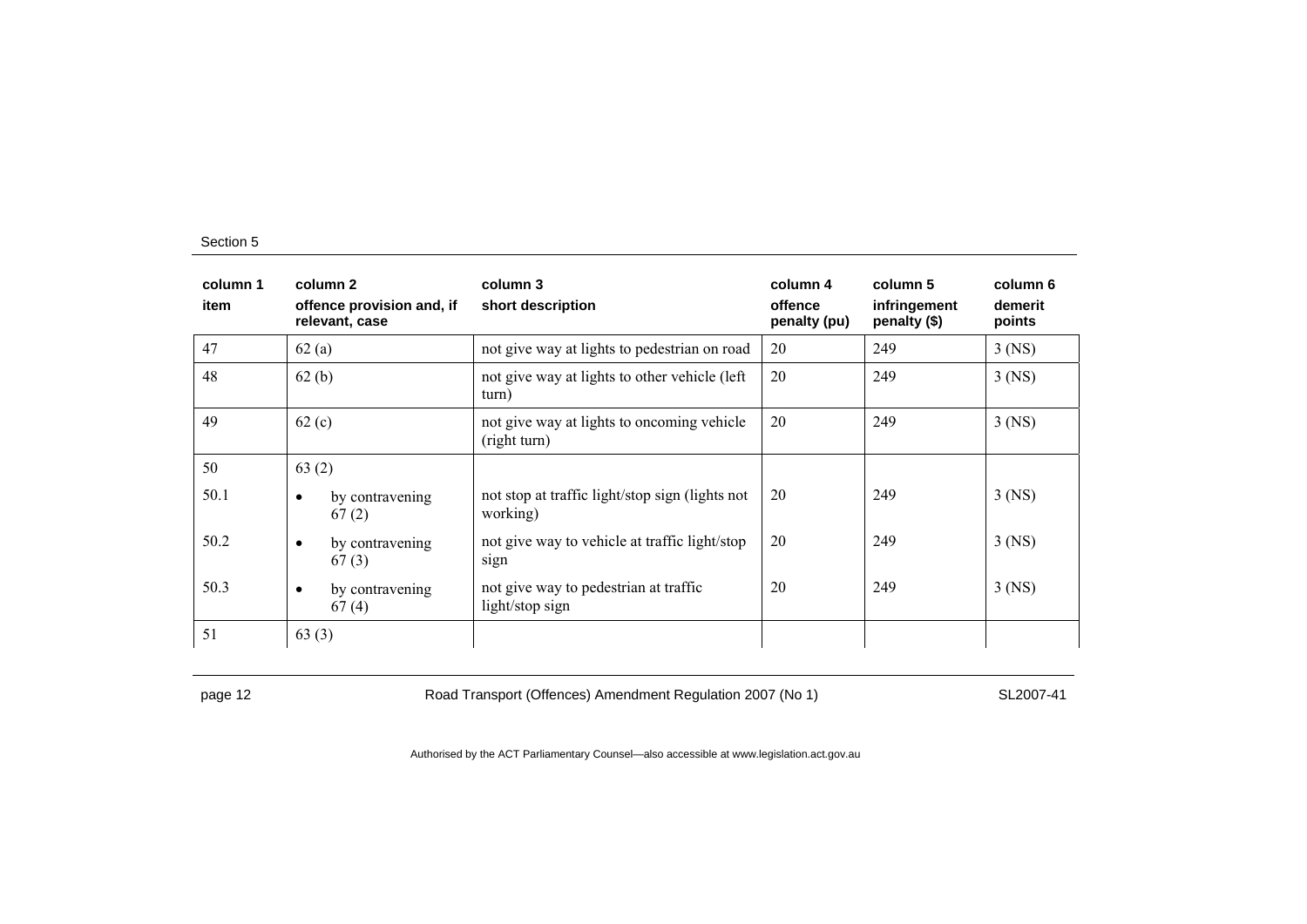| column 1<br>item |           | column 2<br>offence provision and, if<br>relevant, case | column 3<br>short description                            | column 4<br>offence<br>penalty (pu) | column 5<br>infringement<br>penalty (\$) | column 6<br>demerit<br>points |
|------------------|-----------|---------------------------------------------------------|----------------------------------------------------------|-------------------------------------|------------------------------------------|-------------------------------|
| 51.1             | $\bullet$ | by contravening<br>72(2)                                | not give way at intersection to vehicle on<br>right      | 20                                  | 249                                      | $3$ (NS)                      |
| 51.2             | $\bullet$ | by contravening<br>72(3)(a)                             | not give way to vehicle (left turn)                      | 20                                  | 249                                      | $3$ (NS)                      |
| 51.3             | $\bullet$ | by contravening<br>72(3)(b)                             | not give way to pedestrian (left turn)                   | 20                                  | 249                                      | $3$ (NS)                      |
| 51.4             | $\bullet$ | by contravening<br>72(4)(a)                             | not give way to vehicle (left turn from slip)<br>lane)   | 20                                  | 249                                      | $3$ (NS)                      |
| 51.5             | $\bullet$ | by contravening<br>72(4)(b)                             | not give way to pedestrian (left turn from<br>slip lane) | 20                                  | 249                                      | $3$ (NS)                      |
| 51.6             | $\bullet$ | by contravening<br>72(5)(a)                             | not give way to vehicle (right turn)                     | 20                                  | 249                                      | $3$ (NS)                      |
| 51.7             | $\bullet$ | by contravening<br>72(5)(b)                             | not give way to oncoming vehicle (right<br>turn)         | 20                                  | 249                                      | $3$ (NS)                      |

SL2007-41 Road Transport (Offences) Amendment Regulation 2007 (No 1) page 13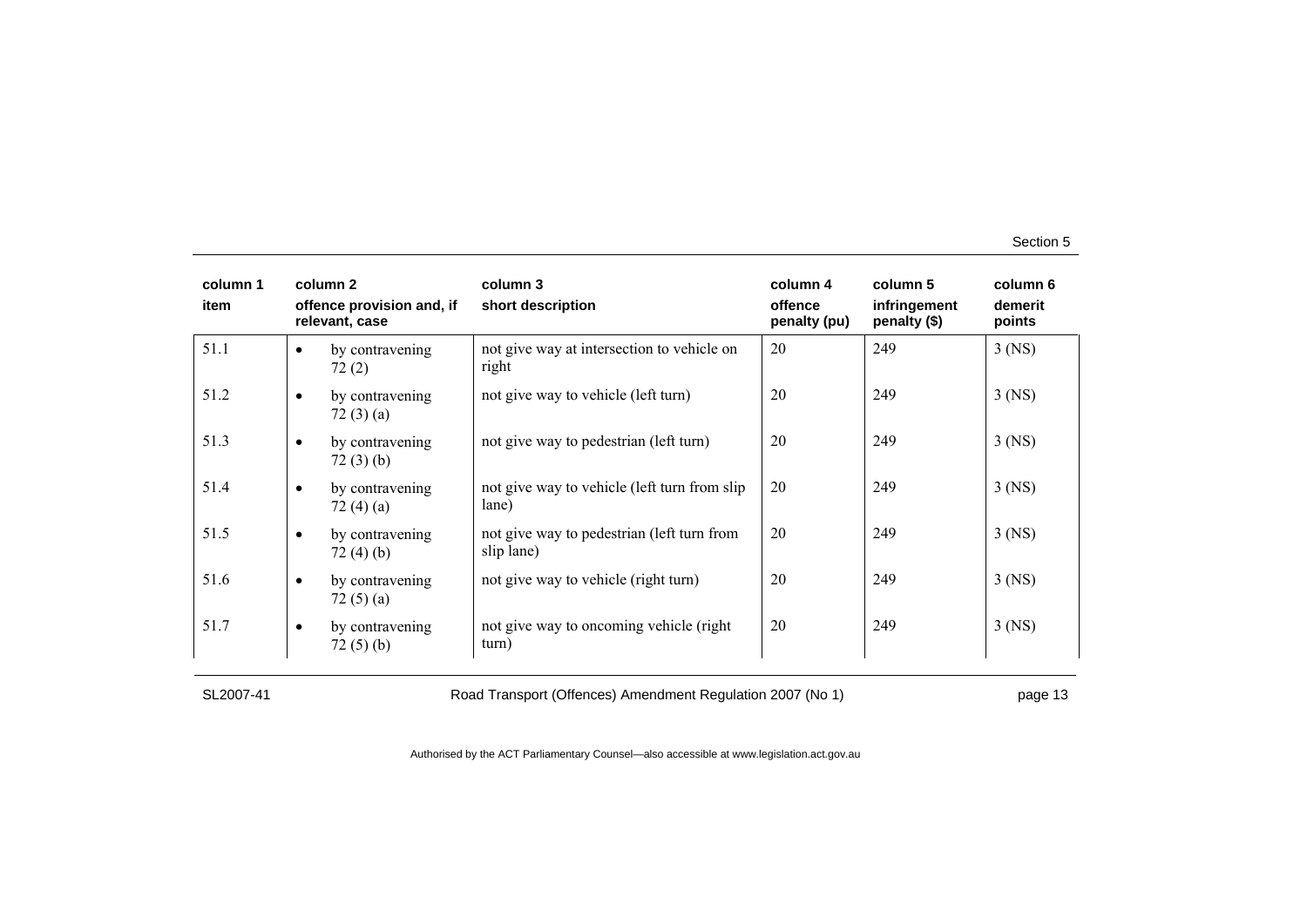| column 1<br>item |           | column 2<br>offence provision and, if<br>relevant, case | column 3<br>short description                               | column 4<br>offence<br>penalty (pu) | column 5<br>infringement<br>penalty (\$) | column 6<br>demerit<br>points |
|------------------|-----------|---------------------------------------------------------|-------------------------------------------------------------|-------------------------------------|------------------------------------------|-------------------------------|
| 51.8             | $\bullet$ | by contravening<br>72 $(5)(c)$                          | not give way to vehicle/pedestrian (right)<br>turn)         | 20                                  | 249                                      | $3$ (NS)                      |
| 51.9             | $\bullet$ | by contravening<br>73 $(2)$ $(a)$                       | not give way to vehicle at T-intersection                   | 20                                  | 249                                      | $3$ (NS)                      |
| 51.10            | $\bullet$ | by contravening<br>73(2)(b)                             | not give way to pedestrian at T-intersection                | 20                                  | 249                                      | $3$ (NS)                      |
| 51.11            | $\bullet$ | by contravening<br>73 $(3)$ $(a)$                       | not give way to vehicle at T-intersection<br>(slip lane)    | 20                                  | 249                                      | $3$ (NS)                      |
| 51.12            | $\bullet$ | by contravening<br>73(3)(b)                             | not give way to pedestrian at T-intersection<br>(slip lane) | 20                                  | 249                                      | $3$ (NS)                      |
| 51.13            | $\bullet$ | by contravening<br>73(4)                                | not give way to pedestrian at T-intersection<br>(left turn) | 20                                  | 249                                      | $3$ (NS)                      |
| 51.14            | $\bullet$ | by contravening<br>73 $(5)(a)$                          | not give way to vehicle (slip lane at<br>terminating road)  | 20                                  | 249                                      | $3$ (NS)                      |

page 14 **Road Transport (Offences) Amendment Regulation 2007 (No 1)** SL2007-41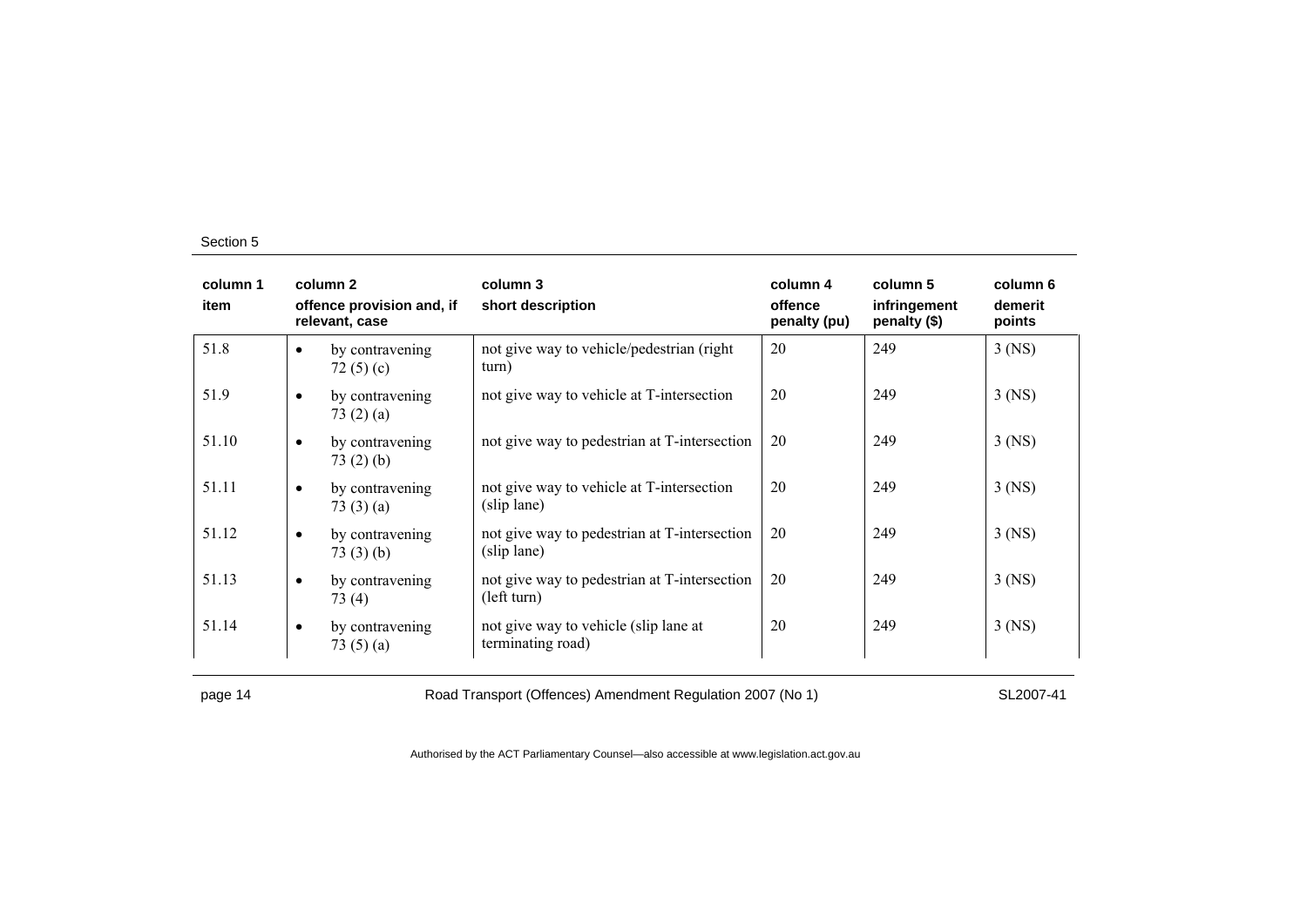| column 1<br>item | column 2<br>offence provision and, if<br>relevant, case | column 3<br>short description                                  | column 4<br>offence<br>penalty (pu) | column 5<br>infringement<br>penalty (\$) | column 6<br>demerit<br>points |
|------------------|---------------------------------------------------------|----------------------------------------------------------------|-------------------------------------|------------------------------------------|-------------------------------|
| 51.15            | by contravening<br>$\bullet$<br>73(5)(b)                | not give way to pedestrian (slip lane at<br>terminating road)  | 20                                  | 249                                      | $3$ (NS)                      |
| 51.16            | by contravening<br>$\bullet$<br>73 $(6)$ $(a)$          | not give way to vehicle (right turn at<br>terminating road)    | 20                                  | 249                                      | $3$ (NS)                      |
| 51.17            | by contravening<br>$\bullet$<br>73(6)(b)                | not give way to pedestrian (right turn at<br>terminating road) | 20                                  | 249                                      | $3$ (NS)                      |
| 52               | 64(a)                                                   | not give way to vehicle (flashing yellow<br>arrow)             | 20                                  | 249                                      | $3$ (NS)                      |
| 53               | 64(b)                                                   | not give way to pedestrian (flashing yellow<br>arrow)          | 20                                  | 249                                      | $3$ (NS)                      |
| 54               | 64 (c)                                                  | not give way to oncoming vehicle (flashing)<br>yellow arrow)   | 20                                  | 249                                      | $3$ (NS)                      |
| 55               | 65(2)(a)                                                | not give way to pedestrian (flashing yellow<br>light)          | 20                                  | 249                                      | $3$ (NS)                      |

SL2007-41 Road Transport (Offences) Amendment Regulation 2007 (No 1) page 15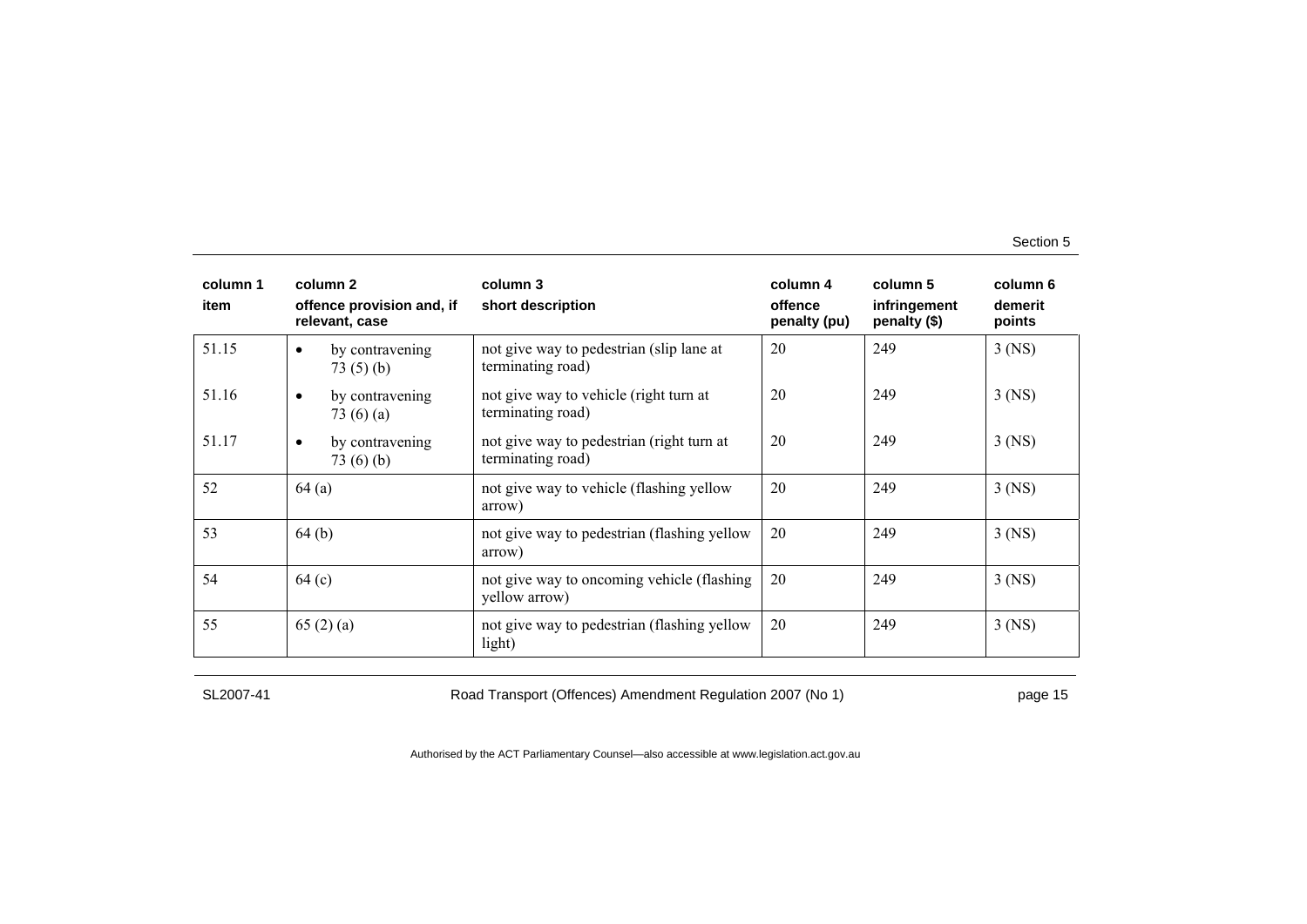| column 1<br>item | column 2<br>offence provision and, if<br>relevant, case | column 3<br>short description                                            | column 4<br>offence<br>penalty (pu) | column 5<br>infringement<br>penalty (\$) | column 6<br>demerit<br>points |
|------------------|---------------------------------------------------------|--------------------------------------------------------------------------|-------------------------------------|------------------------------------------|-------------------------------|
| 56               | 65(2)(b)                                                | obstruct pedestrian (flashing yellow light)                              | 20                                  | 249                                      | $3$ (NS)                      |
| 57               | 65 $(2)(c)$                                             | overtake/pass vehicle (flashing yellow<br>light)                         | 20                                  | 249                                      | $3$ (NS)                      |
| 58               | 66(1)                                                   |                                                                          |                                     |                                          |                               |
| 58.1             | by contravening<br>$\bullet$<br>66(2)                   | not stop before stop line (twin red lights)                              | 20                                  | 236                                      | 3 (NS)                        |
| 58.2             | by contravening<br>$\bullet$<br>66(3)                   | not stop before lights (twin red lights)                                 | 20                                  | 236                                      | $3$ (NS)                      |
| 59               | 66(4)                                                   | proceed after stopping (twin red lights)<br>showing)                     | 20                                  | 236                                      | $3$ (NS)                      |
| 60               | 67(1)                                                   |                                                                          |                                     |                                          |                               |
| 60.1             | by contravening<br>$\bullet$<br>67(2)                   | not stop at stop line/near intersection<br>(intersection with no lights) | 20                                  | 249                                      | $3$ (NS)                      |

page 16 **Road Transport (Offences) Amendment Regulation 2007 (No 1)** SL2007-41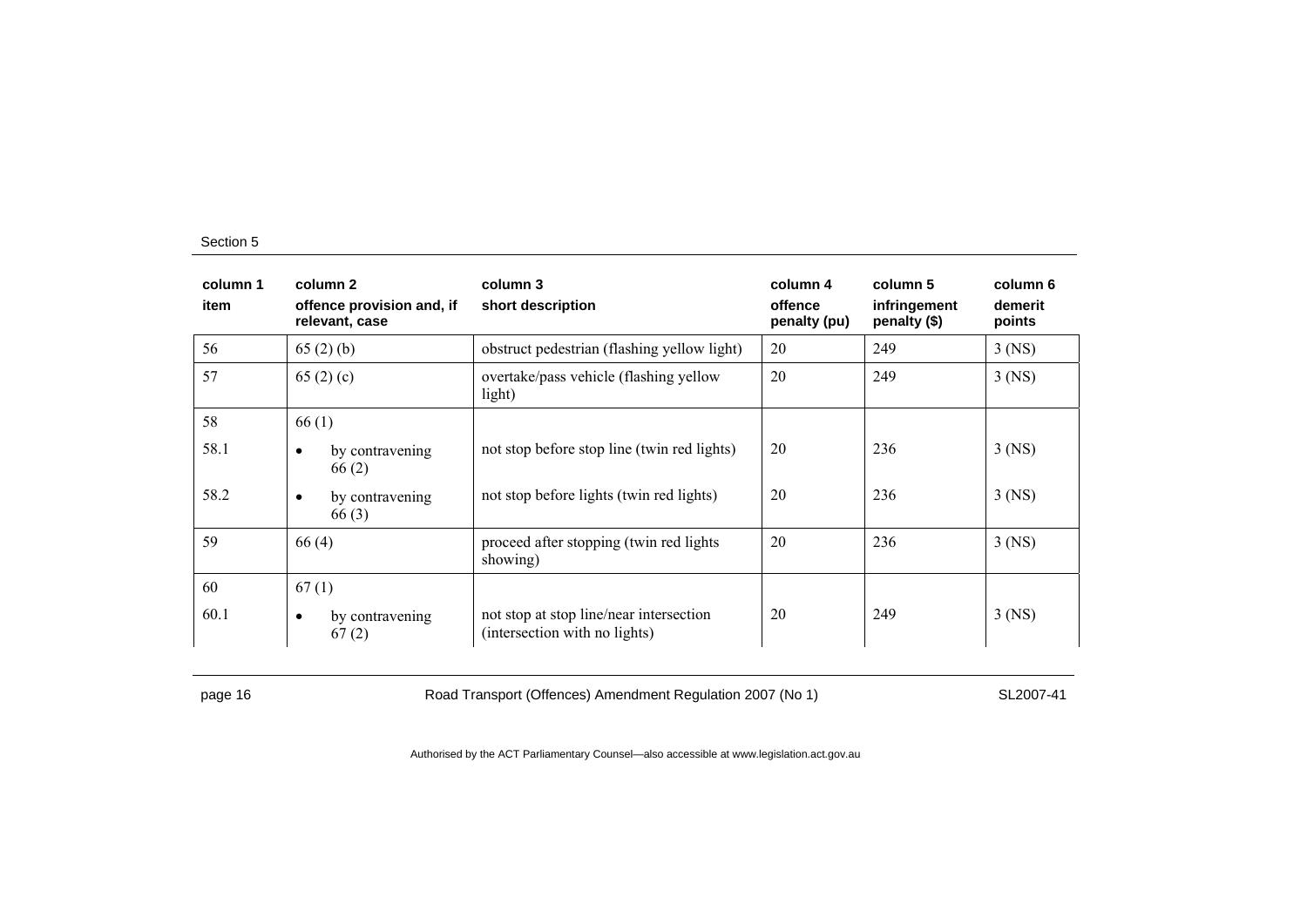| column 1<br>item | column 2<br>offence provision and, if<br>relevant, case | column 3<br>short description                               | column 4<br>offence<br>penalty (pu) | column 5<br>infringement<br>penalty (\$) | column 6<br>demerit<br>points |
|------------------|---------------------------------------------------------|-------------------------------------------------------------|-------------------------------------|------------------------------------------|-------------------------------|
| 60.2             | by contravening<br>$\bullet$<br>67(3)                   | not give way to vehicle (intersection with<br>no lights)    | 20                                  | 249                                      | $3$ (NS)                      |
| 60.3             | by contravening<br>$\bullet$<br>67(4)                   | not give way to pedestrian (intersection<br>with no lights) | 20                                  | 249                                      | $3$ (NS)                      |
| 61               | 68(1)                                                   |                                                             |                                     |                                          |                               |
| 61.1             | by contravening<br>$\bullet$<br>68(2)                   | not stop at/before stop line/stop sign                      | 20                                  | 249                                      | $3$ (NS)                      |
| 61.2             | by contravening<br>$\bullet$<br>68(3)                   | not give way to vehicle/pedestrian (stop)<br>sign)          | 20                                  | 249                                      | $3$ (NS)                      |
| 62               | 69(1)                                                   |                                                             |                                     |                                          |                               |
| 62.1             | by contravening<br>$\bullet$<br>69(2)                   | not give way to vehicle (give way<br>sign/line)             | 20                                  | 249                                      | $3$ (NS)                      |

SL2007-41 Road Transport (Offences) Amendment Regulation 2007 (No 1) page 17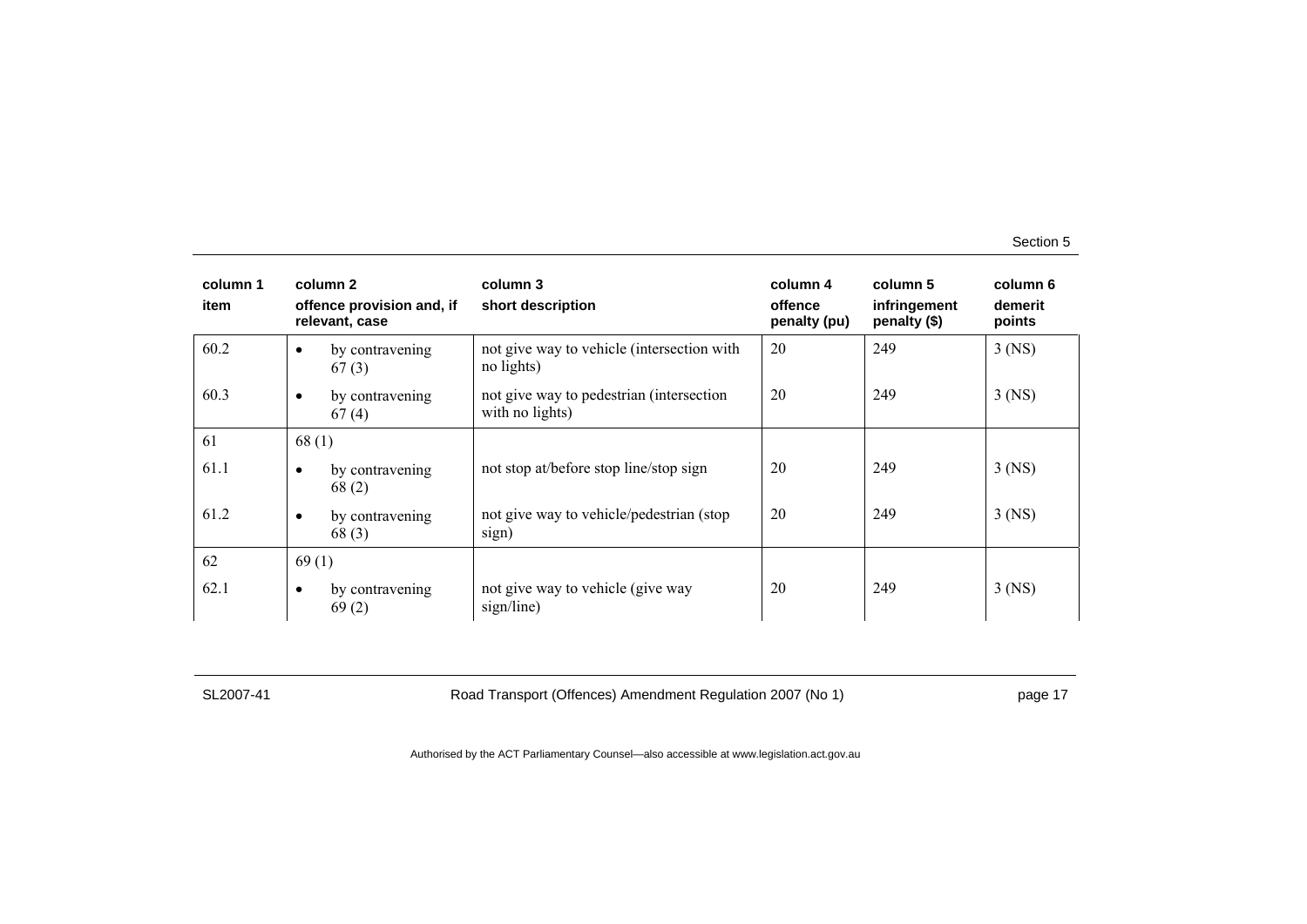| column 1<br>item | column 2<br>offence provision and, if<br>relevant, case | column 3<br>short description                               | column 4<br>offence<br>penalty (pu) | column 5<br>infringement<br>penalty (\$) | column 6<br>demerit<br>points |
|------------------|---------------------------------------------------------|-------------------------------------------------------------|-------------------------------------|------------------------------------------|-------------------------------|
| 62.2             | by contravening<br>$\bullet$<br>69(2A)(a)               | not give way to vehicle on road when<br>leaving slip lane   | 20                                  | 249                                      | $3$ (NS)                      |
| 62.3             | by contravening<br>$\bullet$<br>69(2A)(b)               | not give way to vehicle/pedestrian on slip<br>lane          | 20                                  | 249                                      | $3$ (NS)                      |
| 62.4             | by contravening<br>$\bullet$<br>69(3)                   | not give way to pedestrian (give way<br>sign/line)          | 20                                  | 249                                      | $3$ (NS)                      |
| 63               | 70                                                      | disobey give way sign on bridge/narrow<br>road              | 20                                  | 249                                      | $3$ (NS)                      |
| 64               | 71(1)                                                   | not give way to vehicle/pedestrian (give<br>way sign/line)  | 20                                  | 249                                      | $3$ (NS)                      |
| 65               | 72(1)                                                   |                                                             |                                     |                                          |                               |
| 65.1             | by contravening<br>$\bullet$<br>72(2)                   | not give way to vehicle on right (unmarked<br>intersection) | 20                                  | 249                                      | $3$ (NS)                      |

page 18 **Road Transport (Offences) Amendment Regulation 2007 (No 1)** SL2007-41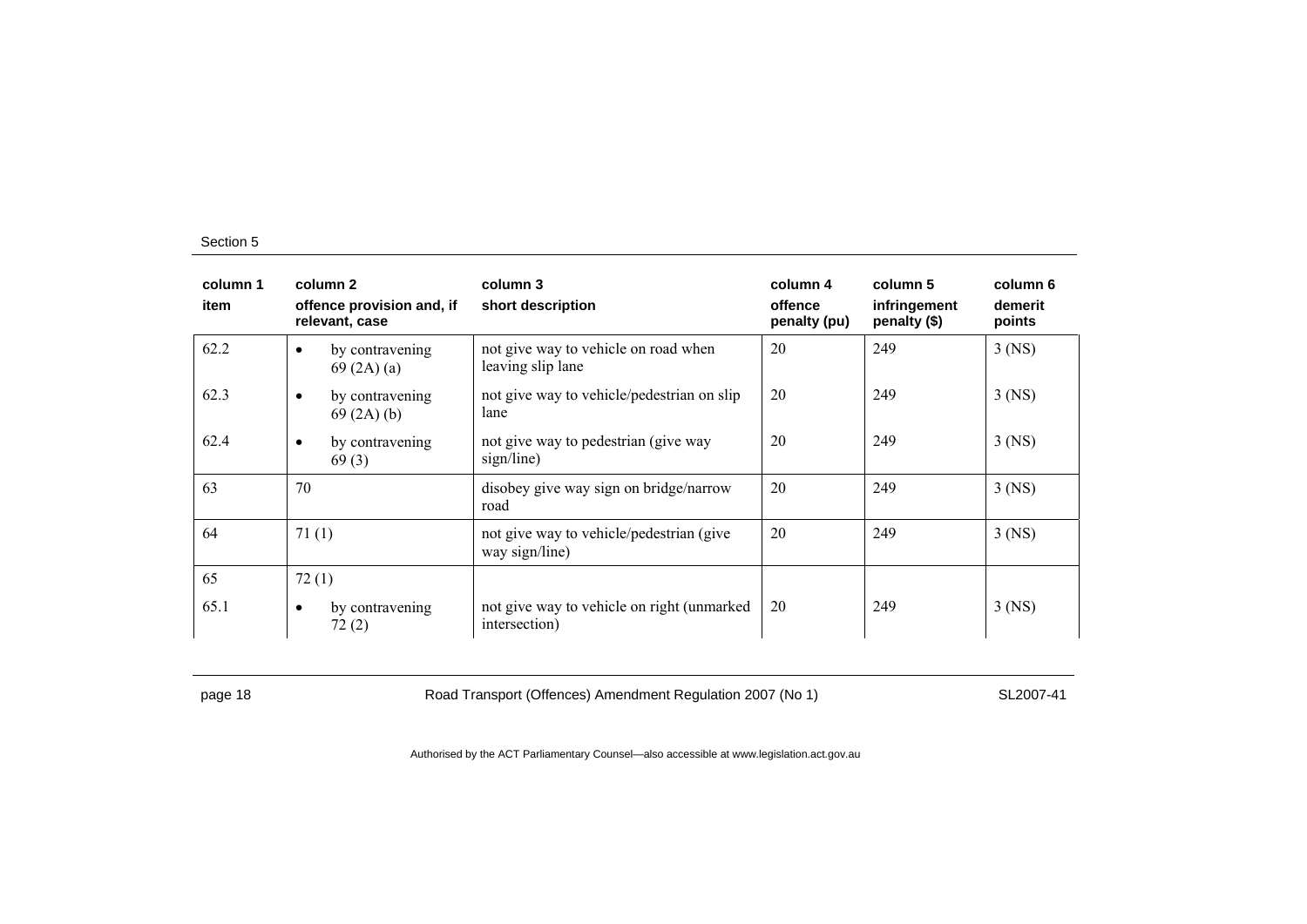| column 1<br>item |           | column 2<br>offence provision and, if<br>relevant, case | column 3<br>short description                                    | column 4<br>offence<br>penalty (pu) | column 5<br>infringement<br>penalty (\$) | column 6<br>demerit<br>points |
|------------------|-----------|---------------------------------------------------------|------------------------------------------------------------------|-------------------------------------|------------------------------------------|-------------------------------|
| 65.2             | $\bullet$ | by contravening<br>72(3)(a)                             | not give way to vehicle (left turn—<br>unmarked intersection)    | 20                                  | 249                                      | $3$ (NS)                      |
| 65.3             | $\bullet$ | by contravening<br>72(3)(b)                             | not give way to pedestrian (left turn—<br>unmarked intersection) | 20                                  | 249                                      | $3$ (NS)                      |
| 65.4             | $\bullet$ | by contravening<br>72(4)(a)                             | not give way to vehicle (slip turn—<br>unmarked intersection)    | 20                                  | 249                                      | $3$ (NS)                      |
| 65.5             | $\bullet$ | by contravening<br>72(4)(b)                             | not give way to pedestrian (slip turn—<br>unmarked intersection) | 20                                  | 249                                      | $3$ (NS)                      |
| 65.6             | $\bullet$ | by contravening<br>72 $(5)$ $(a)$                       | not give way to vehicle on right (unmarked)<br>intersection)     | 20                                  | 249                                      | $3$ (NS)                      |
| 65.7             | $\bullet$ | by contravening<br>72(5)(b)                             | not give way to oncoming vehicle<br>(unmarked intersection)      | 20                                  | 249                                      | 3 (NS)                        |
| 65.8             | $\bullet$ | by contravening<br>72 $(5)(c)$                          | not give way to pedestrian (unmarked<br>intersection)            | 20                                  | 249                                      | $3$ (NS)                      |

SL2007-41 Road Transport (Offences) Amendment Regulation 2007 (No 1) page 19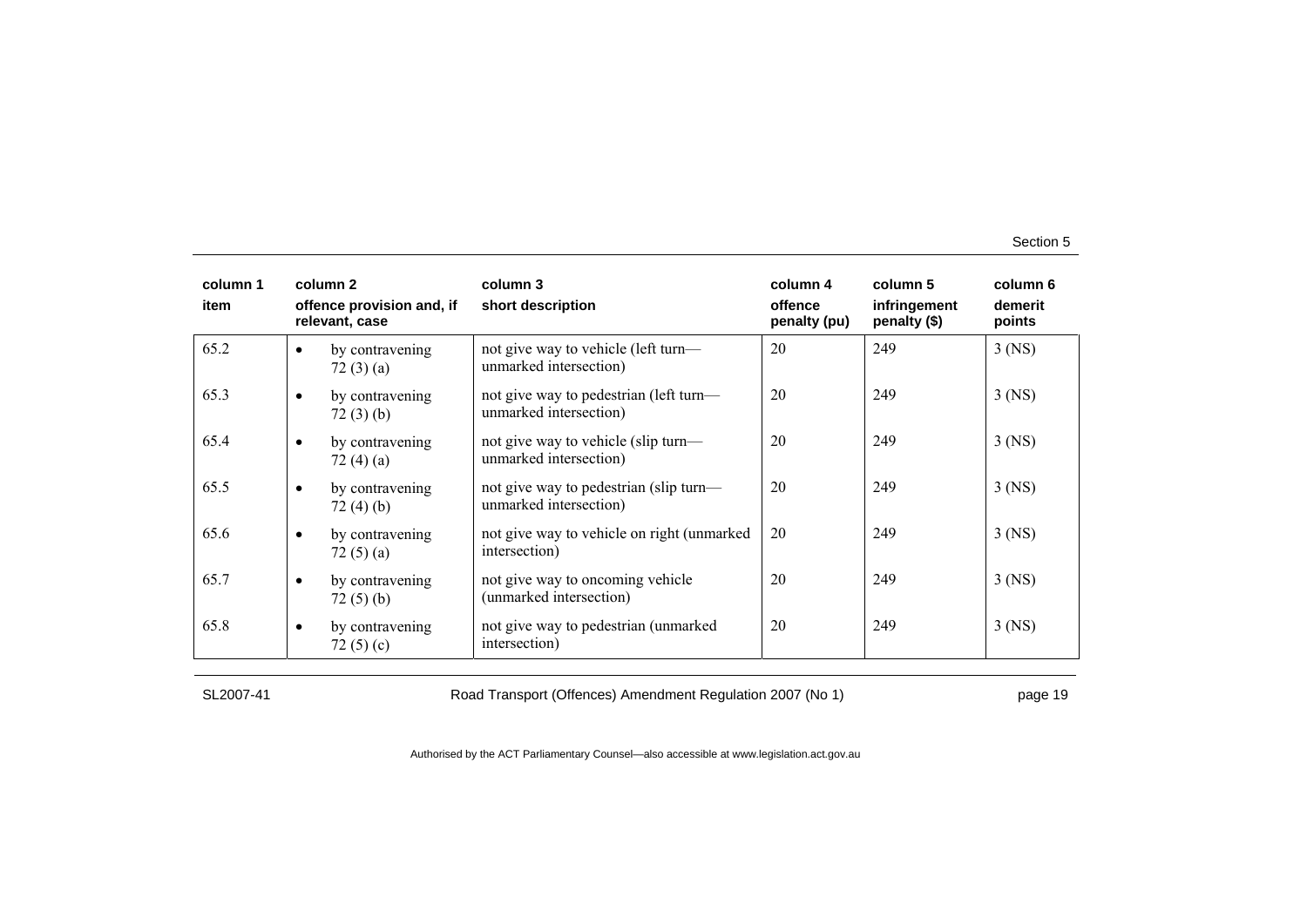| column 1<br>item | column 2<br>offence provision and, if<br>relevant, case | column 3<br>short description                                                         | column 4<br>offence<br>penalty (pu) | column 5<br>infringement<br>penalty (\$) | column 6<br>demerit<br>points |
|------------------|---------------------------------------------------------|---------------------------------------------------------------------------------------|-------------------------------------|------------------------------------------|-------------------------------|
| 66               | 73(1)                                                   |                                                                                       |                                     |                                          |                               |
| 66.1             | by contravening<br>$\bullet$<br>73(2)(a)                | not give way to vehicle—turn from<br>terminating road (unmarked intersection)         | 20                                  | 249                                      | $3$ (NS)                      |
| 66.2             | by contravening<br>$\bullet$<br>73(2)(b)                | not give way to pedestrian—turn from<br>terminating road (unmarked intersection)      | 20                                  | 249                                      | $3$ (NS)                      |
| 66.3             | by contravening<br>$\bullet$<br>73(3)(a)                | not give way to vehicle—left turn from slip<br>lane (unmarked intersection)           | 20                                  | 249                                      | $3$ (NS)                      |
| 66.4             | by contravening<br>$\bullet$<br>73(3)(b)                | not give way to pedestrian—left turn from<br>slip lane (unmarked intersection)        | 20                                  | 249                                      | $3$ (NS)                      |
| 66.5             | by contravening<br>$\bullet$<br>73(4)                   | not give way to pedestrian—left turn into<br>terminating road (unmarked intersection) | 20                                  | 249                                      | $3$ (NS)                      |
| 66.6             | by contravening<br>$\bullet$<br>73 $(5)$ $(a)$          | not give way to vehicle—slip turn into<br>terminating road (unmarked intersection)    | 20                                  | 249                                      | $3$ (NS)                      |

page 20 **Road Transport (Offences) Amendment Regulation 2007 (No 1)** SL2007-41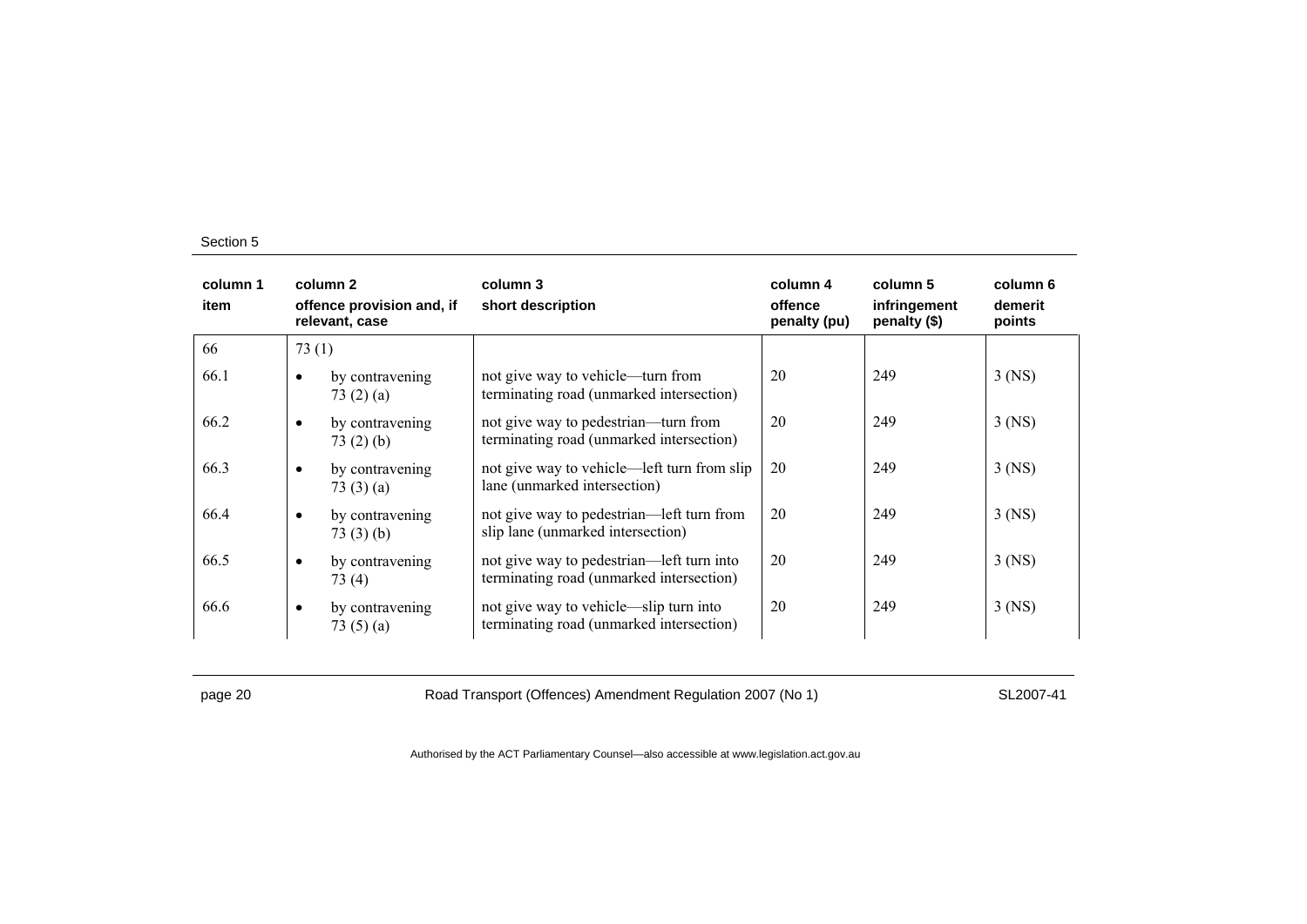| column 1<br>item | column 2<br>offence provision and, if<br>relevant, case | column 3<br>short description                                                          | column 4<br>offence<br>penalty (pu) | column 5<br>infringement<br>penalty (\$) | column 6<br>demerit<br>points |
|------------------|---------------------------------------------------------|----------------------------------------------------------------------------------------|-------------------------------------|------------------------------------------|-------------------------------|
| 66.7             | by contravening<br>$\bullet$<br>73(5)(b)                | not give way to pedestrian—slip turn into<br>terminating road (unmarked intersection)  | 20                                  | 249                                      | $3$ (NS)                      |
| 66.8             | by contravening<br>$\bullet$<br>73 $(6)$ $(a)$          | not give way to vehicle—right turn into<br>terminating road (unmarked intersection)    | 20                                  | 249                                      | $3$ (NS)                      |
| 66.9             | by contravening<br>$\bullet$<br>73 $(6)(b)$             | not give way to pedestrian—right turn into<br>terminating road (unmarked intersection) | 20                                  | 249                                      | $3$ (NS)                      |
| 67               | 74 $(1)$ $(a)$                                          | leave area/land—not give way to vehicle                                                | 20                                  | 143                                      | $3$ (NS)                      |
| 68               | 74 $(1)$ $(b)$                                          | leave area/land—not give way to<br>pedestrian                                          | 20                                  | 143                                      | $3$ (NS)                      |
| 69               | 74 $(1)(c)$                                             | leave area/land not give way to vehicle on<br>area                                     | 20                                  | 143                                      | $3$ (NS)                      |
| 70               | 74 $(1)(c)$                                             | leave area/land not give way to pedestrian<br>on area                                  | 20                                  | 143                                      | $3$ (NS)                      |

SL2007-41 Road Transport (Offences) Amendment Regulation 2007 (No 1) page 21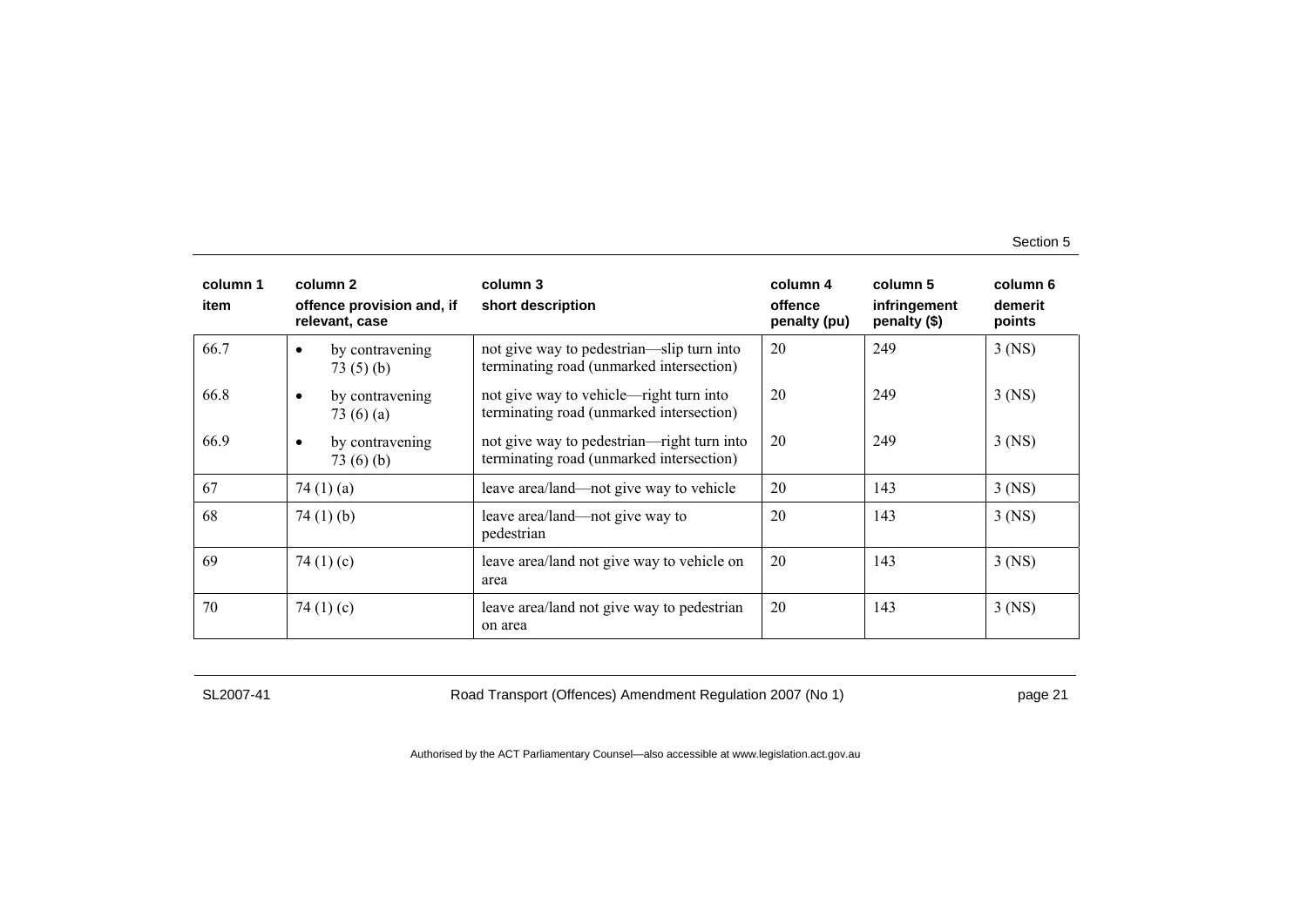| column 1<br>item | column 2<br>offence provision and, if<br>relevant, case | column 3<br>short description                                | column 4<br>offence<br>penalty (pu) | column 5<br>infringement<br>penalty (\$) | column 6<br>demerit<br>points |
|------------------|---------------------------------------------------------|--------------------------------------------------------------|-------------------------------------|------------------------------------------|-------------------------------|
| 71               | 74 $(1)$ $(d)$ $(i)$                                    | leave area—not give way to pedestrian on<br>area             | 20                                  | 143                                      | $3$ (NS)                      |
| 72               | 74 $(1)$ $(d)$ $(ii)$                                   | leave area—not give way to vehicle on area                   | 20                                  | 143                                      | $3$ (NS)                      |
| 73               | 75 $(1)$ $(a)$                                          | enter area/land—not give way to pedestrian<br>on road        | 20                                  | 143                                      | $3$ (NS)                      |
| 74               | 75(1)(b)                                                | enter area/land—not give way to vehicle on<br>area           | 20                                  | 143                                      | $3$ (NS)                      |
| 75               | 75 $(1)$ (b)                                            | enter area/land—not give way to pedestrian<br>on area        | 20                                  | 143                                      | $3$ (NS)                      |
| 76               | 75 $(1)(c)$                                             | not give way to vehicle—right turn from<br>area/land         | 20                                  | 143                                      | 3 (NS)                        |
| 77               | 75 $(1)$ $(d)$                                          | not give way to vehicle—enter area/land at<br>T-intersection | 20                                  | 143                                      | $3$ (NS)                      |

page 22 **Road Transport (Offences) Amendment Regulation 2007 (No 1)** SL2007-41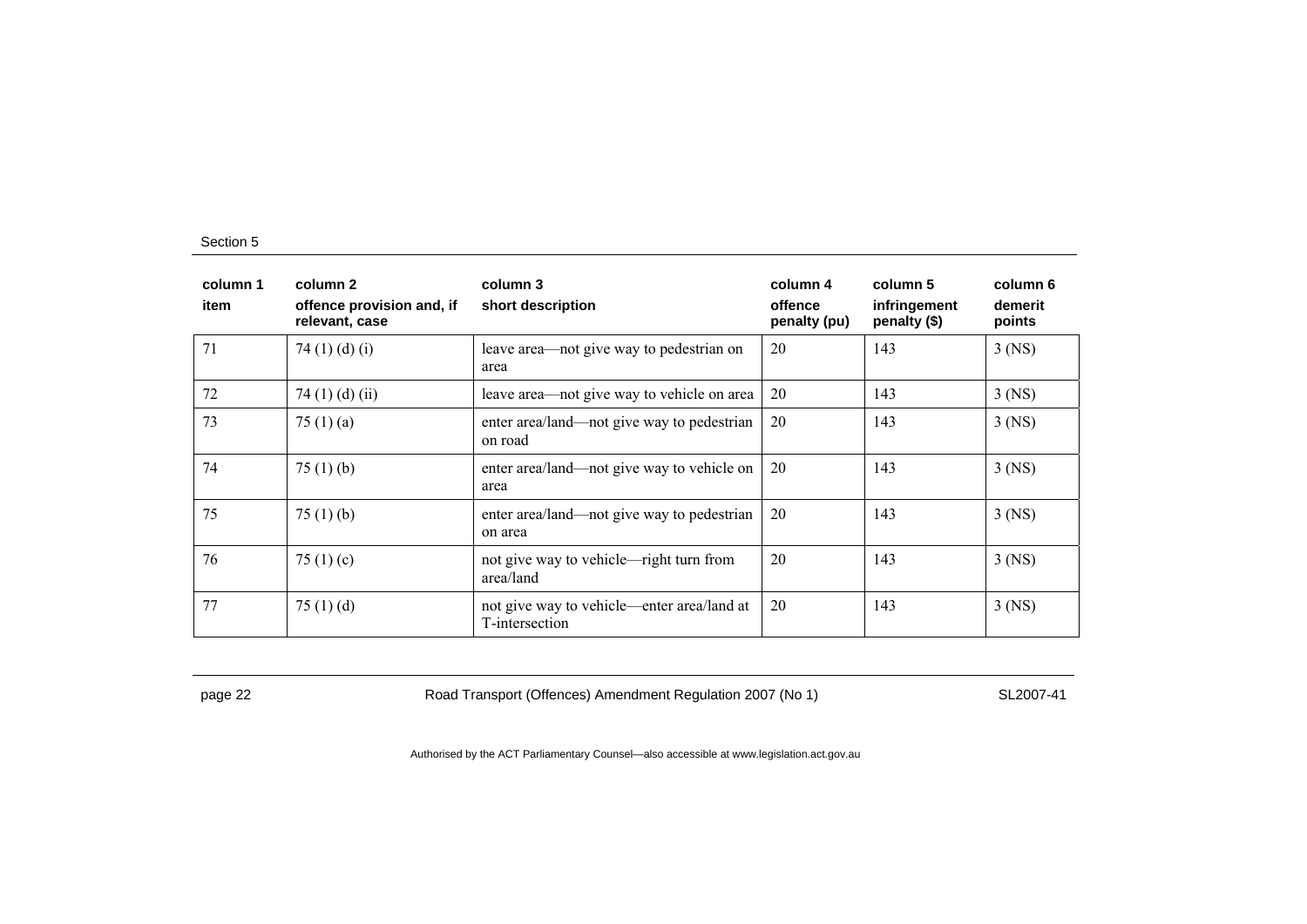| column 1<br>item | column 2<br>offence provision and, if<br>relevant, case | column 3<br>short description                                        | column 4<br>offence<br>penalty (pu) | column 5<br>infringement<br>penalty (\$) | column 6<br>demerit<br>points |
|------------------|---------------------------------------------------------|----------------------------------------------------------------------|-------------------------------------|------------------------------------------|-------------------------------|
| 78               | 76(1)                                                   | drive into path of approaching tram                                  | 20                                  | 242                                      | $3$ (NS)                      |
| 79               | 76(2)                                                   | not move out of path of approaching tram                             | 20                                  | 90                                       | $3$ (NS)                      |
| 80               | 77(1)                                                   | driver in left lane/traffic line/bicycle lane<br>not give way to bus | 20                                  | 143                                      | $3$ (NS)                      |
| 81               | 78(1)                                                   | move into path of police/emergency<br>vehicle                        | 20                                  | 169                                      | $3$ (NS)                      |
| 82               | 78(2)                                                   | not move out of path of police/emergency<br>vehicle                  | 20                                  | 169                                      | $3$ (NS)                      |
| 83               | 79(1)                                                   | not give way to police/emergency vehicle                             | 20                                  | 169                                      | $3$ (NS)                      |
| 84               | 80(1)                                                   | approach children's crossing too quickly to<br>stop safely           | 20                                  | 249                                      | $3$ (NS)                      |
| 85               | 80(2)(a)                                                | disobey hand-held stop sign at children's<br>crossing                | 20                                  | 249                                      | $3$ (NS)                      |

SL2007-41 Road Transport (Offences) Amendment Regulation 2007 (No 1) page 23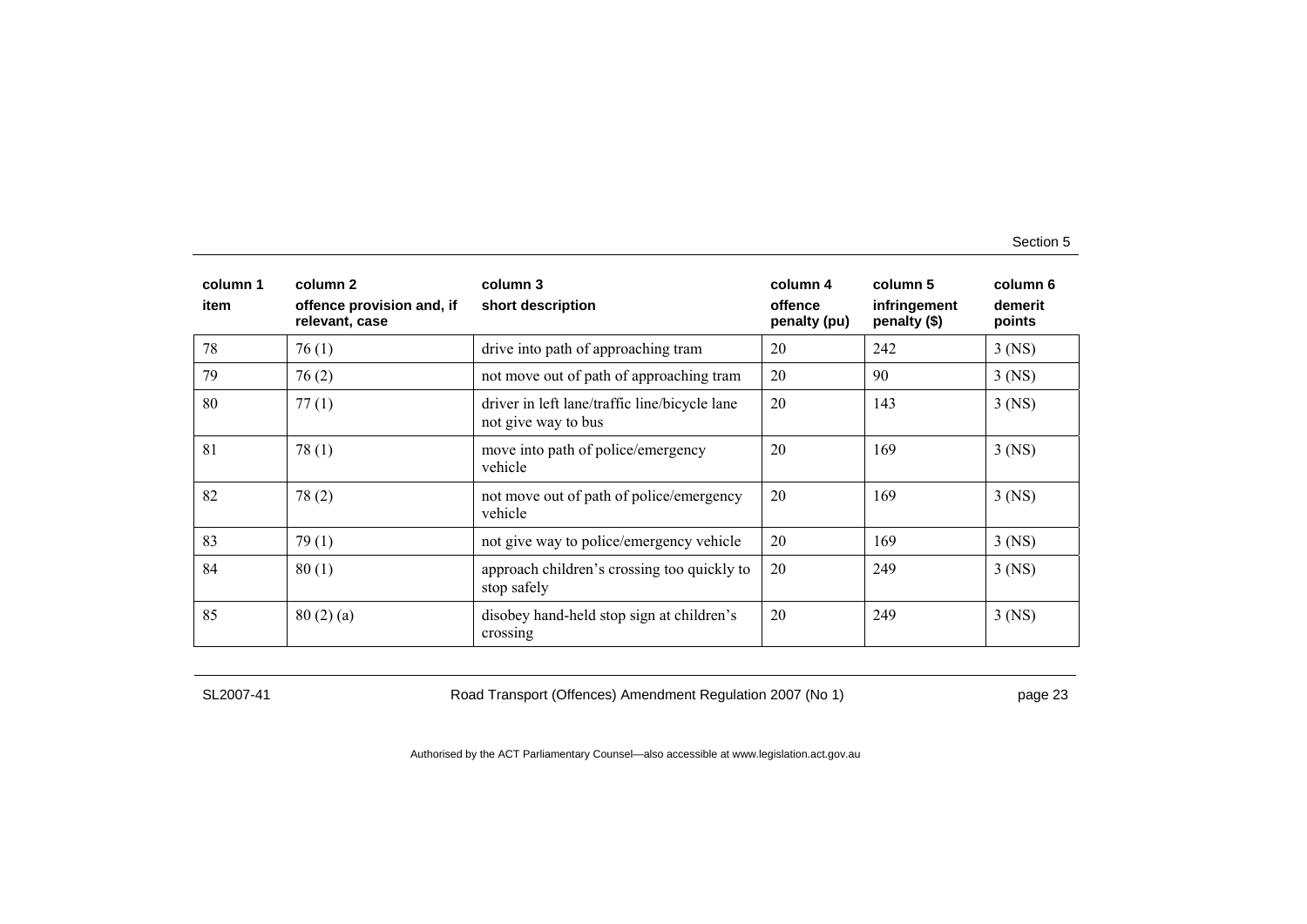| column 1<br>item | column 2<br>offence provision and, if<br>relevant, case | column 3<br>short description                                     | column 4<br>offence<br>penalty (pu) | column 5<br>infringement<br>penalty (\$) | column 6<br>demerit<br>points |
|------------------|---------------------------------------------------------|-------------------------------------------------------------------|-------------------------------------|------------------------------------------|-------------------------------|
| 86               | 80(2)(b)                                                | not stop at children's crossing—pedestrian<br>on crossing         | 20                                  | 249                                      | $3$ (NS)                      |
| 87               | 80(3)(a)                                                | proceed at children's crossing while sign<br>shown                | 20                                  | 249                                      | $3$ (NS)                      |
| 88               | 80(3)(b)                                                | proceed at children's crossing contrary to<br>directions          | 20                                  | 249                                      | $3$ (NS)                      |
| 89               | 80(4)                                                   | proceed at children's crossing—pedestrian<br>on/entering crossing | 20                                  | 249                                      | $3$ (NS)                      |
| 90               | 81(1)                                                   | approach pedestrian crossing too quickly to<br>stop safely        | 20                                  | 249                                      | $3$ (NS)                      |
| 91               | 81(2)                                                   | not give way to pedestrian on pedestrian<br>crossing              | 20                                  | 249                                      | $3$ (NS)                      |
| 92               | 82                                                      | pass/overtake vehicle at<br>pedestrian/children's crossing        | 20                                  | 249                                      | $3$ (NS)                      |

page 24 Road Transport (Offences) Amendment Regulation 2007 (No 1) SL2007-41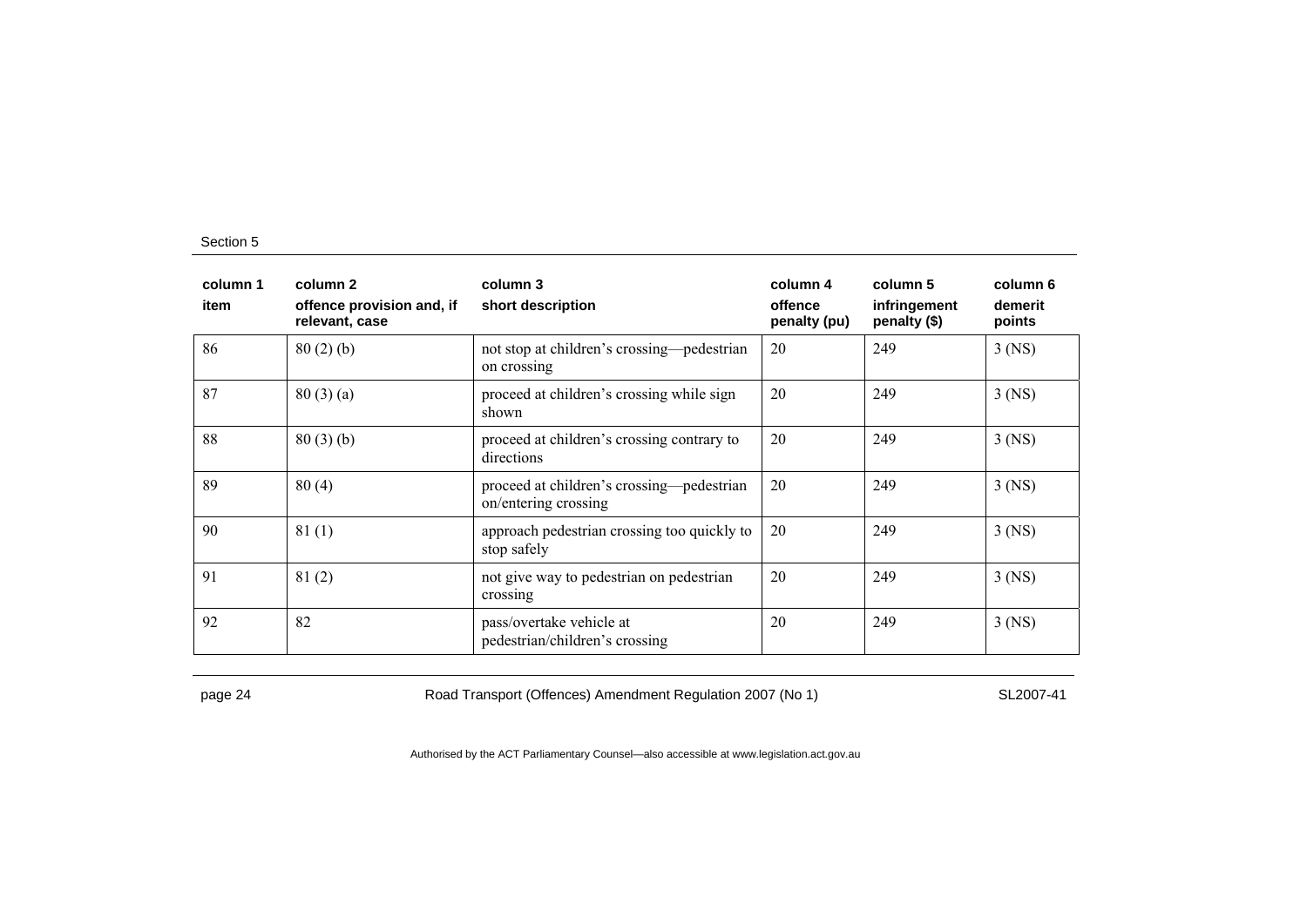| column 1<br>item | column 2<br>offence provision and, if<br>relevant, case | column 3<br>short description                                   | column 4<br>offence<br>penalty (pu) | column 5<br>infringement<br>penalty (\$) | column 6<br>demerit<br>points |
|------------------|---------------------------------------------------------|-----------------------------------------------------------------|-------------------------------------|------------------------------------------|-------------------------------|
| 93               | 83                                                      | not give way to pedestrian in shared zone                       | 20                                  | 143                                      | $3$ (NS)                      |
| 94               | 84(1)(a)                                                | not give way to tram (drive through<br>dividing strip break)    | 20                                  | 90                                       | $3$ (NS)                      |
| 95               | 84(1)(b)                                                | not give way to vehicle (drive through<br>dividing strip break) | 20                                  | 249                                      | $3$ (NS)                      |
| 96               | 85(a)                                                   | not give way to vehicle in turning lane                         | 20                                  | 249                                      | $3$ (NS)                      |
| 97               | 85(b)                                                   | not give way to vehicle entering turning<br>lane                | 20                                  | 249                                      | $3$ (NS)                      |
| 98               | 86(1)                                                   | not give way to vehicle (median turning<br>bay)                 | 20                                  | 143                                      | $3$ (NS)                      |
| 99               | 87(1)                                                   | not give way to vehicle (enter road from<br>side/shoulder)      | 20                                  | 197                                      | $3$ (NS)                      |

SL2007-41 Road Transport (Offences) Amendment Regulation 2007 (No 1) page 25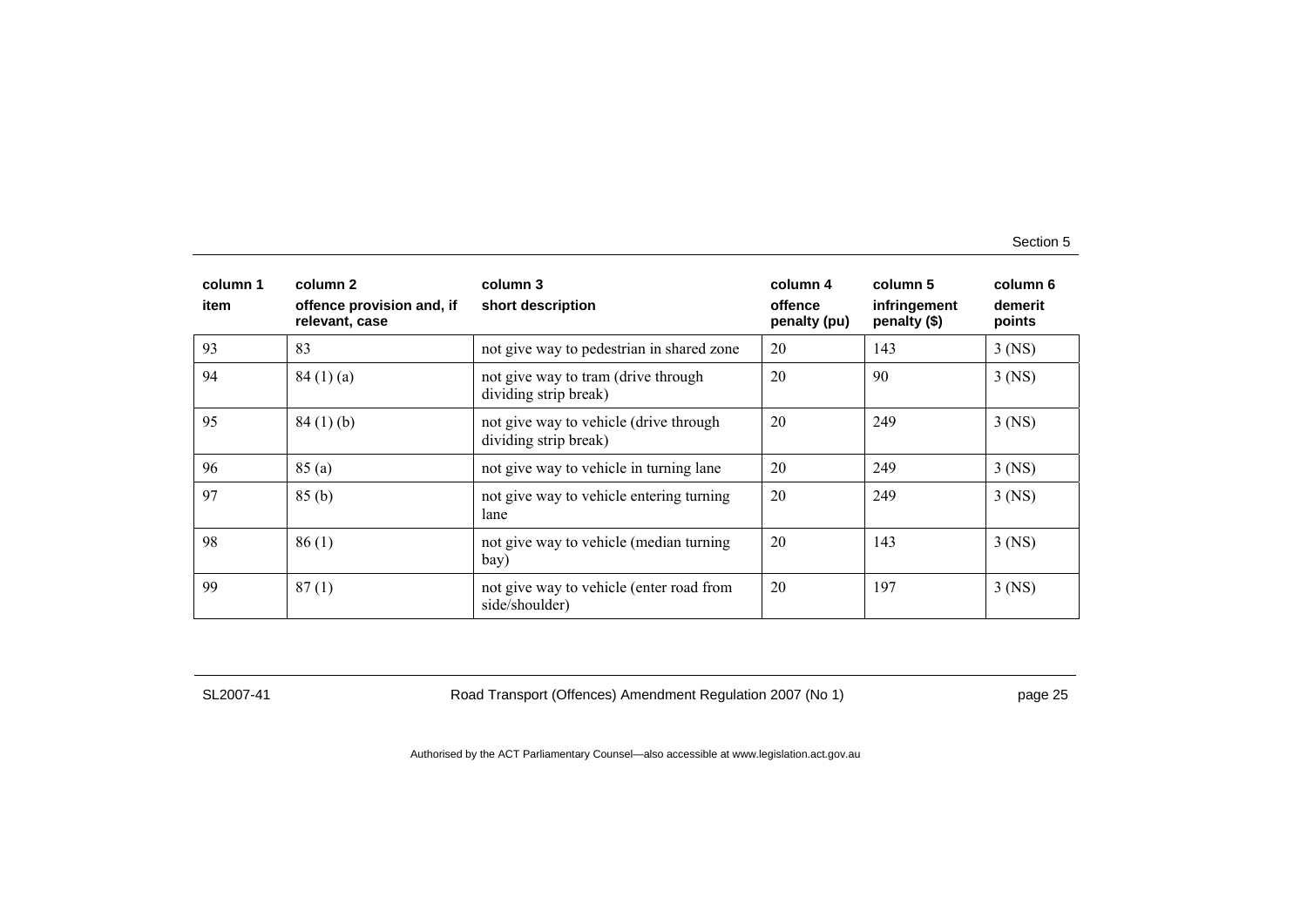| column 1<br>item | column 2<br>offence provision and, if<br>relevant, case | column 3<br>short description                             | column 4<br>offence<br>penalty (pu) | column 5<br>infringement<br>penalty (\$) | column 6<br>demerit<br>points |
|------------------|---------------------------------------------------------|-----------------------------------------------------------|-------------------------------------|------------------------------------------|-------------------------------|
| 100              | 87(3)                                                   | not give way to vehicle (enter road from<br>parking area) | 20                                  | 197                                      | $3$ (NS)                      |
| 101              | 88(1)                                                   | disobey left turn only sign                               | 20                                  | 143                                      | $2$ (NS)                      |
| 102              | 88(2)                                                   | disobey left lane must turn left sign                     | 20                                  | 143                                      | $2$ (NS)                      |
| 103              | 89(1)                                                   | disobey right turn only sign                              | 20                                  | 143                                      | $2$ (NS)                      |
| 104              | 89(2)                                                   | disobey right lane must turn right sign                   | 20                                  | 143                                      | $2$ (NS)                      |
| 105              | 90                                                      | disobey no turns sign                                     | 20                                  | 143                                      | $2$ (NS)                      |
| 106              | 91(1)                                                   | disobey no left turn sign                                 | 20                                  | 143                                      | $2$ (NS)                      |
| 107              | 91(2)                                                   | disobey no right turn sign                                | 20                                  | 143                                      | 2 (NS)                        |
| 108              | 92(1)                                                   | drive contrary to direction of traffic lane<br>arrow      | 20                                  | 143                                      |                               |

page 26 **Road Transport (Offences) Amendment Regulation 2007 (No 1)** SL2007-41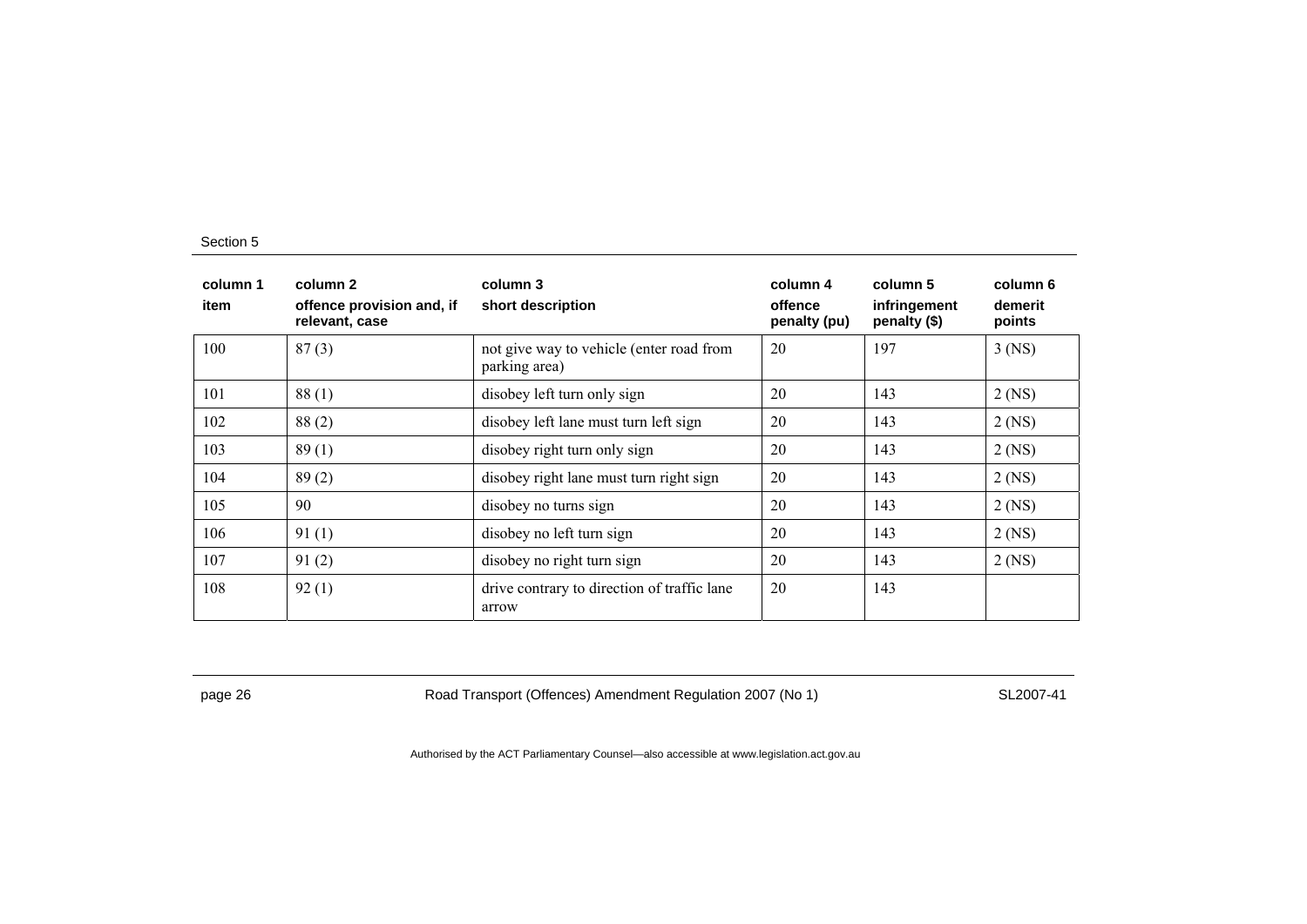| column 1<br>item | column 2<br>offence provision and, if<br>relevant, case | column 3<br>short description                                 | column 4<br>offence<br>penalty (pu) | column 5<br>infringement<br>penalty (\$) | column 6<br>demerit<br>points |
|------------------|---------------------------------------------------------|---------------------------------------------------------------|-------------------------------------|------------------------------------------|-------------------------------|
| 109              | 93 $(1)(a)$                                             | pass sign contrary to no overtaking or<br>passing sign        | 20                                  | 143                                      | $2$ (NS)                      |
| 110              | 93 $(1)$ (b)                                            | overtake vehicle contrary to no overtaking<br>or passing sign | 20                                  | 143                                      | $2$ (NS)                      |
| 111              | 94                                                      | disobey no overtaking on bridge sign                          | 20                                  | 143                                      | $2$ (NS)                      |
| 112              | 95(1)                                                   | drive in emergency stopping lane                              | 20                                  | 143                                      |                               |
| 113              | 96(1)                                                   | stop on area marked with keep clear<br>marking                | 20                                  | 143                                      |                               |
| 114              | 97(1)                                                   | disobey road access sign                                      | 20                                  | 143                                      |                               |
| 115              | 98(1)                                                   | disobey one-way sign                                          | 20                                  | 143                                      |                               |
| 116              | 99(1)                                                   | disobey keep left sign                                        | 20                                  | 143                                      |                               |
| 117              | 99(2)                                                   | disobey keep right sign                                       | 20                                  | 143                                      |                               |

SL2007-41 Road Transport (Offences) Amendment Regulation 2007 (No 1) page 27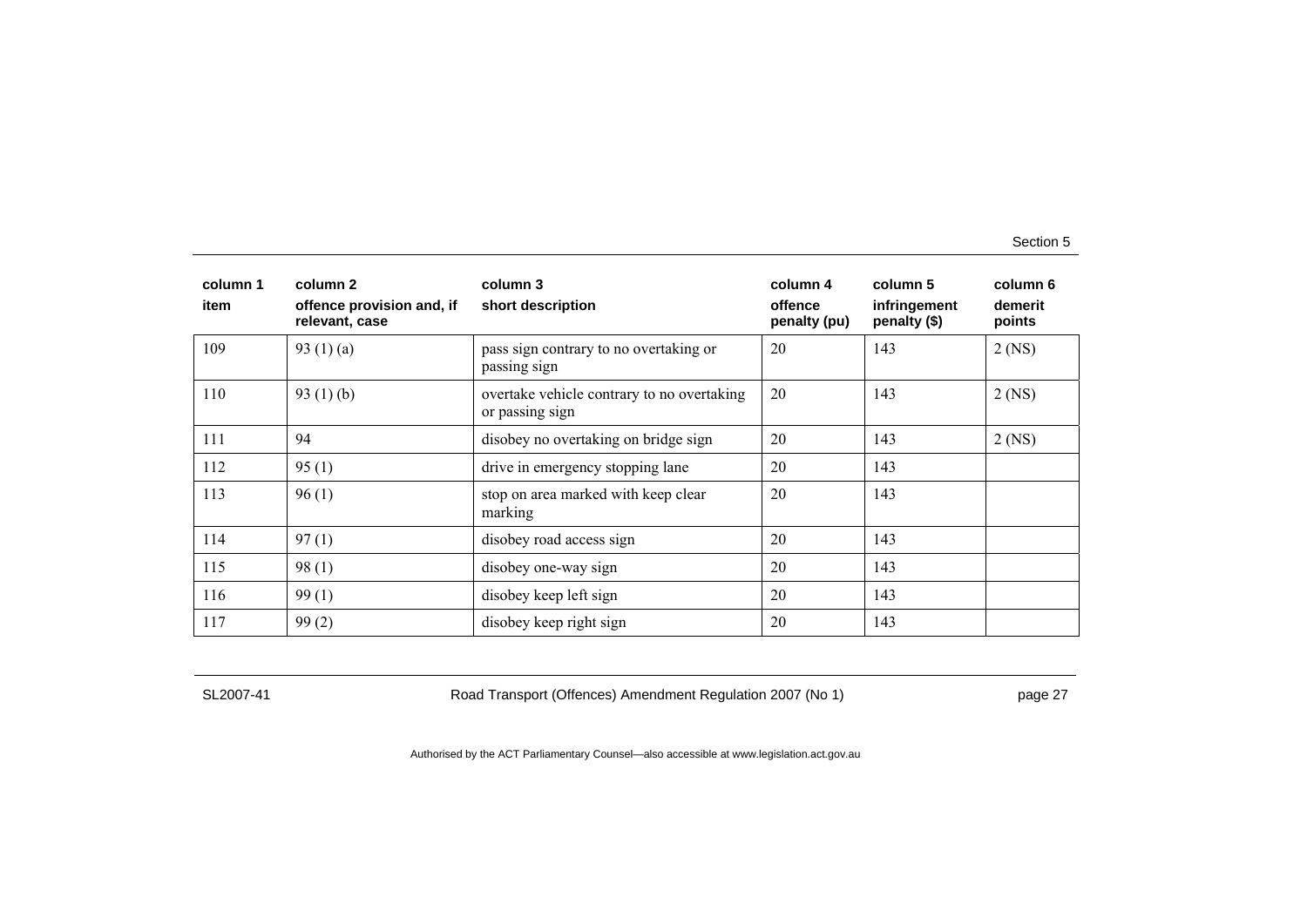| column 1<br>item | column 2<br>offence provision and, if<br>relevant, case | column 3<br>short description                              | column 4<br>offence<br>penalty (pu) | column 5<br>infringement<br>penalty (\$) | column 6<br>demerit<br>points |
|------------------|---------------------------------------------------------|------------------------------------------------------------|-------------------------------------|------------------------------------------|-------------------------------|
| 118              | 100                                                     | disobey no entry sign                                      | 20                                  | 143                                      |                               |
| 119              | 101(1)                                                  | not stop before hand-held stop sign                        | 20                                  | 249                                      | $3$ (NS)                      |
| 120              | 101 $(2)$ $(a)$                                         | proceed past hand-held stop sign while sign<br>shown       | 20                                  | 249                                      | $3$ (NS)                      |
| 121              | 101(2)(b)                                               | proceed past hand-held stop sign contrary<br>to directions | 20                                  | 249                                      | $3$ (NS)                      |
| 122              | 102(1)                                                  | disobey clearance/low clearance sign                       | 20                                  | 143                                      |                               |
| 123              | 103(1)                                                  | disobey bridge load limit (gross mass) sign                | 20                                  | 187                                      |                               |
| 124              | 103(1)                                                  | disobey gross load limit sign                              | 20                                  | 187                                      |                               |
| 125              | 103(2)                                                  | disobey bridge load limit (mass per axle<br>group) sign    | 20                                  | 187                                      |                               |
| 126              | 104(1)                                                  | disobey no trucks sign (GVM)                               | 20                                  | 143                                      |                               |

page 28 Road Transport (Offences) Amendment Regulation 2007 (No 1) SL2007-41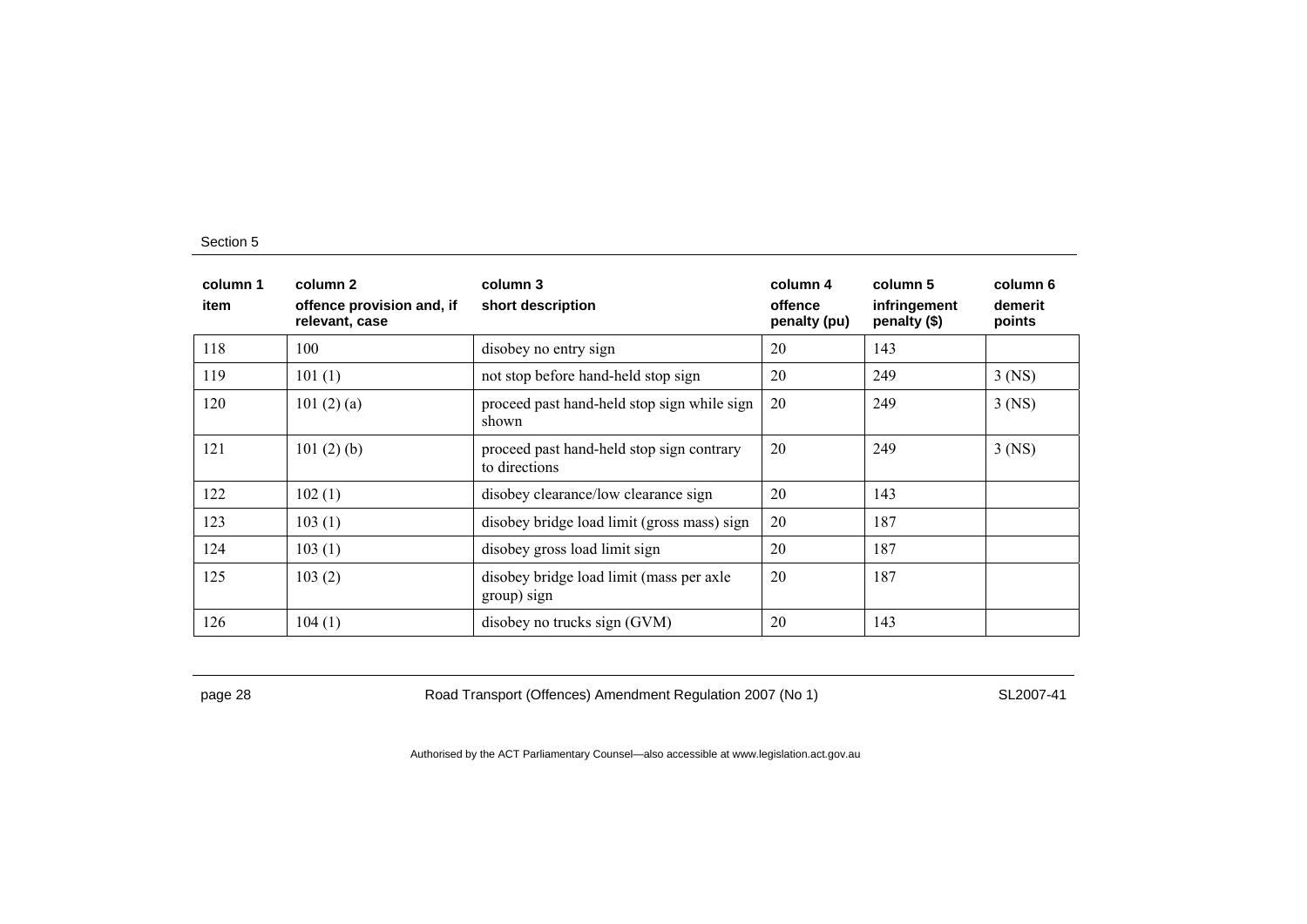| column 1<br>item | column 2<br>offence provision and, if<br>relevant, case | column 3<br>short description                             | column 4<br>offence<br>penalty (pu) | column 5<br>infringement<br>penalty (\$) | column 6<br>demerit<br>points |
|------------------|---------------------------------------------------------|-----------------------------------------------------------|-------------------------------------|------------------------------------------|-------------------------------|
| 127              | 104(2)                                                  | disobey no trucks sign (length)                           | 20                                  | 143                                      |                               |
| 128              | 104(3)                                                  | disobey no trucks sign                                    | 20                                  | 143                                      |                               |
| 129              | 105                                                     | disobey trucks must enter sign                            | 20                                  | 143                                      |                               |
| 130              | 106(1)                                                  | disobey no buses sign (GVM)                               | 20                                  | 143                                      |                               |
| 131              | 106(2)                                                  | disobey no buses sign (length)                            | 20                                  | 143                                      |                               |
| 132              | 106(3)                                                  | disobey no buses sign                                     | 20                                  | 143                                      |                               |
| 133              | 107                                                     | disobey buses must enter sign                             | 20                                  | 143                                      |                               |
| 134              | 108(1)                                                  | disobey trucks and buses low gear sign                    | 20                                  | 143                                      |                               |
| 135              | 111(1)                                                  |                                                           |                                     |                                          |                               |
| 135.1            | by contravening<br>$\bullet$<br>111(2)                  | not enter roundabout on left (leave less<br>than halfway) | 20                                  | 197                                      |                               |

SL2007-41 Road Transport (Offences) Amendment Regulation 2007 (No 1) page 29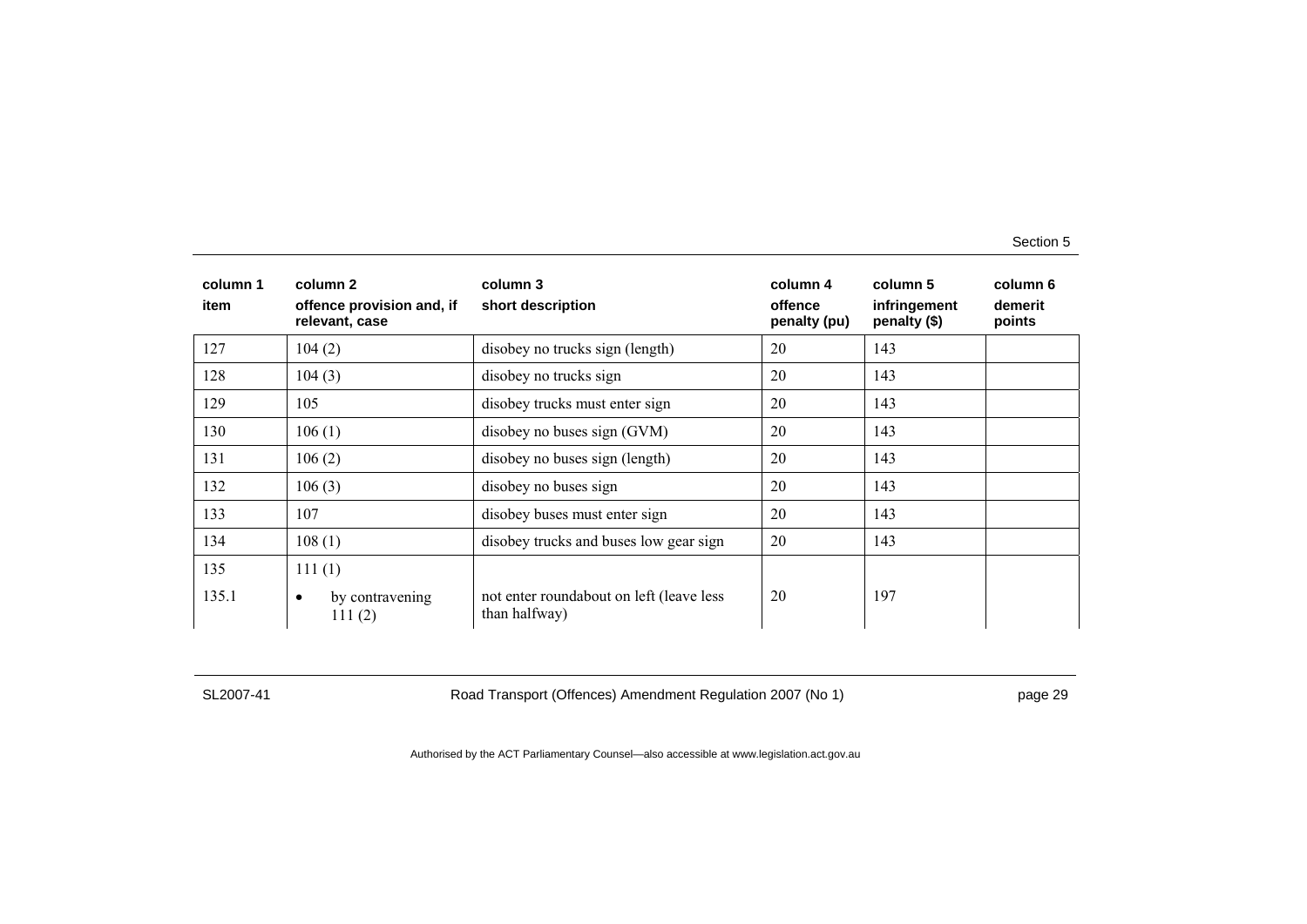| column 1<br>item | column 2<br>offence provision and, if<br>relevant, case | column 3<br>short description                                    | column 4<br>offence<br>penalty (pu) | column 5<br>infringement<br>penalty (\$) | column 6<br>demerit<br>points |
|------------------|---------------------------------------------------------|------------------------------------------------------------------|-------------------------------------|------------------------------------------|-------------------------------|
| 135.2            | by contravening<br>$\bullet$<br>111 $(3)$               | not enter roundabout on right (leave more<br>than halfway)       | 20                                  | 197                                      |                               |
| 135.3            | by contravening<br>$\bullet$<br>111(5)                  | not enter roundabout in direction of traffic<br>lane arrow       | 20                                  | 143                                      |                               |
| 136              | 112(2)                                                  | not give left change of direction signal<br>entering roundabout  | 20                                  | 143                                      | $2$ (NS)                      |
| 137              | 112(3)                                                  | not maintain left change of direction signal<br>in roundabout    | 20                                  | 143                                      | $2$ (NS)                      |
| 138              | 113(2)                                                  | not give right change of direction signal<br>entering roundabout | 20                                  | 143                                      | $2$ (NS)                      |
| 139              | 113(3)                                                  | not maintain right change of direction<br>signal in roundabout   | 20                                  | 143                                      | $2$ (NS)                      |
| 140              | 114(1)(a)                                               | not give way to vehicle when entering<br>roundabout              | 20                                  | 249                                      | $3$ (NS)                      |

page 30 Road Transport (Offences) Amendment Regulation 2007 (No 1) SL2007-41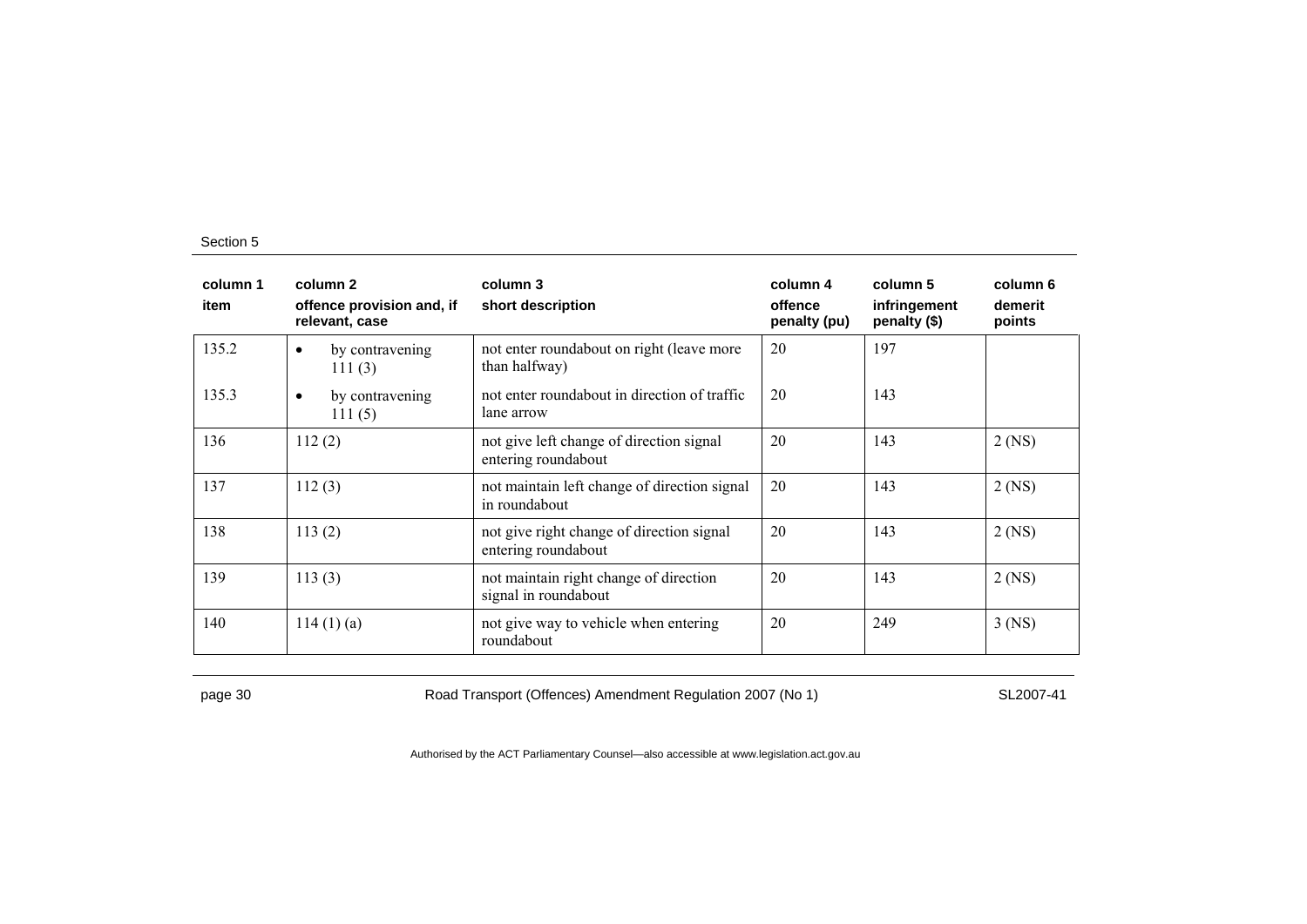| column 1<br>item | column 2<br>offence provision and, if<br>relevant, case | column 3<br>short description                                 | column 4<br>offence<br>penalty (pu) | column 5<br>infringement<br>penalty (\$) | column 6<br>demerit<br>points |
|------------------|---------------------------------------------------------|---------------------------------------------------------------|-------------------------------------|------------------------------------------|-------------------------------|
| 141              | $114(1)$ (b)                                            | not give way to tram when entering<br>roundabout              | 20                                  | 249                                      | $3$ (NS)                      |
| 142              | 114(2)                                                  | not give way to tram when driving in<br>roundabout            | 20                                  | 249                                      | $3$ (NS)                      |
| 143              | 115(1)                                                  | not drive left of traffic island in roundabout                | 20                                  | 187                                      | $2$ (NS)                      |
| 144              | 116                                                     | not drive in roundabout in direction of<br>traffic lane arrow | 20                                  | 143                                      |                               |
| 145              | 117(1)                                                  | not give left change of direction signal in<br>roundabout     | 20                                  | 143                                      | $2$ (NS)                      |
| 146              | 117(2)                                                  | not give right change of direction signal in<br>roundabout    | 20                                  | 143                                      | $2$ (NS)                      |
| 147              | 118(1)                                                  | not give left change of direction signal<br>(exit roundabout) | 20                                  | 143                                      | $2$ (NS)                      |

SL2007-41 Road Transport (Offences) Amendment Regulation 2007 (No 1) page 31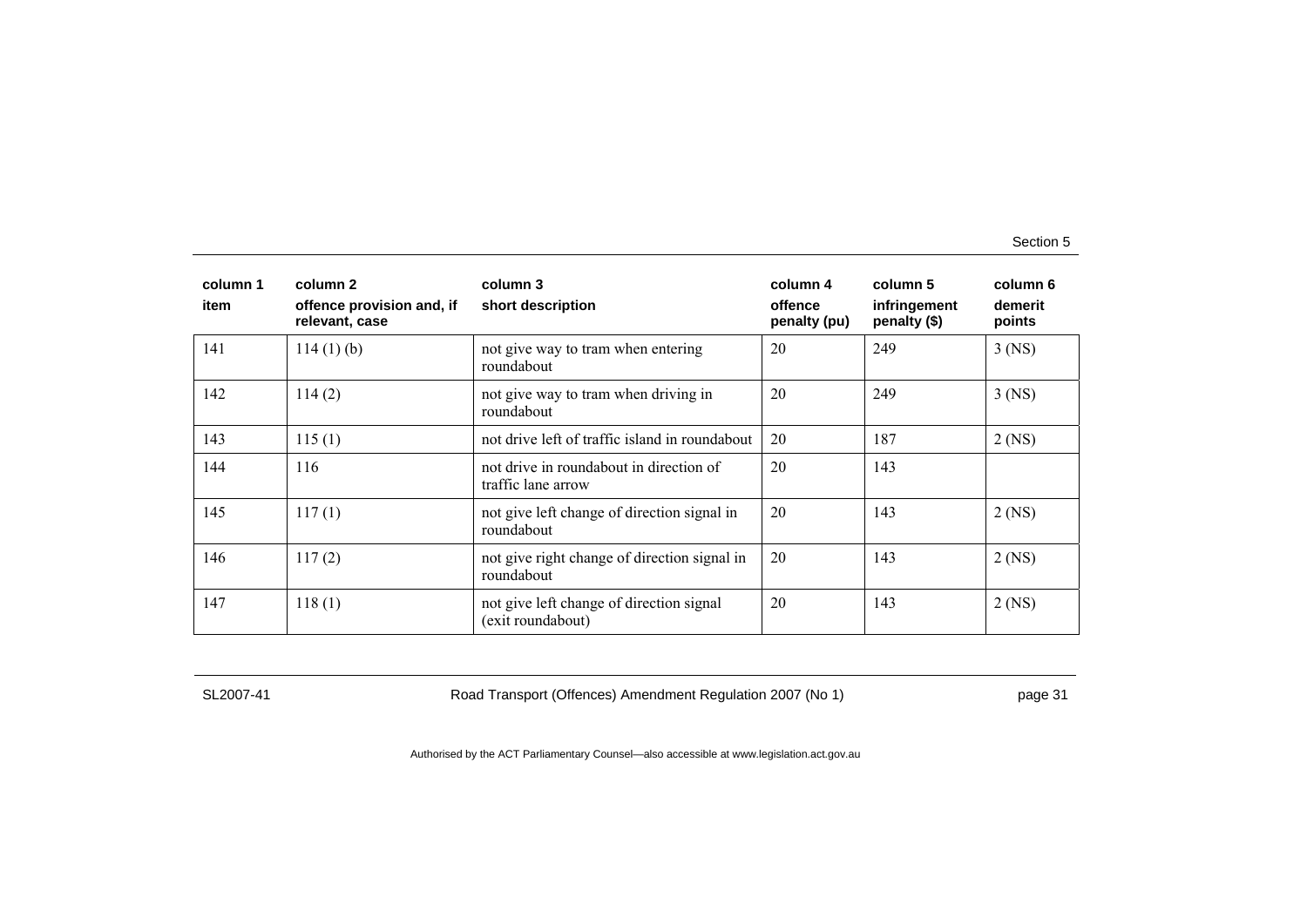| column 1<br>item | column 2<br>offence provision and, if<br>relevant, case | column 3<br>short description                                  | column 4<br>offence<br>penalty (pu) | column 5<br>infringement<br>penalty (\$) | column 6<br>demerit<br>points |
|------------------|---------------------------------------------------------|----------------------------------------------------------------|-------------------------------------|------------------------------------------|-------------------------------|
| 148              | 118(2)                                                  | not stop left change of direction signal (exit)<br>roundabout) | 20                                  | 90                                       |                               |
| 149              | 119                                                     | rider on left in roundabout not give way to<br>vehicle         | 20                                  | 249                                      |                               |
| 150              | 121(a)                                                  | not stop at stop line/sign at level crossing                   | 20                                  | 249                                      | $3$ (NS)                      |
| 151              | 121(b)                                                  | not give way to train/tram at level crossing<br>with stop sign | 20                                  | 249                                      | $3$ (NS)                      |
| 152              | 122                                                     | disobey give way sign/line at level crossing                   | 20                                  | 249                                      | $3$ (NS)                      |
| 153              | 123(a)                                                  | enter level crossing contrary to lights/bells                  | 20                                  | 236                                      | $3$ (NS)                      |
| 154              | 123(b)                                                  | enter level crossing with gate/boom/barrier<br>operating       | 20                                  | 236                                      | $3$ (NS)                      |
| 155              | 123(c)                                                  | enter level crossing when train/tram<br>on/entering crossing   | 20                                  | 236                                      | $3$ (NS)                      |

page 32 Road Transport (Offences) Amendment Regulation 2007 (No 1) SL2007-41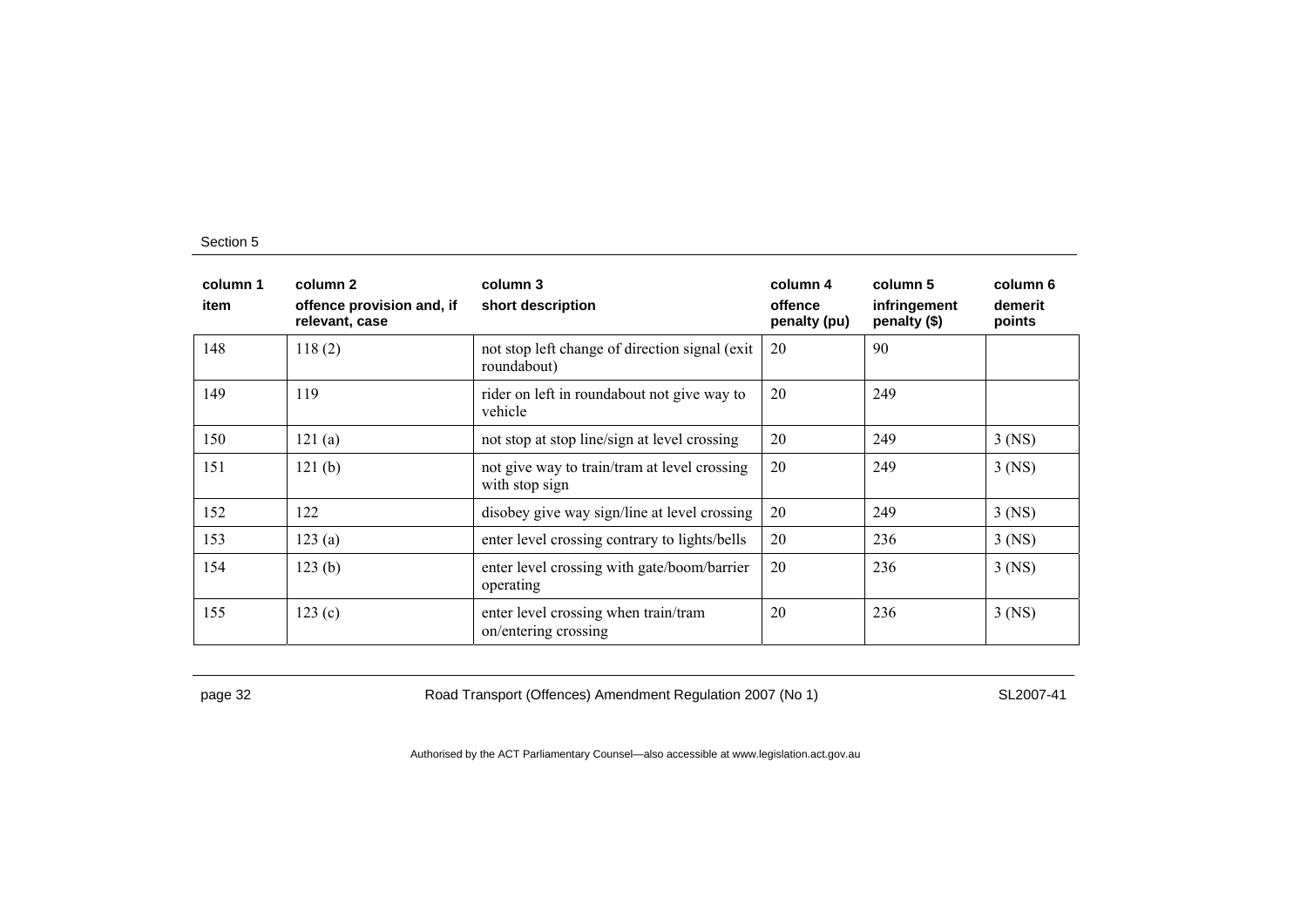| column 1<br>item | column 2<br>offence provision and, if<br>relevant, case | column 3<br>short description                                  | column 4<br>offence<br>penalty (pu) | column 5<br>infringement<br>penalty (\$) | column 6<br>demerit<br>points |
|------------------|---------------------------------------------------------|----------------------------------------------------------------|-------------------------------------|------------------------------------------|-------------------------------|
| 156              | 123(d)                                                  | enter level crossing when approaching<br>train/tram seen/heard | 20                                  | 236                                      | $3$ (NS)                      |
| 157              | 123(e)                                                  | enter level crossing when crossing/road<br>beyond blocked      | 20                                  | 90                                       | $3$ (NS)                      |
| 158              | 124                                                     | not leave level crossing when safe                             | 20                                  | 90                                       |                               |
| 159              | 125(1)                                                  | unreasonably obstruct driver/pedestrian                        | 20                                  | 82                                       |                               |
| 160              | 126                                                     | drive behind other vehicle too closely to<br>stop safely       | 20                                  | 197                                      | $1$ (NS)                      |
| 161              | 127(1)                                                  | long vehicle not required distance from<br>other long vehicle  | 20                                  | 197                                      | $1$ (NS)                      |
| 162              | 128                                                     | enter intersection when intersection/road<br>beyond blocked    | 20                                  | 143                                      |                               |

SL2007-41 Road Transport (Offences) Amendment Regulation 2007 (No 1) page 33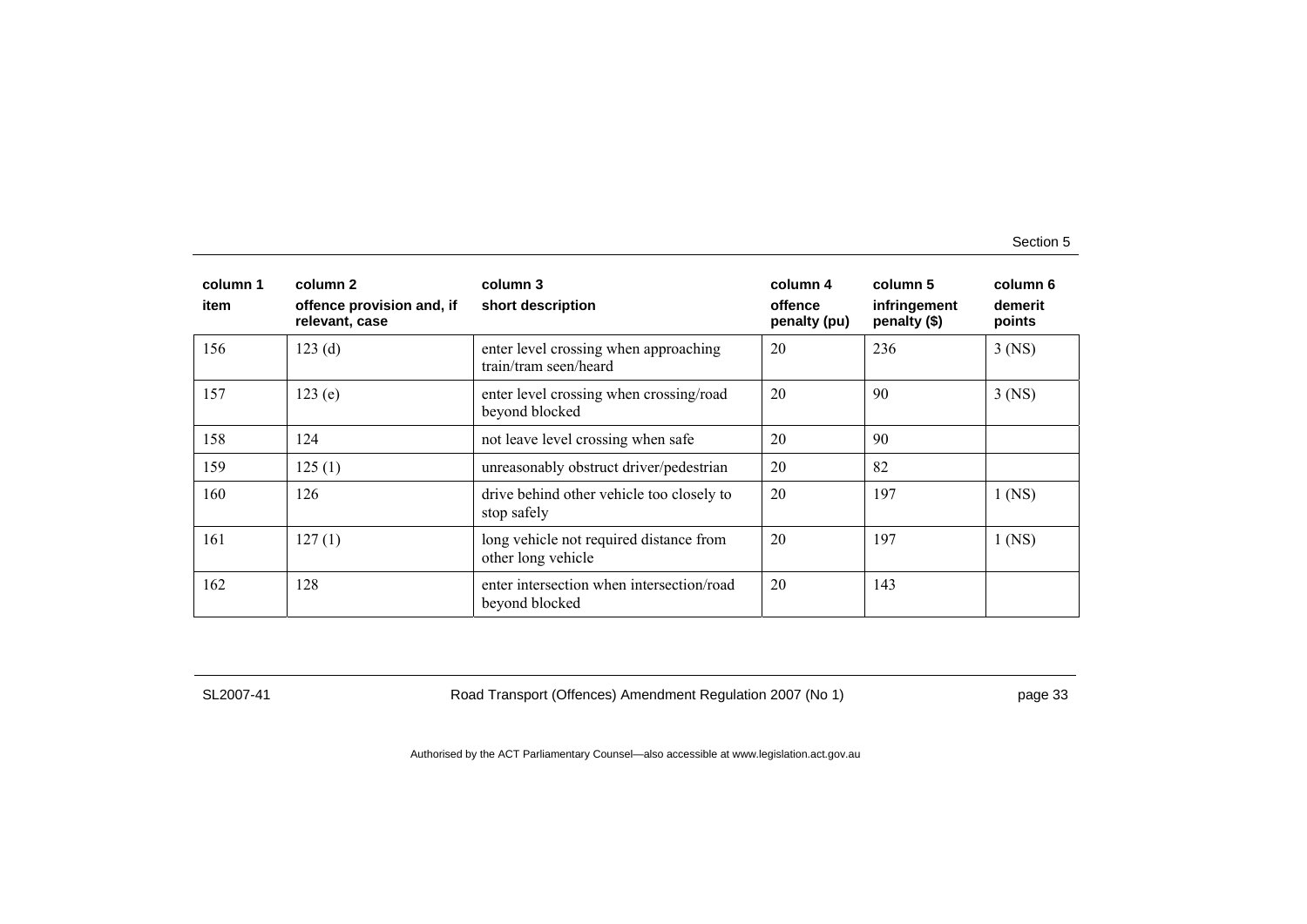| column 1<br>item | column 2<br>offence provision and, if<br>relevant, case | column 3<br>short description                                                            | column 4<br>offence<br>penalty (pu) | column 5<br>infringement<br>penalty (\$) | column 6<br>demerit<br>points |
|------------------|---------------------------------------------------------|------------------------------------------------------------------------------------------|-------------------------------------|------------------------------------------|-------------------------------|
| 163              | 128A                                                    | enter children's/pedestrian/marked foot<br>crossing when crossing/road beyond<br>blocked | 20                                  | 143                                      |                               |
| 164              | 129(1)                                                  | not drive on far left side of road                                                       | 20                                  | 187                                      | $2$ (NS)                      |
| 165              | 130(2)                                                  |                                                                                          |                                     |                                          |                               |
| 165.1            | if 130 $(1)$ $(a)$ applies<br>$\bullet$                 | drive in right lane on road with speed-limit<br>over $80 \text{ km/h}$                   | 20                                  | 143                                      | $2$ (NS)                      |
| 165.2            | if 130 $(1)$ (b) applies<br>$\bullet$                   | disobey keep left unless overtaking sign                                                 | 20                                  | 143                                      | $2$ (NS)                      |
| 166              | 131                                                     | not keep left of oncoming vehicle                                                        | 20                                  | 90                                       | $2$ (NS)                      |
| 167              | 132(1)                                                  | not keep left of centre on two-way road                                                  | 20                                  | 187                                      | $2$ (NS)                      |
| 168              | 132(2)                                                  |                                                                                          |                                     |                                          |                               |
| 168.1            | if there are double<br>$\bullet$<br>dividing lines      | not keep left of dividing line (double)<br>dividing lines)                               | 20                                  | 187                                      | 3 (NS)                        |

page 34 Road Transport (Offences) Amendment Regulation 2007 (No 1) SL2007-41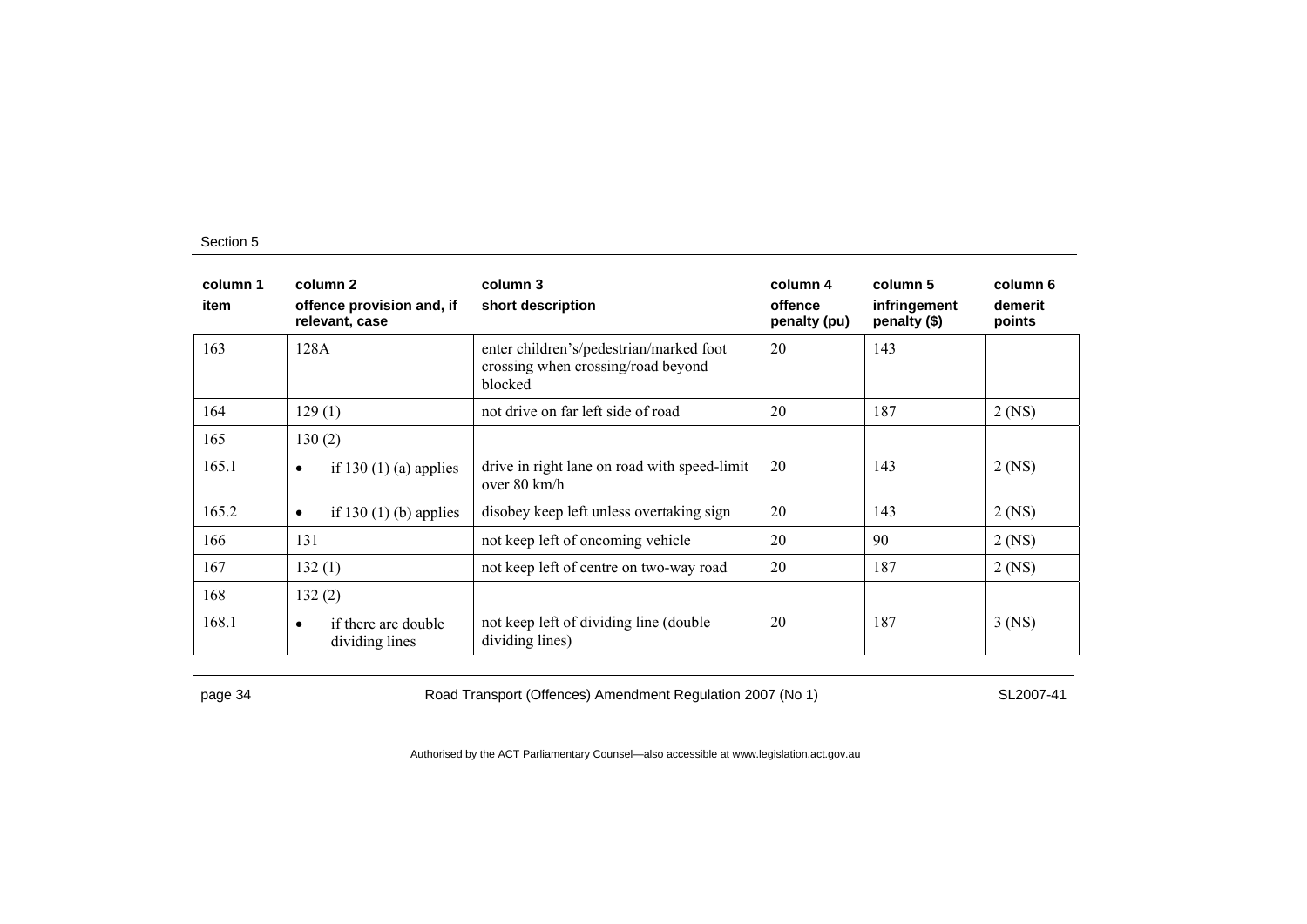| column 1<br>item | column 2<br>offence provision and, if<br>relevant, case | column 3<br>short description                                  | column 4<br>offence<br>penalty (pu) | column 5<br>infringement<br>penalty (\$) | column 6<br>demerit<br>points |
|------------------|---------------------------------------------------------|----------------------------------------------------------------|-------------------------------------|------------------------------------------|-------------------------------|
| 168.2            | in any other case<br>$\bullet$                          | not keep left of dividing line (not double)<br>dividing lines) | 20                                  | 187                                      | $2$ (NS)                      |
| 169              | 135(1)                                                  | not keep left of median strip                                  | 20                                  | 187                                      | $2$ (NS)                      |
| 170              | 136                                                     | drive wrong way on one-way service road                        | 20                                  | 143                                      |                               |
| 171              | 137(1)                                                  | drive on dividing strip                                        | 20                                  | 143                                      |                               |
| 172              | 138(1)                                                  | drive on/over continuous line near painted<br>island           | 20                                  | 143                                      |                               |
| 173              | 140                                                     | overtake vehicle when unsafe                                   | 20                                  | 143                                      | $2$ (NS)                      |
| 174              | 141(1)                                                  | overtake to left of vehicle                                    | 20                                  | 143                                      | $2$ (NS)                      |
| 175              | 141 $(2)$                                               | cyclist pass/overtake left of left turning<br>vehicle          | 20                                  | -61                                      |                               |
| 176              | 142(1)                                                  | overtake to right of vehicle turning<br>right/making U-turn    | 20                                  | 143                                      | $2$ (NS)                      |

SL2007-41 Road Transport (Offences) Amendment Regulation 2007 (No 1) page 35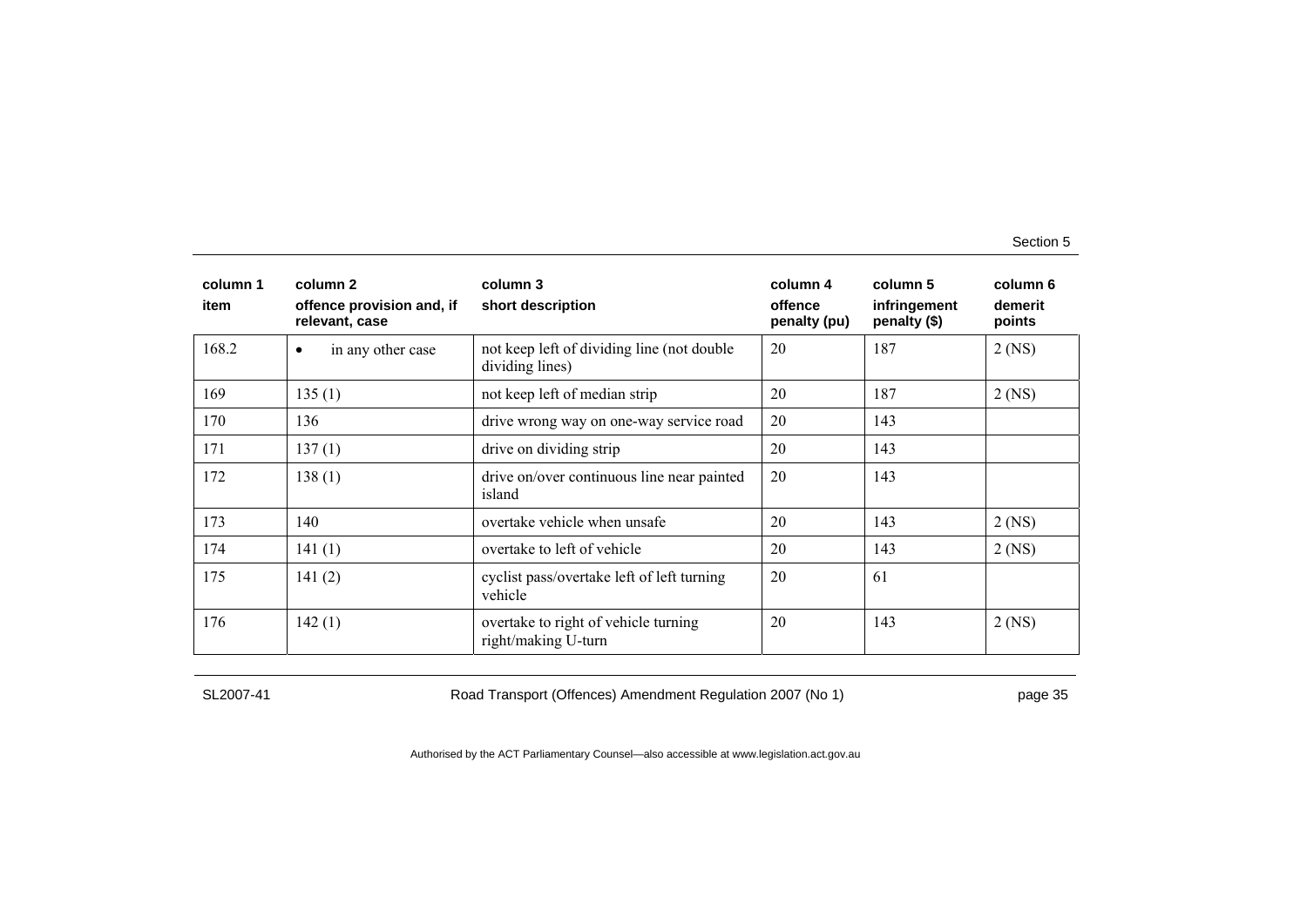| column 1<br>item | column 2<br>offence provision and, if<br>relevant, case | column 3<br>short description                                  | column 4<br>offence<br>penalty (pu) | column 5<br>infringement<br>penalty (\$) | column 6<br>demerit<br>points |
|------------------|---------------------------------------------------------|----------------------------------------------------------------|-------------------------------------|------------------------------------------|-------------------------------|
| 177              | 143(1)                                                  | disobey do not overtake turning vehicle<br>sign (left turn)    | 20                                  | 143                                      | $2$ (NS)                      |
| 178              | 143(2)                                                  | disobey do not overtake turning vehicle<br>sign (right/U-turn) | 20                                  | 143                                      | $2$ (NS)                      |
| 179              | 144 $(a)$                                               | overtake vehicle too closely                                   | 20                                  | 143                                      | $2$ (NS)                      |
| 180              | 144(b)                                                  | cut in front of vehicle after overtaking                       | 20                                  | 143                                      | $2$ (NS)                      |
| 181              | 145                                                     | increase speed while being overtaken                           | 20                                  | 143                                      |                               |
| 182              | 146(1)                                                  | not drive within marked line on multi-lane<br>road             | 20                                  | 143                                      |                               |
| 183              | 146(2)                                                  | not drive within single line of traffic (no<br>lines marked)   | 20                                  | 143                                      |                               |
| 184              | 147                                                     | move from marked lane to another across<br>continuous line     | 20                                  | 143                                      |                               |

page 36 **Road Transport (Offences) Amendment Regulation 2007 (No 1)** SL2007-41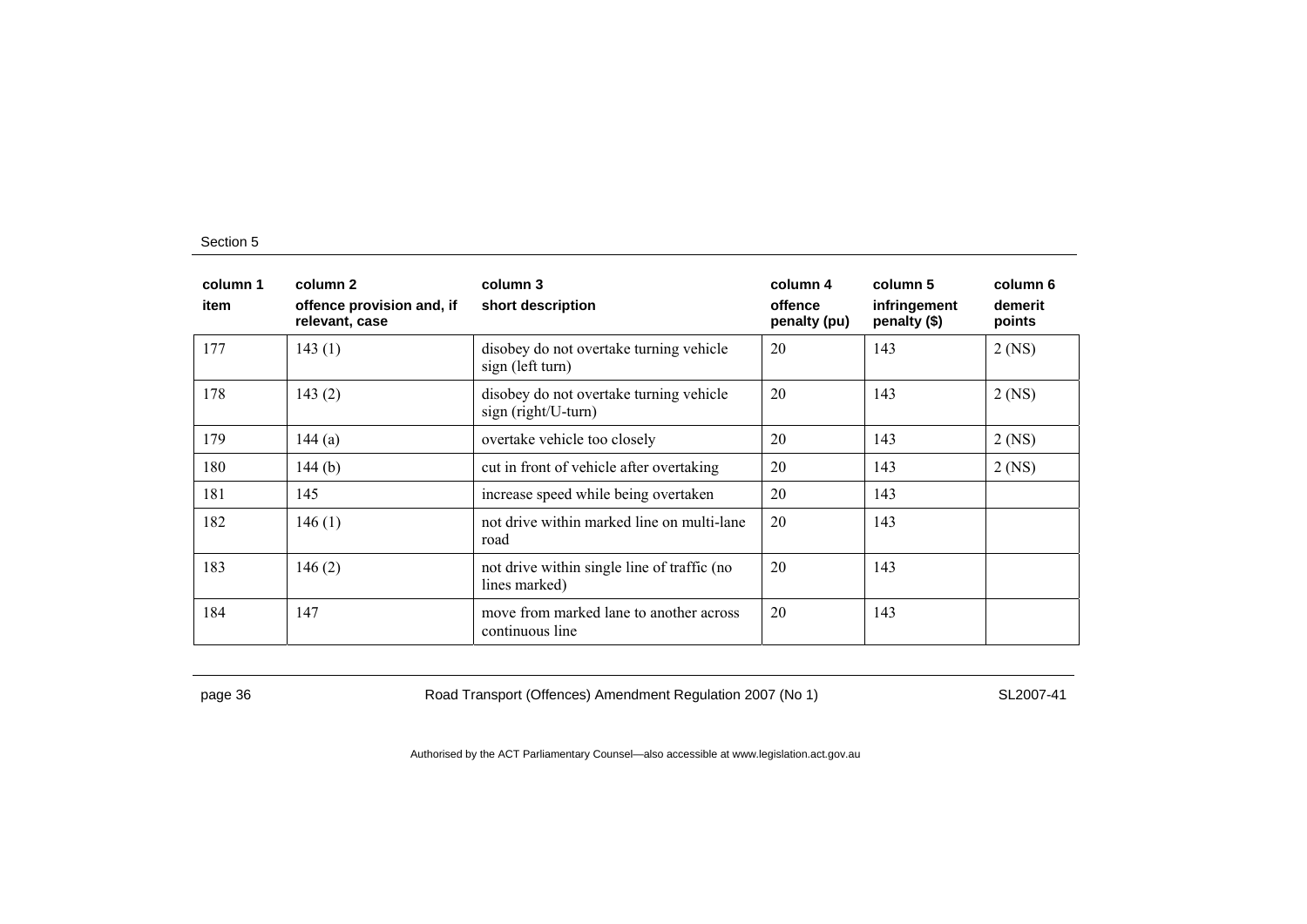| column 1<br>item | column 2<br>offence provision and, if<br>relevant, case | column 3<br>short description                                | column 4<br>offence<br>penalty (pu) | column 5<br>infringement<br>penalty (\$) | column 6<br>demerit<br>points |
|------------------|---------------------------------------------------------|--------------------------------------------------------------|-------------------------------------|------------------------------------------|-------------------------------|
| 185              | 148(1)                                                  | not give way (move from marked lane to<br>another)           | 20                                  | 143                                      | $3$ (NS)                      |
| 186              | 148(2)                                                  | not give way (move from 1 line of traffic to<br>another)     | 20                                  | 143                                      | $3$ (NS)                      |
| 187              | 149                                                     | not give way to vehicle ahead when<br>merging                | 20                                  | 143                                      | $3$ (NS)                      |
| 188              | 150(1)                                                  | drive on/over continuous white edge line                     | 20                                  | 90                                       |                               |
| 189              | 151(1)                                                  | ride motorbike/bicycle more than 2 abreast<br>on road        | 20                                  | 61                                       |                               |
| 190              | 151(2)                                                  | ride motorbike/bicycle more than 2 abreast<br>in marked lane | 20                                  | 61                                       |                               |
| 191              | 151(4)                                                  | ride motorbike/bicycle more than 1.5 m<br>from another       | 20                                  | 61                                       |                               |

SL2007-41 Road Transport (Offences) Amendment Regulation 2007 (No 1) page 37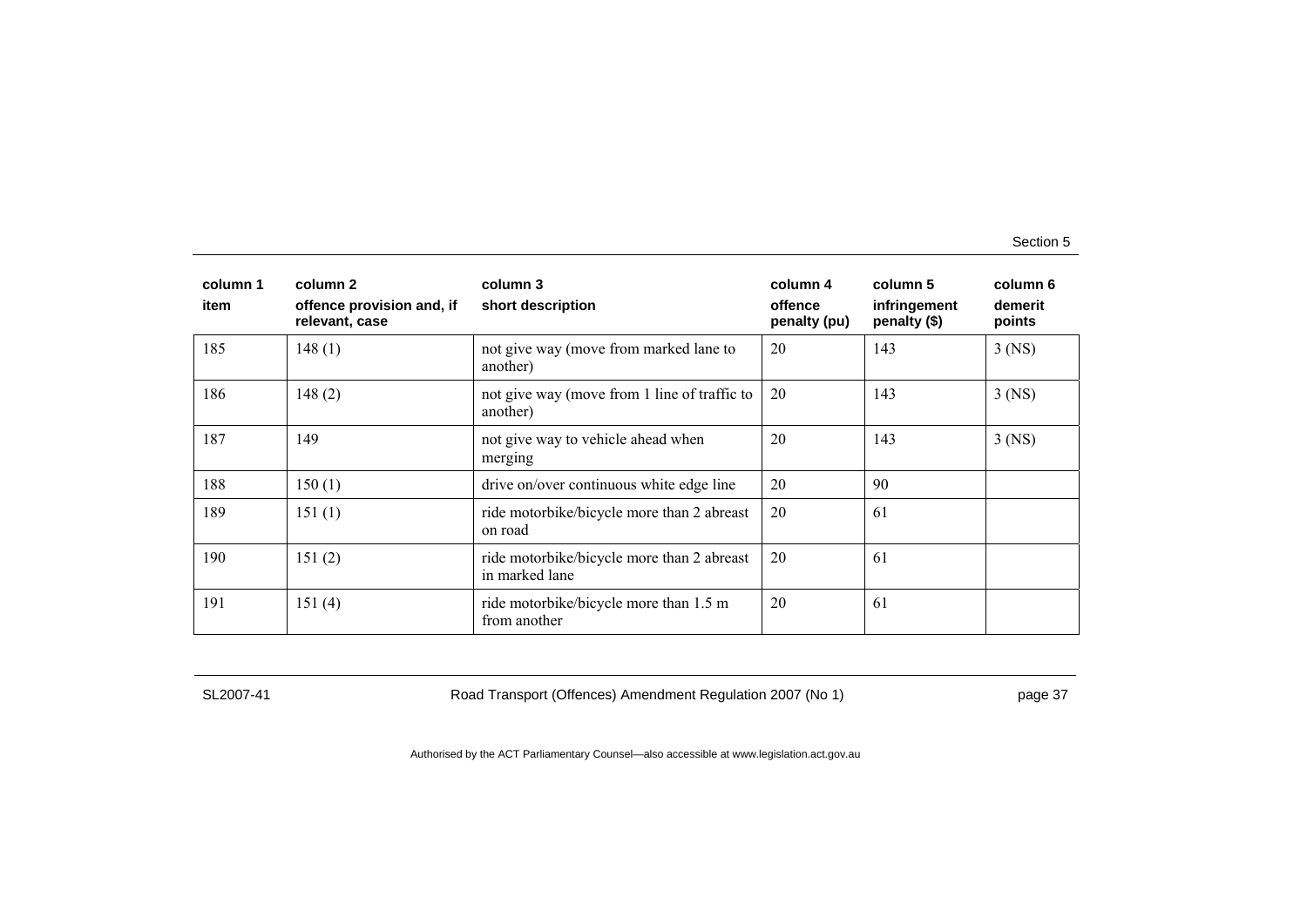| column 1<br>item | column 2<br>offence provision and, if<br>relevant, case | column 3<br>short description                            | column 4<br>offence<br>penalty (pu) | column 5<br>infringement<br>penalty (\$) | column 6<br>demerit<br>points |
|------------------|---------------------------------------------------------|----------------------------------------------------------|-------------------------------------|------------------------------------------|-------------------------------|
| 192              | 152(1)                                                  |                                                          |                                     |                                          |                               |
| 192.1            | by contravening<br>$\bullet$<br>152(2)                  | drive in lane (red cross on overhead<br>device)          | 20                                  | 143                                      | $3$ (NS)                      |
| 192.2            | by contravening<br>$\bullet$<br>152(3)                  | drive in lane (flashing red cross on<br>overhead device) | 20                                  | 143                                      | $3$ (NS)                      |
| 193              | 153(1)                                                  | drive in bicycle lane                                    | 20                                  | 143                                      |                               |
| 194              | 154(1)                                                  | drive in bus lane                                        | 20                                  | 249                                      |                               |
| 195              | 155(1)                                                  | drive in tram lane                                       | 20                                  | 169                                      | $3$ (NS)                      |
| 196              | 156(1)                                                  | drive in transit lane                                    | 20                                  | 169                                      |                               |
| 197              | 157(1)                                                  | drive in truck lane                                      | 20                                  | 249                                      |                               |
| 198              | 159(1)                                                  | not drive in lane marked for particular<br>vehicle       | 20                                  | 143                                      |                               |

page 38 Road Transport (Offences) Amendment Regulation 2007 (No 1) SL2007-41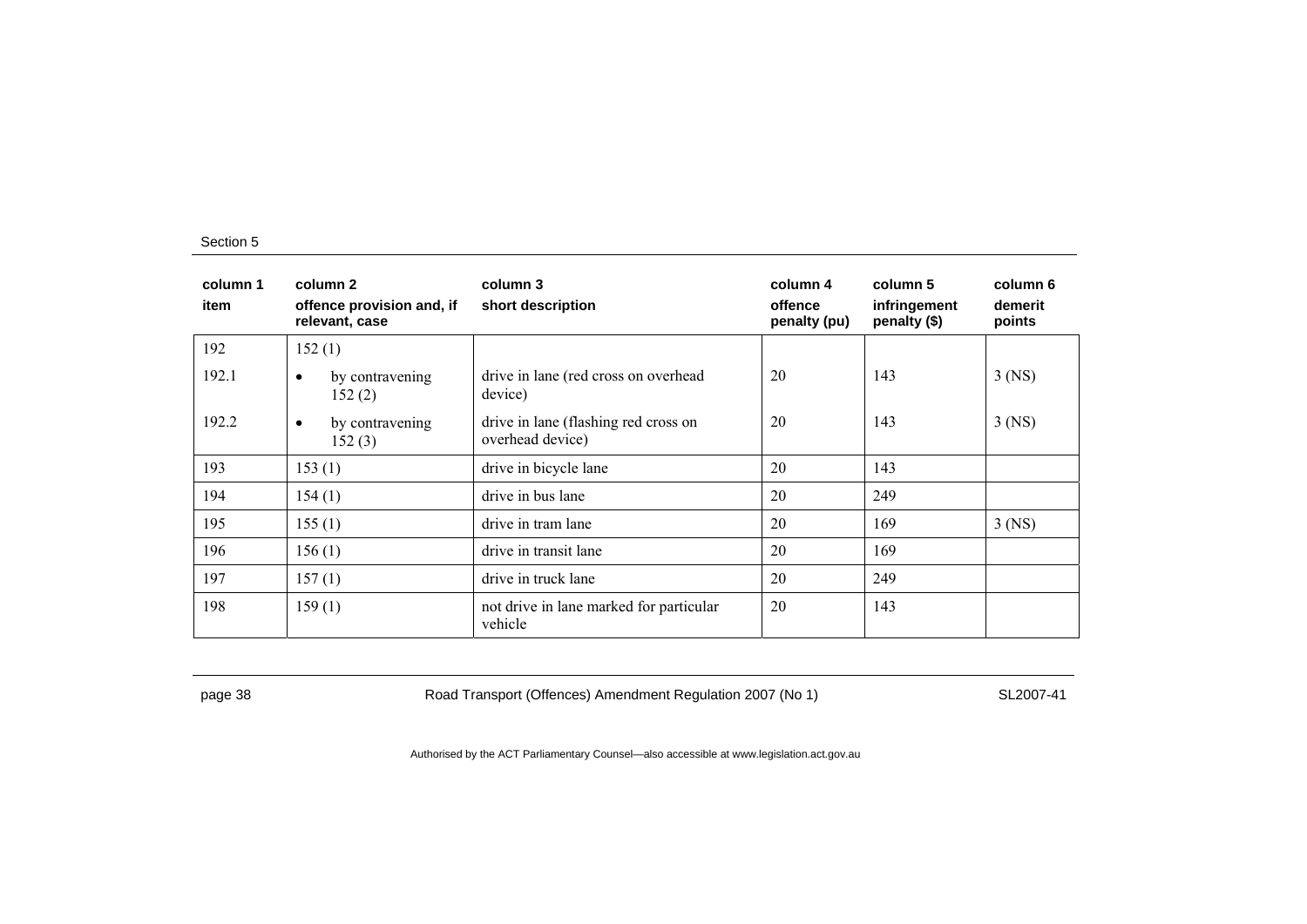| column 1<br>item | column 2<br>offence provision and, if<br>relevant, case | column 3<br>short description                        | column 4<br>offence<br>penalty (pu) | column 5<br>infringement<br>penalty (\$) | column 6<br>demerit<br>points |
|------------------|---------------------------------------------------------|------------------------------------------------------|-------------------------------------|------------------------------------------|-------------------------------|
| 199              | 160(2)                                                  | pass/overtake to right of tram                       | 20                                  | 90                                       | $2$ (NS)                      |
| 200              | 160(3)                                                  | pass/overtake tram turning/signalling left           | 20                                  | 90                                       | $2$ (NS)                      |
| 201              | 161(2)                                                  | pass/overtake to left of tram                        | 20                                  | 90                                       | $2$ (NS)                      |
| 202              | 161(3)                                                  | pass/overtake tram turning/signalling right          | 20                                  | 90                                       | $2$ (NS)                      |
| 203              | 162(1)(a)                                               | drive on safety zone                                 | 20                                  | 90                                       | $3$ (NS)                      |
| 204              | 162(1)(b)                                               | not drive safely to left of safety zone              | 20                                  | 90                                       | $3$ (NS)                      |
| 205              | 163(1)                                                  |                                                      |                                     |                                          |                               |
| 205.1            | by contravening<br>$\bullet$<br>163(2)                  | not stop before driving past rear of stopped<br>tram | 20                                  | 90                                       | $3$ (NS)                      |
| 205.2            | by contravening<br>$\bullet$<br>163(3)(a)               | proceed near stopped tram (tram doors<br>open)       | 20                                  | 90                                       | $3$ (NS)                      |

SL2007-41 Road Transport (Offences) Amendment Regulation 2007 (No 1) page 39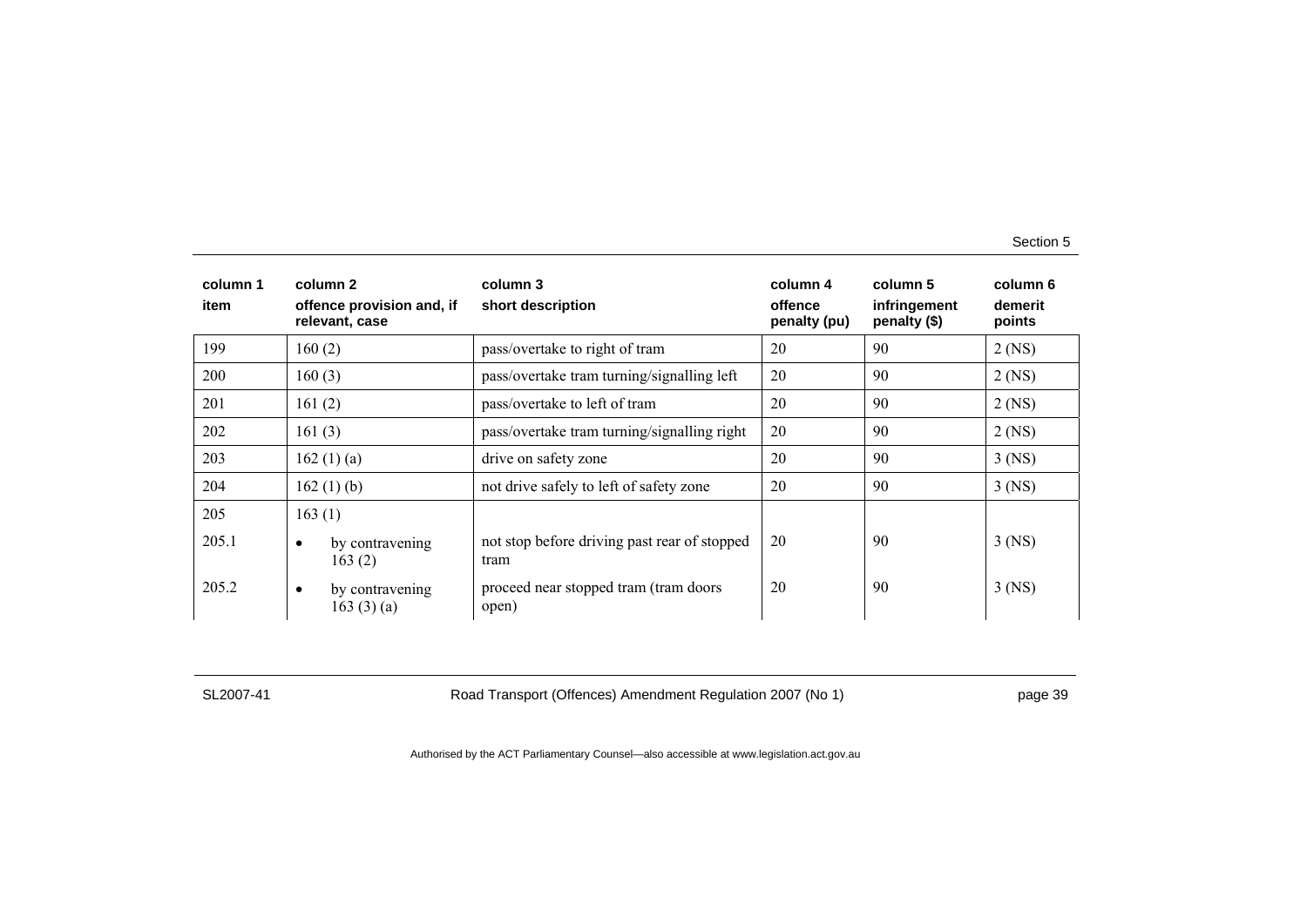| column 1<br>item |           | column 2<br>offence provision and, if<br>relevant, case | column 3<br>short description                                 | column 4<br>offence<br>penalty (pu) | column 5<br>infringement<br>penalty (\$) | column 6<br>demerit<br>points |
|------------------|-----------|---------------------------------------------------------|---------------------------------------------------------------|-------------------------------------|------------------------------------------|-------------------------------|
| 205.3            | $\bullet$ | by contravening<br>163 $(3)$ (b)                        | proceed near stopped tram (road not clear<br>of pedestrians)  | 20                                  | 90                                       | $3$ (NS)                      |
| 205.4            | $\bullet$ | by contravening<br>163(4)                               | pass/overtake stopped tram at prohibited<br>speed             | 20                                  | 90                                       | 3 (NS)                        |
| 206              | 164(1)    |                                                         |                                                               |                                     |                                          |                               |
| 206.1            | $\bullet$ | by contravening<br>164(2)                               | not stop before driving past stopping tram                    | 20                                  | 90                                       | $3$ (NS)                      |
| 206.2            | $\bullet$ | by contravening<br>164(3)(a)                            | proceed near stopping tram (tram doors<br>open)               | 20                                  | 90                                       | $3$ (NS)                      |
| 206.3            | $\bullet$ | by contravening<br>164(3)(b)                            | proceed near stopping tram (road not clear<br>of pedestrians) | 20                                  | 90                                       | $3$ (NS)                      |
| 206.4            | $\bullet$ | by contravening<br>164(4)                               | pass/overtake stopping tram at prohibited<br>speed            | 20                                  | 90                                       | $3$ (NS)                      |

page 40 Road Transport (Offences) Amendment Regulation 2007 (No 1) SL2007-41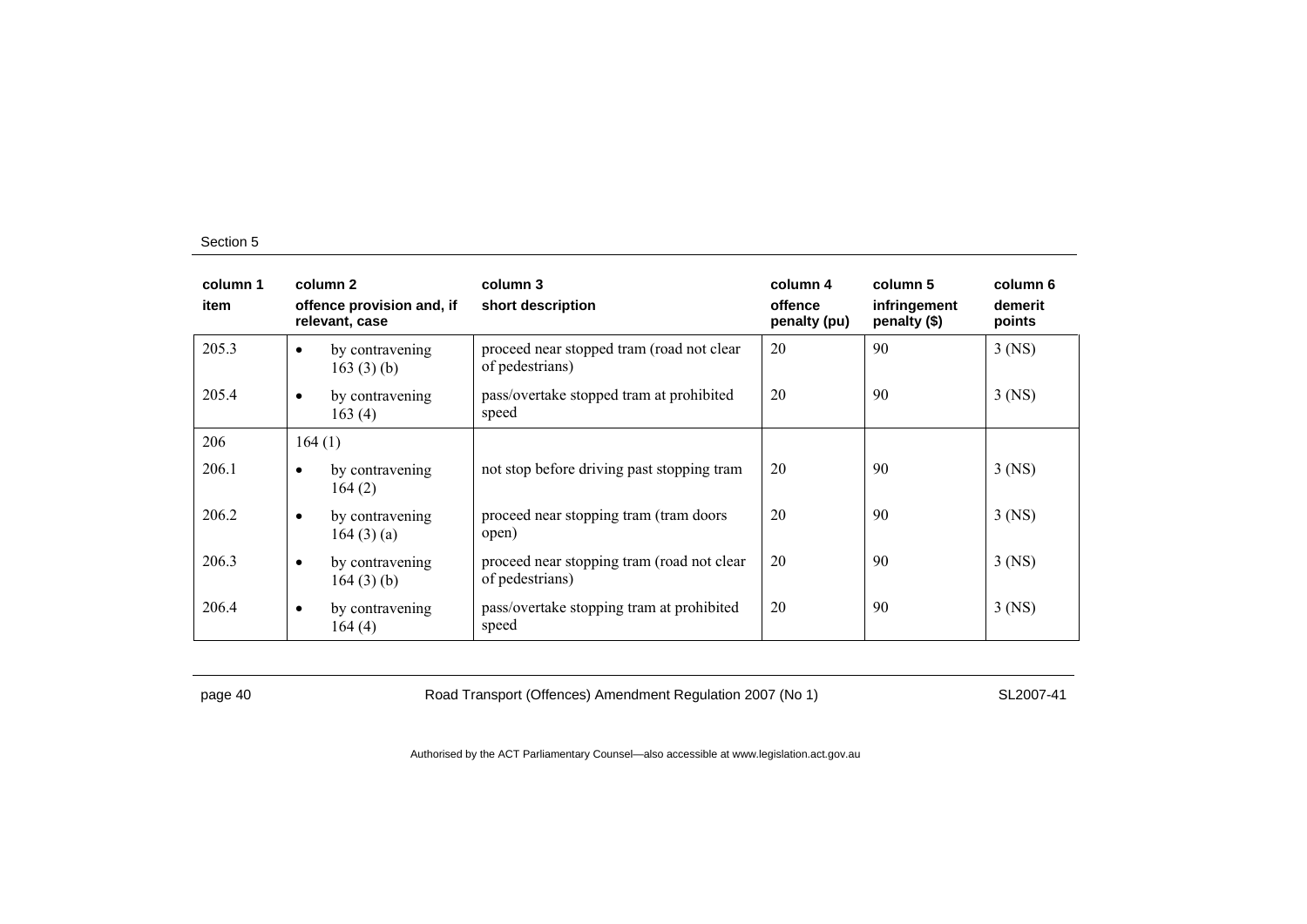| column 1<br>item | column 2<br>offence provision and, if<br>relevant, case | column 3<br>short description                            | column 4<br>offence<br>penalty (pu) | column 5<br>infringement<br>penalty (\$) | column 6<br>demerit<br>points |
|------------------|---------------------------------------------------------|----------------------------------------------------------|-------------------------------------|------------------------------------------|-------------------------------|
| 207              | 167                                                     | disobey no stopping sign                                 | 20                                  | 159                                      |                               |
| 208              | 168(1)                                                  | disobey no parking sign                                  | 20                                  | 72                                       |                               |
| 209              | 169                                                     | stop at side of road with continuous yellow<br>edge line | 20                                  | 159                                      |                               |
| 210              | 170(2)                                                  | stop on/near intersection (traffic lights)               | 20                                  | 72                                       |                               |
| 211              | 170(3)                                                  | stop on/near intersection (no traffic lights)            | 20                                  | 72                                       |                               |
| 212              | 171(1)                                                  | stop on/near children's crossing                         | 20                                  | 237                                      |                               |
| 213              | 172(1)                                                  | stop on/near pedestrian crossing                         | 20                                  | 237                                      |                               |
| 214              | 173(1)                                                  | stop on/near marked foot crossing                        | 20                                  | 237                                      |                               |
| 215              | 174(2)                                                  | stop near bicycle crossing lights                        | 20                                  | 72                                       |                               |
| 216              | 175(1)                                                  | stop on/near level crossing                              | 20                                  | 72                                       |                               |
| 217              | 176(1)                                                  | stop on clearway                                         | 20                                  | 159                                      |                               |

SL2007-41 Road Transport (Offences) Amendment Regulation 2007 (No 1) page 41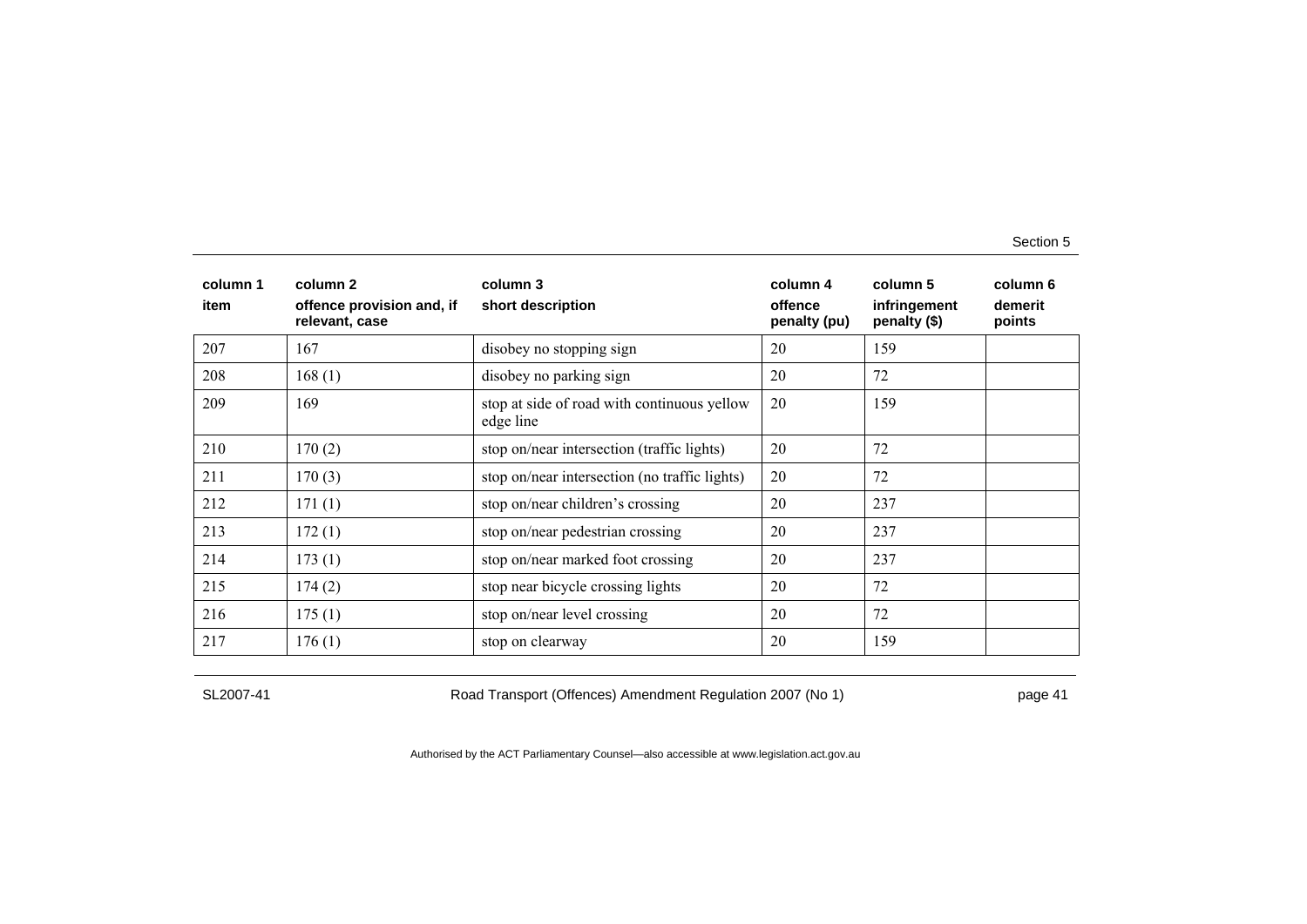| column 1<br>item | column 2<br>offence provision and, if<br>relevant, case | column 3<br>short description                       | column 4<br>offence<br>penalty (pu) | column 5<br>infringement<br>penalty (\$) | column 6<br>demerit<br>points |
|------------------|---------------------------------------------------------|-----------------------------------------------------|-------------------------------------|------------------------------------------|-------------------------------|
| 218              | 177(1)                                                  | stop on freeway                                     | 20                                  | 159                                      |                               |
| 219              | 178                                                     | stop in emergency stopping lane                     | 20                                  | 159                                      |                               |
| 220              | 179(1)                                                  | stop in loading zone                                | 20                                  | 97                                       |                               |
| 221              | 179(2)(a)                                               | stop in loading zone longer than $\frac{1}{2}$ hour | 20                                  | 97                                       |                               |
| 222              | $179(2)$ (b)                                            | stop in loading zone longer than indicated          | 20                                  | 97                                       |                               |
| 223              | 179(2)(c)                                               | stop in loading zone longer than permitted          | 20                                  | 97                                       |                               |
| 224              | 180(1)                                                  | stop in truck zone                                  | 20                                  | 97                                       |                               |
| 225              | 181(1)                                                  | stop in works zone                                  | 20                                  | 97                                       |                               |
| 226              | 182(1)                                                  | stop in taxi zone                                   | 20                                  | 72                                       |                               |
| 227              | 183(1)                                                  |                                                     |                                     |                                          |                               |

page 42 Road Transport (Offences) Amendment Regulation 2007 (No 1) SL2007-41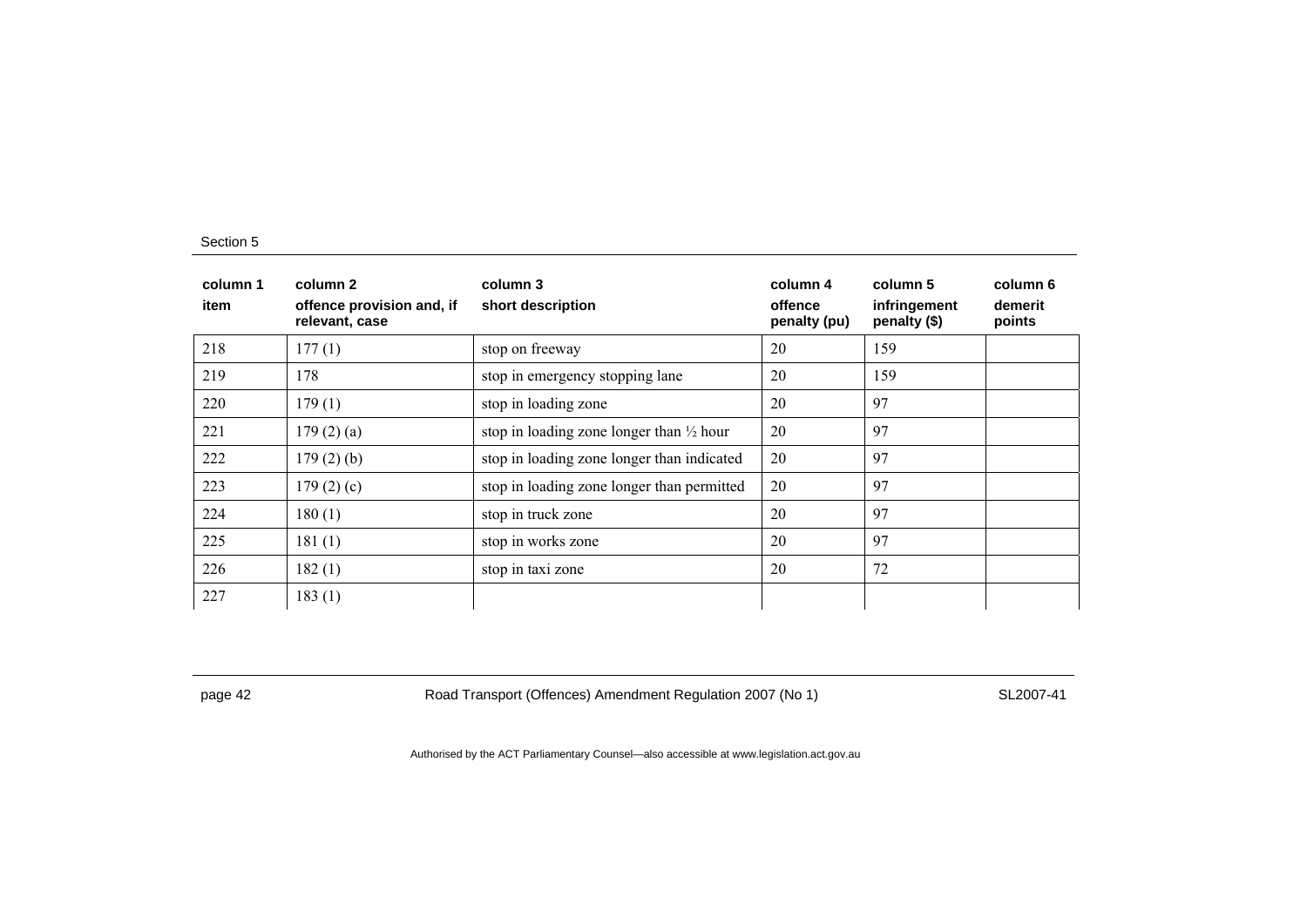| column 1<br>item |           | column 2<br>offence provision and, if<br>relevant, case                        | column 3<br>short description                                 | column 4<br>offence<br>penalty (pu) | column 5<br>infringement<br>penalty (\$) | column 6<br>demerit<br>points |
|------------------|-----------|--------------------------------------------------------------------------------|---------------------------------------------------------------|-------------------------------------|------------------------------------------|-------------------------------|
| 227.1            | $\bullet$ | for a bus zone in a<br>clearway, transit lane<br>or bus lane                   | stop in bus zone (clearway/transit lane/ bus<br>lane)         | 20                                  | 133                                      |                               |
| 227.2            | $\bullet$ | other than for a bus<br>zone in a clearway,<br>transit lane or bus<br>lane     | stop in bus zone (not clearway/transit lane/<br>bus lane)     | 20                                  | 97                                       |                               |
| 228              | 184(1)    |                                                                                |                                                               |                                     |                                          |                               |
| 228.1            | $\bullet$ | for a minibus zone in<br>a clearway, transit<br>lane or bus lane               | stop in minibus zone (clearway/transit lane/<br>bus lane)     | 20                                  | 133                                      |                               |
| 228.2            | $\bullet$ | other than for a<br>minibus zone in a<br>clearway, transit lane<br>or bus lane | stop in minibus zone (not clearway/transit<br>lane/ bus lane) | 20                                  | 97                                       |                               |

SL2007-41 Road Transport (Offences) Amendment Regulation 2007 (No 1) page 43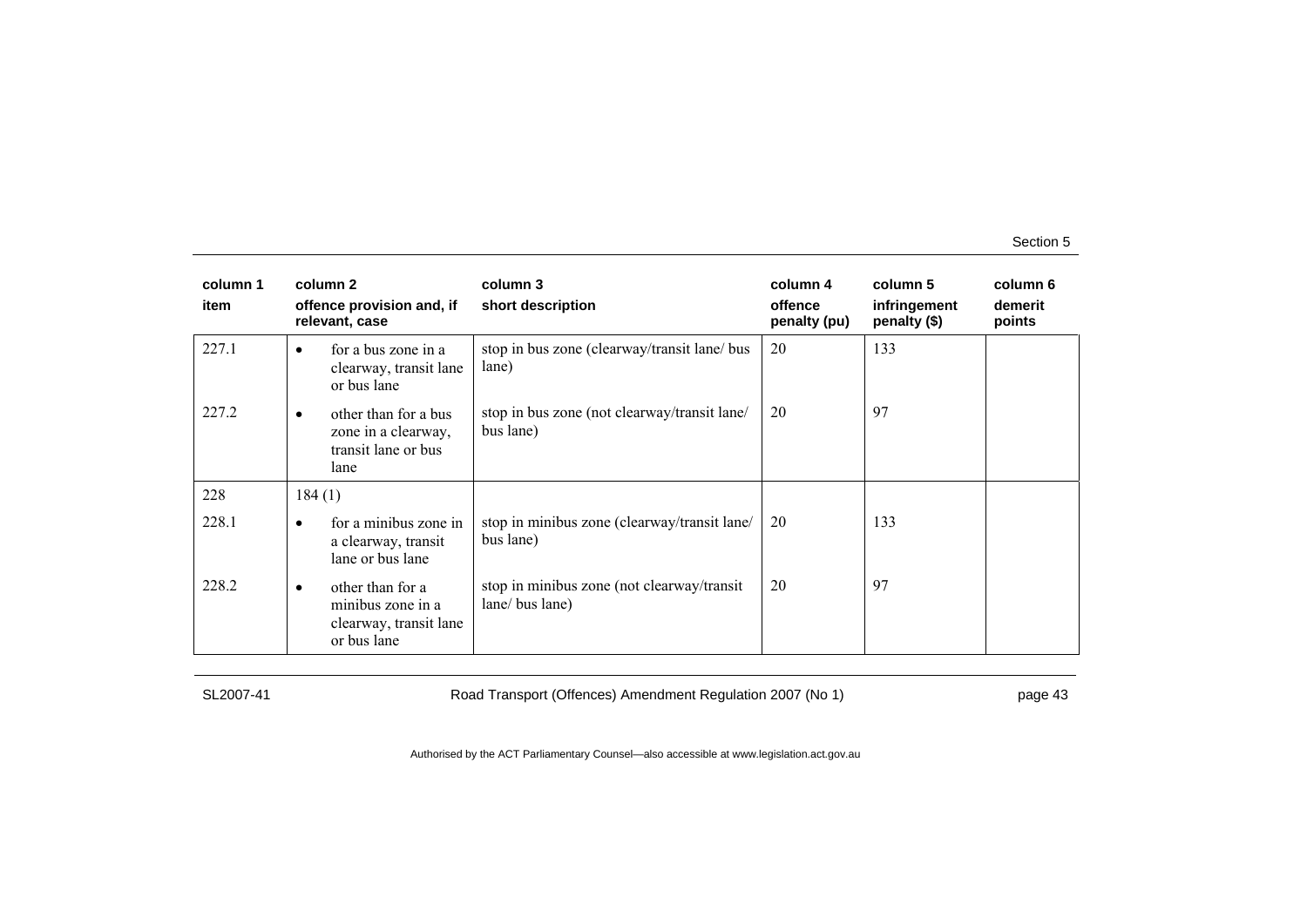| column 1<br>item | column 2<br>offence provision and, if<br>relevant, case | column 3<br>short description                             | column 4<br>offence<br>penalty (pu) | column 5<br>infringement<br>penalty (\$) | column 6<br>demerit<br>points |
|------------------|---------------------------------------------------------|-----------------------------------------------------------|-------------------------------------|------------------------------------------|-------------------------------|
| 229              | 185(1)                                                  | stop in permit zone                                       | 20                                  | 72                                       |                               |
| 230              | 186(1)                                                  | stop in mail zone                                         | 20                                  | 72                                       |                               |
| 231              | 187                                                     | stop in/on bus/ transit/truck/bicycle/tram<br>lane/tracks | 20                                  | 133                                      |                               |
| 232              | 188                                                     | stop in shared zone                                       | 20                                  | 72                                       |                               |
| 233              | 189(1)                                                  | double park                                               | 20                                  | 97                                       |                               |
| 234              | 190(1)                                                  | stop in/near safety zone                                  | 20                                  | 133                                      |                               |
| 235              | 191                                                     | stop near obstruction so as to obstruct<br>traffic        | 20                                  | 72                                       |                               |
| 236              | 192(1)                                                  | stop on structure                                         | 20                                  | 72                                       |                               |
| 237              | 192(2)                                                  | stop in tunnel/underpass                                  | 20                                  | 72                                       |                               |
| 238              | 193(1)                                                  | stop on crest/curve outside built-up area                 | 20                                  | 72                                       |                               |

page 44 Road Transport (Offences) Amendment Regulation 2007 (No 1) SL2007-41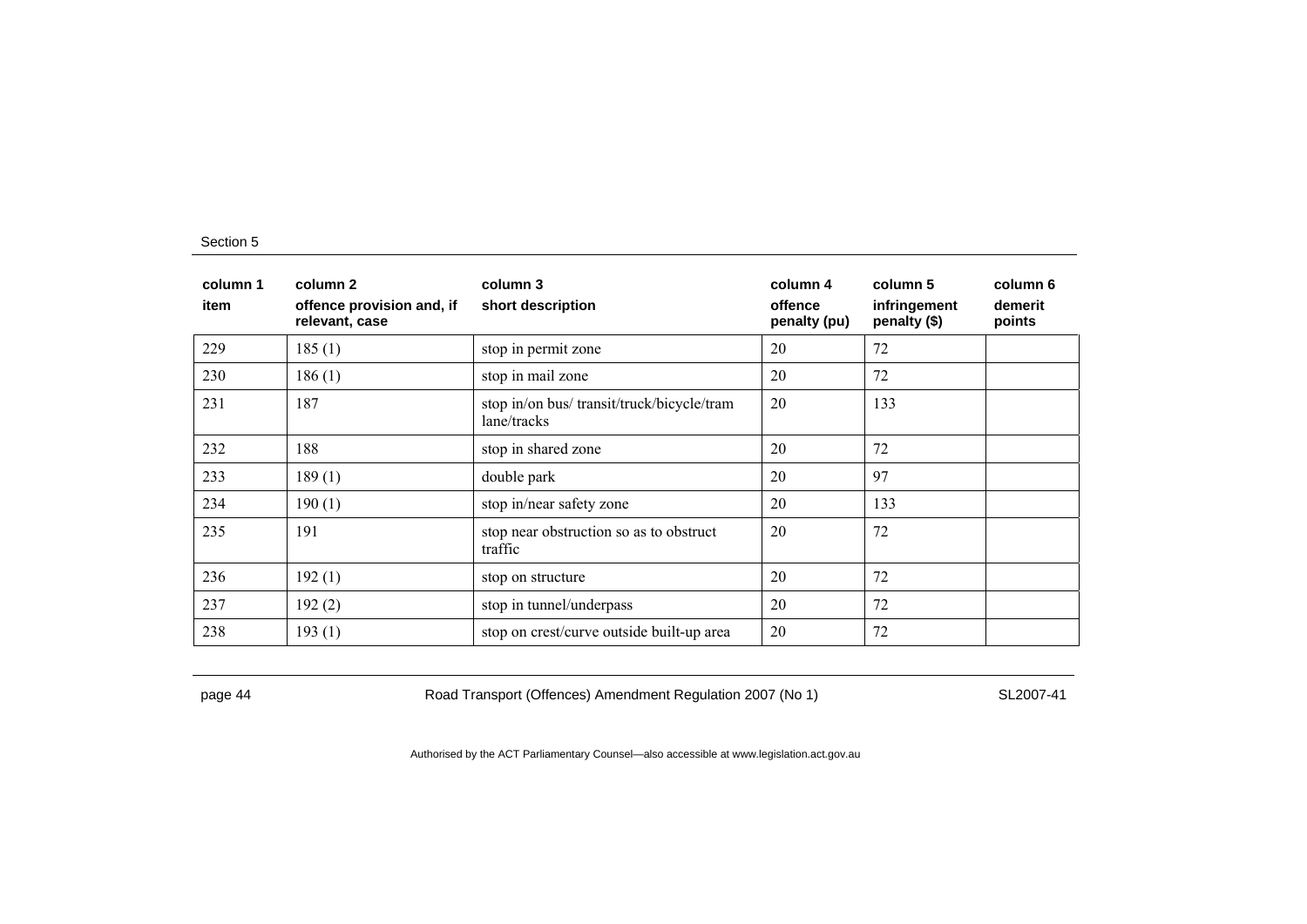| column 1<br>item | column 2<br>offence provision and, if<br>relevant, case | column 3<br>short description                        | column 4<br>offence<br>penalty (pu) | column 5<br>infringement<br>penalty (\$) | column 6<br>demerit<br>points |
|------------------|---------------------------------------------------------|------------------------------------------------------|-------------------------------------|------------------------------------------|-------------------------------|
| 239              | 194(1)                                                  | stop near fire hydrant/indicator/plug<br>indicator   | 20                                  | 72                                       |                               |
| 240              | 195(1)                                                  | stop at/near bus stop                                | 20                                  | 97                                       |                               |
| 241              | 196(1)                                                  | stop at/near tram stop                               | 20                                  | 97                                       |                               |
| 242              | 197(1)                                                  | stop on path/strip in built-up area                  | 20                                  | 72                                       |                               |
| 243              | 198(1)                                                  | obstruct access to ramp/path/passageway              | 20                                  | 72                                       |                               |
| 244              | 198(2)                                                  | stop on/across driveway/other access<br>to/from land | 20                                  | 72                                       |                               |
| 245              | 199(1)                                                  | stop near postbox                                    | 20                                  | 72                                       |                               |
| 246              | 200(1)                                                  | not stop heavy/long vehicle on road<br>shoulder      | 20                                  | 80                                       |                               |
| 247              | 200(2)                                                  | stop heavy/long vehicle longer than 1 hr             | 20                                  | 80                                       |                               |

SL2007-41 Road Transport (Offences) Amendment Regulation 2007 (No 1) page 45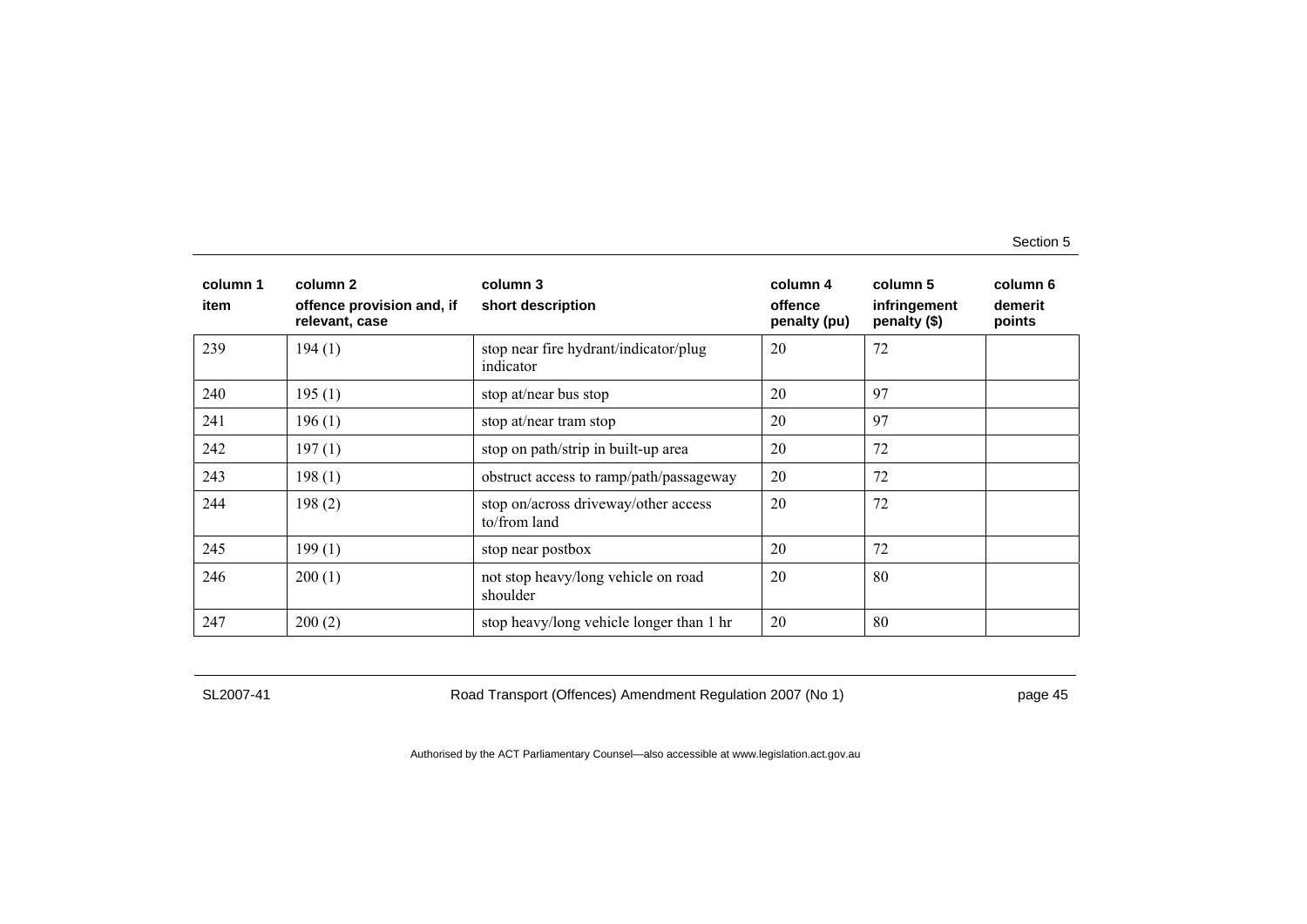| column 1<br>item | column 2<br>offence provision and, if<br>relevant, case | column 3<br>short description               | column 4<br>offence<br>penalty (pu) | column 5<br>infringement<br>penalty (\$) | column 6<br>demerit<br>points |
|------------------|---------------------------------------------------------|---------------------------------------------|-------------------------------------|------------------------------------------|-------------------------------|
| 248              | 201                                                     | disobey bicycle parking sign                | 20                                  | 72                                       |                               |
| 249              | 202                                                     | disobey motorbike parking sign              | 20                                  | 72                                       |                               |
| 250              | 203(1)                                                  | stop in parking area for disabled           | 20                                  | 159                                      |                               |
| 251              | 203A                                                    | stop in slip lane                           | 20                                  | 159                                      |                               |
| 252              | 205                                                     | park continuously for longer than permitted | 20                                  | 72                                       |                               |
| 253              | 207(2)                                                  | not pay fee/obey instructions               | 20                                  |                                          |                               |
| 254              | 208(1)                                                  |                                             |                                     |                                          |                               |
| 254.1            | by contravening<br>$\bullet$<br>208(2)                  | not parallel park in direction of travel    | 20                                  | 72                                       |                               |
| 254.2            | by contravening<br>$\bullet$<br>208(3)                  | not parallel park near left                 | 20                                  | 72                                       |                               |

page 46 Road Transport (Offences) Amendment Regulation 2007 (No 1) SL2007-41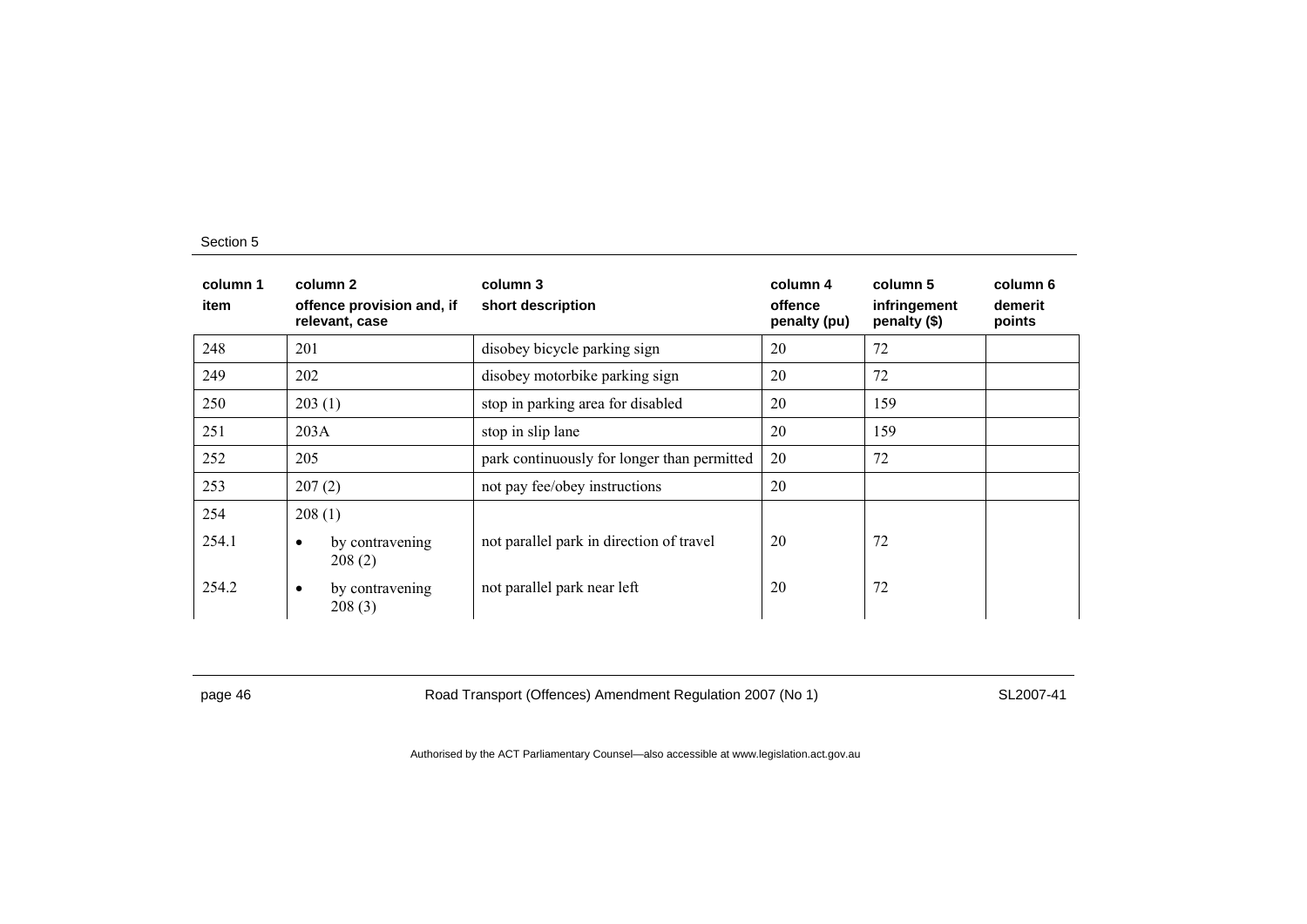| column 1<br>item |           | column 2<br>offence provision and, if<br>relevant, case | column 3<br>short description                    | column 4<br>offence<br>penalty (pu) | column 5<br>infringement<br>penalty (\$) | column 6<br>demerit<br>points |
|------------------|-----------|---------------------------------------------------------|--------------------------------------------------|-------------------------------------|------------------------------------------|-------------------------------|
| 254.3            | ٠         | by contravening<br>208(4)                               | not parallel park near road side                 | 20                                  | 72                                       |                               |
| 254.4            | $\bullet$ | by contravening<br>208(5)                               | parallel park close to front/back of vehicle     | 20                                  | 72                                       |                               |
| 254.5            | $\bullet$ | by contravening<br>208(6)                               | parallel park close to dividing line/strip       | 20                                  | 72                                       |                               |
| 254.6            | $\bullet$ | by contravening<br>208(7)                               | parallel park close if no dividing line/strip    | 20                                  | 72                                       |                               |
| 254.7            | $\bullet$ | by contravening<br>208(8)                               | park so as to obstruct vehicles/pedestrians      | 20                                  | 72                                       |                               |
| 255              |           | 209(2)(a)                                               | not parallel park in direction of travel         | 20                                  | 72                                       |                               |
| 256              |           | 209(2)(b)                                               | not parallel park near centre of median<br>strip | 20                                  | 72                                       |                               |

SL2007-41 Road Transport (Offences) Amendment Regulation 2007 (No 1) page 47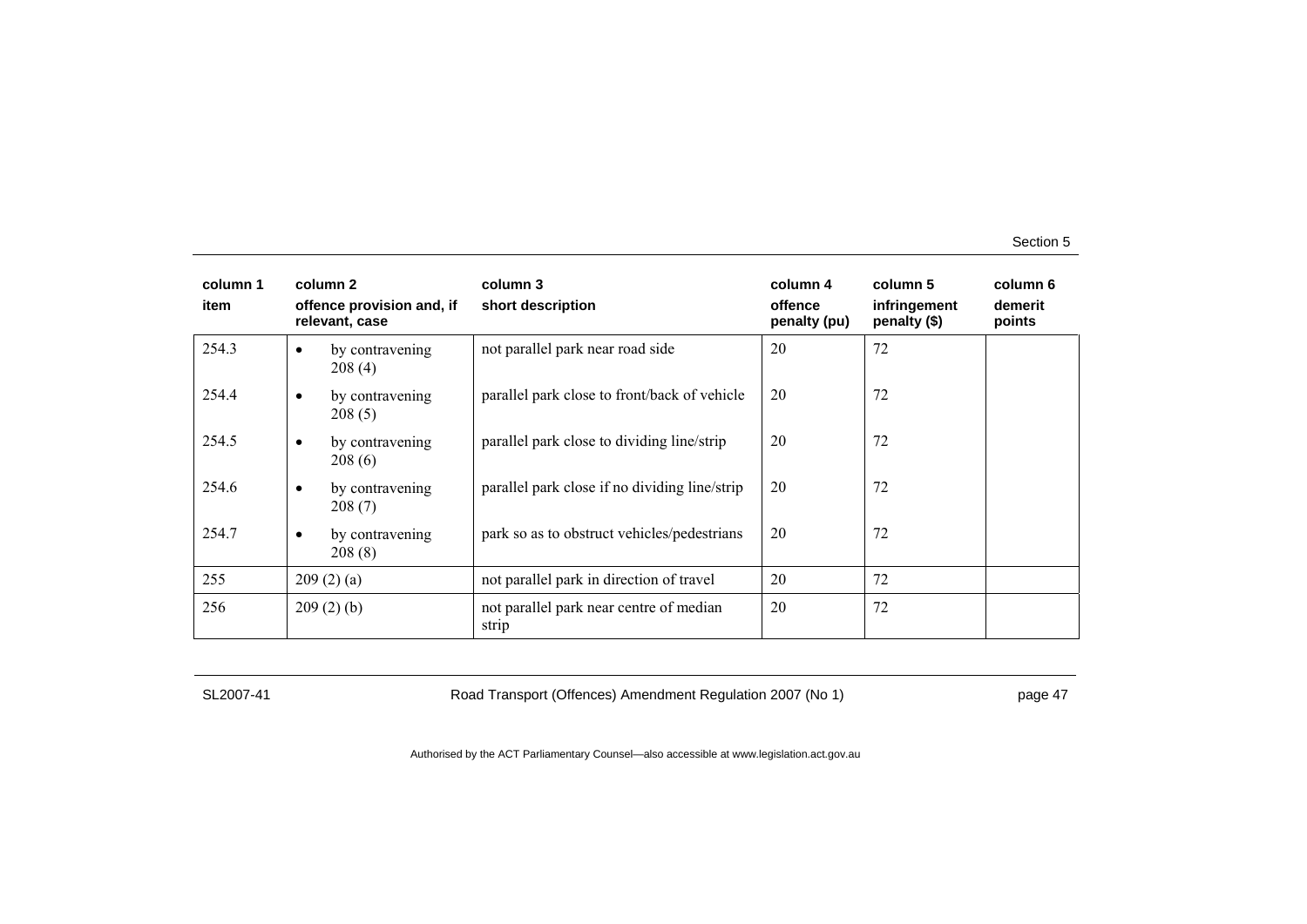| column 1<br>item |           | column 2<br>offence provision and, if<br>relevant, case | column 3<br>short description                 | column 4<br>offence<br>penalty (pu) | column 5<br>infringement<br>penalty (\$) | column 6<br>demerit<br>points |
|------------------|-----------|---------------------------------------------------------|-----------------------------------------------|-------------------------------------|------------------------------------------|-------------------------------|
| 257              |           | 209(2)(c)                                               | parallel park close to front/back of vehicle  | 20                                  | 72                                       |                               |
| 258              | 210(1)    |                                                         |                                               |                                     |                                          |                               |
| 258.1            | $\bullet$ | by contravening<br>210(2)(a)                            | not park at specified angle                   | 20                                  | 72                                       |                               |
| 258.2            | $\bullet$ | by contravening<br>210(2)(b)                            | not park rear out at specified angle          | 20                                  | 72                                       |                               |
| 258.3            | $\bullet$ | by contravening<br>210(2A)(a)                           | not park at $45^{\circ}$ (no angle specified) | 20                                  | 72                                       |                               |
| 258.4            | $\bullet$ | by contravening<br>210(2A)(b)                           | not park rear out at 45°                      | 20                                  | 72                                       |                               |
| 258.5            | $\bullet$ | by contravening<br>210(3)(a)                            | not park at 90°                               | 20                                  | 72                                       |                               |

page 48 Road Transport (Offences) Amendment Regulation 2007 (No 1) SL2007-41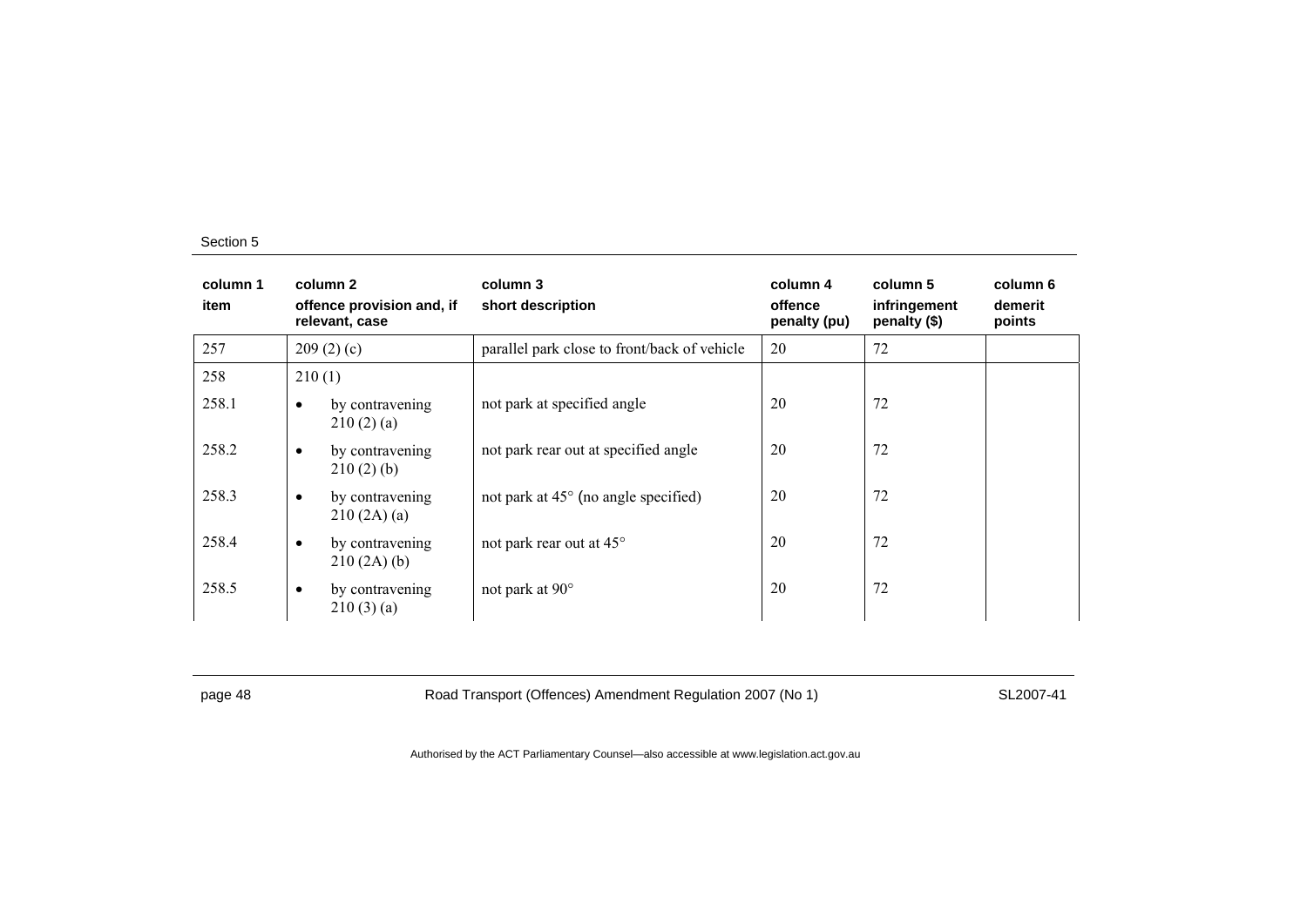| column 1<br>item | column 2<br>offence provision and, if<br>relevant, case | column 3<br>short description                             | column 4<br>offence<br>penalty (pu) | column 5<br>infringement<br>penalty (\$) | column 6<br>demerit<br>points |
|------------------|---------------------------------------------------------|-----------------------------------------------------------|-------------------------------------|------------------------------------------|-------------------------------|
| 258.6            | by contravening<br>$\bullet$<br>$210(3)$ (b) (i)        | not park rear in/front in at 90° as specified             | 20                                  | 72                                       |                               |
| 258.7            | by contravening<br>$\bullet$<br>210(4)(a)(i)            | not park rear in at specified angle                       | 20                                  | 72                                       |                               |
| 258.8            | by contravening<br>$\bullet$<br>210(4)(a)(ii)           | not park rear in at $45^{\circ}$ (no angle specified)     | 20                                  | 72                                       |                               |
| 259              | 211(1)                                                  | disobey park in bays only sign                            | 20                                  | 72                                       |                               |
| 260              | 211(2)                                                  | not park wholly within parking bay                        | 20                                  | 72                                       |                               |
| 261              | 211(3)                                                  | use more parking bays than necessary                      | 20                                  | 72                                       |                               |
| 262              | 212(1)                                                  | enter/leave median strip parking area<br>contrary to sign | 20                                  | 82                                       |                               |
| 263              | 212(2)                                                  | not enter/leave median strip parking area<br>forwards     | 20                                  | 82                                       |                               |

SL2007-41 Road Transport (Offences) Amendment Regulation 2007 (No 1) page 49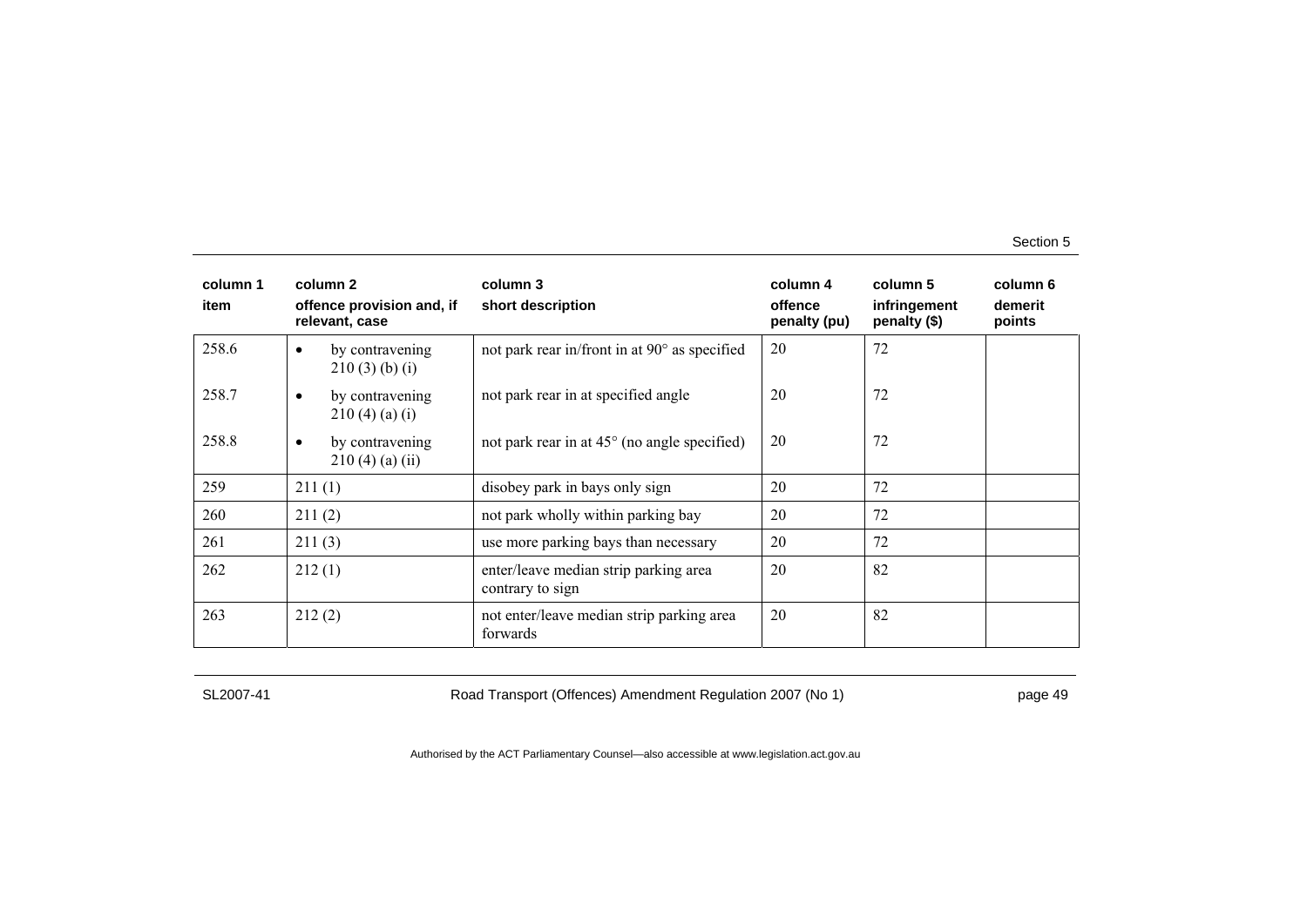| column 1<br>item | column 2<br>offence provision and, if<br>relevant, case | column 3<br>short description                          | column 4<br>offence<br>penalty (pu) | column 5<br>infringement<br>penalty (\$) | column 6<br>demerit<br>points |
|------------------|---------------------------------------------------------|--------------------------------------------------------|-------------------------------------|------------------------------------------|-------------------------------|
| 264              | 213(2)                                                  | not restrain vehicle properly                          | 20                                  | 90                                       |                               |
| 265              | 213(3)                                                  | leave engine on                                        | 20                                  | 90                                       |                               |
| 266              | 213(4)(i)                                               | not remove ignition key (no-one in vehicle)            | 20                                  | 90                                       |                               |
| 267              | 213(4)(ii)                                              | not remove ignition key (only child in<br>vehicle)     | 20                                  | 90                                       |                               |
| 268              | 215(1)(a)                                               | head/tail/number plate light/lights not<br>on/visible  | 20                                  | 90                                       | $1$ (NS)                      |
| 269              | 215(1)(b)                                               | clearance/side marker lights not on/visible            | 20                                  | 90                                       | $1$ (NS)                      |
| 270              | 216(1)(a)                                               | tail/rear lights not on/visible (towing from<br>front) | 20                                  | 90                                       | $1$ (NS)                      |
| 271              | 216(1)(b)                                               | rear lights not on/visible (towing from rear)          | 20                                  | 90                                       | $1$ (NS)                      |
| 272              | 217(1)                                                  | use rear fog light when not permitted                  | 20                                  | 90                                       |                               |

page 50 Road Transport (Offences) Amendment Regulation 2007 (No 1) SL2007-41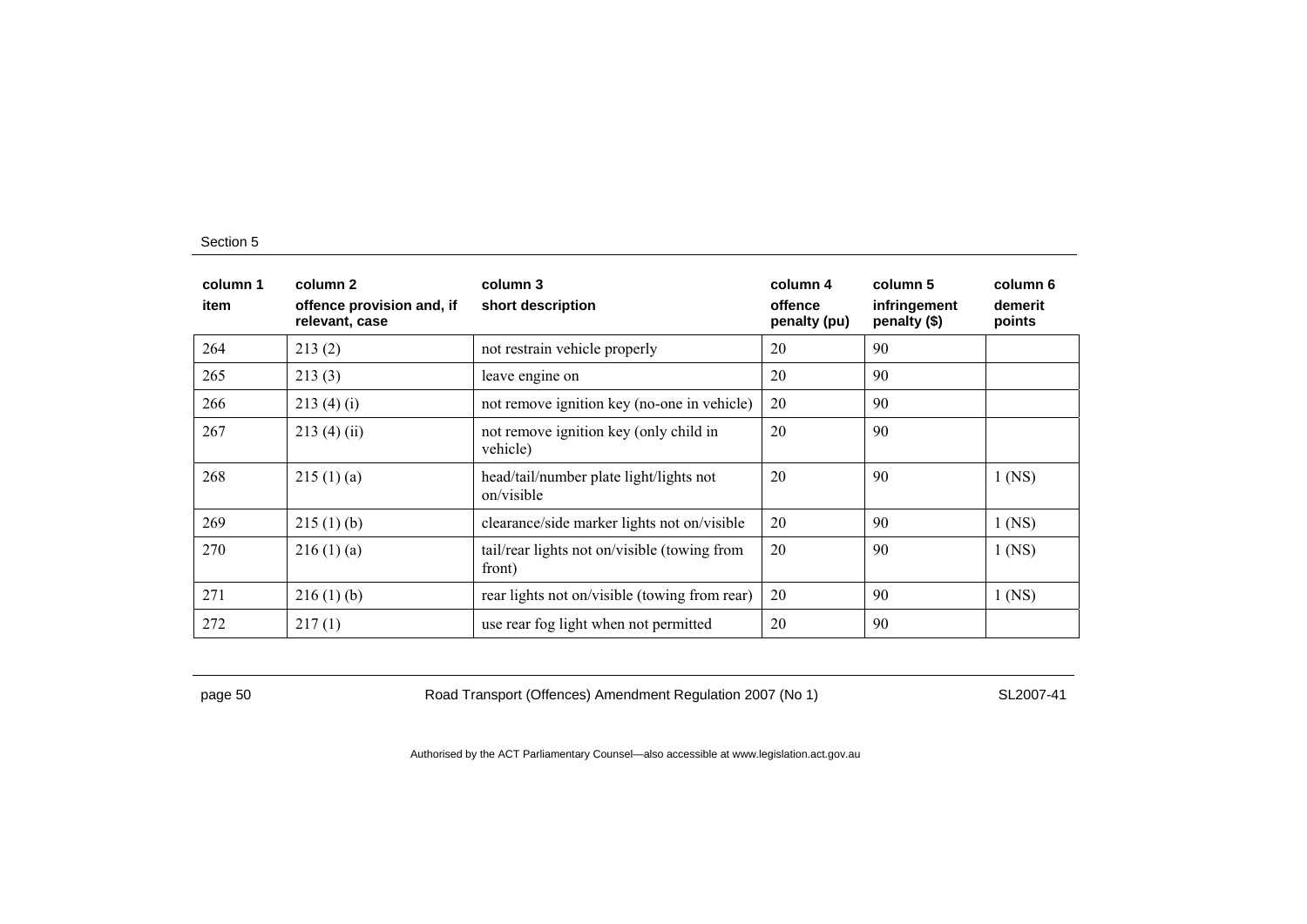| column 1<br>item | column 2<br>offence provision and, if<br>relevant, case | column 3<br>short description                                 | column 4<br>offence<br>penalty (pu) | column 5<br>infringement<br>penalty (\$) | column 6<br>demerit<br>points |
|------------------|---------------------------------------------------------|---------------------------------------------------------------|-------------------------------------|------------------------------------------|-------------------------------|
| 273              | 218(1)(a)                                               | use/allow use of high-beam on vehicle in<br>front             | 20                                  | 90                                       | $1$ (NS)                      |
| 274              | 218(1)(b)                                               | use/allow use of high-beam on oncoming<br>vehicle             | 20                                  | 90                                       | $1$ (NS)                      |
| 275              | 219                                                     | use/allow use of light on/in vehicle<br>likely/to dazzle      | 20                                  | 90                                       | $1$ (NS)                      |
| 276              | 220(1)(a)                                               | clearance/side marker lights not on/visible<br>(wide vehicle) | 20                                  | 90                                       |                               |
| 277              | 220(1)(b)                                               | parking lights not on/visible (not wide<br>vehicle)           | 20                                  | 90                                       |                               |
| 278              | 221                                                     | use/allow use of hazard warning lights<br>when not permitted  | 20                                  | 90                                       |                               |
| 279              | 222(2)                                                  | not use bus warning lights when children<br>getting on/off    | 20                                  | 139                                      |                               |

SL2007-41 Road Transport (Offences) Amendment Regulation 2007 (No 1) page 51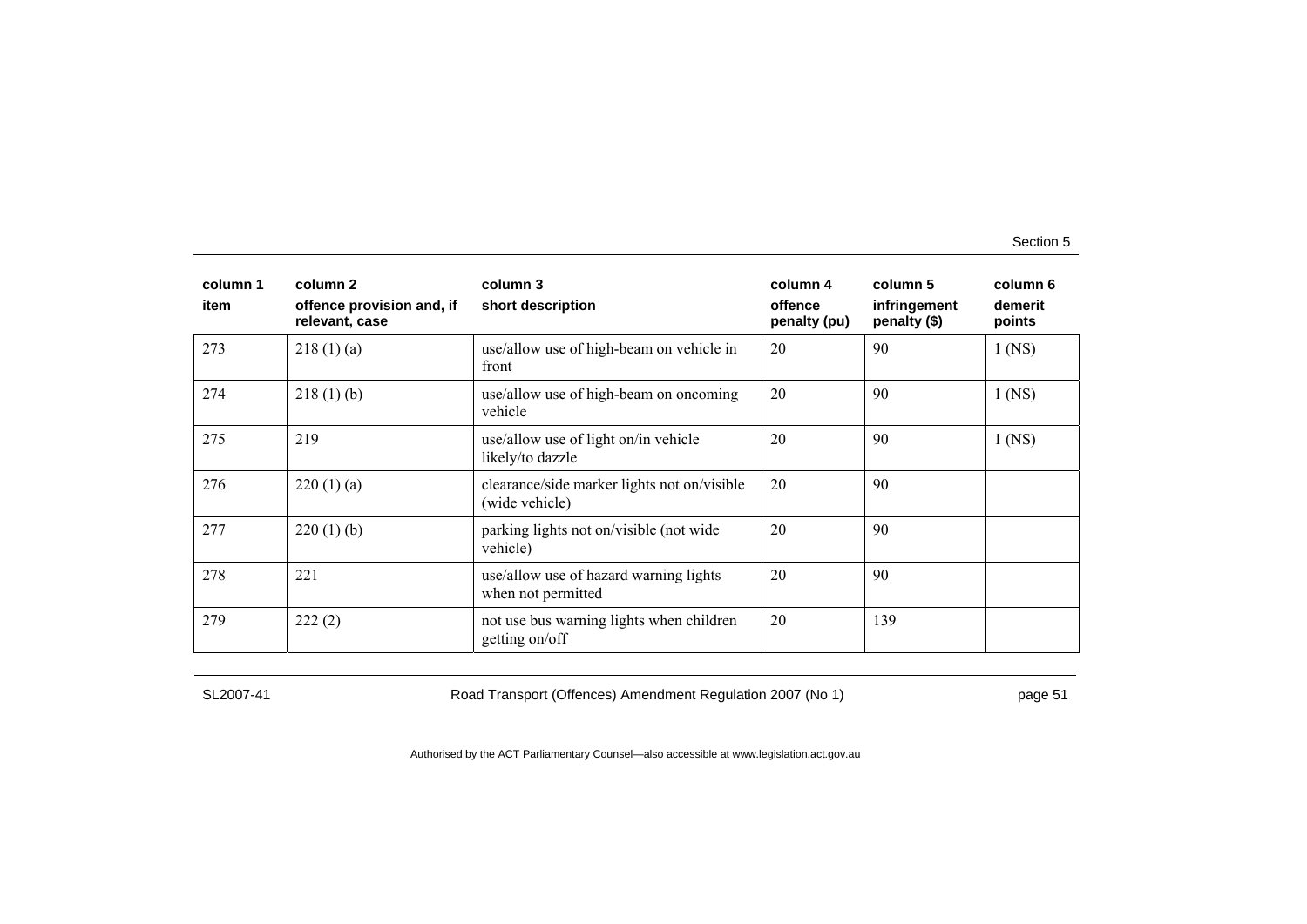| column 1<br>item | column 2<br>offence provision and, if<br>relevant, case | column 3<br>short description                                                                                                         | column 4<br>offence<br>penalty (pu) | column 5<br>infringement<br>penalty (\$) | column 6<br>demerit<br>points |
|------------------|---------------------------------------------------------|---------------------------------------------------------------------------------------------------------------------------------------|-------------------------------------|------------------------------------------|-------------------------------|
| 280              | 223(a)                                                  | animal-drawn vehicle—white light not<br>fitted/visible                                                                                | 20                                  | 61                                       |                               |
| 281              | 223(b)                                                  | animal-drawn vehicle—red light not<br>fitted/visible                                                                                  | 20                                  | 61                                       |                               |
| 282              | 223 (c) (i)                                             | animal-drawn vehicle—reflector not<br>fitted/over 1.5m                                                                                | 20                                  | 61                                       |                               |
| 283              | $223$ (c) (ii)                                          | animal-drawn vehicle—reflector not<br>fitted/visible                                                                                  | 20                                  | 61                                       |                               |
| 284              | 224                                                     | use/allow use of horn/similar warning<br>device unnecessarily                                                                         | 20                                  | 117                                      |                               |
| 285              | 225(1)                                                  | drive vehicle with device for preventing<br>effective use of speed measuring<br>device/device for detecting speed<br>measuring device | 20                                  |                                          |                               |

page 52 Road Transport (Offences) Amendment Regulation 2007 (No 1) SL2007-41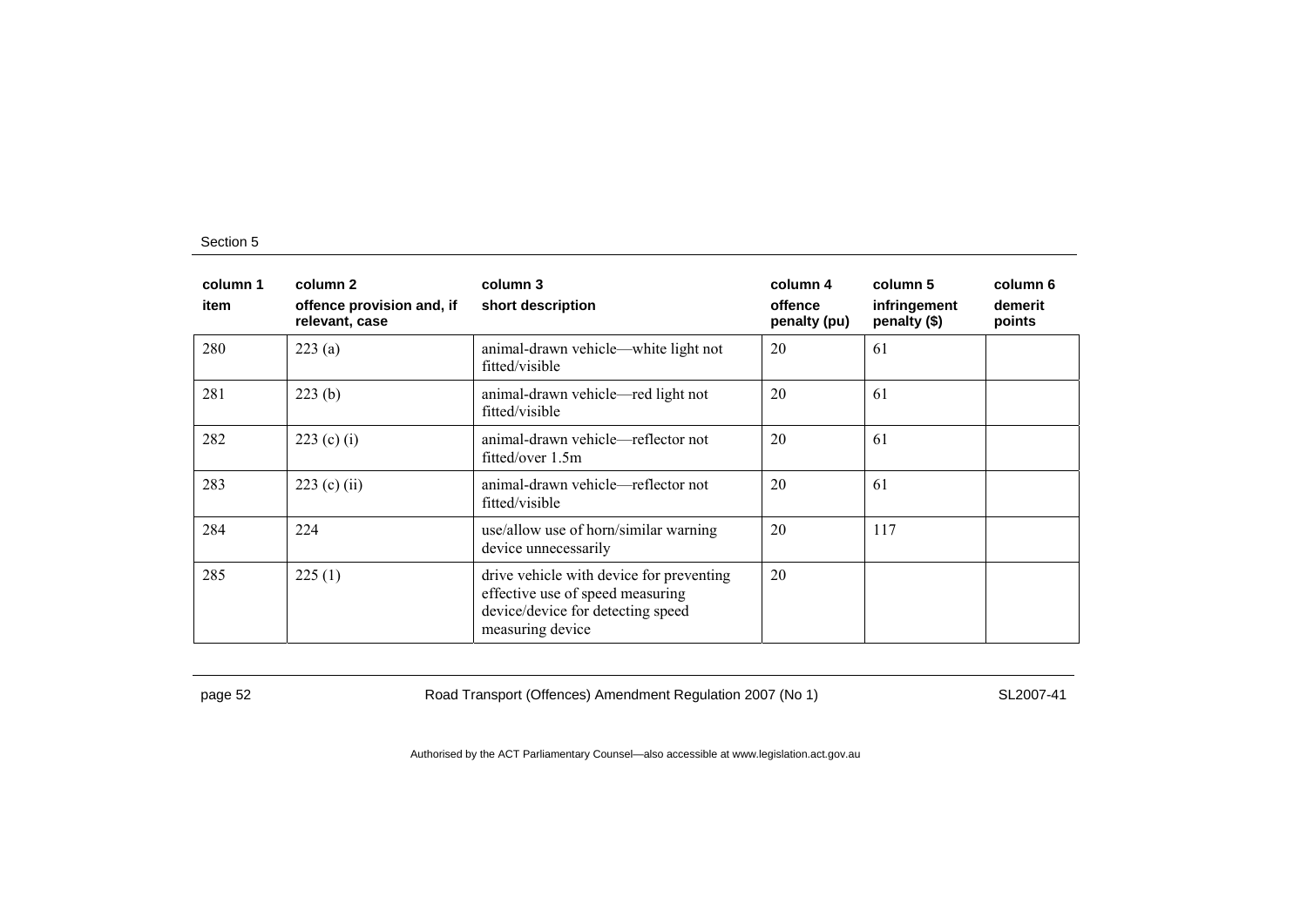| column 1<br>item | column 2<br>offence provision and, if<br>relevant, case | column 3<br>short description                             | column 4<br>offence<br>penalty (pu) | column 5<br>infringement<br>penalty (\$) | column 6<br>demerit<br>points |
|------------------|---------------------------------------------------------|-----------------------------------------------------------|-------------------------------------|------------------------------------------|-------------------------------|
| 286              | 226(1)                                                  | drive heavy vehicle without portable<br>warning triangles | 20                                  | 90                                       |                               |
| 287              | 226(2)                                                  | not produce portable warning triangles for<br>inspection  | 20                                  | 90                                       |                               |
| 288              | 227(2)                                                  |                                                           |                                     |                                          |                               |
| 288.1            | by contravening<br>٠<br>227(4)(a)                       | warning triangle not in front of stopped<br>vehicle       | 20                                  | 90                                       |                               |
| 288.2            | by contravening<br>٠<br>227(4)(b)                       | warning triangle not behind stopped<br>vehicle            | 20                                  | 90                                       |                               |
| 288.3            | by contravening<br>٠<br>227(4)(c)                       | warning triangle not beside stopped vehicle               | 20                                  | 90                                       |                               |
| 289              | 227(3)                                                  |                                                           |                                     |                                          |                               |

SL2007-41 Road Transport (Offences) Amendment Regulation 2007 (No 1) page 53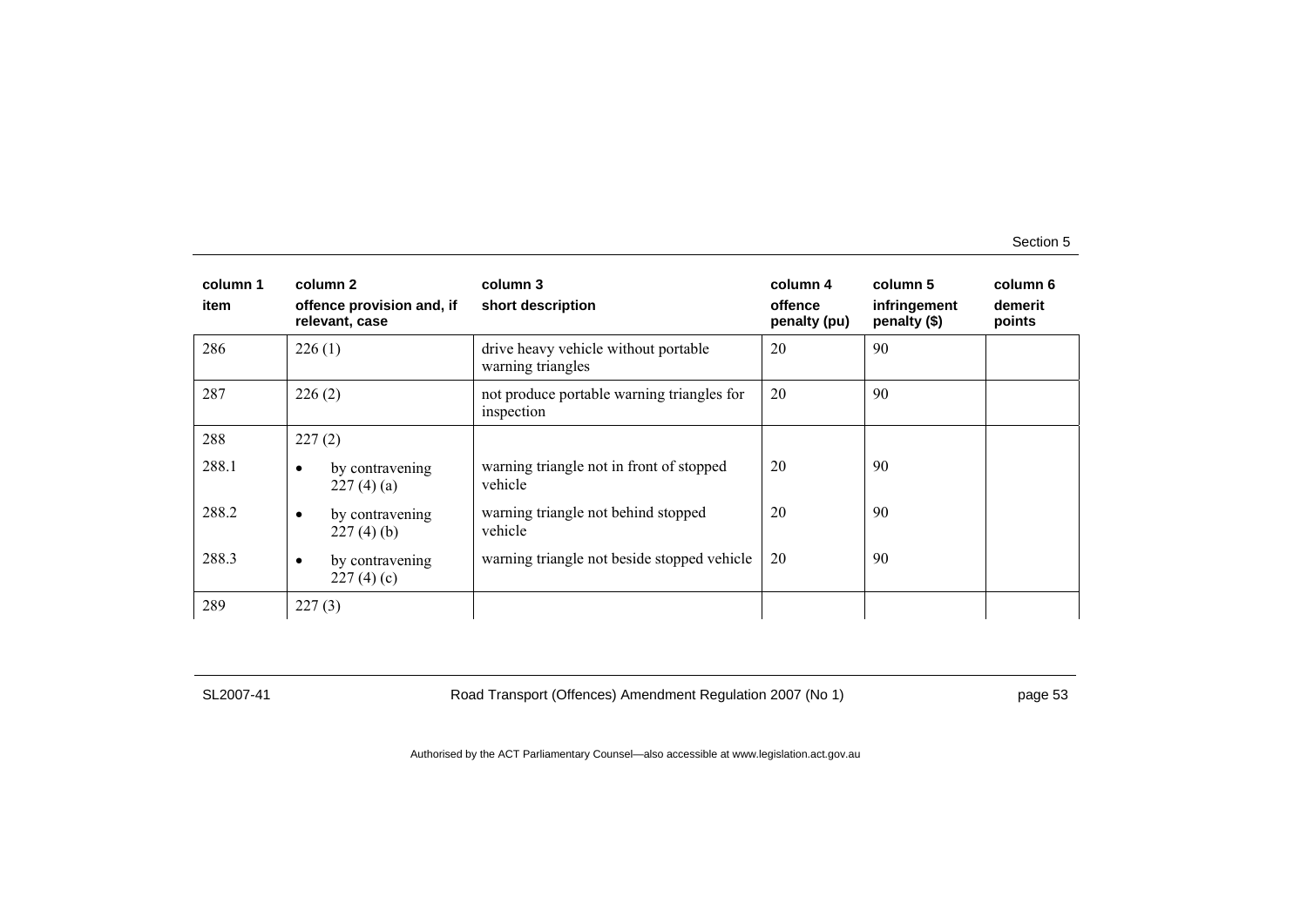| column 1<br>item | column 2<br>offence provision and, if<br>relevant, case | column 3<br>short description                | column 4<br>offence<br>penalty (pu) | column 5<br>infringement<br>penalty (\$) | column 6<br>demerit<br>points |
|------------------|---------------------------------------------------------|----------------------------------------------|-------------------------------------|------------------------------------------|-------------------------------|
| 289.1            | by contravening<br>$\bullet$<br>227(4)(a)               | warning triangle not in front of fallen load | 20                                  | 90                                       |                               |
| 289.2            | by contravening<br>٠<br>227(4)(b)                       | warning triangle not behind fallen load      | 20                                  | 90                                       |                               |
| 289.3            | by contravening<br>$\bullet$<br>227(4)(c)               | warning triangle not beside fallen load      | 20                                  | 90                                       |                               |
| 290              | 228                                                     | travel past no pedestrians sign              | 20                                  | 61                                       |                               |
| 291              | 229                                                     | disobey road access sign                     | 20                                  | 61                                       |                               |
| 292              | 230(1)(a)                                               | not cross road by shortest safe route        | 20                                  | 61                                       |                               |
| 293              | $230(1)$ (b)                                            | stay on road longer than necessary to cross  | 20                                  | 61                                       |                               |
| 294              | 231(1)                                                  |                                              |                                     |                                          |                               |
| 294.1            | by contravening<br>٠<br>231(2)                          | cross when pedestrian lights not green       | 20                                  | 61                                       |                               |

page 54 Road Transport (Offences) Amendment Regulation 2007 (No 1) SL2007-41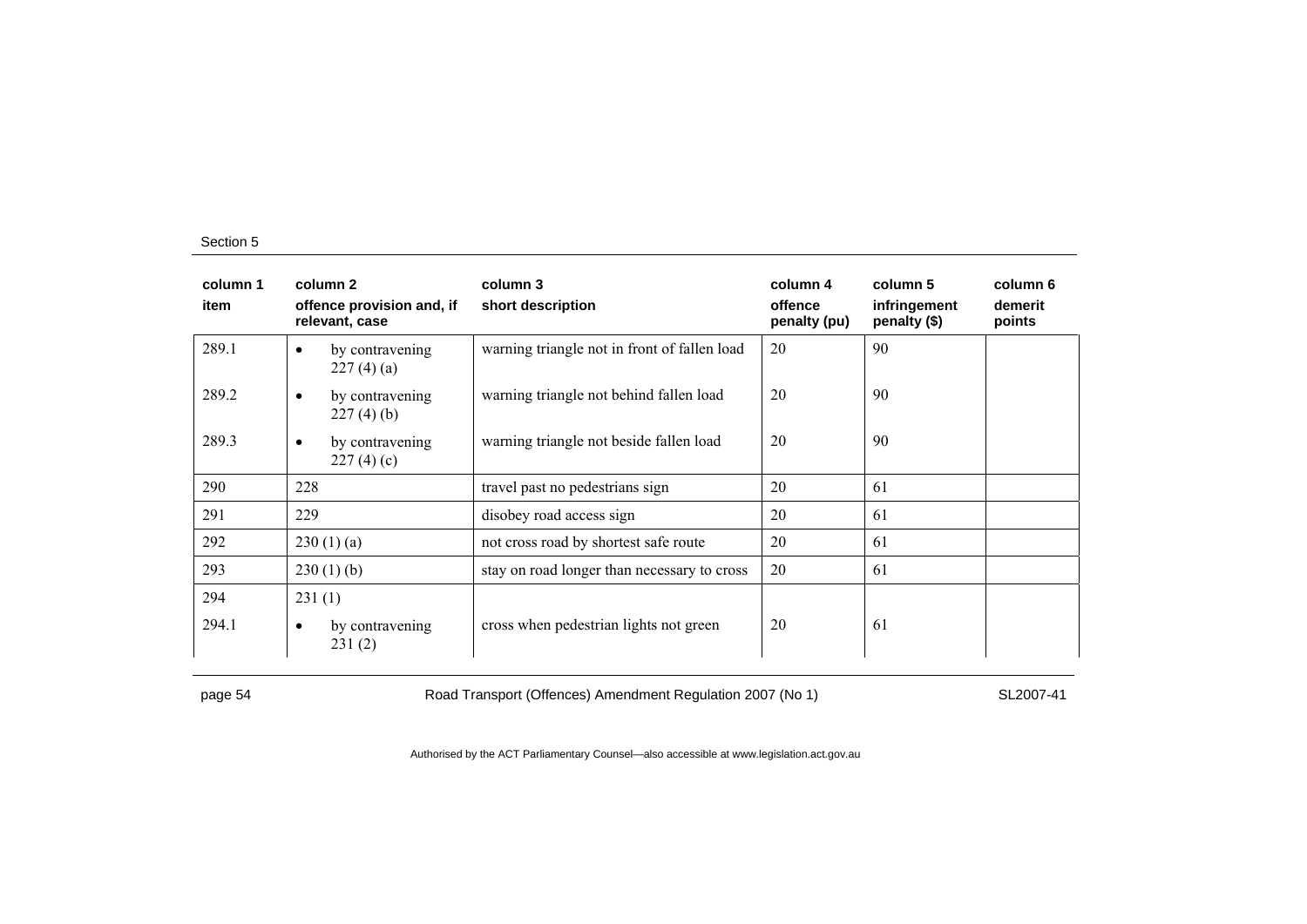| column 1<br>item |           | column 2<br>offence provision and, if<br>relevant, case | column 3<br>short description                               | column 4<br>offence<br>penalty (pu) | column 5<br>infringement<br>penalty (\$) | column 6<br>demerit<br>points |
|------------------|-----------|---------------------------------------------------------|-------------------------------------------------------------|-------------------------------------|------------------------------------------|-------------------------------|
| 294.2            | $\bullet$ | by contravening<br>231(3)(a)                            | not cross quickly to safety area (pedestrian<br>lights)     | 20                                  | 61                                       |                               |
| 294.3            | $\bullet$ | by contravening<br>231(3)(b)                            | not cross quickly to nearest side (pedestrian)<br>lights)   | 20                                  | 61                                       |                               |
| 294.4            | $\bullet$ | by contravening<br>231(4)                               | not stay in safety area at pedestrian lights                | 20                                  | 61                                       |                               |
| 295              | 232(1)    |                                                         |                                                             |                                     |                                          |                               |
| 295.1            | $\bullet$ | by contravening<br>232(2)                               | cross against traffic light (no pedestrian<br>lights)       | 20                                  | 61                                       |                               |
| 295.2            | $\bullet$ | by contravening<br>232(3)(a)                            | not cross quickly to safety area (no<br>pedestrian lights)  | 20                                  | 61                                       |                               |
| 295.3            | $\bullet$ | by contravening<br>232(3)(b)                            | not cross quickly to nearest side (no<br>pedestrian lights) | 20                                  | 61                                       |                               |

SL2007-41 Road Transport (Offences) Amendment Regulation 2007 (No 1) page 55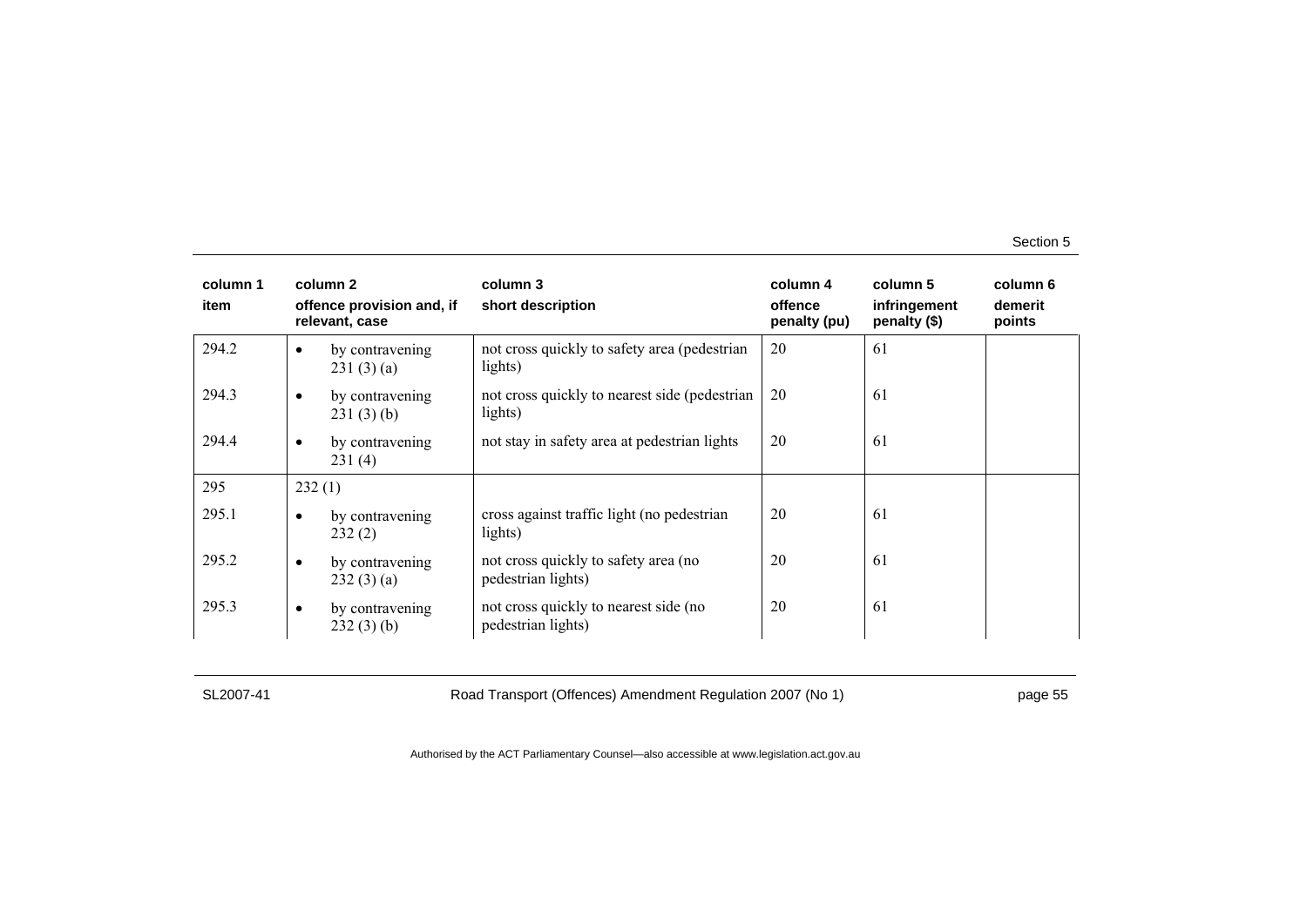| column 1<br>item | column 2<br>offence provision and, if<br>relevant, case | column 3<br>short description                              | column 4<br>offence<br>penalty (pu) | column 5<br>infringement<br>penalty (\$) | column 6<br>demerit<br>points |
|------------------|---------------------------------------------------------|------------------------------------------------------------|-------------------------------------|------------------------------------------|-------------------------------|
| 295.4            | by contravening<br>$\bullet$<br>232(4)                  | not stay in safety area (no pedestrian lights)             | 20                                  | 61                                       |                               |
| 296              | 233(1)                                                  | cross road before tram stops                               | 20                                  | 61                                       |                               |
| 297              | 233(2)(a)                                               | not cross by shortest safe route after getting<br>off tram | 20                                  | 61                                       |                               |
| 298              | 233(2)(b)                                               | stay on road after getting off train                       | 20                                  | 61                                       |                               |
| 299              | 234(1)                                                  | pedestrian not cross part/road at crossing                 | 20                                  | 61                                       |                               |
| 300              | 234(2)                                                  | stay on crossing longer than necessary                     | 20                                  | 61                                       |                               |
| 301              | 235(1)(a)                                               | not use pedestrian facility at level crossing              | 20                                  | 61                                       |                               |
| 302              | 235(1)(b)                                               | not cross within 20m of level crossing                     | 20                                  | 61                                       |                               |
| 303              | 235(2)(a)                                               | cross level crossing contrary to warning<br>lights/bells   | 20                                  | 61                                       |                               |

page 56 **Road Transport (Offences) Amendment Regulation 2007 (No 1)** SL2007-41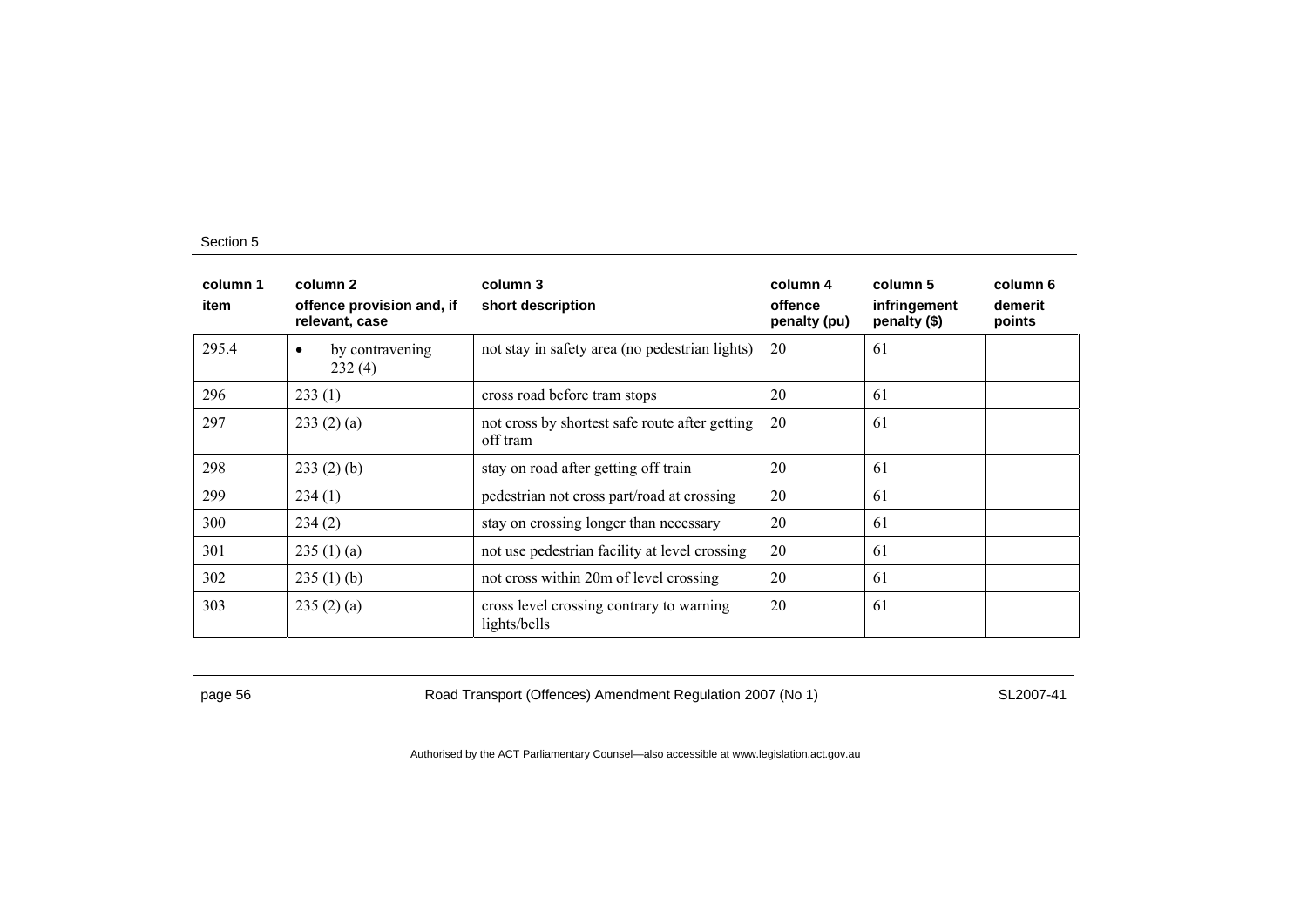| column 1<br>item | column 2<br>offence provision and, if<br>relevant, case | column 3<br>short description                                  | column 4<br>offence<br>penalty (pu) | column 5<br>infringement<br>penalty (\$) | column 6<br>demerit<br>points |
|------------------|---------------------------------------------------------|----------------------------------------------------------------|-------------------------------------|------------------------------------------|-------------------------------|
| 304              | 235(2)(b)                                               | cross level crossing with gate/boom/barrier<br>operating       | 20                                  | 61                                       |                               |
| 305              | 235(2)(c)                                               | cross level crossing when tram/train<br>on/entering crossing   | 20                                  | 61                                       |                               |
| 306              | 235(2)(d)                                               | cross level crossing when approaching<br>tram/train seen/heard | 20                                  | 61                                       |                               |
| 307              | 235(2)(e)                                               | cross level crossing when crossing/road<br>beyond blocked      | 20                                  | 61                                       |                               |
| 308              | 236(1)                                                  | pedestrian move into driver's path                             | 20                                  | 61                                       |                               |
| 309              | 236(2)                                                  | pedestrian obstruct driver's/other<br>pedestrian's path        | 20                                  | 61                                       |                               |
| 310              | 237(1)                                                  | get on/into moving vehicle                                     | 20                                  | 61                                       |                               |

SL2007-41 Road Transport (Offences) Amendment Regulation 2007 (No 1) page 57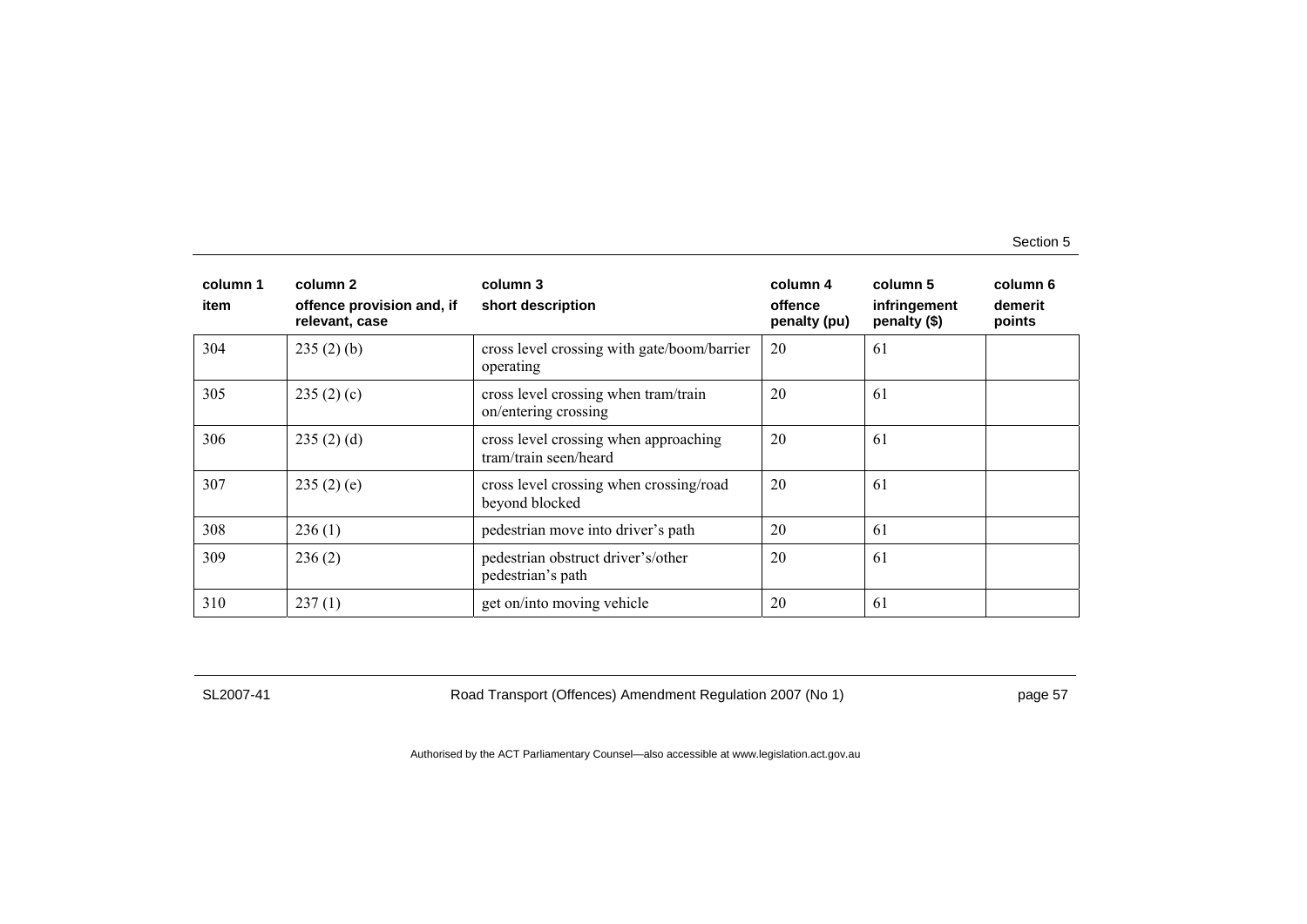| column 1<br>item | column 2<br>offence provision and, if<br>relevant, case | column 3<br>short description                                 | column 4<br>offence<br>penalty (pu) | column 5<br>infringement<br>penalty (\$) | column 6<br>demerit<br>points |
|------------------|---------------------------------------------------------|---------------------------------------------------------------|-------------------------------------|------------------------------------------|-------------------------------|
| 311              | 238(1)                                                  | pedestrian not travel on footpath/nature<br>strip             | 20                                  | 61                                       |                               |
| 312              | 238(2)(a)                                               | pedestrian not keep to side of road                           | 20                                  | 61                                       |                               |
| 313              | 238(2)(b)                                               | travel on road beside more than 1 other<br>pedestrian/vehicle | 20                                  | 61                                       |                               |
| 314              | 239(1)                                                  | pedestrian on bicycle path/separated<br>footpath              | 20                                  | 61                                       |                               |
| 315              | 239(3)                                                  | not keep out of path of bicycle/pedestrian                    | 20                                  | 61                                       |                               |
| 316              | 240(1)(a)                                               | use wheeled device/toy (dividing<br>line/median strip)        | 20                                  | 61                                       |                               |
| 317              | $240(1)$ (b)                                            | use wheeled device/toy (speed<br>limit > 60km/h               | 20                                  | 61                                       |                               |

page 58 Road Transport (Offences) Amendment Regulation 2007 (No 1) SL2007-41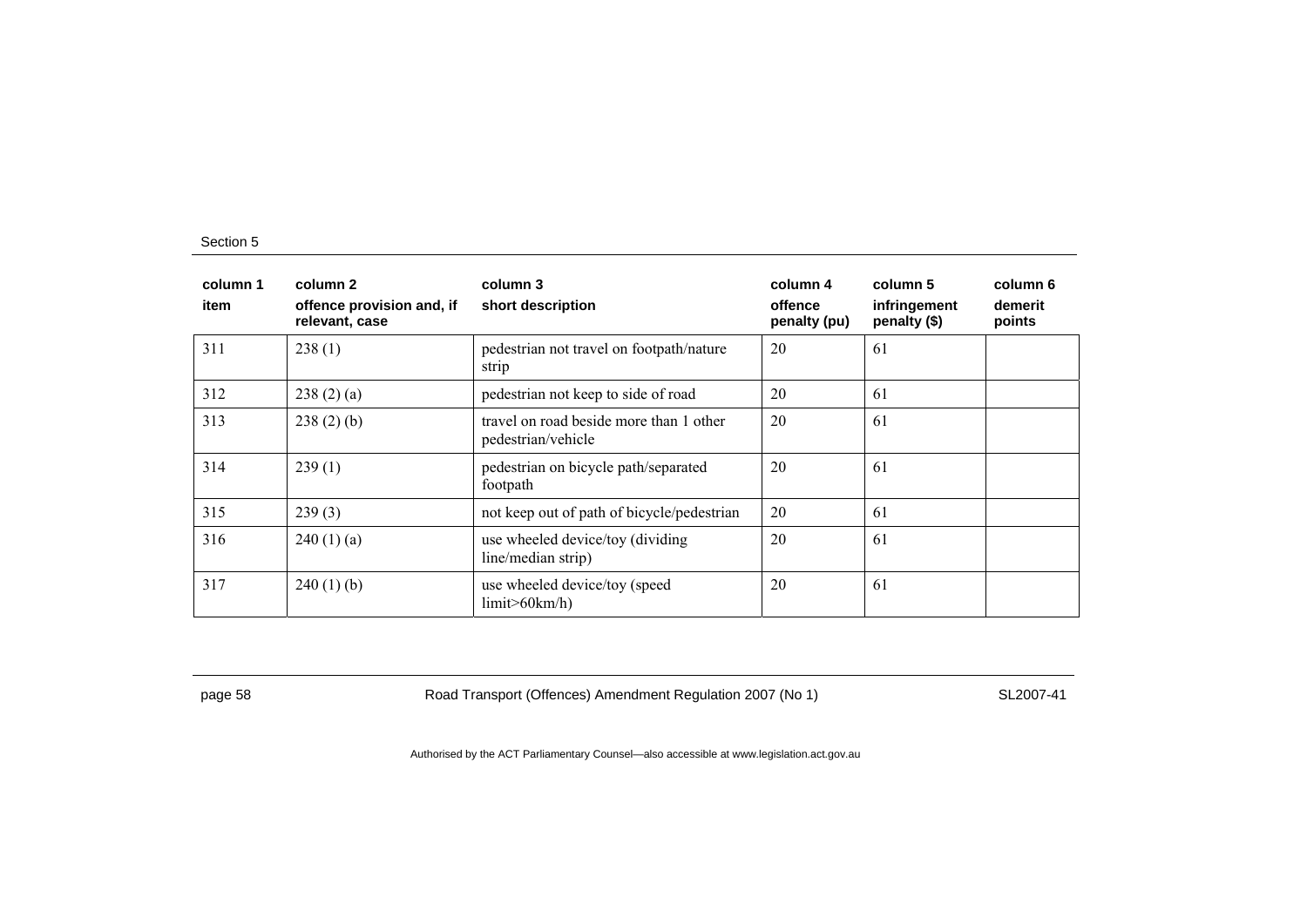| column 1<br>item | column 2<br>offence provision and, if<br>relevant, case | column 3<br>short description                                           | column 4<br>offence<br>penalty (pu) | column 5<br>infringement<br>penalty (\$) | column 6<br>demerit<br>points |
|------------------|---------------------------------------------------------|-------------------------------------------------------------------------|-------------------------------------|------------------------------------------|-------------------------------|
| 318              | 240(1)(c)                                               | use wheeled device/toy (multi-lane 1-way<br>road)                       | 20                                  | -61                                      |                               |
| 319              | 240(2)(a)                                               | use wheeled device on prohibited road                                   | 20                                  | 61                                       |                               |
| 320              | $240(2)$ (b)                                            | use wheeled device on road at prohibited<br>time                        | 20                                  | -61                                      |                               |
| 321              | 240(3)(a)                                               | use wheeled toy on prohibited road                                      | 20                                  | 61                                       |                               |
| 322              | $240(3)$ (b)                                            | use wheeled toy on road at prohibited time                              | 20                                  | 61                                       |                               |
| 323              | 241(1)(a)                                               | not keep left when using wheeled<br>device/toy                          | 20                                  | -61                                      |                               |
| 324              | 241(1)(b)                                               | travel alongside more than 1<br>pedestrian/vehicle (wheeled device/toy) | 20                                  | -61                                      |                               |
| 325              | 242(1)(a)                                               | not keep left of shared/path (wheeled<br>device/toy)                    | 20                                  | 61                                       |                               |

SL2007-41 Road Transport (Offences) Amendment Regulation 2007 (No 1) page 59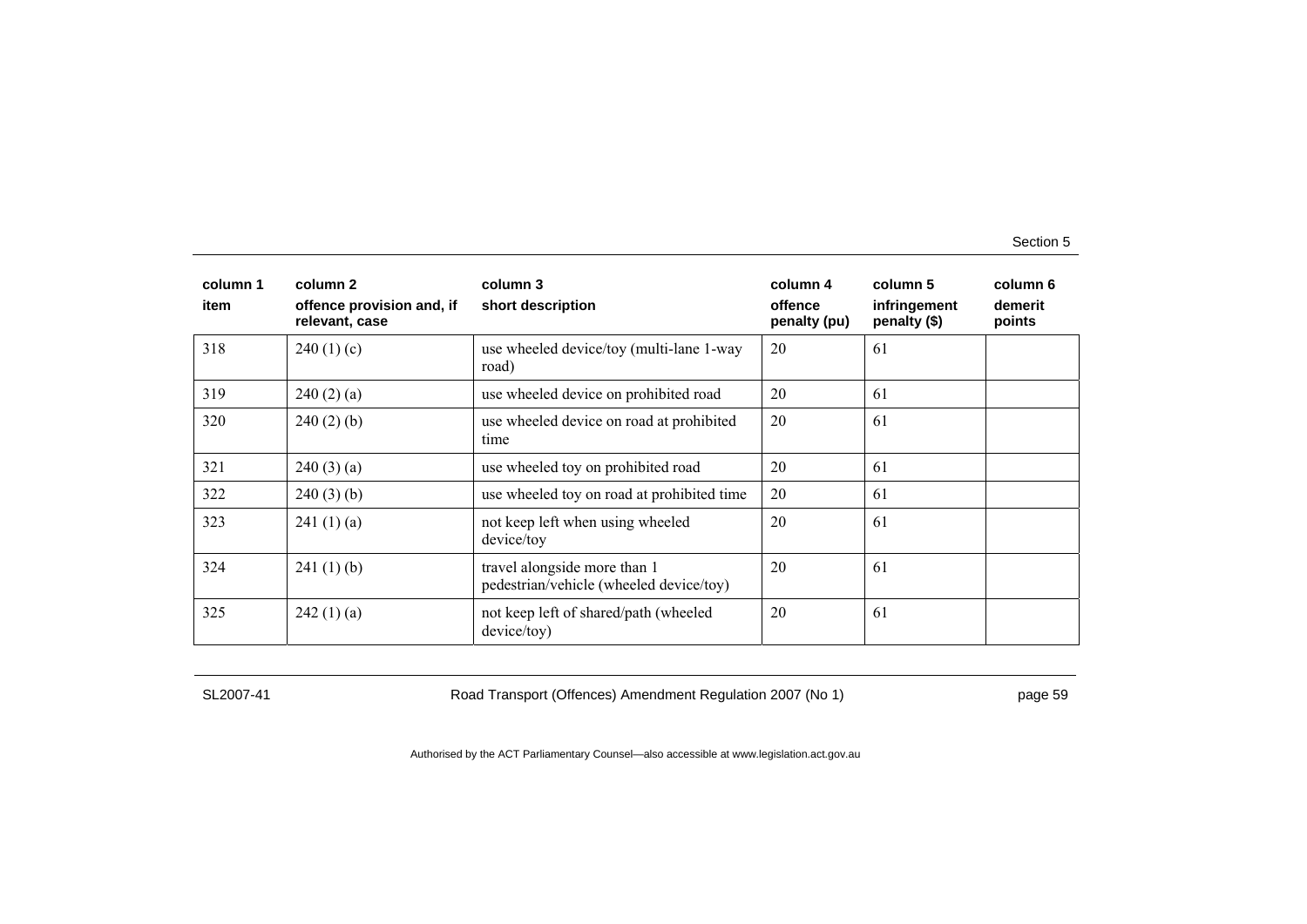| column 1<br>item | column 2<br>offence provision and, if<br>relevant, case | column 3<br>short description                                             | column 4<br>offence<br>penalty (pu) | column 5<br>infringement<br>penalty (\$) | column 6<br>demerit<br>points |
|------------------|---------------------------------------------------------|---------------------------------------------------------------------------|-------------------------------------|------------------------------------------|-------------------------------|
| 326              | $242(1)$ (b)                                            | not give way on shared/path (wheeled<br>device/toy)                       | 20                                  | 61                                       |                               |
| 327              | 243(1)                                                  | use wheeled device on pedestrian separated<br>path                        | 20                                  | 61                                       |                               |
| 328              | 243(2)                                                  | obstruct bicycle on separated/path<br>(wheeled device)                    | 20                                  | 61                                       |                               |
| 329              | 244(1)                                                  | travel on wheeled device/toy towed by<br>vehicle                          | 20                                  | 61                                       |                               |
| 330              | 244(2)                                                  | hold onto moving vehicle (wheeled<br>device/toy)                          | 20                                  | 61                                       |                               |
| 331              | 244(3)                                                  | travel on wheeled device/toy within<br>2 metres of rear of moving vehicle | 20                                  | 61                                       |                               |
| 332              | 245(a)                                                  | not sit astride bicycle rider's seat                                      | 20                                  | 61                                       |                               |

page 60 Road Transport (Offences) Amendment Regulation 2007 (No 1) SL2007-41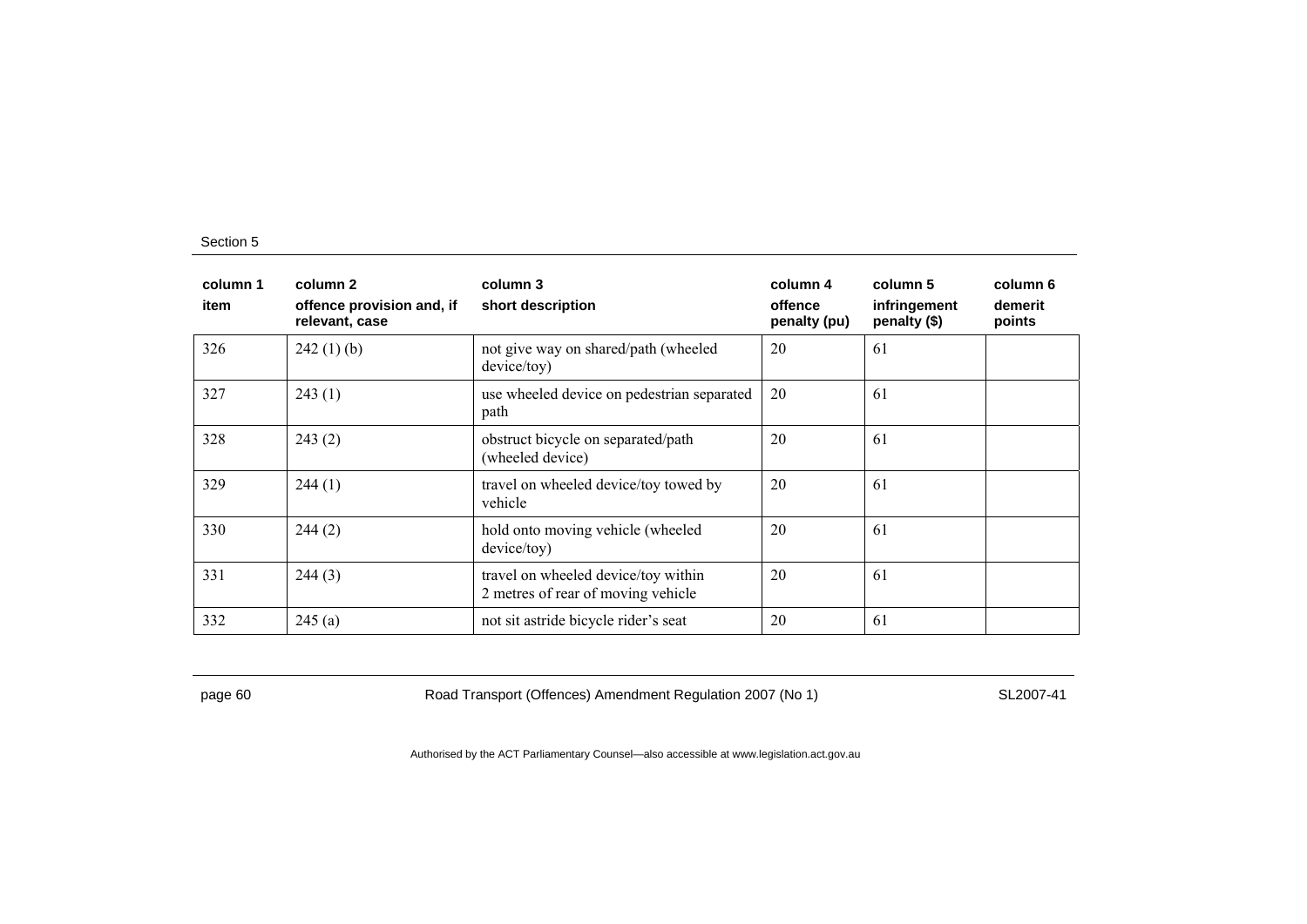| column 1<br>item | column 2<br>offence provision and, if<br>relevant, case | column 3<br>short description                                             | column 4<br>offence<br>penalty (pu) | column 5<br>infringement<br>penalty (\$) | column 6<br>demerit<br>points |
|------------------|---------------------------------------------------------|---------------------------------------------------------------------------|-------------------------------------|------------------------------------------|-------------------------------|
| 333              | 245(b)                                                  | ride bicycle without at least 1 hand on bars                              | 20                                  | 61                                       |                               |
| 334              | 245(c)                                                  | ride bicycle in incorrect position                                        | 20                                  | 61                                       |                               |
| 335              | 246                                                     | carry more persons on bicycle than<br>permitted                           | 20                                  | -61                                      |                               |
| 336              | 247(1)                                                  | not ride in bicycle lane                                                  | 20                                  | 61                                       |                               |
| 337              | 248(1)                                                  | bicycle cross on children's/pedestrian<br>crossing                        | 20                                  | 61                                       |                               |
| 338              | 248(2)                                                  | bicycle cross on marked foot crossing, no<br>green bicycle crossing light | 20                                  | -61                                      |                               |
| 339              | 249                                                     | ride bicycle on pedestrian part of separated<br>footpath                  | 20                                  | -61                                      |                               |
| 340              | 250(2)(a)                                               | rider not keep left (shared/foot path)                                    | 20                                  | 61                                       |                               |
| 341              | 250(2)(b)                                               | rider not give way (shared/foot path)                                     | 20                                  | 61                                       |                               |

SL2007-41 Road Transport (Offences) Amendment Regulation 2007 (No 1) page 61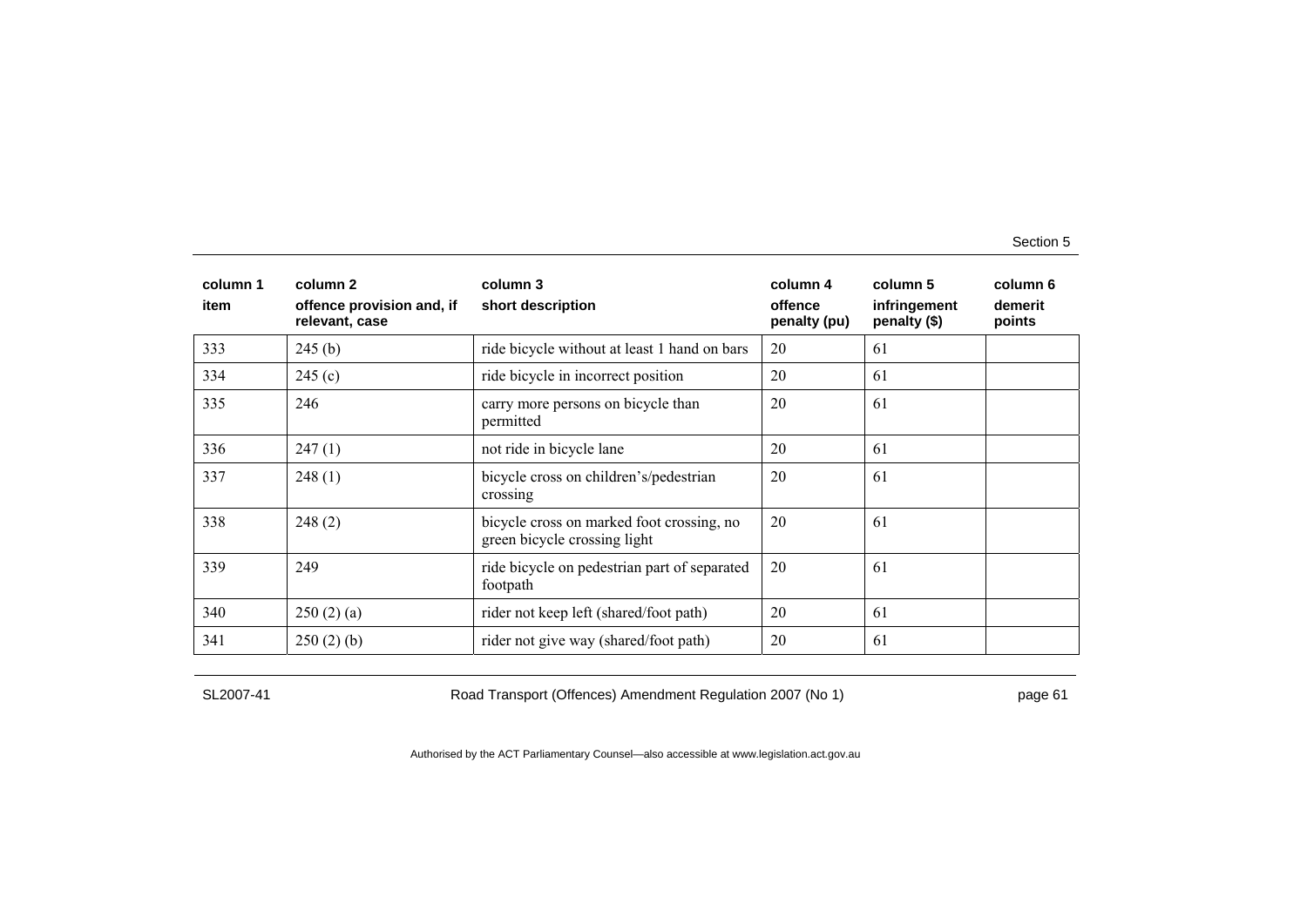| column 1<br>item | column 2<br>offence provision and, if<br>relevant, case | column 3<br>short description                          | column 4<br>offence<br>penalty (pu) | column 5<br>infringement<br>penalty (\$) | column 6<br>demerit<br>points |
|------------------|---------------------------------------------------------|--------------------------------------------------------|-------------------------------------|------------------------------------------|-------------------------------|
| 342              | 251                                                     | rider not ride to left of oncoming bicycle<br>on path  | 20                                  | 61                                       |                               |
| 343              | 252(1)                                                  | disobey no bicycles sign/road marking                  | 20                                  | 61                                       |                               |
| 344              | 253                                                     | rider moving into path of driver/pedestrian            | 20                                  | 61                                       |                               |
| 345              | 254(1)                                                  | rider on bicycle that is being towed                   | 20                                  | 61                                       |                               |
| 346              | 254(2)                                                  | rider hold onto moving vehicle while riding<br>bicycle | 20                                  | 61                                       |                               |
| 347              | 255                                                     | rider too close to rear of motor vehicle               | 20                                  | 61                                       |                               |
| 348              | 256(1)                                                  | rider not wear bicycle<br>helmet/fitted/fastened       | 20                                  | 61                                       |                               |
| 349              | 256(2)                                                  | passenger not wear bicycle<br>helmet/fitted/fastened   | 20                                  | 61                                       |                               |
| 350              | 257(1)                                                  | tow bicycle trailer with person in/on trailer          | 20                                  | 61                                       |                               |

page 62 Road Transport (Offences) Amendment Regulation 2007 (No 1) SL2007-41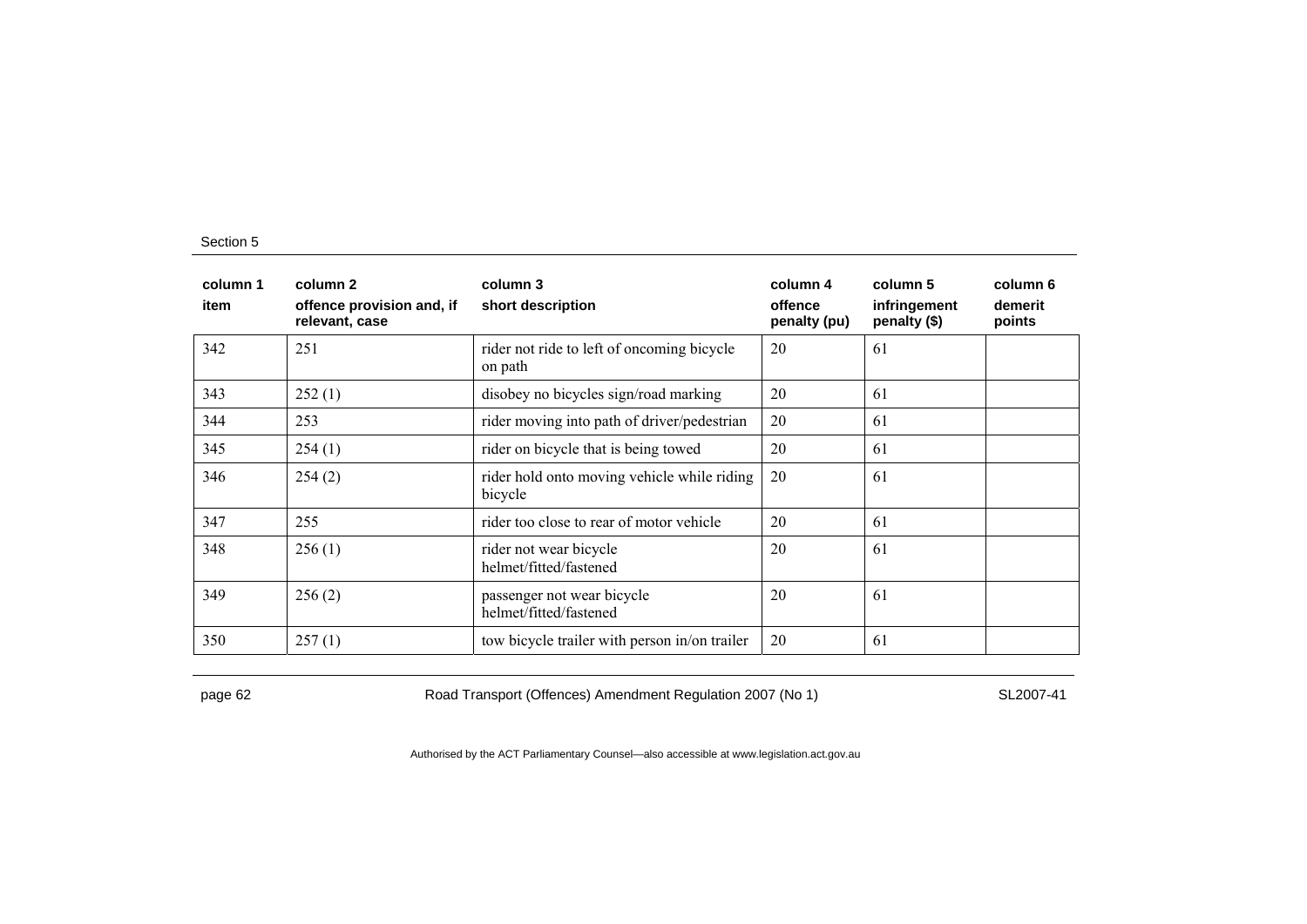| column 1<br>item | column 2<br>offence provision and, if<br>relevant, case | column 3<br>short description                          | column 4<br>offence<br>penalty (pu) | column 5<br>infringement<br>penalty (\$) | column 6<br>demerit<br>points |
|------------------|---------------------------------------------------------|--------------------------------------------------------|-------------------------------------|------------------------------------------|-------------------------------|
| 351              | 258(a)                                                  | ride bicycle without working brake                     | 20                                  | 61                                       |                               |
| 352              | 258(b)                                                  | ride bicycle without working warning<br>device         | 20                                  | 61                                       |                               |
| 353              | 259(a)                                                  | ride bicycle without visible front white<br>light      | 20                                  | 61                                       |                               |
| 354              | 259(b)                                                  | ride bicycle without visible rear red light            | 20                                  | 61                                       |                               |
| 355              | 259(c)                                                  | ride bicycle without visible red reflector             | 20                                  | 61                                       |                               |
| 356              | 260(1)                                                  | not stop before red bicycle crossing light             | 20                                  | 61                                       |                               |
| 357              | 260(2)                                                  | proceed before allowed (red bicycle<br>crossing light) | 20                                  | 61                                       |                               |
| 358              | 261(1)                                                  |                                                        |                                     |                                          |                               |
| 358.1            | by contravening<br>٠<br>261(2)                          | not stop before yellow bicycle crossing<br>light       | 20                                  | 61                                       |                               |

SL2007-41 Road Transport (Offences) Amendment Regulation 2007 (No 1) page 63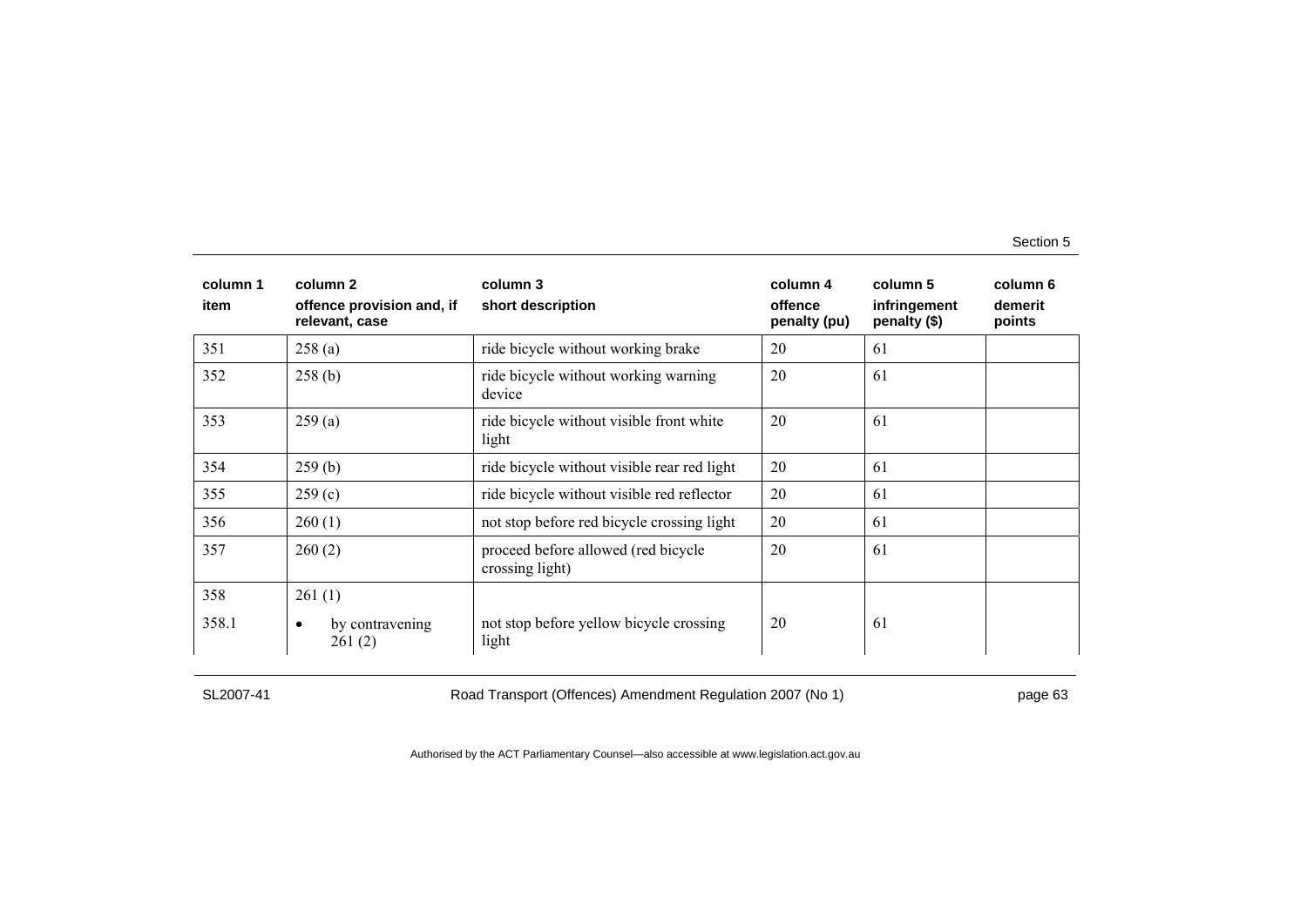| column 1<br>item | column 2<br>offence provision and, if<br>relevant, case | column 3<br>short description                                | column 4<br>offence<br>penalty (pu) | column 5<br>infringement<br>penalty (\$) | column 6<br>demerit<br>points |
|------------------|---------------------------------------------------------|--------------------------------------------------------------|-------------------------------------|------------------------------------------|-------------------------------|
| 358.2            | by contravening<br>$\bullet$<br>261(3)                  | proceed before allowed (yellow bicycle<br>crossing light)    | 20                                  | 61                                       |                               |
| 359              | 262(1)                                                  | not cross intersection safely (bicycle<br>crossing lights)   | 20                                  | 61                                       |                               |
| 360              | 262(2)                                                  | not finish crossing road safely (bicycle<br>crossing lights) | 20                                  | 61                                       |                               |
| 361              | 264(1)                                                  | seatbelt not adjusted/fastened (driver)                      | 20                                  | 259                                      | $3$ (NS)                      |
| 362              | 265(1)                                                  |                                                              |                                     |                                          |                               |
| 362.1            | by contravening<br>$\bullet$<br>265(2)                  | not occupy seat with seatbelt (16 yrs or<br>older)           | 20                                  | 259                                      |                               |
| 362.2            | by contravening<br>$\bullet$<br>265(3)                  | seatbelt not adjusted/fastened (16 yrs or<br>older)          | 20                                  | 259                                      |                               |

page 64 Road Transport (Offences) Amendment Regulation 2007 (No 1) SL2007-41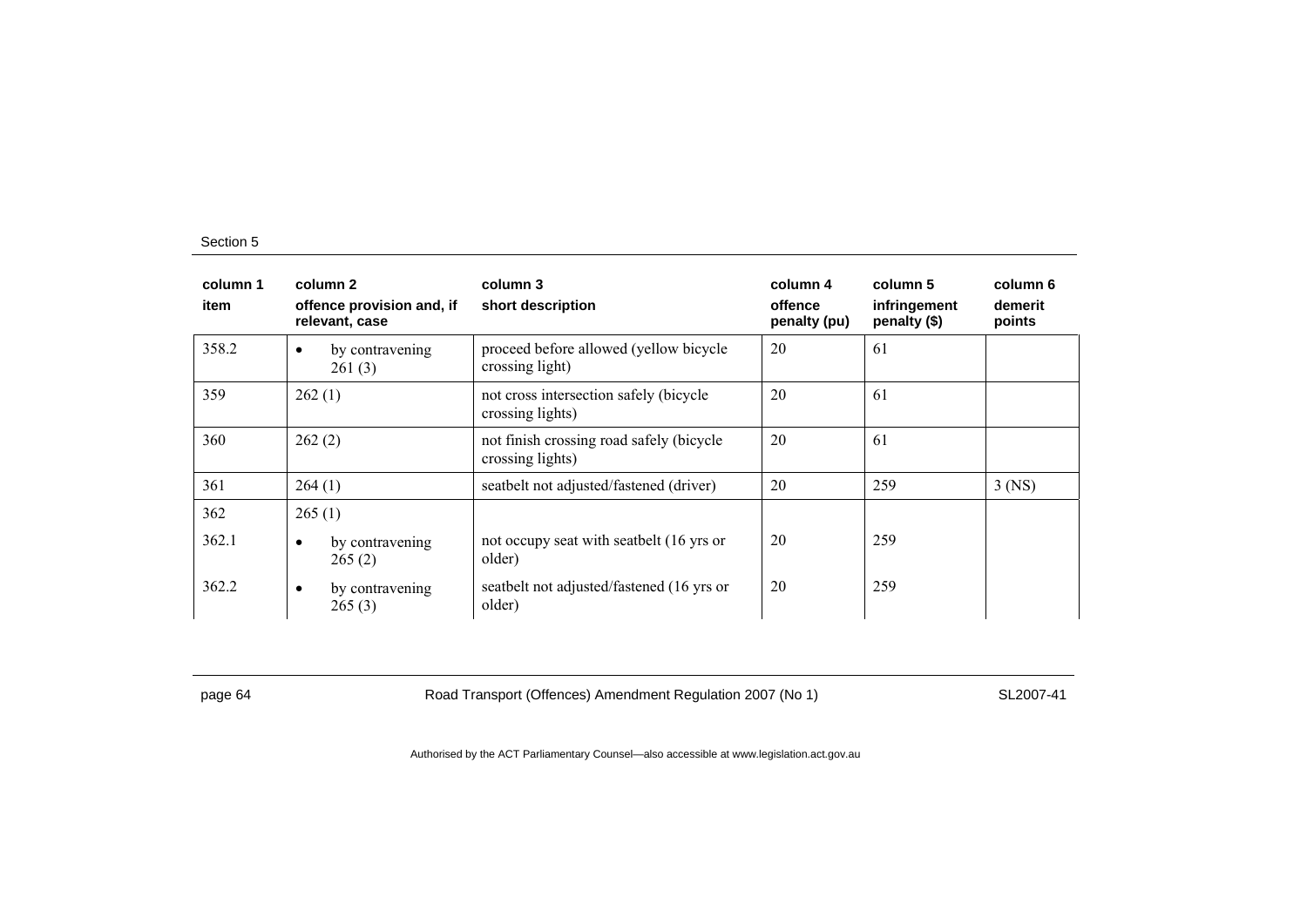| column 1<br>item | column 2<br>offence provision and, if<br>relevant, case | column 3<br>short description                                      | column 4<br>offence<br>penalty (pu) | column 5<br>infringement<br>penalty (\$) | column 6<br>demerit<br>points |
|------------------|---------------------------------------------------------|--------------------------------------------------------------------|-------------------------------------|------------------------------------------|-------------------------------|
| 362.3            | by contravening<br>$\bullet$<br>265(4)                  | in front seat when not permitted (16 yrs or<br>older)              | 20                                  | 259                                      |                               |
| 363              | 266(1)                                                  |                                                                    |                                     |                                          |                               |
| 363.1            | by contravening<br>٠<br>266(2)                          | not in adjusted/fastened/restraint (under<br>$1 \text{ yr}$        | 20                                  | 259                                      | $3$ (NS)                      |
| 363.2            | by contravening<br>$\bullet$<br>266(3)                  | not in adjusted/fastened/restraint (over 1 yr)<br>but under $16$ ) | 20                                  | 259                                      | $3$ (NS)                      |
| 363.3            | by contravening<br>$\bullet$<br>266(4)                  | in front seat no restraint/seatbelt (under 16)                     | 20                                  | 259                                      | $3$ (NS)                      |
| 364              | 268(1)                                                  | travel in/on vehicle in part not for<br>passengers/goods           | 20                                  | 90                                       |                               |
| 365              | 268(2)                                                  | travel in/on part of vehicle designed for<br>carrying goods        | 20                                  | 90                                       |                               |

SL2007-41 Road Transport (Offences) Amendment Regulation 2007 (No 1) page 65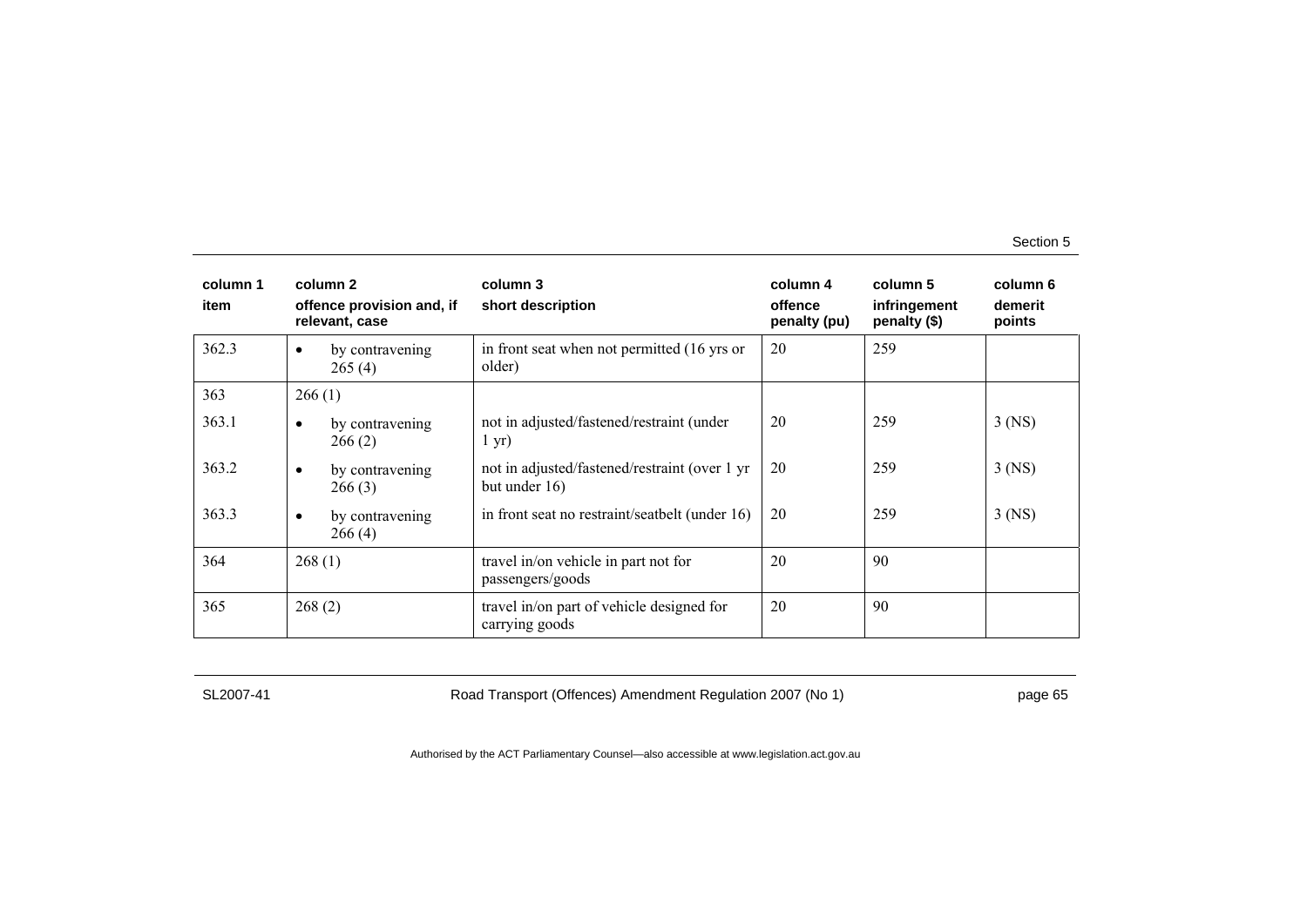| column 1<br>item | column 2<br>offence provision and, if<br>relevant, case | column 3<br>short description                                                       | column 4<br>offence<br>penalty (pu) | column 5<br>infringement<br>penalty (\$) | column 6<br>demerit<br>points |
|------------------|---------------------------------------------------------|-------------------------------------------------------------------------------------|-------------------------------------|------------------------------------------|-------------------------------|
| 366              | 268(3)                                                  | part of body outside vehicle window/door<br>(driver)                                | 20                                  | 90                                       |                               |
| 367              | 268(4)                                                  | part of body outside vehicle window/door<br>(passenger)                             | 20                                  | 90                                       |                               |
| 368              | 268(4A)                                                 | drive with passenger $\leq 16$ yrs not in vehicle<br>part for passengers or goods   | 20                                  | 90                                       |                               |
| 369              | 268(4B)                                                 | drive with passenger $\leq 16$ yrs not in vehicle<br>part for goods unless enclosed | 20                                  | 90                                       |                               |
| 370              | 269(1)                                                  | alight from moving vehicle                                                          | 20                                  | 90                                       |                               |
| 371              | 269(3)                                                  | cause hazard to person/vehicle (door<br>open/alighting)                             | 20                                  | 90                                       |                               |
| 372              | 269(4)                                                  | drive moving bus with doors opened                                                  | 20                                  | 136                                      |                               |
| 373              | 270(1)(a)                                               | motorbike rider no helmet/fitted/adjusted                                           | 20                                  | 259                                      | $3$ (NS)                      |

page 66 **Road Transport (Offences) Amendment Regulation 2007 (No 1)** SL2007-41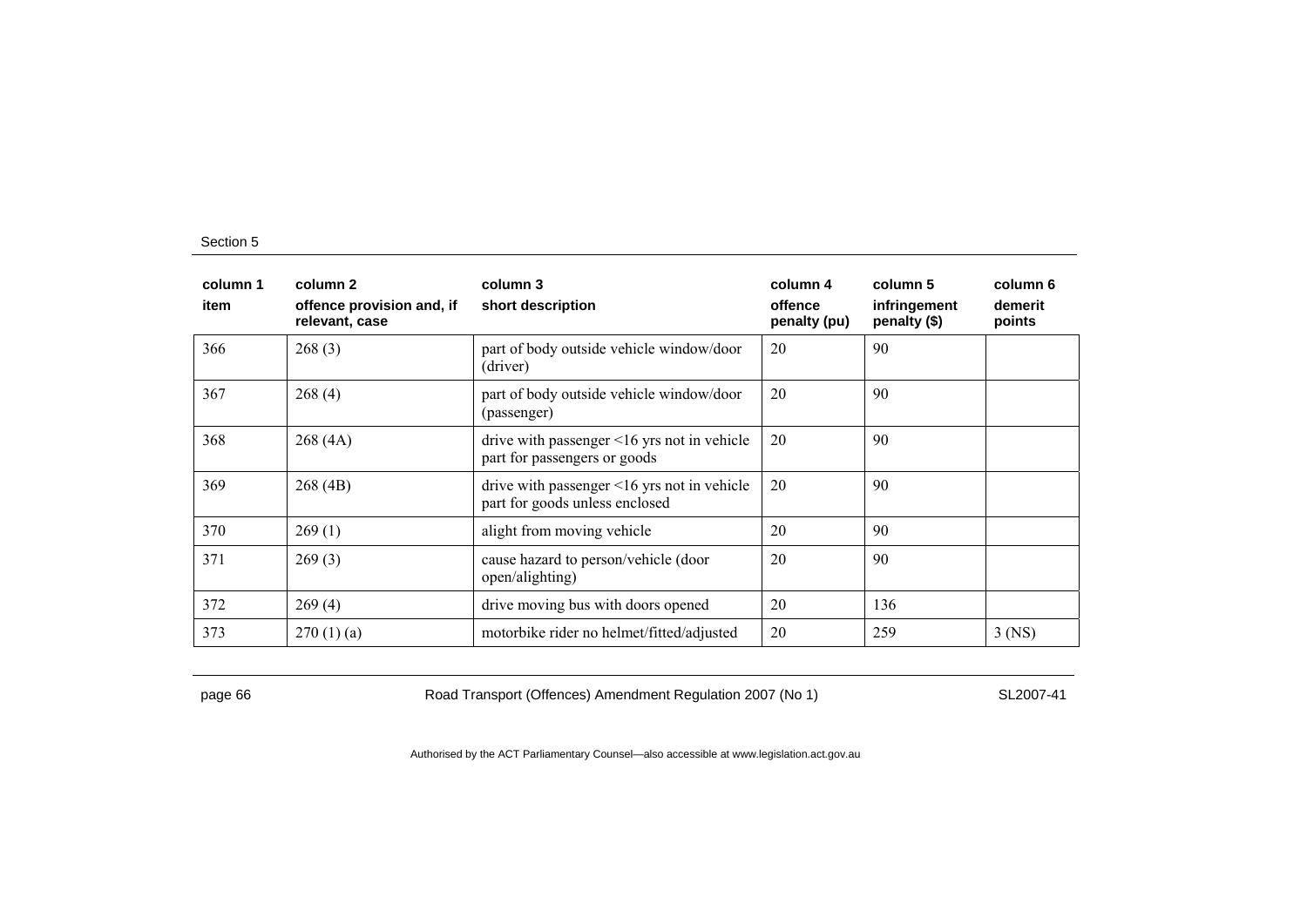| column 1<br>item | column 2<br>offence provision and, if<br>relevant, case | column 3<br>short description                            | column 4<br>offence<br>penalty (pu) | column 5<br>infringement<br>penalty (\$) | column 6<br>demerit<br>points |
|------------------|---------------------------------------------------------|----------------------------------------------------------|-------------------------------------|------------------------------------------|-------------------------------|
| 374              | $270(1)$ (b)                                            | motorbike passenger no<br>helmet/fitted/adjusted (rider) | 20                                  | 259                                      | $3$ (NS)                      |
| 375              | 270(2)                                                  | motorbike passenger no<br>helmet/fitted/adjusted         | 20                                  | 259                                      |                               |
| 376              | 271(1)(a)                                               | not sit astride on motorbike rider's seat                | 20                                  | 90                                       |                               |
| 377              | 271(1)(b)                                               | ride motorbike without at least 1 hand on<br>bars        | 20                                  | 90                                       |                               |
| 378              | 271(1)(c)                                               | ride motorbike in incorrect position                     | 20                                  | 90                                       |                               |
| 379              | 271(2)(a)                                               | not sit astride pillion seat                             | 20                                  | 90                                       |                               |
| 380              | 271(2)(b)                                               | feet not on pillion footrests                            | 20                                  | 90                                       |                               |
| 381              | 271(3)                                                  |                                                          |                                     |                                          |                               |
| 381.1            | by contravening<br>$\bullet$<br>271(2)(a)               | passenger not sit astride pillion seat (rider)           | 20                                  | 90                                       |                               |

SL2007-41 Road Transport (Offences) Amendment Regulation 2007 (No 1) page 67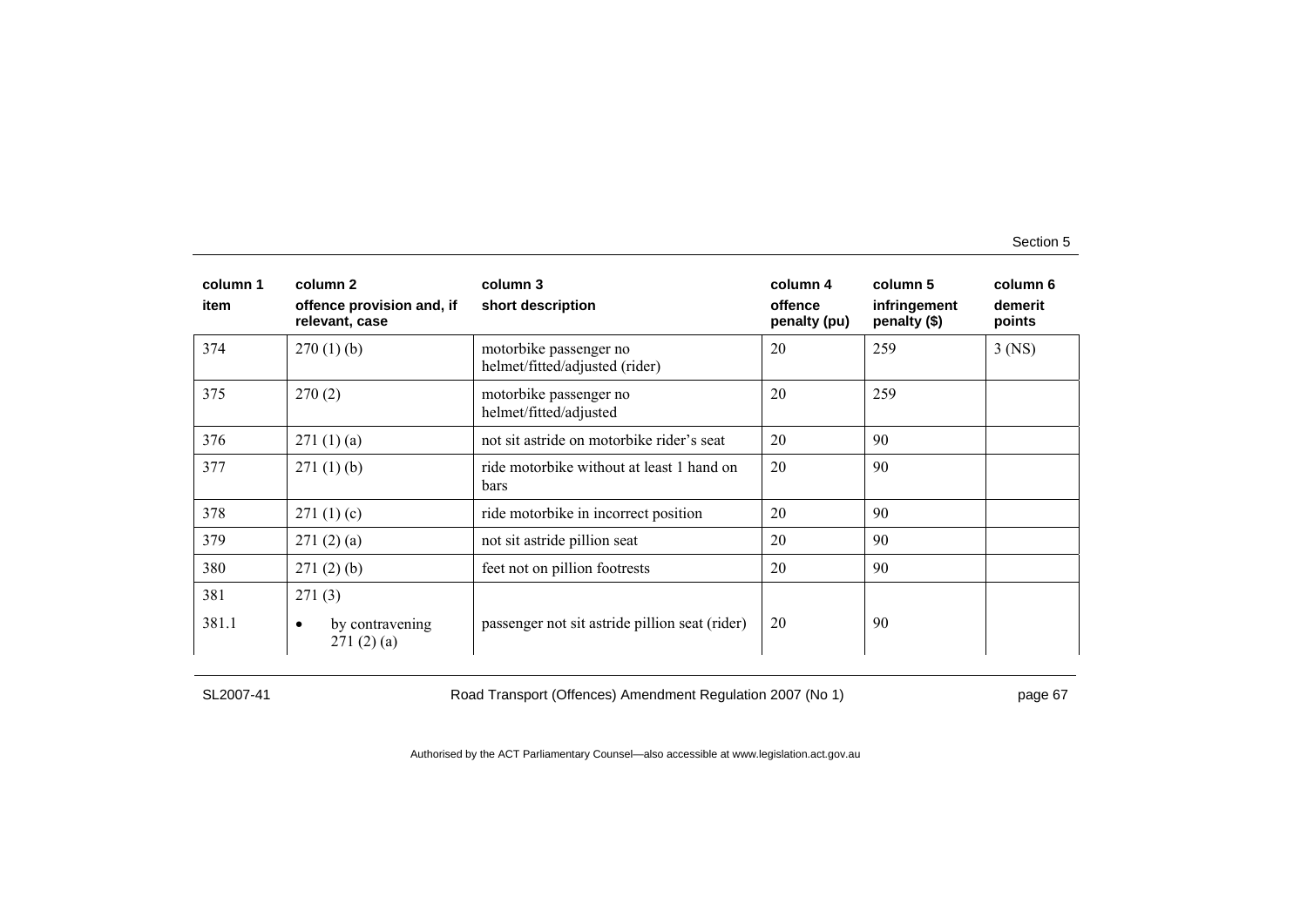| column 1<br>item | column 2<br>offence provision and, if<br>relevant, case | column 3<br>short description                                  | column 4<br>offence<br>penalty (pu) | column 5<br>infringement<br>penalty (\$) | column 6<br>demerit<br>points |
|------------------|---------------------------------------------------------|----------------------------------------------------------------|-------------------------------------|------------------------------------------|-------------------------------|
| 381.2            | by contravening<br>$\bullet$<br>271(2)(b)               | passenger's feet not on pillion footrests<br>(rider)           | 20                                  | 90                                       |                               |
| 382              | 271(4)                                                  | ride motorbike with more than 1 passenger                      | 20                                  | 90                                       |                               |
| 383              | 271(5)                                                  | exceed number of passengers on motorbike<br>seat or in sidecar | 20                                  | 90                                       |                               |
| 384              | 272(a)                                                  | passenger interfere with driver's control of<br>vehicle        | 20                                  | 90                                       |                               |
| 385              | 272(b)                                                  | passenger obstruct driver's view                               | 20                                  | 90                                       |                               |
| 386              | 274                                                     | not stop on red T light                                        | 20                                  | 249                                      |                               |
| 387              | 275                                                     | not stop on yellow T light                                     | 20                                  | 249                                      |                               |
| 388              | 277                                                     | proceed before allowed after stop on<br>red/yellow T light     | 20                                  | 249                                      |                               |

page 68 Road Transport (Offences) Amendment Regulation 2007 (No 1) SL2007-41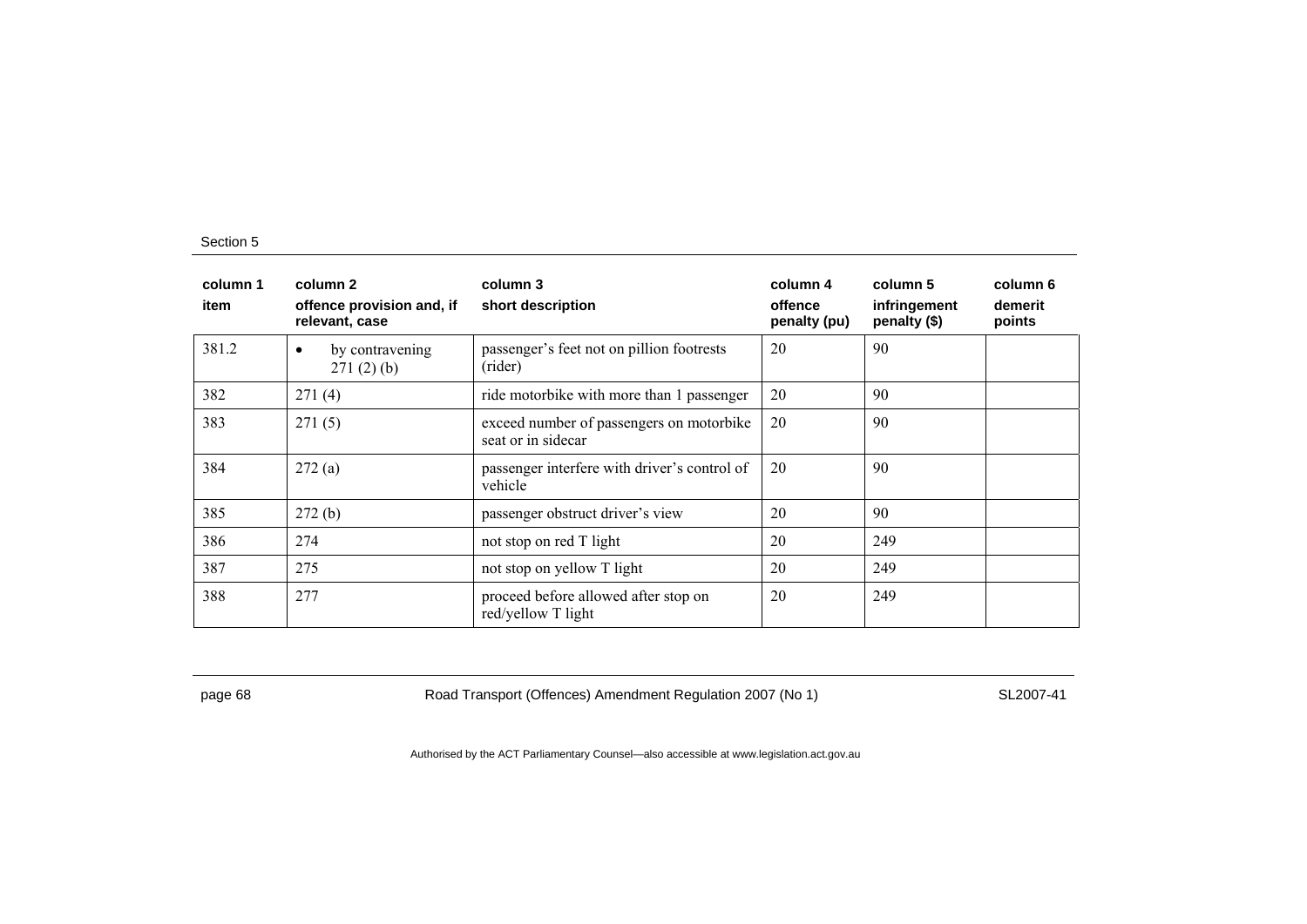| column 1<br>item | column 2<br>offence provision and, if<br>relevant, case | column 3<br>short description                               | column 4<br>offence<br>penalty (pu) | column 5<br>infringement<br>penalty (\$) | column 6<br>demerit<br>points |
|------------------|---------------------------------------------------------|-------------------------------------------------------------|-------------------------------------|------------------------------------------|-------------------------------|
| 389              | 279(2)                                                  | proceed before allowed after stop on white<br>T light/arrow | 20                                  | 249                                      |                               |
| 390              | 279(3)                                                  | not leave intersection safely (white<br>T light/arrow)      | 20                                  | 249                                      |                               |
| 391              | 281                                                     | not stop on red B light                                     | 20                                  | 249                                      | $3$ (NS)                      |
| 392              | 282                                                     | not stop on yellow B light                                  | 20                                  | 249                                      | $3$ (NS)                      |
| 393              | 284                                                     | proceed before allowed after stop on<br>red/yellow B light  | 20                                  | 249                                      | $3$ (NS)                      |
| 394              | 286(2)                                                  | proceed before allowed after stop on white<br>B light/arrow | 20                                  | 249                                      | $3$ (NS)                      |
| 395              | 286(3)                                                  | not leave intersection safely (white<br>B light/arrow)      | 20                                  | 249                                      | $3$ (NS)                      |
| 396              | 287(1)                                                  |                                                             |                                     |                                          |                               |

SL2007-41 Road Transport (Offences) Amendment Regulation 2007 (No 1) page 69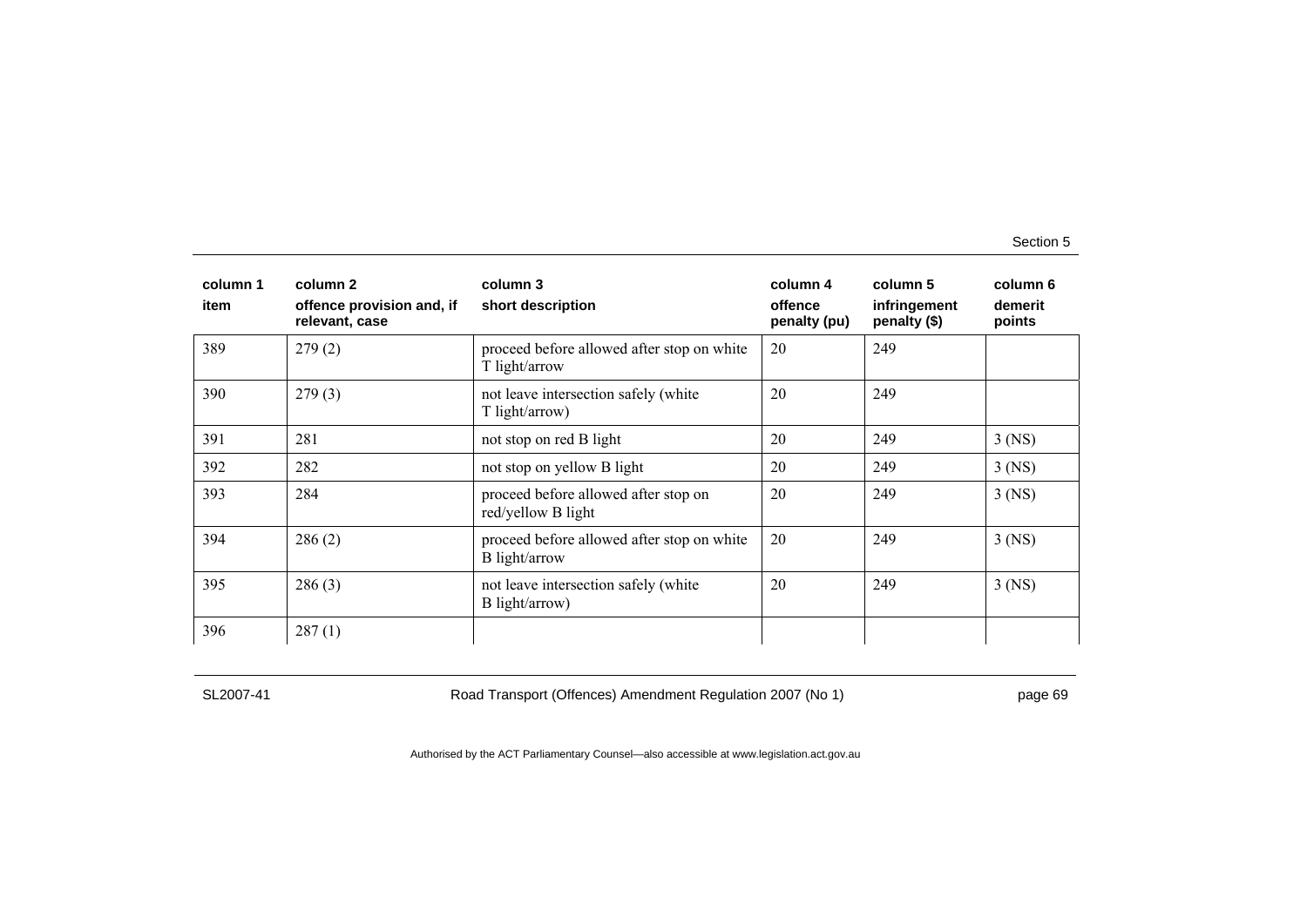| column 1<br>item | column 2<br>offence provision and, if<br>relevant, case | column 3<br>short description                         | column 4<br>offence<br>penalty (pu) | column 5<br>infringement<br>penalty $(\$)$ | column 6<br>demerit<br>points |
|------------------|---------------------------------------------------------|-------------------------------------------------------|-------------------------------------|--------------------------------------------|-------------------------------|
| 396.1            | by contravening<br>٠<br>287(2)(a)                       | not give particulars to other driver                  | 20                                  | 143                                        |                               |
| 396.2            | by contravening<br>$\bullet$<br>$287(2)$ (b)            | not give particulars to injured person                | 20                                  | 143                                        |                               |
| 396.3            | by contravening<br>$\bullet$<br>287(2)(c)               | not give particulars to owner of damaged<br>property  | 20                                  | 143                                        |                               |
| 396.4            | by contravening<br>$\bullet$<br>287(3)                  | not give particulars to police                        | 20                                  | 143                                        |                               |
| 397              | 288(1)                                                  | drive on path                                         | 20                                  | 143                                        |                               |
| 398              | 288(4)                                                  | driver not give way to user/animal on path            | 20                                  | 143                                        | $3$ (NS)                      |
| 399              | 289(1)                                                  | drive on nature strip                                 | 20                                  | 143                                        |                               |
| 400              | 289(2)                                                  | driver not give way to user/animal on<br>nature strip | 20                                  | 143                                        | $3$ (NS)                      |

page 70 SL2007-41 Road Transport (Offences) Amendment Regulation 2007 (No 1)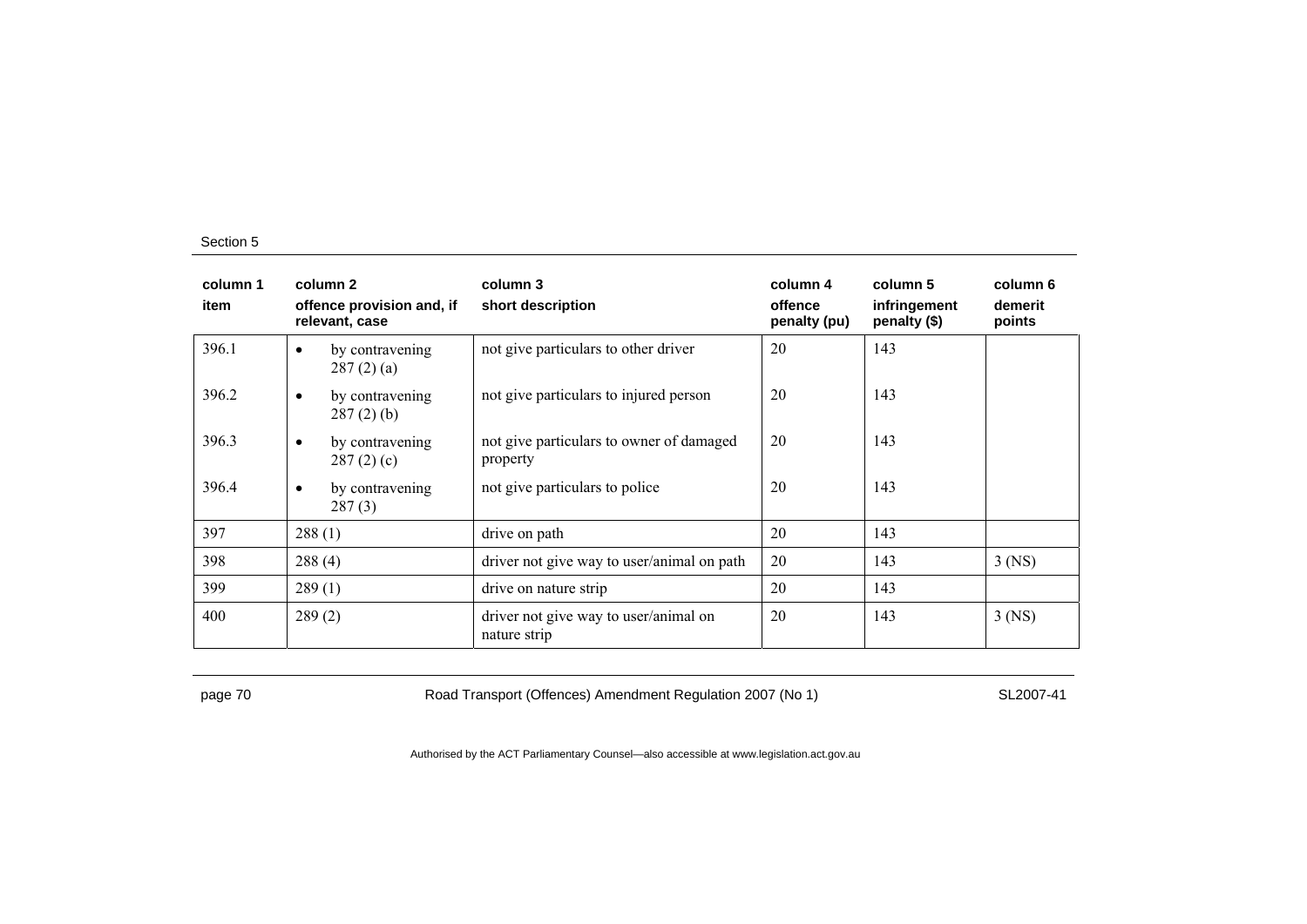| column 1<br>item | column 2<br>offence provision and, if<br>relevant, case | column 3<br>short description                                 | column 4<br>offence<br>penalty (pu) | column 5<br>infringement<br>penalty (\$) | column 6<br>demerit<br>points |
|------------------|---------------------------------------------------------|---------------------------------------------------------------|-------------------------------------|------------------------------------------|-------------------------------|
| 401              | 290                                                     | drive on traffic island                                       | 20                                  | 143                                      |                               |
| 402              | 291                                                     | start/drive vehicle causing unnecessary<br>noise/smoke        | 20                                  | 117                                      |                               |
| 403              | 292(a)                                                  | drive/tow vehicle with unsecured load                         | 20                                  | 307                                      |                               |
| 404              | 292(b)                                                  | drive/tow vehicle with load causing<br>instability            | 20                                  | 307                                      |                               |
| 405              | 292(c)                                                  | drive/tow vehicle with overhanging load                       | 20                                  | 143                                      |                               |
| 406              | 293(2)                                                  | not remove/have removed any thing<br>fallen/put on road       | 20                                  | 143                                      |                               |
| 407              | 294(1)(a)(i)                                            | tow without control of towed vehicle                          | 20                                  | 90                                       |                               |
| 408              | $294(1)$ (a) (ii)                                       | towed vehicle not in order/with licensed<br>person/in control | 20                                  | 90                                       |                               |
| 409              | 294(1)(b)                                               | tow vehicle when unsafe                                       | 20                                  | 90                                       |                               |

SL2007-41 Road Transport (Offences) Amendment Regulation 2007 (No 1) page 71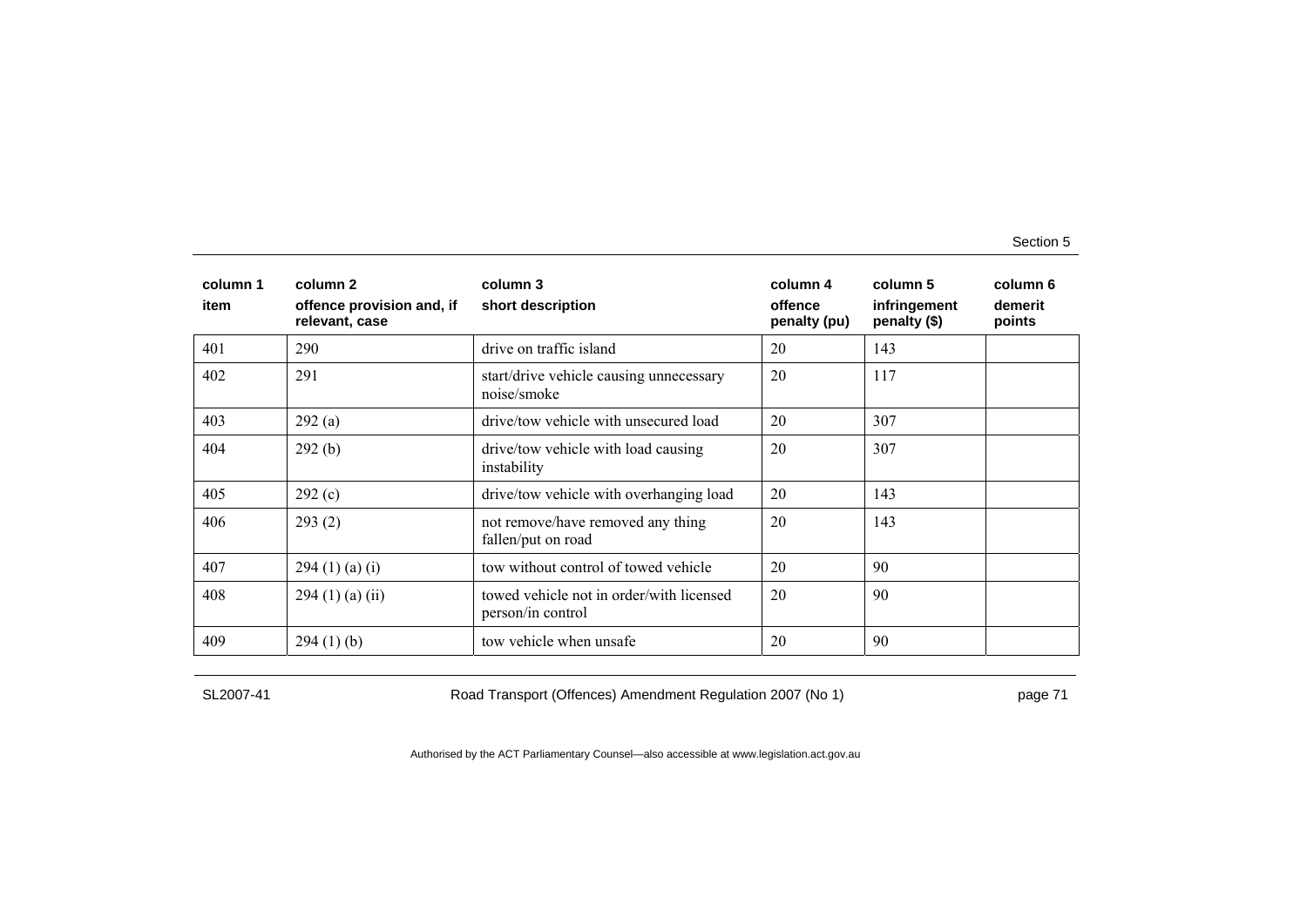| column 1<br>item | column 2<br>offence provision and, if<br>relevant, case  | column 3<br>short description                                   | column 4<br>offence<br>penalty (pu) | column 5<br>infringement<br>penalty (\$) | column 6<br>demerit<br>points |
|------------------|----------------------------------------------------------|-----------------------------------------------------------------|-------------------------------------|------------------------------------------|-------------------------------|
| 410              | 294(2)(a)                                                | tow without control of trailer                                  | 20                                  | 90                                       |                               |
| 411              | 294(2)(b)                                                | tow trailer when unsafe                                         | 20                                  | 90                                       |                               |
| 412              | 295(1)                                                   |                                                                 |                                     |                                          |                               |
| 412.1            | by contravening<br>$\bullet$<br>295(2)                   | not keep required distance (towing with<br>towline)             | 20                                  | 90                                       |                               |
| 412.2            | by contravening<br>$\bullet$<br>295(3)                   | not keep required distance (towing with<br>towline – motorbike) | 20                                  | 90                                       |                               |
| 412.3            | by contravening<br>$\bullet$<br>295(4)                   |                                                                 |                                     |                                          |                               |
| 412.3.1          | by contravening<br>$\overline{\phantom{m}}$<br>295(5)(a) | warning material not correct shape/length                       | 20                                  | 90                                       |                               |
| 412.3.2          | by contravening<br>$\overline{\phantom{m}}$<br>295(5)(b) | warning material not correct position                           | 20                                  | 90                                       |                               |

page 72 **Road Transport (Offences) Amendment Regulation 2007 (No 1)** SL2007-41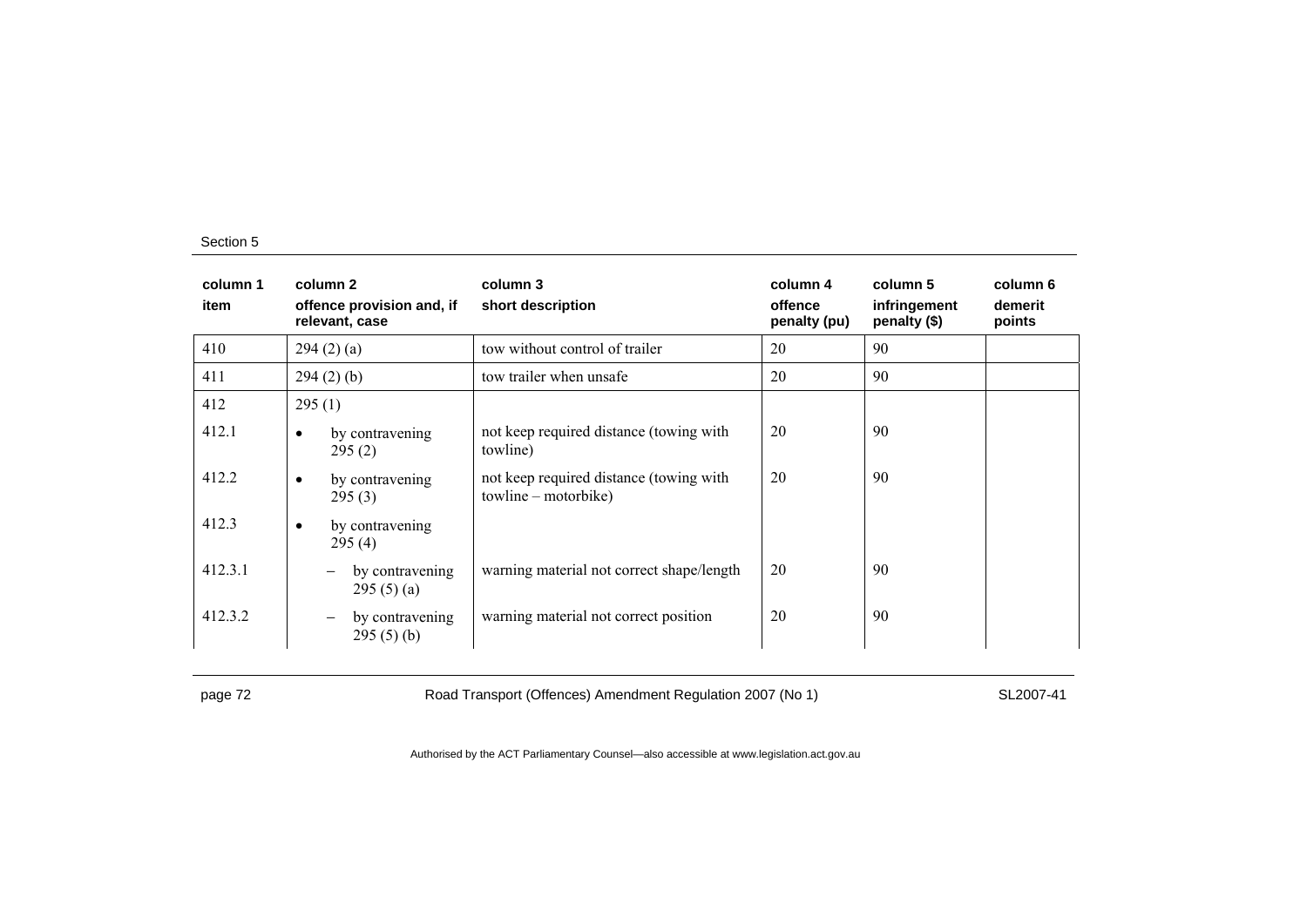| column 1<br>item | column 2<br>offence provision and, if<br>relevant, case | column 3<br>short description                         | column 4<br>offence<br>penalty (pu) | column 5<br>infringement<br>penalty (\$) | column 6<br>demerit<br>points |
|------------------|---------------------------------------------------------|-------------------------------------------------------|-------------------------------------|------------------------------------------|-------------------------------|
| 412.3.3          | by contravening<br>295(5)(c)                            | warning material not visible                          | 20                                  | 90                                       |                               |
| 413              | 296(1)                                                  | not reverse vehicle safely                            | 20                                  | 143                                      |                               |
| 414              | 296(2)                                                  | reverse vehicle further than necessary                | 20                                  | 90                                       |                               |
| 415              | 297(1)                                                  | drive without proper control of vehicle               | 20                                  | 143                                      |                               |
| 416              | 297(2)                                                  | drive vehicle without clear view                      | 20                                  | 90                                       |                               |
| 417              | 298                                                     | tow trailer with person in/on trailer                 | 20                                  | 90                                       |                               |
| 418              | 299(1)(a)                                               | drive vehicle with TV/VDU image visible               | 20                                  | 117                                      |                               |
| 419              | 299(1)(b)                                               | drive vehicle with TV/VDU image likely to<br>distract | 20                                  | 117                                      |                               |
| 420              | 300                                                     | drive using hand-held mobile phone                    | 20                                  | 247                                      | 3                             |

SL2007-41 Road Transport (Offences) Amendment Regulation 2007 (No 1) page 73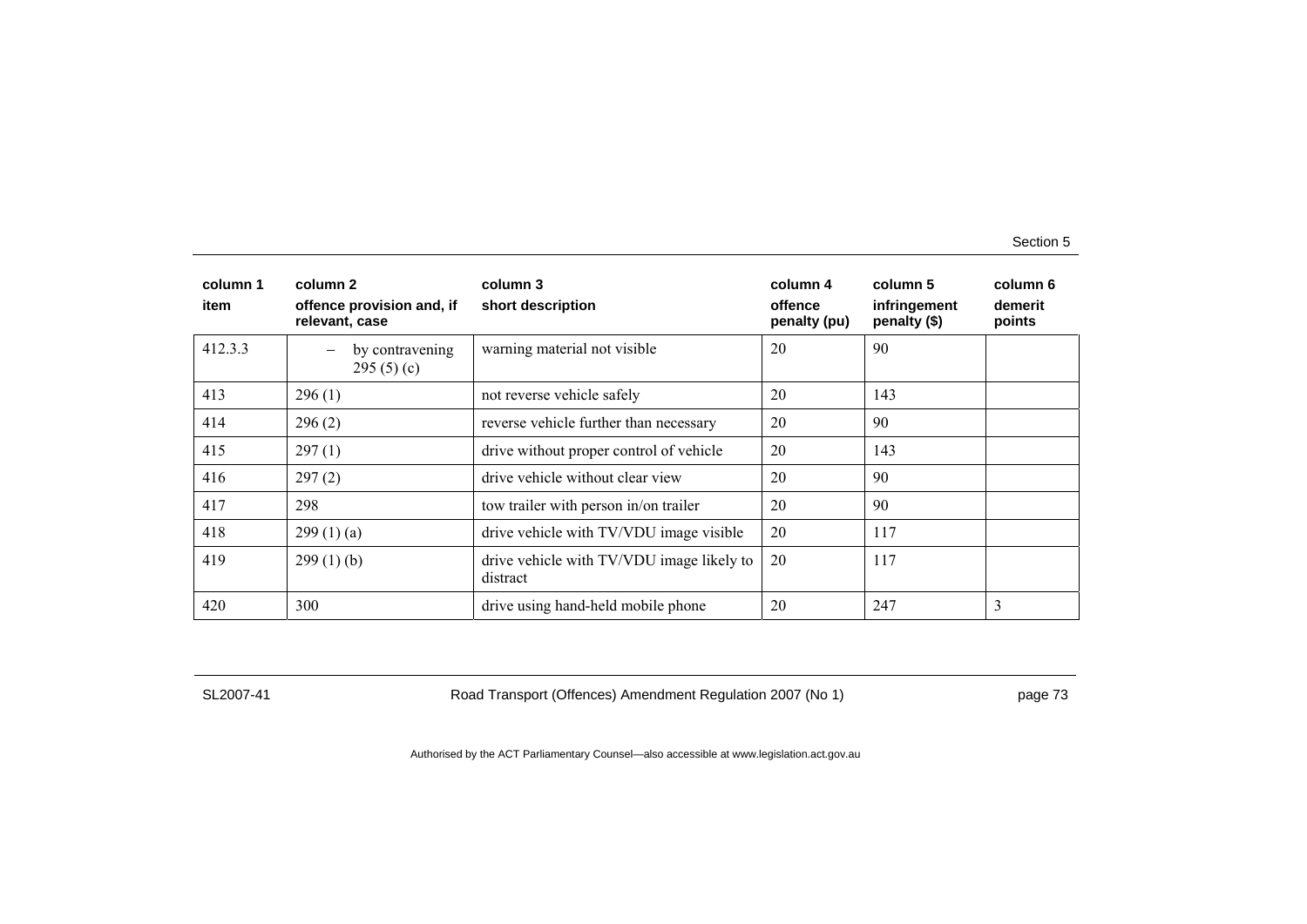| column 1<br>item | column 2<br>offence provision and, if<br>relevant, case | column 3<br>short description                               | column 4<br>offence<br>penalty (pu) | column 5<br>infringement<br>penalty (\$) | column 6<br>demerit<br>points |
|------------------|---------------------------------------------------------|-------------------------------------------------------------|-------------------------------------|------------------------------------------|-------------------------------|
| 421              | 301                                                     | lead animal while driving vehicle/riding<br>bicycle         | 20                                  | 61                                       |                               |
| 422              | 302                                                     | not give way when riding animal on<br>footpath/nature strip | 20                                  | 61                                       |                               |
| 423              | 303(1)                                                  | ride animal more than 2 abreast (not multi-<br>lane road)   | 20                                  | 61                                       |                               |
| 424              | 303(2)                                                  | ride animal more than 2 abreast (marked)<br>lane)           | 20                                  | 61                                       |                               |
| 425              | 303(4)                                                  | ride animal more than 1.5m from another<br>rider            | 20                                  | 61                                       |                               |
| 426              | 304(1)                                                  | not obey direction of police/authorised<br>person           | 20                                  | 61                                       | $3$ (NS)                      |

page 74 Road Transport (Offences) Amendment Regulation 2007 (No 1) SL2007-41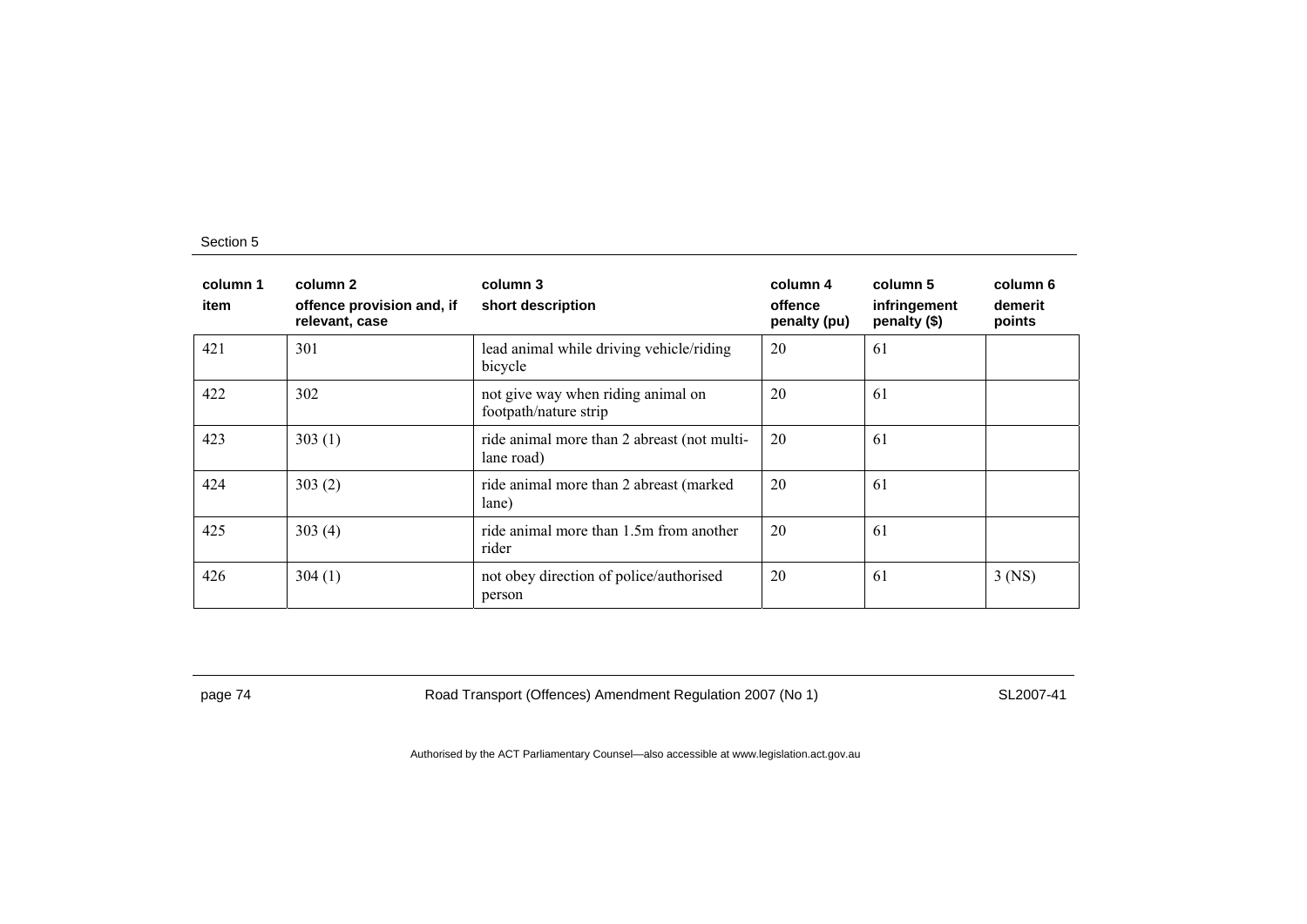# **Part 1.3 Road Transport (Alcohol and Drugs) Act 1977**

| column 1<br>item | column 2<br>offence provision and, if<br>relevant, case | column 3<br>short description                                                                  | column 4<br>offence<br>penalty (pu) | column 5<br>infringement<br>penalty (\$) | column 6<br>demerit<br>points |
|------------------|---------------------------------------------------------|------------------------------------------------------------------------------------------------|-------------------------------------|------------------------------------------|-------------------------------|
|                  | 15(5)(a)                                                | doctor/nurse refuse to take blood sample<br>permitted by person/requested by police<br>officer | 10                                  |                                          |                               |
| $\overline{2}$   | 15AA(1)                                                 | doctor/nurse not take blood sample within<br>2 hours                                           | 10                                  |                                          |                               |
| 3                | 16(4)                                                   | doctor not carry out medical examination<br>within 2 hours                                     | 10                                  |                                          |                               |
| 4                | 16(5)                                                   | doctor not take body sample within 2 hours                                                     | 10                                  |                                          |                               |
|                  | 16(6)                                                   | nurse not take body sample within 2 hours                                                      | 10                                  |                                          |                               |

SL2007-41 Road Transport (Offences) Amendment Regulation 2007 (No 1) page 75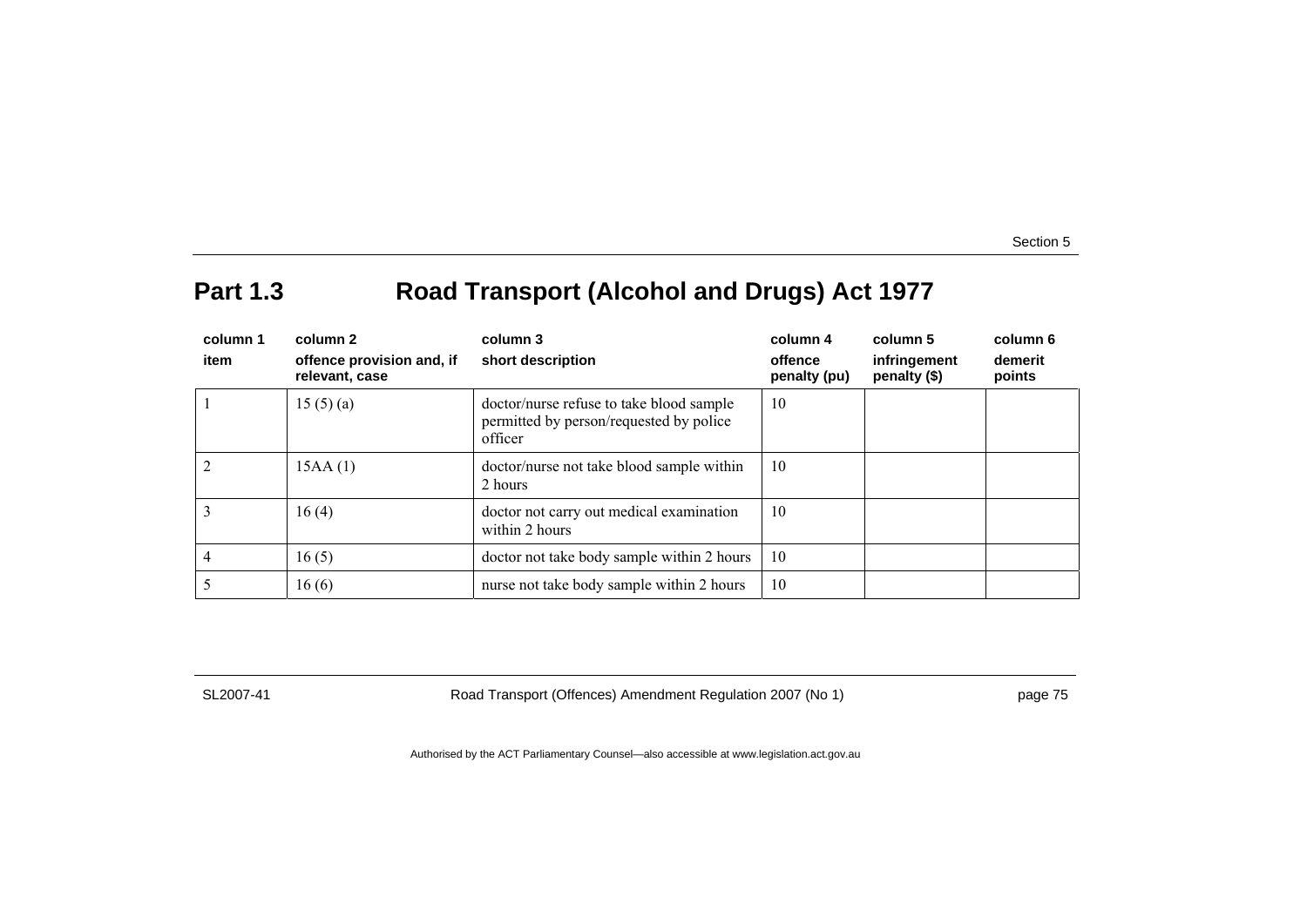| column 1<br>item | column 2<br>offence provision and, if<br>relevant, case | column 3<br>short description                                                                                       | column 4<br>offence<br>penalty (pu) | column 5<br>infringement<br>penalty (\$) | column 6<br>demerit<br>points |
|------------------|---------------------------------------------------------|---------------------------------------------------------------------------------------------------------------------|-------------------------------------|------------------------------------------|-------------------------------|
| 6                | 19(1)                                                   |                                                                                                                     |                                     |                                          |                               |
| 6.1              | special driver, level 1, first<br>offender              | special driver drive motor vehicle on<br>street/place with level 1 or more<br>alcohol in blood—first offender       | 5                                   |                                          |                               |
| 6.2              | special driver, level 1,<br>repeat offender             | special driver drive motor vehicle on<br>٠<br>street/place with level 1 or more<br>alcohol in blood-repeat offender | 10                                  |                                          |                               |
| 6.3              | level 2, first offender                                 | drive motor vehicle on street/place<br>٠<br>with level 2 or more alcohol in<br>blood—first offender                 | 5                                   |                                          |                               |
| 6.4              | level 2, repeat offender                                | drive motor vehicle on street/place<br>$\bullet$<br>with level 2 or more alcohol in<br>blood—repeat offender        | 10                                  |                                          |                               |

page 76 **Road Transport (Offences) Amendment Regulation 2007 (No 1)** SL2007-41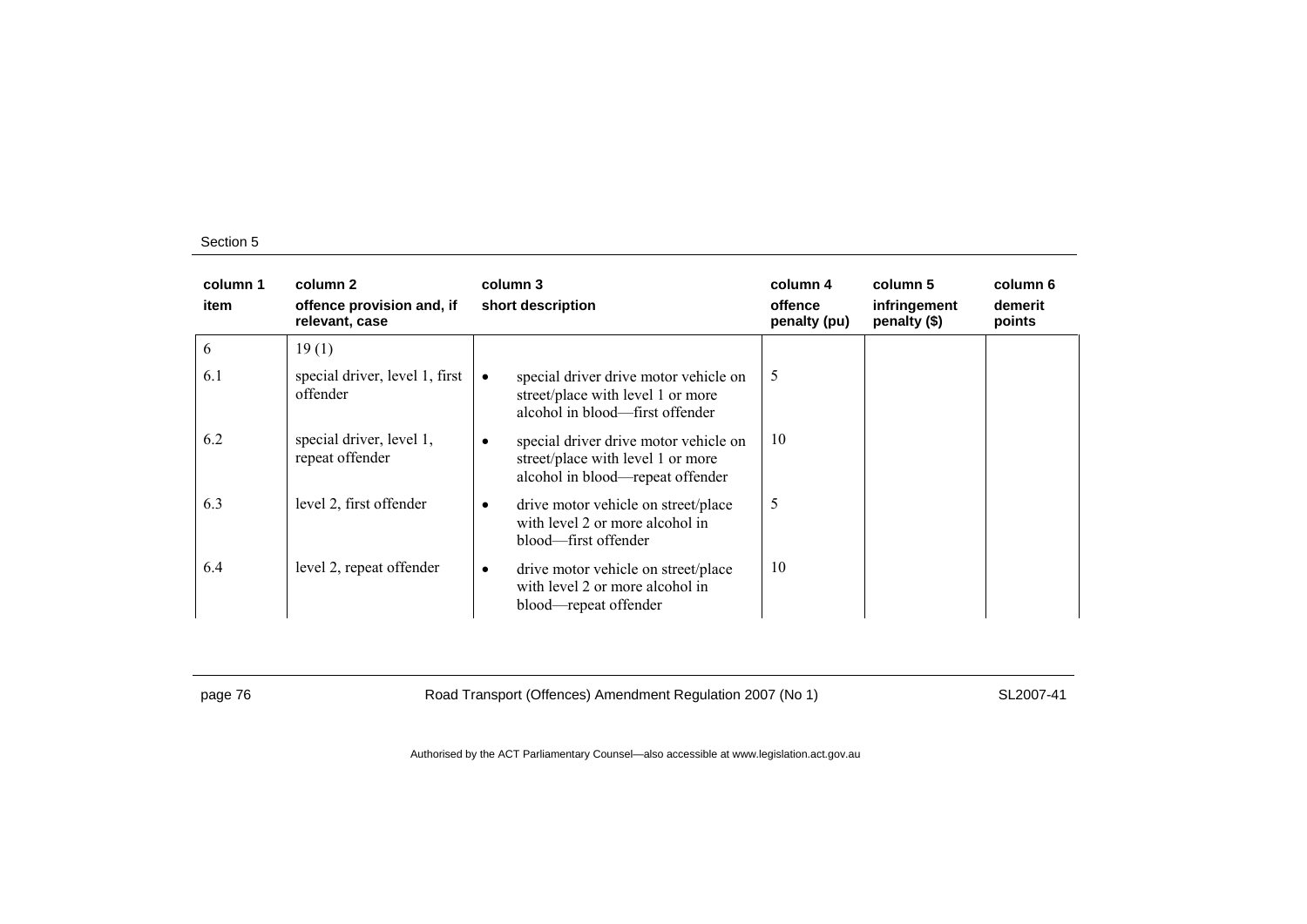| column 1<br>item | column 2<br>offence provision and, if<br>relevant, case |           | column 3<br>short description                                                                   | column 4<br>offence<br>penalty (pu)         | column 5<br>infringement<br>penalty (\$) | column 6<br>demerit<br>points |
|------------------|---------------------------------------------------------|-----------|-------------------------------------------------------------------------------------------------|---------------------------------------------|------------------------------------------|-------------------------------|
| 6.5              | level 3, first offender                                 | $\bullet$ | drive motor vehicle on street/place<br>with level 3 or more alcohol in<br>blood—first offender  | $10 \text{ pu}/6$<br>months<br>prison/both  |                                          |                               |
| 6.6              | level 3, repeat offender                                | ٠         | drive motor vehicle on street/place<br>with level 3 or more alcohol in<br>blood—repeat offender | $10 \text{ pu}/6$<br>months<br>prison/both  |                                          |                               |
| 6.7              | level 4, first offender                                 | ٠         | drive motor vehicle on street/place<br>with level 4 or more alcohol in<br>blood—first offender  | $15 \text{ pu}/9$<br>months<br>prison/both  |                                          |                               |
| 6.8              | level 4, repeat offender                                | $\bullet$ | drive motor vehicle on street/place<br>with level 4 or more alcohol in<br>blood—repeat offender | $20 \text{ pu}/12$<br>months<br>prison/both |                                          |                               |

SL2007-41 Road Transport (Offences) Amendment Regulation 2007 (No 1) page 77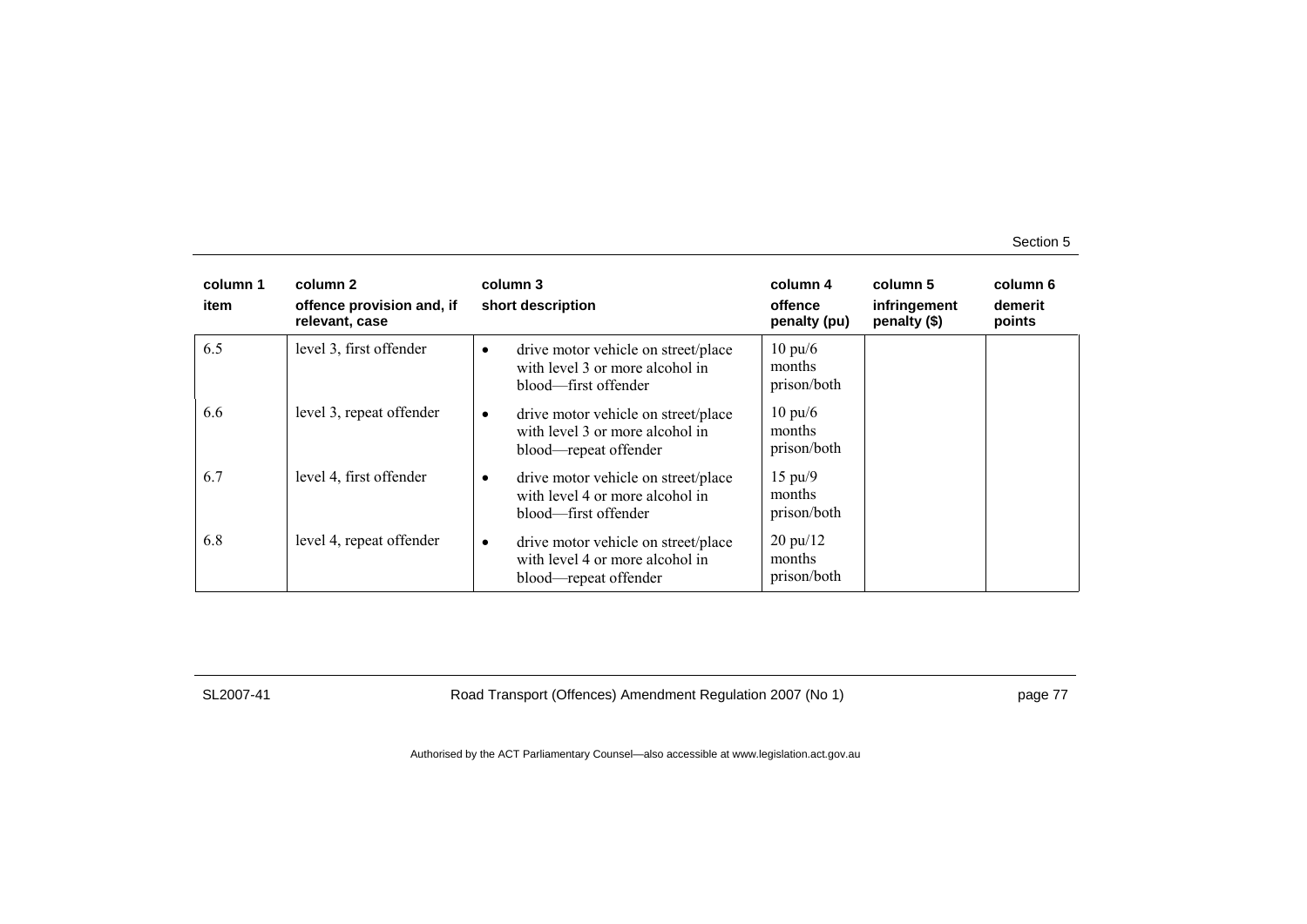| column 1<br>item | column 2<br>offence provision and, if<br>relevant, case | column 3<br>short description                                                         | column 4<br>offence<br>penalty (pu)         | column 5<br>infringement<br>penalty (\$) | column 6<br>demerit<br>points |
|------------------|---------------------------------------------------------|---------------------------------------------------------------------------------------|---------------------------------------------|------------------------------------------|-------------------------------|
|                  | 22(c)                                                   |                                                                                       |                                             |                                          |                               |
| 7.1              | first offender<br>$\bullet$                             | refuse to provide breath sample—first<br>offender                                     | $30 \text{ pu}/6$<br>months<br>prison/both  |                                          |                               |
| 7.2              | repeat offender<br>$\bullet$                            | refuse to provide breath sample—repeat<br>offender                                    | $30 \text{ pu}/12$<br>months<br>prison/both |                                          |                               |
| 8                | 22(d)                                                   |                                                                                       |                                             |                                          |                               |
| 8.1              | first offender<br>$\bullet$                             | fail/refuse to provide breath sample as<br>directed by police officer—first offender  | $30 \text{ pu}/6$<br>months<br>prison/both  |                                          |                               |
| 8.2              | repeat offender<br>$\bullet$                            | fail/refuse to provide breath sample as<br>directed by police officer—repeat offender | $30 \text{ pu}/12$<br>months<br>prison/both |                                          |                               |

page 78 **Road Transport (Offences) Amendment Regulation 2007 (No 1)** SL2007-41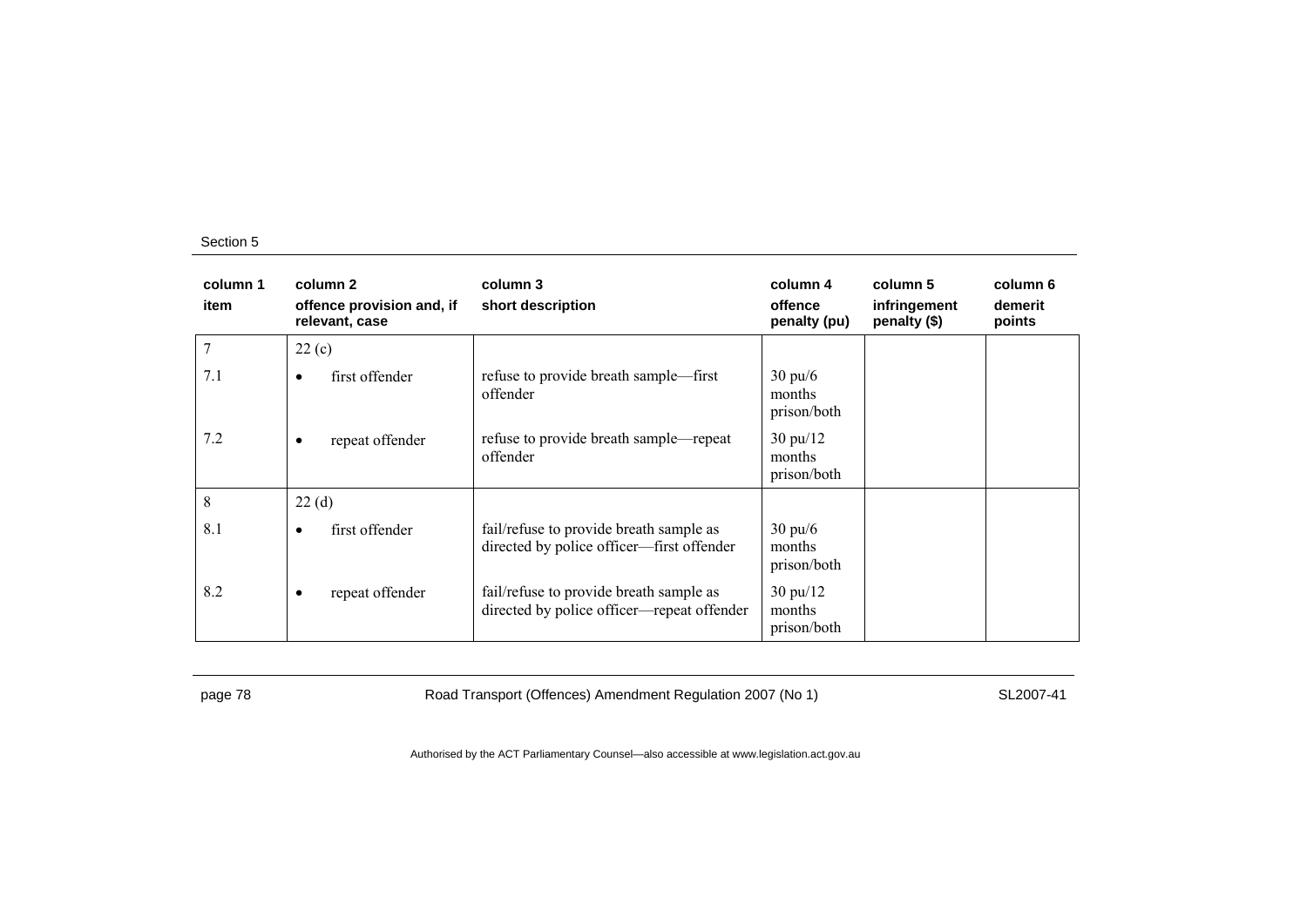| column 1<br>item | column 2<br>offence provision and, if<br>relevant, case | column 3<br>short description                                                                 | column 4<br>offence<br>penalty (pu)         | column 5<br>infringement<br>penalty (\$) | column 6<br>demerit<br>points |
|------------------|---------------------------------------------------------|-----------------------------------------------------------------------------------------------|---------------------------------------------|------------------------------------------|-------------------------------|
| 9                | 23(1)                                                   |                                                                                               |                                             |                                          |                               |
| 9.1              | first offender<br>٠                                     | fail/refuse to permit blood sample to be<br>taken-first offender                              | $30 \text{ pu}/6$<br>months<br>prison/both  |                                          |                               |
| 9.2              | repeat offender<br>٠                                    | fail/refuse to permit blood sample to be<br>taken-repeat offender                             | $30 \text{ pu}/12$<br>months<br>prison/both |                                          |                               |
| 10               | 23(1A)                                                  |                                                                                               |                                             |                                          |                               |
| 10.1             | first offender<br>$\bullet$                             | behave in manner so<br>impossible/impractical for blood sample to<br>be taken-first offender  | $30 \text{ pu}/6$<br>months<br>prison/both  |                                          |                               |
| 10.2             | repeat offender<br>٠                                    | behave in manner so<br>impossible/impractical for blood sample to<br>be taken-repeat offender | $30 \text{ pu}/12$<br>months<br>prison/both |                                          |                               |

SL2007-41 Road Transport (Offences) Amendment Regulation 2007 (No 1) page 79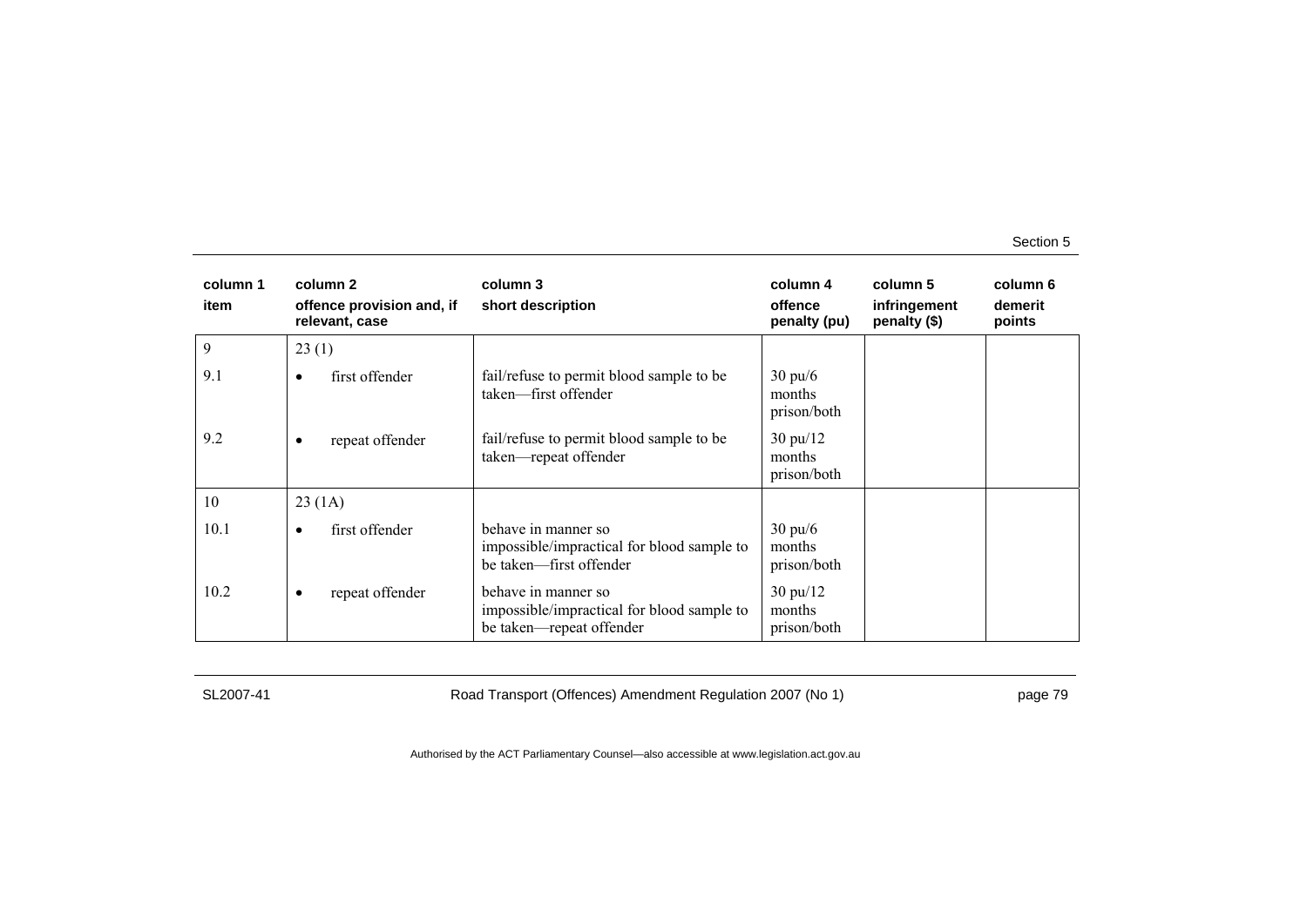| column 1<br>item | column 2<br>offence provision and, if<br>relevant, case | column 3<br>short description                                         | column 4<br>offence<br>penalty (pu)         | column 5<br>infringement<br>penalty (\$) | column 6<br>demerit<br>points |
|------------------|---------------------------------------------------------|-----------------------------------------------------------------------|---------------------------------------------|------------------------------------------|-------------------------------|
| 11               | 23(2)(a)                                                |                                                                       |                                             |                                          |                               |
| 11.1             | first offender<br>$\bullet$                             | fail/refuse to submit to medical<br>examination—first offender        | $30 \text{ pu/6}$<br>months<br>prison/both  |                                          |                               |
| 11.2             | repeat offender<br>$\bullet$                            | fail/refuse to submit to medical<br>examination—repeat offender       | $30 \text{ pu}/12$<br>months<br>prison/both |                                          |                               |
| 12               | 23(2)(b)                                                |                                                                       |                                             |                                          |                               |
| 12.1             | first offender<br>$\bullet$                             | fail/refuse to give/permit taking of body<br>sample—first offender    | $30 \text{ pu/6}$<br>months<br>prison/both  |                                          |                               |
| 12.2             | repeat offender<br>$\bullet$                            | fail/refuse to give/permit taking of body<br>sample - repeat offender | $30 \text{ pu}/12$<br>months<br>prison/both |                                          |                               |

page 80 Road Transport (Offences) Amendment Regulation 2007 (No 1) SL2007-41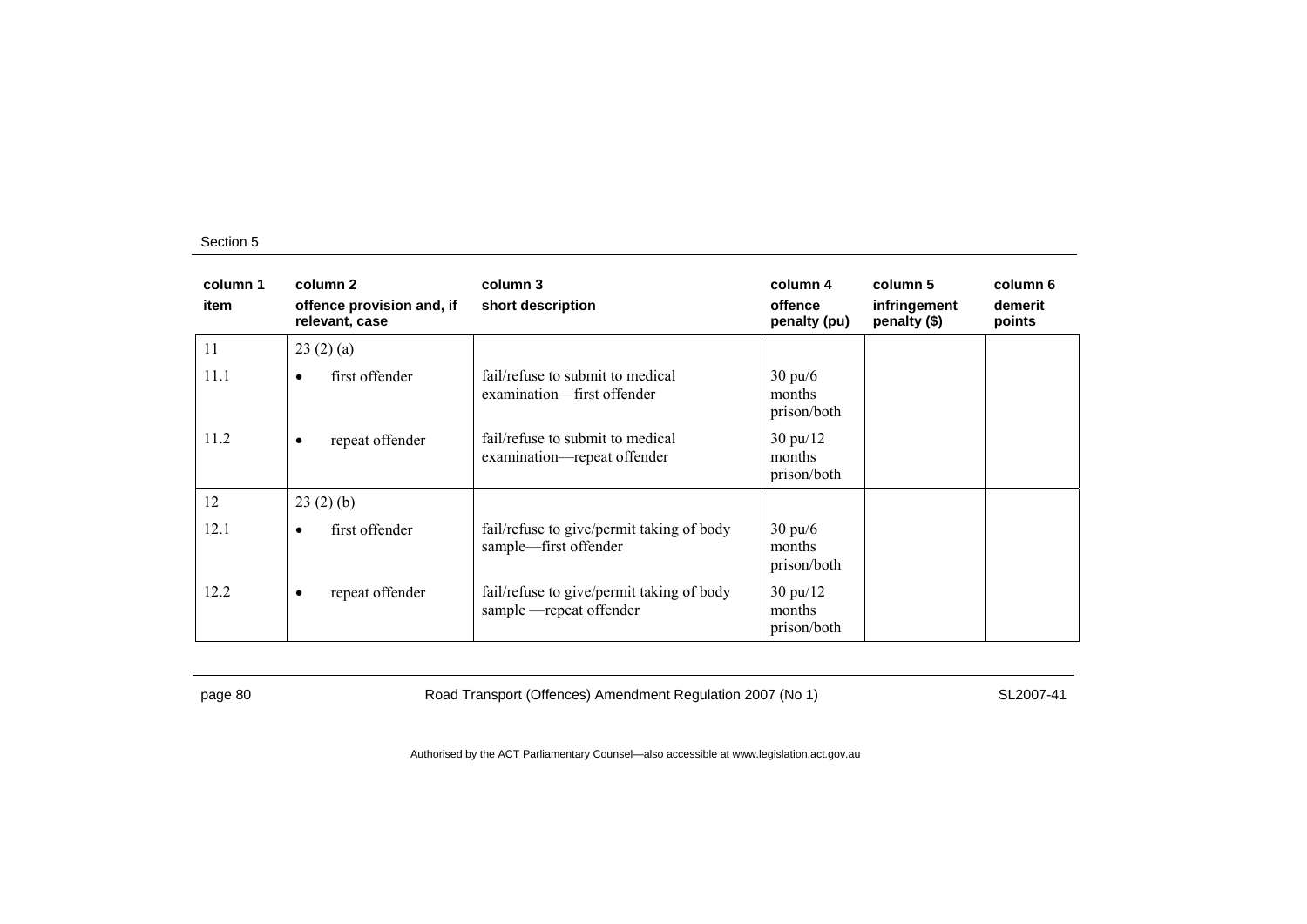| column 1<br>item | column 2<br>offence provision and, if<br>relevant, case | column 3<br>short description                                                                                                              | column 4<br>offence<br>penalty (pu)         | column 5<br>infringement<br>penalty (\$) | column 6<br>demerit<br>points |
|------------------|---------------------------------------------------------|--------------------------------------------------------------------------------------------------------------------------------------------|---------------------------------------------|------------------------------------------|-------------------------------|
| 13               | 24(1)                                                   |                                                                                                                                            |                                             |                                          |                               |
| 13.1             | first offender<br>٠                                     | drive vehicle on street/place under<br>influence of intoxicating liquor/drug<br>incapable of proper control of vehicle-<br>first offender  | $30 \text{ pu}/6$<br>months<br>prison/both  |                                          |                               |
| 13.2             | repeat offender<br>$\bullet$                            | drive vehicle on street/place under<br>influence of intoxicating liquor/drug<br>incapable of proper control of vehicle-<br>repeat offender | $30 \text{ pu}/12$<br>months<br>prison/both |                                          |                               |
| 14               | 24A                                                     | drive/ride/be in charge of vehicle/animal<br>on public street under influence of alcohol                                                   | $50 \text{ pu}/6$<br>months<br>prison/both  |                                          |                               |
| 15               | 46(1)                                                   | escape from custody of police officer                                                                                                      | $50 \text{ pu}/6$<br>months<br>prison/both  |                                          |                               |

SL2007-41 Road Transport (Offences) Amendment Regulation 2007 (No 1) page 81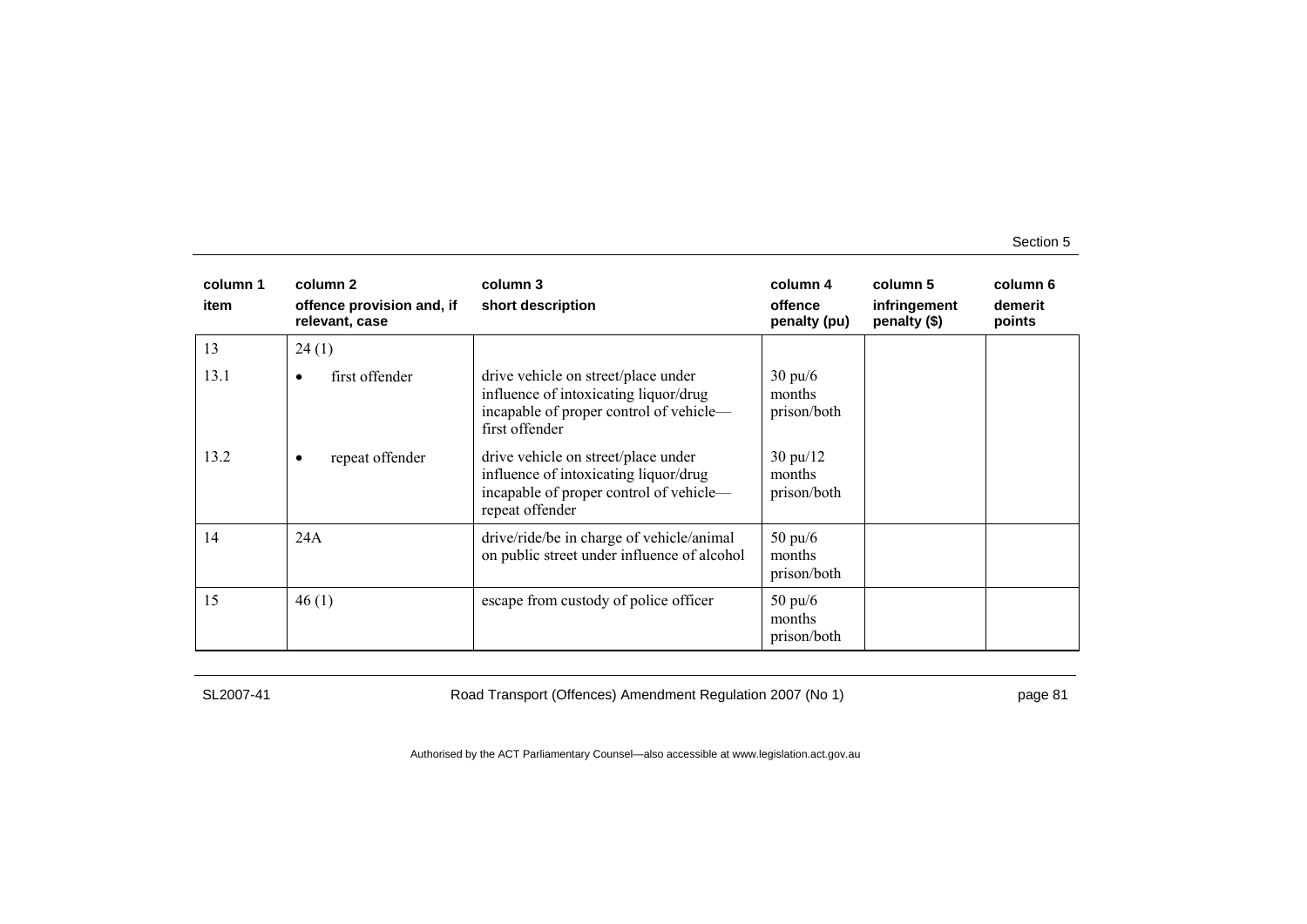# **Part 1.4 Road Transport (Dimensions and Mass) Act 1990**

| column 1<br>item | column 2<br>offence provision and, if<br>relevant, case |                                                       | column 3<br>short description                                  | column 4<br>offence<br>penalty (pu) | column 5<br>infringement<br>penalty (\$) | column 6<br>demerit<br>points |
|------------------|---------------------------------------------------------|-------------------------------------------------------|----------------------------------------------------------------|-------------------------------------|------------------------------------------|-------------------------------|
|                  |                                                         | 33 $(1)(a)$                                           |                                                                |                                     |                                          |                               |
| 1.1              | $\bullet$                                               | exceed permitted<br>mass by $\leq 5\%$                | drive vehicle $\leq 5\%$ heavier than permitted                | 30                                  | 110                                      |                               |
| 1.2              | $\bullet$                                               | exceed permitted<br>mass by<br>$> 5$ but $\leq 10\%$  | drive vehicle $> 5$ but $\leq 10\%$ heavier than<br>permitted  | 30                                  | 210                                      |                               |
| 1.3              | $\bullet$                                               | exceed permitted<br>mass by<br>$> 10$ but $\leq 15\%$ | drive vehicle $> 10$ but $\leq 15\%$ heavier than<br>permitted | 30                                  | 310                                      |                               |

page 82 Road Transport (Offences) Amendment Regulation 2007 (No 1) SL2007-41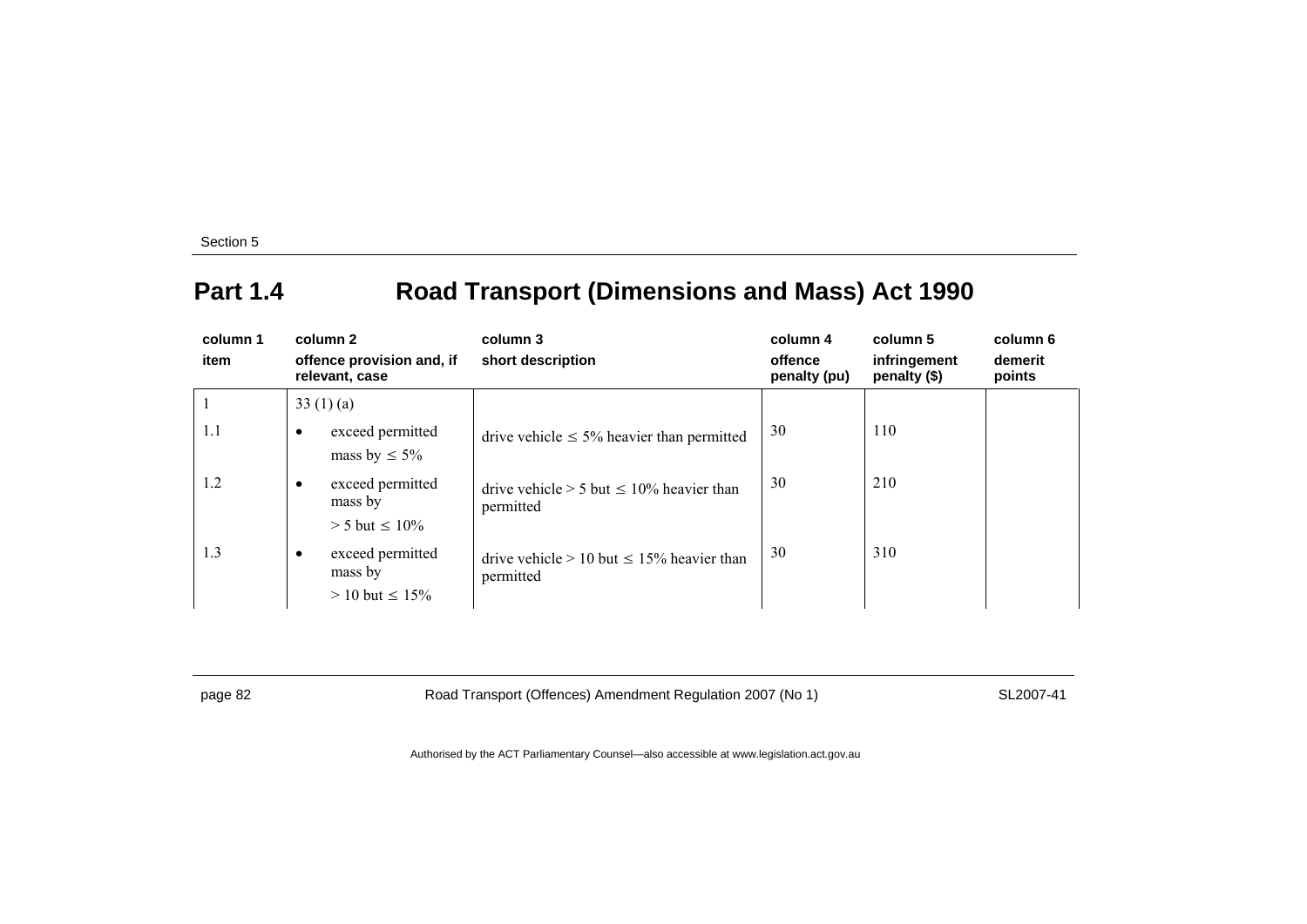| column 1<br>item |           | column 2<br>offence provision and, if<br>relevant, case | column 3<br>short description                                              | column 4<br>offence<br>penalty (pu) | column 5<br>infringement<br>penalty (\$) | column 6<br>demerit<br>points |
|------------------|-----------|---------------------------------------------------------|----------------------------------------------------------------------------|-------------------------------------|------------------------------------------|-------------------------------|
| 1.4              | ٠         | exceed permitted<br>mass by<br>$> 15$ but $\leq 20\%$   | drive vehicle $> 15$ but $\leq 20\%$ heavier than<br>permitted             | 30                                  | 410                                      |                               |
| 1.5              | $\bullet$ | exceed permitted<br>mass by $>$ 20%                     | drive vehicle $> 20\%$ heavier than permitted                              | 30                                  | 510                                      |                               |
| $\overline{2}$   |           | 33(1)(b)                                                |                                                                            |                                     |                                          |                               |
| 2.1              | $\bullet$ | exceed permitted<br>mass by $\leq 5\%$                  | drive vehicle mass on wheel $\leq 5\%$ heavier<br>than permitted           | 30                                  | 110                                      |                               |
| 2.2              | $\bullet$ | exceed permitted<br>mass by $>$ 5 but $\le$<br>10%      | drive vehicle mass on wheel<br>$>$ 5 but $\leq$ 10% heavier than permitted | 30                                  | 210                                      |                               |

SL2007-41 Road Transport (Offences) Amendment Regulation 2007 (No 1) page 83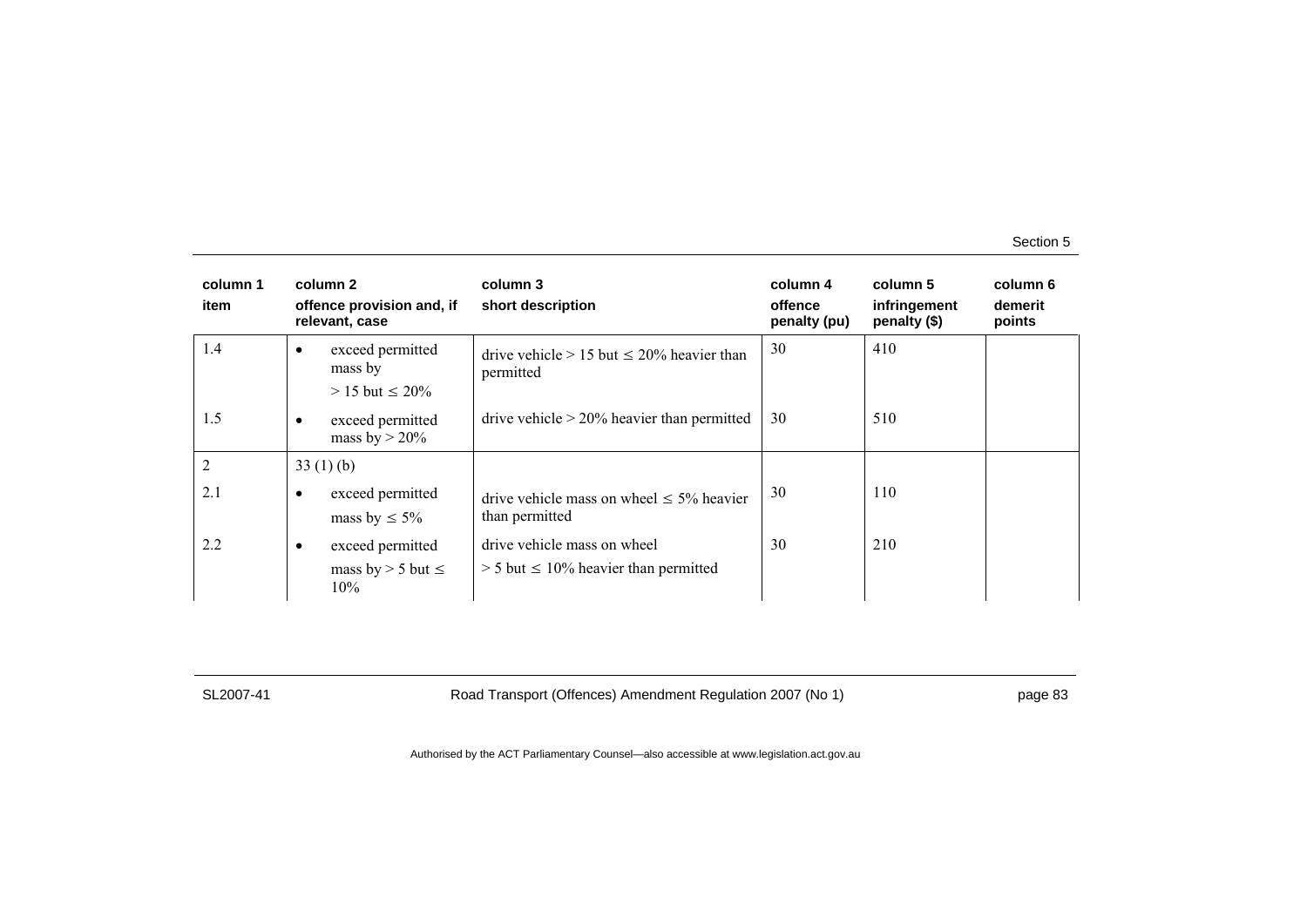| column 1<br>item |           | column 2<br>offence provision and, if<br>relevant, case | column 3<br>short description                                                | column 4<br>offence<br>penalty (pu) | column 5<br>infringement<br>penalty (\$) | column 6<br>demerit<br>points |
|------------------|-----------|---------------------------------------------------------|------------------------------------------------------------------------------|-------------------------------------|------------------------------------------|-------------------------------|
| 2.3              | ٠         | exceed permitted<br>mass by<br>$> 10$ but $\leq 15\%$   | drive vehicle mass on wheel<br>$> 10$ but $\leq 15\%$ heavier than permitted | 30                                  | 310                                      |                               |
| 2.4              | $\bullet$ | exceed permitted<br>mass by<br>$> 15$ but $\leq 20\%$   | drive vehicle mass on wheel<br>$> 15$ but $\leq 20\%$ heavier than permitted | 30                                  | 410                                      |                               |
| 2.5              | $\bullet$ | exceed permitted<br>mass by $>$ 20%                     | drive vehicle mass on wheel $> 20\%$ heavier<br>than permitted               | 30                                  | 510                                      |                               |
| 3                |           | 33 $(1)(c)$                                             |                                                                              |                                     |                                          |                               |
| 3.1              | $\bullet$ | exceed permitted<br>mass by $\leq 5\%$                  | drive vehicle axle load $\leq$ 5% heavier than<br>permitted                  | 30                                  | 110                                      |                               |

page 84 Road Transport (Offences) Amendment Regulation 2007 (No 1) SL2007-41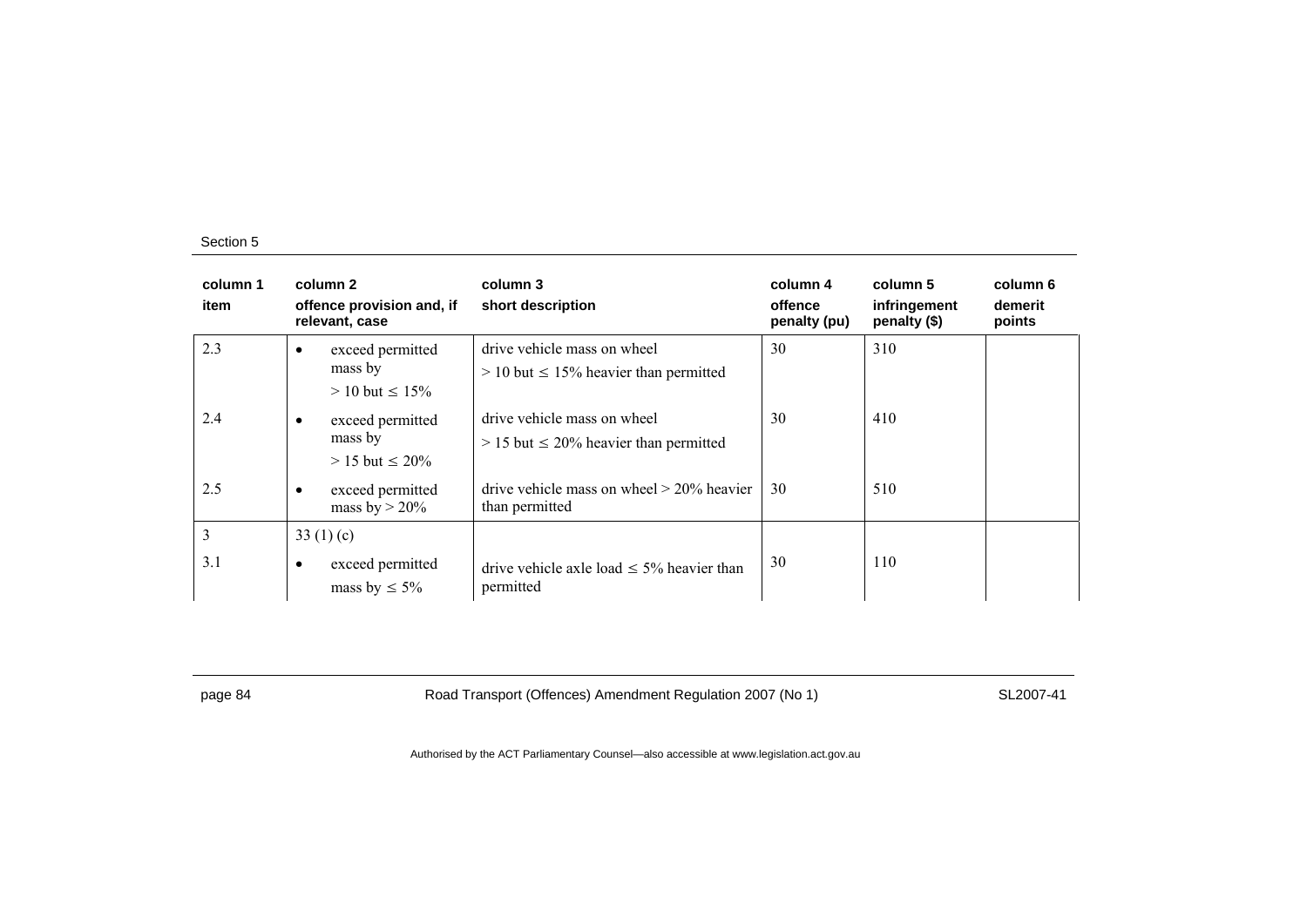| column 1<br>item | column 2<br>offence provision and, if<br>relevant, case |                                                       | column 3<br>short description                                            | column 4<br>offence<br>penalty (pu) | column 5<br>infringement<br>penalty (\$) | column 6<br>demerit<br>points |
|------------------|---------------------------------------------------------|-------------------------------------------------------|--------------------------------------------------------------------------|-------------------------------------|------------------------------------------|-------------------------------|
| 3.2              | $\bullet$                                               | exceed permitted<br>mass by<br>$> 5$ but $\leq 10\%$  | drive vehicle axle load $>$ 5 but $\leq$ 10%<br>heavier than permitted   | 30                                  | 210                                      |                               |
| 3.3              | $\bullet$                                               | exceed permitted<br>mass by<br>$> 10$ but $\leq 15\%$ | drive vehicle axle load $> 10$ but $\leq 15\%$<br>heavier than permitted | 30                                  | 310                                      |                               |
| 3.4              | $\bullet$                                               | exceed permitted<br>mass by<br>$> 15$ but $\leq 20\%$ | drive vehicle axle load $> 15$ but $\leq 20\%$<br>heavier than permitted | 30                                  | 410                                      |                               |
| 3.5              | $\bullet$                                               | exceed permitted<br>mass by $>$ 20%                   | drive vehicle axle load $>$ 20% heavier than<br>permitted                | 30                                  | 510                                      |                               |

SL2007-41 Road Transport (Offences) Amendment Regulation 2007 (No 1) page 85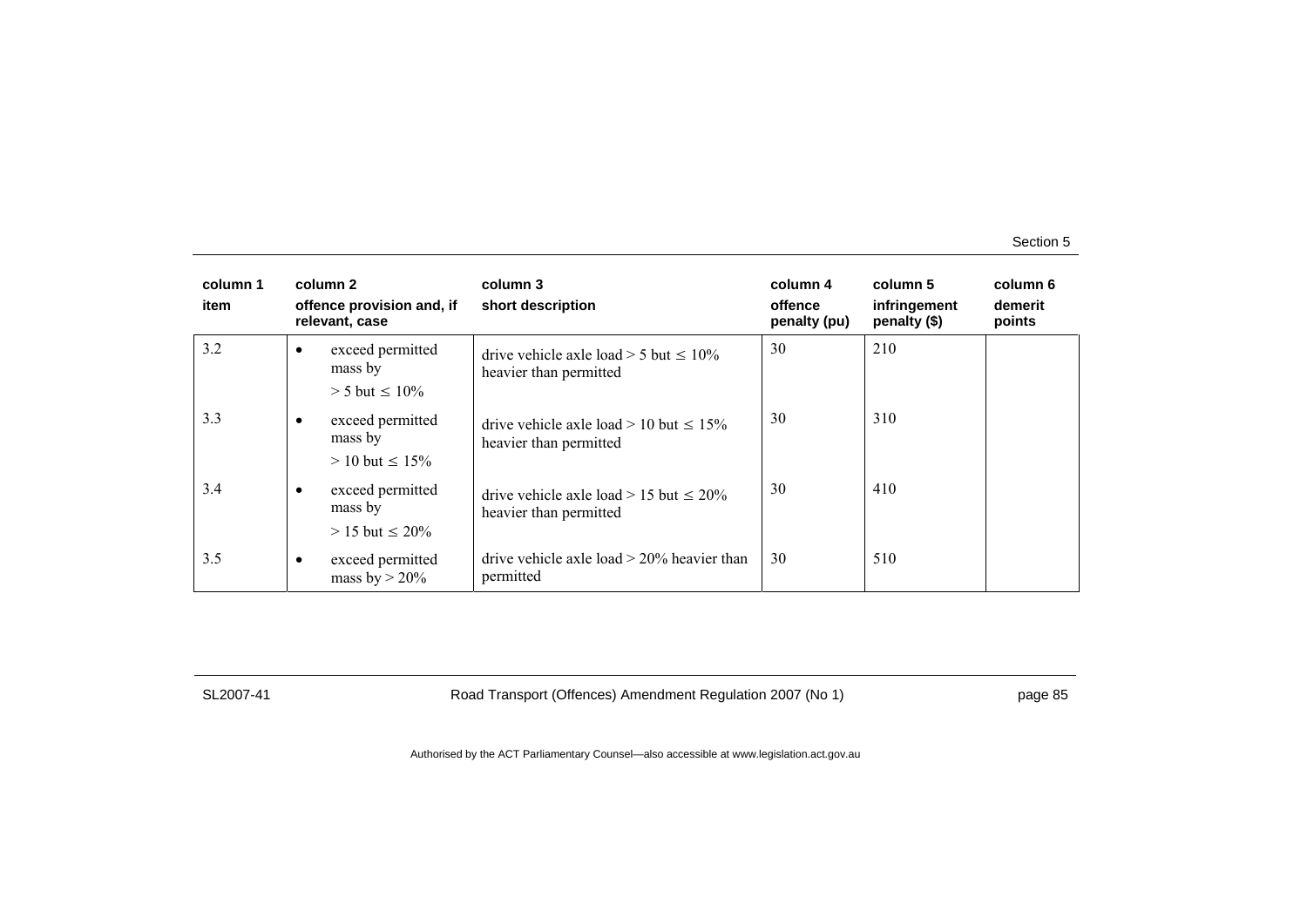| column 1<br>item |           | column 2<br>offence provision and, if<br>relevant, case | column 3<br>short description                                                  | column 4<br>offence<br>penalty (pu) | column 5<br>infringement<br>penalty (\$) | column 6<br>demerit<br>points |
|------------------|-----------|---------------------------------------------------------|--------------------------------------------------------------------------------|-------------------------------------|------------------------------------------|-------------------------------|
| $\overline{4}$   |           | 33 $(1)$ $(d)$                                          |                                                                                |                                     |                                          |                               |
| 4.1              | $\bullet$ | exceed permitted<br>mass by $\leq 5\%$                  | drive vehicle axle group load $\leq$ 5% heavier<br>than permitted              | 30                                  | 110                                      |                               |
| 4.2              | $\bullet$ | exceed permitted<br>mass by<br>$> 5$ but $\leq 10\%$    | drive vehicle axle group load<br>$> 5$ but $\leq 10\%$ heavier than permitted  | 30                                  | 210                                      |                               |
| 4.3              | $\bullet$ | exceed permitted<br>mass by<br>$> 10$ but $\leq 15\%$   | drive vehicle axle group load<br>$> 10$ but $\leq 15\%$ heavier than permitted | 30                                  | 310                                      |                               |
| 4.4              | ٠         | exceed permitted<br>mass by<br>$> 15$ but $\leq 20\%$   | drive vehicle axle group load<br>$> 15$ but $\leq 20\%$ heavier than permitted | 30                                  | 410                                      |                               |

page 86 Road Transport (Offences) Amendment Regulation 2007 (No 1) SL2007-41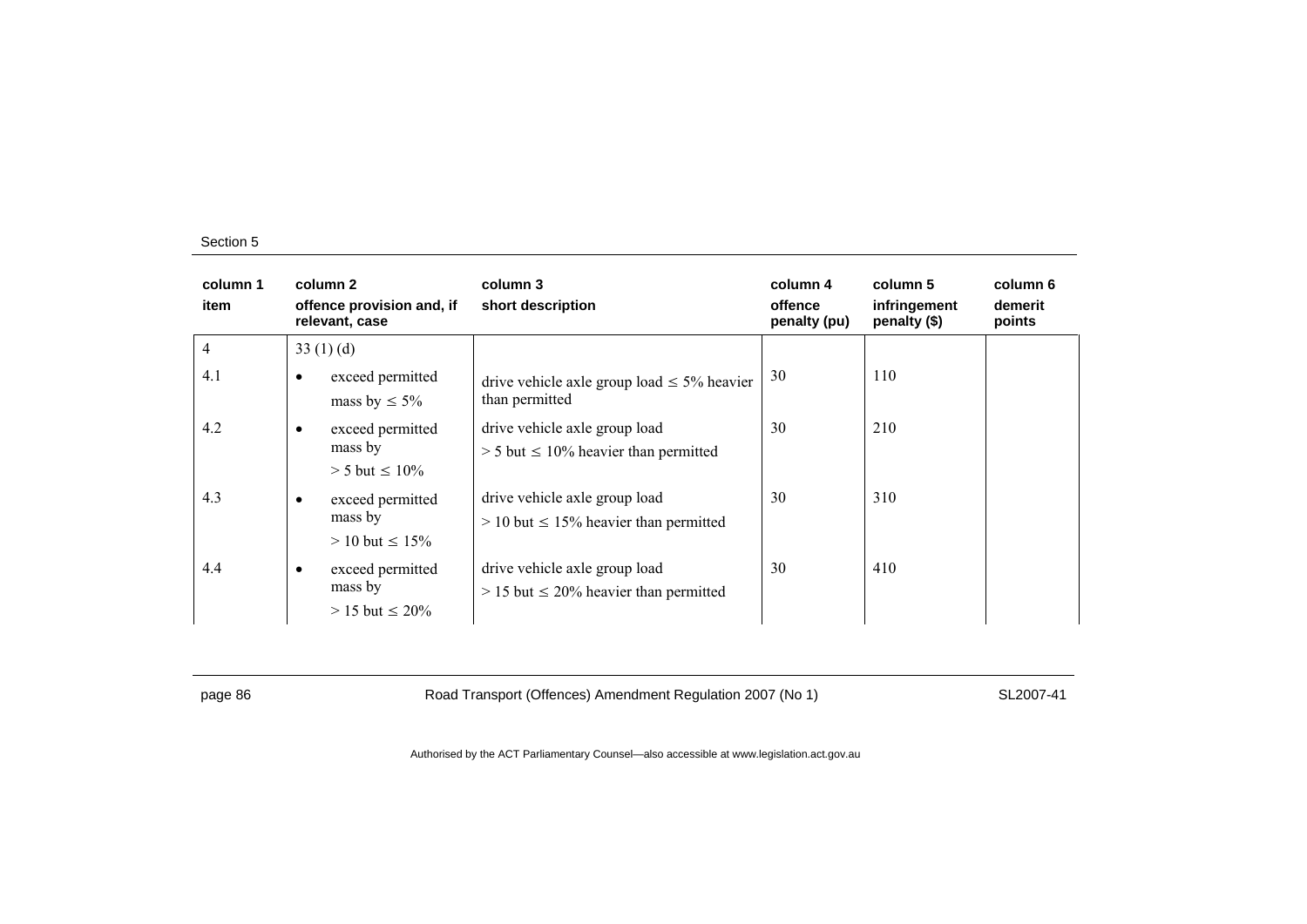| column 1<br>item |           | column 2<br>offence provision and, if<br>relevant, case | column 3<br>short description                                                      | column 4<br>offence<br>penalty (pu) | column 5<br>infringement<br>penalty (\$) | column 6<br>demerit<br>points |
|------------------|-----------|---------------------------------------------------------|------------------------------------------------------------------------------------|-------------------------------------|------------------------------------------|-------------------------------|
| 4.5              |           | exceed permitted<br>mass by $>$ 20%                     | drive vehicle axle group load $> 20\%$<br>heavier than permitted                   | 30                                  | 510                                      |                               |
| 5                | 33(2)     |                                                         |                                                                                    |                                     |                                          |                               |
| 5.1              | $\bullet$ | exceed permitted<br>mass by $\leq 5\%$                  | drive vehicle trailer/semitrailer $\leq 5\%$<br>heavier than permitted             | 30                                  | 110                                      |                               |
| 5.2              | ٠         | exceed permitted<br>mass by<br>$> 5$ but $\leq 10\%$    | drive vehicle trailer/semitrailer<br>$> 5$ but $\leq 10\%$ heavier than permitted  | 30                                  | 210                                      |                               |
| 5.3              | $\bullet$ | exceed permitted<br>mass by<br>$> 10$ but $\leq 15\%$   | drive vehicle trailer/semitrailer<br>$> 10$ but $\leq 15\%$ heavier than permitted | 30                                  | 310                                      |                               |

SL2007-41 Road Transport (Offences) Amendment Regulation 2007 (No 1) page 87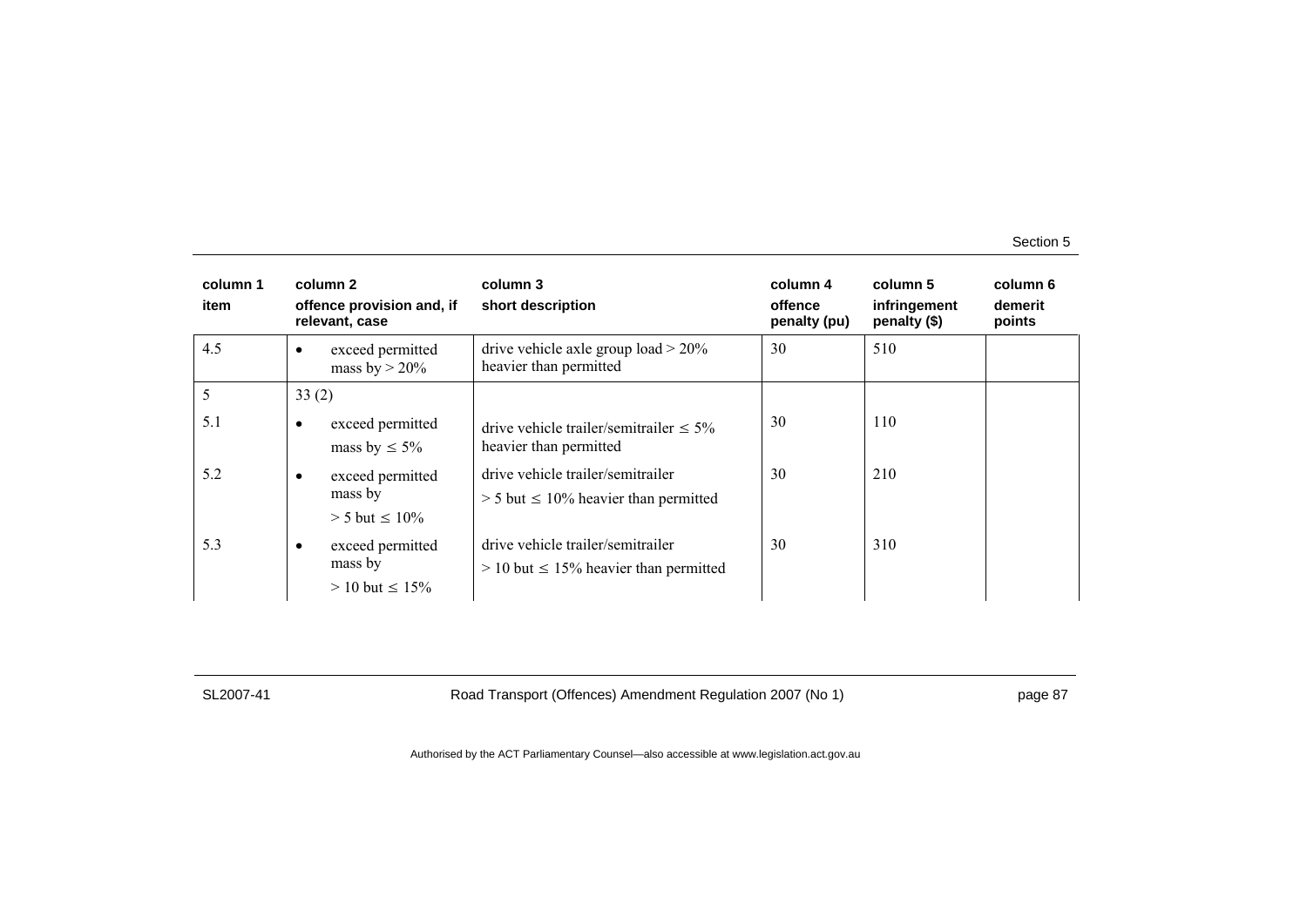| column 1<br>item |           | column 2<br>offence provision and, if<br>relevant, case | column 3<br>short description                                                              | column 4<br>offence<br>penalty (pu) | column 5<br>infringement<br>penalty (\$) | column 6<br>demerit<br>points |
|------------------|-----------|---------------------------------------------------------|--------------------------------------------------------------------------------------------|-------------------------------------|------------------------------------------|-------------------------------|
| 5.4              | $\bullet$ | exceed permitted<br>mass by<br>$> 15$ but $\leq 20\%$   | drive vehicle trailer/semitrailer<br>$> 15$ but $\leq 20\%$ heavier than permitted         | 30                                  | 410                                      |                               |
| 5.5              | $\bullet$ | exceed permitted<br>mass by $>$ 20%                     | drive vehicle trailer/semitrailer $> 20\%$<br>heavier than permitted                       | 30                                  | 510                                      |                               |
| 6                | 33(3)     |                                                         |                                                                                            |                                     |                                          |                               |
| 6.1              | $\bullet$ | exceed permitted<br>mass by $\leq 5\%$                  | drive vehicle contrary to permit/exemption<br>$\leq$ 5% heavier than permitted             | 30                                  | 110                                      |                               |
| 6.2              | $\bullet$ | exceed permitted<br>mass by<br>$> 5$ but $\leq 10\%$    | drive vehicle contrary to permit/exemption<br>$> 5$ but $\leq 10\%$ heavier than permitted | 30                                  | 210                                      |                               |

page 88 Road Transport (Offences) Amendment Regulation 2007 (No 1) SL2007-41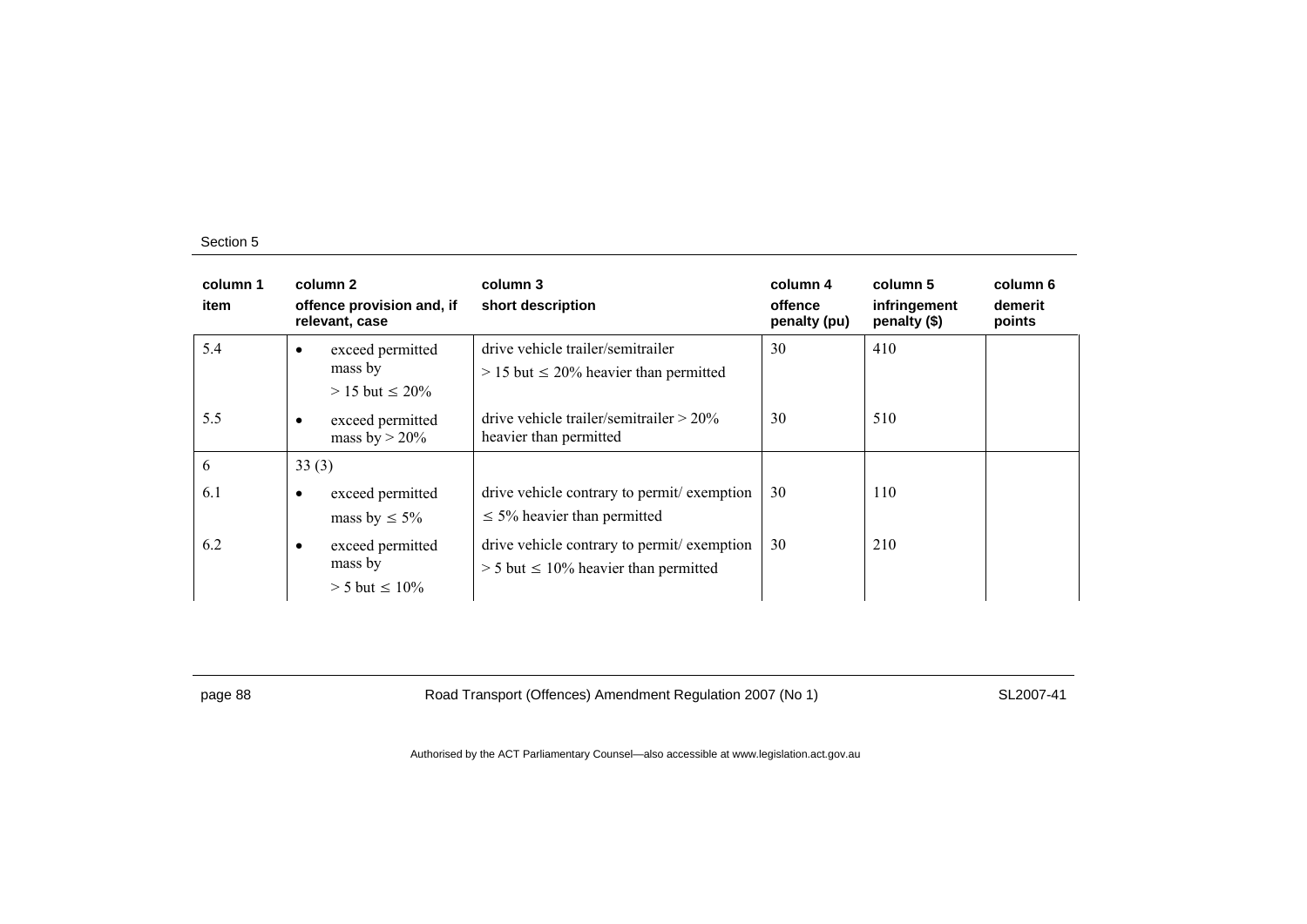| column 1<br>item |           | column 2<br>offence provision and, if<br>relevant, case | column 3<br>short description                                                               | column 4<br>offence<br>penalty (pu) | column 5<br>infringement<br>penalty (\$) | column 6<br>demerit<br>points |
|------------------|-----------|---------------------------------------------------------|---------------------------------------------------------------------------------------------|-------------------------------------|------------------------------------------|-------------------------------|
| 6.3              |           | exceed permitted<br>mass by<br>$> 10$ but $\leq 15\%$   | drive vehicle contrary to permit/exemption<br>$> 10$ but $\leq 15\%$ heavier than permitted | 30                                  | 310                                      |                               |
| 6.4              | $\bullet$ | exceed permitted<br>mass by<br>$> 15$ but $\leq 20\%$   | drive vehicle contrary to permit/exemption<br>$> 15$ but $\leq 20\%$ heavier than permitted | 30                                  | 410                                      |                               |
| 6.5              | $\bullet$ | exceed permitted<br>mass by $>$ 20%                     | drive vehicle contrary to permit exemption<br>$>$ 20% heavier than permitted                | 30                                  | 510                                      |                               |
| 7                | 34(1)     |                                                         |                                                                                             |                                     |                                          |                               |
| 7.1              | ٠         | exceed permitted<br>width by $\leq 5\%$                 | drive vehicle $\leq 5\%$ wider than permitted                                               | 20                                  | 110                                      |                               |

SL2007-41 Road Transport (Offences) Amendment Regulation 2007 (No 1) page 89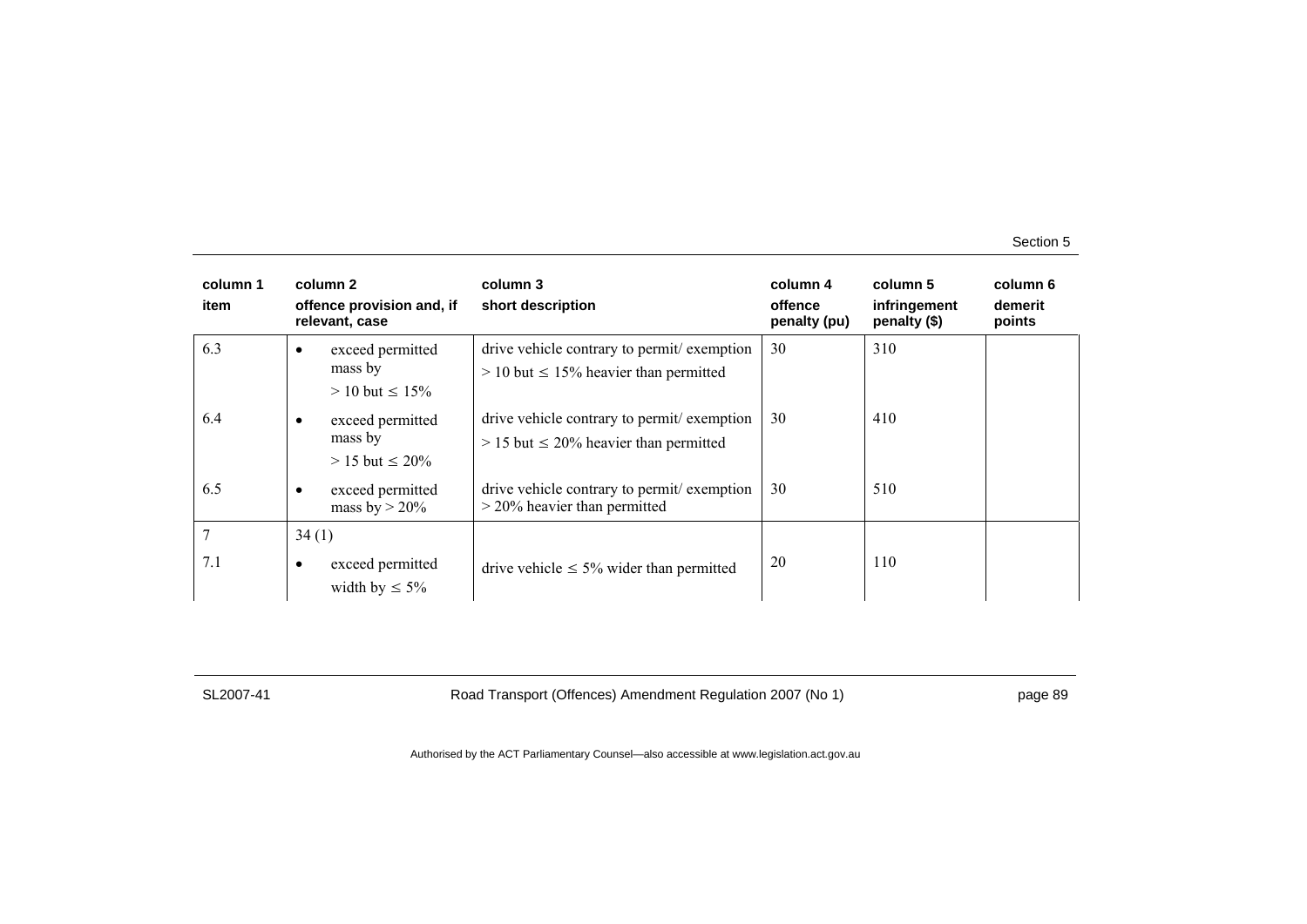| column 1<br>item | column 2<br>offence provision and, if<br>relevant, case |                                                                | column 3<br>short description                                | column 4<br>offence<br>penalty (pu) | column 5<br>infringement<br>penalty (\$) | column 6<br>demerit<br>points |
|------------------|---------------------------------------------------------|----------------------------------------------------------------|--------------------------------------------------------------|-------------------------------------|------------------------------------------|-------------------------------|
| 7.2              |                                                         | exceed permitted<br>width by<br>$> 5$ but $\leq 10\%$          | drive vehicle $> 5$ but $\leq 10\%$ wider than<br>permitted  | 20                                  | 210                                      |                               |
| 7.3              |                                                         | exceed permitted<br>width by<br>$> 10$ but $\leq 20\%$         | drive vehicle $> 10$ but $< 20\%$ wider than<br>permitted    | 20                                  | 310                                      |                               |
| 7.4              |                                                         | exceed permitted<br>width by                                   | drive vehicle $> 20$ but $\leq 30\%$ wider than<br>permitted | 20                                  | 410                                      |                               |
| 7.5              |                                                         | $>$ 20 but $\leq$ 30%<br>exceed permitted<br>width by $> 30\%$ | drive vehicle $> 30\%$ wider than permitted                  | 20                                  | 510                                      |                               |

page 90 Road Transport (Offences) Amendment Regulation 2007 (No 1) SL2007-41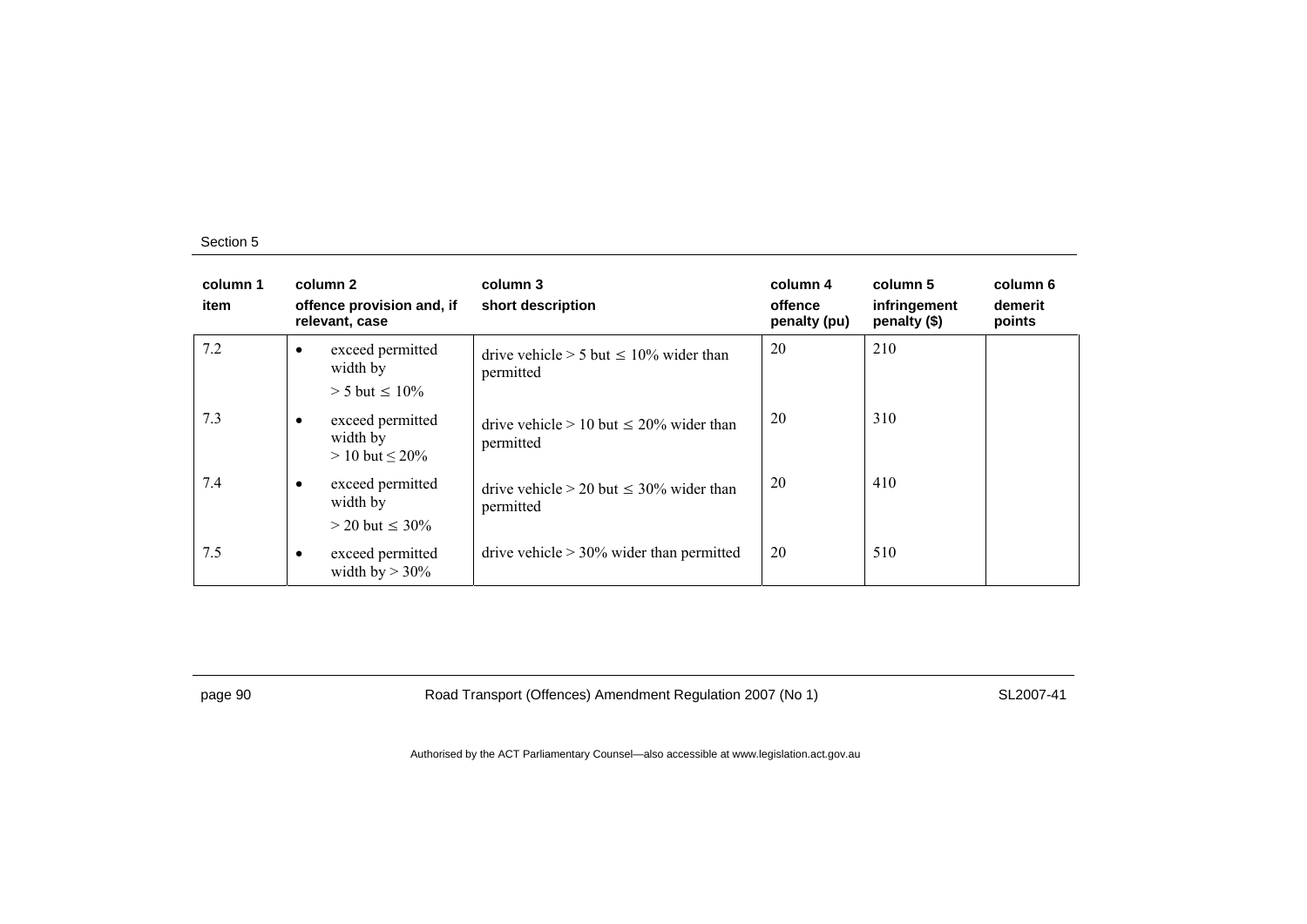| column 1<br>item | column 2<br>offence provision and, if<br>relevant, case |                                                        | column 3<br>short description                                                             | column 4<br>offence<br>penalty (pu) | column 5<br>infringement<br>penalty (\$) | column 6<br>demerit<br>points |
|------------------|---------------------------------------------------------|--------------------------------------------------------|-------------------------------------------------------------------------------------------|-------------------------------------|------------------------------------------|-------------------------------|
| 8                | 34(2)                                                   |                                                        |                                                                                           |                                     |                                          |                               |
| 8.1              | ٠                                                       | exceed permitted<br>width by $\leq 5\%$                | drive vehicle contrary to permit/exemption<br>$\leq$ 5% wider than permitted              | 20                                  | 110                                      |                               |
| 8.2              | $\bullet$                                               | exceed permitted<br>width by<br>$> 5$ but $\leq 10\%$  | drive vehicle contrary to permit exemption<br>$> 5$ but $\leq 10\%$ wider than permitted  | 20                                  | 210                                      |                               |
| 8.3              | ٠                                                       | exceed permitted<br>width by<br>$> 10$ but $\leq 20\%$ | drive vehicle contrary to permit/exemption<br>$> 10$ but $\leq 20\%$ wider than permitted | 20                                  | 310                                      |                               |
| 8.4              | ٠                                                       | exceed permitted<br>width by<br>$>$ 20 but $\leq$ 30%  | drive vehicle contrary to permit exemption<br>$>$ 20 but $\leq$ 30% wider than permitted  | 20                                  | 410                                      |                               |

SL2007-41 Road Transport (Offences) Amendment Regulation 2007 (No 1) page 91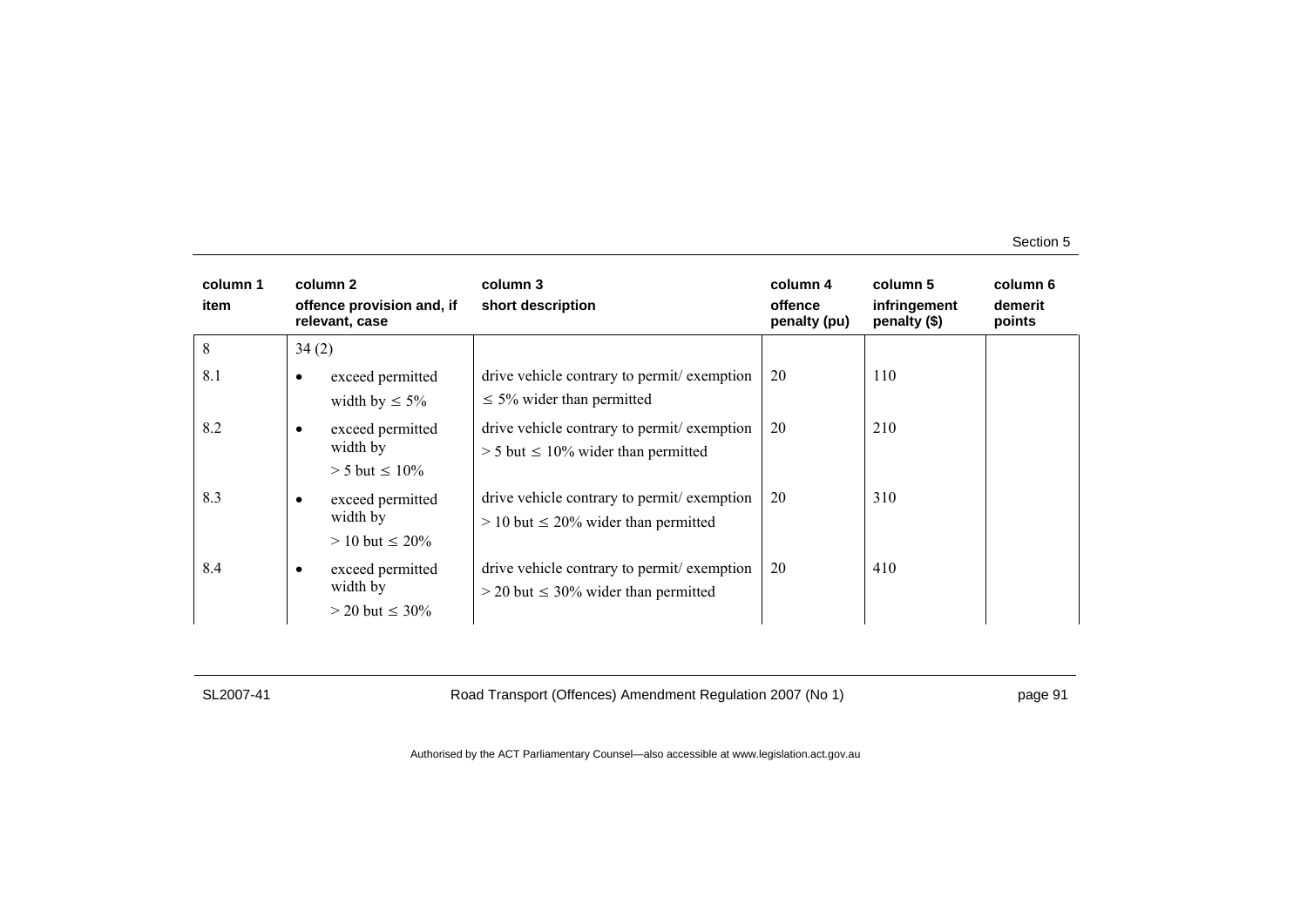| column 1<br>item |           | column 2<br>offence provision and, if<br>relevant, case | column 3<br>short description                                              | column 4<br>offence<br>penalty (pu) | column 5<br>infringement<br>penalty (\$) | column 6<br>demerit<br>points |
|------------------|-----------|---------------------------------------------------------|----------------------------------------------------------------------------|-------------------------------------|------------------------------------------|-------------------------------|
| 8.5              | ٠         | exceed permitted<br>width by $>$ 30%                    | drive vehicle contrary to permit/exemption<br>$>$ 30% wider than permitted | 20                                  | 510                                      |                               |
| 9                | 35(1)     |                                                         |                                                                            |                                     |                                          |                               |
| 9.1              | $\bullet$ | exceed other<br>dimensions by $\leq 5\%$                | drive vehicle $\leq 5\%$ larger than permitted                             | 10                                  | 60                                       |                               |
| 9.2              | $\bullet$ | exceed other<br>dimensions by<br>$> 5$ but $\leq 10\%$  | drive vehicle $> 5$ but $\leq 10\%$ larger than<br>permitted               | 10                                  | 110                                      |                               |
| 9.3              | ٠         | exceed other<br>dimensions by<br>$> 10$ but $\leq 15\%$ | drive vehicle $> 10$ but $\leq 15\%$ larger than<br>permitted              | 10                                  | 160                                      |                               |

page 92 Road Transport (Offences) Amendment Regulation 2007 (No 1) SL2007-41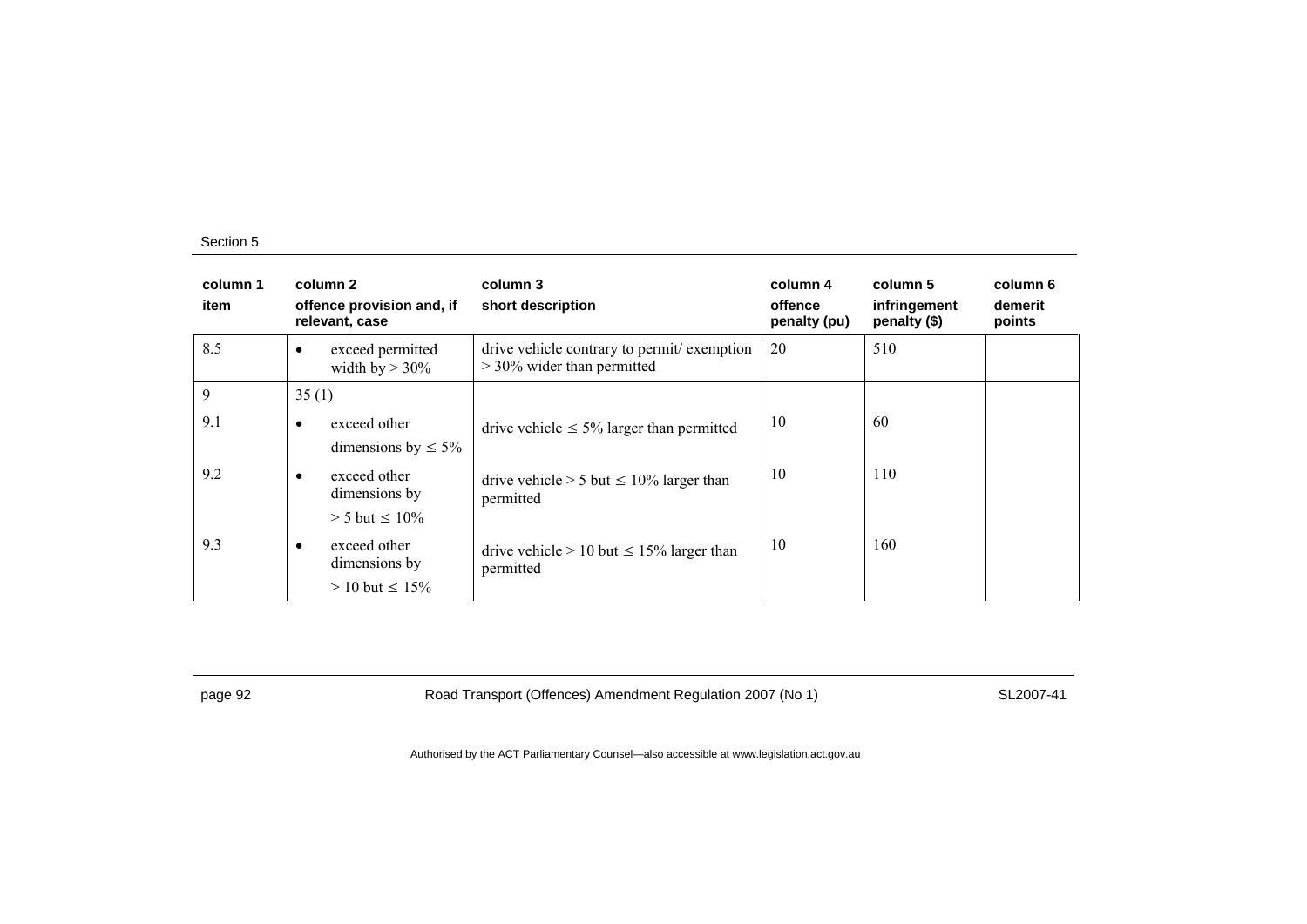| column 1<br>item | column 2<br>offence provision and, if<br>relevant, case             | column 3<br>short description                                                 | column 4<br>offence<br>penalty (pu) | column 5<br>infringement<br>penalty (\$) | column 6<br>demerit<br>points |
|------------------|---------------------------------------------------------------------|-------------------------------------------------------------------------------|-------------------------------------|------------------------------------------|-------------------------------|
| 9.4              | exceed other<br>٠<br>dimensions by<br>$> 15$ but $\leq 20\%$        | drive vehicle $> 15$ but $\leq 20\%$ larger than<br>permitted                 | 10                                  | 210                                      |                               |
| 9.5              | exceed other<br>$\bullet$<br>dimensions by<br>$>$ 20 but $\leq$ 25% | drive vehicle $> 20$ but $\leq 25\%$ larger than<br>permitted                 | 10                                  | 260                                      |                               |
| 9.6              | exceed other<br>٠<br>dimensions by<br>$> 25\%$                      | drive vehicle $> 25\%$ larger than permitted                                  | 10                                  | 310                                      |                               |
| 10               | 35(2)                                                               |                                                                               |                                     |                                          |                               |
| 10.1             | exceed other<br>$\bullet$<br>dimensions by $\leq 5\%$               | drive vehicle contrary to permit/exemption<br>$\leq$ 5% larger than permitted | 10                                  | 60                                       |                               |

SL2007-41 Road Transport (Offences) Amendment Regulation 2007 (No 1) page 93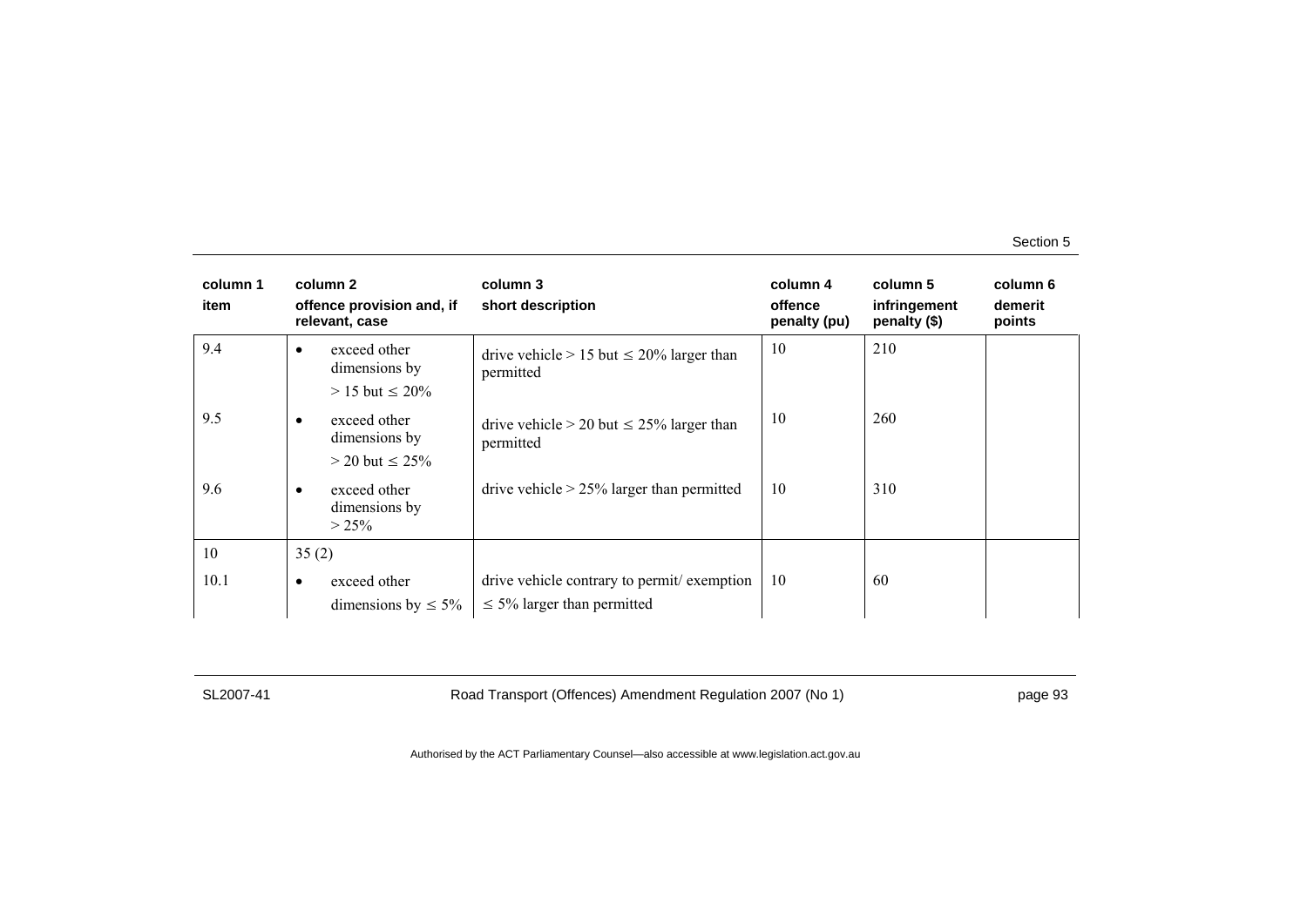| column 1<br>item |           | column 2<br>offence provision and, if<br>relevant, case | column 3<br>short description                                                              | column 4<br>offence<br>penalty (pu) | column 5<br>infringement<br>penalty (\$) | column 6<br>demerit<br>points |
|------------------|-----------|---------------------------------------------------------|--------------------------------------------------------------------------------------------|-------------------------------------|------------------------------------------|-------------------------------|
| 10.2             | $\bullet$ | exceed other<br>dimensions by<br>$> 5$ but $\leq 10\%$  | drive vehicle contrary to permit/exemption<br>$> 5$ but $\leq 10\%$ larger than permitted  | 10                                  | 110                                      |                               |
| 10.3             | $\bullet$ | exceed other<br>dimensions by<br>$> 10$ but $\leq 15\%$ | drive vehicle contrary to permit exemption<br>$> 10$ but $\leq 15\%$ larger than permitted | 10                                  | 160                                      |                               |
| 10.4             | $\bullet$ | exceed other<br>dimensions by<br>$> 15$ but $\leq 20\%$ | drive vehicle contrary to permit exemption<br>$> 15$ but $\leq 20\%$ larger than permitted | 10                                  | 210                                      |                               |
| 10.5             | $\bullet$ | exceed other<br>dimensions by<br>$>$ 20 but $\leq$ 25%  | drive vehicle contrary to permit/exemption<br>$>$ 20 but $\leq$ 25% larger than permitted  | 10                                  | 260                                      |                               |

page 94 Road Transport (Offences) Amendment Regulation 2007 (No 1) SL2007-41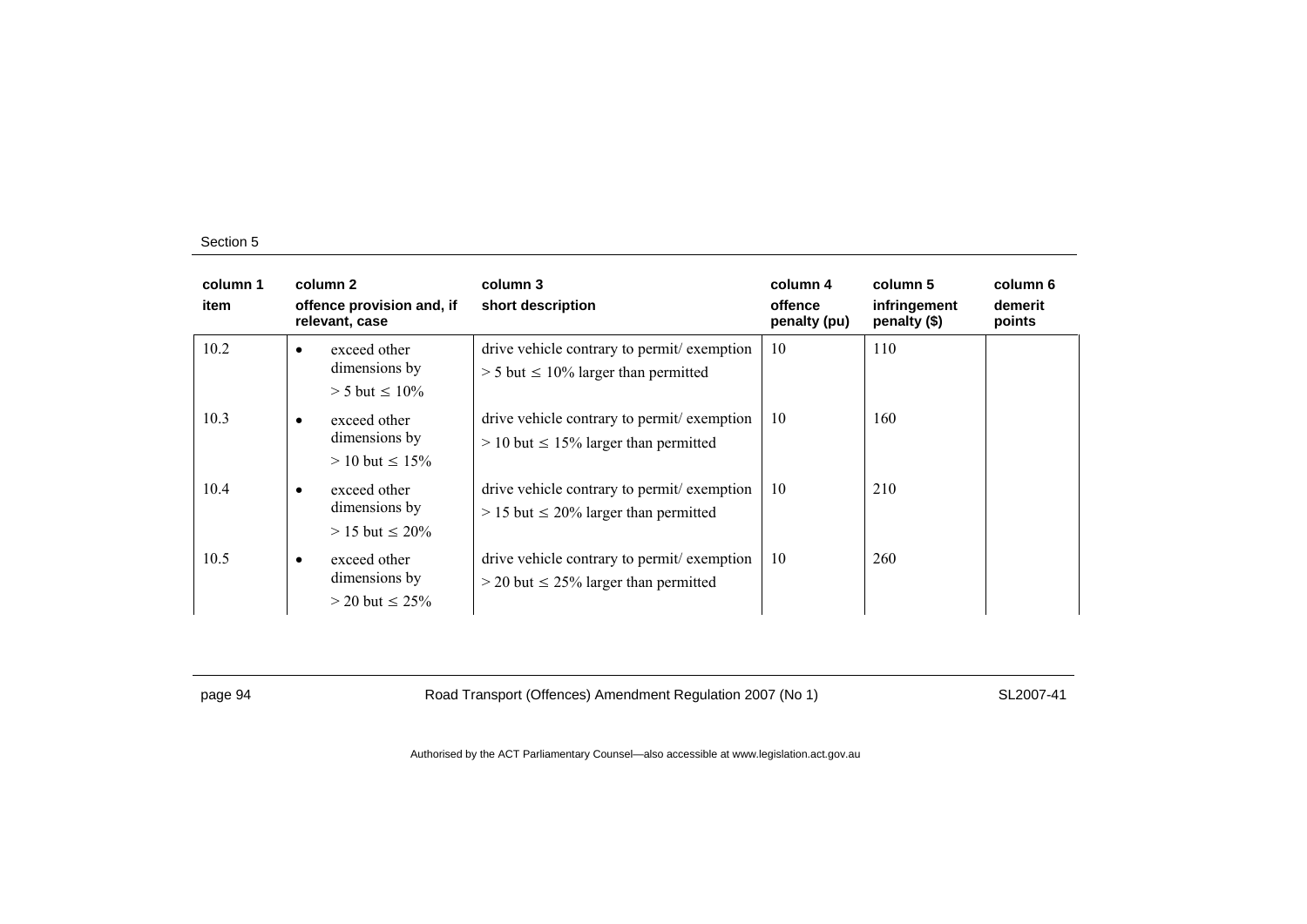| column 1<br>item |           | column 2<br>offence provision and, if<br>relevant, case | column 3<br>short description                                                                 | column 4<br>offence<br>penalty (pu) | column 5<br>infringement<br>penalty (\$) | column 6<br>demerit<br>points |
|------------------|-----------|---------------------------------------------------------|-----------------------------------------------------------------------------------------------|-------------------------------------|------------------------------------------|-------------------------------|
| 10.6             | $\bullet$ | exceed other<br>dimensions by<br>$> 25\%$               | drive vehicle contrary to permit/exemption<br>$>$ 25% larger than permitted                   | 10                                  | 310                                      |                               |
| 11               | 36(1)     |                                                         |                                                                                               |                                     |                                          |                               |
| 11.1             | $\bullet$ | by contravening<br>17(1)                                | drive non-articulated vehicle/<br>combination/dog trailer without required<br>axle/axle group | 10                                  | 210                                      |                               |
| 11.2             | $\bullet$ | by contravening<br>17(2)                                | drive semitrailer/pig trailer with $> 1$<br>axle/axle group                                   | 10                                  | 210                                      |                               |
| 11.3             | $\bullet$ | by contravening<br>18(1)                                | drive vehicle all wheels on axle not<br>connected to same steering system                     | 10                                  | 210                                      |                               |
| 11.4             | $\bullet$ | by contravening<br>18(2)                                | drive vehicle all wheels on axle group not<br>connected to same steering system               | 10                                  | 210                                      |                               |
| 11.5             | ٠         | by contravening 19                                      | drive vehicle unable to turn 25m circle                                                       | 10                                  | 210                                      |                               |

SL2007-41 Road Transport (Offences) Amendment Regulation 2007 (No 1) page 95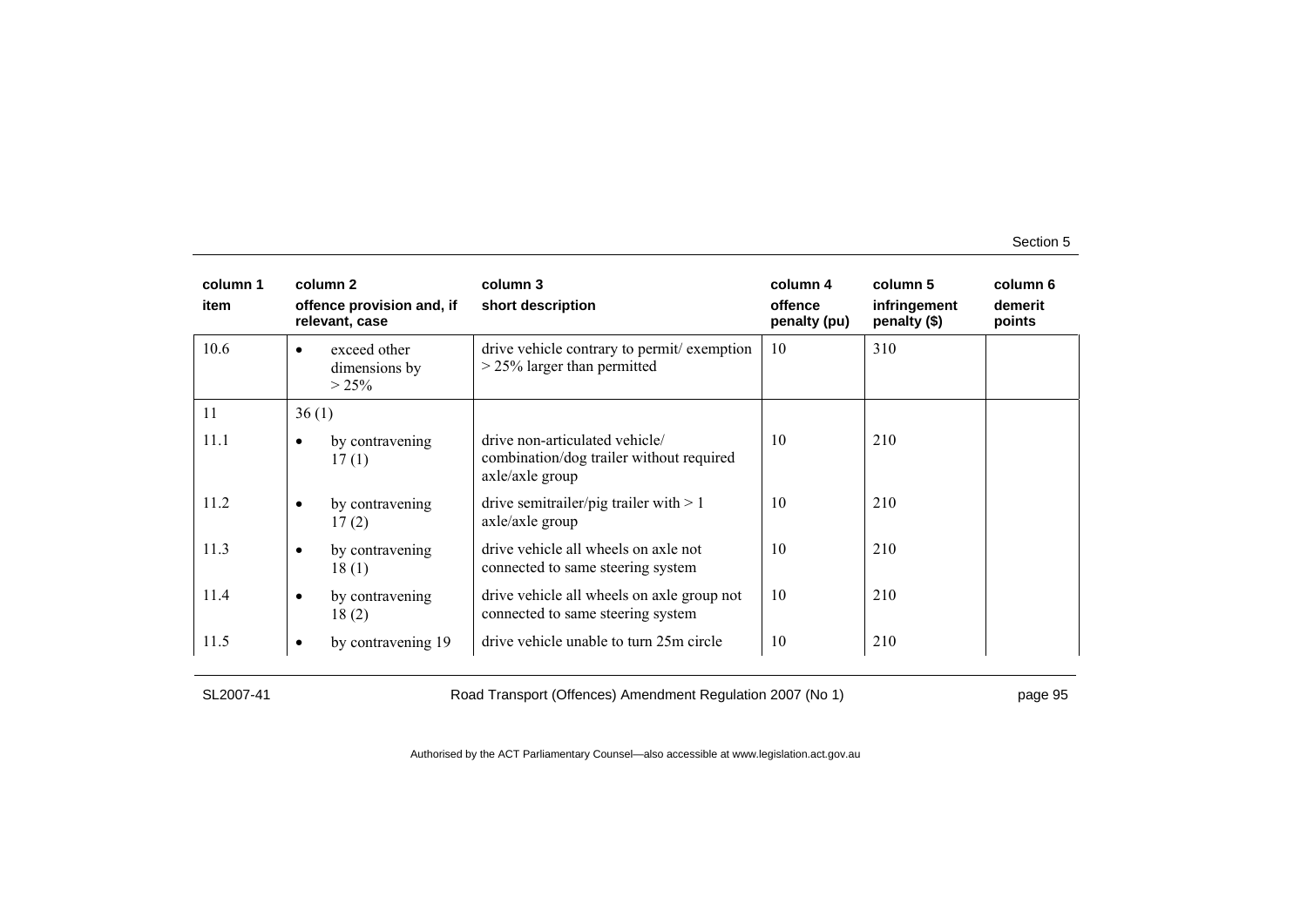| column 1<br>item | column 2<br>offence provision and, if<br>relevant, case | column 3<br>short description                                                  | column 4<br>offence<br>penalty (pu) | column 5<br>infringement<br>penalty (\$) | column 6<br>demerit<br>points |
|------------------|---------------------------------------------------------|--------------------------------------------------------------------------------|-------------------------------------|------------------------------------------|-------------------------------|
| 11.6             | by contravening<br>$\bullet$<br>20(1)                   | drive vehicle axle/axle group not connected<br>to acceptable suspension system | 10                                  | 210                                      |                               |
| 11.7             | by contravening<br>$\bullet$<br>20(1A)                  | drive vehicle axles not relate to each other<br>through load-sharing system    | 10                                  | 210                                      |                               |
| 11.8             | by contravening 21<br>$\bullet$                         | drive vehicle controls of suspension device<br>operable by person on vehicle   | 10                                  | 210                                      |                               |
| 12               | 36(2)                                                   | drive vehicle tyre pressure higher than<br>permitted                           | 10                                  | 210                                      |                               |
| 13               | 36(3)                                                   | drive vehicle contrary to permit/exemption<br>condition                        | 10                                  | 210                                      |                               |
| 14               | 37(1)                                                   | drive articulated vehicle with trailer                                         | 10                                  | 210                                      |                               |
| 15               | 37(2)                                                   | drive B-double/road train                                                      | 10                                  | 210                                      |                               |

page 96 Road Transport (Offences) Amendment Regulation 2007 (No 1) SL2007-41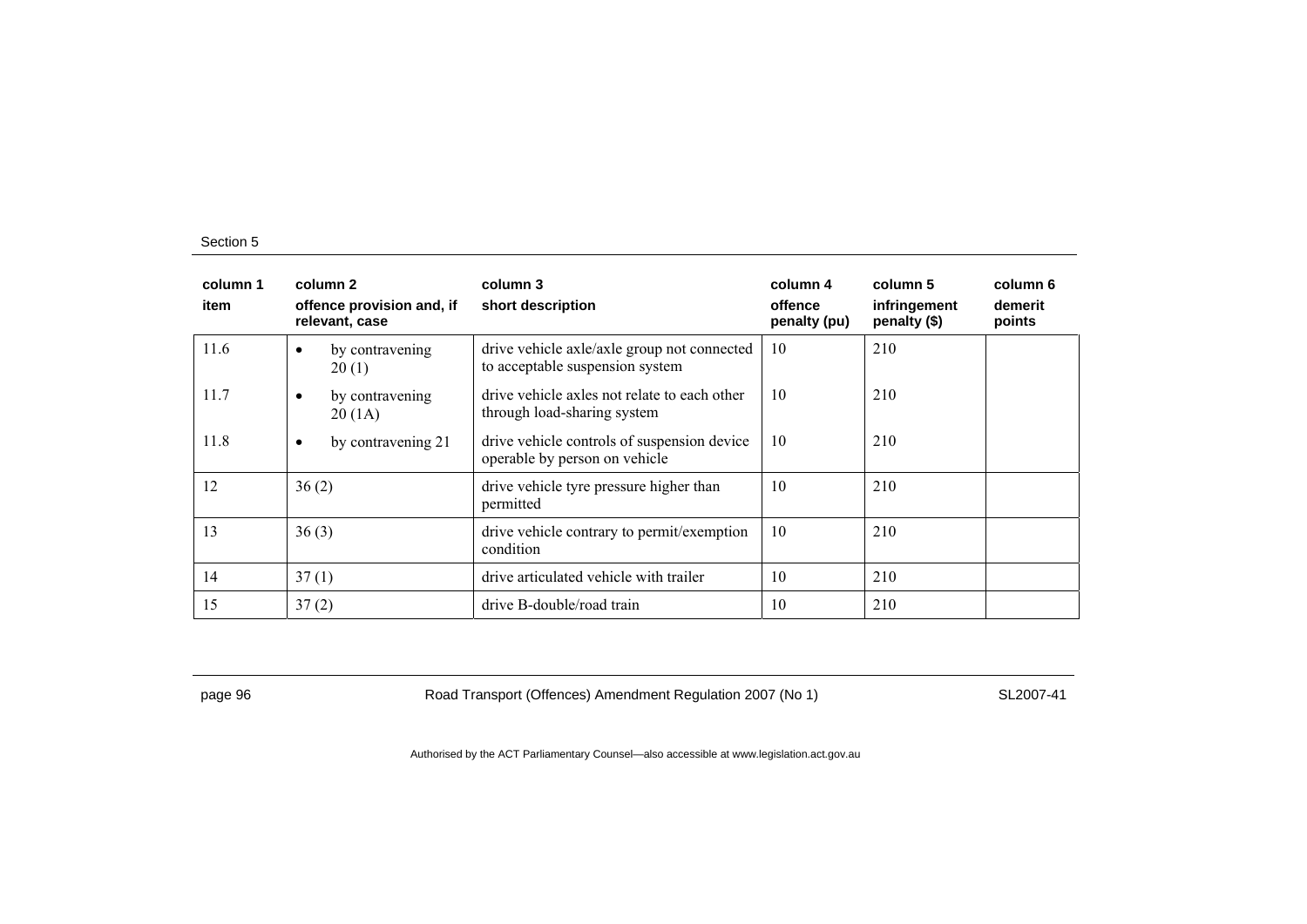| column 1<br>item | column 2<br>offence provision and, if<br>relevant, case | column 3<br>short description                                                   | column 4<br>offence<br>penalty (pu) | column 5<br>infringement<br>penalty $(\$)$ | column 6<br>demerit<br>points |
|------------------|---------------------------------------------------------|---------------------------------------------------------------------------------|-------------------------------------|--------------------------------------------|-------------------------------|
| 16               | 38                                                      | not produce permit if asked by police<br>officer/authorised person              | 5                                   |                                            |                               |
| 17               | 39(2)                                                   |                                                                                 |                                     |                                            |                               |
| 17.1             | by contravening<br>٠<br>33(1)(a)                        |                                                                                 |                                     |                                            |                               |
| 17.1.1           | exceed permitted<br>mass by $\leq 5\%$                  | responsible person for vehicle $\leq 5\%$<br>heavier than permitted             | 30                                  | 110                                        |                               |
| 17.1.2           | exceed permitted<br>mass by $> 5$<br>but $\leq 10\%$    | responsible person for vehicle<br>$> 5$ but $\leq 10\%$ heavier than permitted  | 30                                  | 210                                        |                               |
| 17.1.3           | exceed permitted<br>mass by $> 10$<br>but $\leq 15\%$   | responsible person for vehicle<br>$> 10$ but $\leq 15\%$ heavier than permitted | 30                                  | 310                                        |                               |

SL2007-41 Road Transport (Offences) Amendment Regulation 2007 (No 1) page 97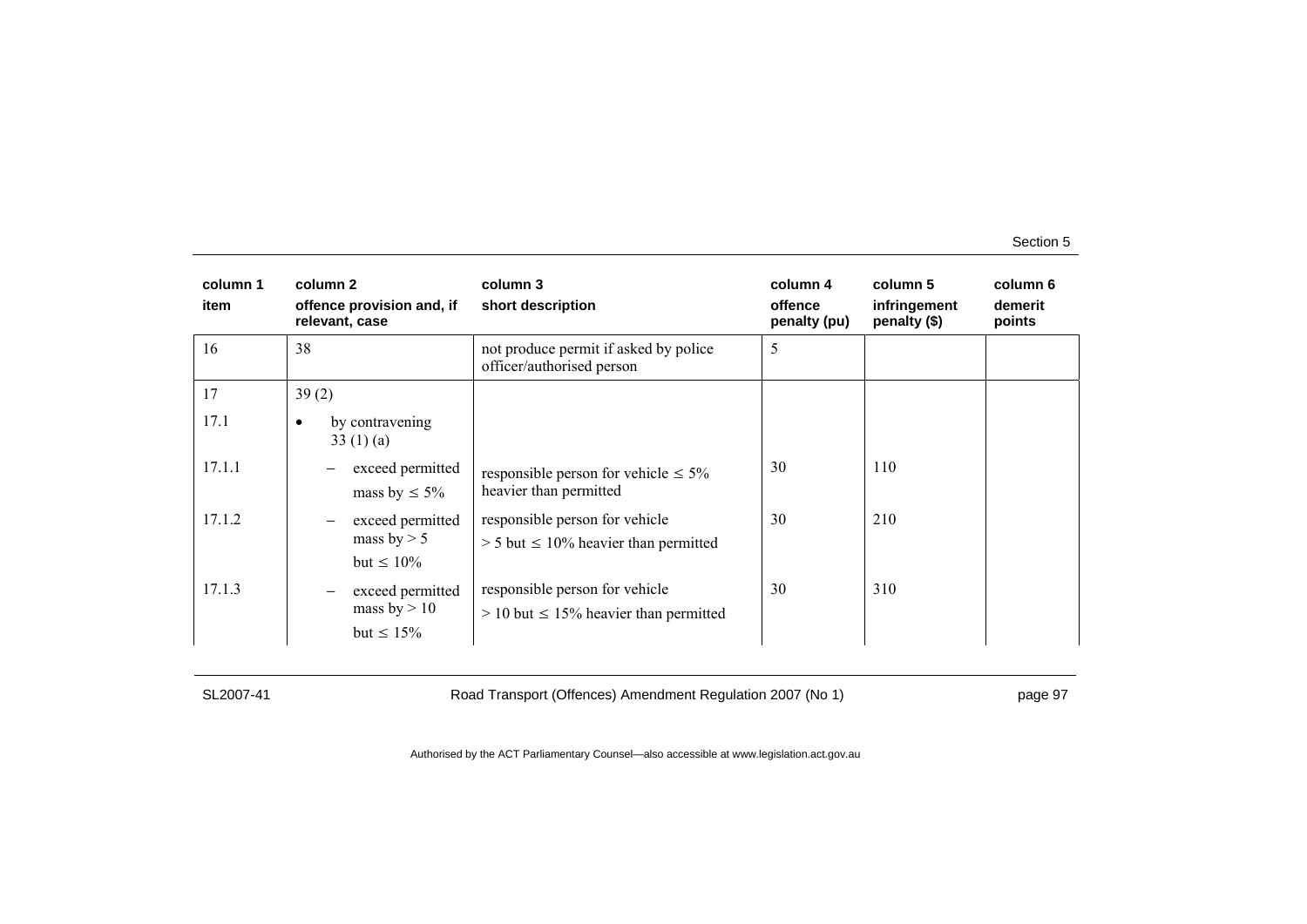| column 1<br>item | column 2<br>offence provision and, if<br>relevant, case | column 3<br>short description                                                                   | column 4<br>offence<br>penalty (pu) | column 5<br>infringement<br>penalty (\$) | column 6<br>demerit<br>points |
|------------------|---------------------------------------------------------|-------------------------------------------------------------------------------------------------|-------------------------------------|------------------------------------------|-------------------------------|
| 17.1.4           | exceed permitted<br>mass by $> 15$<br>but $\leq 20\%$   | responsible person for vehicle<br>$> 15$ but $\leq 20\%$ heavier than permitted                 | 30                                  | 410                                      |                               |
| 17.1.5           | exceed permitted<br>mass by $> 20\%$                    | responsible person for vehicle $> 20\%$<br>heavier than permitted                               | 30                                  | 510                                      |                               |
| 17.2             | by contravening<br>33(1)(b)                             |                                                                                                 |                                     |                                          |                               |
| 17.2.1           | exceed permitted<br>mass by $\leq 5\%$                  | responsible person for vehicle mass on<br>wheel $\leq 5\%$ heavier than permitted               | 30                                  | 110                                      |                               |
| 17.2.2           | exceed permitted<br>mass by<br>$> 5$ but $\leq 10\%$    | responsible person for vehicle mass on<br>wheel $> 5$ but $\leq 10\%$ heavier than<br>permitted | 30                                  | 210                                      |                               |

page 98 Road Transport (Offences) Amendment Regulation 2007 (No 1) SL2007-41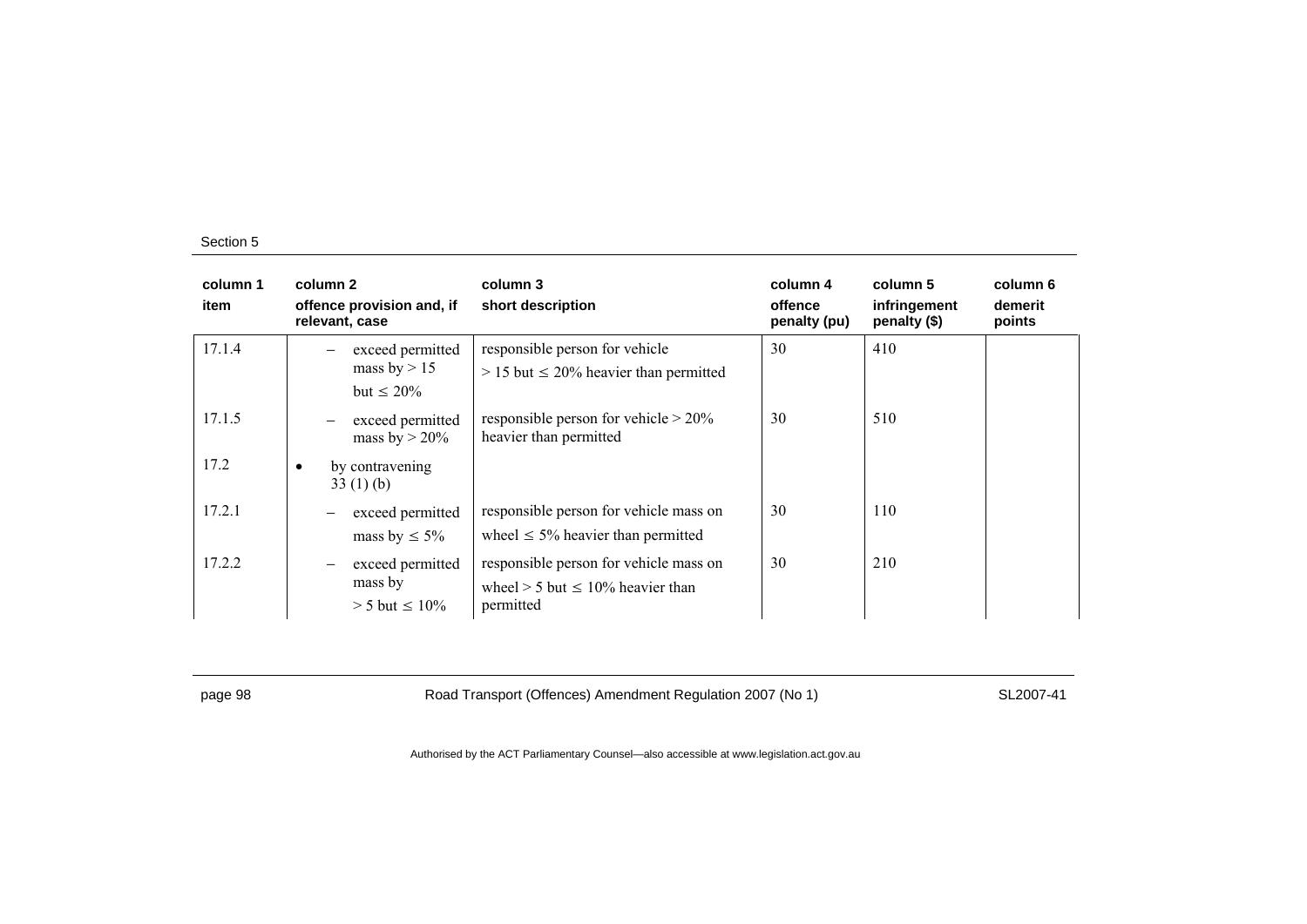| column 1<br>item |           | column 2<br>offence provision and, if<br>relevant, case                                    | column 3<br>short description                                                                    | column 4<br>offence<br>penalty (pu) | column 5<br>infringement<br>penalty (\$) | column 6<br>demerit<br>points |
|------------------|-----------|--------------------------------------------------------------------------------------------|--------------------------------------------------------------------------------------------------|-------------------------------------|------------------------------------------|-------------------------------|
| 17.2.3           |           | exceed permitted<br>mass by<br>$> 10$ but $\leq 15\%$                                      | responsible person for vehicle mass on<br>wheel $> 10$ but $\leq 15\%$ heavier than<br>permitted | 30                                  | 310                                      |                               |
| 17.2.4           |           | exceed permitted<br>$\overbrace{\phantom{123221111}}$<br>mass by<br>$> 15$ but $\leq 20\%$ | responsible person for vehicle mass on<br>wheel $> 15$ but $\leq 20\%$ heavier than<br>permitted | 30                                  | 410                                      |                               |
| 17.2.5           |           | exceed permitted<br>mass by $>$ 20%                                                        | responsible person for vehicle mass on<br>wheel $>$ 20% heavier than permitted                   | 30                                  | 510                                      |                               |
| 17.3             | $\bullet$ | by contravening<br>33 $(1)(c)$                                                             |                                                                                                  |                                     |                                          |                               |
| 17.3.1           |           | exceed permitted<br>mass by $\leq 5\%$                                                     | responsible person for vehicle axle load<br>$\leq$ 5% heavier than permitted                     | 30                                  | 110                                      |                               |

SL2007-41 Road Transport (Offences) Amendment Regulation 2007 (No 1) page 99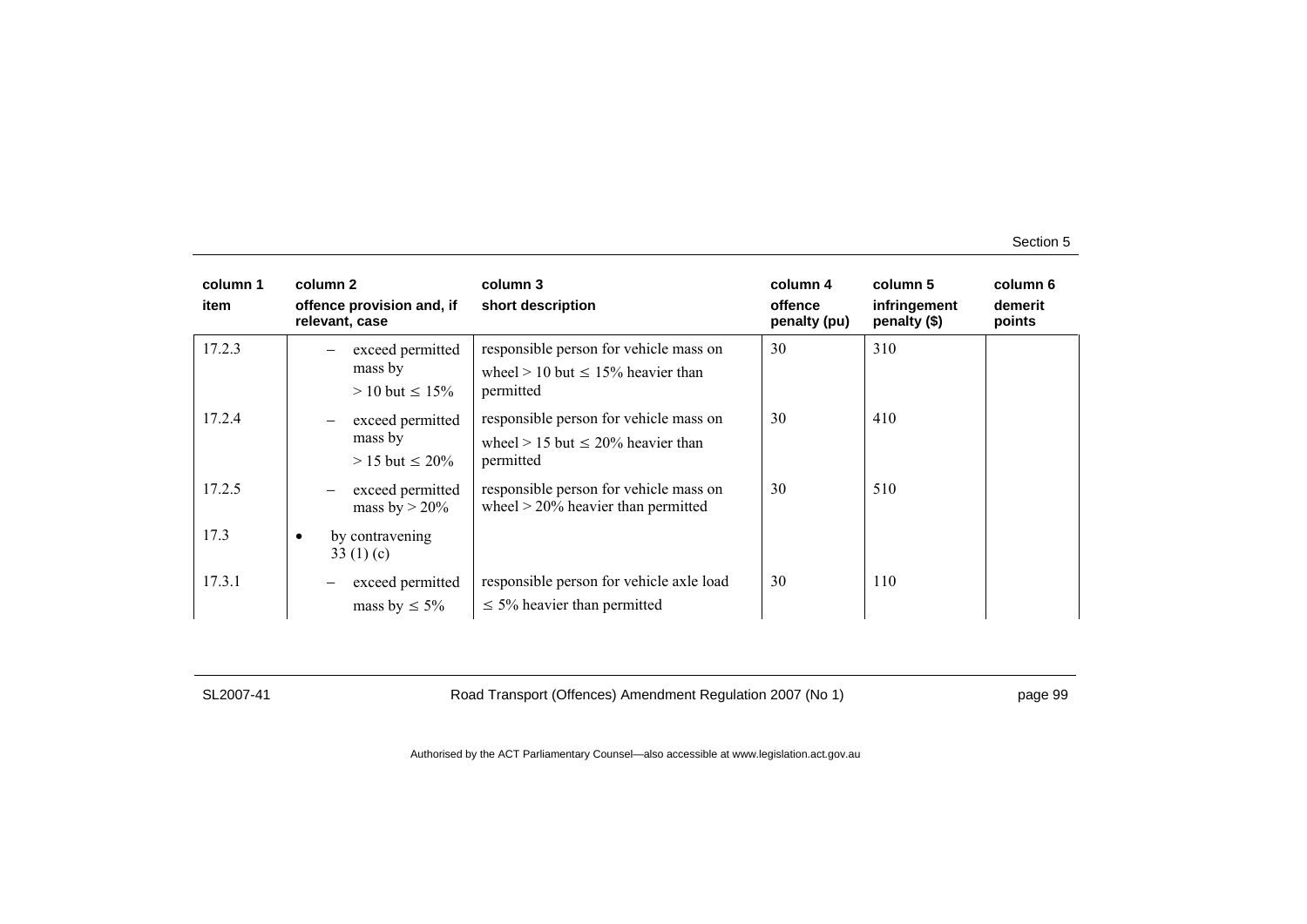| column 1<br>item | column 2<br>offence provision and, if<br>relevant, case                    | column 3<br>short description                                                             | column 4<br>offence<br>penalty (pu) | column 5<br>infringement<br>penalty (\$) | column 6<br>demerit<br>points |
|------------------|----------------------------------------------------------------------------|-------------------------------------------------------------------------------------------|-------------------------------------|------------------------------------------|-------------------------------|
| 17.3.2           | exceed permitted<br>-<br>mass by<br>$> 5$ but $\leq 10\%$                  | responsible person for vehicle axle load<br>$> 5$ but $\leq 10\%$ heavier than permitted  | 30                                  | 210                                      |                               |
| 17.3.3           | exceed permitted<br>$\qquad \qquad -$<br>mass by<br>$> 10$ but $\leq 15\%$ | responsible person for vehicle axle load<br>$> 10$ but $\leq 15\%$ heavier than permitted | 30                                  | 310                                      |                               |
| 17.3.4           | exceed permitted<br>$\qquad \qquad -$<br>mass by<br>$> 15$ but $\leq 20\%$ | responsible person for vehicle axle load<br>$> 15$ but $\leq 20\%$ heavier than permitted | 30                                  | 410                                      |                               |
| 17.3.5           | exceed permitted<br>mass by $> 20\%$                                       | responsible person for vehicle axle load<br>$>$ 20% heavier than permitted                | 30                                  | 510                                      |                               |
| 17.4             | by contravening<br>$\bullet$<br>33(1)(d)                                   |                                                                                           |                                     |                                          |                               |

page 100 Road Transport (Offences) Amendment Regulation 2007 (No 1) SL2007-41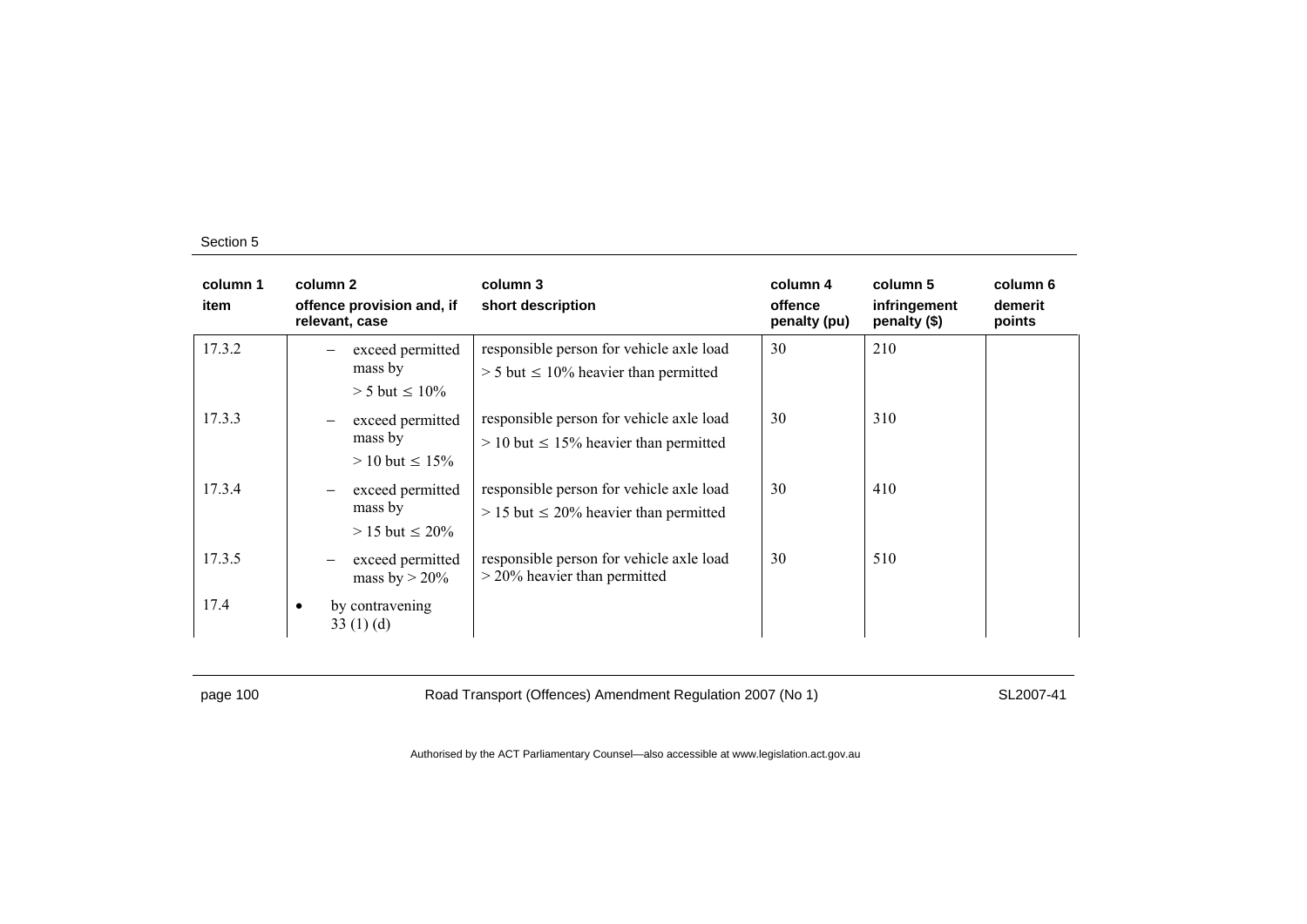| column 1<br>item | column 2<br>relevant, case | offence provision and, if            | column 3<br>short description                                                     | column 4<br>offence<br>penalty (pu) | column 5<br>infringement<br>penalty (\$) | column 6<br>demerit<br>points |
|------------------|----------------------------|--------------------------------------|-----------------------------------------------------------------------------------|-------------------------------------|------------------------------------------|-------------------------------|
| 17.4.1           |                            | exceed permitted                     | responsible person for vehicle axle group                                         | 30                                  | 110                                      |                               |
|                  |                            | mass by $\leq 5\%$                   | load $\leq$ 5% heavier than permitted                                             |                                     |                                          |                               |
| 17.4.2           |                            | exceed permitted                     | responsible person for vehicle axle group                                         | 30                                  | 210                                      |                               |
|                  |                            | mass by                              | $load > 5$ but $\leq 10\%$ heavier than permitted                                 |                                     |                                          |                               |
|                  |                            | $> 5$ but $\leq 10\%$                |                                                                                   |                                     |                                          |                               |
| 17.4.3           |                            | exceed permitted                     | responsible person for vehicle axle group                                         | 30                                  | 310                                      |                               |
|                  |                            | mass by<br>$> 10$ but $\leq 15\%$    | $load > 10$ but $\leq 15\%$ heavier than<br>permitted                             |                                     |                                          |                               |
| 17.4.4           |                            | exceed permitted                     | responsible person for vehicle axle group                                         | 30                                  | 410                                      |                               |
|                  |                            | mass by                              | $load > 15$ but $\leq 20\%$ heavier than                                          |                                     |                                          |                               |
|                  |                            | $> 15$ but $\leq 20\%$               | permitted                                                                         |                                     |                                          |                               |
| 17.4.5           |                            | exceed permitted<br>mass by $> 20\%$ | responsible person for vehicle axle group<br>$load > 20\%$ heavier than permitted | 30                                  | 510                                      |                               |

SL2007-41 Road Transport (Offences) Amendment Regulation 2007 (No 1) page 101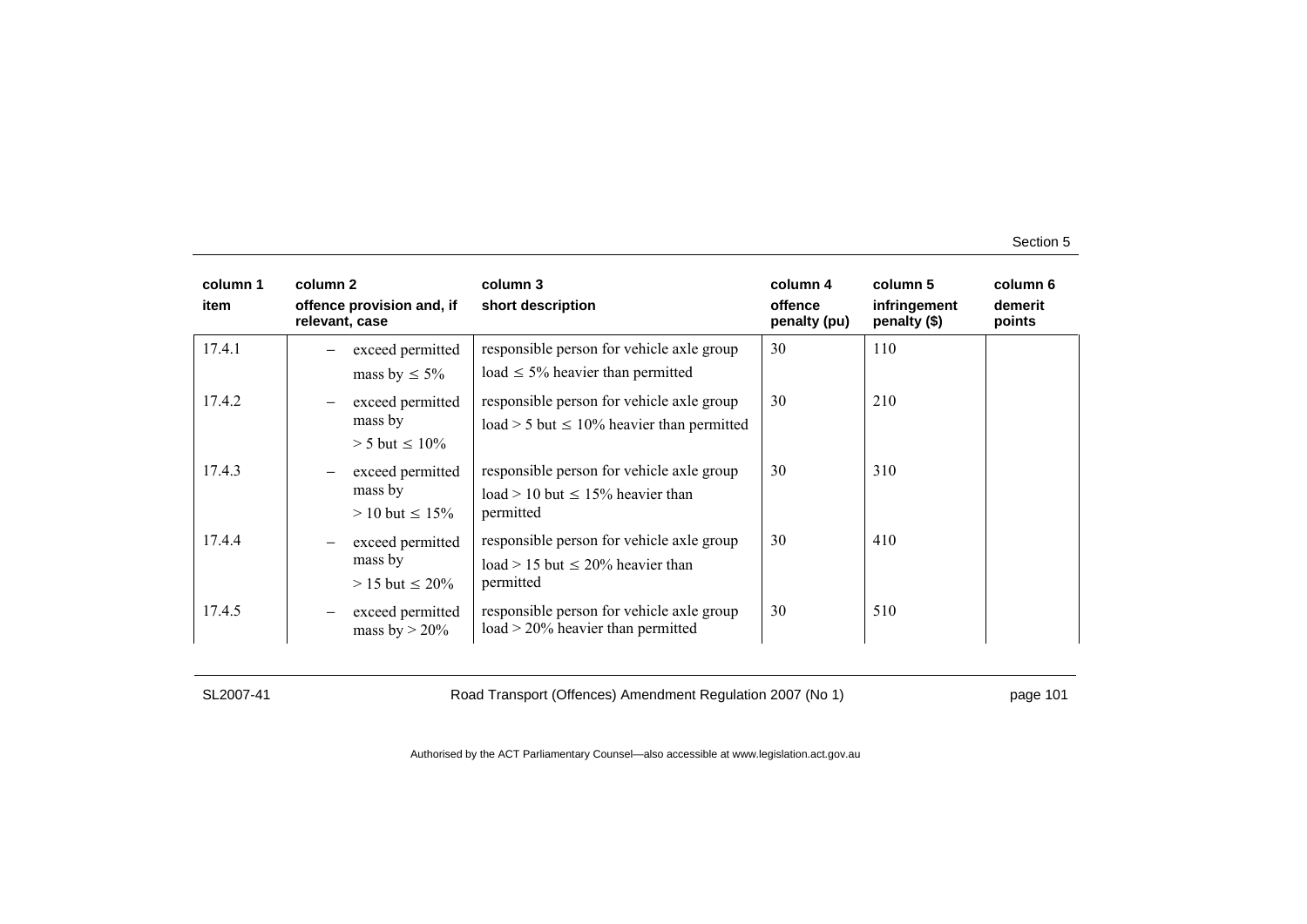| column 1<br>item | column 2<br>offence provision and, if<br>relevant, case                           | column 3<br>short description                                                                          | column 4<br>offence<br>penalty (pu) | column 5<br>infringement<br>penalty (\$) | column 6<br>demerit<br>points |
|------------------|-----------------------------------------------------------------------------------|--------------------------------------------------------------------------------------------------------|-------------------------------------|------------------------------------------|-------------------------------|
| 17.5             | by contravening<br>33(2)                                                          |                                                                                                        |                                     |                                          |                               |
| 17.5.1           | exceed permitted<br>$\overbrace{\phantom{123221111}}$<br>mass by $\leq 5\%$       | responsible person for vehicle<br>trailer/semitrailer $\leq 5\%$ heavier than<br>permitted             | 30                                  | 110                                      |                               |
| 17.5.2           | exceed permitted<br>mass by<br>$> 5$ but $\leq 10\%$                              | responsible person for vehicle<br>trailer/semitrailer $> 5$ but $\leq 10\%$ heavier<br>than permitted  | 30                                  | 210                                      |                               |
| 17.5.3           | exceed permitted<br>$\overline{\phantom{m}}$<br>mass by<br>$> 10$ but $\leq 15\%$ | responsible person for vehicle<br>trailer/semitrailer $> 10$ but $\leq 15\%$ heavier<br>than permitted | 30                                  | 310                                      |                               |

page 102 Road Transport (Offences) Amendment Regulation 2007 (No 1) SL2007-41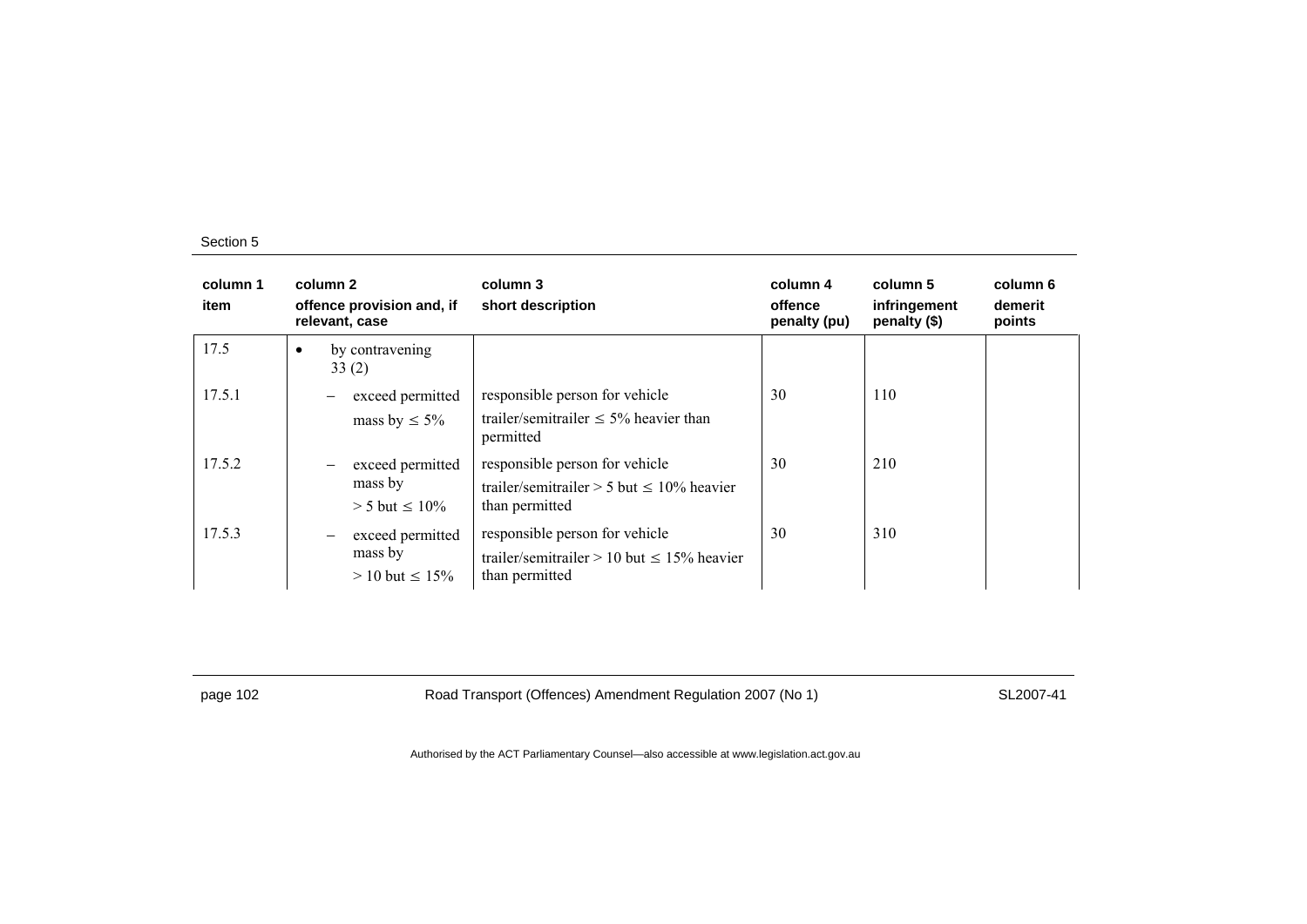| column 1<br>item | column 2<br>offence provision and, if<br>relevant, case | column 3<br>short description                                                                                | column 4<br>offence<br>penalty (pu) | column 5<br>infringement<br>penalty (\$) | column 6<br>demerit<br>points |
|------------------|---------------------------------------------------------|--------------------------------------------------------------------------------------------------------------|-------------------------------------|------------------------------------------|-------------------------------|
| 17.5.4           | exceed permitted<br>mass by<br>$> 15$ but $\leq 20\%$   | responsible person for vehicle<br>trailer/semitrailer $> 15$ but $\leq 20\%$ heavier<br>than permitted       | 30                                  | 410                                      |                               |
| 17.5.5           | exceed permitted<br>mass by $> 20\%$                    | responsible person for vehicle<br>trailer/semitrailer $> 20\%$ heavier than<br>permitted                     | 30                                  | 510                                      |                               |
| 17.6             | by contravening<br>33(3)                                |                                                                                                              |                                     |                                          |                               |
| 17.6.1           | exceed permitted<br>mass by $\leq 5\%$                  | responsible person for vehicle contrary to<br>permit/exemption $\leq 5\%$ heavier than<br>permitted          | 30                                  | 110                                      |                               |
| 17.6.2           | exceed permitted<br>mass by $> 5$<br>but $\leq 10\%$    | responsible person for vehicle contrary to<br>permit/exemption > 5 but $\leq 10\%$ heavier<br>than permitted | 30                                  | 210                                      |                               |

SL2007-41 Road Transport (Offences) Amendment Regulation 2007 (No 1) page 103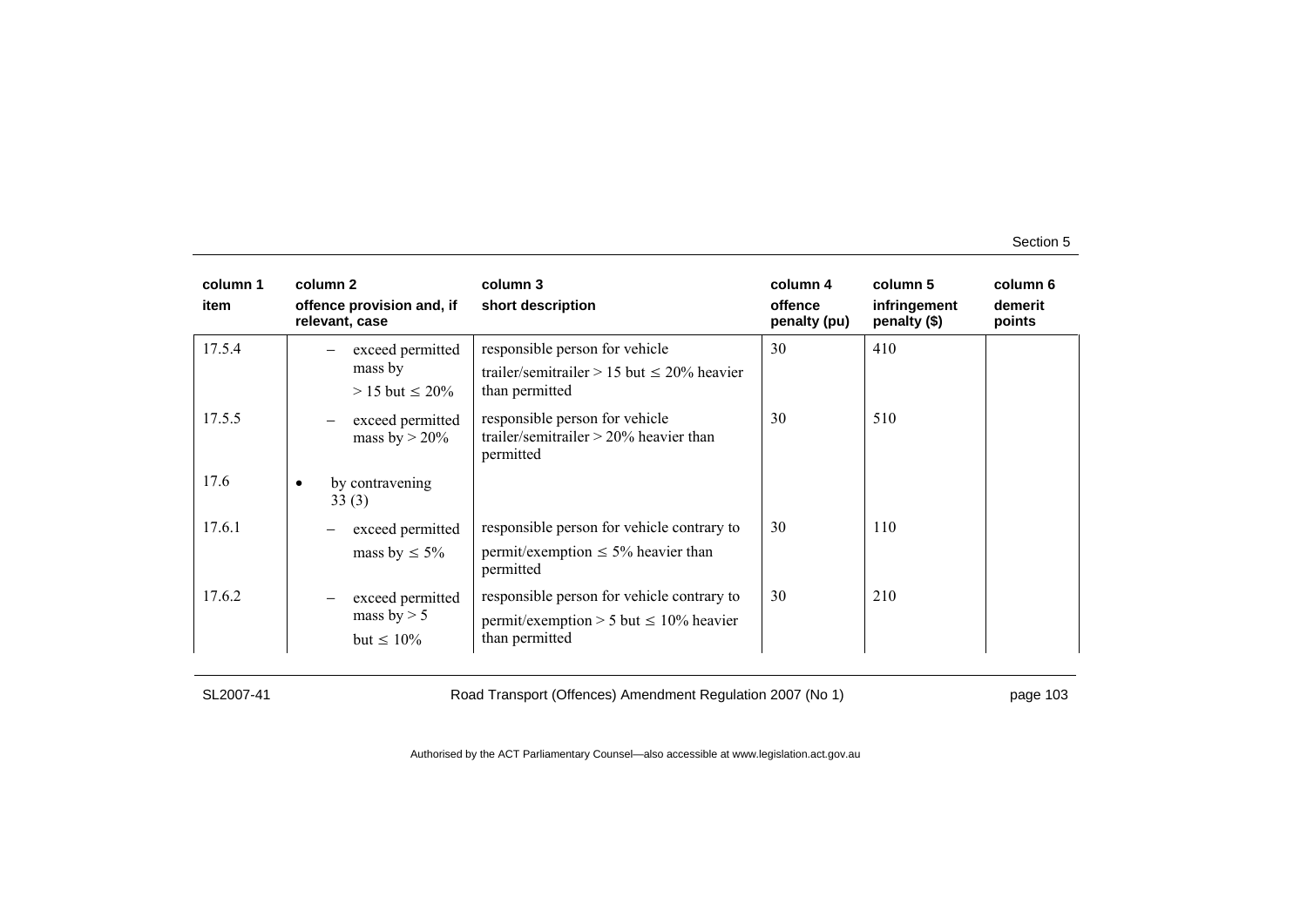| column 1<br>item | column 2<br>offence provision and, if<br>relevant, case                    | column 3<br>short description                                                                                | column 4<br>offence<br>penalty (pu) | column 5<br>infringement<br>penalty (\$) | column 6<br>demerit<br>points |
|------------------|----------------------------------------------------------------------------|--------------------------------------------------------------------------------------------------------------|-------------------------------------|------------------------------------------|-------------------------------|
| 17.6.3           | exceed permitted<br>mass by $> 10$<br>but $\leq 15\%$                      | responsible person for vehicle contrary to<br>permit/exemption > 10 but $\leq$ 15% heavier<br>than permitted | 30                                  | 310                                      |                               |
| 17.6.4           | exceed permitted<br>$\qquad \qquad -$<br>mass $by > 15$ but<br>$\leq 20\%$ | responsible person for vehicle contrary to<br>permit/exemption > 15 but $\leq$ 20% heavier<br>than permitted | 30                                  | 410                                      |                               |
| 17.6.5           | exceed permitted<br>mass by $> 20\%$                                       | responsible person for vehicle contrary to<br>permit/exemption $> 20\%$ heavier than<br>permitted            | 30                                  | 510                                      |                               |
| 17.7             | by contravening<br>$\bullet$<br>34(1)                                      |                                                                                                              |                                     |                                          |                               |
| 17.7.1           | exceed permitted<br>width by $\leq 5\%$                                    | responsible person for vehicle $\leq 5\%$ wider<br>than permitted                                            | 20                                  | 110                                      |                               |

page 104 Road Transport (Offences) Amendment Regulation 2007 (No 1) SL2007-41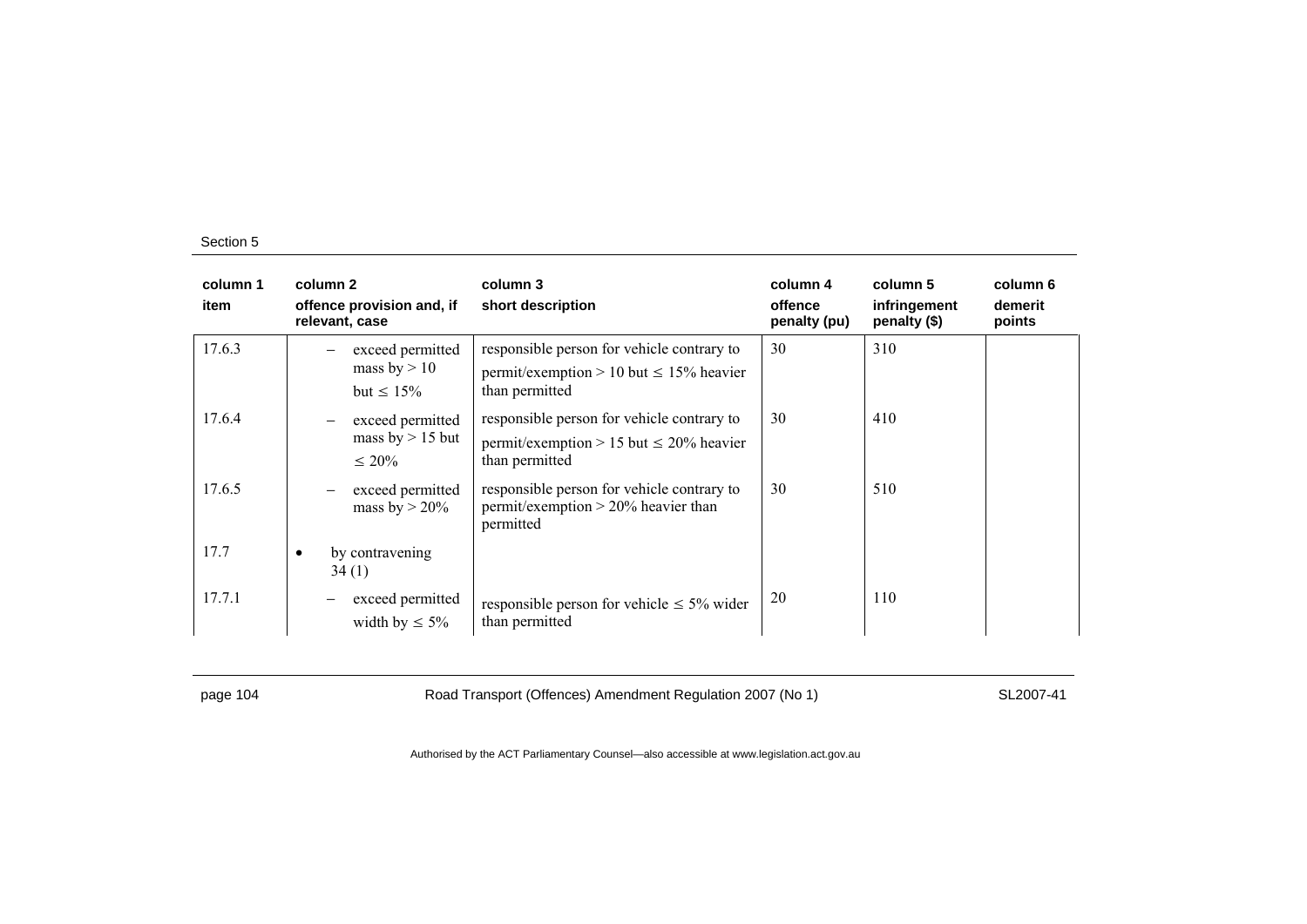| column 1<br>item | column 2<br>offence provision and, if<br>relevant, case | column 3<br>short description                                                 | column 4<br>offence<br>penalty (pu) | column 5<br>infringement<br>penalty (\$) | column 6<br>demerit<br>points |
|------------------|---------------------------------------------------------|-------------------------------------------------------------------------------|-------------------------------------|------------------------------------------|-------------------------------|
| 17.7.2           | exceed permitted<br>width by<br>$> 5$ but $\leq 10\%$   | responsible person for vehicle<br>$> 5$ but $\leq 10\%$ wider than permitted  | 20                                  | 210                                      |                               |
| 17.7.3           | exceed permitted<br>width by<br>$> 10$ but $\leq 20\%$  | responsible person for vehicle<br>$> 10$ but $\leq 20\%$ wider than permitted | 20                                  | 310                                      |                               |
| 17.7.4           | exceed permitted<br>width by<br>$>$ 20 but $\leq$ 30%   | responsible person for vehicle<br>$>$ 20 but $\leq$ 30% wider than permitted  | 20                                  | 410                                      |                               |
| 17.7.5           | exceed permitted<br>width by $> 30\%$                   | responsible person for vehicle $> 30\%$ wider<br>than permitted               | 20                                  | 510                                      |                               |

SL2007-41 Road Transport (Offences) Amendment Regulation 2007 (No 1) page 105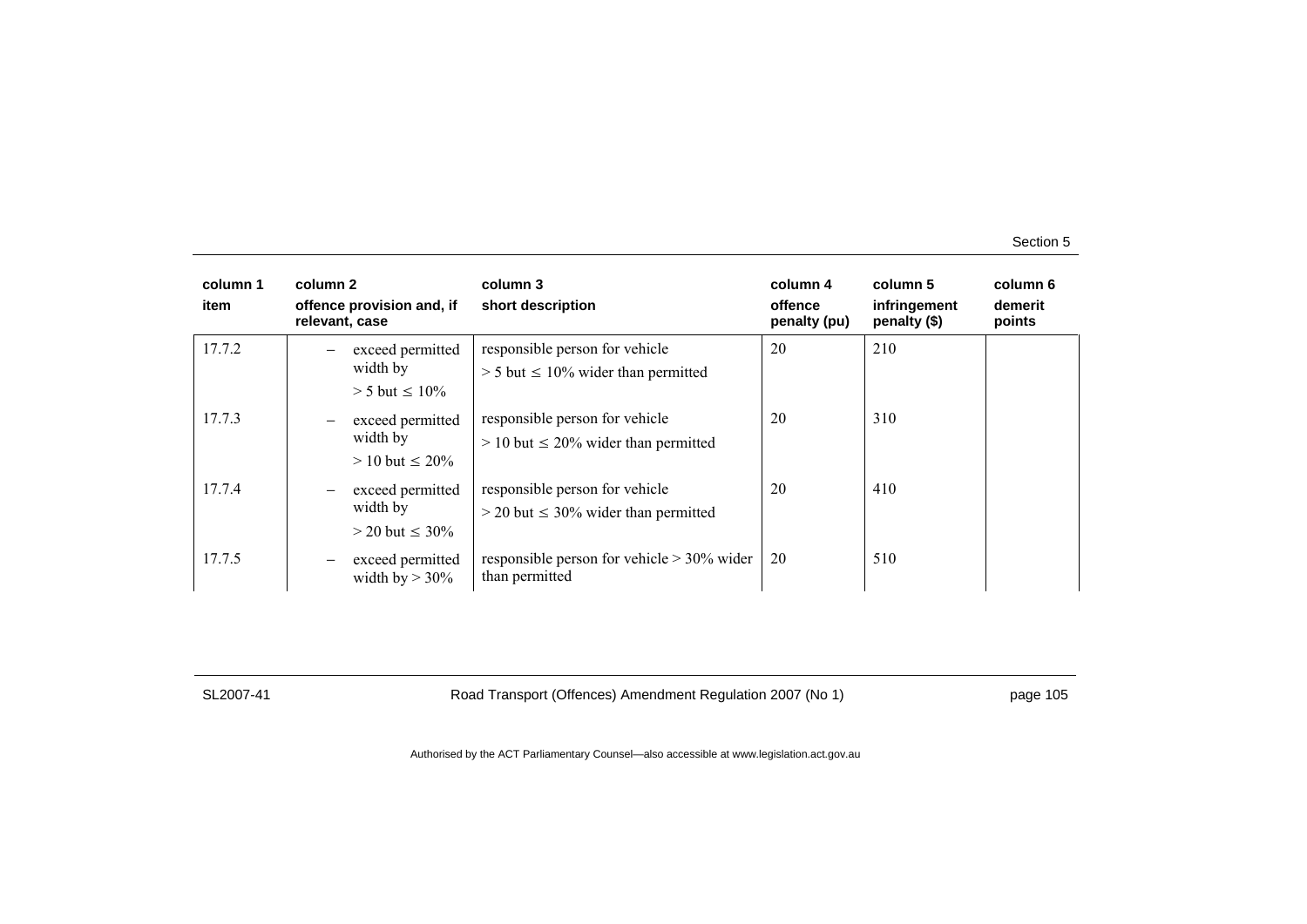| column 1<br>item | column 2<br>offence provision and, if<br>relevant, case                                     | column 3<br>short description                                                                              | column 4<br>offence<br>penalty (pu) | column 5<br>infringement<br>penalty (\$) | column 6<br>demerit<br>points |
|------------------|---------------------------------------------------------------------------------------------|------------------------------------------------------------------------------------------------------------|-------------------------------------|------------------------------------------|-------------------------------|
| 17.8             | by contravening<br>34(2)                                                                    |                                                                                                            |                                     |                                          |                               |
| 17.8.1           | exceed permitted<br>width by $\leq 5\%$                                                     | responsible person for vehicle contrary to<br>permit/exemption $\leq 5\%$ wider than<br>permitted          | 20                                  | 110                                      |                               |
| 17.8.2           | exceed permitted<br>width by<br>$> 5$ but $\leq 10\%$                                       | responsible person for vehicle contrary to<br>permit/exemption > 5 but $\leq 10\%$ wider<br>than permitted | 20                                  | 210                                      |                               |
| 17.8.3           | exceed permitted<br>$\overbrace{\phantom{123221111}}$<br>width by<br>$> 10$ but $\leq 20\%$ | responsible person for vehicle contrary to<br>permit/exemption > 10 but $\leq$ 20% wider<br>than permitted | 20                                  | 310                                      |                               |

page 106 Road Transport (Offences) Amendment Regulation 2007 (No 1) SL2007-41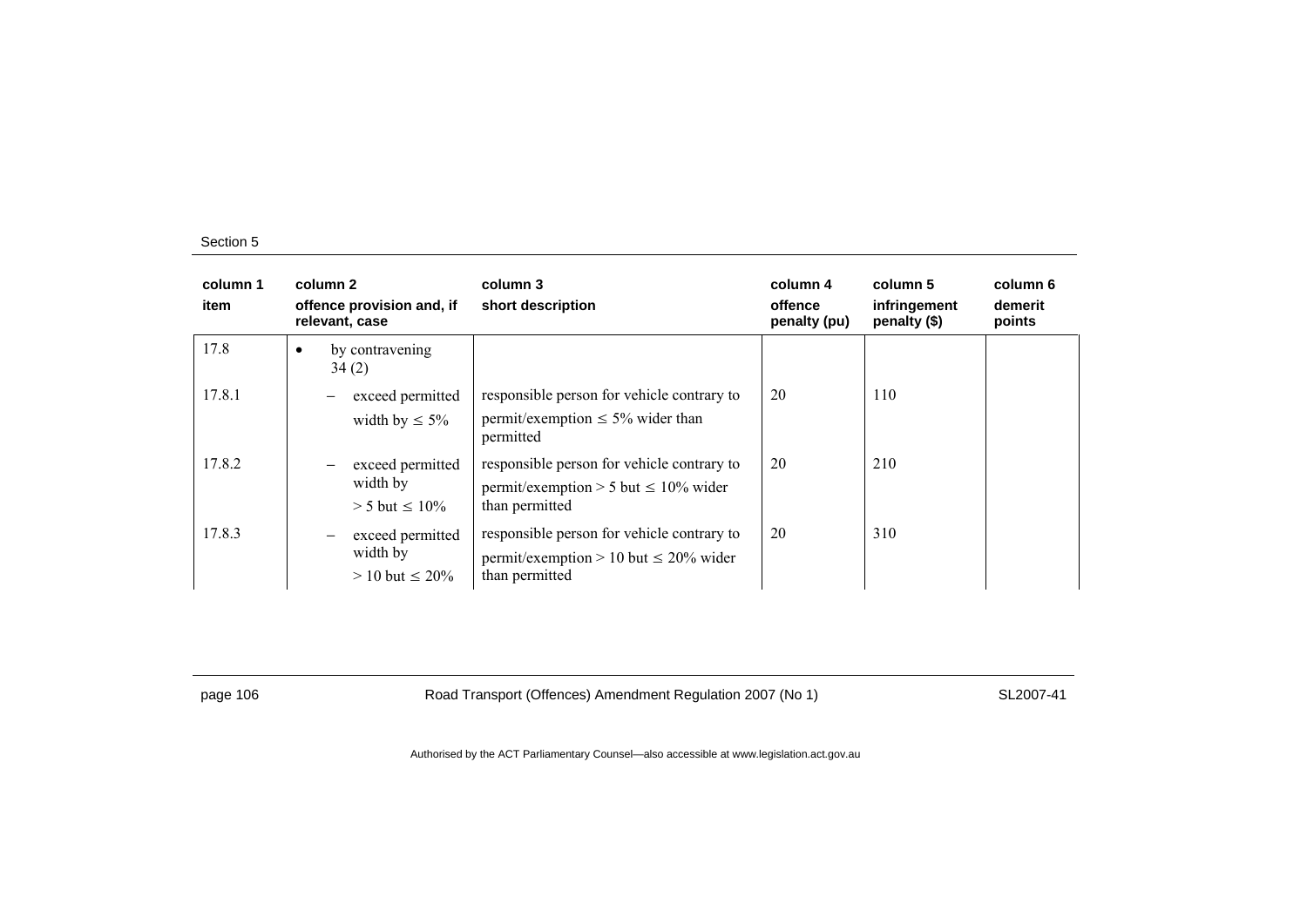| column 1<br>item | column 2<br>offence provision and, if<br>relevant, case | column 3<br>short description                                                                              | column 4<br>offence<br>penalty (pu) | column 5<br>infringement<br>penalty (\$) | column 6<br>demerit<br>points |
|------------------|---------------------------------------------------------|------------------------------------------------------------------------------------------------------------|-------------------------------------|------------------------------------------|-------------------------------|
| 17.8.4           | exceed permitted<br>width by<br>$>$ 20 but $\leq$ 30%   | responsible person for vehicle contrary to<br>permit/exemption > 20 but $\leq$ 30% wider<br>than permitted | 20                                  | 410                                      |                               |
| 17.8.5           | exceed permitted<br>width by $> 30\%$                   | responsible person for vehicle contrary to<br>permit/exemption $> 30\%$ wider than<br>permitted            | 20                                  | 510                                      |                               |
| 17.9             | by contravening<br>35(1)                                |                                                                                                            |                                     |                                          |                               |
| 17.9.1           | exceed other<br>dimensions by<br>$\leq 5\%$             | responsible person for vehicle $\leq 5\%$ larger<br>than permitted                                         | 10                                  | 60                                       |                               |
| 17.9.2           | exceed other<br>dimensions by<br>$> 5$ but $\leq 10\%$  | responsible person for vehicle<br>$> 5$ but $\leq 10\%$ larger than permitted                              | 10                                  | 110                                      |                               |

SL2007-41 Road Transport (Offences) Amendment Regulation 2007 (No 1) page 107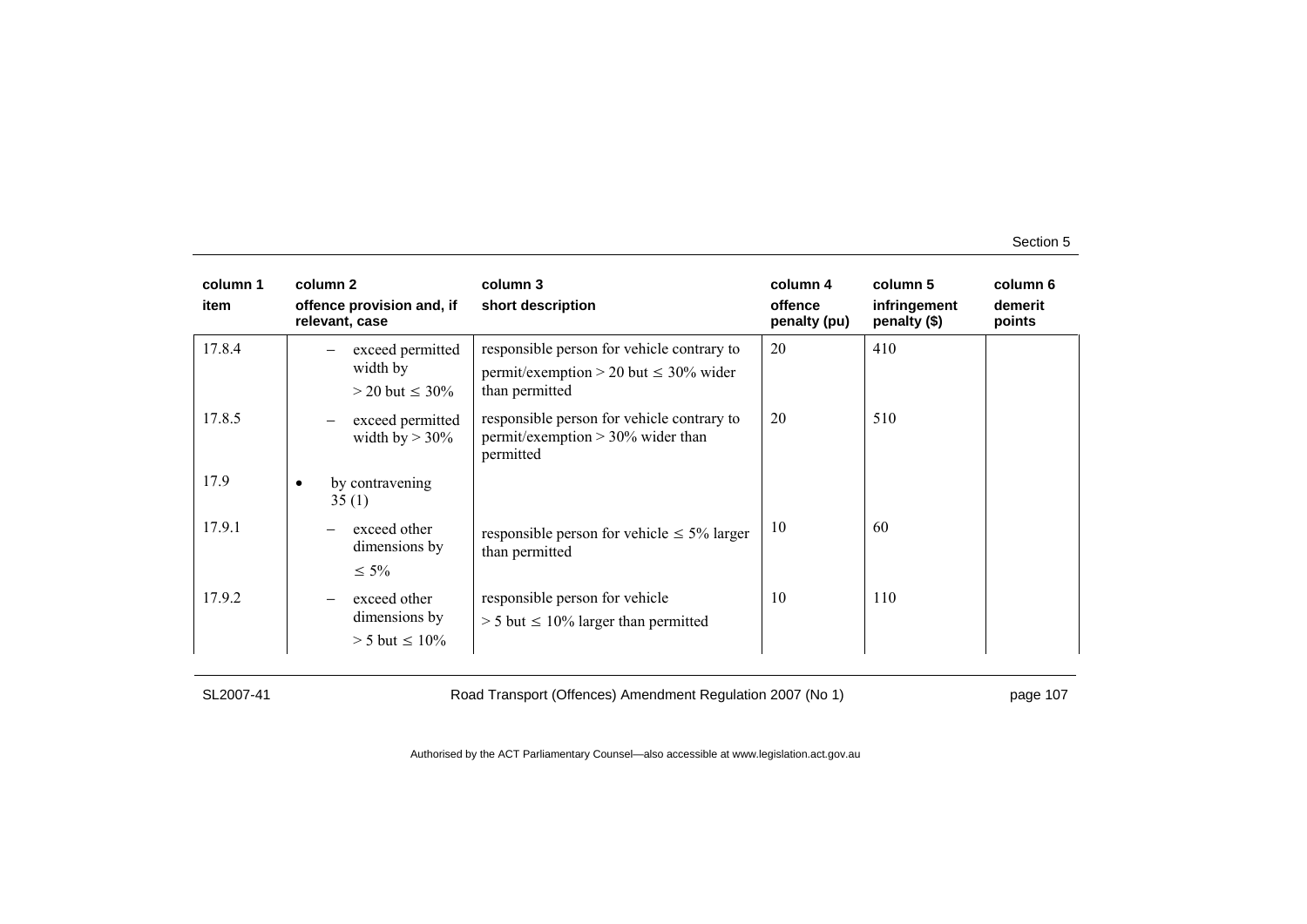| column 1<br>item | column 2<br>offence provision and, if<br>relevant, case                      | column 3<br>short description                                                  | column 4<br>offence<br>penalty (pu) | column 5<br>infringement<br>penalty $(\$)$ | column 6<br>demerit<br>points |
|------------------|------------------------------------------------------------------------------|--------------------------------------------------------------------------------|-------------------------------------|--------------------------------------------|-------------------------------|
| 17.9.3           | exceed other<br>dimensions by<br>$> 10$ but $\leq 15\%$                      | responsible person for vehicle<br>$> 10$ but $\leq 15\%$ larger than permitted | 10                                  | 160                                        |                               |
| 17.9.4           | exceed other<br>$\qquad \qquad -$<br>dimensions by<br>$> 15$ but $\leq 20\%$ | responsible person for vehicle<br>$> 15$ but $\leq 20\%$ larger than permitted | 10                                  | 210                                        |                               |
| 17.9.5           | exceed other<br>$\qquad \qquad -$<br>dimensions by<br>$>$ 20 but $\leq$ 25%  | responsible person for vehicle<br>$>$ 20 but $\leq$ 25% larger than permitted  | 10                                  | 260                                        |                               |
| 17.9.6           | exceed other<br>$\qquad \qquad -$<br>dimensions by<br>$> 25\%$               | responsible person for vehicle $> 25\%$ larger<br>than permitted               | 10                                  | 310                                        |                               |

page 108 Road Transport (Offences) Amendment Regulation 2007 (No 1) SL2007-41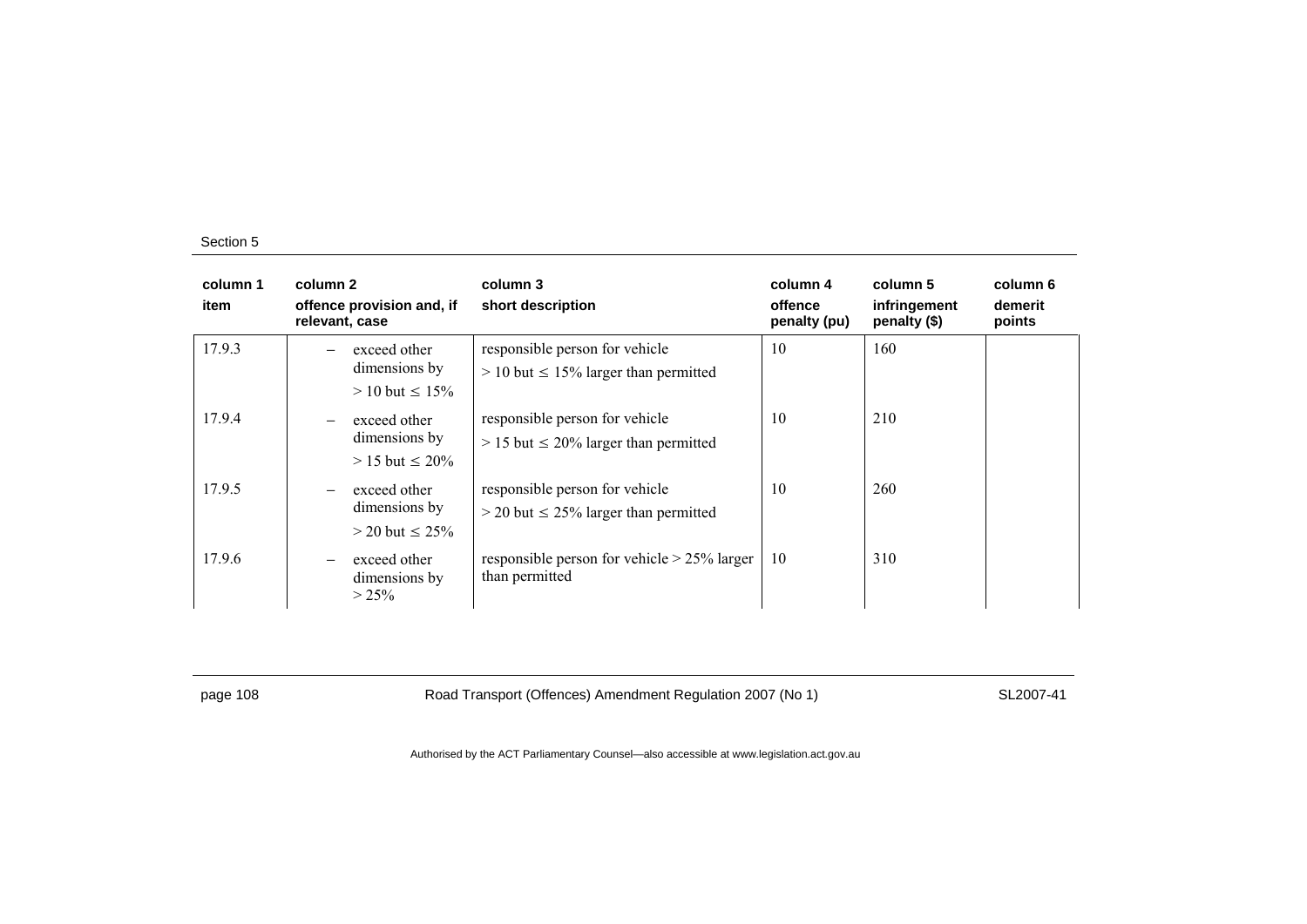| column 1<br>item | column 2<br>offence provision and, if<br>relevant, case                             | column 3<br>short description                                                                               | column 4<br>offence<br>penalty (pu) | column 5<br>infringement<br>penalty $(\$)$ | column 6<br>demerit<br>points |
|------------------|-------------------------------------------------------------------------------------|-------------------------------------------------------------------------------------------------------------|-------------------------------------|--------------------------------------------|-------------------------------|
| 17.10            | by contravening<br>$\bullet$<br>35(2)                                               |                                                                                                             |                                     |                                            |                               |
| 17.10.1          | exceed other<br>$\overline{\phantom{0}}$<br>dimensions by<br>$\leq 5\%$             | responsible person for vehicle contrary to<br>permit/exemption $\leq 5\%$ larger than<br>permitted          | 10                                  | 60                                         |                               |
| 17.10.2          | exceed other<br>$\overline{\phantom{0}}$<br>dimensions by<br>$> 5$ but $\leq 10\%$  | responsible person for vehicle contrary to<br>permit/exemption > 5 but $\leq 10\%$ larger<br>than permitted | 10                                  | 110                                        |                               |
| 17.10.3          | exceed other<br>$\overline{\phantom{0}}$<br>dimensions by<br>$> 10$ but $\leq 15\%$ | responsible person for vehicle contrary to<br>permit/exemption > 10 but $\leq$ 15% larger<br>than permitted | 10                                  | 160                                        |                               |

SL2007-41 Road Transport (Offences) Amendment Regulation 2007 (No 1) page 109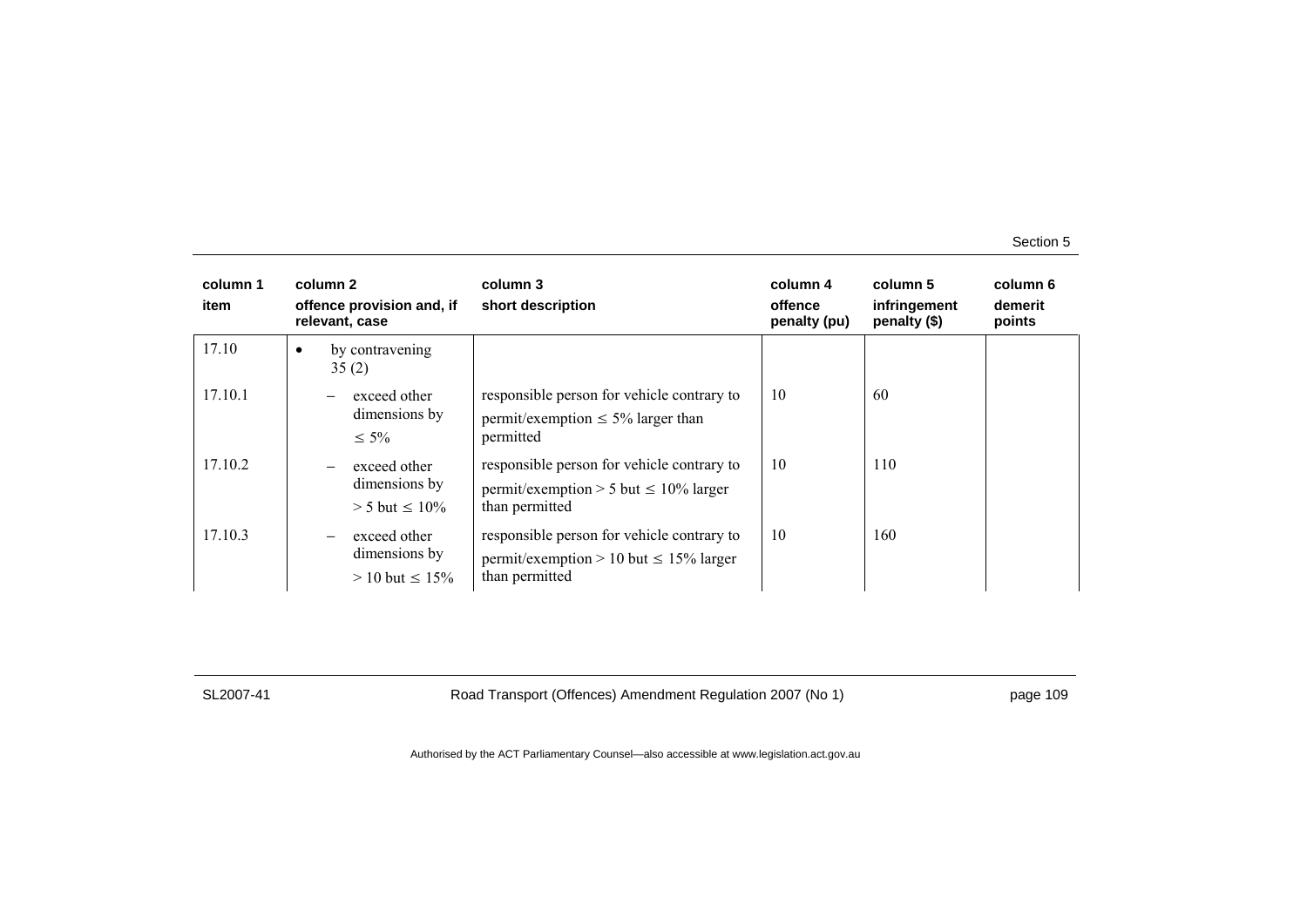| column 1<br>item | column 2<br>offence provision and, if<br>relevant, case               | column 3<br>short description                                                                                 | column 4<br>offence<br>penalty (pu) | column 5<br>infringement<br>penalty (\$) | column 6<br>demerit<br>points |
|------------------|-----------------------------------------------------------------------|---------------------------------------------------------------------------------------------------------------|-------------------------------------|------------------------------------------|-------------------------------|
| 17.10.4          | exceed other<br>dimensions by<br>$> 15$ but $\leq 20\%$               | responsible person for vehicle contrary to<br>permit/exemption > 15 but $\leq$ 20% larger<br>than permitted   | 10                                  | 210                                      |                               |
| 17.10.5          | exceed other<br>dimensions by<br>$>$ 20 but $\leq$ 25%                | responsible person for vehicle contrary to<br>permit/exemption > 20 but $\leq$ 25% larger<br>than permitted   | 10                                  | 260                                      |                               |
| 17.10.6          | exceed other<br>$\overline{\phantom{0}}$<br>dimensions by<br>$> 25\%$ | responsible person for vehicle contrary to<br>permit/exemption $> 25\%$ larger than<br>permitted              | 10                                  | 310                                      |                               |
| 17.11            | by contravening<br>$\bullet$<br>36(1)                                 |                                                                                                               |                                     |                                          |                               |
| 17.11.1          | by contravening<br>17(1)                                              | responsible person for non-articulated<br>vehicle/combination/dog trailer without<br>required axle/axle group | 10                                  | 210                                      |                               |

page 110 SL2007-41 Road Transport (Offences) Amendment Regulation 2007 (No 1)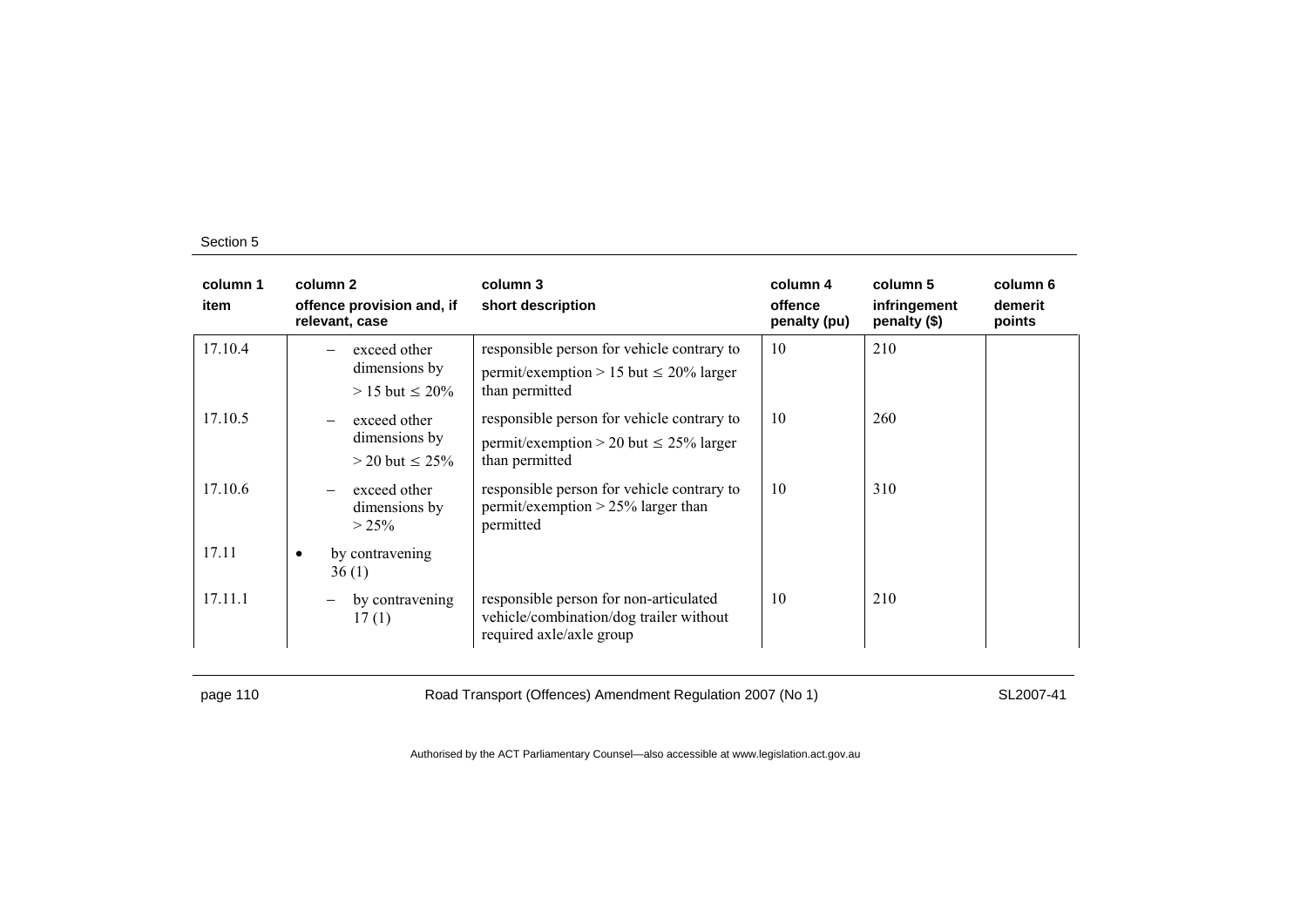| column 1<br>item | column 2<br>offence provision and, if<br>relevant, case | column 3<br>short description                                                                       | column 4<br>offence<br>penalty (pu) | column 5<br>infringement<br>penalty (\$) | column 6<br>demerit<br>points |
|------------------|---------------------------------------------------------|-----------------------------------------------------------------------------------------------------|-------------------------------------|------------------------------------------|-------------------------------|
| 17.11.2          | by contravening<br>17(2)                                | responsible person for semitrailer/pig<br>trailer with $> 1$ axle/axle group                        | 10                                  | 210                                      |                               |
| 17.11.3          | by contravening<br>$\qquad \qquad -$<br>18(1)           | responsible person for vehicle all wheels<br>on axle not connected to same steering<br>system       | 10                                  | 210                                      |                               |
| 17.11.4          | by contravening<br>$\qquad \qquad -$<br>18(2)           | responsible person for vehicle all wheels<br>on axle group not connected to same<br>steering system | 10                                  | 210                                      |                               |
| 17.11.5          | by contravening<br>19                                   | responsible person for vehicle unable to<br>turn 25m circle                                         | 10                                  | 210                                      |                               |
| 17.11.6          | by contravening<br>$\qquad \qquad -$<br>20(1)           | responsible person for vehicle axle/axle<br>group not connected to acceptable<br>suspension system  | 10                                  | 210                                      |                               |

SL2007-41 Road Transport (Offences) Amendment Regulation 2007 (No 1) page 111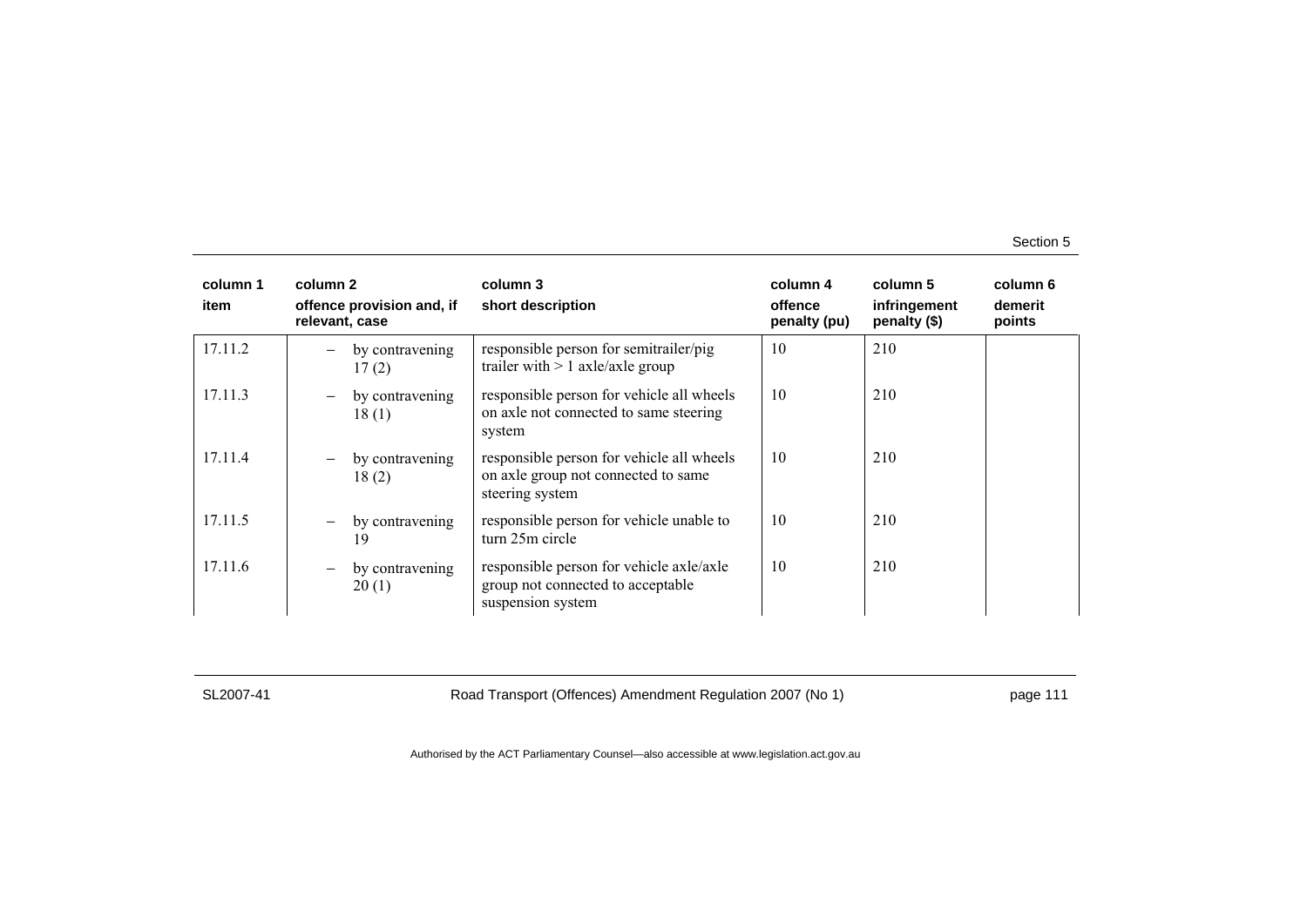| column 1<br>item | column 2<br>offence provision and, if<br>relevant, case | column 3<br>short description                                                                    | column 4<br>offence<br>penalty (pu) | column 5<br>infringement<br>penalty (\$) | column 6<br>demerit<br>points |
|------------------|---------------------------------------------------------|--------------------------------------------------------------------------------------------------|-------------------------------------|------------------------------------------|-------------------------------|
| 17.11.7          | by contravening<br>20(1A)                               | responsible person for vehicle axles not<br>relate to each other through load-sharing<br>system  | 10                                  | 210                                      |                               |
| 17.11.8          | by contravening<br>$\overline{\phantom{0}}$<br>21       | responsible person for vehicle controls of<br>suspension device operable by person on<br>vehicle | 10                                  | 210                                      |                               |
| 17.12            | by contravening<br>$\bullet$<br>36(2)                   | responsible person for vehicle tyre pressure<br>higher than permitted                            | 10                                  | 210                                      |                               |
| 17.13            | by contravening<br>$\bullet$<br>36(3)                   | responsible person for vehicle driven<br>contrary to permit/exemption condition                  | 10                                  | 210                                      |                               |
| 17.14            | by contravening<br>$\bullet$<br>37(1)                   | responsible person for articulated vehicle<br>with trailer                                       | 10                                  | 210                                      |                               |
| 17.15            | by contravening<br>$\bullet$<br>37(2)                   | responsible person for B-double/road train                                                       | 10                                  | 210                                      |                               |

page 112 **Road Transport (Offences) Amendment Regulation 2007 (No 1)** SL2007-41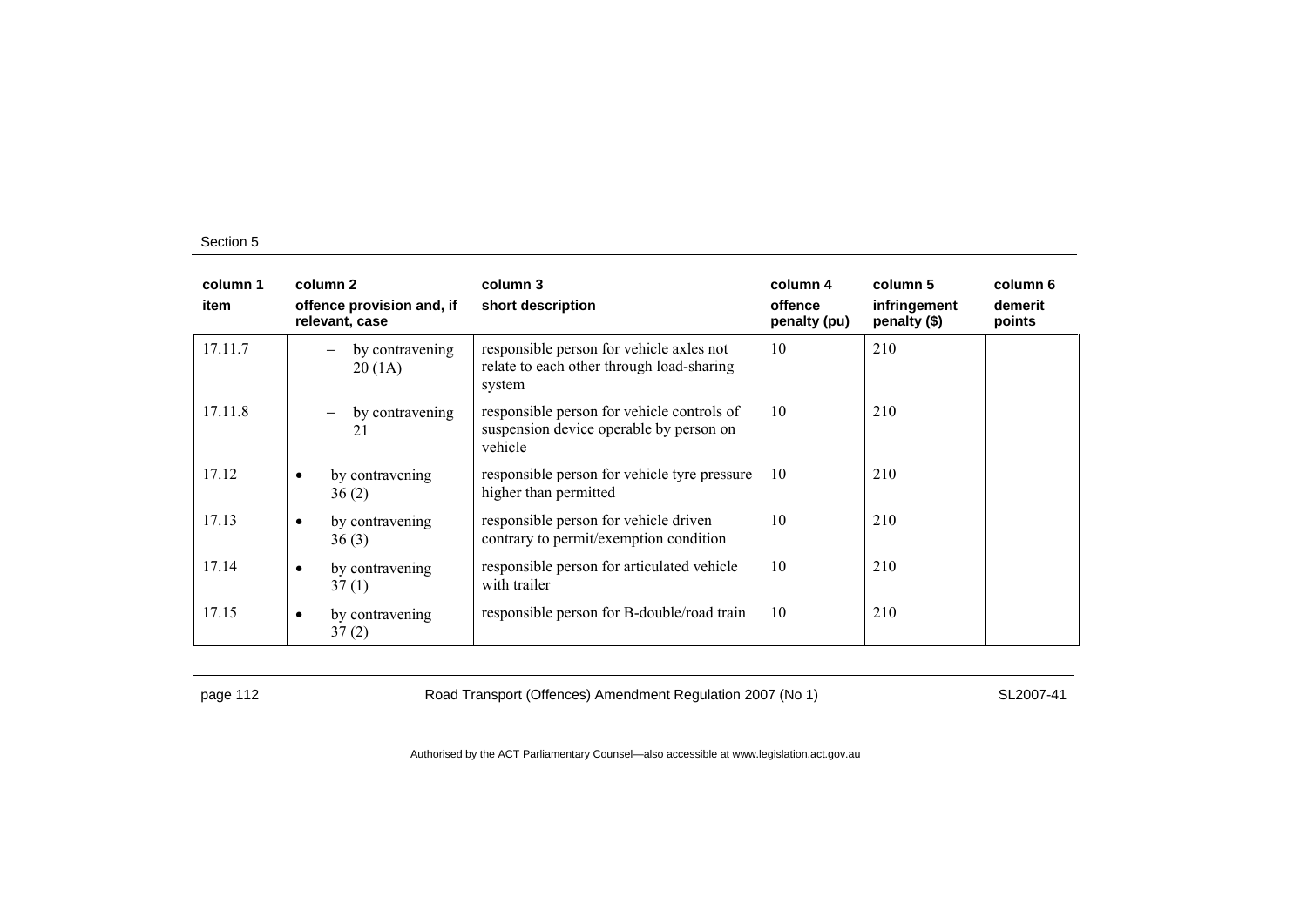| column 1<br>item | column 2<br>offence provision and, if<br>relevant, case                                       | column 3<br>short description                                      | column 4<br>offence<br>penalty (pu) | column 5<br>infringement<br>penalty (\$) | column 6<br>demerit<br>points |
|------------------|-----------------------------------------------------------------------------------------------|--------------------------------------------------------------------|-------------------------------------|------------------------------------------|-------------------------------|
| 18               | 39(3)                                                                                         |                                                                    |                                     |                                          |                               |
| 18.1             | by contravening<br>$\bullet$<br>33 $(1)$ (a)                                                  |                                                                    |                                     |                                          |                               |
| 18.1.1           | exceed permitted<br>$\qquad \qquad -$<br>mass by $\leq 5\%$                                   | loader of vehicle $\leq 5\%$ heavier than<br>permitted             | 30                                  | 110                                      |                               |
| 18.1.2           | exceed permitted<br>$\qquad \qquad -$<br>mass by $> 5$                                        | loader of vehicle $> 5$ but $\leq 10\%$ heavier<br>than permitted  | 30                                  | 210                                      |                               |
| 18.1.3           | but $\leq 10\%$<br>exceed permitted<br>$\qquad \qquad -$<br>mass by $> 10$<br>but $\leq 15\%$ | loader of vehicle $> 10$ but $\leq 15\%$ heavier<br>than permitted | 30                                  | 310                                      |                               |

SL2007-41 Road Transport (Offences) Amendment Regulation 2007 (No 1) page 113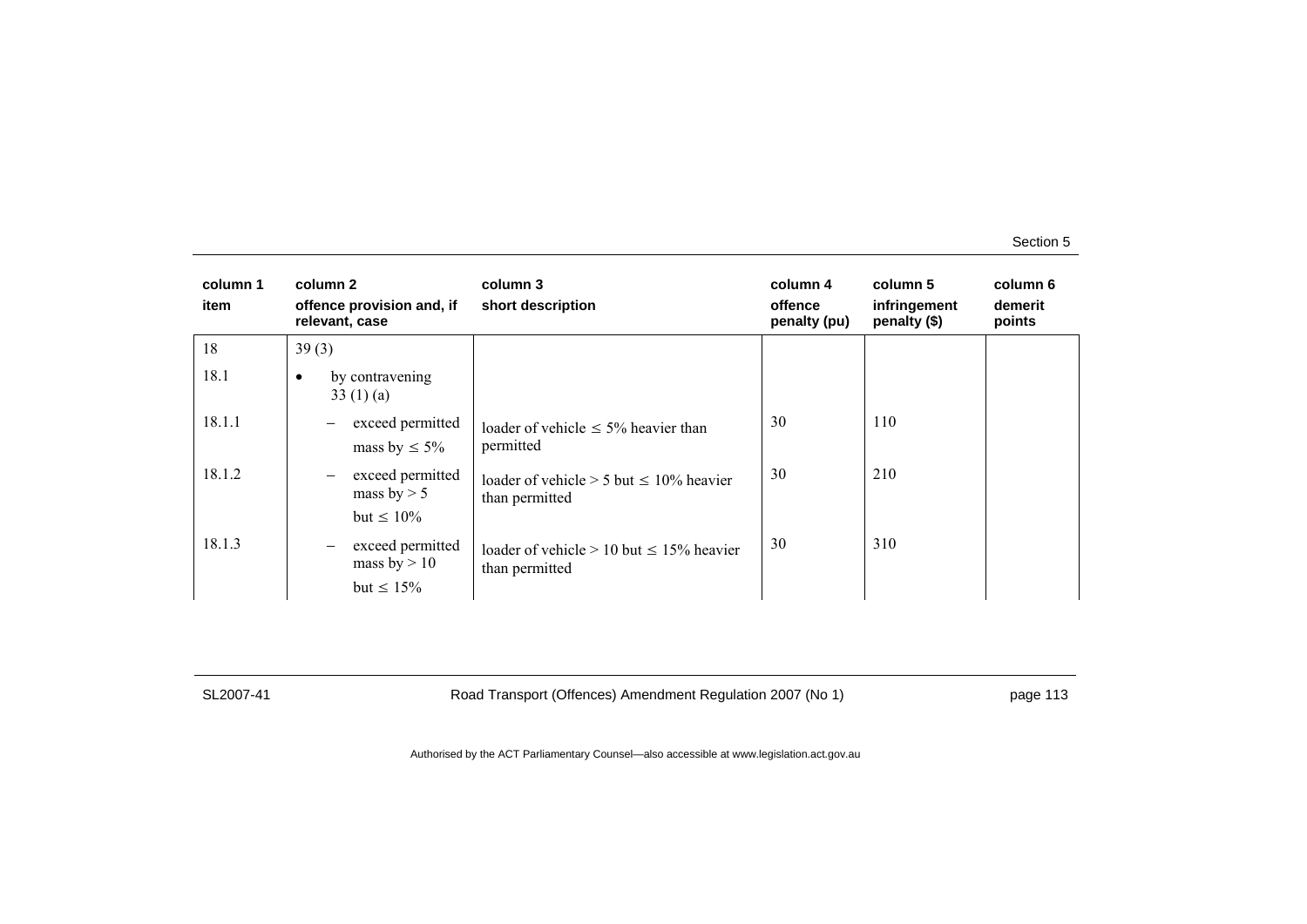| column 1<br>item | column 2<br>offence provision and, if<br>relevant, case                   | column 3<br>short description                                                   | column 4<br>offence<br>penalty (pu) | column 5<br>infringement<br>penalty (\$) | column 6<br>demerit<br>points |
|------------------|---------------------------------------------------------------------------|---------------------------------------------------------------------------------|-------------------------------------|------------------------------------------|-------------------------------|
| 18.1.4           | exceed permitted<br>mass by $> 15$<br>but $\leq 20\%$                     | loader of vehicle $> 15$ but $\leq 20\%$ heavier<br>than permitted              | 30                                  | 410                                      |                               |
| 18.1.5           | exceed permitted<br>$\overline{\phantom{m}}$<br>mass by $> 20\%$          | loader of vehicle $> 20\%$ heavier than<br>permitted                            | 30                                  | 510                                      |                               |
| 18.2             | by contravening<br>$\bullet$<br>33(1)(b)                                  |                                                                                 |                                     |                                          |                               |
| 18.2.1           | exceed permitted<br>$\overline{\phantom{m}}$<br>mass by $\leq 5\%$        | loader of vehicle mass on wheel $\leq 5\%$<br>heavier than permitted            | 30                                  | 110                                      |                               |
| 18.2.2           | exceed permitted<br>$\qquad \qquad -$<br>mass by $> 5$<br>but $\leq 10\%$ | loader of vehicle mass on wheel<br>$> 5$ but $\leq 10\%$ heavier than permitted | 30                                  | 210                                      |                               |

page 114 **Road Transport (Offences) Amendment Regulation 2007 (No 1)** SL2007-41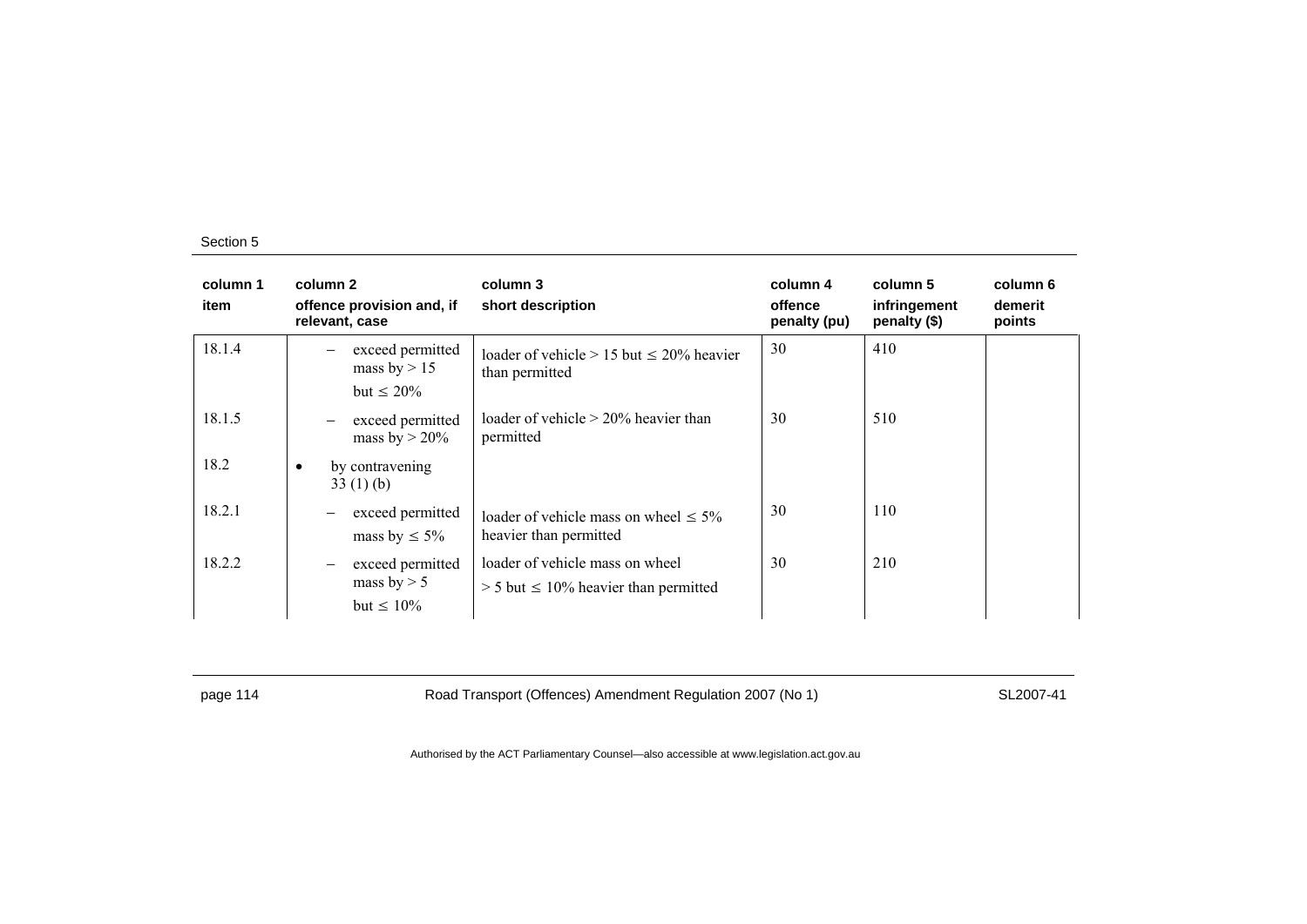| column 1<br>item | column 2<br>offence provision and, if<br>relevant, case                    | column 3<br>short description                                                    | column 4<br>offence<br>penalty (pu) | column 5<br>infringement<br>penalty (\$) | column 6<br>demerit<br>points |
|------------------|----------------------------------------------------------------------------|----------------------------------------------------------------------------------|-------------------------------------|------------------------------------------|-------------------------------|
| 18.2.3           | exceed permitted<br>mass by $> 10$<br>but $\leq 15\%$                      | loader of vehicle mass on wheel<br>$> 10$ but $\leq 15\%$ heavier than permitted | 30                                  | 310                                      |                               |
| 18.2.4           | exceed permitted<br>$\qquad \qquad -$<br>mass by $> 15$<br>but $\leq 20\%$ | loader of vehicle mass on wheel<br>$> 15$ but $\leq 20\%$ heavier than permitted | 30                                  | 410                                      |                               |
| 18.2.5           | exceed permitted<br>$\qquad \qquad -$<br>mass by $> 20\%$                  | loader of vehicle mass on wheel $> 20\%$<br>heavier than permitted               | 30                                  | 510                                      |                               |
| 18.3             | by contravening<br>$\bullet$<br>33 $(1)(c)$                                |                                                                                  |                                     |                                          |                               |
| 18.3.1           | exceed permitted<br>mass by $\leq 5\%$                                     | loader of vehicle axle load $\leq$ 5% heavier<br>than permitted                  | 30                                  | 110                                      |                               |

SL2007-41 Road Transport (Offences) Amendment Regulation 2007 (No 1) page 115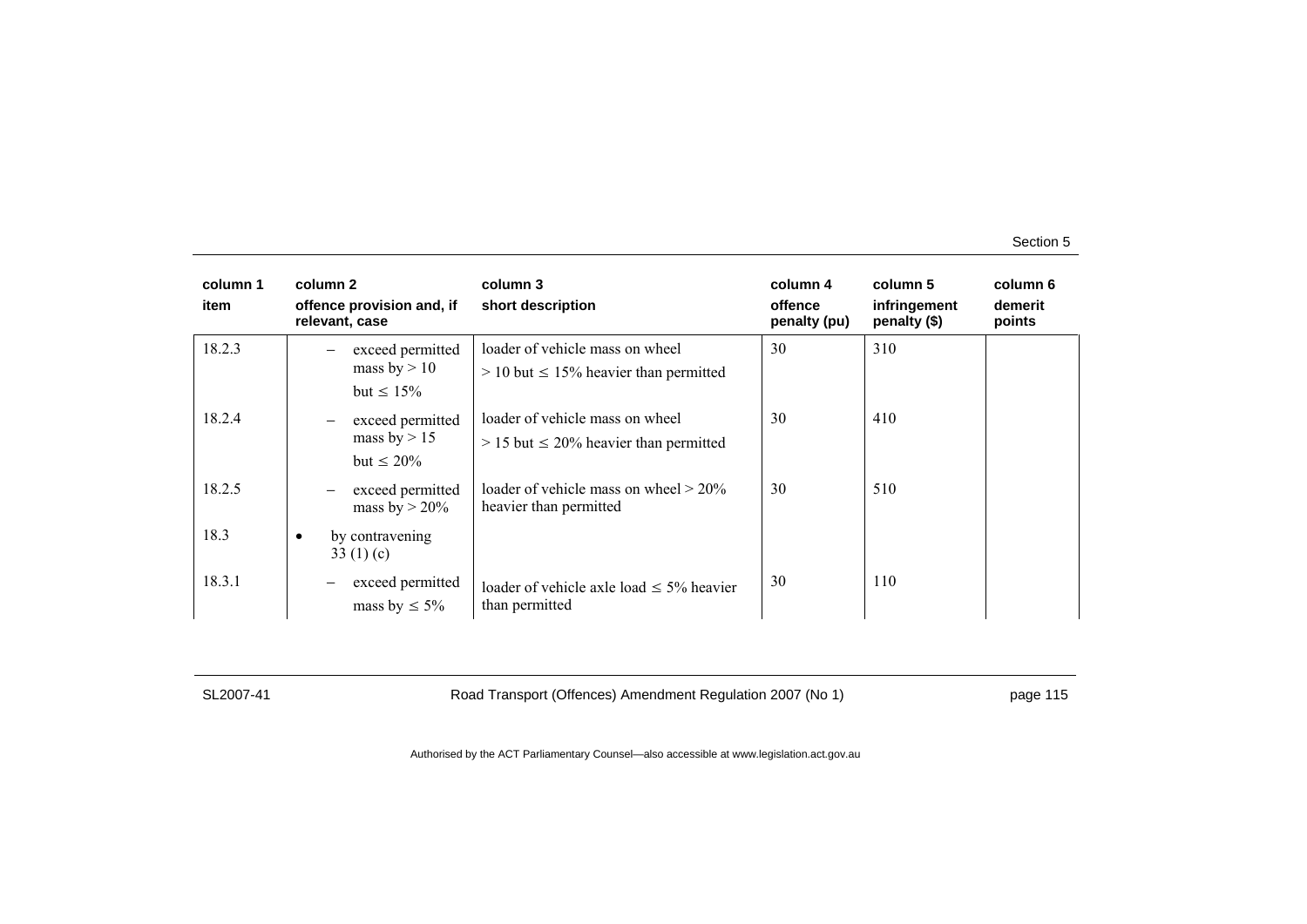| column 1<br>item | column 2<br>offence provision and, if<br>relevant, case | column 3<br>short description                                                | column 4<br>offence<br>penalty (pu) | column 5<br>infringement<br>penalty (\$) | column 6<br>demerit<br>points |
|------------------|---------------------------------------------------------|------------------------------------------------------------------------------|-------------------------------------|------------------------------------------|-------------------------------|
| 18.3.2           | exceed permitted<br>mass by $> 5$<br>but $\leq 10\%$    | loader of vehicle axle load $>$ 5 but $\leq$ 10%<br>heavier than permitted   | 30                                  | 210                                      |                               |
| 18.3.3           | exceed permitted<br>mass by $> 10$<br>but $\leq 15\%$   | loader of vehicle axle load $> 10$ but $\leq 15\%$<br>heavier than permitted | 30                                  | 310                                      |                               |
| 18.3.4           | exceed permitted<br>mass by $> 15$<br>but $\leq 20\%$   | loader of vehicle axle load $> 15$ but $\leq 20\%$<br>heavier than permitted | 30                                  | 410                                      |                               |
| 18.3.5           | exceed permitted<br>mass by $>$ 20%                     | loader of vehicle axle load $> 20\%$ heavier<br>than permitted               | 30                                  | 510                                      |                               |

page 116 **Road Transport (Offences) Amendment Regulation 2007 (No 1)** SL2007-41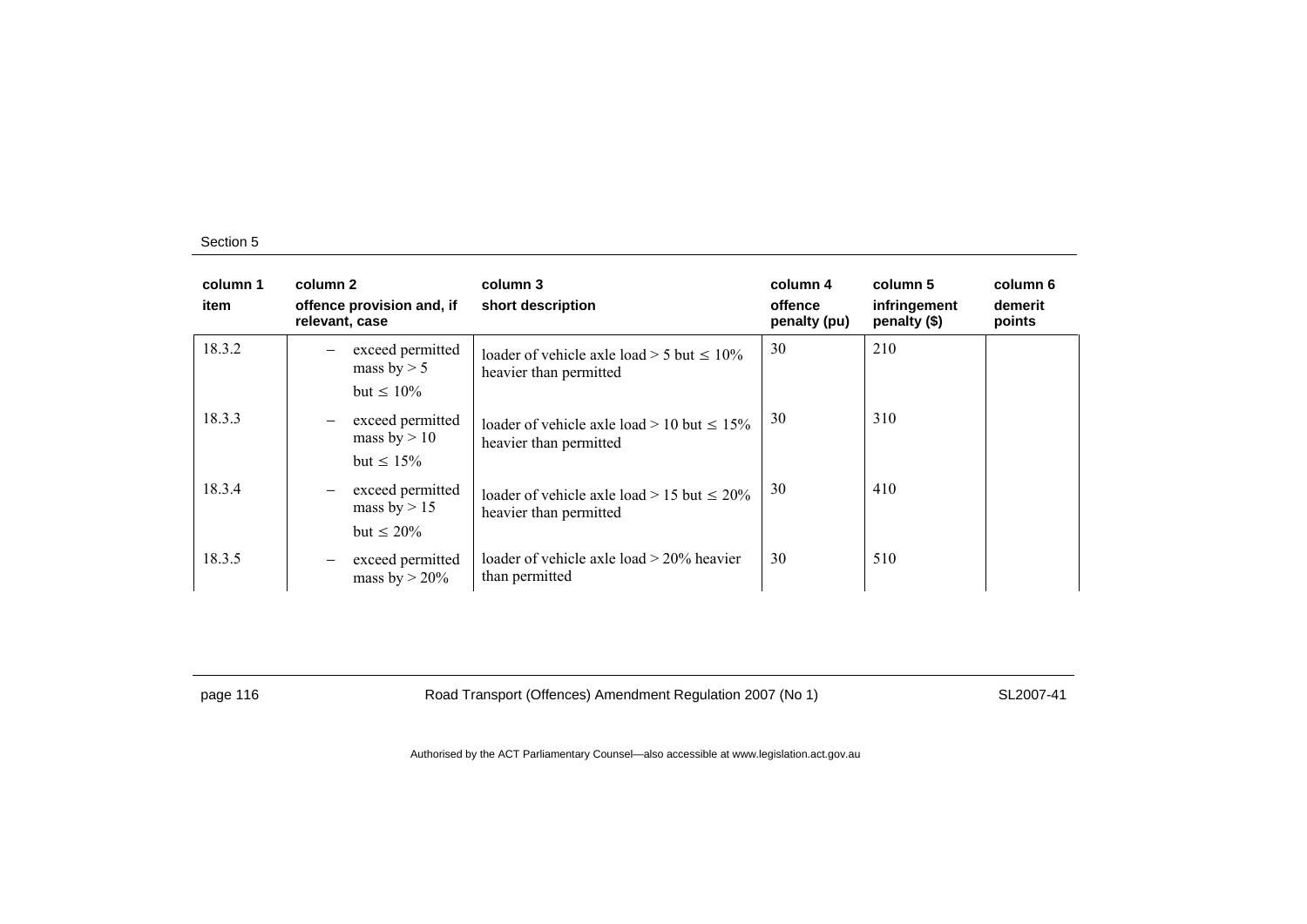| column 1<br>item | column 2<br>offence provision and, if<br>relevant, case                    | column 3<br>short description                                                      | column 4<br>offence<br>penalty (pu) | column 5<br>infringement<br>penalty (\$) | column 6<br>demerit<br>points |
|------------------|----------------------------------------------------------------------------|------------------------------------------------------------------------------------|-------------------------------------|------------------------------------------|-------------------------------|
| 18.4             | by contravening<br>$\bullet$<br>33(1)(d)                                   |                                                                                    |                                     |                                          |                               |
| 18.4.1           | exceed permitted<br>mass by $\leq 5\%$                                     | loader of vehicle axle group load $\leq 5\%$<br>heavier than permitted             | 30                                  | 110                                      |                               |
| 18.4.2           | exceed permitted<br>$\qquad \qquad -$<br>mass by<br>$> 5$ but $\leq 10\%$  | loader of vehicle axle group load<br>$> 5$ but $\leq 10\%$ heavier than permitted  | 30                                  | 210                                      |                               |
| 18.4.3           | exceed permitted<br>$\qquad \qquad -$<br>mass by<br>$> 10$ but $\leq 15\%$ | loader of vehicle axle group load<br>$> 10$ but $\leq 15\%$ heavier than permitted | 30                                  | 310                                      |                               |
| 18.4.4           | exceed permitted<br>-<br>mass by<br>$> 15$ but $\leq 20\%$                 | loader of vehicle axle group load<br>$> 15$ but $\leq 20\%$ heavier than permitted | 30                                  | 410                                      |                               |

SL2007-41 Road Transport (Offences) Amendment Regulation 2007 (No 1) page 117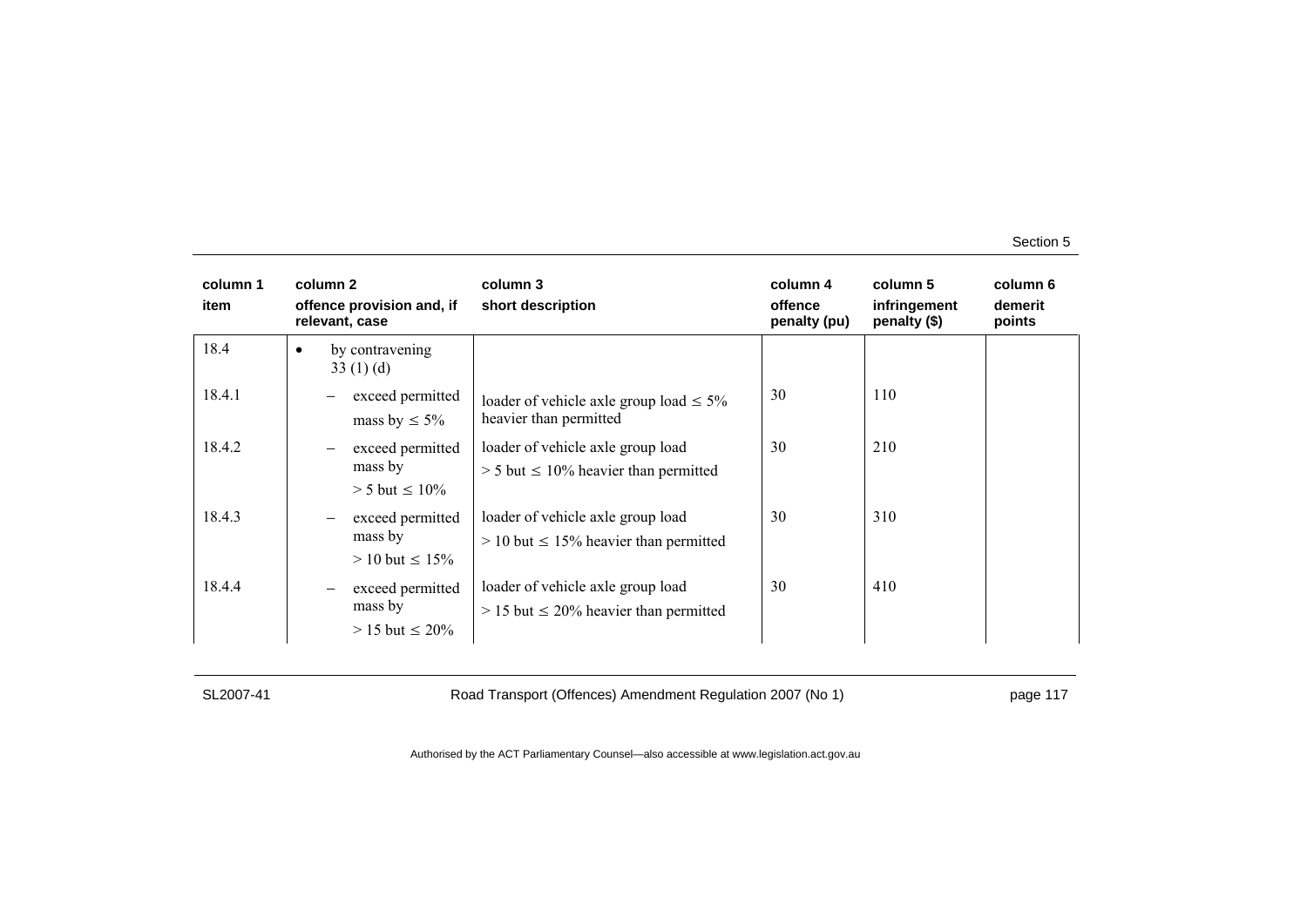| column 1<br>item | column 2<br>offence provision and, if<br>relevant, case                           | column 3<br>short description                                                          | column 4<br>offence<br>penalty (pu) | column 5<br>infringement<br>penalty (\$) | column 6<br>demerit<br>points |
|------------------|-----------------------------------------------------------------------------------|----------------------------------------------------------------------------------------|-------------------------------------|------------------------------------------|-------------------------------|
| 18.4.5           | exceed permitted<br>mass by $> 20\%$                                              | loader of vehicle axle group load $> 20\%$<br>heavier than permitted                   | 30                                  | 510                                      |                               |
| 18.5             | by contravening<br>$\bullet$<br>33(2)                                             |                                                                                        |                                     |                                          |                               |
| 18.5.1           | exceed permitted<br>mass by $\leq 5\%$                                            | loader of vehicle trailer/semitrailer $\leq 5\%$<br>heavier than permitted             | 30                                  | 110                                      |                               |
| 18.5.2           | exceed permitted<br>$\qquad \qquad -$<br>mass by $> 5$<br>but $\leq 10\%$         | loader of vehicle trailer/semitrailer<br>$> 5$ but $\leq 10\%$ heavier than permitted  | 30                                  | 210                                      |                               |
| 18.5.3           | exceed permitted<br>$\overline{\phantom{0}}$<br>mass by $> 10$<br>but $\leq 15\%$ | loader of vehicle trailer/semitrailer<br>$> 10$ but $\leq 15\%$ heavier than permitted | 30                                  | 310                                      |                               |

page 118 **Road Transport (Offences) Amendment Regulation 2007 (No 1)** SL2007-41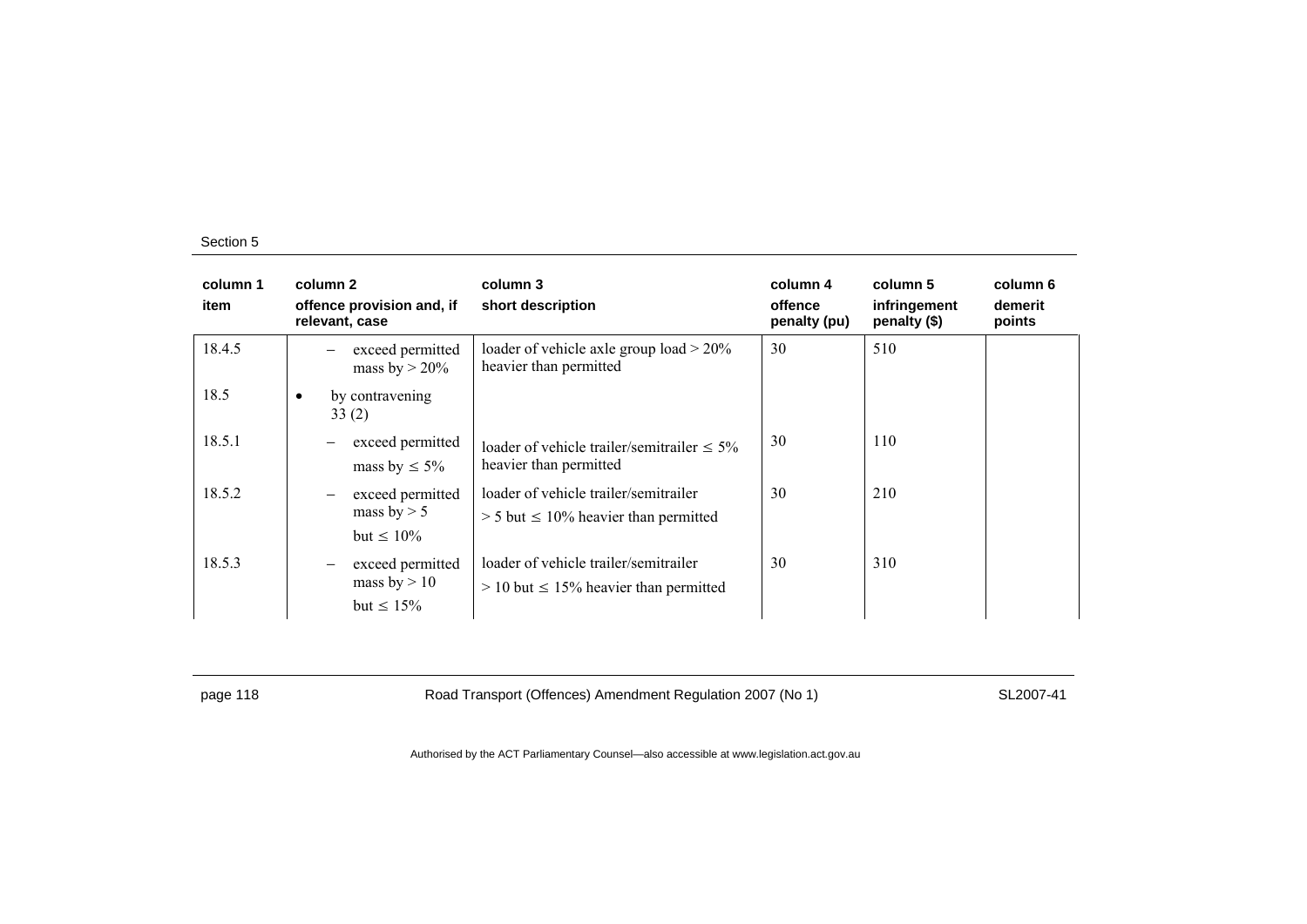| column 1<br>item | column 2<br>offence provision and, if<br>relevant, case     | column 3<br>short description                                                                   | column 4<br>offence<br>penalty (pu) | column 5<br>infringement<br>penalty (\$) | column 6<br>demerit<br>points |
|------------------|-------------------------------------------------------------|-------------------------------------------------------------------------------------------------|-------------------------------------|------------------------------------------|-------------------------------|
| 18.5.4           | exceed permitted<br>mass by $> 15$<br>but $\leq 20\%$       | loader of vehicle trailer/semitrailer<br>$> 15$ but $\leq 20\%$ heavier than permitted          | 30                                  | 410                                      |                               |
| 18.5.5           | exceed permitted<br>$\qquad \qquad -$<br>mass by $>$ 20%    | loader of vehicle trailer/semitrailer $> 20\%$<br>heavier than permitted                        | 30                                  | 510                                      |                               |
| 18.6             | by contravening<br>$\bullet$<br>33(3)                       |                                                                                                 |                                     |                                          |                               |
| 18.6.1           | exceed permitted<br>$\qquad \qquad -$<br>mass by $\leq 5\%$ | loader of vehicle contrary to<br>permit/exemption $\leq 5\%$ heavier than<br>permitted          | 30                                  | 110                                      |                               |
| 18.6.2           | exceed permitted<br>mass by $> 5$<br>but $\leq 10\%$        | loader of vehicle contrary to<br>permit/exemption > 5 but $\leq 10\%$ heavier<br>than permitted | 30                                  | 210                                      |                               |

SL2007-41 Road Transport (Offences) Amendment Regulation 2007 (No 1) page 119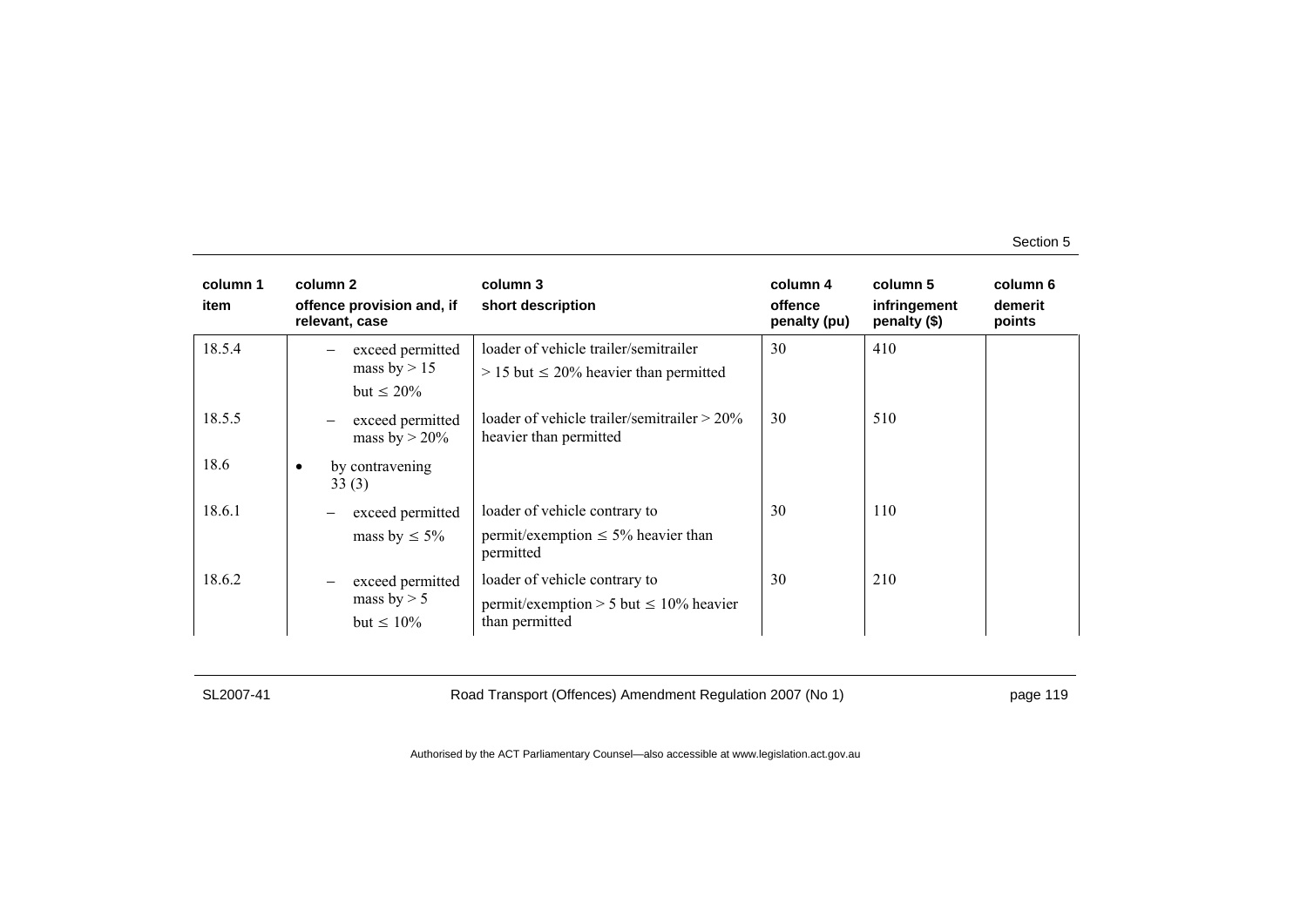| column 1<br>item | column 2<br>offence provision and, if<br>relevant, case                    | column 3<br>short description                                                                   | column 4<br>offence<br>penalty (pu) | column 5<br>infringement<br>penalty (\$) | column 6<br>demerit<br>points |
|------------------|----------------------------------------------------------------------------|-------------------------------------------------------------------------------------------------|-------------------------------------|------------------------------------------|-------------------------------|
| 18.6.3           | exceed permitted<br>mass by $> 10$<br>but $\leq 15\%$                      | loader of vehicle contrary to<br>permit/exemption > 10 but $\leq$ 15% heavier<br>than permitted | 30                                  | 310                                      |                               |
| 18.6.4           | exceed permitted<br>$\qquad \qquad -$<br>mass by $> 15$<br>but $\leq 20\%$ | loader of vehicle contrary to<br>permit/exemption > 15 but $\leq$ 20% heavier<br>than permitted | 30                                  | 410                                      |                               |
| 18.6.5           | exceed permitted<br>mass by $> 20\%$                                       | loader of vehicle contrary to<br>permit/exemption $> 20\%$ heavier than<br>permitted            | 30                                  | 510                                      |                               |
| 18.7             | by contravening<br>34(1)                                                   |                                                                                                 |                                     |                                          |                               |
| 18.7.1           | exceed permitted<br>width by $\leq 5\%$                                    | loader of vehicle $\leq 5\%$ wider than<br>permitted                                            | 20                                  | 110                                      |                               |

page 120 **Road Transport (Offences) Amendment Regulation 2007 (No 1)** SL2007-41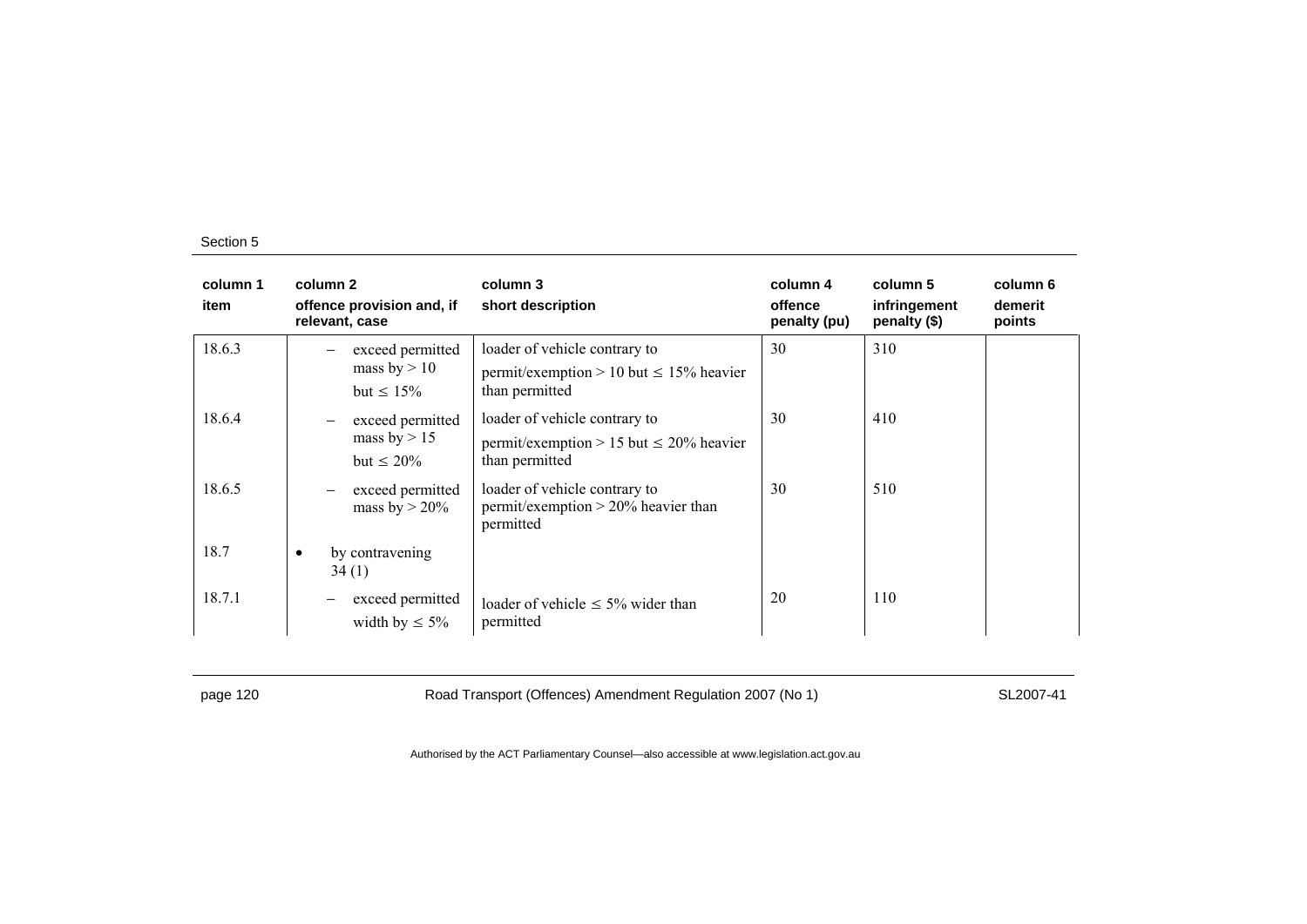| column 1<br>item | column 2<br>offence provision and, if<br>relevant, case                     | column 3<br>short description                                    | column 4<br>offence<br>penalty (pu) | column 5<br>infringement<br>penalty (\$) | column 6<br>demerit<br>points |
|------------------|-----------------------------------------------------------------------------|------------------------------------------------------------------|-------------------------------------|------------------------------------------|-------------------------------|
| 18.7.2           | exceed permitted<br>width by $> 5$<br>but $\leq 10\%$                       | loader of vehicle $> 5$ but $\leq 10\%$ wider than<br>permitted  | 20                                  | 210                                      |                               |
| 18.7.3           | exceed permitted<br>$\qquad \qquad -$<br>width $by > 10$<br>but $\leq 20\%$ | loader of vehicle $> 10$ but $< 20\%$ wider<br>than permitted    | 20                                  | 310                                      |                               |
| 18.7.4           | exceed permitted<br>$\qquad \qquad -$<br>width by $> 20$<br>but $\leq 30\%$ | loader of vehicle $> 20$ but $\leq 30\%$ wider<br>than permitted | 20                                  | 410                                      |                               |
| 18.7.5           | exceed permitted<br>width by $>$ 30%                                        | loader of vehicle $> 30\%$ wider than<br>permitted               | 20                                  | 510                                      |                               |

SL2007-41 Road Transport (Offences) Amendment Regulation 2007 (No 1) page 121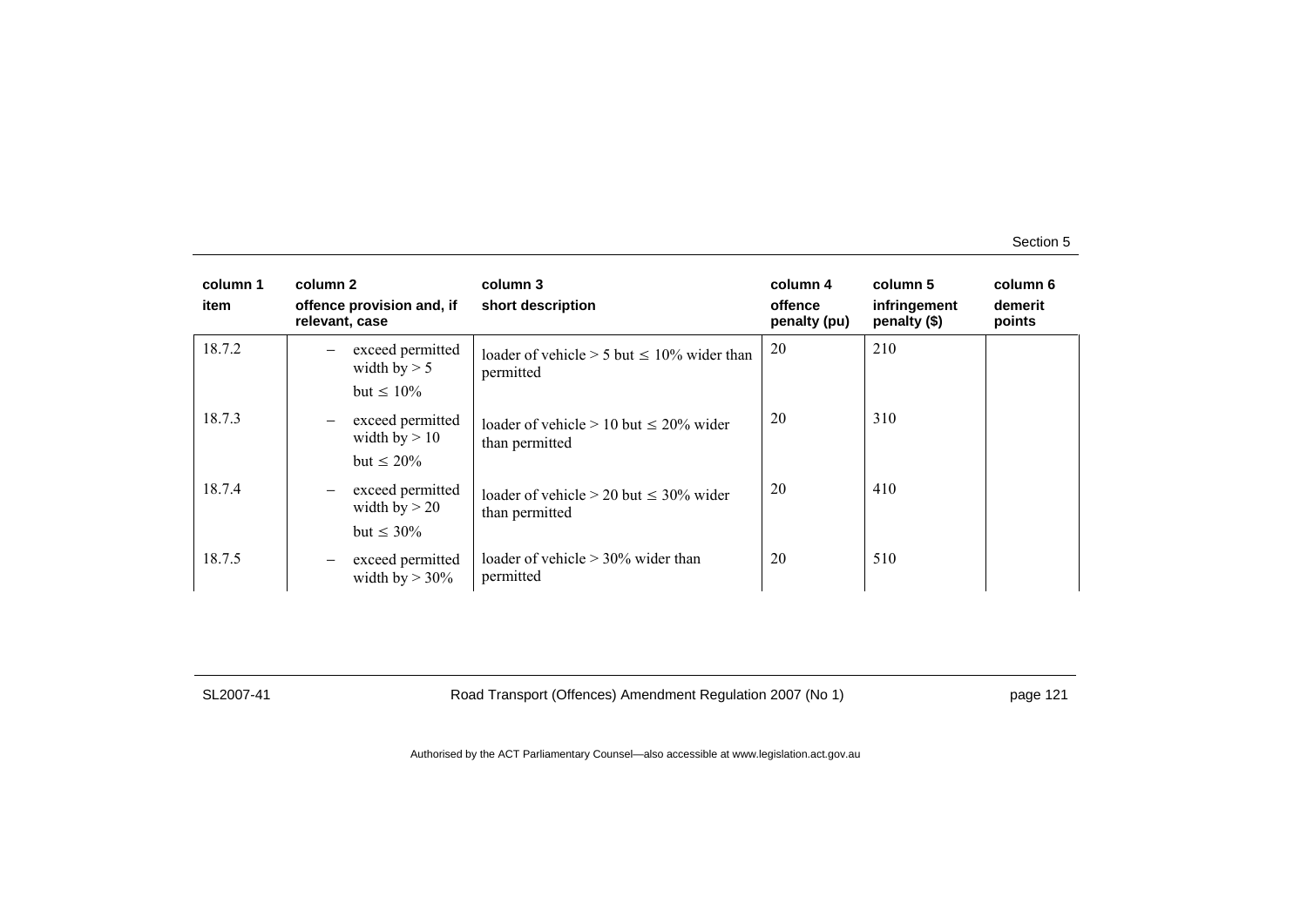| column 1<br>item | column 2<br>offence provision and, if<br>relevant, case                     | column 3<br>short description                                                                 | column 4<br>offence<br>penalty (pu) | column 5<br>infringement<br>penalty (\$) | column 6<br>demerit<br>points |
|------------------|-----------------------------------------------------------------------------|-----------------------------------------------------------------------------------------------|-------------------------------------|------------------------------------------|-------------------------------|
| 18.8             | by contravening<br>$\bullet$<br>34(2)                                       |                                                                                               |                                     |                                          |                               |
| 18.8.1           | exceed permitted<br>width by $\leq 5\%$                                     | loader of vehicle contrary to<br>permit/exemption $\leq 5\%$ wider than<br>permitted          | 20                                  | 110                                      |                               |
| 18.8.2           | exceed permitted<br>width by $> 5$<br>but $\leq 10\%$                       | loader of vehicle contrary to<br>permit/exemption > 5 but $\leq 10\%$ wider<br>than permitted | 20                                  | 210                                      |                               |
| 18.8.3           | exceed permitted<br>$\qquad \qquad -$<br>width by $> 10$<br>but $\leq 20\%$ | loader of vehicle contrary to<br>permit/exemption > 10 but $\leq$ 20% wider<br>than permitted | 20                                  | 310                                      |                               |

page 122 **Road Transport (Offences) Amendment Regulation 2007 (No 1)** SL2007-41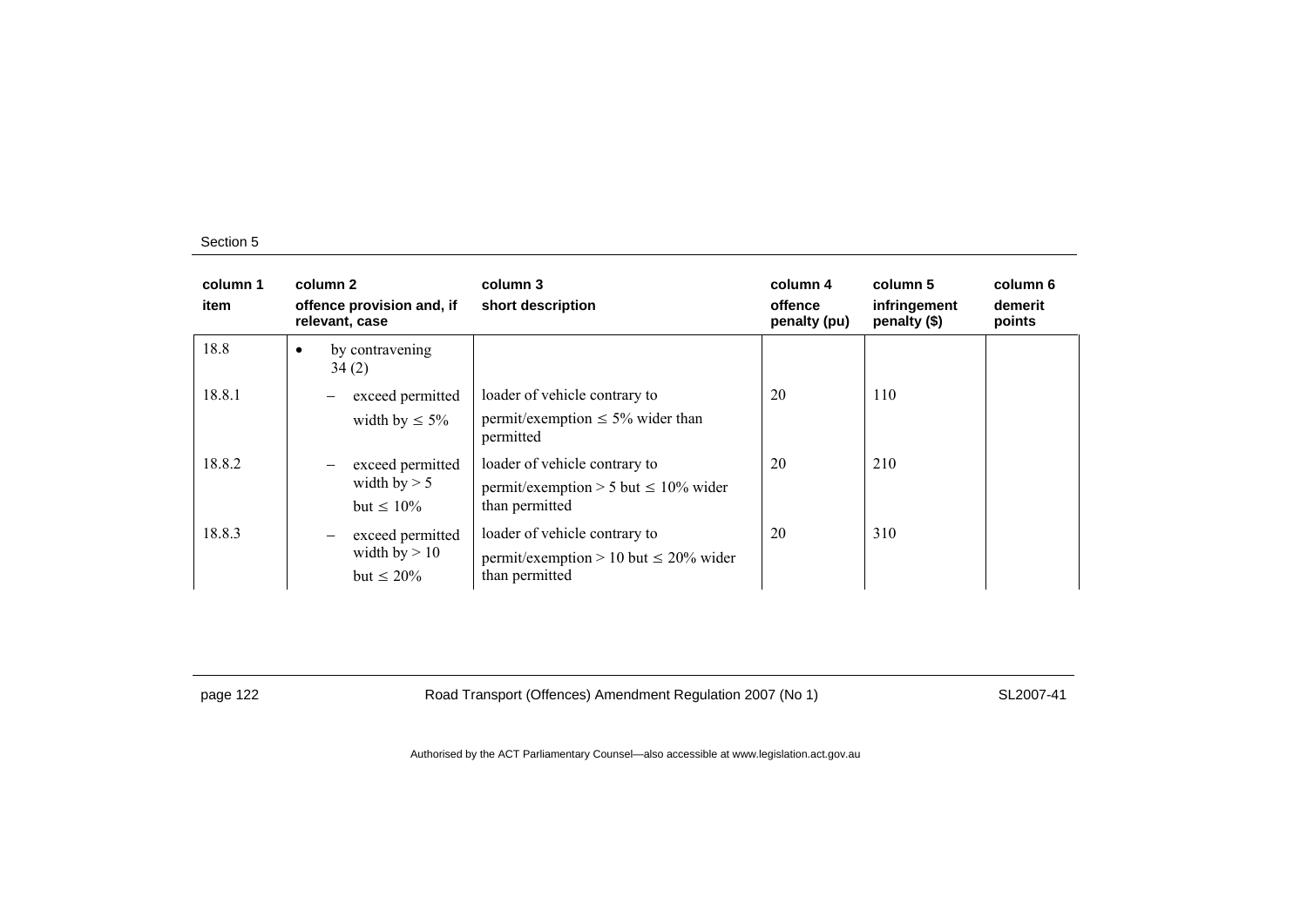| column 1<br>item | column 2<br>offence provision and, if<br>relevant, case                   | column 3<br>short description                                                                 | column 4<br>offence<br>penalty (pu) | column 5<br>infringement<br>penalty (\$) | column 6<br>demerit<br>points |
|------------------|---------------------------------------------------------------------------|-----------------------------------------------------------------------------------------------|-------------------------------------|------------------------------------------|-------------------------------|
| 18.8.4           | exceed permitted<br>width by $> 20$<br>but $\leq 30\%$                    | loader of vehicle contrary to<br>permit/exemption > 20 but $\leq$ 30% wider<br>than permitted | 20                                  | 410                                      |                               |
| 18.8.5           | exceed permitted<br>$\overbrace{\phantom{12322111}}$<br>width by $> 30\%$ | loader of vehicle contrary to<br>permit/exemption $> 30\%$ wider than<br>permitted            | 20                                  | 510                                      |                               |
| 18.9             | by contravening<br>٠<br>35(1)                                             |                                                                                               |                                     |                                          |                               |
| 18.9.1           | exceed other<br>dimensions by<br>$\leq 5\%$                               | loader of vehicle $\leq 5\%$ larger than<br>permitted                                         | 10                                  | 60                                       |                               |
| 18.9.2           | exceed other<br>dimensions by<br>$> 5$ but $\leq 10\%$                    | loader of vehicle $> 5$ but $\leq 10\%$ larger than<br>permitted                              | 10                                  | 110                                      |                               |

SL2007-41 Road Transport (Offences) Amendment Regulation 2007 (No 1) page 123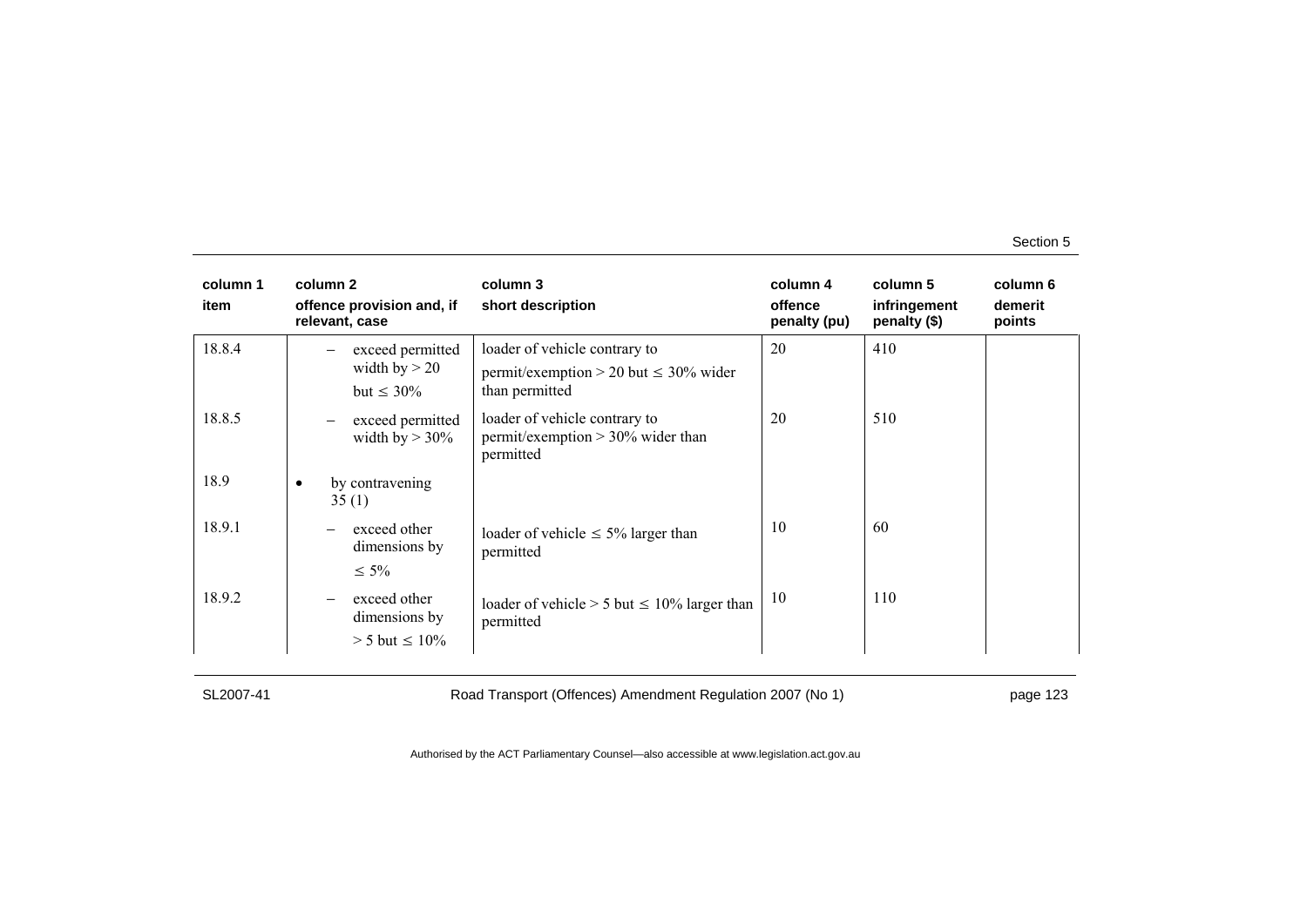| column 1<br>item | column 2<br>offence provision and, if<br>relevant, case                             | column 3<br>short description                                     | column 4<br>offence<br>penalty (pu) | column 5<br>infringement<br>penalty (\$) | column 6<br>demerit<br>points |
|------------------|-------------------------------------------------------------------------------------|-------------------------------------------------------------------|-------------------------------------|------------------------------------------|-------------------------------|
| 18.9.3           | exceed other<br>dimensions by<br>$> 10$ but $\leq 15\%$                             | loader of vehicle $> 10$ but $\leq 15\%$ larger<br>than permitted | 10                                  | 160                                      |                               |
| 18.9.4           | exceed other<br>$\overline{\phantom{m}}$<br>dimensions by<br>$> 15$ but $\leq 20\%$ | loader of vehicle $> 15$ but $\leq 20\%$ larger<br>than permitted | 10                                  | 210                                      |                               |
| 18.9.5           | exceed other<br>$\overline{\phantom{0}}$<br>dimensions by<br>$>$ 20 but $\leq$ 25%  | loader of vehicle $> 20$ but $\leq 25\%$ larger<br>than permitted | 10                                  | 260                                      |                               |
| 18.9.6           | exceed other<br>$\overline{\phantom{0}}$<br>dimensions by<br>$> 25\%$               | loader of vehicle $> 25\%$ larger than<br>permitted               | 10                                  | 310                                      |                               |

page 124 **Road Transport (Offences) Amendment Regulation 2007 (No 1)** SL2007-41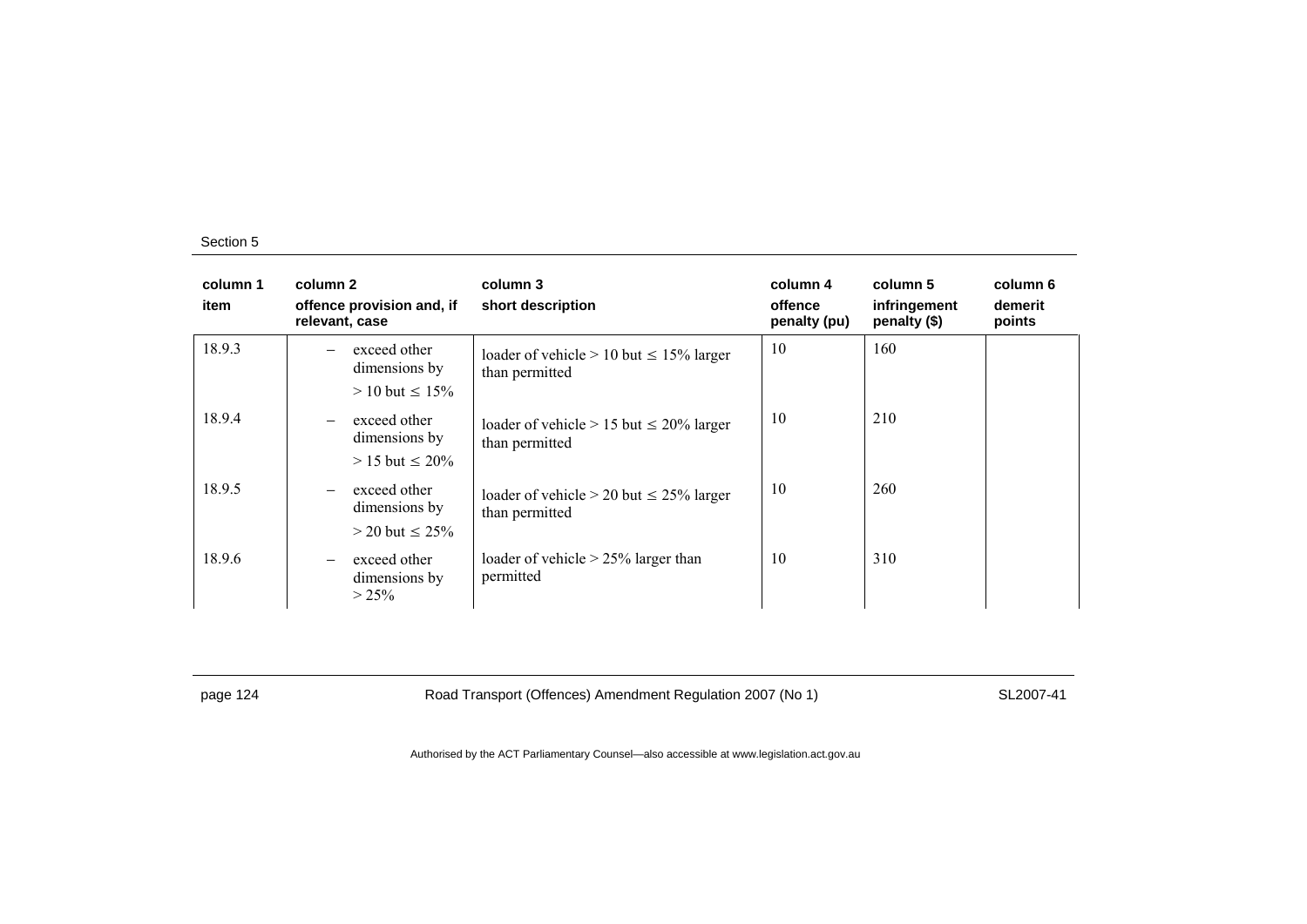| column 1<br>item | column 2<br>offence provision and, if<br>relevant, case                             | column 3<br>short description                                                                   | column 4<br>offence<br>penalty (pu) | column 5<br>infringement<br>penalty $(\$)$ | column 6<br>demerit<br>points |
|------------------|-------------------------------------------------------------------------------------|-------------------------------------------------------------------------------------------------|-------------------------------------|--------------------------------------------|-------------------------------|
| 18.10            | by contravening<br>$\bullet$<br>35(2)                                               |                                                                                                 |                                     |                                            |                               |
| 18.10.1          | exceed other<br>$\overline{\phantom{0}}$<br>dimensions by<br>$\leq 5\%$             | loader of vehicle contrary to permit/<br>exemption $\leq 5\%$ larger than permitted             | 10                                  | 60                                         |                               |
| 18.10.2          | exceed other<br>$\overline{\phantom{0}}$<br>dimensions by<br>$> 5$ but $\leq 10\%$  | loader of vehicle contrary to permit/<br>exemption > 5 but $\leq 10\%$ larger than<br>permitted | 10                                  | 110                                        |                               |
| 18.10.3          | exceed other<br>$\overline{\phantom{0}}$<br>dimensions by<br>$> 10$ but $\leq 15\%$ | loader of vehicle contrary to permit/<br>exemption > 10 but $\leq$ 15% larger than<br>permitted | 10                                  | 160                                        |                               |

SL2007-41 Road Transport (Offences) Amendment Regulation 2007 (No 1) page 125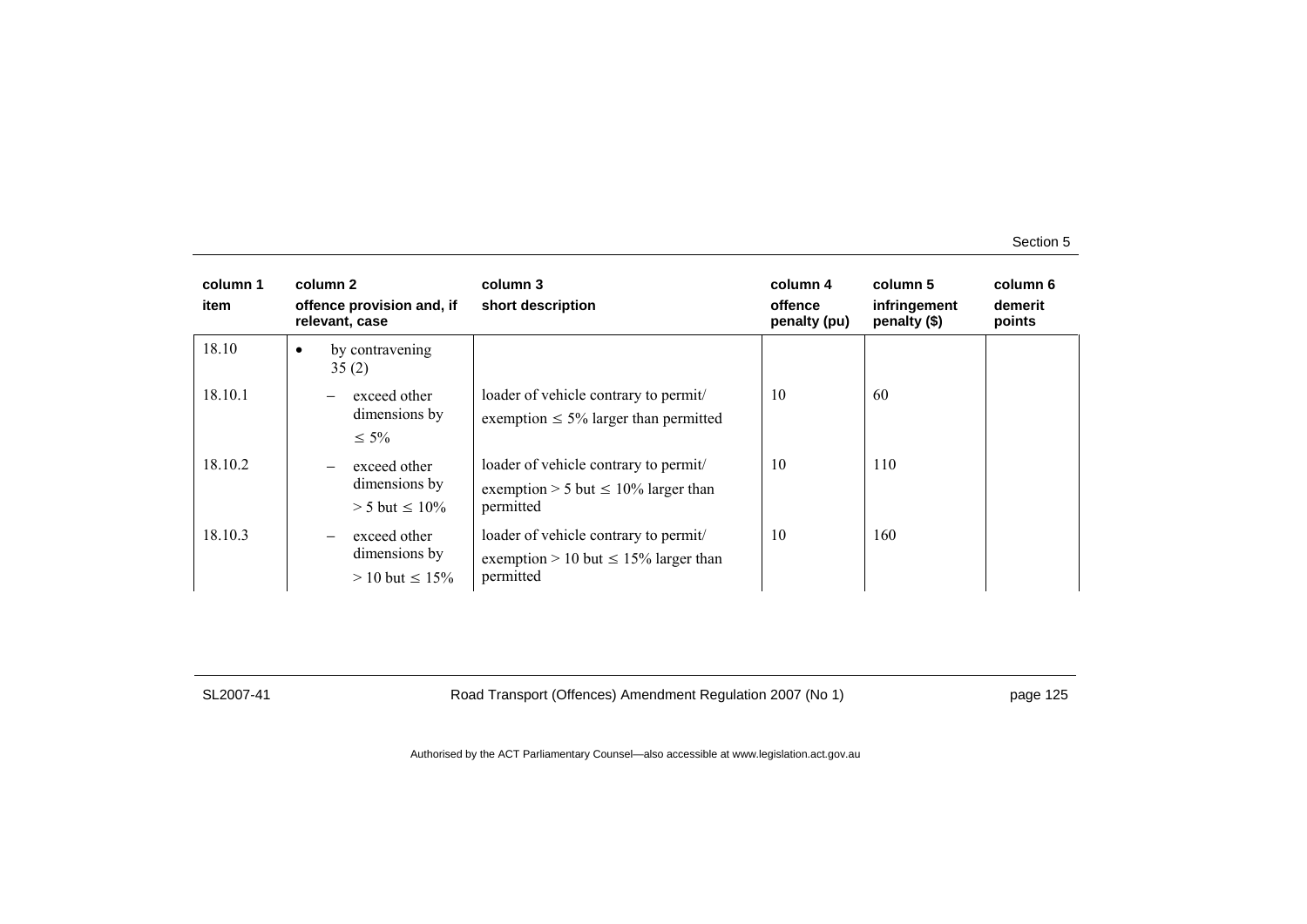| column 1<br>item | column 2<br>offence provision and, if<br>relevant, case | column 3<br>short description                                                                     | column 4<br>offence<br>penalty (pu) | column 5<br>infringement<br>penalty (\$) | column 6<br>demerit<br>points |
|------------------|---------------------------------------------------------|---------------------------------------------------------------------------------------------------|-------------------------------------|------------------------------------------|-------------------------------|
| 18.10.4          | exceed other<br>dimensions by<br>$> 15$ but $\leq 20\%$ | loader of vehicle contrary to permit/<br>exemption > 15 but $\leq$ 20% larger than<br>permitted   | 10                                  | 210                                      |                               |
| 18.10.5          | exceed other<br>dimensions by<br>$>$ 20 but $\leq$ 25%  | loader of vehicle contrary to permit<br>exemption > 20 but $\leq$ 25% larger than<br>permitted    | 10                                  | 260                                      |                               |
| 18.10.6          | exceed other<br>dimensions by<br>$> 25\%$               | loader of vehicle contrary to permit/<br>exemption $> 25\%$ larger than permitted                 | 10                                  | 310                                      |                               |
| 18.11            | by contravening<br>$\bullet$<br>36(1)                   |                                                                                                   |                                     |                                          |                               |
| 18.11.1          | by contravening<br>17(1)                                | loader of non-articulated vehicle/<br>combination/dog trailer without required<br>axle/axle group | 10                                  | 210                                      |                               |

page 126 **Road Transport (Offences) Amendment Regulation 2007 (No 1)** SL2007-41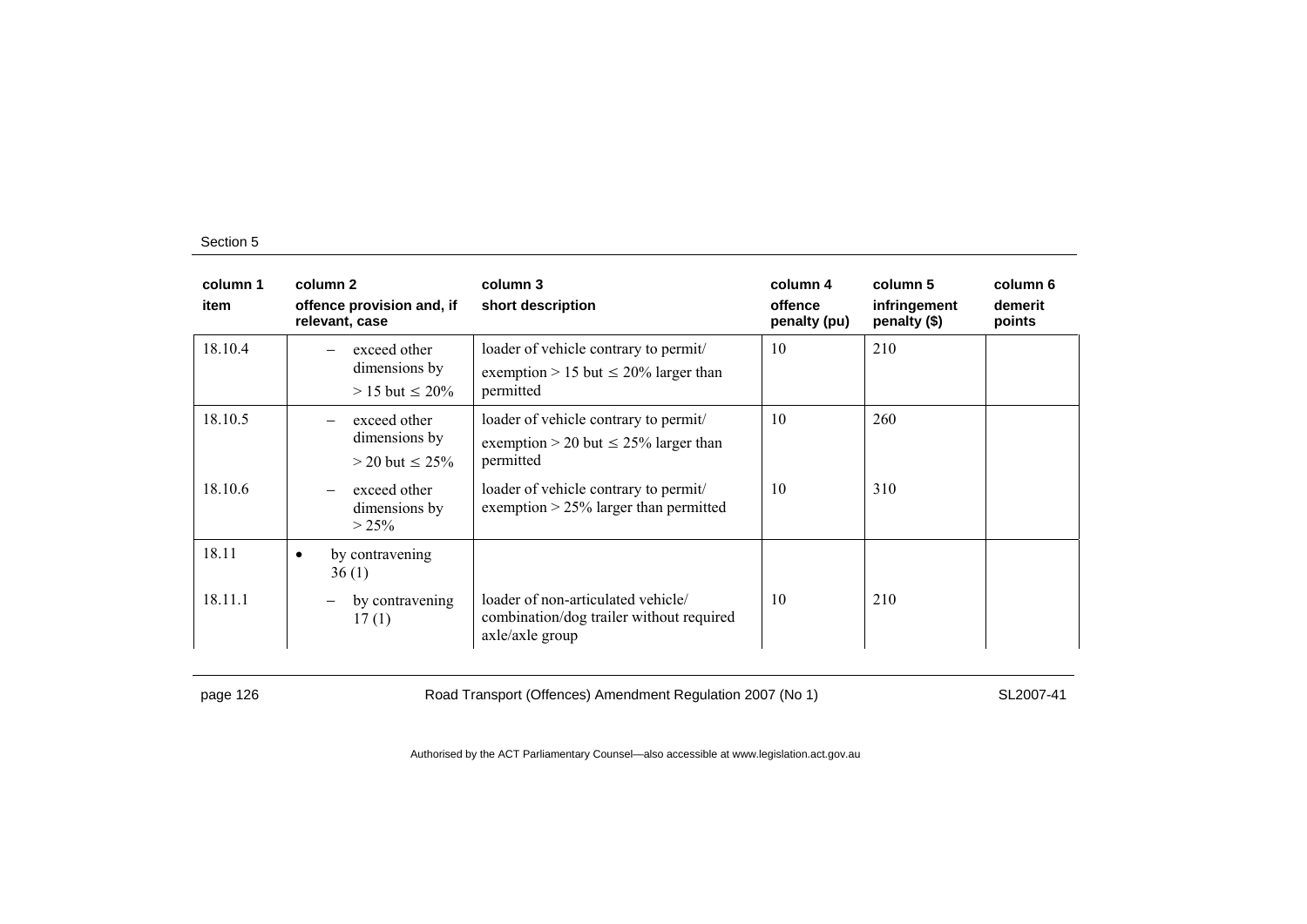| column 1<br>item | column 2<br>offence provision and, if<br>relevant, case | column 3<br>short description                                                       | column 4<br>offence<br>penalty (pu) | column 5<br>infringement<br>penalty (\$) | column 6<br>demerit<br>points |
|------------------|---------------------------------------------------------|-------------------------------------------------------------------------------------|-------------------------------------|------------------------------------------|-------------------------------|
| 18.11.2          | by contravening<br>17(2)                                | loader of semitrailer/pig trailer with<br>$> 1$ axle/axle group                     | 10                                  | 210                                      |                               |
| 18.11.3          | by contravening<br>$\overline{\phantom{0}}$<br>18(1)    | loader of vehicle all wheels on axle not<br>connected to same steering system       | 10                                  | 210                                      |                               |
| 18.11.4          | by contravening<br>$\qquad \qquad -$<br>18(2)           | loader of vehicle all wheels on axle group<br>not connected to same steering system | 10                                  | 210                                      |                               |
| 18.11.5          | by contravening<br>19                                   | loader of vehicle unable to turn 25m circle                                         | 10                                  | 210                                      |                               |
| 18.11.6          | by contravening<br>$\overline{\phantom{0}}$<br>20(1)    | loader of vehicle axle/axle group not<br>connected to acceptable suspension system  | 10                                  | 210                                      |                               |
| 18.11.7          | by contravening<br>$\qquad \qquad -$<br>20(1A)          | loader of vehicle axles not relate to each<br>other through load-sharing system     | 10                                  | 210                                      |                               |
| 18.11.8          | by contravening<br>$\overline{\phantom{m}}$<br>21       | loader of vehicle controls of suspension<br>device operable by person on vehicle    | 10                                  | 210                                      |                               |

SL2007-41 Road Transport (Offences) Amendment Regulation 2007 (No 1) page 127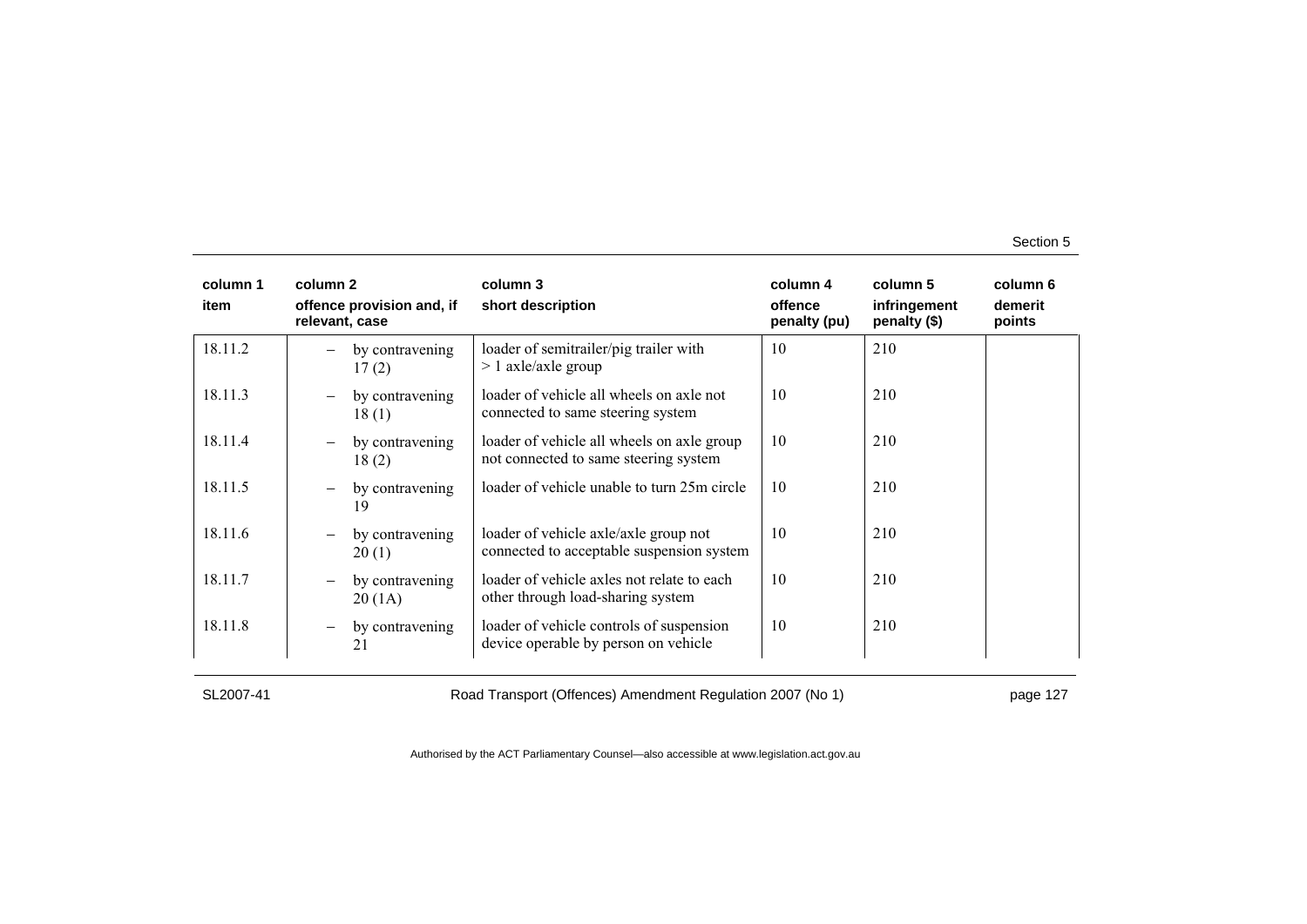| column 1<br>item | column 2<br>offence provision and, if<br>relevant, case | column 3<br>short description                                                   | column 4<br>offence<br>penalty (pu) | column 5<br>infringement<br>penalty (\$) | column 6<br>demerit<br>points |
|------------------|---------------------------------------------------------|---------------------------------------------------------------------------------|-------------------------------------|------------------------------------------|-------------------------------|
| 18.12            | by contravening<br>$\bullet$<br>36(2)                   | loader of vehicle tyre pressure higher than<br>permitted                        | 10                                  | 210                                      |                               |
| 18.13            | by contravening<br>$\bullet$<br>36(3)                   | loader of vehicle contrary to permit/<br>exemption condition                    | 10                                  | 210                                      |                               |
| 18.14            | by contravening<br>$\bullet$<br>37(1)                   | loader of articulated vehicle with trailer                                      | 10                                  | 210                                      |                               |
| 18.15            | by contravening<br>$\bullet$<br>37(2)                   | loader of B-double/road train                                                   | 10                                  | 210                                      |                               |
| 19               | 41 $(4)(a)$                                             | remove/alter position/alter distribution of<br>load/equipment                   | 50                                  | 210                                      |                               |
| 20               | 41 $(4)(b)$                                             | permit person to remove/alter position/<br>alter distribution of load/equipment | 50                                  | 210                                      |                               |
| 21               | 43 $(5)$                                                | remove/deface/interfere with notice on<br>vehicle                               | 20                                  | 210                                      |                               |

page 128 **Road Transport (Offences) Amendment Regulation 2007 (No 1)** SL2007-41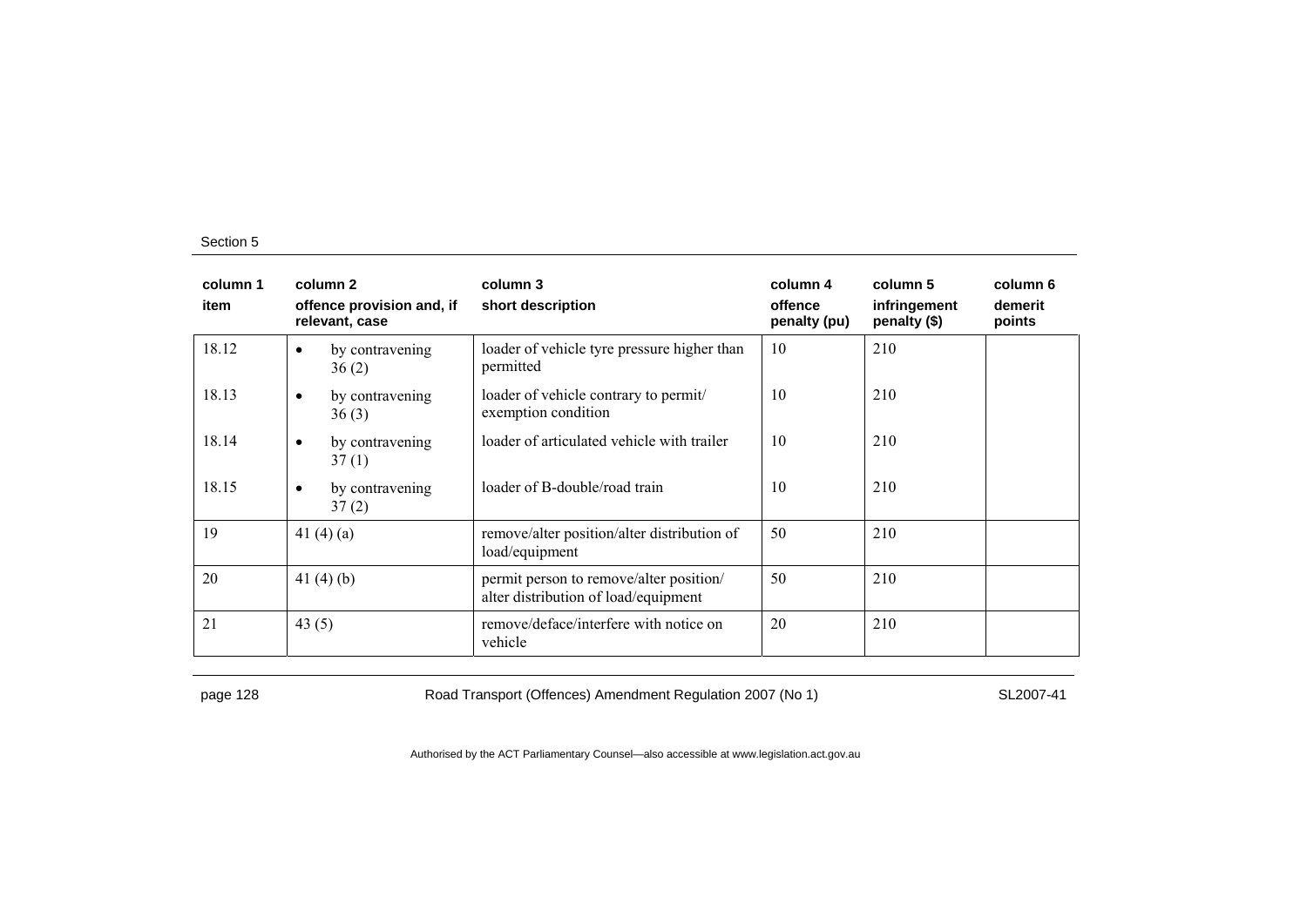| column 1<br>item | column 2<br>offence provision and, if<br>relevant, case | column 3<br>short description                                                 | column 4<br>offence<br>penalty (pu) | column 5<br>infringement<br>penalty (\$) | column 6<br>demerit<br>points |
|------------------|---------------------------------------------------------|-------------------------------------------------------------------------------|-------------------------------------|------------------------------------------|-------------------------------|
| 22               | 44(a)                                                   | remove/deface/interfere with label on<br>vehicle                              | 50                                  | 210                                      |                               |
| 23               | 44 $(b)$                                                | move vehicle                                                                  | 50                                  | 210                                      |                               |
| 24               | 44 $(c)$                                                | remove load from vehicle                                                      | 50                                  | 210                                      |                               |
| 25               | 44(d)                                                   | remove equipment from vehicle                                                 | 50                                  | 210                                      |                               |
| 26               | 44 $(e)$                                                | interfere with/alter position of load on<br>vehicle                           | 50                                  | 210                                      |                               |
| 27               | 44 $(f)$                                                | interfere with/alter position of equipment<br>on vehicle                      | 50                                  | 210                                      |                               |
| 28               | 44(g)                                                   | replace/interfere with/adjust suspension<br>system/axle/wheel/tyre of vehicle | 50                                  | 210                                      |                               |

SL2007-41 Road Transport (Offences) Amendment Regulation 2007 (No 1) page 129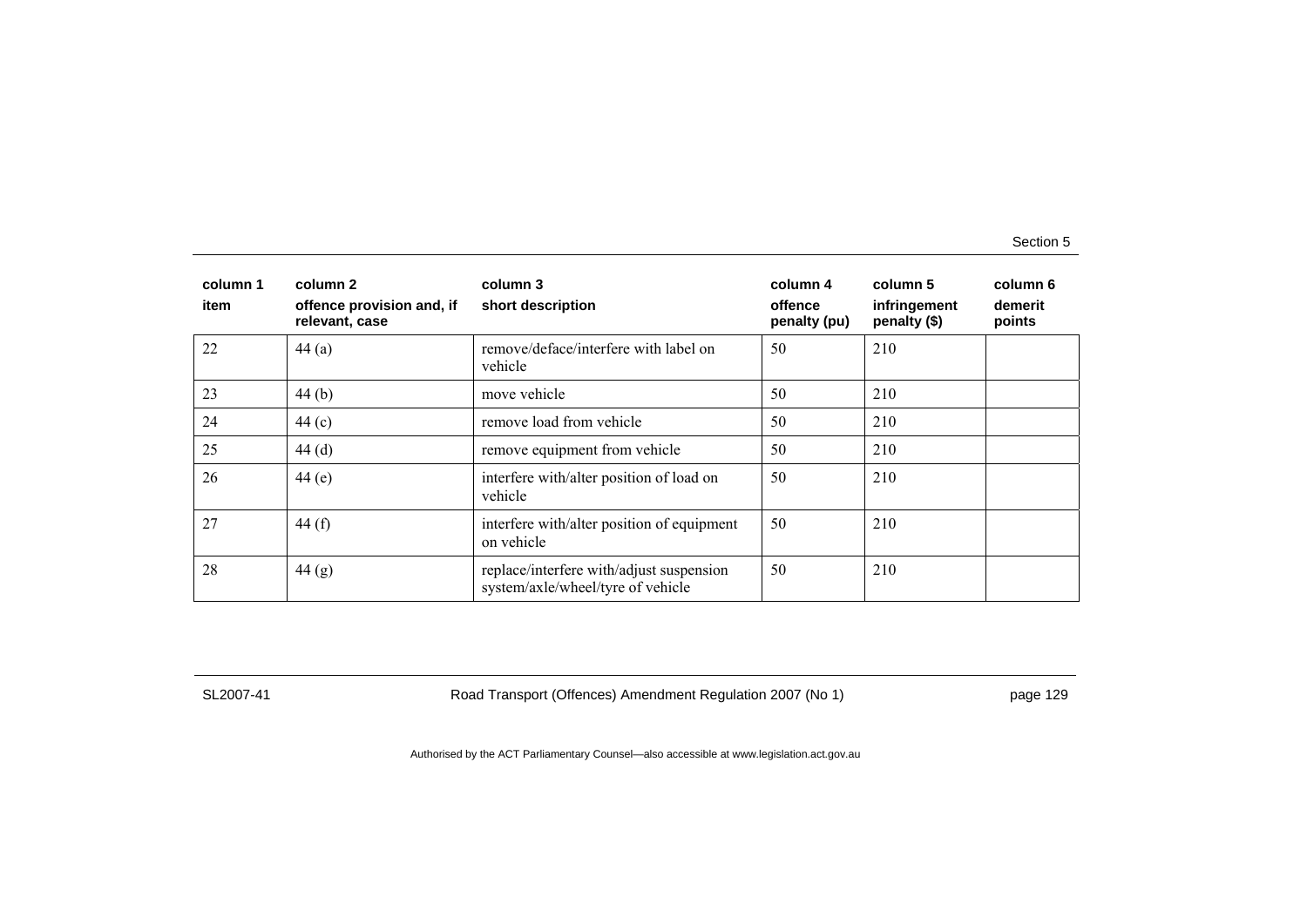| column 1<br>item | column 2<br>offence provision and, if<br>relevant, case | column 3<br>short description                                                               | column 4<br>offence<br>penalty (pu) | column 5<br>infringement<br>penalty (\$) | column 6<br>demerit<br>points |
|------------------|---------------------------------------------------------|---------------------------------------------------------------------------------------------|-------------------------------------|------------------------------------------|-------------------------------|
| 29               | 47                                                      | contravene direction of police officer/<br>authorised person                                | 50                                  | 210                                      |                               |
| 30               | 53                                                      | tamper with/interfere with/damage<br>mechanism/seal of approved portable<br>weighing device | 200                                 |                                          |                               |

page 130 Road Transport (Offences) Amendment Regulation 2007 (No 1) SL2007-41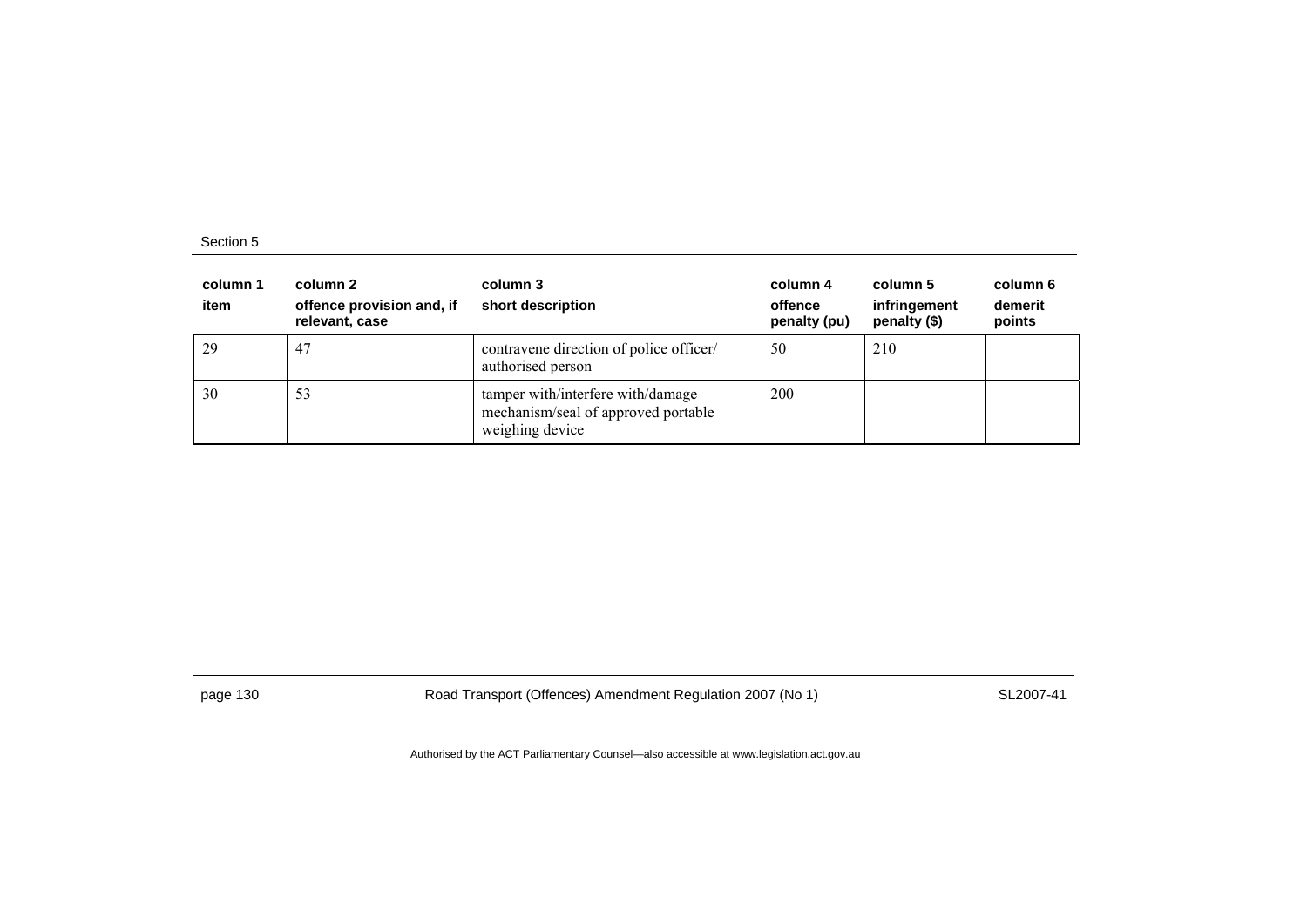# **Part 1.5 Road Transport (Driver Licensing) Act 1999**

| column 1<br>item | column 2<br>offence provision and, if<br>relevant, case | column 3<br>short description                                                           | column 4<br>offence<br>penalty (pu) | column 5<br>infringement<br>penalty (\$) | column 6<br>demerit<br>points |
|------------------|---------------------------------------------------------|-----------------------------------------------------------------------------------------|-------------------------------------|------------------------------------------|-------------------------------|
|                  | 29(1)(a)                                                | obtain licence/renew licence by false<br>statement/misrepresentation/dishonest<br>means | 20                                  |                                          |                               |
|                  | 29(1)(b)                                                | possess licence obtained/renewed<br>dishonestly                                         | 20                                  |                                          |                               |
|                  | 30(1)(a)                                                | possess licence issued to someone else                                                  | 20                                  |                                          |                               |
|                  | 30(1)(b)                                                | possess licence forged/fraudulently<br>altered/calculated to deceive                    | 20                                  |                                          |                               |
|                  | 30(1)(c)                                                | possess thing like licence calculated to<br>deceive                                     | 20                                  |                                          |                               |

SL2007-41 Road Transport (Offences) Amendment Regulation 2007 (No 1) page 131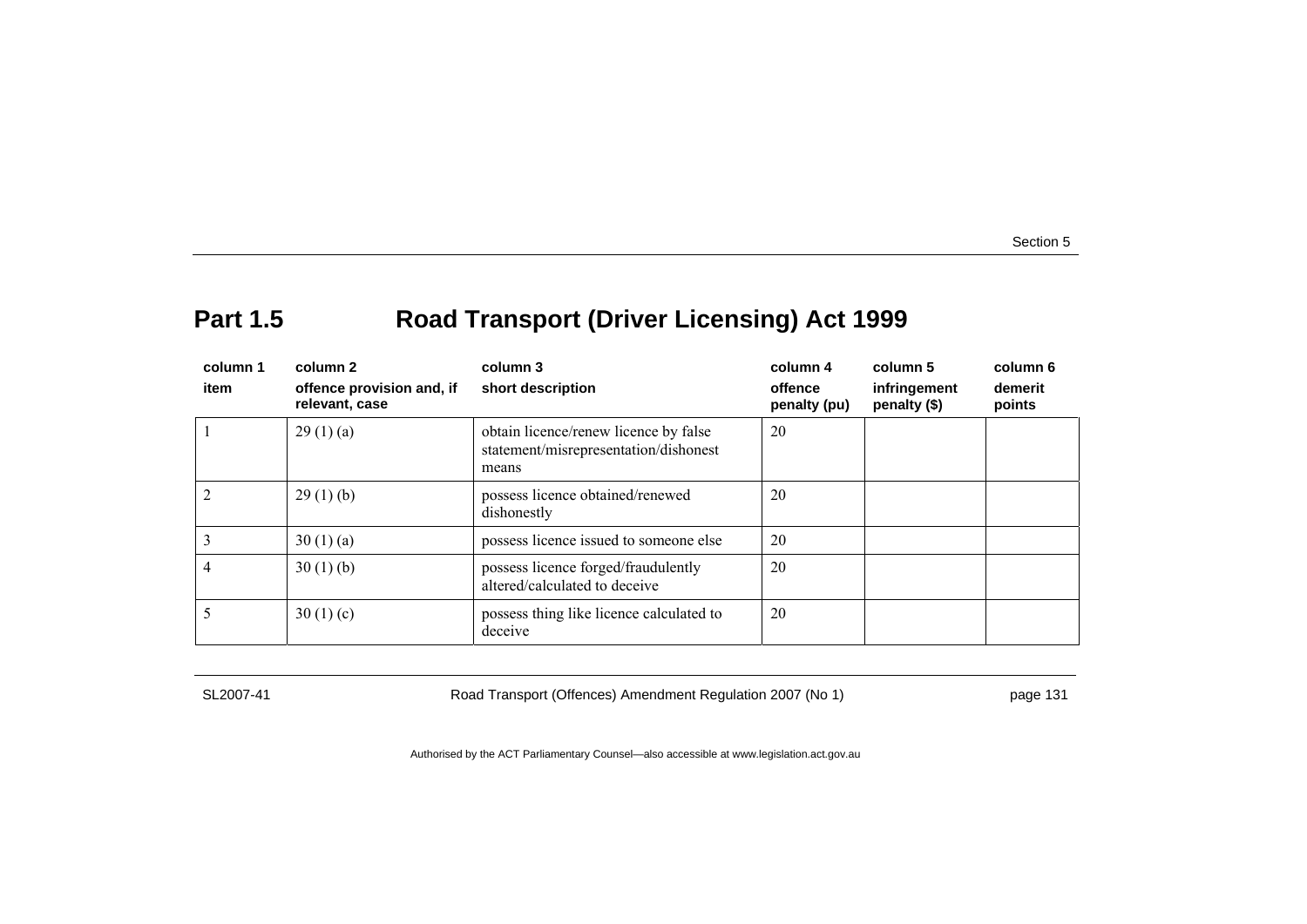| column 1<br>item | column 2<br>offence provision and, if<br>relevant, case | column 3<br>short description                             | column 4<br>offence<br>penalty (pu)        | column 5<br>infringement<br>penalty (\$) | column 6<br>demerit<br>points |
|------------------|---------------------------------------------------------|-----------------------------------------------------------|--------------------------------------------|------------------------------------------|-------------------------------|
| 6                | 30(2)                                                   | forge/fraudulently alter/use/lend/allow use<br>of licence | 20                                         |                                          |                               |
|                  | 30(3)                                                   | change licence in way calculated to deceive               | 20                                         |                                          |                               |
| 8                | 30(4)                                                   | deface/damage/interfere with licence                      | 20                                         |                                          |                               |
| $\mathbf Q$      | 31(1)                                                   | unlicensed driver/rider                                   | 20                                         | 389                                      |                               |
| 10               | 31(2)                                                   |                                                           |                                            |                                          |                               |
| 10.1             | first offender<br>٠                                     | unlicensed driver/rider—first offender                    | 20                                         | 389                                      |                               |
| 10.2             | repeat offender<br>٠                                    | unlicensed driver/rider-repeat offender                   | $50 \text{ pu}/6$<br>months<br>prison/both |                                          |                               |

page 132 **Road Transport (Offences) Amendment Regulation 2007 (No 1)** SL2007-41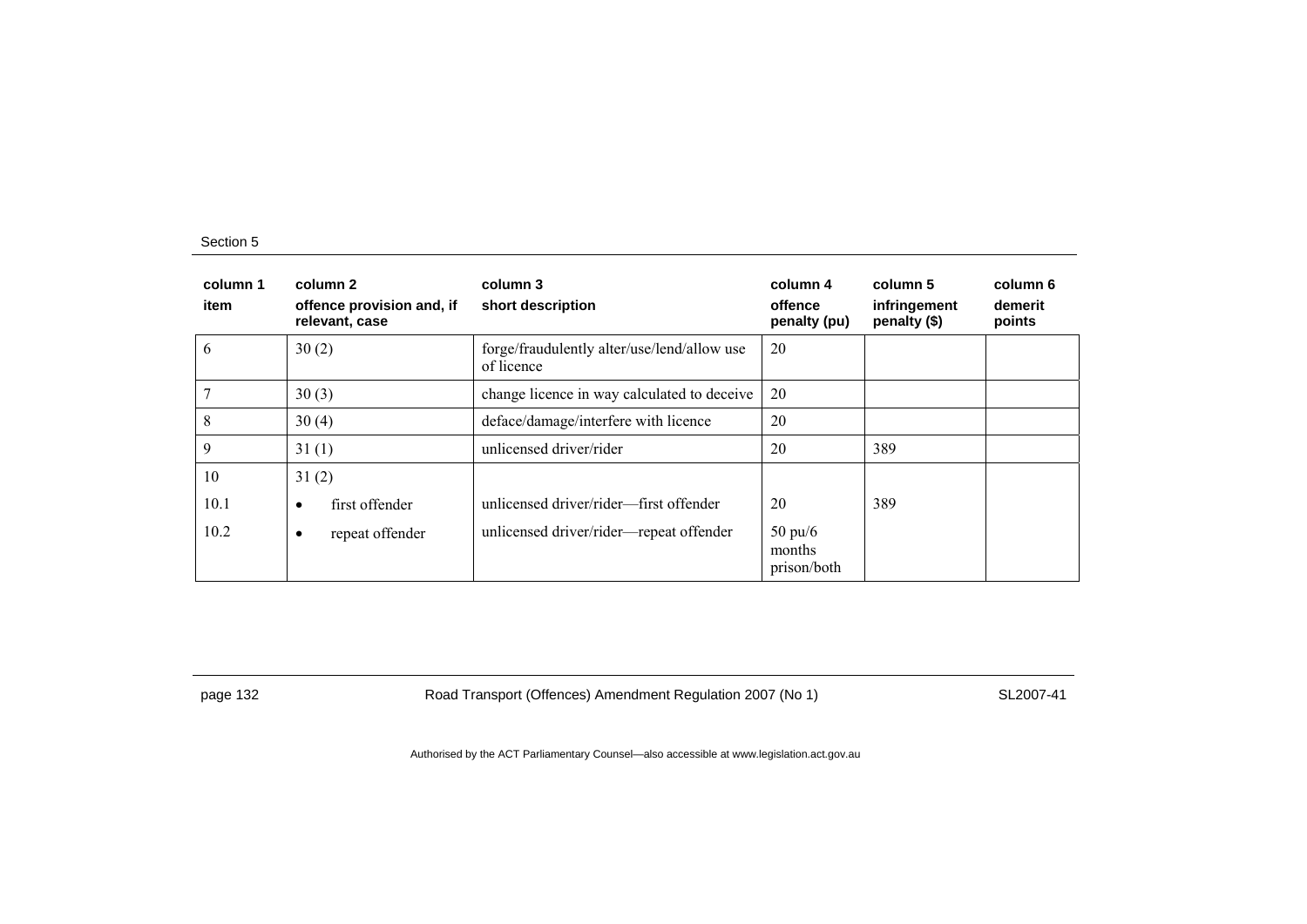| column 1<br>item | column 2<br>offence provision and, if<br>relevant, case | column 3<br>short description                                                                                          | column 4<br>offence<br>penalty (pu)          | column 5<br>infringement<br>penalty (\$) | column 6<br>demerit<br>points |
|------------------|---------------------------------------------------------|------------------------------------------------------------------------------------------------------------------------|----------------------------------------------|------------------------------------------|-------------------------------|
| 11               | 32(1)(a)                                                |                                                                                                                        |                                              |                                          |                               |
| 11.1             | first offender<br>$\bullet$                             | drive while disqualified—first offender                                                                                | $50 \text{ pu/6}$<br>months<br>prison/both   |                                          |                               |
| 11.2             | repeat offender<br>٠                                    | drive while disqualified—repeat offender                                                                               | $100 \text{ pu}/12$<br>months<br>prison/both |                                          |                               |
| 12               | 32(1)(b)                                                |                                                                                                                        |                                              |                                          |                               |
| 12.1             | first offender<br>$\bullet$                             | apply for licence while disqualified state<br>name falsely/incorrectly/not mention<br>disqualification-first offender  | $50 \text{ pu}/6$<br>months<br>prison/both   |                                          |                               |
| 12.2             | repeat offender<br>$\bullet$                            | apply for licence while disqualified state<br>name falsely/incorrectly/not mention<br>disqualification-repeat offender | $100 \text{ pu}/12$<br>months<br>prison/both |                                          |                               |

SL2007-41 Road Transport (Offences) Amendment Regulation 2007 (No 1) page 133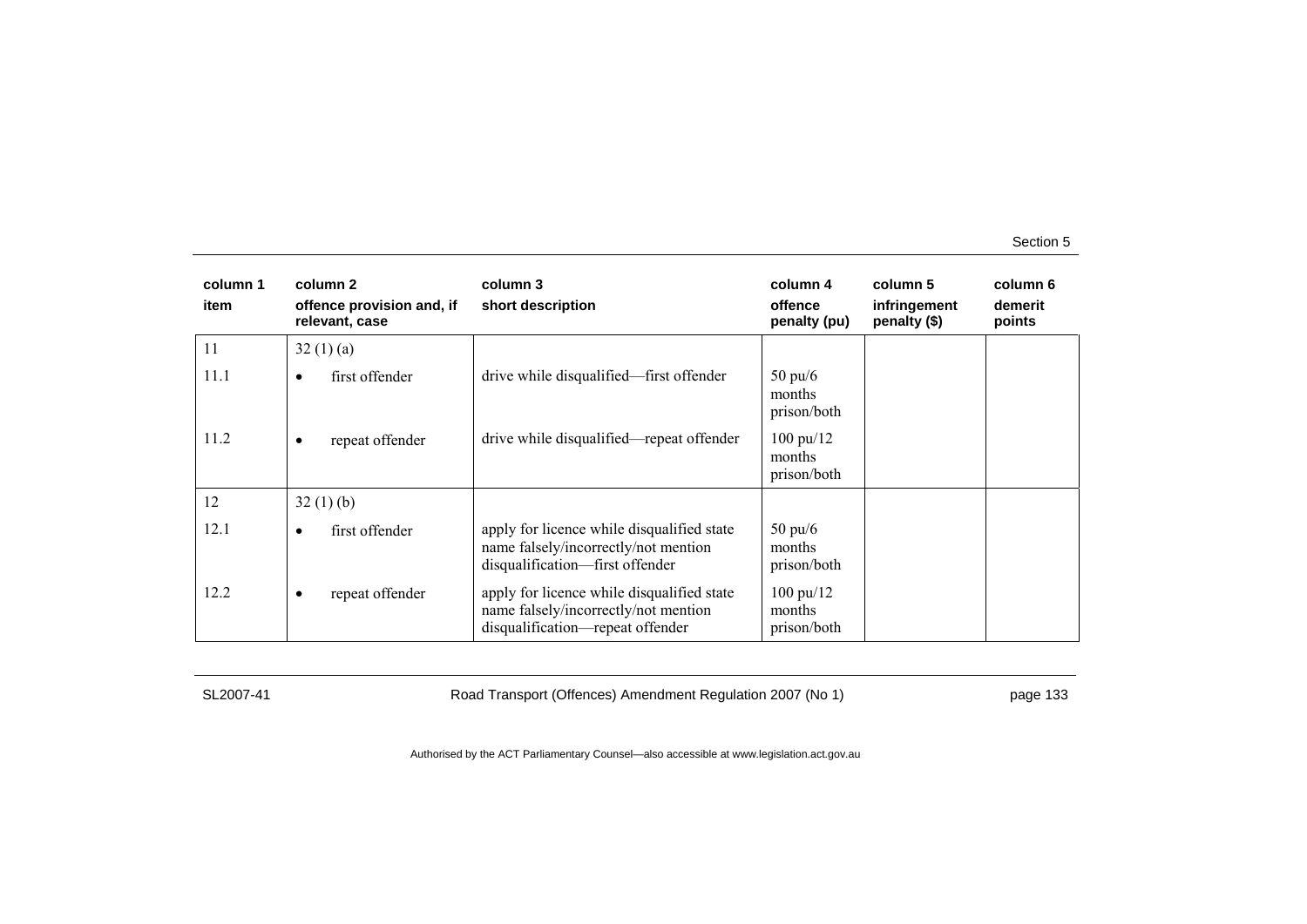| column 1<br>item | column 2<br>offence provision and, if<br>relevant, case | column 3<br>short description                                                                                 | column 4<br>offence<br>penalty (pu)          | column 5<br>infringement<br>penalty (\$) | column 6<br>demerit<br>points |
|------------------|---------------------------------------------------------|---------------------------------------------------------------------------------------------------------------|----------------------------------------------|------------------------------------------|-------------------------------|
| 13               | 32(2)(a)                                                |                                                                                                               |                                              |                                          |                               |
| 13.1             | first offender<br>$\bullet$                             | drive while licence suspended—first<br>offender                                                               | $50 \text{ pu/6}$<br>months<br>prison/both   |                                          |                               |
| 13.2             | repeat offender<br>$\bullet$                            | drive while licence suspended—repeat<br>offender                                                              | $100 \text{ pu}/12$<br>months<br>prison/both |                                          |                               |
| 14               | 32(2)(b)                                                |                                                                                                               |                                              |                                          |                               |
| 14.1             | first offender<br>$\bullet$                             | apply for licence while suspended state<br>name falsely/incorrectly/not mention<br>suspension—first offender  | $50 \text{ pu}/6$<br>months<br>prison/both   |                                          |                               |
| 14.2             | repeat offender<br>$\bullet$                            | apply for licence while suspended state<br>name falsely/incorrectly/not mention<br>suspension—repeat offender | $100 \text{ pu}/12$<br>months<br>prison/both |                                          |                               |

page 134 Road Transport (Offences) Amendment Regulation 2007 (No 1) SL2007-41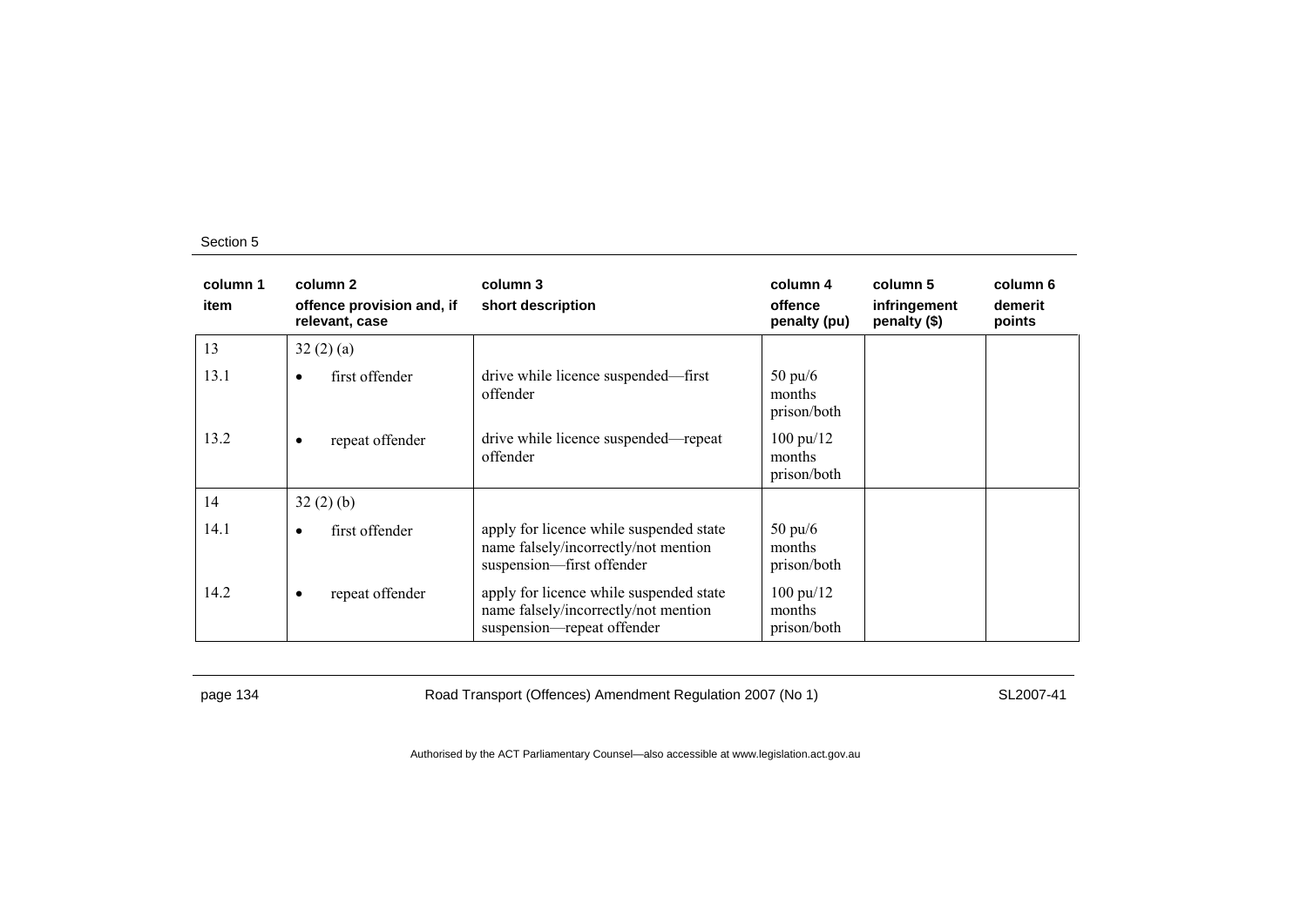| column 1<br>item | column <sub>2</sub><br>offence provision and, if<br>relevant, case | column 3<br>short description                                                                                                      | column 4<br>offence<br>penalty (pu)          | column 5<br>infringement<br>penalty (\$) | column 6<br>demerit<br>points |
|------------------|--------------------------------------------------------------------|------------------------------------------------------------------------------------------------------------------------------------|----------------------------------------------|------------------------------------------|-------------------------------|
| 15               | 32(3)(a)                                                           |                                                                                                                                    |                                              |                                          |                               |
| 15.1             | first offender<br>$\bullet$                                        | drive while licence cancelled/after licence<br>refused—first offender                                                              | $50 \text{ pu/6}$<br>months<br>prison/both   |                                          |                               |
| 15.2             | repeat offender<br>٠                                               | drive while licence cancelled/after licence<br>refused—repeat offender                                                             | $100 \text{ pu}/12$<br>months<br>prison/both |                                          |                               |
| 16               | 32(3)(b)                                                           |                                                                                                                                    |                                              |                                          |                               |
| 16.1             | first offender<br>$\bullet$                                        | apply for licence after refusal/cancellation<br>state name falsely/incorrectly/not mention<br>refusal/cancellation-first offender  | $50 \text{ pu}/6$<br>months<br>prison/both   |                                          |                               |
| 16.2             | repeat offender<br>$\bullet$                                       | apply for licence after refusal/cancellation<br>state name falsely/incorrectly/not mention<br>refusal/cancellation-repeat offender | $100 \text{ pu}/12$<br>months<br>prison/both |                                          |                               |

SL2007-41 Road Transport (Offences) Amendment Regulation 2007 (No 1) page 135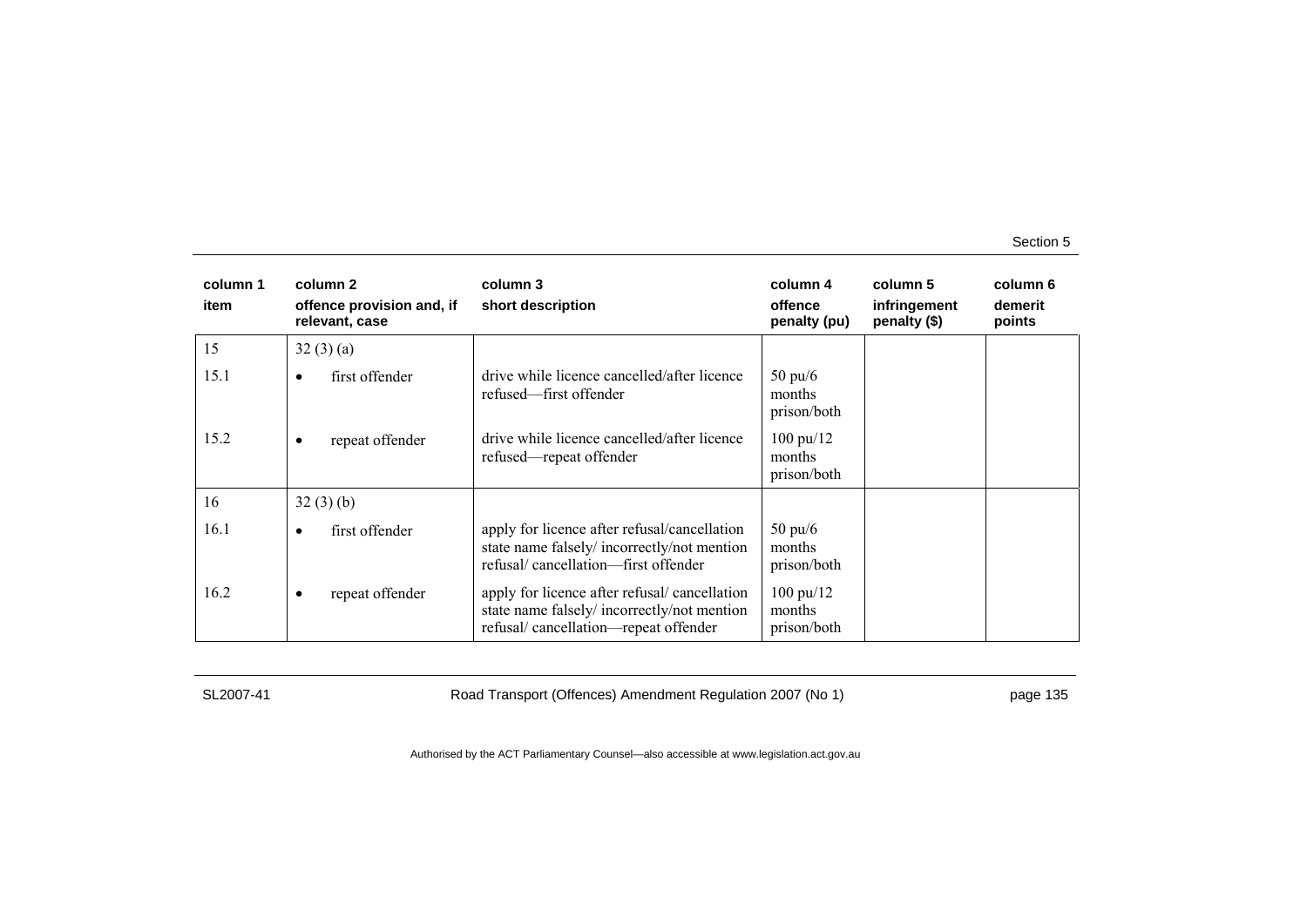| column 1<br>item | column 2<br>offence provision and, if<br>relevant, case | column 3<br>short description               | column 4<br>offence<br>penalty (pu)        | column 5<br>infringement<br>penalty (\$) | column 6<br>demerit<br>points |
|------------------|---------------------------------------------------------|---------------------------------------------|--------------------------------------------|------------------------------------------|-------------------------------|
| 17               | 33(1)                                                   | contravene conditions of restricted licence | $50 \text{ pu}/6$<br>months<br>prison/both |                                          |                               |
| 18               | 39(2)                                                   | unauthorised reproduction of photograph     | 20                                         |                                          |                               |
| 19               | 39(3)                                                   | unauthorised reproduction of signature      | 20                                         |                                          |                               |

page 136 **Road Transport (Offences) Amendment Regulation 2007 (No 1)** SL2007-41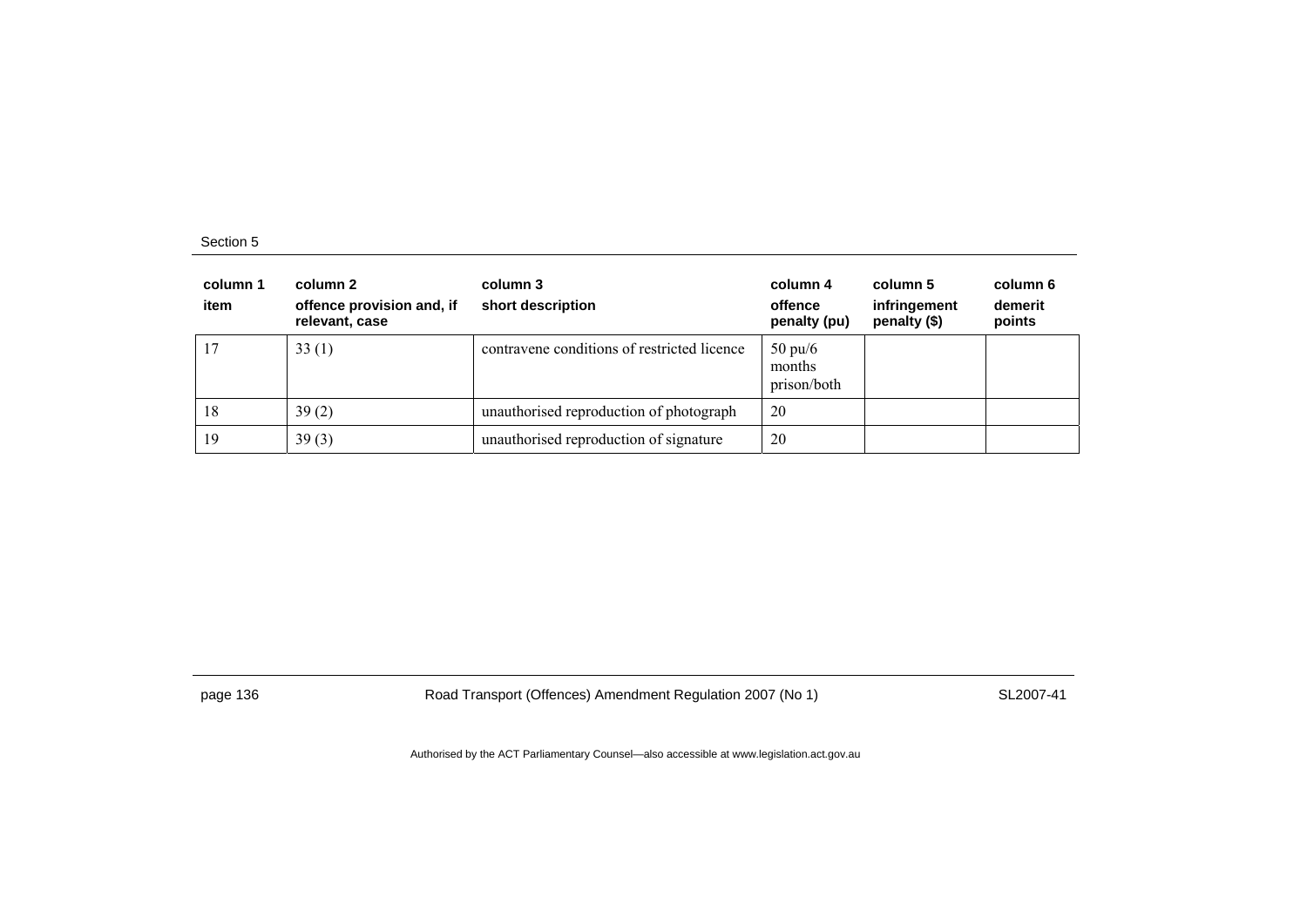# **Part 1.6 Road Transport (Driver Licensing) Regulation 2000**

| column 1<br>item | column 2<br>offence provision and, if<br>relevant, case | column 3<br>short description                                  | column 4<br>offence<br>penalty (pu) | column 5<br>infringement<br>penalty (\$) | column 6<br>demerit<br>points |
|------------------|---------------------------------------------------------|----------------------------------------------------------------|-------------------------------------|------------------------------------------|-------------------------------|
|                  | 20(1)(a)                                                | learner ride motorbike of prohibited power-<br>to-weight ratio | 20                                  | 90                                       |                               |
|                  | 20(1)(b)                                                | learner rider tow vehicle                                      | 20                                  | 90                                       |                               |
|                  | 20(2)                                                   | learner rider not display L-plate as required                  | 20                                  | 90                                       |                               |
| 4                | 20(3)                                                   | learner ride motorbike with pillion<br>passenger               | 20                                  | 90                                       |                               |
|                  | 20(4)                                                   | learner ride motorbike with sidecar<br>passenger not licensed  | 20                                  | 90                                       |                               |
| 6                | 20(5)(a)                                                | sidecar passenger not supervise learner<br>rider               | 20                                  | 90                                       |                               |

SL2007-41 Road Transport (Offences) Amendment Regulation 2007 (No 1) page 137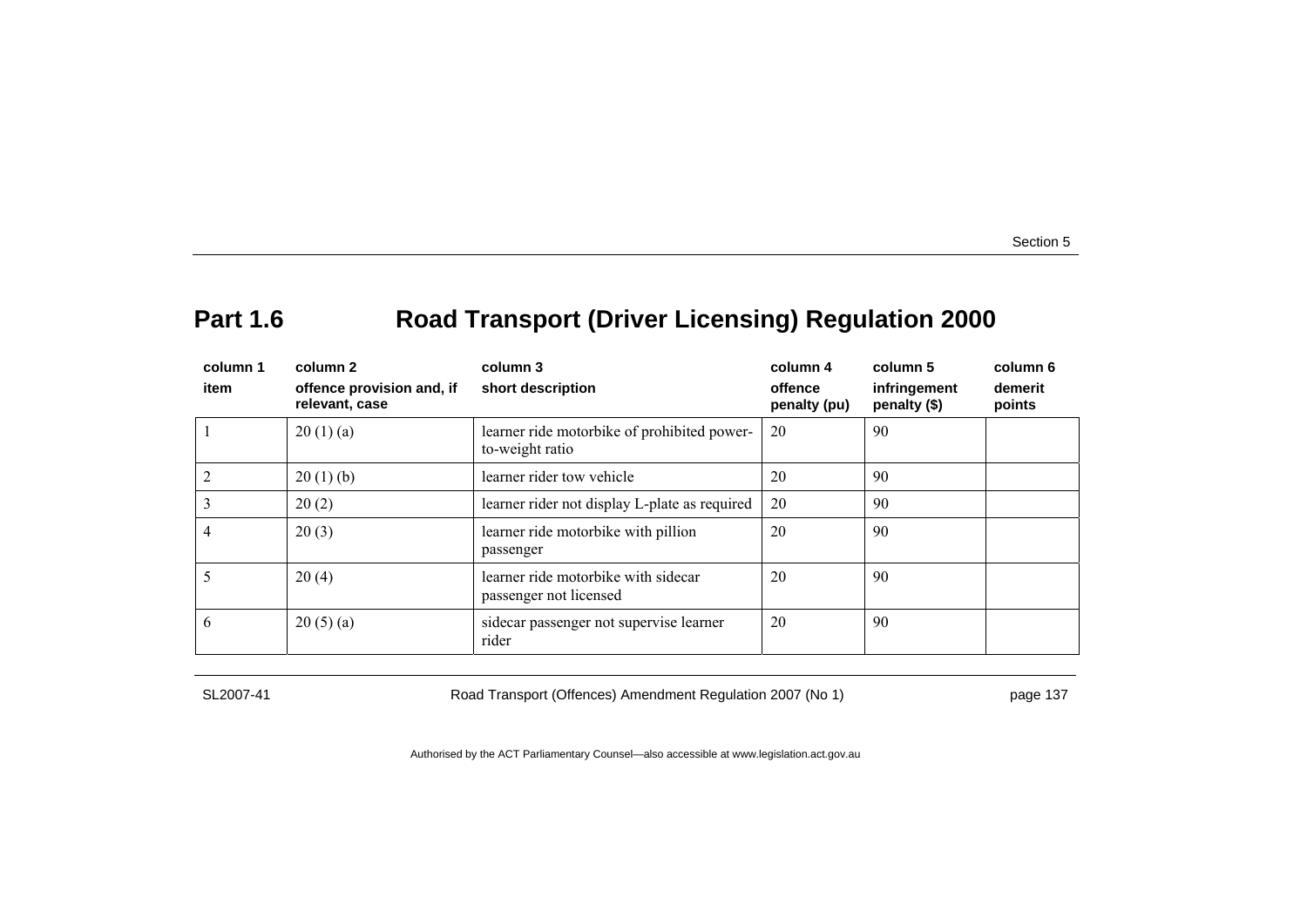| column 1<br>item | column 2<br>offence provision and, if<br>relevant, case | column 3<br>short description                                                        | column 4<br>offence<br>penalty (pu) | column 5<br>infringement<br>penalty (\$) | column 6<br>demerit<br>points |
|------------------|---------------------------------------------------------|--------------------------------------------------------------------------------------|-------------------------------------|------------------------------------------|-------------------------------|
|                  | 20(5)(b)                                                | side car passenger not take precautions to<br>prevent contravention by learner rider | 20                                  | 90                                       |                               |
| 8                | 21(2)                                                   | learner driver tow prohibited vehicle                                                | 20                                  | 90                                       |                               |
| 9                | 21(3)                                                   | learner driver not display L-plates as<br>required                                   | 20                                  | 90                                       |                               |
| 10               | 21(4)                                                   | unaccompanied learner driver                                                         | 20                                  | 90                                       |                               |
| 11               | 21(5)(a)                                                | passenger not supervise learner driver                                               | 20                                  | 90                                       |                               |
| 12               | 21(5)(b)                                                | passenger not take precautions to prevent<br>contravention by learner driver         | 20                                  | 90                                       |                               |
| 13               | 24(1)                                                   | unauthorised use of L-plate/plates                                                   | 20                                  | 90                                       |                               |
| 14               | 36A(2)                                                  | provisional rider tow vehicle                                                        | 20                                  | 90                                       |                               |
| 15               | 37A(2)                                                  | provisional driver tow prohibited vehicle                                            | 20                                  | 90                                       |                               |

page 138 Road Transport (Offences) Amendment Regulation 2007 (No 1) SL2007-41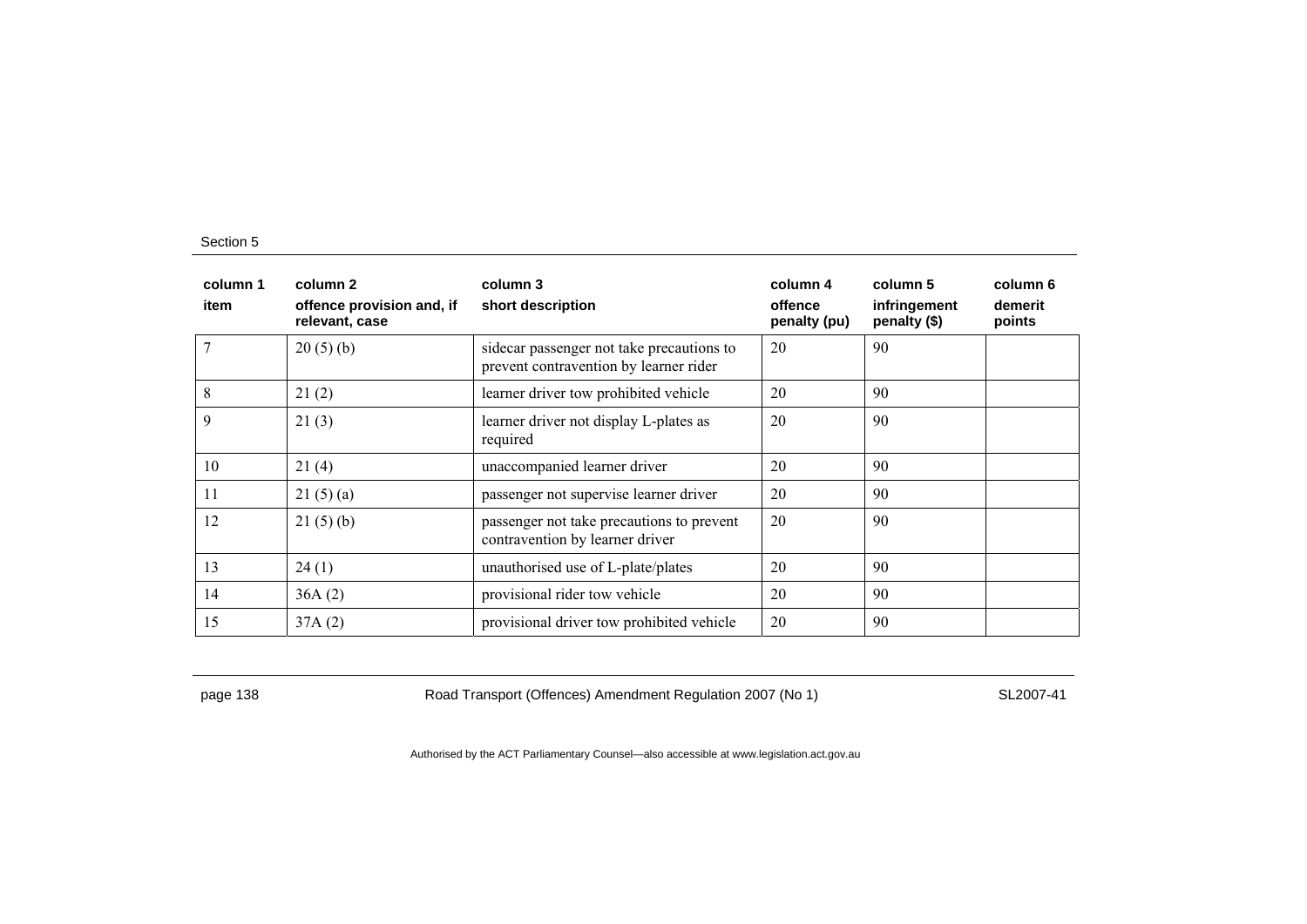| column 1<br>item | column <sub>2</sub><br>offence provision and, if<br>relevant, case | column 3<br>short description                                                     | column 4<br>offence<br>penalty (pu) | column 5<br>infringement<br>penalty (\$) | column 6<br>demerit<br>points |
|------------------|--------------------------------------------------------------------|-----------------------------------------------------------------------------------|-------------------------------------|------------------------------------------|-------------------------------|
| 16               | 38                                                                 | unauthorised use of P-plate/plates                                                | 20                                  | 90                                       |                               |
| 17               | 56(6)                                                              | not return driver licence as required after<br>licence condition imposed/varied   | 20                                  |                                          |                               |
| 18               | 59(2)                                                              | not carry notice explaining ACT driver<br>licence conditions                      | 20                                  | 90                                       |                               |
| 19               | 59 $(4)$                                                           | not carry notice explaining other<br>jurisdiction driver licence conditions       | 20                                  | 90                                       |                               |
| 20               | 59 $(5)$                                                           | not produce notice explaining ACT/other<br>jurisdiction driver licence conditions | 20                                  | 90                                       |                               |
| 21               | 60(1)                                                              | contravene conditions of driver licence<br>(other than restricted licence)        | 20                                  | 90                                       |                               |
| 22               | 74(1)                                                              | not apply as required for replacement<br>driver licence after change of name      | 20                                  | 90                                       |                               |

SL2007-41 Road Transport (Offences) Amendment Regulation 2007 (No 1) page 139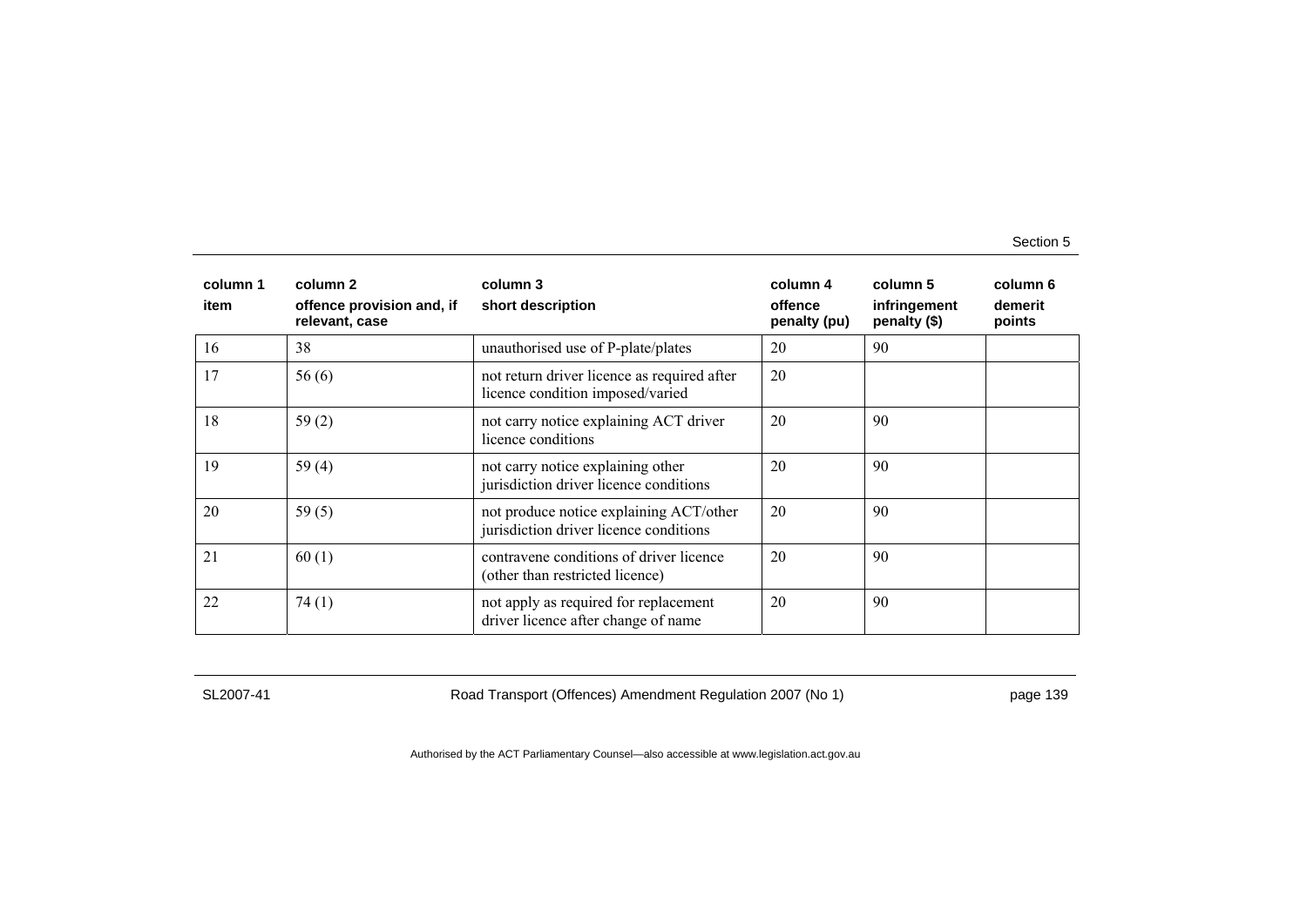| column 1<br>item | column 2<br>offence provision and, if<br>relevant, case | column 3<br>short description                                                                    | column 4<br>offence<br>penalty (pu) | column 5<br>infringement<br>penalty (\$) | column 6<br>demerit<br>points |
|------------------|---------------------------------------------------------|--------------------------------------------------------------------------------------------------|-------------------------------------|------------------------------------------|-------------------------------|
| 23               | 74 $(2)$ $(a)$                                          | not tell authority orally about change to<br>home address/address for service as<br>required     | 20                                  | 90                                       |                               |
| 24               | 74(2)(b)                                                | not tell authority in writing about change to<br>home address/address for service as<br>required | 20                                  | 90                                       |                               |
| 25               | 75(1)                                                   | not apply as required for replacement for<br>damaged/lost/stolen/destroyed driver<br>licence     | 20                                  | 90                                       |                               |
| 26               | 76(4)                                                   |                                                                                                  |                                     |                                          |                               |
| 26.1             | by contravening<br>٠<br>notice under $76(1)$            | not return as required driver licence<br>suspended/cancelled under ACT law                       | 20                                  |                                          |                               |
| 26.2             | by contravening<br>٠<br>notice under $76(2)$            | not return as required driver licence about<br>to be suspended/cancelled under ACT law           | 20                                  |                                          |                               |

page 140 Road Transport (Offences) Amendment Regulation 2007 (No 1) SL2007-41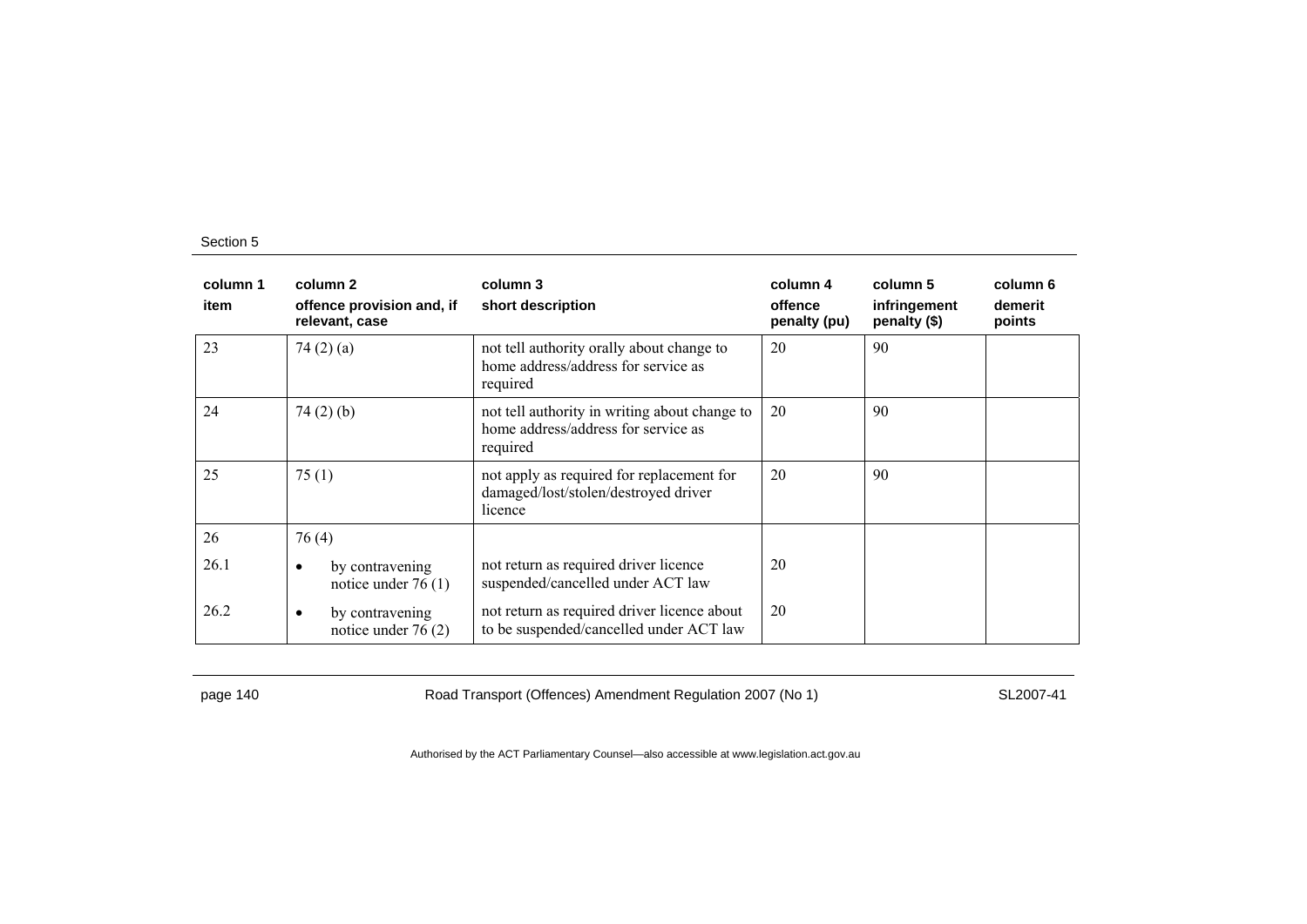| column 1<br>item | column 2<br>offence provision and, if<br>relevant, case | column 3<br>short description                                                                                  | column 4<br>offence<br>penalty (pu) | column 5<br>infringement<br>penalty (\$) | column 6<br>demerit<br>points |
|------------------|---------------------------------------------------------|----------------------------------------------------------------------------------------------------------------|-------------------------------------|------------------------------------------|-------------------------------|
| 27               | 77(1)                                                   | drive while impaired by illness/<br>injury/incapacity/effects of treatment                                     | 20                                  | 90                                       |                               |
| 28               | 77(2)                                                   | driver licence holder not tell authority<br>about permanent/long term<br>illness/injury/incapacity as required | 20                                  | 90                                       |                               |
| 29               | 80(4)                                                   |                                                                                                                |                                     |                                          |                               |
| 29.1             | requirement under<br>80(1)                              | not comply with notice requiring evidence<br>for driver licence register verification                          | 20                                  |                                          |                               |
| 29.2             | requirement under<br>80(2)(a)                           | not comply with notice to provide<br>document for driver licence register<br>verification                      | 20                                  |                                          |                               |
| 29.3             | requirement under<br>80(2)(b)                           | not comply with notice to attend for<br>identification for driver licence register<br>verification             | 20                                  |                                          |                               |

SL2007-41 Road Transport (Offences) Amendment Regulation 2007 (No 1) page 141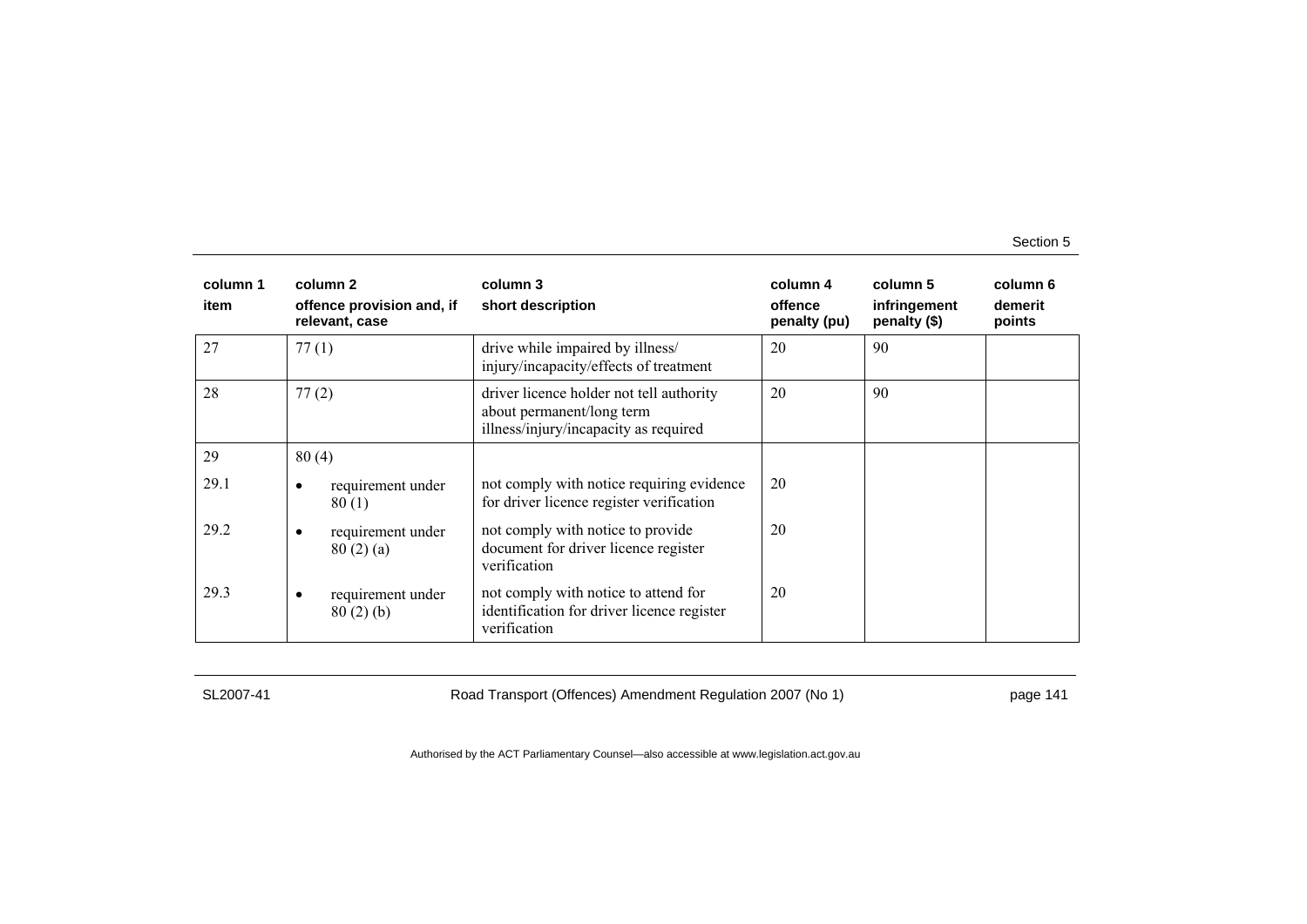| column 1<br>item | column 2<br>offence provision and, if<br>relevant, case | column 3<br>short description                                                                             | column 4<br>offence<br>penalty (pu) | column 5<br>infringement<br>penalty (\$) | column 6<br>demerit<br>points |
|------------------|---------------------------------------------------------|-----------------------------------------------------------------------------------------------------------|-------------------------------------|------------------------------------------|-------------------------------|
| 30               | 88(6)                                                   | not return driver licence as required after<br>variation/suspension/cancellation by<br>authority          | 20                                  |                                          |                               |
| 31               | 92(2)                                                   | non-ACT licence holder drive without<br>ACT driver licence after 3 months<br>residence                    | 20                                  | 90                                       |                               |
| 32               | 92(3)                                                   | foreign driver licence holder drive without<br>Australian driver licence after 3 months<br>permanent visa | 20                                  | 90                                       |                               |
| 33               | 100                                                     | not produce international driving<br>permit/official English translation of<br>foreign licence            | 20                                  | 90                                       |                               |
| 34               | 108(1)                                                  | driving instructor not display certificate of<br>accreditation                                            | 5                                   | 90                                       |                               |

page 142 Road Transport (Offences) Amendment Regulation 2007 (No 1) SL2007-41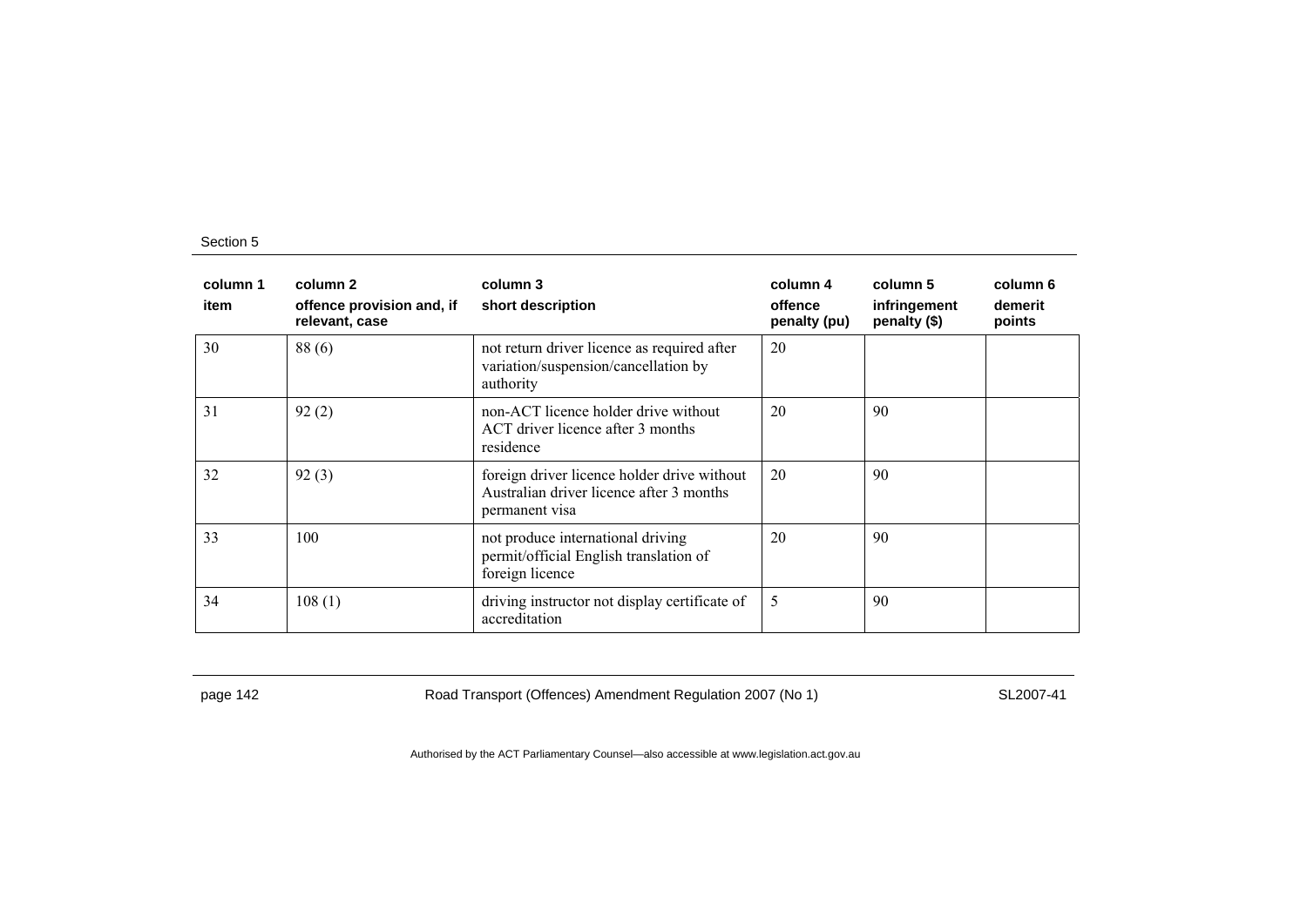| column 1<br>item | column 2<br>offence provision and, if<br>relevant, case | column 3<br>short description                                                                                       | column 4<br>offence<br>penalty (pu) | column 5<br>infringement<br>penalty (\$) | column 6<br>demerit<br>points |
|------------------|---------------------------------------------------------|---------------------------------------------------------------------------------------------------------------------|-------------------------------------|------------------------------------------|-------------------------------|
| 35               | 108(2)                                                  | driving instructor not produce certificate of<br>accreditation when required by police<br>officer/authorised person | 5                                   | 90                                       |                               |
| 36               | 113(1)                                                  | not return suspended/cancelled certificate<br>of accreditation as required                                          | 20                                  |                                          |                               |
| 37               | 114(1)(a)                                               | driving instructor use vehicle without<br>required L-plates                                                         | 20                                  | 90                                       |                               |
| 38               | $114(1)$ (b)                                            | driving instructor use vehicle without<br>required internal mirror                                                  | 20                                  | 90                                       |                               |
| 39               | 114(1)(c)                                               | driving instructor use vehicle without<br>required brake/clutch pedal control                                       | 20                                  | 90                                       |                               |
| 40               | 114A                                                    | person drive dual accelerator vehicle                                                                               | 20                                  | 90                                       |                               |
| 41               | 115(1)                                                  | driving instructor not maintain insurance<br>policy                                                                 | 20                                  | 494                                      |                               |

SL2007-41 Road Transport (Offences) Amendment Regulation 2007 (No 1) page 143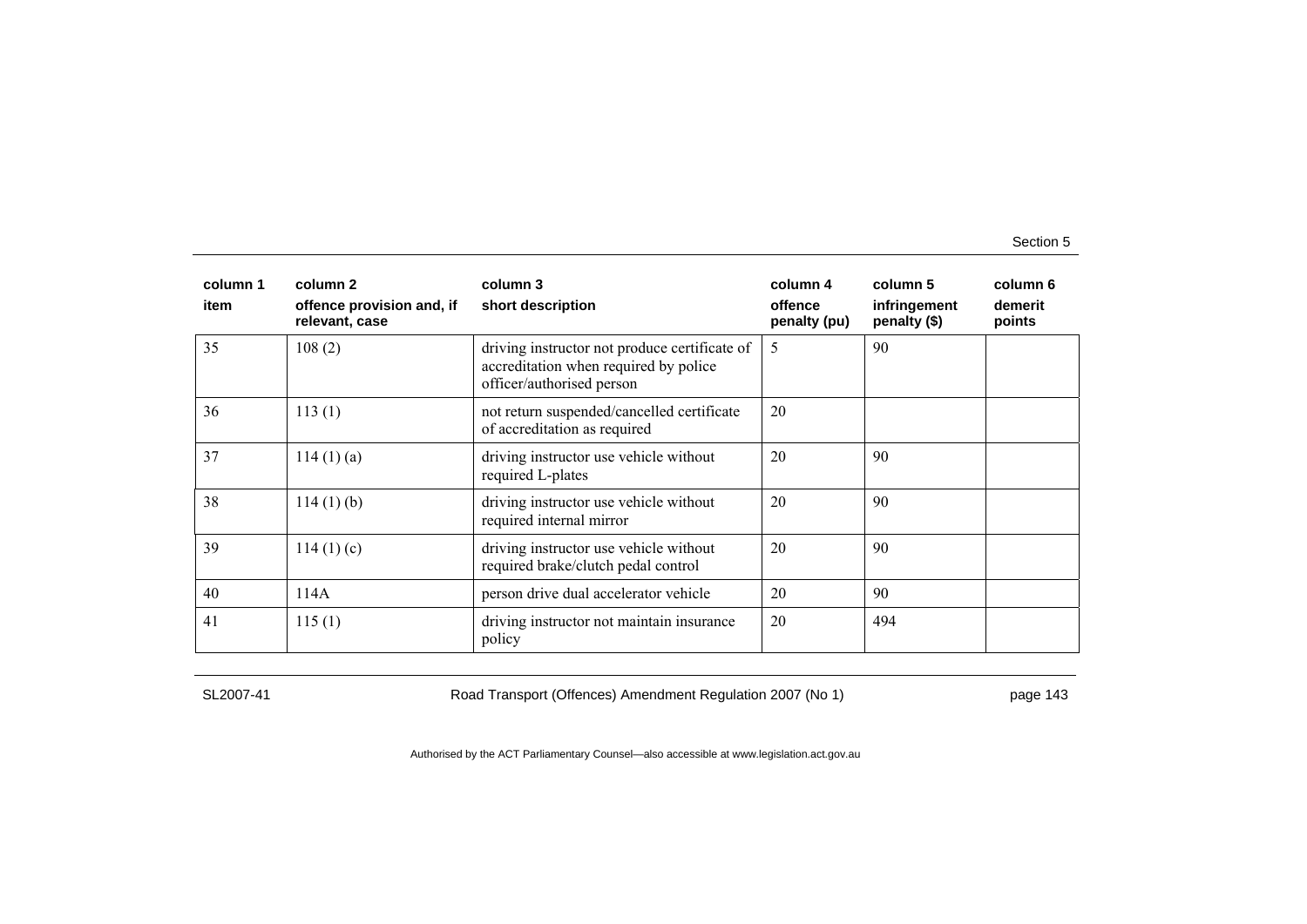| column 1<br>item | column 2<br>offence provision and, if<br>relevant, case | column 3<br>short description                                                                                           | column 4<br>offence<br>penalty (pu) | column 5<br>infringement<br>penalty (\$) | column 6<br>demerit<br>points |
|------------------|---------------------------------------------------------|-------------------------------------------------------------------------------------------------------------------------|-------------------------------------|------------------------------------------|-------------------------------|
| 42               | 115(3)                                                  | driving instructor not produce evidence of<br>insurance policy as required                                              | 5                                   | 90                                       |                               |
| 43               | 116(1)                                                  | person other than driving instructor/<br>authorised person make entry in<br>unauthorised part of learner driver logbook | 20                                  |                                          |                               |
| 44               | 116(2)                                                  | driving instructor make entry in learner<br>driver logbook without providing<br>instruction/assessment                  | 20                                  |                                          |                               |
| 45               | 116(3)(a)                                               | make false/misleading/incomplete entry in<br>learner driver logbook                                                     | 20                                  |                                          |                               |
| 46               | 116(3)(b)                                               | change learner driver logbook with<br>intention to deceive                                                              | 20                                  |                                          |                               |
| 47               | 116(3)(c)                                               | forge/fraudulently change/use learner<br>driver logbook                                                                 | 20                                  |                                          |                               |

page 144 Road Transport (Offences) Amendment Regulation 2007 (No 1) SL2007-41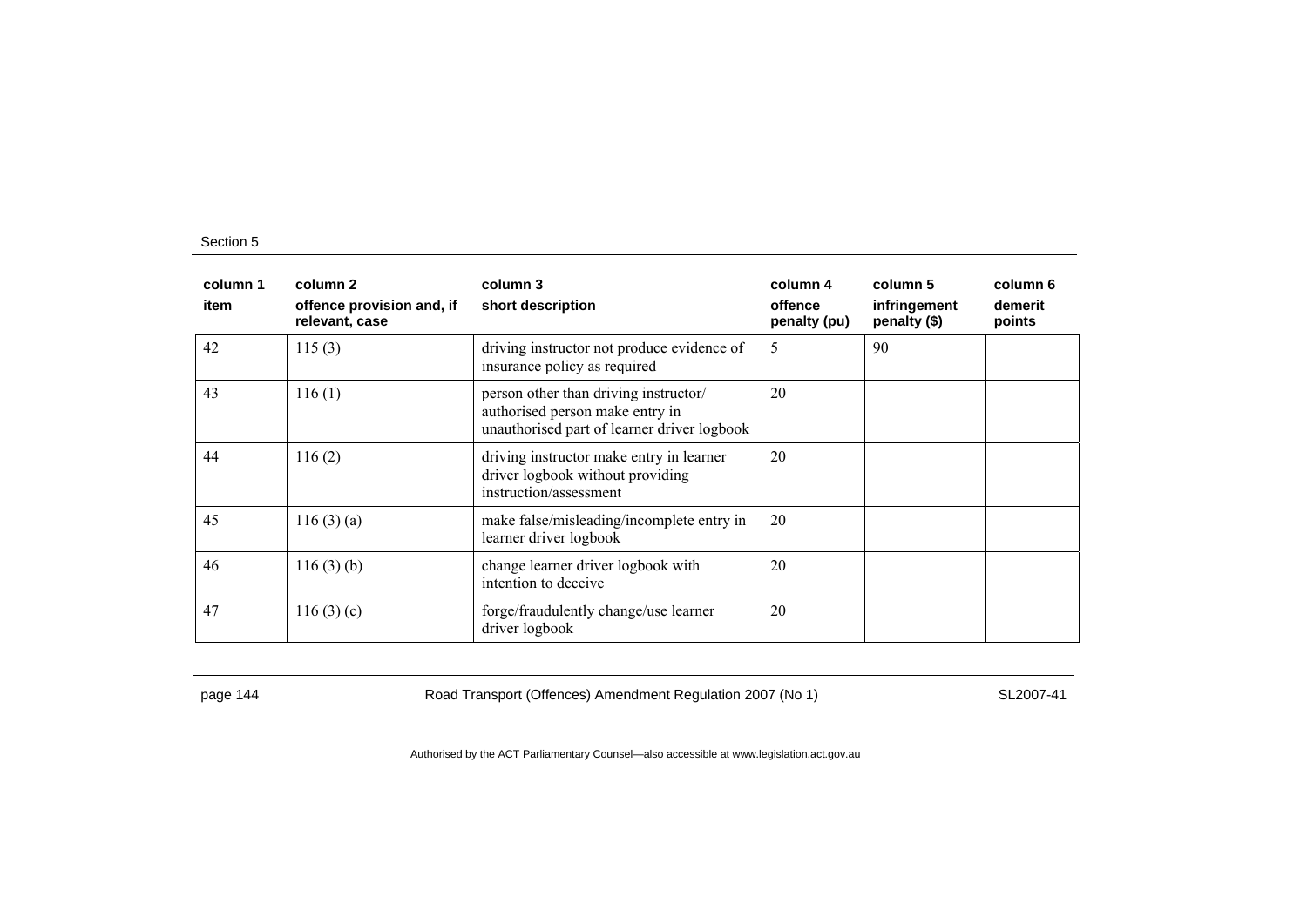| column 1<br>item | column 2<br>column 3<br>offence provision and, if<br>short description<br>relevant, case |                                                                  | column 4<br>offence<br>penalty (pu) | column 5<br>infringement<br>penalty $(\$)$ | column 6<br>demerit<br>points |
|------------------|------------------------------------------------------------------------------------------|------------------------------------------------------------------|-------------------------------------|--------------------------------------------|-------------------------------|
| 48               | 116(3)(d)                                                                                | fraudulently lend/allow someone to use<br>learner driver logbook | 20                                  |                                            |                               |
| -49              | 117                                                                                      | pretend to be accredited as driving<br>instructor                | 20                                  | 249                                        |                               |

SL2007-41 Road Transport (Offences) Amendment Regulation 2007 (No 1) page 145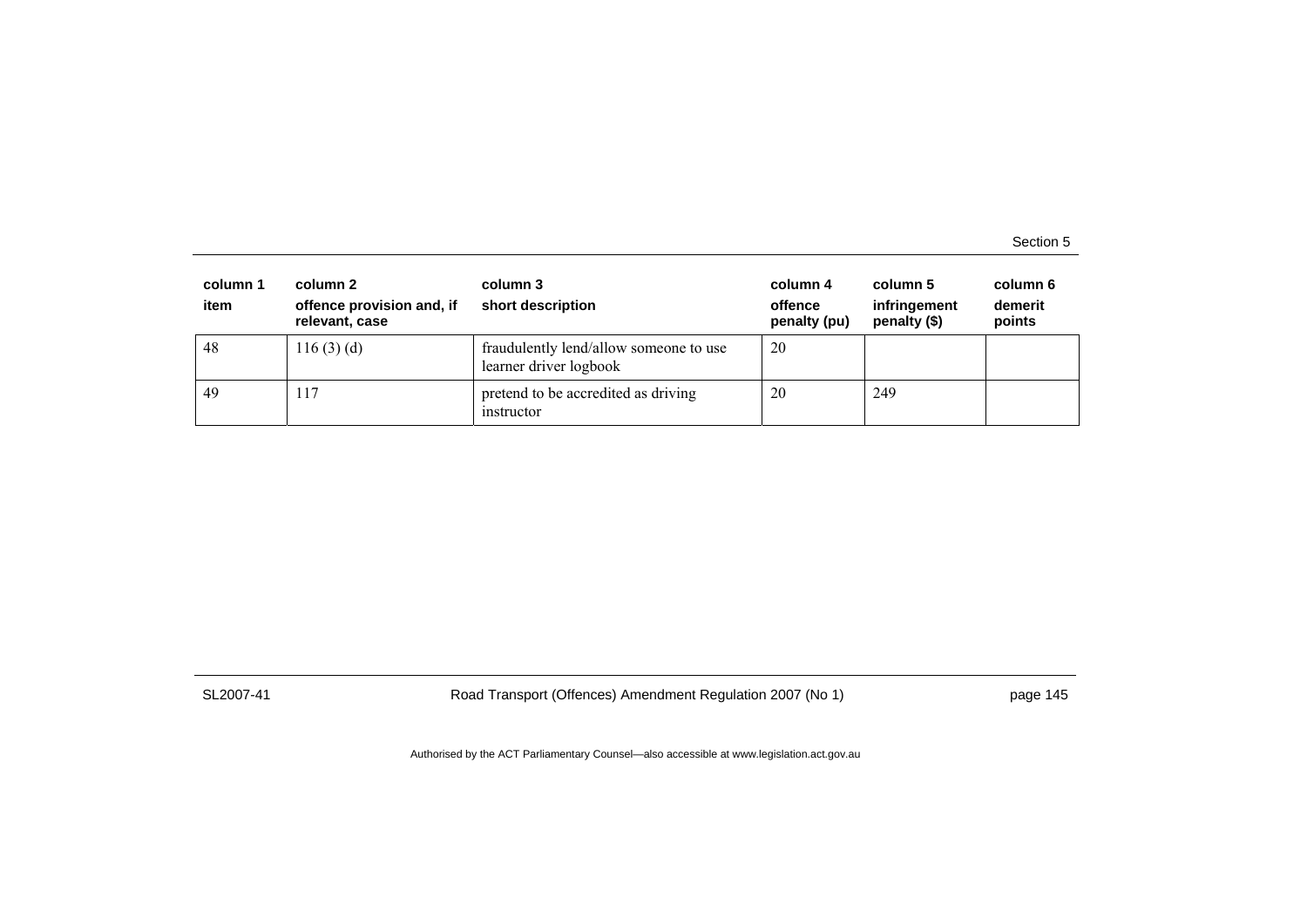### **Part 1.7 Road Transport (General) Act 1999**

| column 1<br>item | column 2<br>offence provision and, if<br>relevant, case | column 3<br>short description                                  | column 4<br>offence<br>penalty (pu) | column 5<br>infringement<br>penalty (\$) | column 6<br>demerit<br>points |
|------------------|---------------------------------------------------------|----------------------------------------------------------------|-------------------------------------|------------------------------------------|-------------------------------|
|                  | 20(2)                                                   | not return identity card                                       |                                     |                                          |                               |
|                  | 36(6)                                                   | remove/interfere with/deface infringement<br>notice on vehicle | 20                                  | 242                                      |                               |
|                  | 42(2)                                                   | not make/give declaration to administering<br>authority        | 30                                  |                                          |                               |
|                  | 43                                                      | falsely name someone as driver in<br>declaration               | 50                                  |                                          |                               |
|                  | 44(6)                                                   | drive vehicle while right to drive<br>suspended                | 20                                  | 389                                      |                               |
| 6                | 58 $(2)$ $(a)$                                          | not produce licence                                            | 20                                  | 90                                       |                               |

page 146 Road Transport (Offences) Amendment Regulation 2007 (No 1) SL2007-41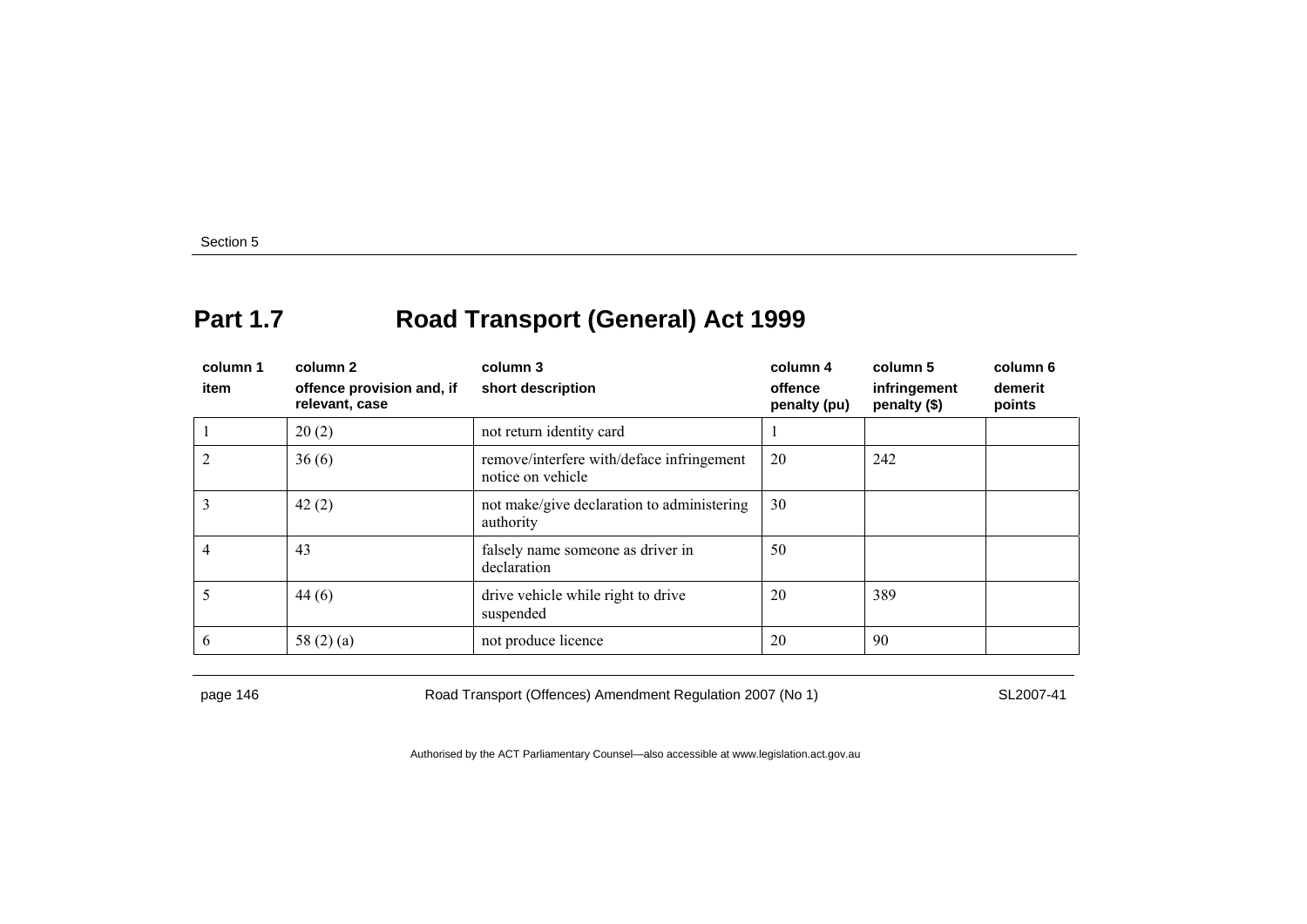| column 1<br>item | column 2<br>offence provision and, if<br>relevant, case | column 3<br>short description                                                                                                              | column 4<br>offence<br>penalty (pu) | column 5<br>infringement<br>penalty (\$) | column 6<br>demerit<br>points |
|------------------|---------------------------------------------------------|--------------------------------------------------------------------------------------------------------------------------------------------|-------------------------------------|------------------------------------------|-------------------------------|
|                  | 58 $(2)$ $(b)$                                          | not state name/address                                                                                                                     | 20                                  |                                          |                               |
| 8                | 58 $(2)(c)$                                             | state false name/address                                                                                                                   | 20                                  |                                          |                               |
| 9                | 59 $(3)$                                                | not give specimen signature                                                                                                                | 20                                  |                                          |                               |
| 10               | 60(1)(a)                                                | responsible person/possessor not give<br>particulars of driver/written signed<br>statement required by police<br>officer/authorised person | 20                                  | 143                                      |                               |
| 11               | 60(1)(b)                                                | other person not give particulars of driver<br>required by police officer/authorised<br>person                                             | 20                                  | 143                                      |                               |
| 12               | 61(2)                                                   | not produce licence to court                                                                                                               | 20                                  |                                          |                               |
| 13               | 66(4)                                                   | not surrender licence                                                                                                                      | 20                                  |                                          |                               |
| 14               | 82(1)                                                   | use vehicle/trailer without owner's consent                                                                                                | 20                                  |                                          |                               |

SL2007-41 Road Transport (Offences) Amendment Regulation 2007 (No 1) page 147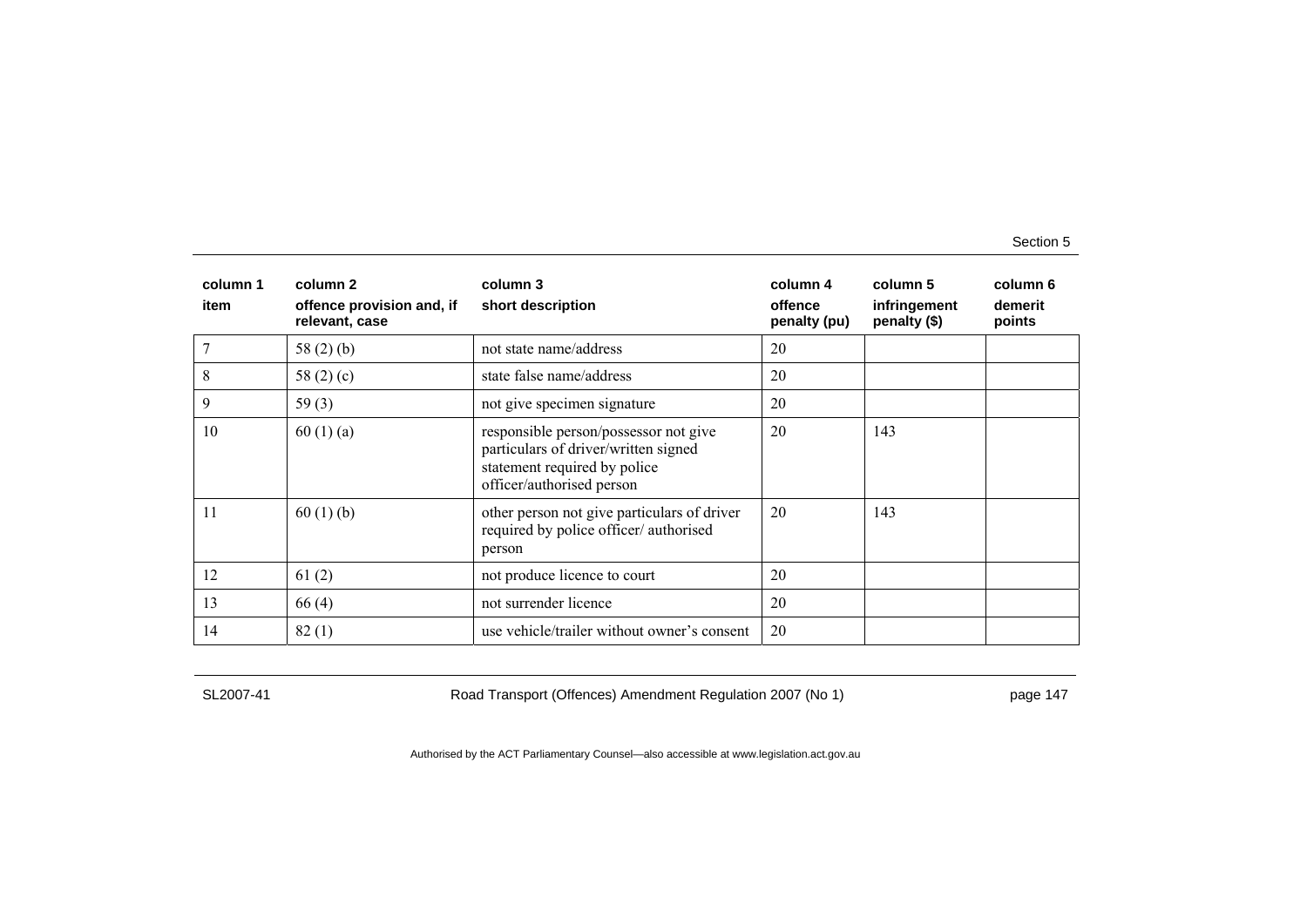| column 1<br>item | column 2<br>offence provision and, if<br>relevant, case | column 3<br>short description                                                                                        | column 4<br>offence<br>penalty (pu) | column 5<br>infringement<br>penalty (\$) | column 6<br>demerit<br>points |
|------------------|---------------------------------------------------------|----------------------------------------------------------------------------------------------------------------------|-------------------------------------|------------------------------------------|-------------------------------|
| 15               | 83                                                      | procure use/hire of vehicle/trailer by<br>fraud/misrepresentation                                                    | 20                                  |                                          |                               |
| 16               | 162(1)                                                  | use uninsured motor vehicle                                                                                          | 50                                  | 494                                      |                               |
| 17               | 169(4)(a)                                               | authorised insurer issue policy of<br>insurance/indemnity not third-party policy                                     | 20                                  |                                          |                               |
| 18               | 169(4)(b)                                               | authorised insurer issue policy of<br>insurance/indemnity with<br>term/condition/warranty not in prescribed<br>terms | 20                                  |                                          |                               |
| 19               | 172(1)                                                  | use insured vehicle third-party correct<br>insurance premium not paid                                                | 20                                  | 494                                      |                               |
| 20               | 177(a)                                                  | make false/misleading statement/<br>representation in proposal for third-party<br>policy                             | 20                                  |                                          |                               |

page 148 Road Transport (Offences) Amendment Regulation 2007 (No 1) SL2007-41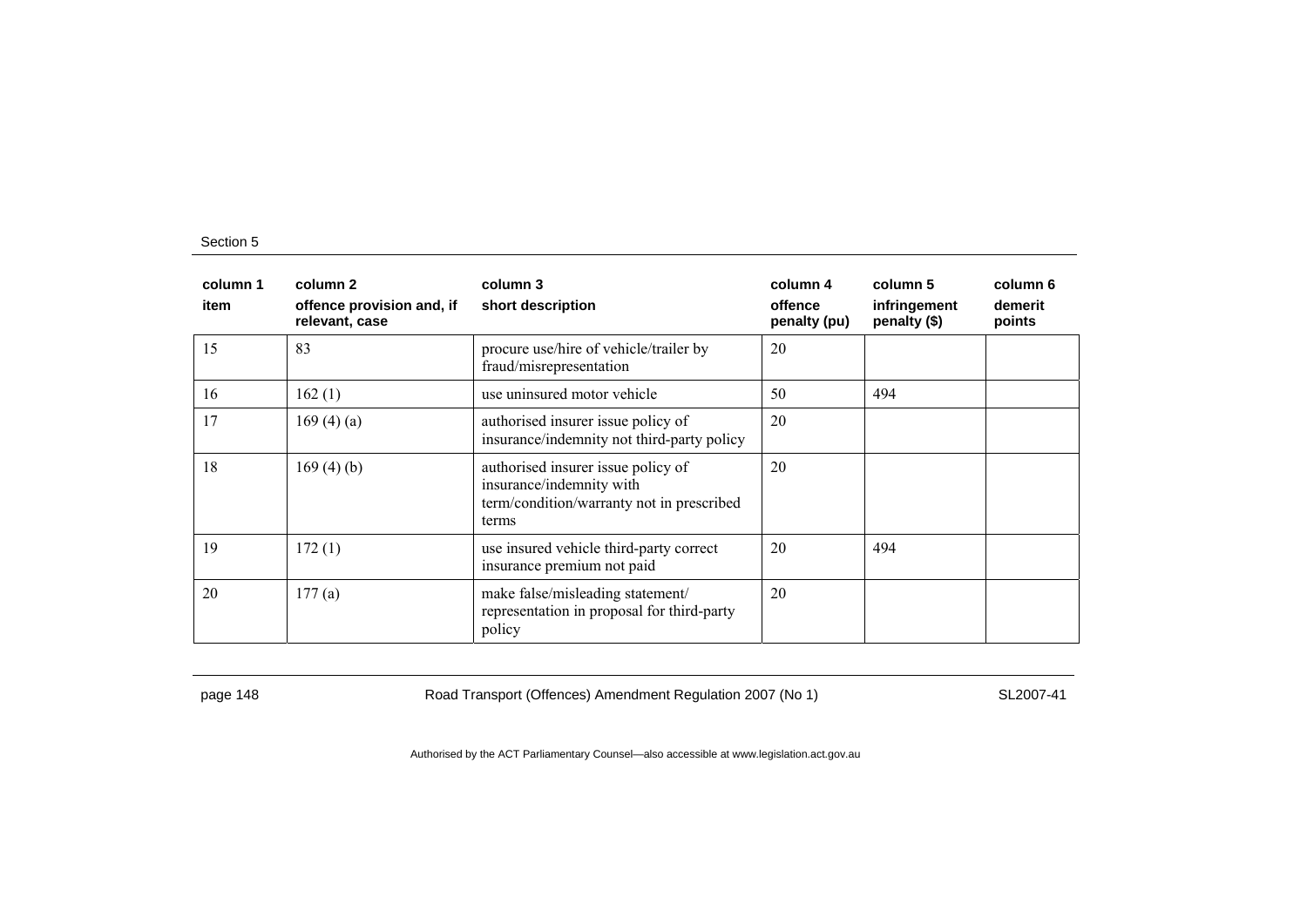| column 1<br>item | column 2<br>offence provision and, if<br>relevant, case | column 3<br>short description                                                                             | column 4<br>offence<br>penalty (pu) | column 5<br>infringement<br>penalty (\$) | column 6<br>demerit<br>points |
|------------------|---------------------------------------------------------|-----------------------------------------------------------------------------------------------------------|-------------------------------------|------------------------------------------|-------------------------------|
| 21               | 177(b)                                                  | omit anything from statement/<br>representation so it is misleading in<br>proposal for third-party policy | 20                                  |                                          |                               |
| 22               | 177(c)                                                  | not disclose known material fact in<br>proposal for third-party policy                                    | 20                                  |                                          |                               |
| 23               | 183(8)                                                  | authorised insurer not pay amount payable<br>to nominal defendant within required time                    | 20                                  |                                          |                               |
| 24               | 189(1)(a)                                               |                                                                                                           |                                     |                                          |                               |
| 24.1             | by contravening<br>$\bullet$<br>189(3)(a)               | driver not give notice of time/date/place of<br>accident to authorised insurer                            | 20                                  |                                          |                               |
| 24.2             | by contravening<br>$\bullet$<br>$189(3)$ (b)            | driver not give notice of circumstances of<br>accident to authorised insurer                              | 20                                  |                                          |                               |

SL2007-41 Road Transport (Offences) Amendment Regulation 2007 (No 1) page 149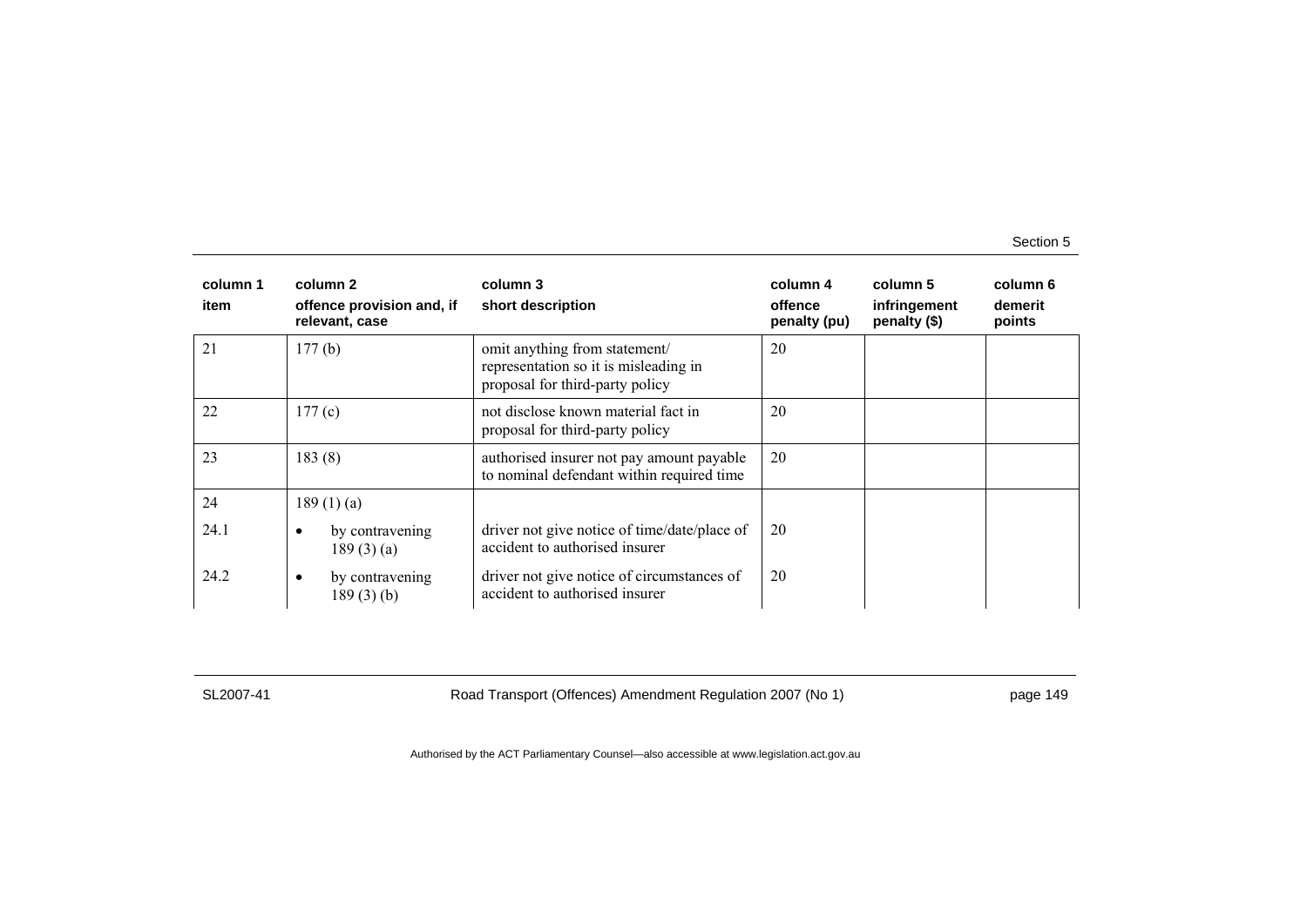| column 1<br>item |           | column 2<br>offence provision and, if<br>relevant, case | column 3<br>short description                                                                           | column 4<br>offence<br>penalty (pu) | column 5<br>infringement<br>penalty (\$) | column 6<br>demerit<br>points |
|------------------|-----------|---------------------------------------------------------|---------------------------------------------------------------------------------------------------------|-------------------------------------|------------------------------------------|-------------------------------|
| 24.3             | $\bullet$ | by contravening<br>189(3)(c)                            | driver not give notice of name/address of<br>person killed/injured in accident to<br>authorised insurer | 20                                  |                                          |                               |
| 24.4             | $\bullet$ | by contravening<br>189(3)(d)                            | driver not give notice of name/address of<br>witness to accident to authorised insurer                  | 20                                  |                                          |                               |
| 25               |           | 189 $(1)$ $(b)$                                         |                                                                                                         |                                     |                                          |                               |
| 25.1             | $\bullet$ | by contravening<br>189(3)(a)                            | driver not give notice of time/date/place of<br>accident to nominal defendant                           | 20                                  |                                          |                               |
| 25.2             | $\bullet$ | by contravening<br>$189(3)$ (b)                         | driver not give notice of circumstances of<br>accident to nominal defendant                             | 20                                  |                                          |                               |
| 25.3             | $\bullet$ | by contravening<br>189(3)(c)                            | driver not give notice of name/address of<br>person killed/injured in accident to nominal<br>defendant  | 20                                  |                                          |                               |

page 150 **Road Transport (Offences) Amendment Regulation 2007 (No 1)** SL2007-41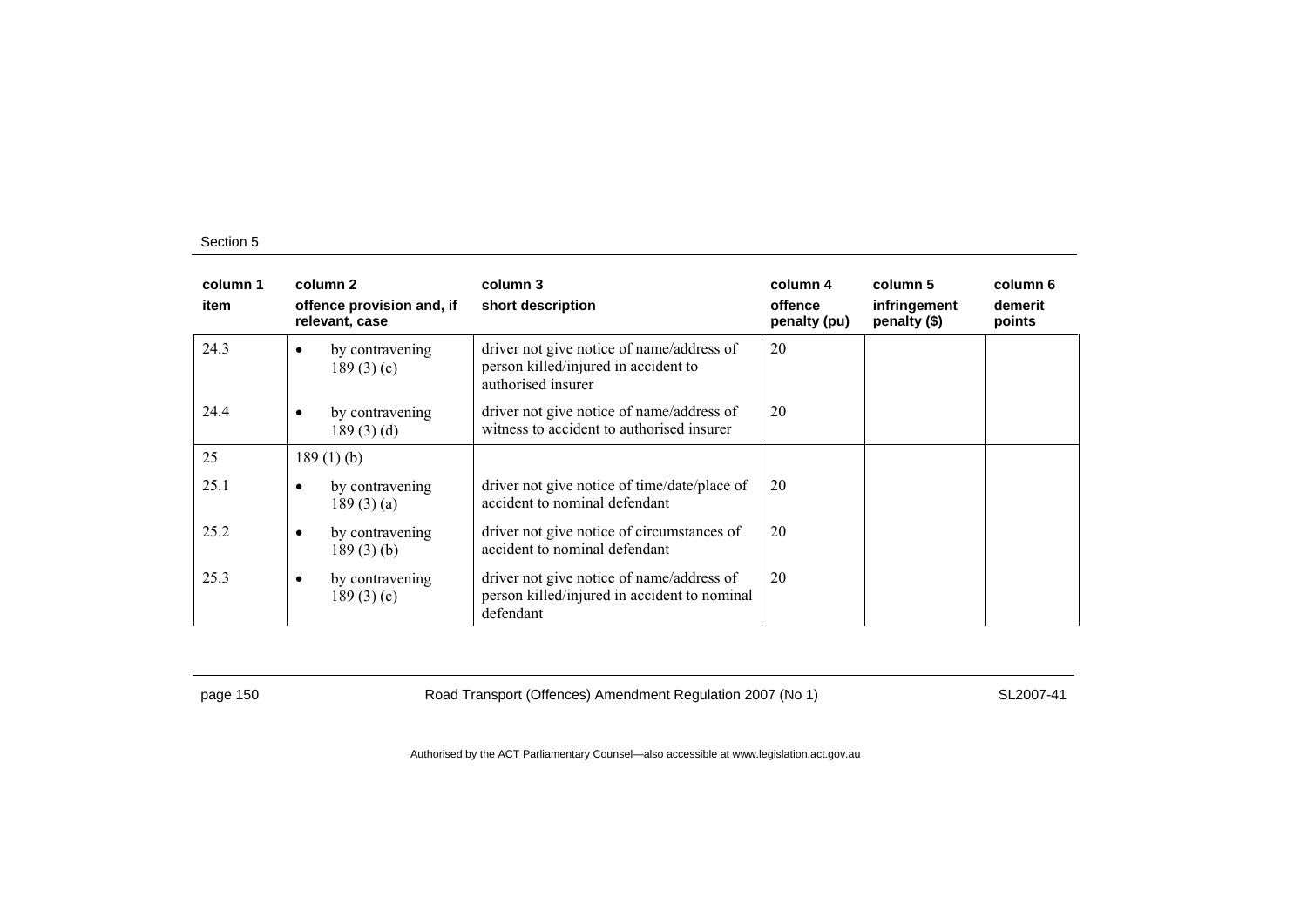| column 1<br>item | column 2<br>offence provision and, if<br>relevant, case | column 3<br>short description                                                           | column 4<br>offence<br>penalty (pu) | column 5<br>infringement<br>penalty (\$) | column 6<br>demerit<br>points |
|------------------|---------------------------------------------------------|-----------------------------------------------------------------------------------------|-------------------------------------|------------------------------------------|-------------------------------|
| 25.4             | by contravening<br>$\bullet$<br>189(3)(d)               | driver not give notice of name/address of<br>witness to accident to nominal defendant   | 20                                  |                                          |                               |
| 26               | 189(2)                                                  |                                                                                         |                                     |                                          |                               |
| 26.1             | by contravening<br>٠<br>189(3)(a)                       | driver not give notice of time/date/place of<br>accident to owner                       | 20                                  |                                          |                               |
| 26.2             | by contravening<br>$\bullet$<br>$189(3)$ (b)            | driver not give notice of circumstances of<br>accident to owner                         | 20                                  |                                          |                               |
| 26.3             | by contravening<br>$\bullet$<br>189(3)(c)               | driver not give notice of name/address of<br>person killed/injured in accident to owner | 20                                  |                                          |                               |
| 26.4             | by contravening<br>$\bullet$<br>189(3)(d)               | driver not give notice of name/address of<br>witness to accident to owner               | 20                                  |                                          |                               |
| 27               | 189(5)                                                  | driver/owner not give additional<br>information/take step                               | 20                                  |                                          |                               |

SL2007-41 Road Transport (Offences) Amendment Regulation 2007 (No 1) page 151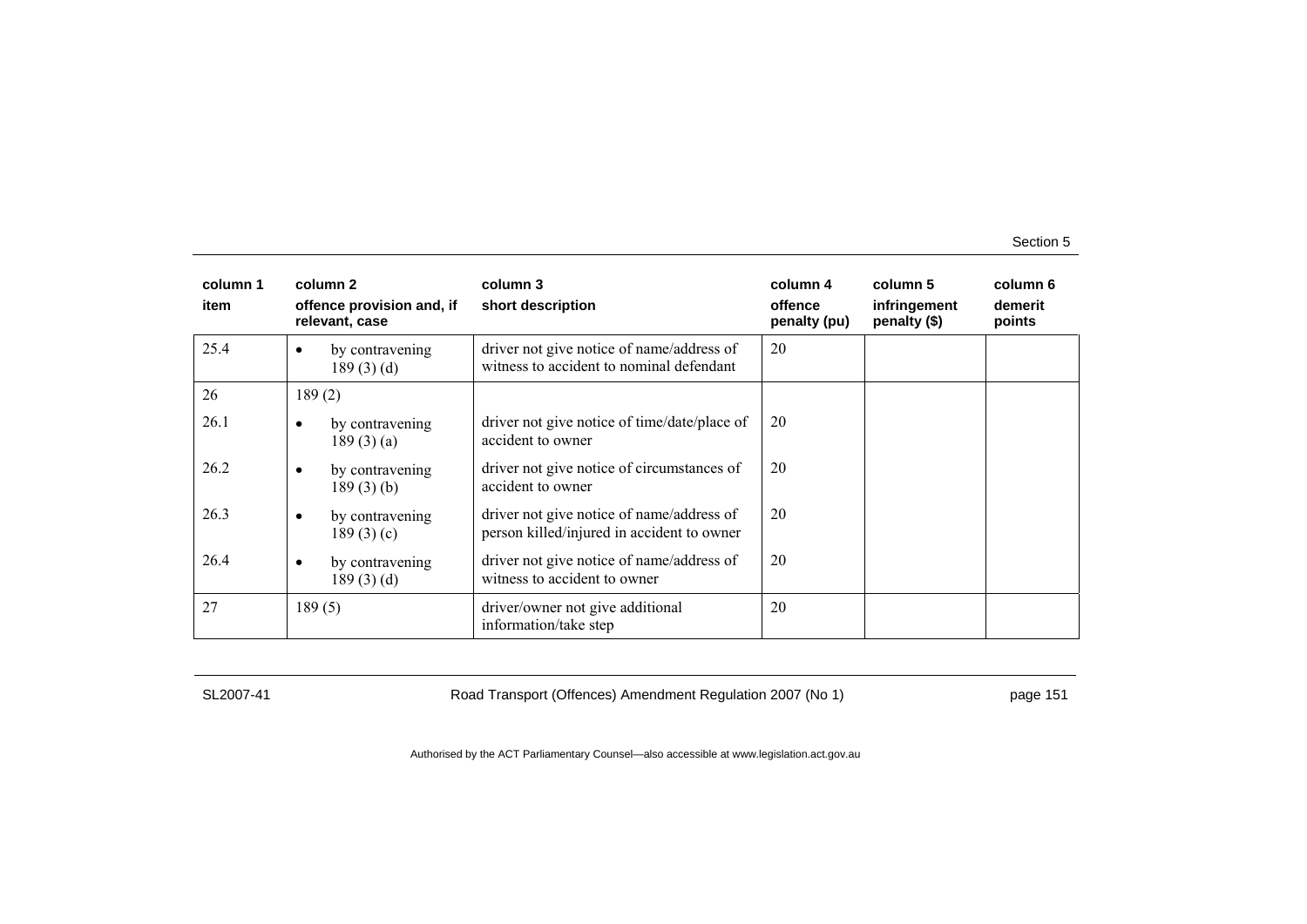| column 1<br>item | column 2<br>offence provision and, if<br>relevant, case | column 3<br>short description                                                                                       | column 4<br>offence<br>penalty (pu) | column 5<br>infringement<br>penalty (\$) | column 6<br>demerit<br>points |
|------------------|---------------------------------------------------------|---------------------------------------------------------------------------------------------------------------------|-------------------------------------|------------------------------------------|-------------------------------|
| 28               | 192(1)                                                  | owner/driver not give notice to authorised<br>insurer of notice/claim/action                                        | 20                                  |                                          |                               |
| 29               | 192(2)                                                  | owner not give notice to authorised insurer<br>of driver notice/claim/action                                        | 20                                  |                                          |                               |
| 30               | 192(3)                                                  | owner/driver begin court proceeding/incur<br>expense                                                                | 20                                  |                                          |                               |
| 31               | 205(1)                                                  | issue certificate/policy of insurance while<br>not authorised insurer                                               | 100                                 |                                          |                               |
| 32               | 212(2)                                                  |                                                                                                                     |                                     |                                          |                               |
| 32.1             | for $212(1)(a)$<br>٠                                    | authorised insurer not provide information<br>about premiums received under third-party<br>policies within set time | 20                                  |                                          |                               |

page 152 **Road Transport (Offences) Amendment Regulation 2007 (No 1)** SL2007-41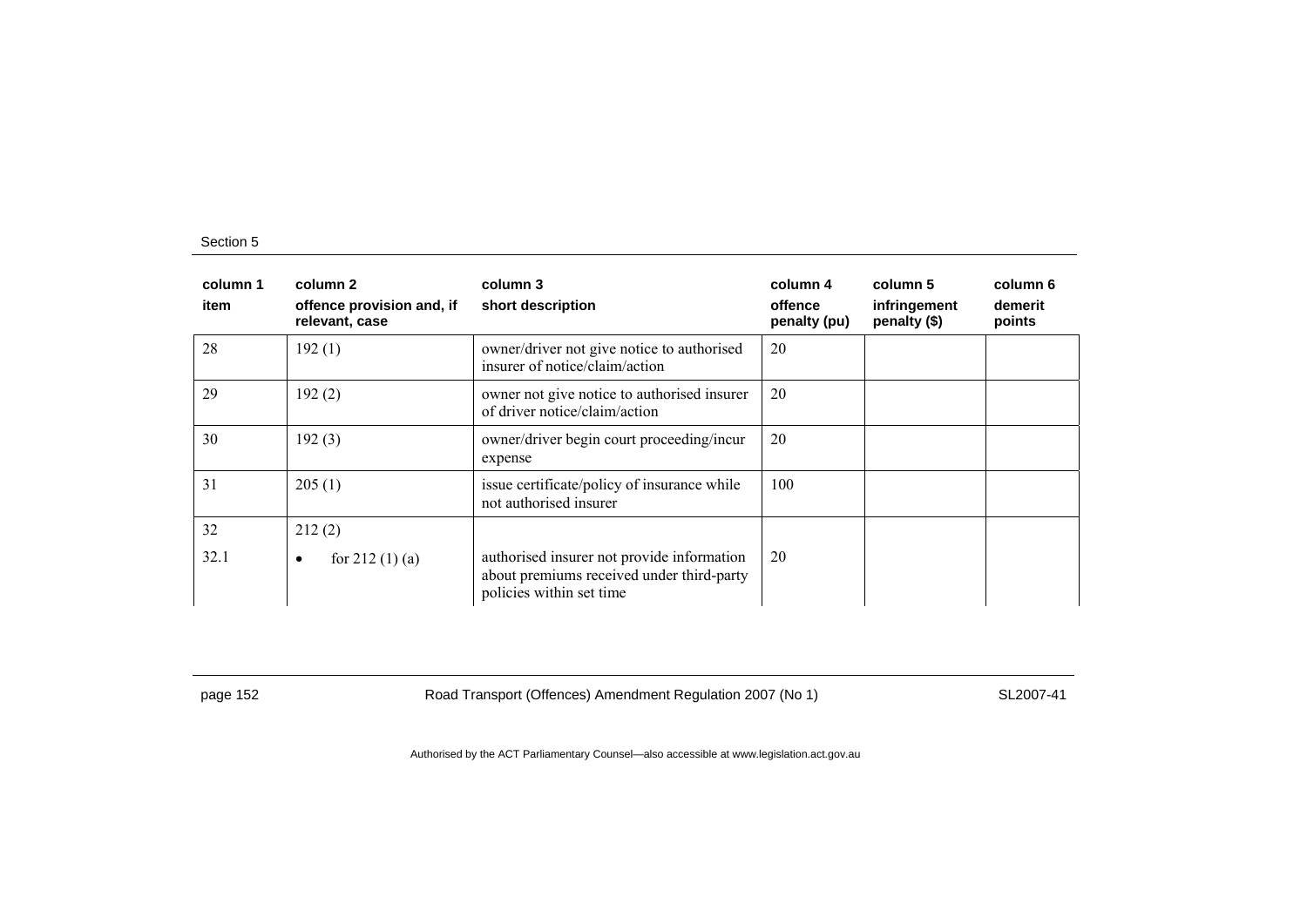| column 1<br>item | column 2<br>offence provision and, if<br>relevant, case | column 3<br>short description                                                                                         | column 4<br>offence<br>penalty (pu) | column 5<br>infringement<br>penalty (\$) | column 6<br>demerit<br>points |
|------------------|---------------------------------------------------------|-----------------------------------------------------------------------------------------------------------------------|-------------------------------------|------------------------------------------|-------------------------------|
| 32.2             | for $212(1)$ (b)<br>$\bullet$                           | authorised insurer not provide information<br>about claims paid for third-party policies<br>within set time           | 20                                  |                                          |                               |
| 32.3             | for $212(1)(c)$<br>$\bullet$                            | authorised insurer not provide information<br>about persons insured under third-party<br>policies within set time     | 20                                  |                                          |                               |
| 32.4             | for $212(1)(d)$<br>$\bullet$                            | authorised insurer not provide information<br>about other matters relevant to third-party<br>policies within set time | 20                                  |                                          |                               |
| 33               | 214(1)                                                  | authorised insurer charge/request/accept<br>more than maximum premium                                                 | 20                                  |                                          |                               |
| 34               | 217                                                     | owner not maintain required public vehicle<br>policy                                                                  | 50                                  | 494                                      |                               |

SL2007-41 Road Transport (Offences) Amendment Regulation 2007 (No 1) page 153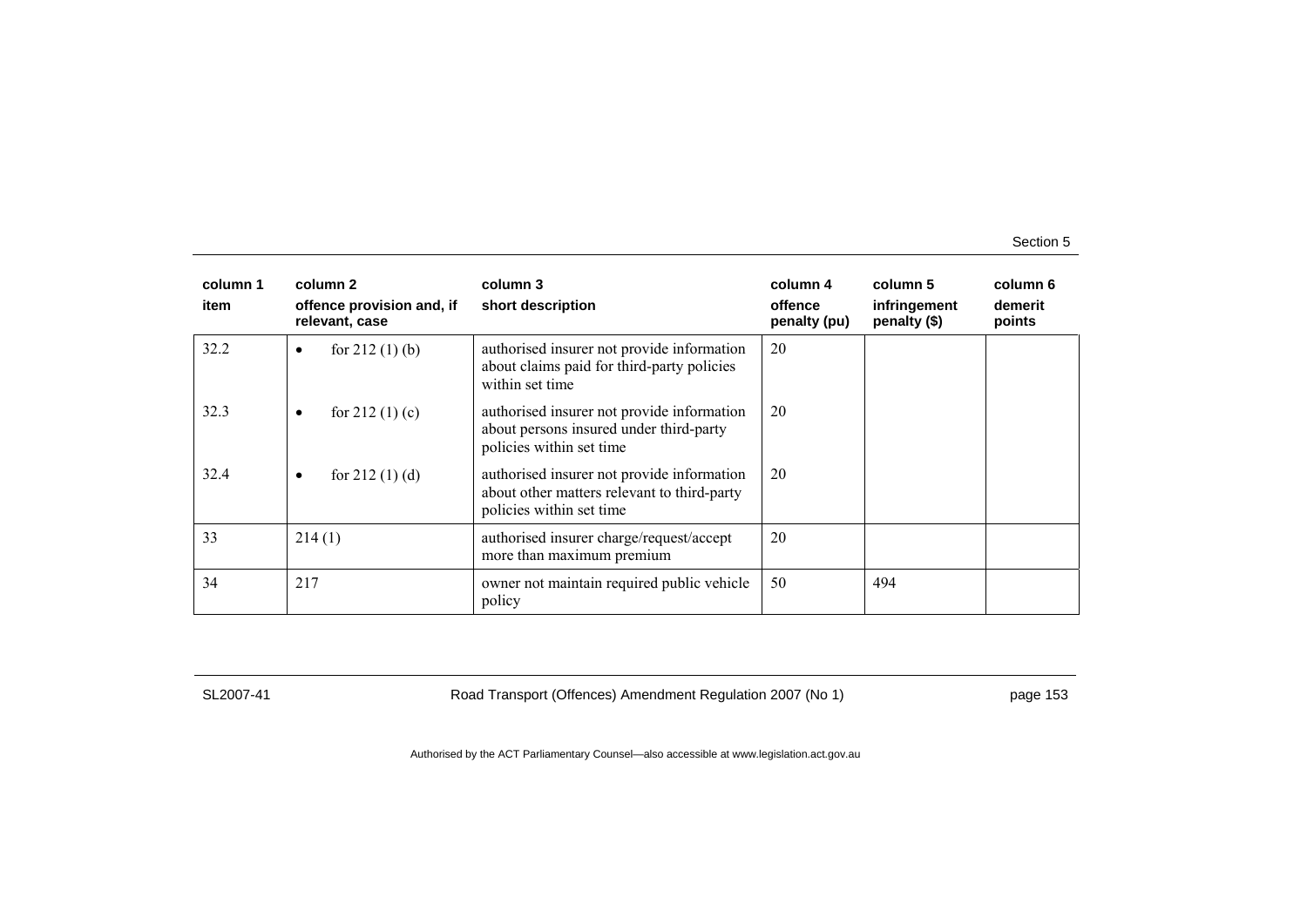| column 1<br>item | column 2<br>offence provision and, if<br>relevant, case | column 3<br>short description                                                                             | column 4<br>offence<br>penalty (pu)        | column 5<br>infringement<br>penalty (\$) | column 6<br>demerit<br>points |
|------------------|---------------------------------------------------------|-----------------------------------------------------------------------------------------------------------|--------------------------------------------|------------------------------------------|-------------------------------|
| 35               | 224(2)                                                  |                                                                                                           |                                            |                                          |                               |
| 35.1             | for $224(1)(a)$<br>$\bullet$                            | owner not produce evidence that<br>third-party policy in force to police<br>officer/authorised person     | 20                                         |                                          |                               |
| 35.2             | for $224(1)$ (b)<br>$\bullet$                           | owner not produce evidence that public<br>vehicle policy in force to police officer/<br>authorised person | 20                                         |                                          |                               |
| 36               | 228(1)                                                  | give road transport authority/administering<br>authority false/ misleading/incomplete<br>information      | 20                                         |                                          |                               |
| 37               | 231                                                     | hinder/obstruct police officer/authorised<br>person/other person                                          | $50 \text{ pu}/6$<br>months<br>prison/both |                                          |                               |

page 154 **Road Transport (Offences) Amendment Regulation 2007 (No 1)** SL2007-41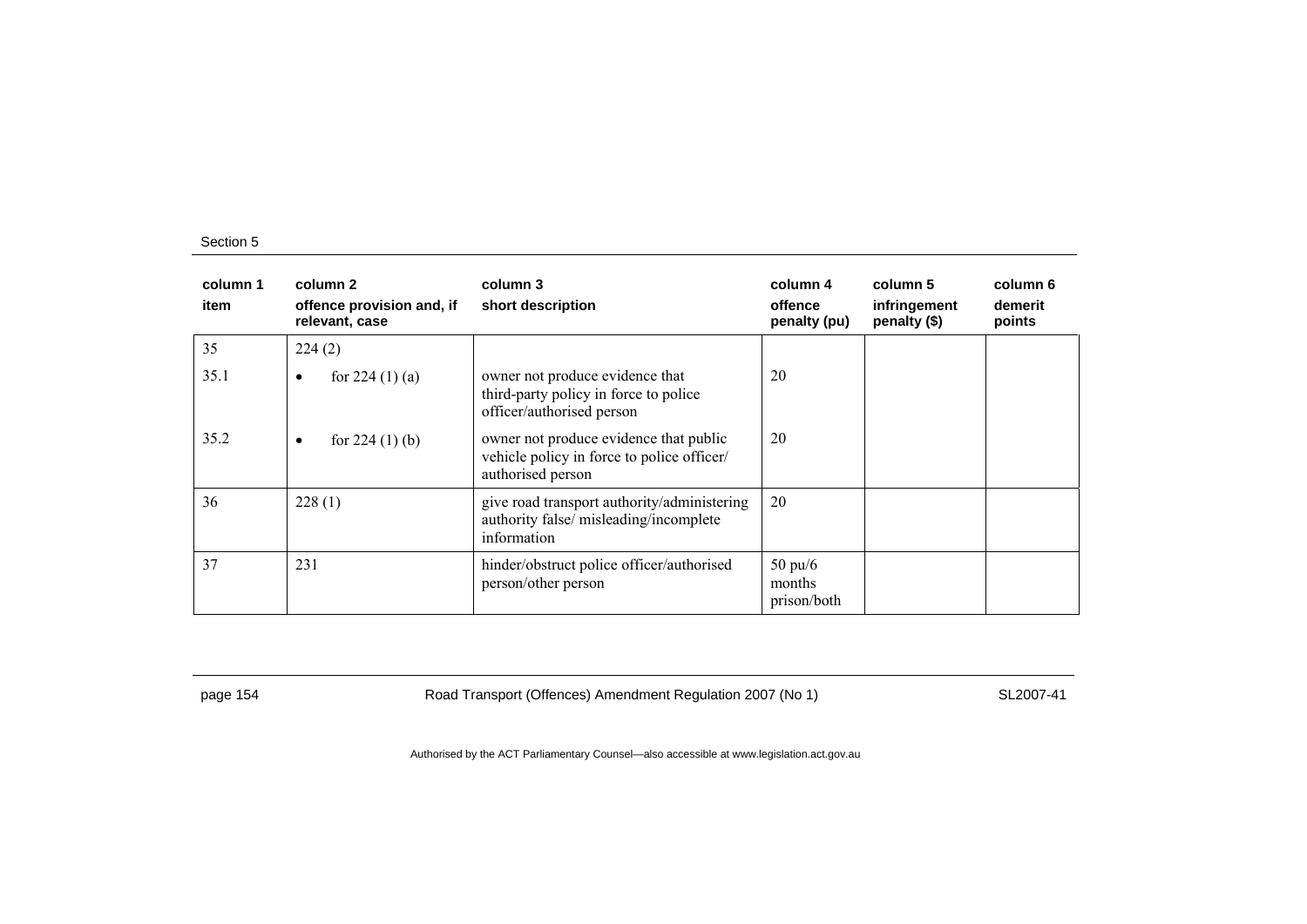| column 1<br>item | column 2<br>offence provision and, if<br>relevant, case | column 3<br>short description                                                                                          | column 4<br>offence<br>penalty (pu) | column 5<br>infringement<br>penalty (\$) | column 6<br>demerit<br>points |
|------------------|---------------------------------------------------------|------------------------------------------------------------------------------------------------------------------------|-------------------------------------|------------------------------------------|-------------------------------|
| 38               | 232(a)                                                  | state false/misleading thing to road<br>transport authority/police officer/<br>authorised person                       | 20                                  |                                          |                               |
| 39               | 232(b)                                                  | omit thing from statement made to road<br>transport authority/police officer/<br>authorised person so it is misleading | 20                                  |                                          |                               |

SL2007-41 Road Transport (Offences) Amendment Regulation 2007 (No 1) page 155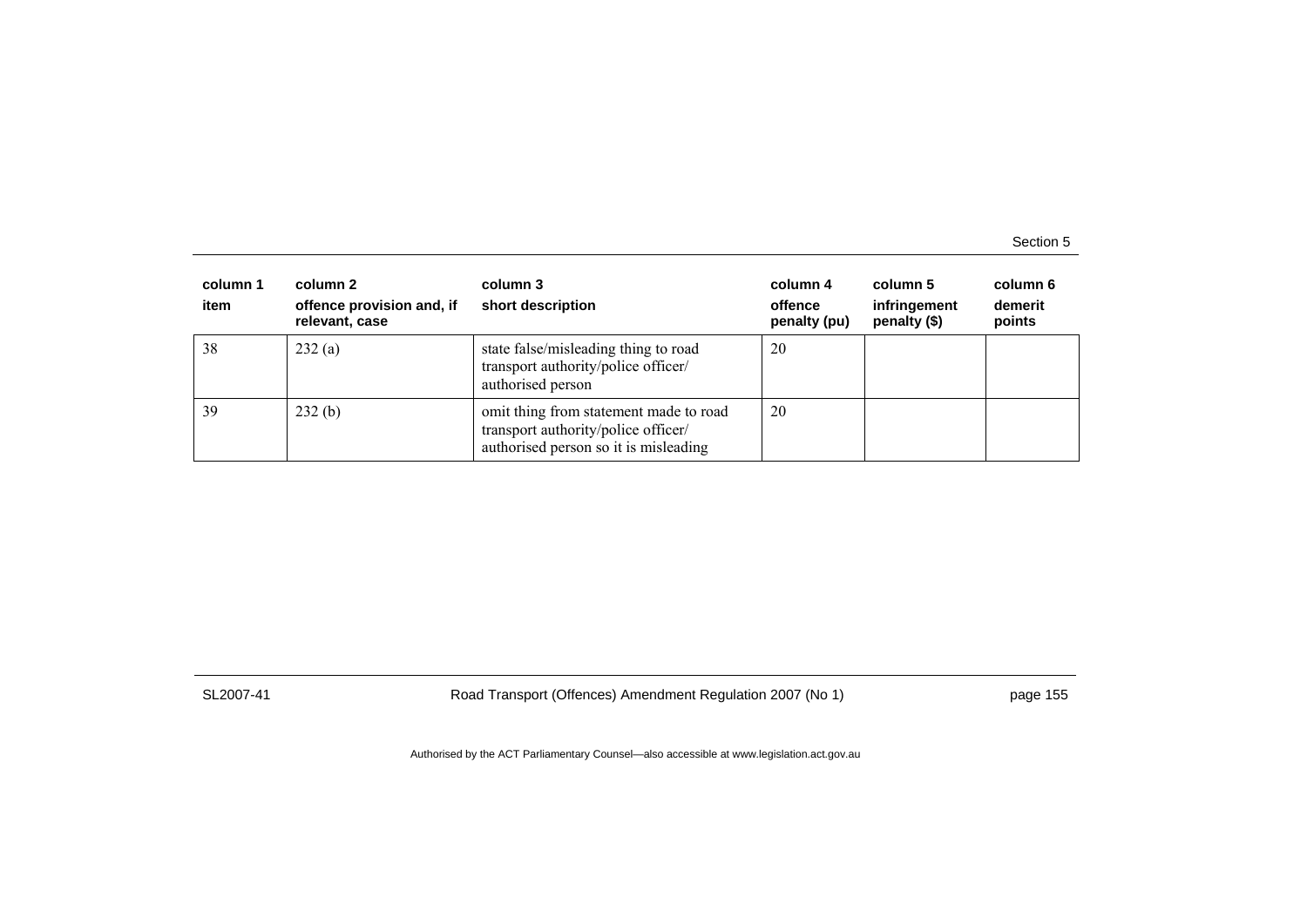# **Part 1.8 Road Transport (General) Regulation 2000**

| column 1<br>item | column 2<br>offence provision and, if<br>relevant, case | column 3<br>short description                                           | column 4<br>offence<br>penalty (pu) | column 5<br>infringement<br>penalty (\$) | column 6<br>demerit<br>points |
|------------------|---------------------------------------------------------|-------------------------------------------------------------------------|-------------------------------------|------------------------------------------|-------------------------------|
|                  | 24(1)                                                   | person not notify write-off information                                 | 20                                  | 223                                      |                               |
|                  | 26(2)                                                   | person not attach statutory write-off notice                            | 20                                  | 223                                      |                               |
| 3                | 27                                                      | unauthorised removal of statutory write-off<br>notice                   | 20                                  | 223                                      |                               |
| 4                | 28(1)                                                   | person not deface vehicle identifier for<br>statutory write-off         | 20                                  | 223                                      |                               |
|                  | 28(2)                                                   | motor wrecker not deface vehicle identifier<br>for repairable write-off | 20                                  | 223                                      |                               |

page 156 **Road Transport (Offences) Amendment Regulation 2007 (No 1)** SL2007-41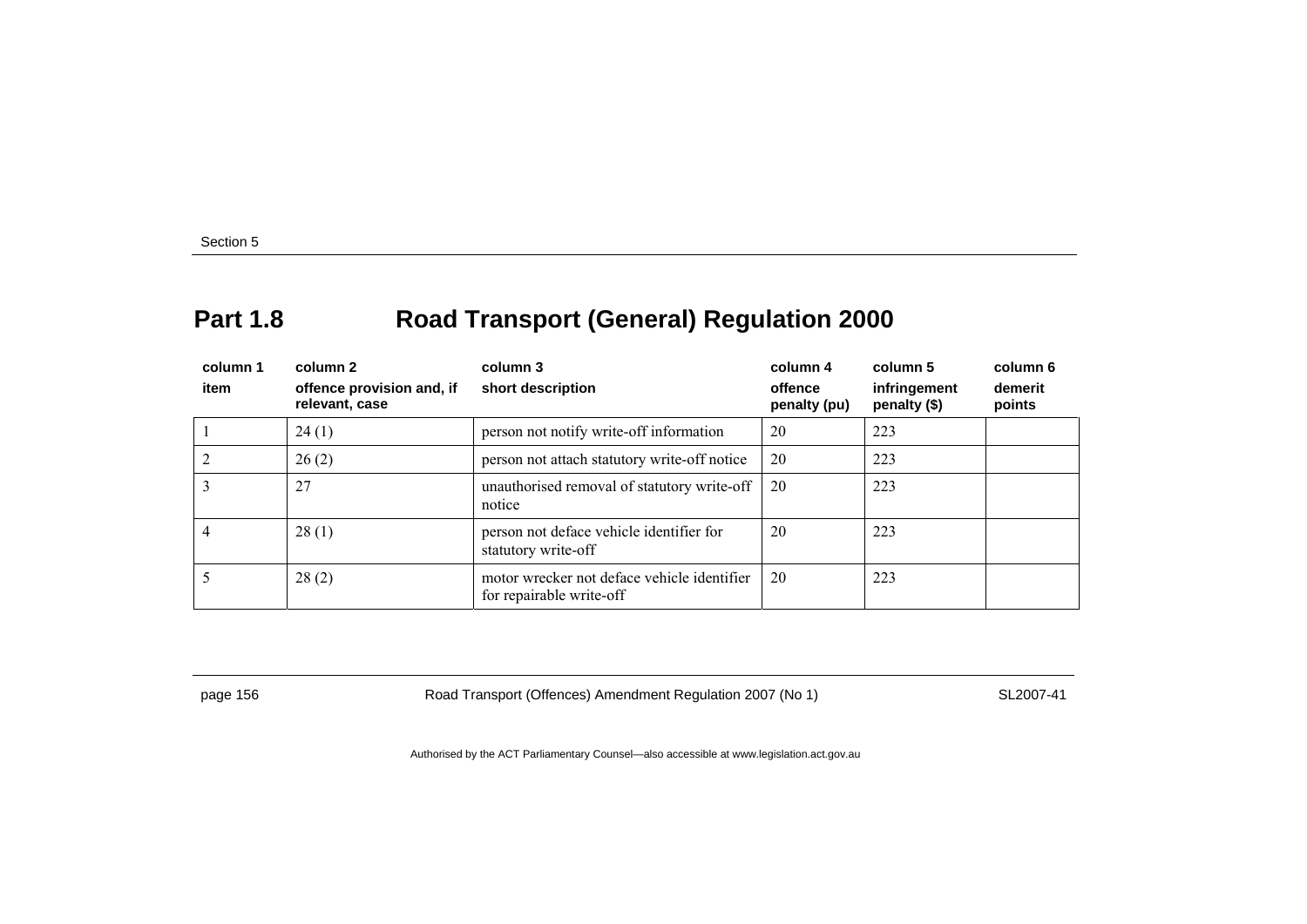## **Part 1.9 Road Transport (Third-Party Insurance) Regulation 2000**

| column 1<br>item | column 2<br>offence provision and, if<br>relevant, case | column 3<br>short description                                      | column 4<br>offence<br>penalty (pu) | column 5<br>infringement<br>penalty (\$) | column 6<br>demerit<br>points |
|------------------|---------------------------------------------------------|--------------------------------------------------------------------|-------------------------------------|------------------------------------------|-------------------------------|
|                  | 9(2)                                                    | use vehicle for other purpose without<br>paying additional premium | 20                                  |                                          |                               |

SL2007-41 Road Transport (Offences) Amendment Regulation 2007 (No 1) page 157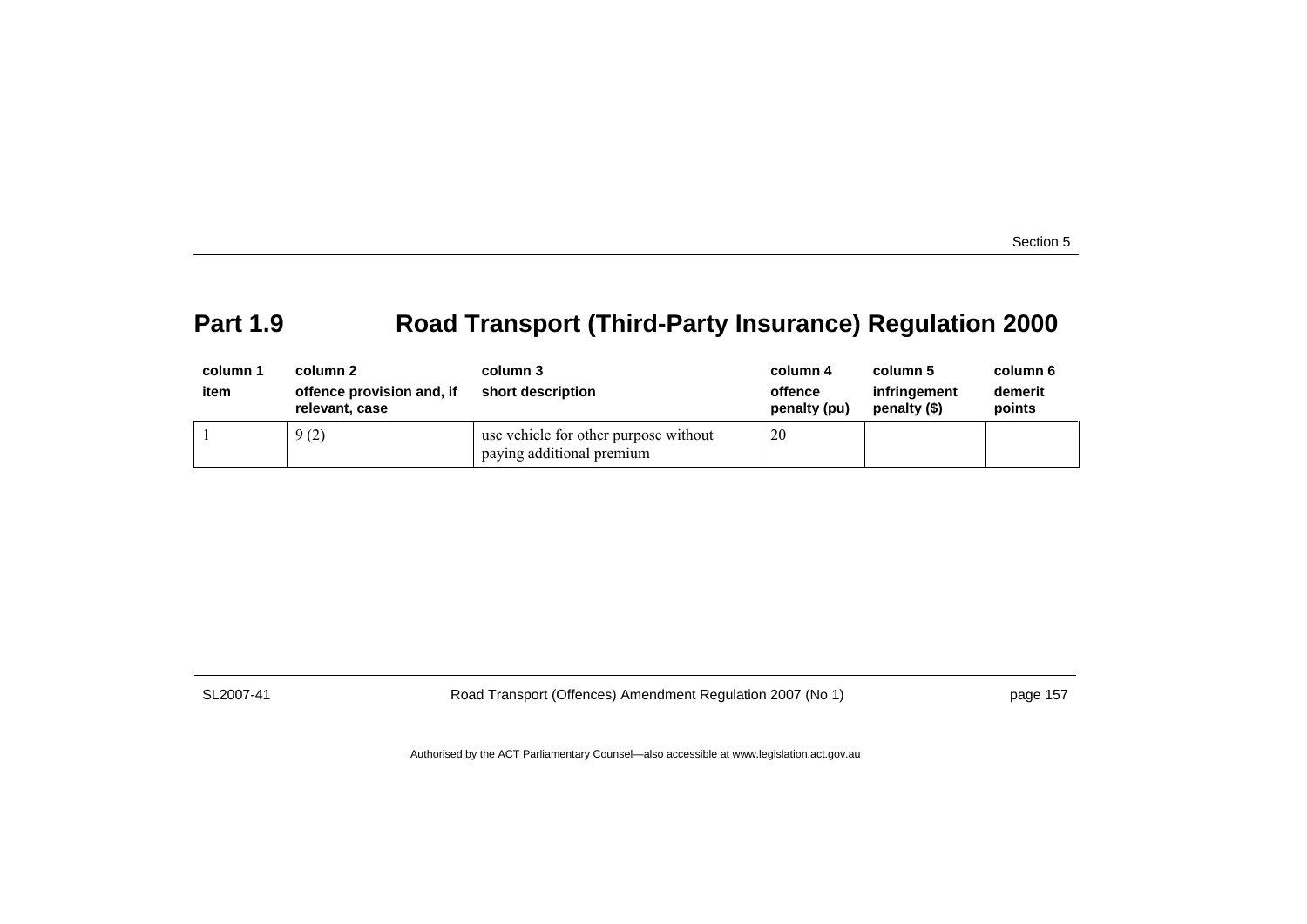### **Part 1.10 Road Transport (Public Passenger Services) Act 2001**

| column 1<br>item | column 2<br>offence provision and, if<br>relevant, case | column 3<br>short description                             | column 4<br>offence<br>penalty (pu) | column 5<br>infringement<br>penalty (\$) | column 6<br>demerit<br>points |
|------------------|---------------------------------------------------------|-----------------------------------------------------------|-------------------------------------|------------------------------------------|-------------------------------|
|                  | 20(1)                                                   | unaccredited person operate regular route<br>service      | 50                                  |                                          |                               |
| $\overline{c}$   | 20(2)                                                   | unaccredited person operate tour and<br>charter service   | 50                                  |                                          |                               |
| 3                | 21                                                      | pretend to be accredited to operate a bus<br>service      | 30                                  |                                          |                               |
| 4                | 22(1)                                                   | operate regular route service without<br>service contract | 50                                  |                                          |                               |
|                  | 33(1)                                                   | unaccredited person operate taxi network                  | 50                                  |                                          |                               |

page 158 **Road Transport (Offences) Amendment Regulation 2007 (No 1)** SL2007-41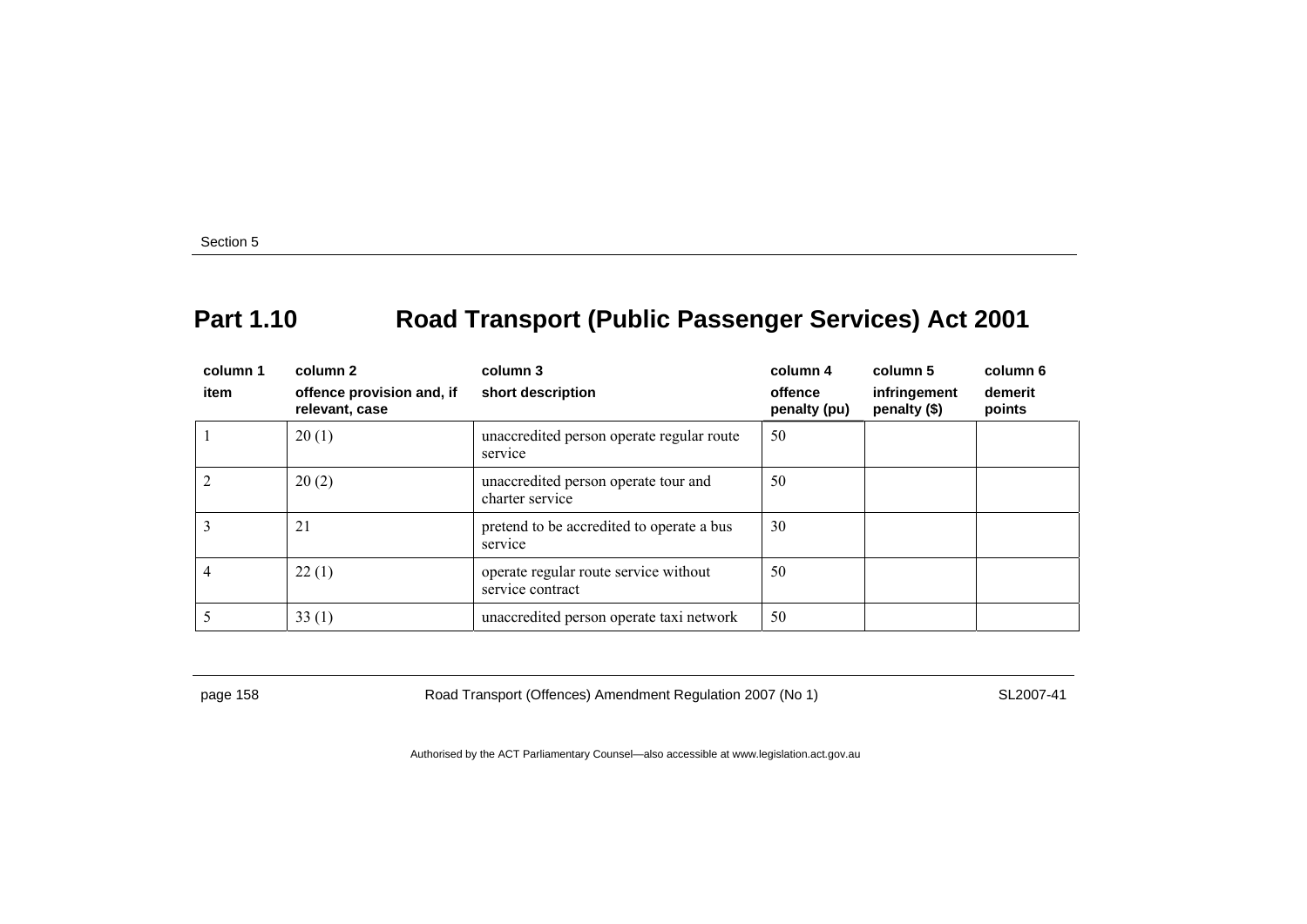| column 1<br>item | column 2<br>offence provision and, if<br>relevant, case | column 3<br>short description                                          | column 4<br>offence<br>penalty (pu) | column 5<br>infringement<br>penalty (\$) | column 6<br>demerit<br>points |
|------------------|---------------------------------------------------------|------------------------------------------------------------------------|-------------------------------------|------------------------------------------|-------------------------------|
| 6                | 34(1)                                                   | pretend to be accredited to operate taxi<br>network                    | 30                                  |                                          |                               |
|                  | 42(1)                                                   | use of vehicle not licensed as taxi as a taxi                          | 50                                  |                                          |                               |
| 8                | 42(2)                                                   | use of vehicle not licensed as restricted taxi<br>as a restricted taxi | 50                                  |                                          |                               |
| 9                | 43(1)                                                   | pretend vehicle licensed as taxi                                       | 30                                  |                                          |                               |
| 10               | 43(2)                                                   | pretend vehicle licensed as restricted taxi                            | 30                                  |                                          |                               |
| 11               | 52(1)                                                   | unaccredited person operate particular kind<br>of taxi service         | 50                                  |                                          |                               |
| 12               | 53 $(1)$                                                | pretend to be accredited to operate taxi<br>service                    | 30                                  |                                          |                               |
| 13               | 53 $(2)$                                                | pretend to be accredited to operate<br>particular kind of taxi service | 30                                  |                                          |                               |

SL2007-41 Road Transport (Offences) Amendment Regulation 2007 (No 1) page 159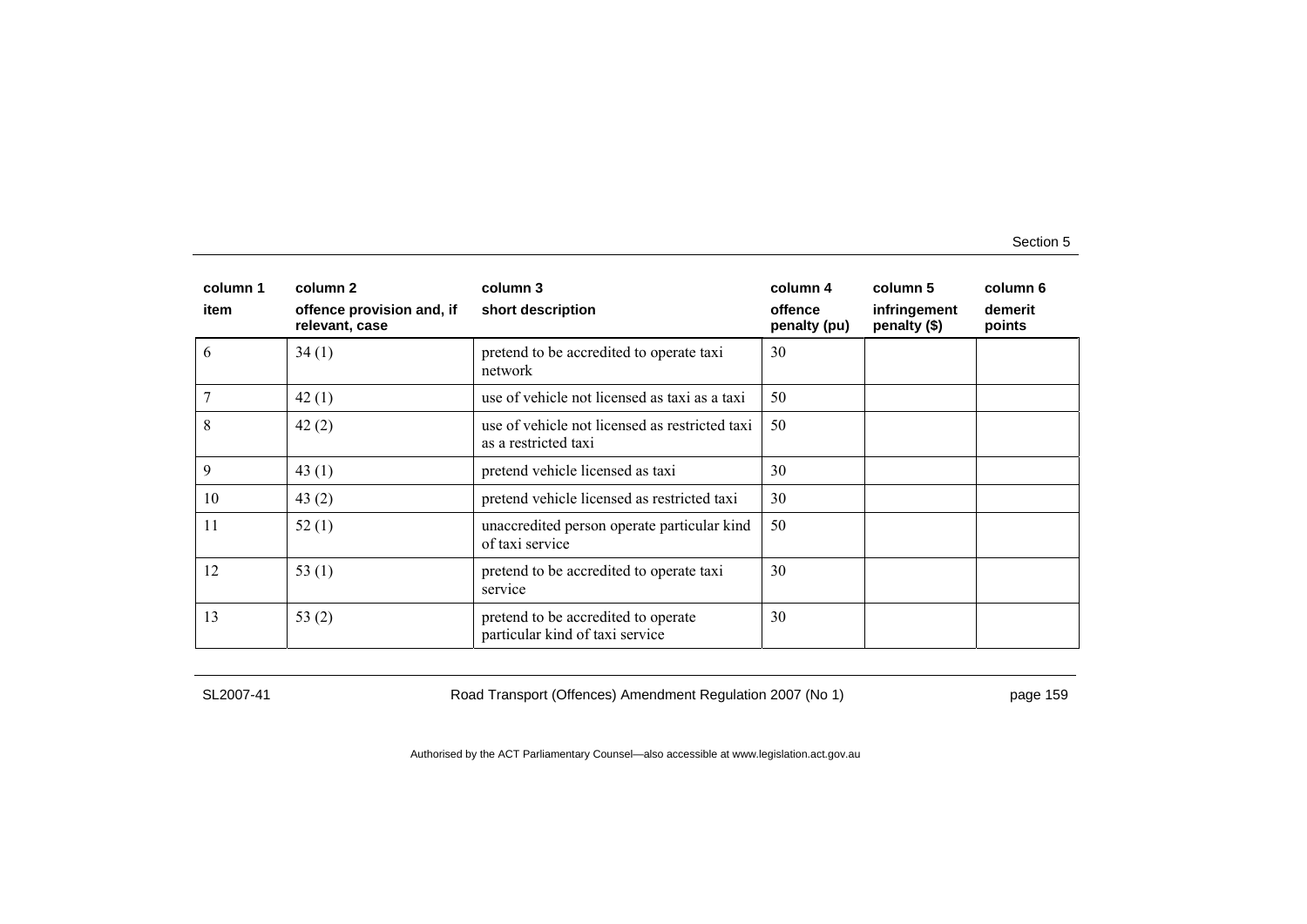| column 1<br>item | column 2<br>offence provision and, if<br>relevant, case | column 3<br>short description                                                  | column 4<br>offence<br>penalty (pu) | column 5<br>infringement<br>penalty (\$) | column 6<br>demerit<br>points |
|------------------|---------------------------------------------------------|--------------------------------------------------------------------------------|-------------------------------------|------------------------------------------|-------------------------------|
| 14               | 54                                                      | operate taxi service without network<br>affiliation                            | 50                                  |                                          |                               |
| 15               | 55                                                      | pretend to be affiliated with taxi network                                     | 30                                  |                                          |                               |
| 16               | 64(1)                                                   | use of vehicle not licensed as hire car as a<br>hire car                       | 50                                  |                                          |                               |
| 17               | 64(2)                                                   | use of vehicle not licensed as restricted hire<br>car as a restricted hire car | 50                                  |                                          |                               |
| 18               | 65(1)                                                   | pretend vehicle licensed as hire car                                           | 30                                  |                                          |                               |
| 19               | 65(2)                                                   | pretend vehicle licensed as restricted hire<br>car                             | 30                                  |                                          |                               |
| 20               | 74(1)                                                   | unaccredited person operate particular kind<br>of hire car service             | 50                                  |                                          |                               |

page 160 Road Transport (Offences) Amendment Regulation 2007 (No 1) SL2007-41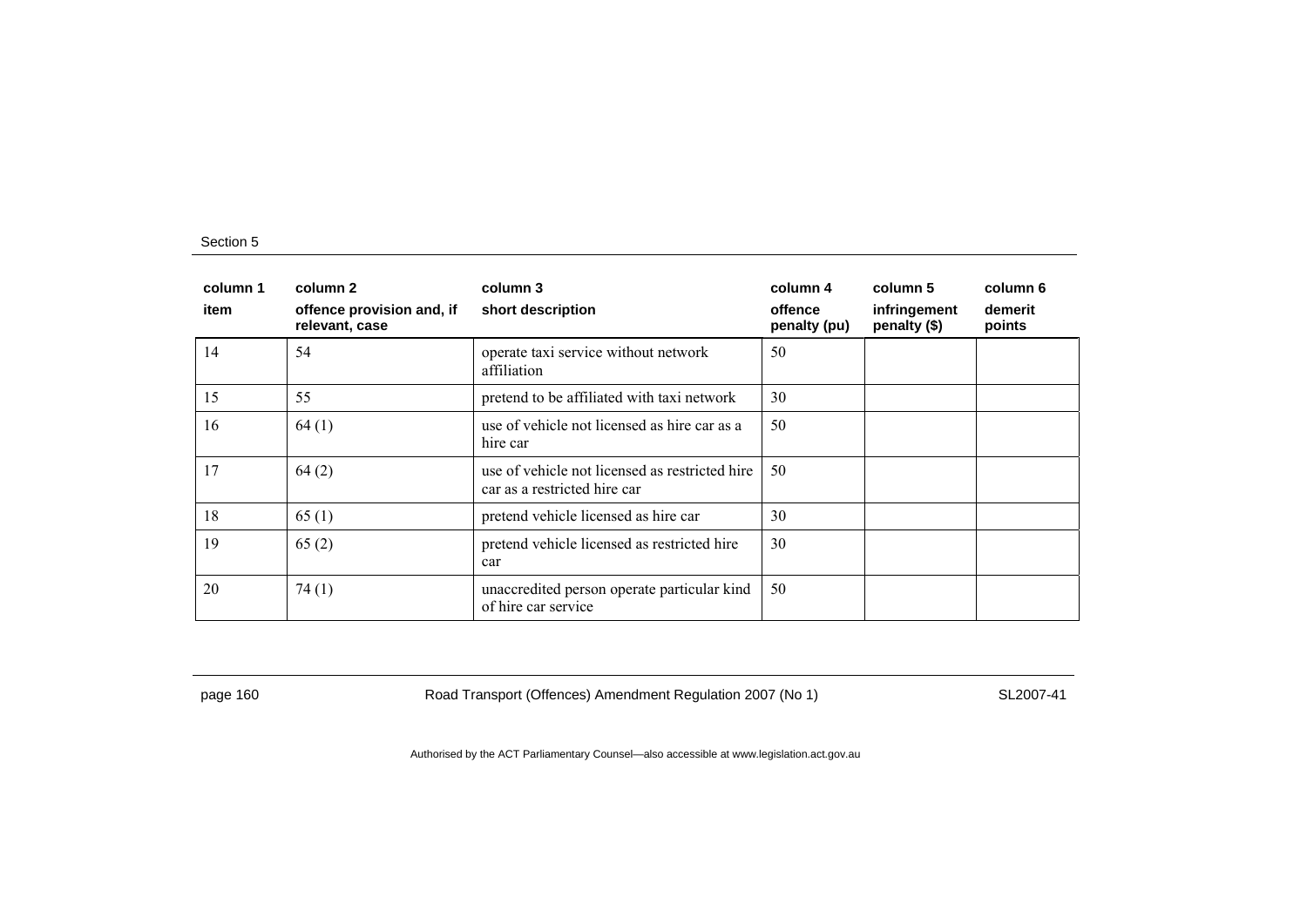| column 1<br>item | column 2<br>offence provision and, if<br>relevant, case | column 3<br>short description                                              | column 4<br>offence<br>penalty (pu) | column 5<br>infringement<br>penalty (\$) | column 6<br>demerit<br>points |
|------------------|---------------------------------------------------------|----------------------------------------------------------------------------|-------------------------------------|------------------------------------------|-------------------------------|
| 21               | 75(1)                                                   | pretend to be accredited to operate hire car<br>service                    | 30                                  |                                          |                               |
| 22               | 75(2)                                                   | pretend to be accredited to operate<br>particular kind of hire car service | 30                                  |                                          |                               |
| 23               | 85(1)                                                   | DRS operator using vehicle to operate<br>service without authorisation     | 50                                  |                                          |                               |
| 24               | 86(1)                                                   | representing vehicle as DRS vehicle                                        | 30                                  |                                          |                               |
| 25               | 91(1)                                                   | operating DRS without entitlement                                          | 50                                  |                                          |                               |
| 26               | 92(1)                                                   | representing entitlement to operate DRS                                    | 30                                  |                                          |                               |
| 27               | 116(5)                                                  | not provide records/information for<br>enforcement purposes                | 20                                  | 310                                      |                               |

SL2007-41 Road Transport (Offences) Amendment Regulation 2007 (No 1) page 161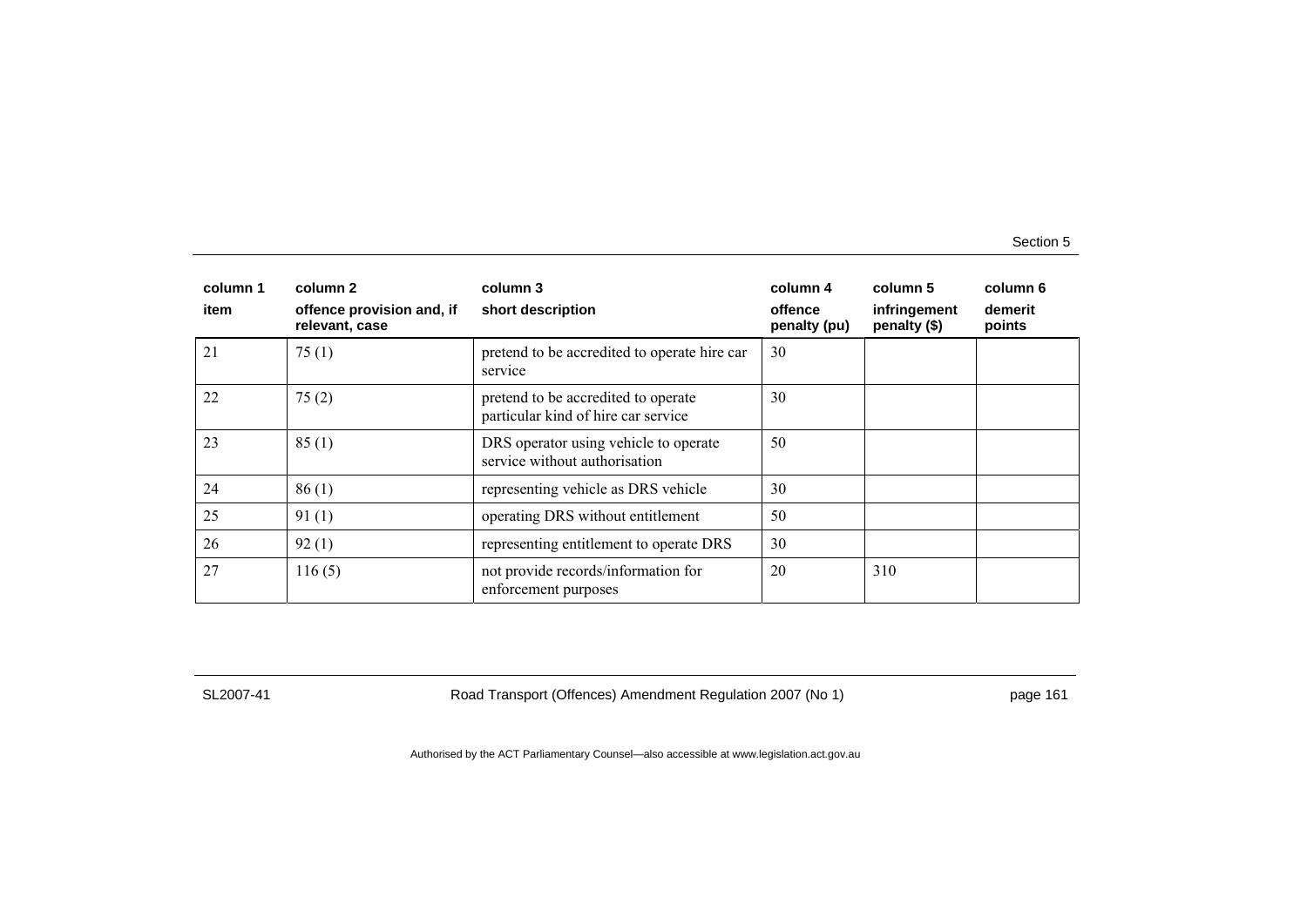| column 1<br>item | column 2<br>offence provision and, if<br>relevant, case | column 3<br>short description                                                                                       | column 4<br>offence<br>penalty (pu) | column 5<br>infringement<br>penalty (\$) | column 6<br>demerit<br>points |
|------------------|---------------------------------------------------------|---------------------------------------------------------------------------------------------------------------------|-------------------------------------|------------------------------------------|-------------------------------|
| 28               | 117(5)                                                  | not comply with requirement by police<br>officer/authorised person for maintenance<br>facility enforcement purposes | 20                                  | 310                                      |                               |
| 29               | 118(4)                                                  | not comply with request/signal by police<br>officer/authorised person for enforcement<br>purposes                   | 20                                  | 310                                      |                               |
| 30               | 119(3)                                                  | operator not comply with inspection<br>requirement by police officer/authorised<br>person for enforcement purposes  | 20                                  | 310                                      |                               |
| 31               | 120(4)                                                  | unauthorised removal of noncompliance<br>notice                                                                     | 20                                  | 310                                      |                               |
| 32               | 121(4)                                                  | not state name/address when required by<br>police officer/authorised person for<br>enforcement purposes             | 10                                  |                                          |                               |

page 162 Road Transport (Offences) Amendment Regulation 2007 (No 1) SL2007-41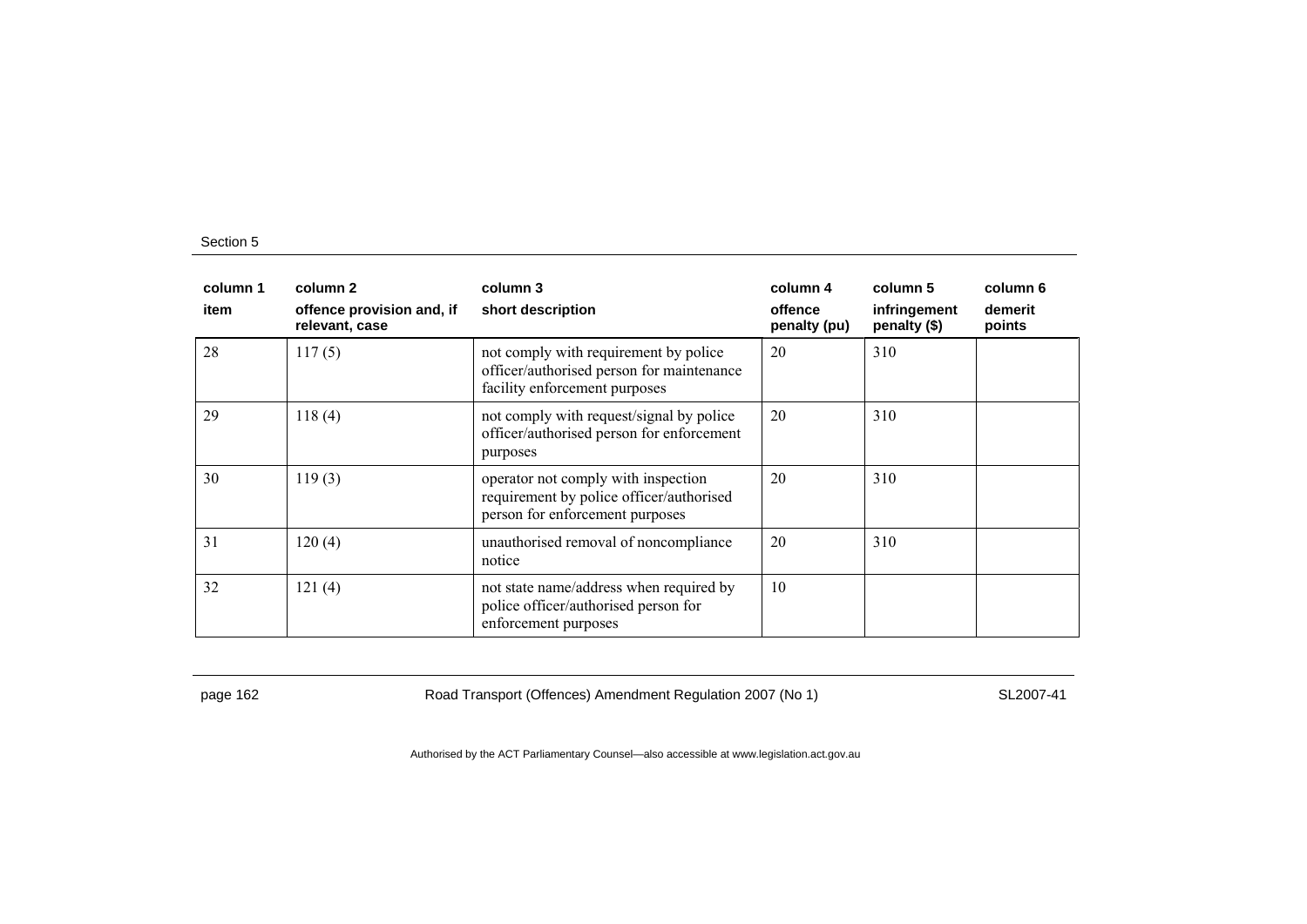| column 1<br>item | column 2<br>offence provision and, if<br>relevant, case | column 3<br>short description                               | column 4<br>offence<br>penalty (pu) | column 5<br>infringement<br>penalty (\$) | column 6<br>demerit<br>points |
|------------------|---------------------------------------------------------|-------------------------------------------------------------|-------------------------------------|------------------------------------------|-------------------------------|
| 33               | 125(1)                                                  | unauthorised use of vehicle for paid<br>passenger transport | 50                                  |                                          |                               |

SL2007-41 Road Transport (Offences) Amendment Regulation 2007 (No 1) page 163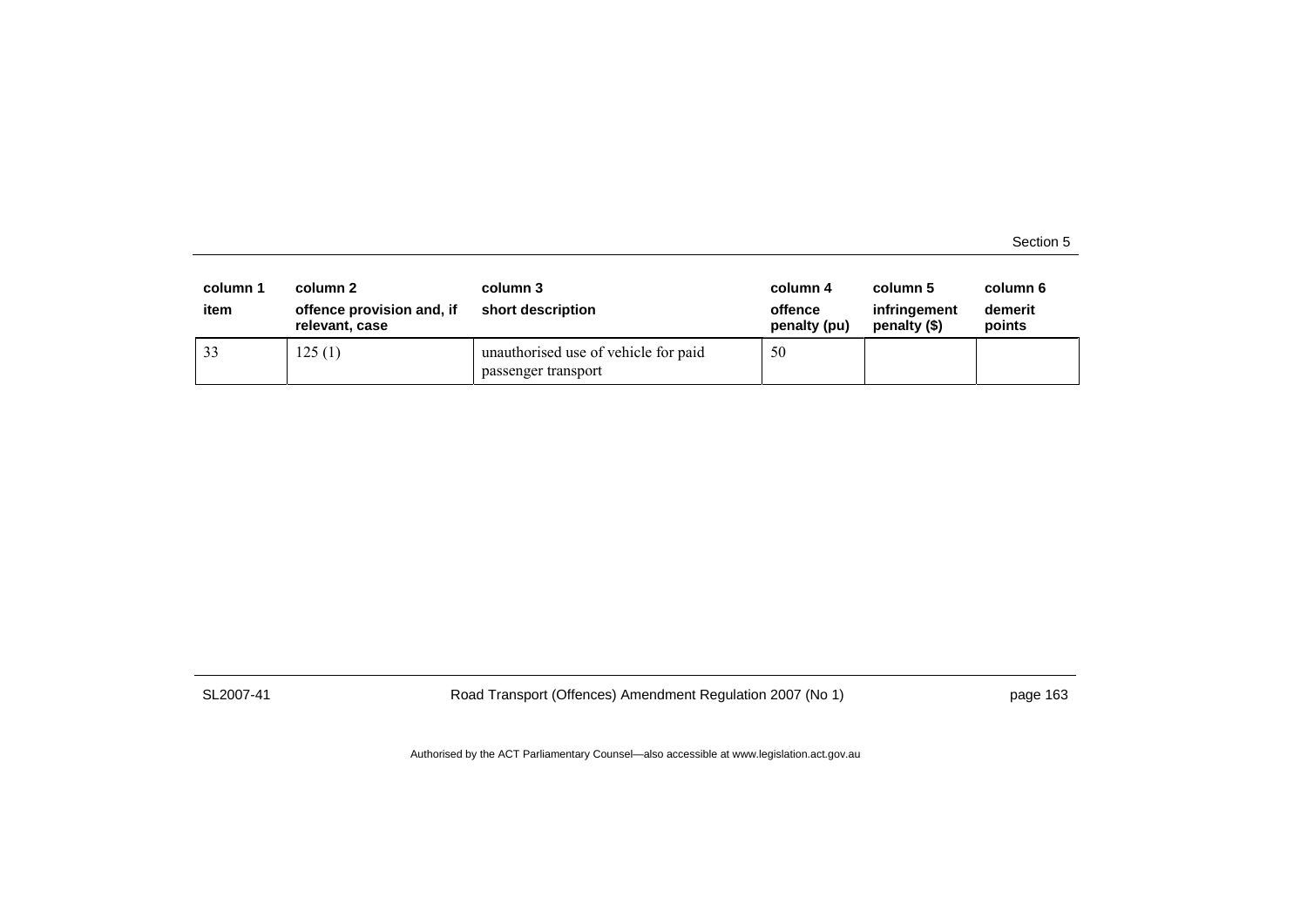### **Part 1.11 Road Transport (Public Passenger Services) Regulation 2002**

| column 1 | column 2                                    | column 3                                                                                             | column 4                | column 5                     | column 6          |
|----------|---------------------------------------------|------------------------------------------------------------------------------------------------------|-------------------------|------------------------------|-------------------|
| item     | offence provision and, if<br>relevant, case | short description                                                                                    | offence<br>penalty (pu) | infringement<br>penalty (\$) | demerit<br>points |
|          | 14(2)                                       | accredited person not notify change in<br>accreditation/service operation/financial<br>circumstances | 20                      | 310                          |                   |
|          | 14(5)                                       | person not provide relevant information<br>after change of relevant person                           | 20                      | 310                          |                   |
|          | 15                                          | holder of conditional accreditation not<br>comply with conditions                                    | 20                      | 310                          |                   |

page 164 Road Transport (Offences) Amendment Regulation 2007 (No 1) SL2007-41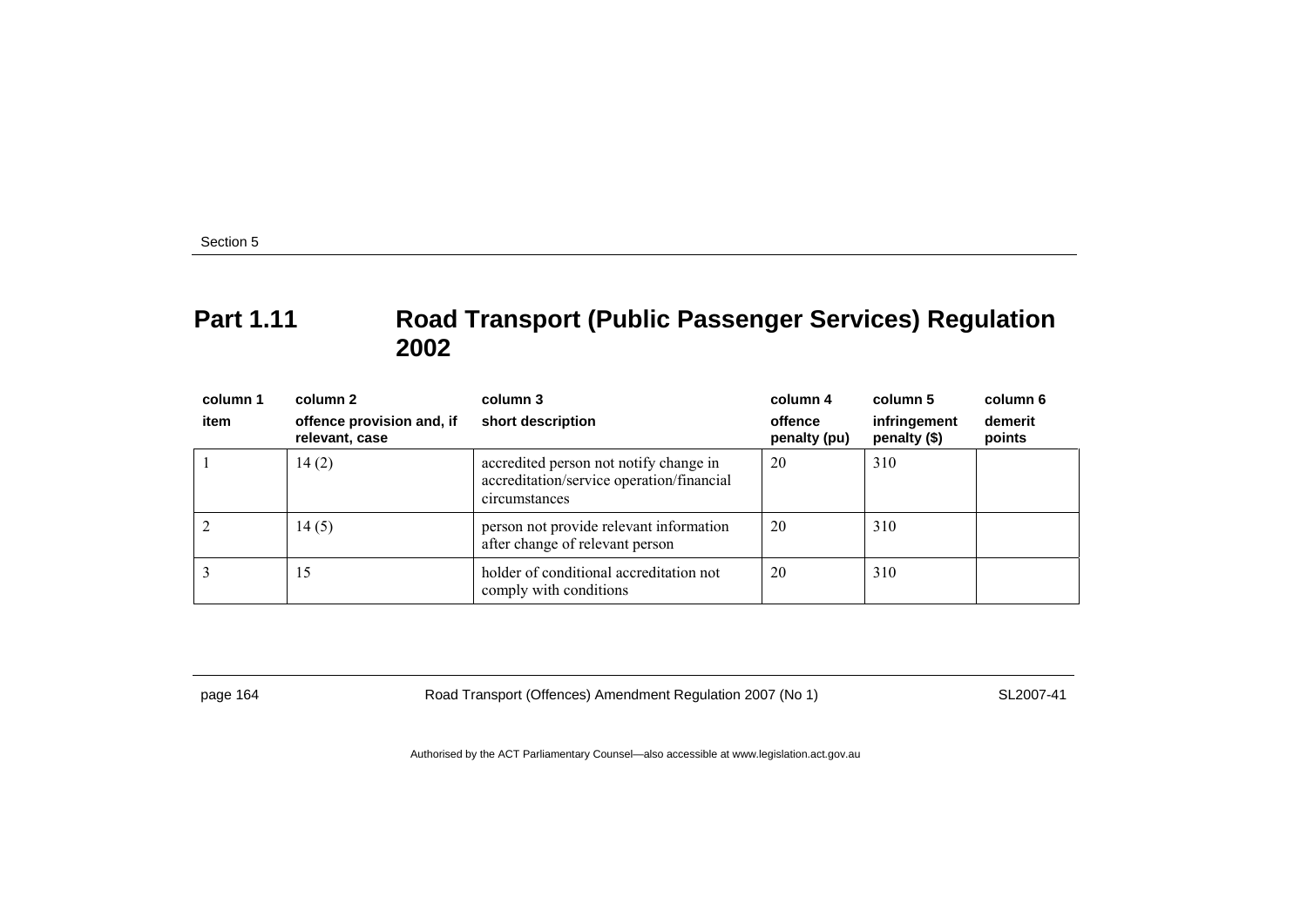| column 1 | column 2                                    | column 3                                                                                                           | column 4                | column 5                     | column 6          |
|----------|---------------------------------------------|--------------------------------------------------------------------------------------------------------------------|-------------------------|------------------------------|-------------------|
| item     | offence provision and, if<br>relevant, case | short description                                                                                                  | offence<br>penalty (pu) | infringement<br>penalty (\$) | demerit<br>points |
| 4        | 17(1)                                       | accredited person not produce certificate of<br>accreditation when required by police<br>officer/authorised person | 5                       | 110                          |                   |
|          | 18A(2)                                      | not return recovered certificate of<br>accreditation                                                               | 20                      | 110                          |                   |
| 6        | 21(1)                                       | bus operator not service/maintain bus                                                                              | 20                      | 310                          |                   |
|          | 21(2)                                       | bus operator not ensure bus complies with<br>applicable vehicle standards etc                                      | 20                      | 310                          |                   |
| 8        | 22(2)                                       |                                                                                                                    |                         |                              |                   |
| 8.1      | by contravening<br>$\bullet$<br>22(1)(a)    | bus operator not record bus manufacture<br>details                                                                 | 10                      | 210                          |                   |
| 8.2      | by contravening<br>٠<br>22(1)(b)            | bus operator not record bus registration<br>number                                                                 | 10                      | 210                          |                   |

SL2007-41 Road Transport (Offences) Amendment Regulation 2007 (No 1) page 165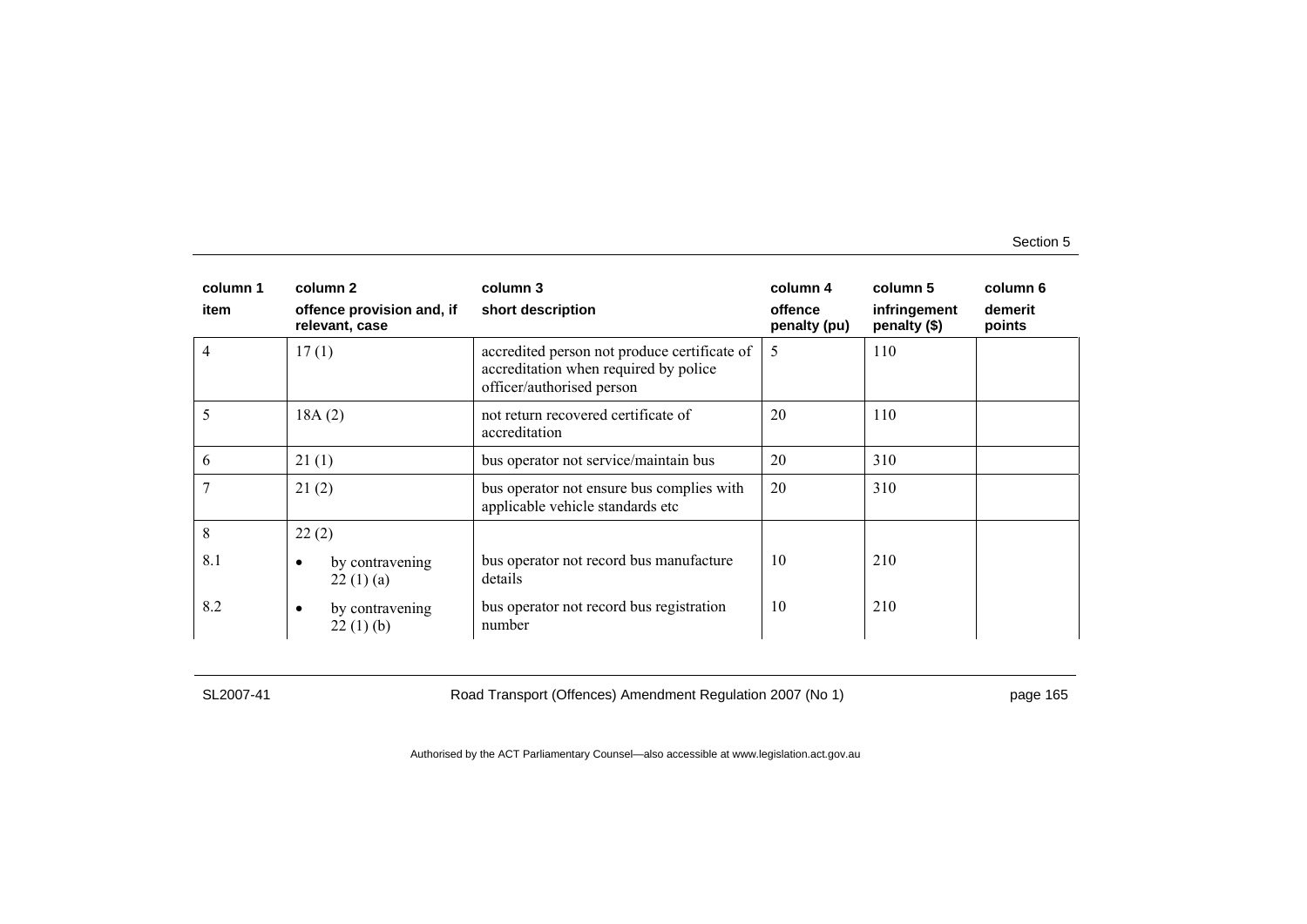| column 1<br>item |           | column 2<br>offence provision and, if<br>relevant, case | column 3<br>short description                            | column 4<br>offence<br>penalty (pu) | column 5<br>infringement<br>penalty (\$) | column 6<br>demerit<br>points |
|------------------|-----------|---------------------------------------------------------|----------------------------------------------------------|-------------------------------------|------------------------------------------|-------------------------------|
| 8.3              | $\bullet$ | by contravening<br>22(1)(c)                             | bus operator not record bus insurance<br>policies        | 10                                  | 210                                      |                               |
| 8.4              | $\bullet$ | by contravening<br>22(1)(d)                             | bus operator not record bus passenger<br>capacity        | 10                                  | 210                                      |                               |
| 8.5              | $\bullet$ | by contravening<br>22(1)(e)                             | bus operator not record bus operation<br>start/end dates | 10                                  | 210                                      |                               |
| 8.6              | $\bullet$ | by contravening<br>22(1) (f)                            | bus operator not record bus safety<br>inspections        | 10                                  | 210                                      |                               |
| 8.7              | $\bullet$ | by contravening<br>22(1)(g)                             | bus operator not record bus safety defects               | 10                                  | 210                                      |                               |
| 8.8              | $\bullet$ | by contravening<br>$22(1)$ (h)                          | bus operator not record bus maintenance                  | 10                                  | 210                                      |                               |

page 166 **Road Transport (Offences) Amendment Regulation 2007 (No 1)** SL2007-41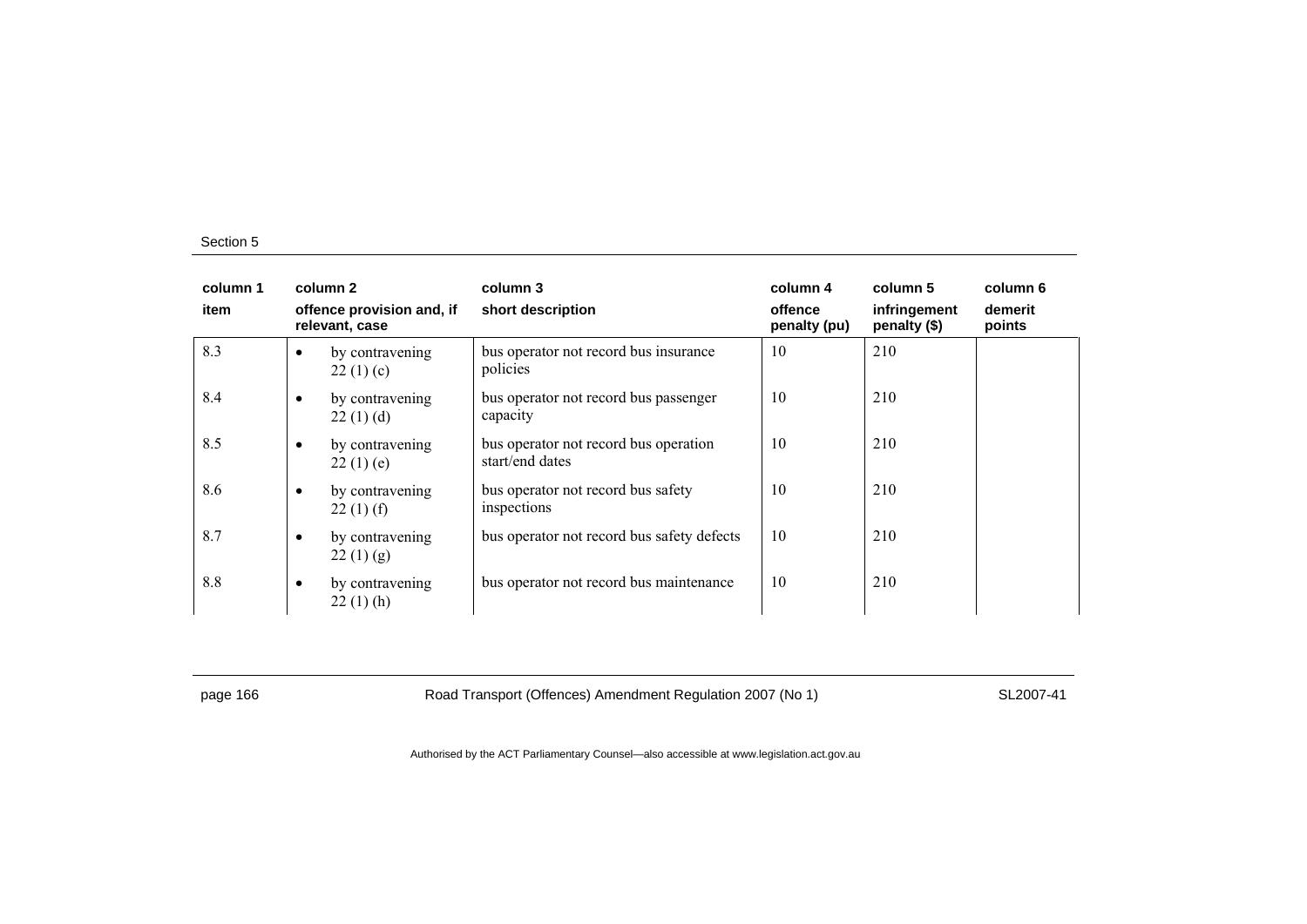| column 1 | column 2                                     | column 3                                                                                                            | column 4                | column 5                     | column 6          |
|----------|----------------------------------------------|---------------------------------------------------------------------------------------------------------------------|-------------------------|------------------------------|-------------------|
| item     | offence provision and, if<br>relevant, case  | short description                                                                                                   | offence<br>penalty (pu) | infringement<br>penalty (\$) | demerit<br>points |
| 8.9      | by contravening<br>$\bullet$<br>22(1)(i)(i)  | bus operator not record details of bus<br>accident causing death/injury                                             | 10                      | 210                          |                   |
| 8.10     | by contravening<br>$\bullet$<br>22(1)(i)(ii) | bus operator not record details of bus<br>accident causing property damage                                          | 10                      | 210                          |                   |
| 9        | 23(2)                                        | bus operator not give notice of additional<br>bus                                                                   | 20                      | 110                          |                   |
| 10       | 24(1)                                        | bus operator not give immediate notice of<br>notifiable accident                                                    | 20                      | 210                          |                   |
| 11       | 24(2)                                        | bus operator not give follow-up notice of<br>notifiable accident                                                    | 20                      | 210                          |                   |
| 12       | 24(4)                                        | bus operator not give notice of incident                                                                            | 20                      | 210                          |                   |
| 13       | 25(1)                                        | bus operator not ensure interior/exterior/<br>fittings of bus clean/undamaged/ properly<br>fitted/securely in place | 10                      | 210                          |                   |

SL2007-41 Road Transport (Offences) Amendment Regulation 2007 (No 1) page 167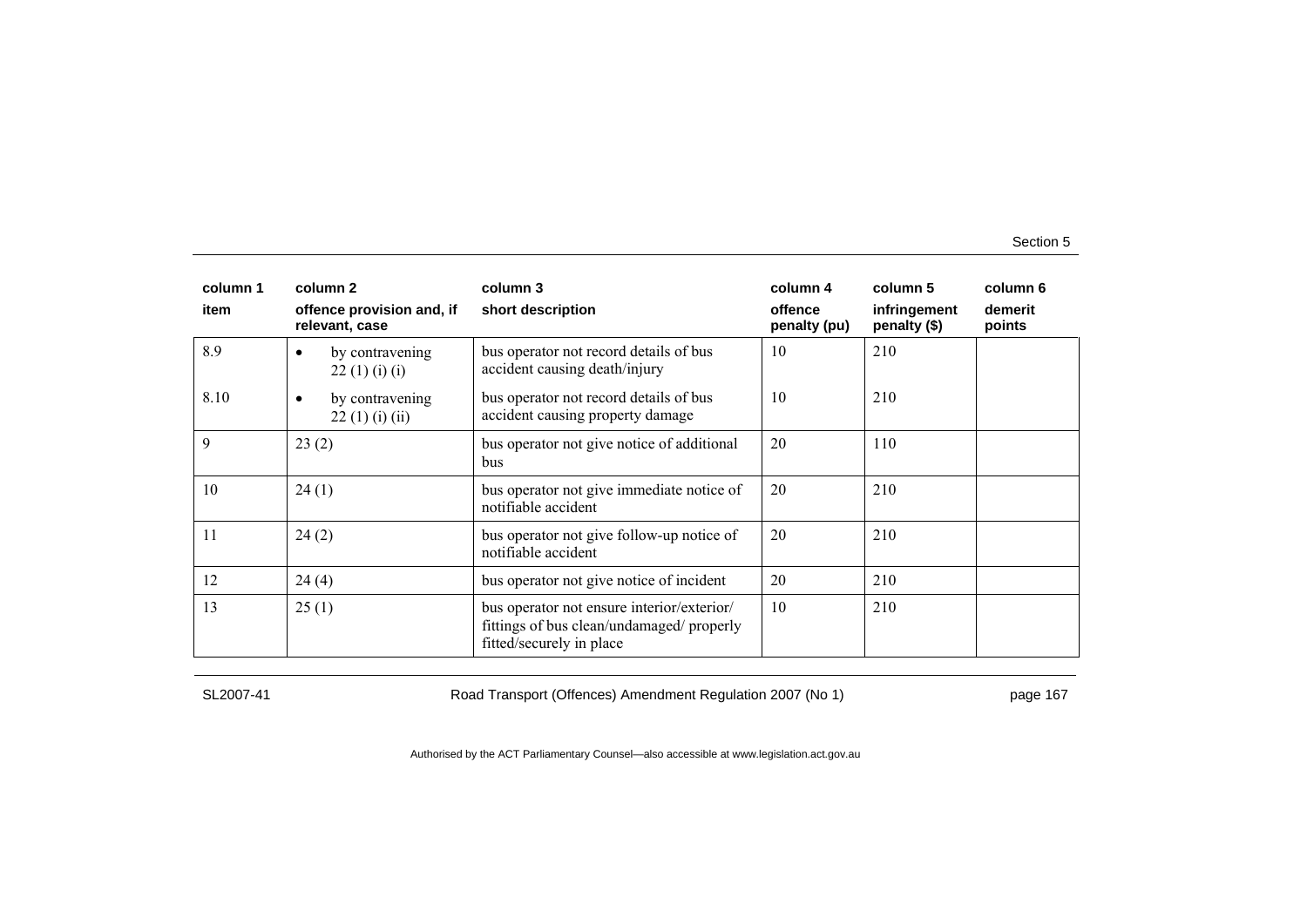| column 1<br>item | column 2<br>offence provision and, if<br>relevant, case | column 3<br>short description                                                  | column 4<br>offence<br>penalty (pu) | column 5<br>infringement<br>penalty (\$) | column 6<br>demerit<br>points |
|------------------|---------------------------------------------------------|--------------------------------------------------------------------------------|-------------------------------------|------------------------------------------|-------------------------------|
| 14               | 26(1)                                                   | bus operator allow unlicensed/unauthorised<br>person drive bus                 | 20                                  | 310                                      |                               |
| 15               | 27(2)                                                   |                                                                                |                                     |                                          |                               |
| 15.1             | by contravening<br>٠<br>27(1)(a)                        | bus operator not record driver's name and<br>address                           | 10                                  | 210                                      |                               |
| 15.2             | by contravening<br>٠<br>$27(1)$ (b)                     | bus operator not record prescribed driver<br>authority information             | 10                                  | 210                                      |                               |
| 15.3             | by contravening<br>$\bullet$<br>27(1)(c)                | bus operator not record driving dates/times                                    | 10                                  | 210                                      |                               |
| 16               | 27(4)                                                   | bus operator not make record of<br>suspension/cancellation of driver's licence | 10                                  |                                          |                               |
| 17               | 27(5)                                                   | bus operator not record driver no longer<br>exempt from holding licence        | 10                                  |                                          |                               |

page 168 Road Transport (Offences) Amendment Regulation 2007 (No 1) SL2007-41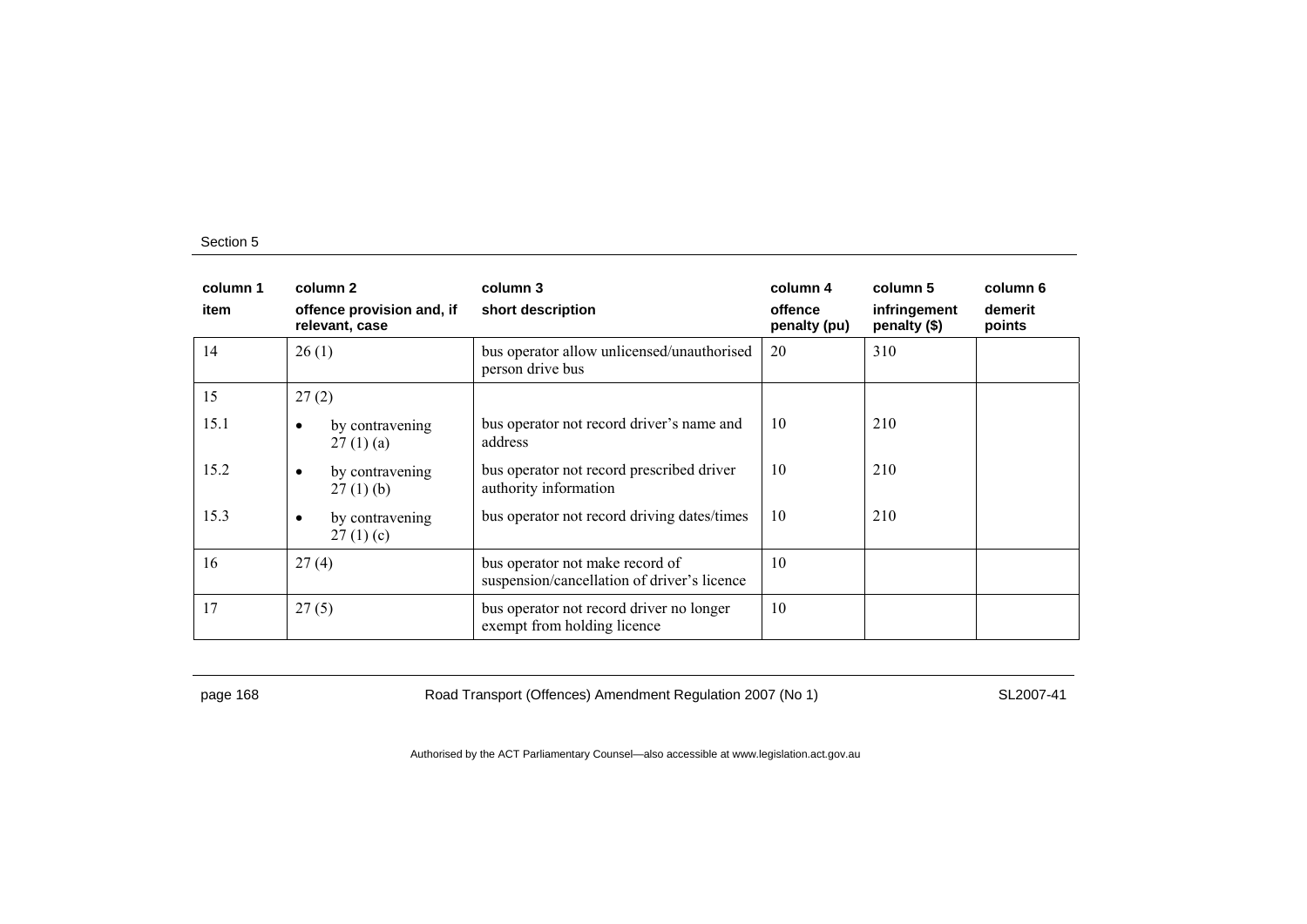| column 1<br>item |        | column 2<br>offence provision and, if<br>relevant, case | column 3<br>short description                                                                                                          | column 4<br>offence<br>penalty (pu) | column 5<br>infringement<br>penalty (\$) | column 6<br>demerit<br>points |
|------------------|--------|---------------------------------------------------------|----------------------------------------------------------------------------------------------------------------------------------------|-------------------------------------|------------------------------------------|-------------------------------|
| 18               | 27A(2) |                                                         |                                                                                                                                        |                                     |                                          |                               |
| 18.1             |        | by contravening<br>27A(1)(a)                            | bus operator not tell road transport<br>authority driver's name and address                                                            | 10                                  |                                          |                               |
| 18.2             | ٠      | by contravening<br>27A(1)(b)                            | bus operator not tell road transport<br>authority prescribed driver authority<br>information                                           | 10                                  |                                          |                               |
| 18.3             | ٠      | by contravening<br>27A(1)(c)                            | bus operator not tell road transport<br>authority about change to driver's name/<br>address/prescribed driver authority<br>information | 10                                  |                                          |                               |
| 18.4             |        | by contravening<br>27A(1)(d)                            | bus operator not tell road transport<br>authority driver no longer driving bus for<br>bus operator                                     | 10                                  |                                          |                               |

SL2007-41 Road Transport (Offences) Amendment Regulation 2007 (No 1) page 169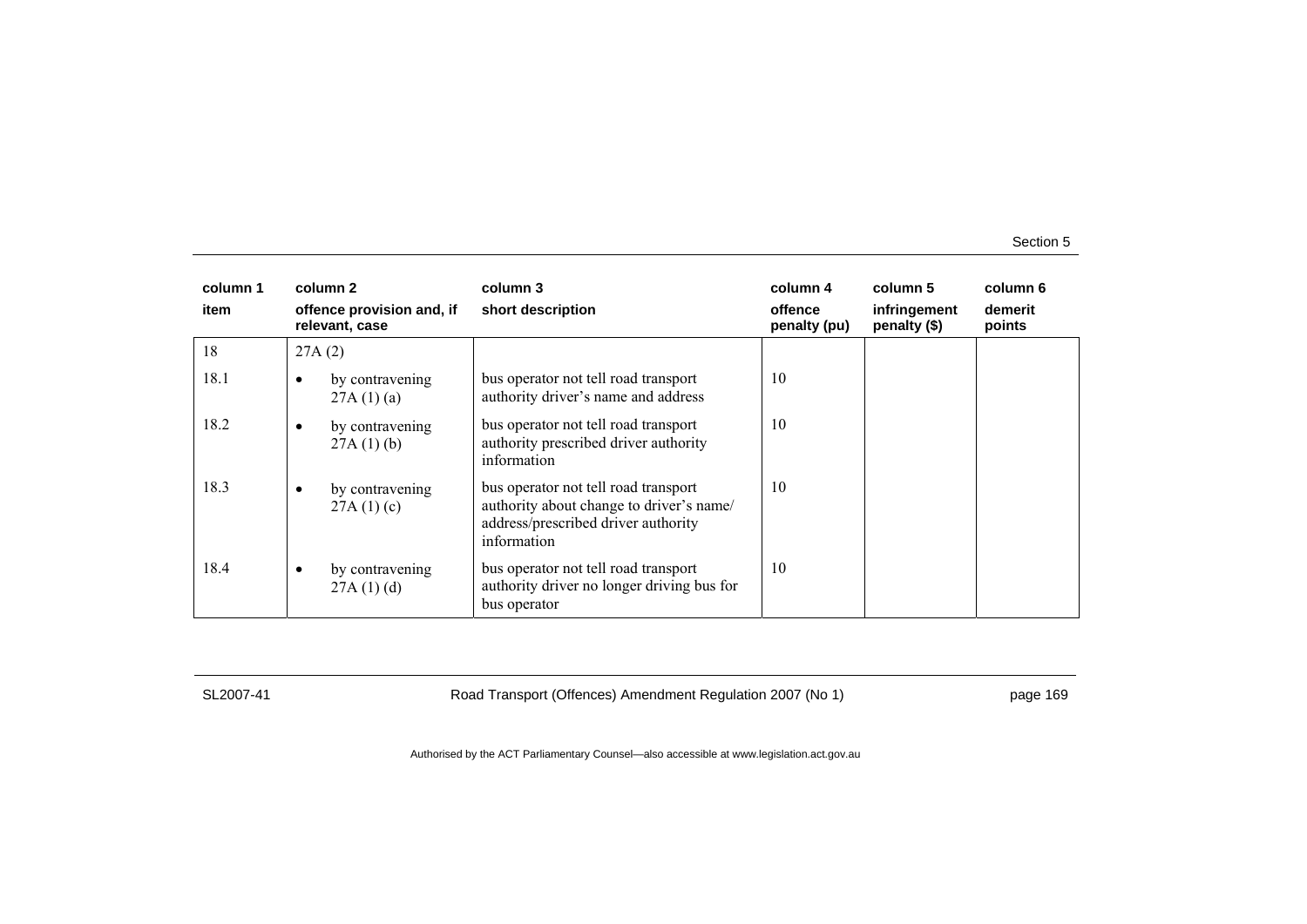| column 1<br>item | column 2<br>offence provision and, if<br>relevant, case | column 3<br>short description                                                         | column 4<br>offence<br>penalty (pu) | column 5<br>infringement<br>penalty (\$) | column 6<br>demerit<br>points |
|------------------|---------------------------------------------------------|---------------------------------------------------------------------------------------|-------------------------------------|------------------------------------------|-------------------------------|
| 19               | 28(2)                                                   |                                                                                       |                                     |                                          |                               |
| 19.1             | by contravening<br>٠<br>28(1)(a)                        | not keep bus records as required                                                      | 10                                  | 210                                      |                               |
| 19.2             | by contravening<br>٠<br>28(1)(b)                        | not produce bus records as required                                                   | 10                                  | 210                                      |                               |
| 19.3             | by contravening<br>٠<br>28(1)(c)                        | not provide bus records as required                                                   | 10                                  | 210                                      |                               |
| 20               | 29(1)                                                   | bus operator not state on single-decker bus<br>maximum number of passengers permitted | 5                                   | 110                                      |                               |
| 21               | 29(2)                                                   | bus operator not state on double-decker bus<br>maximum number of passengers permitted | 5                                   | 110                                      |                               |
| 22               | 30(1)                                                   | bus operator not display accreditation<br>information                                 | 5                                   | 110                                      |                               |

page 170 **Road Transport (Offences) Amendment Regulation 2007 (No 1)** SL2007-41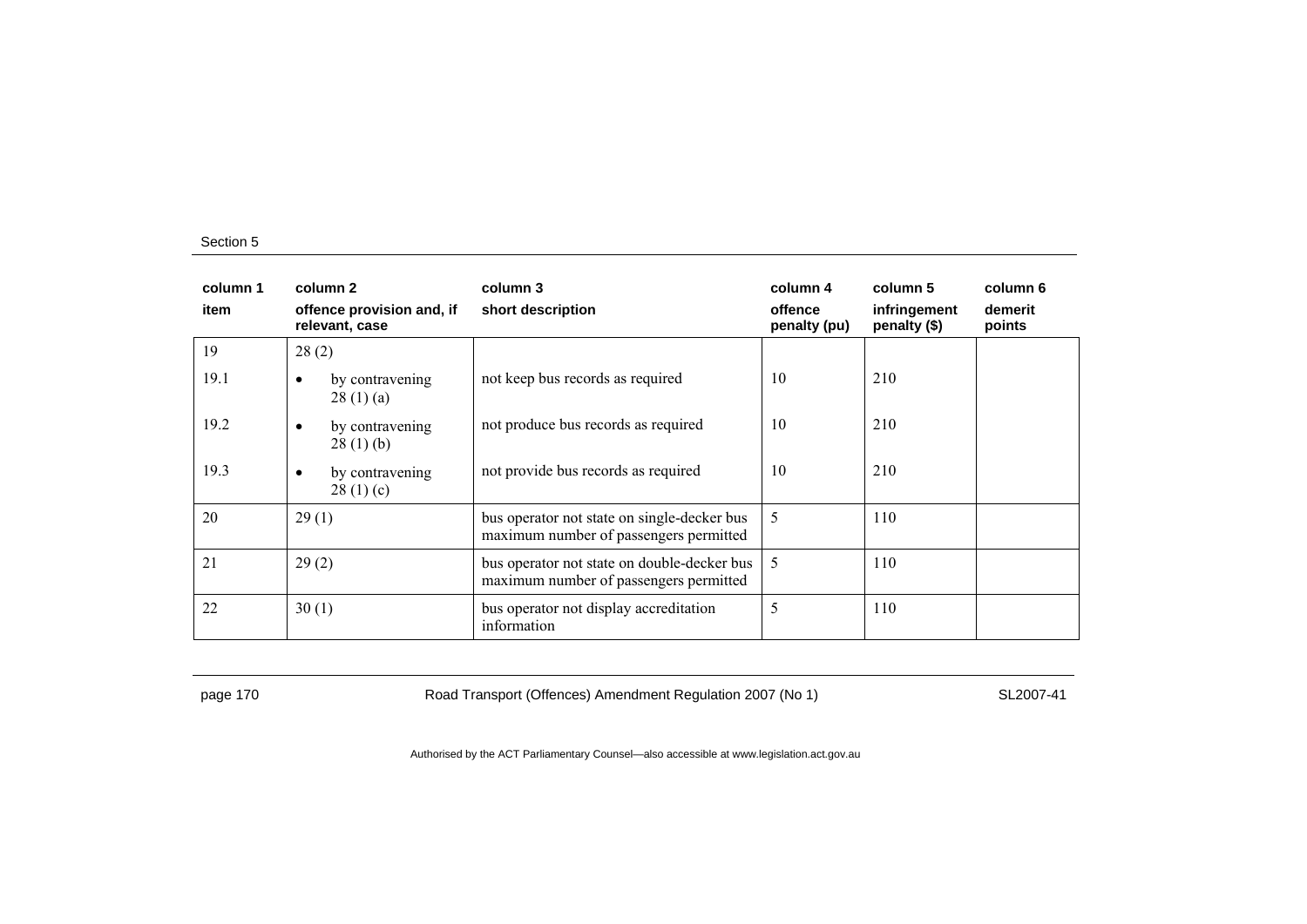| column 1 | column 2                                    | column 3                                                                      | column 4                | column 5                     | column 6          |
|----------|---------------------------------------------|-------------------------------------------------------------------------------|-------------------------|------------------------------|-------------------|
| item     | offence provision and, if<br>relevant, case | short description                                                             | offence<br>penalty (pu) | infringement<br>penalty (\$) | demerit<br>points |
| 23       | 30A(1)                                      | bus operator not ensure advertisement<br>includes accreditation number        | 10                      | 310                          |                   |
| 24       | 30B(2)                                      | bus operator not ensure airconditioning<br>operational/in good repair         | 10                      |                              |                   |
| 25       | 30C(2)                                      | bus operator not ensure bus fitted with<br>approved signs/livery              | 10                      | 160                          |                   |
| 26       | 30D(1)                                      | bus operator not ensure inappropriate<br>advertisement/document not displayed | 10                      |                              |                   |
| 27       | 30D(3)                                      | bus operator not remove inappropriate<br>advertisement/document as directed   | 10                      | 210                          |                   |
| 28       | 30E(1)                                      | bus operator not ensure driver complying<br>with dress code of practice       | 10                      |                              |                   |
| 29       | 31                                          | bus operator not display security camera<br>notice                            | 5                       | 210                          |                   |

SL2007-41 Road Transport (Offences) Amendment Regulation 2007 (No 1) page 171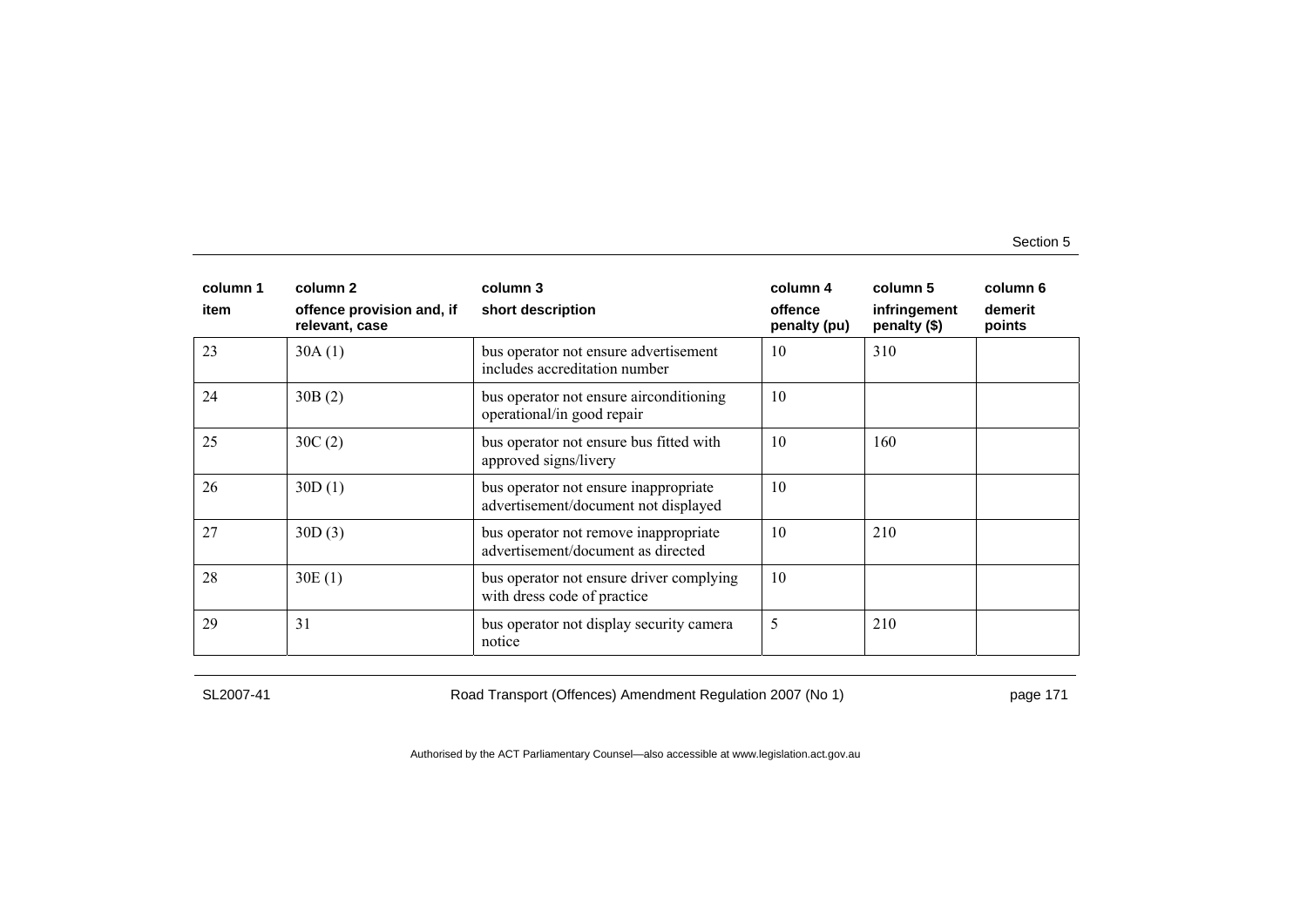| column 1<br>item | column 2<br>offence provision and, if<br>relevant, case | column 3<br>short description                                                     | column 4<br>offence<br>penalty (pu) | column 5<br>infringement<br>penalty (\$) | column 6<br>demerit<br>points |
|------------------|---------------------------------------------------------|-----------------------------------------------------------------------------------|-------------------------------------|------------------------------------------|-------------------------------|
| 30               | 32(3)                                                   |                                                                                   |                                     |                                          |                               |
| 30.1             | by contravening<br>32(2)(a)                             | bus operator not keep security camera<br>recording as required                    | 10                                  | 210                                      |                               |
| 30.2             | by contravening<br>$\bullet$<br>32(2)(b)                | bus operator not destroy security camera<br>recording as required                 | 10                                  | 210                                      |                               |
| 31               | 32(4)                                                   | bus operator not produce security camera<br>recording to police officer/authority | 10                                  | 210                                      |                               |
| 32               | 32(5)                                                   | bus operator not maintain equipment to<br>display security camera recordings      | 5                                   | 110                                      |                               |
| 33               | 33                                                      | bus operator not deal with lost property as<br>required                           | 5                                   | 110                                      |                               |
| 34               | 34(2)                                                   | bus operator allow bus operation after time<br>of effect of noncompliance notice  | 20                                  | 310                                      |                               |

page 172 **Road Transport (Offences) Amendment Regulation 2007 (No 1)** SL2007-41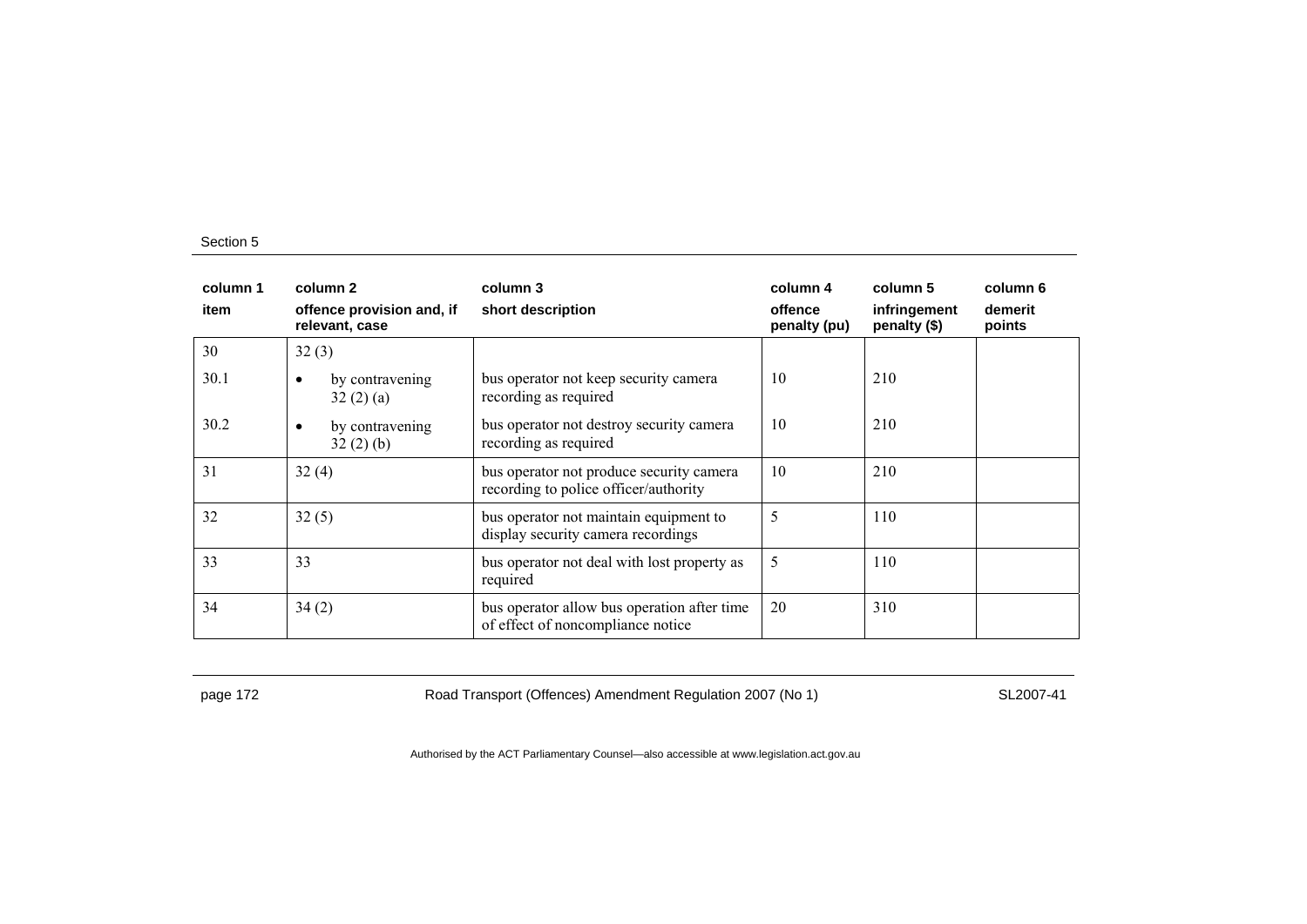| column 1<br>item | column 2<br>offence provision and, if<br>relevant, case | column 3<br>short description                                                                        | column 4<br>offence<br>penalty (pu) | column 5<br>infringement<br>penalty (\$) | column 6<br>demerit<br>points |
|------------------|---------------------------------------------------------|------------------------------------------------------------------------------------------------------|-------------------------------------|------------------------------------------|-------------------------------|
| 35               | 34(3)                                                   | bus operator allow bus operation after<br>unauthorised removal of noncompliance<br>notice            | 20                                  | 310                                      |                               |
| 36               | 35(1)                                                   | bus driver not drop off passenger                                                                    | 5                                   | 110                                      |                               |
| 37               | 35(2)                                                   | bus driver not pick up passenger                                                                     | 5                                   | 110                                      |                               |
| 38               | 36                                                      | bus driver not stop bus parallel/close to<br>side of road                                            | 5                                   | 110                                      |                               |
| 39               | 37(1)(a)                                                | bus driver carry more than maximum<br>number of passengers permitted in bus                          | 5                                   | 110                                      |                               |
| 40               | $37(1)$ (b) (i)                                         | bus driver carry more than maximum<br>number of seated passengers than<br>permitted in single-decker | 5                                   | 110                                      |                               |

SL2007-41 Road Transport (Offences) Amendment Regulation 2007 (No 1) page 173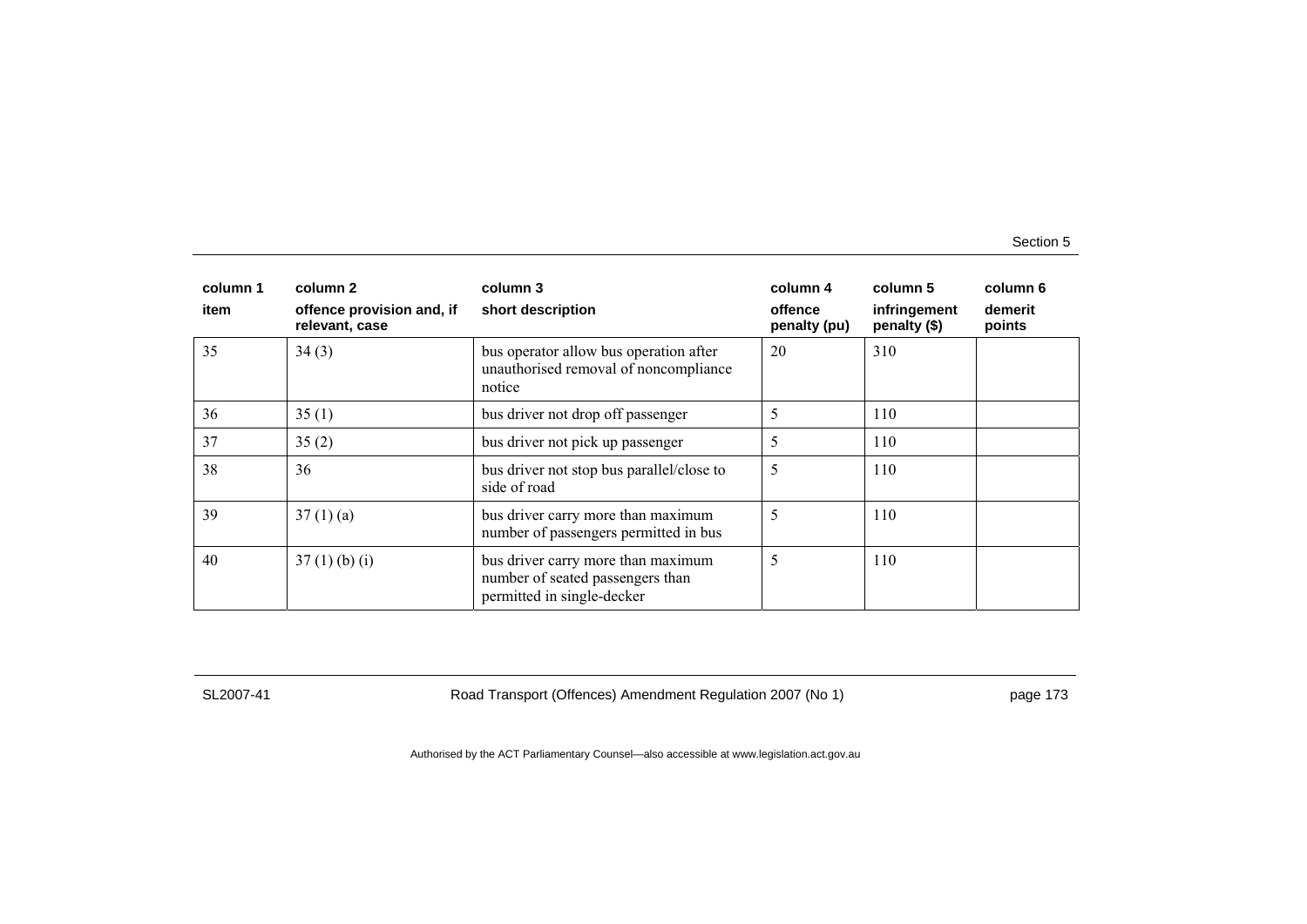| column 1<br>item | column 2<br>offence provision and, if<br>relevant, case | column 3<br>short description                                                                                              | column 4<br>offence<br>penalty (pu) | column 5<br>infringement<br>penalty (\$) | column 6<br>demerit<br>points |
|------------------|---------------------------------------------------------|----------------------------------------------------------------------------------------------------------------------------|-------------------------------------|------------------------------------------|-------------------------------|
| 41               | $37(1)$ (b) (ii)                                        | bus driver carry more than maximum<br>number of standing passengers than<br>permitted in single-decker                     | 5                                   | 110                                      |                               |
| 42               | 37(1)(c)(i)                                             | bus driver carry more than maximum<br>number of seated passengers on deck of<br>double-decker than permitted on the deck   | 5                                   | 110                                      |                               |
| 43               | $37(1)$ (c) (ii)                                        | bus driver carry more than maximum<br>number of standing passengers on deck of<br>double-decker than permitted on the deck | 5                                   | 110                                      |                               |
| 44               | 38(2)                                                   | bus driver not check security camera<br>operating                                                                          | 5                                   | 160                                      |                               |
| 45               | 38(3)                                                   | bus driver not tell accredited operator<br>security camera not operating                                                   | 5                                   | 160                                      |                               |

page 174 **Road Transport (Offences) Amendment Regulation 2007 (No 1)** SL2007-41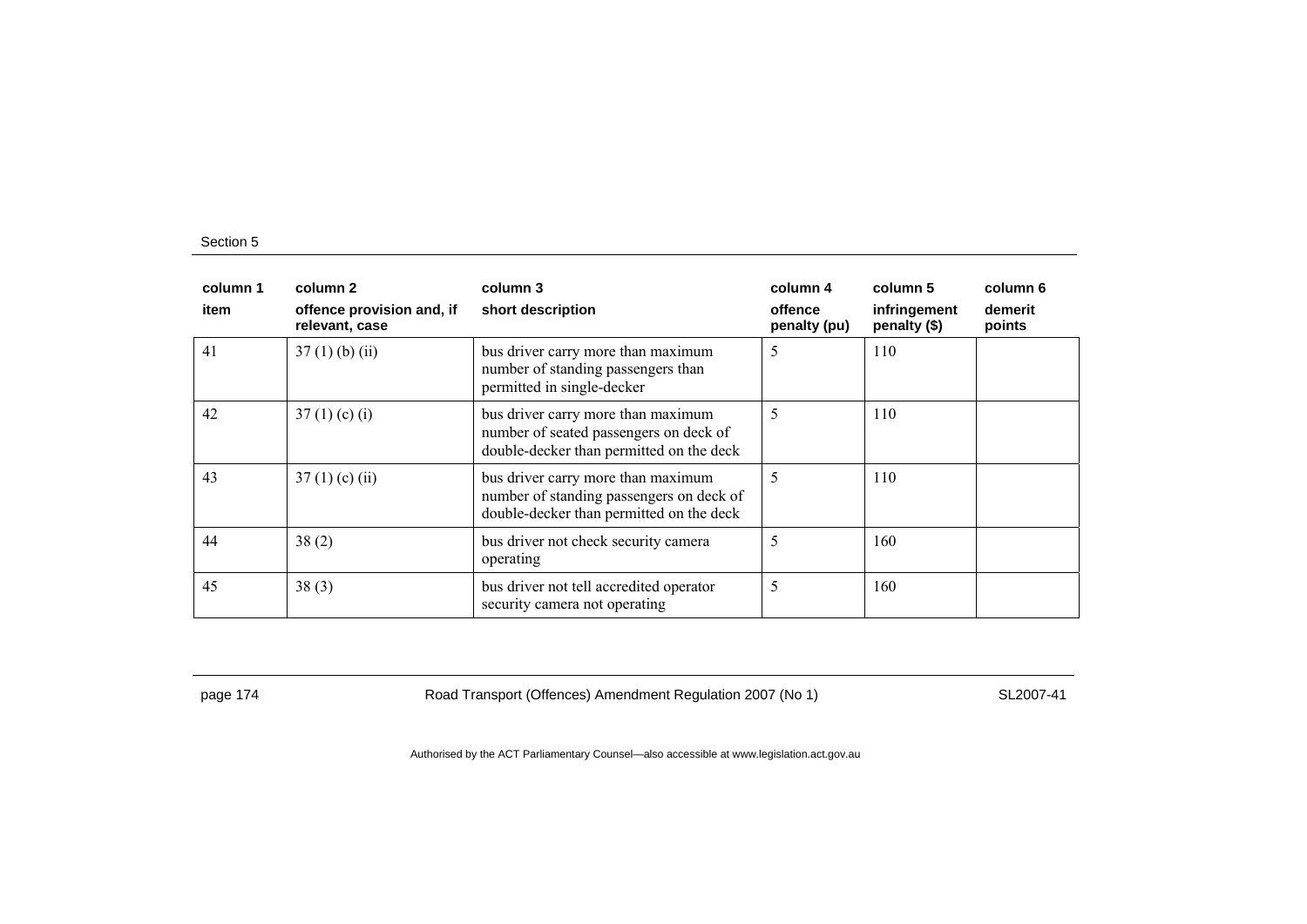| column 1 | column 2                                    | column 3                                                                            | column 4                | column 5                     | column 6          |
|----------|---------------------------------------------|-------------------------------------------------------------------------------------|-------------------------|------------------------------|-------------------|
| item     | offence provision and, if<br>relevant, case | short description                                                                   | offence<br>penalty (pu) | infringement<br>penalty (\$) | demerit<br>points |
| 46       | 39(1)                                       | bus driver allow inconvenient/dangerous<br>thing in bus                             | 5                       | 110                          |                   |
| 47       | 40(2)                                       | bus driver not deal with lost property as<br>required                               | 5                       | 110                          |                   |
| 48       | 41 $(a)$                                    | bus driver solicit passenger/hiring                                                 | 10                      | 110                          |                   |
| 49       | 41(b)                                       | bus driver move bus with door open                                                  | 10                      | 210                          |                   |
| 50       | 41(c)                                       | bus driver start/stop bus in way to subject<br>person to unnecessary risk of injury | 10                      | 210                          |                   |
| 51       | 42(1)(a)                                    | bus driver not clean and tidy                                                       | 5                       |                              |                   |
| 52       | 42 $(1)$ $(b)$                              | bus driver not behave in orderly<br>way/politely/with propriety                     | 5                       |                              |                   |
| 53       | 42(2)                                       | bus driver not comply with dress code of<br>practice                                | 5                       | 110                          |                   |

SL2007-41 Road Transport (Offences) Amendment Regulation 2007 (No 1) page 175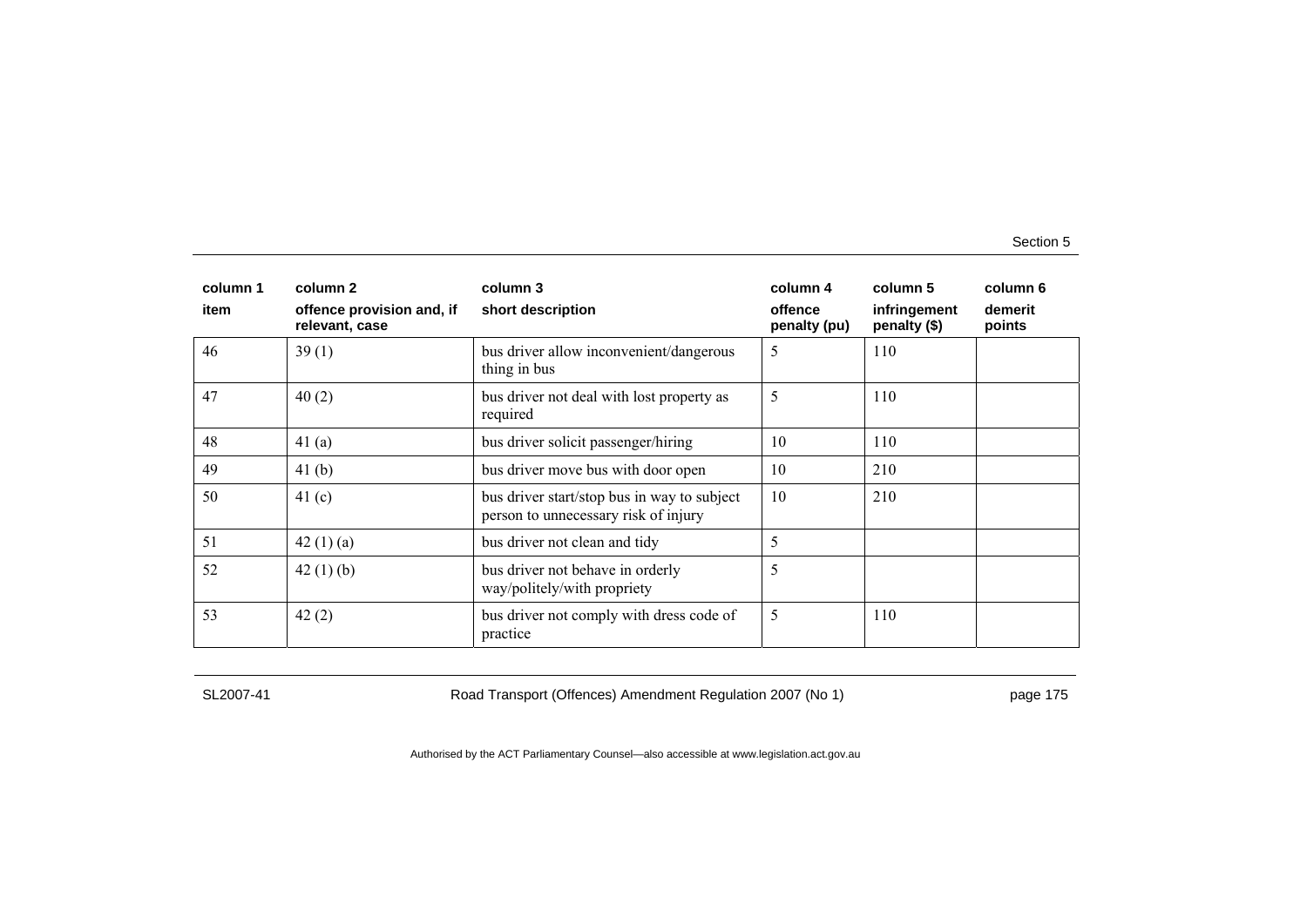| column 1<br>item | column 2<br>offence provision and, if<br>relevant, case | column 3<br>short description                                          | column 4<br>offence<br>penalty (pu) | column 5<br>infringement<br>penalty (\$) | column 6<br>demerit<br>points |
|------------------|---------------------------------------------------------|------------------------------------------------------------------------|-------------------------------------|------------------------------------------|-------------------------------|
| 54               | 43                                                      | bus driver leave driver's seat                                         | 5                                   | 110                                      |                               |
| 55               | 44 $(1)(a)$                                             | bus driver allow passenger in driver's<br>compartment                  | 5                                   | 210                                      |                               |
| 56               | 44 $(1)$ $(b)$                                          | bus driver allow passenger on driver's seat                            | 5                                   | 210                                      |                               |
| 57               | 44(2)(a)                                                | bus driver allow passenger on unauthorised<br>part of bus              | 5                                   | 210                                      |                               |
| 58               | $44(2)$ (b)                                             | bus driver allow passenger beside/in front<br>of driver's seat         | 5                                   | 210                                      |                               |
| 59               | 44 $(2)$ $(c)$                                          | bus driver allow passenger to stand on<br>upper deck                   | 5                                   | 210                                      |                               |
| 60               | 45(2)                                                   | bus driver operate bus after time of effect<br>of noncompliance notice | 20                                  | 310                                      |                               |

page 176 **Road Transport (Offences) Amendment Regulation 2007 (No 1)** SL2007-41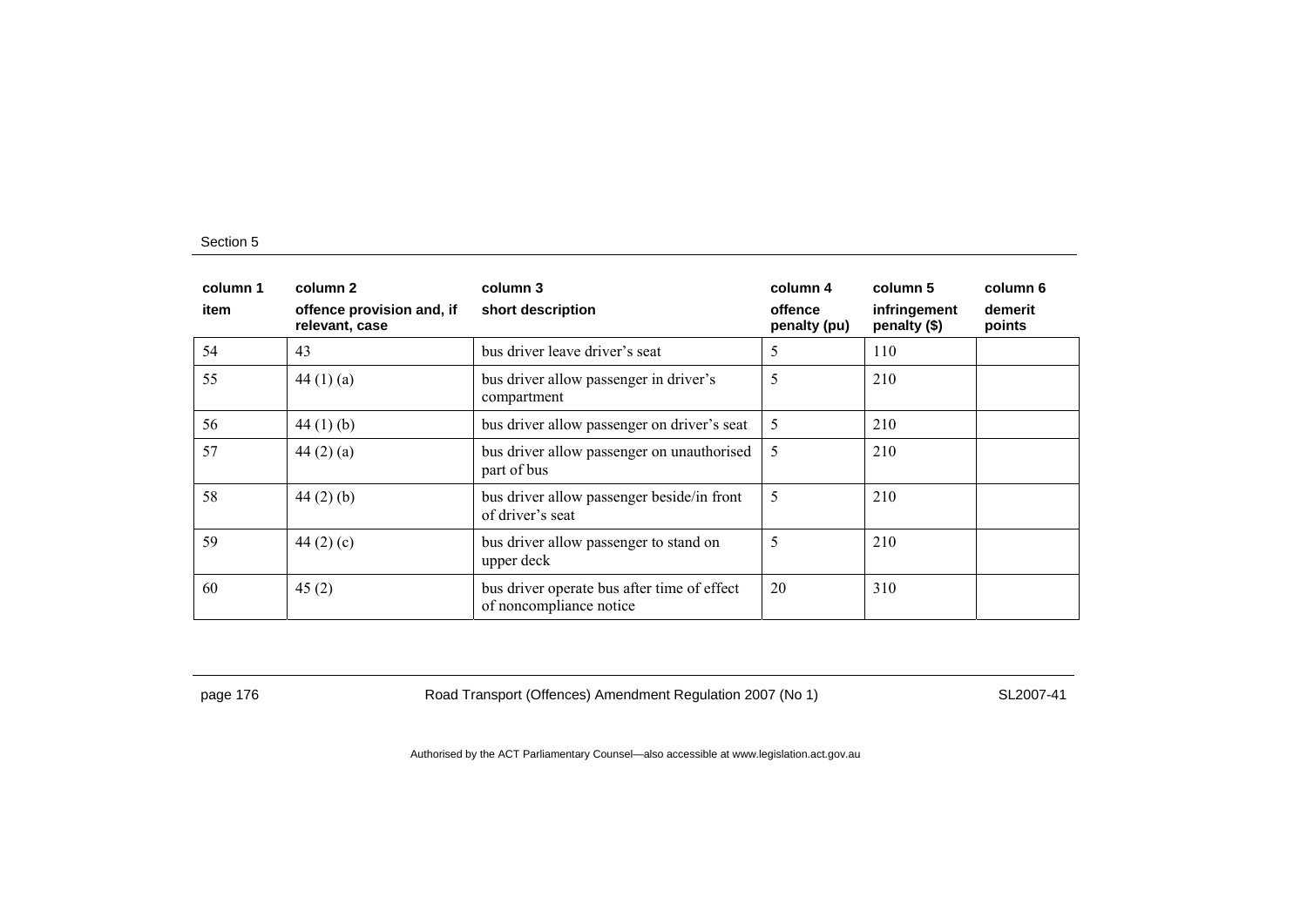| column 1 | column 2                                    | column 3                                                                                                         | column 4                | column 5                     | column 6          |
|----------|---------------------------------------------|------------------------------------------------------------------------------------------------------------------|-------------------------|------------------------------|-------------------|
| item     | offence provision and, if<br>relevant, case | short description                                                                                                | offence<br>penalty (pu) | infringement<br>penalty (\$) | demerit<br>points |
| 61       | 45(3)                                       | bus driver operate bus after unauthorised<br>removal of noncompliance notice                                     | 20                      | 310                          |                   |
| 62       | 47(1)                                       | travel on bus without valid bus ticket                                                                           | 5                       | 110                          |                   |
| 63       | 48(1)                                       | transfer bus ticket to someone else                                                                              | 5                       | 110                          |                   |
| 64       | 49(a)                                       | use damaged/defaced bus ticket                                                                                   | 5                       | 110                          |                   |
| 65       | 49(b)                                       | use changed bus ticket                                                                                           | 5                       | 110                          |                   |
| 66       | 50(1)                                       | use concession bus ticket when not entitled                                                                      | 5                       | 110                          |                   |
| 67       | 50(3)                                       | not produce evidence of entitlement to bus<br>ticket concession                                                  | 5                       | 110                          |                   |
| 68       | 50 $(6)(a)$                                 | provide document containing false/<br>misleading/incomplete information for bus<br>ticket concession application | 20                      | 110                          |                   |

SL2007-41 Road Transport (Offences) Amendment Regulation 2007 (No 1) page 177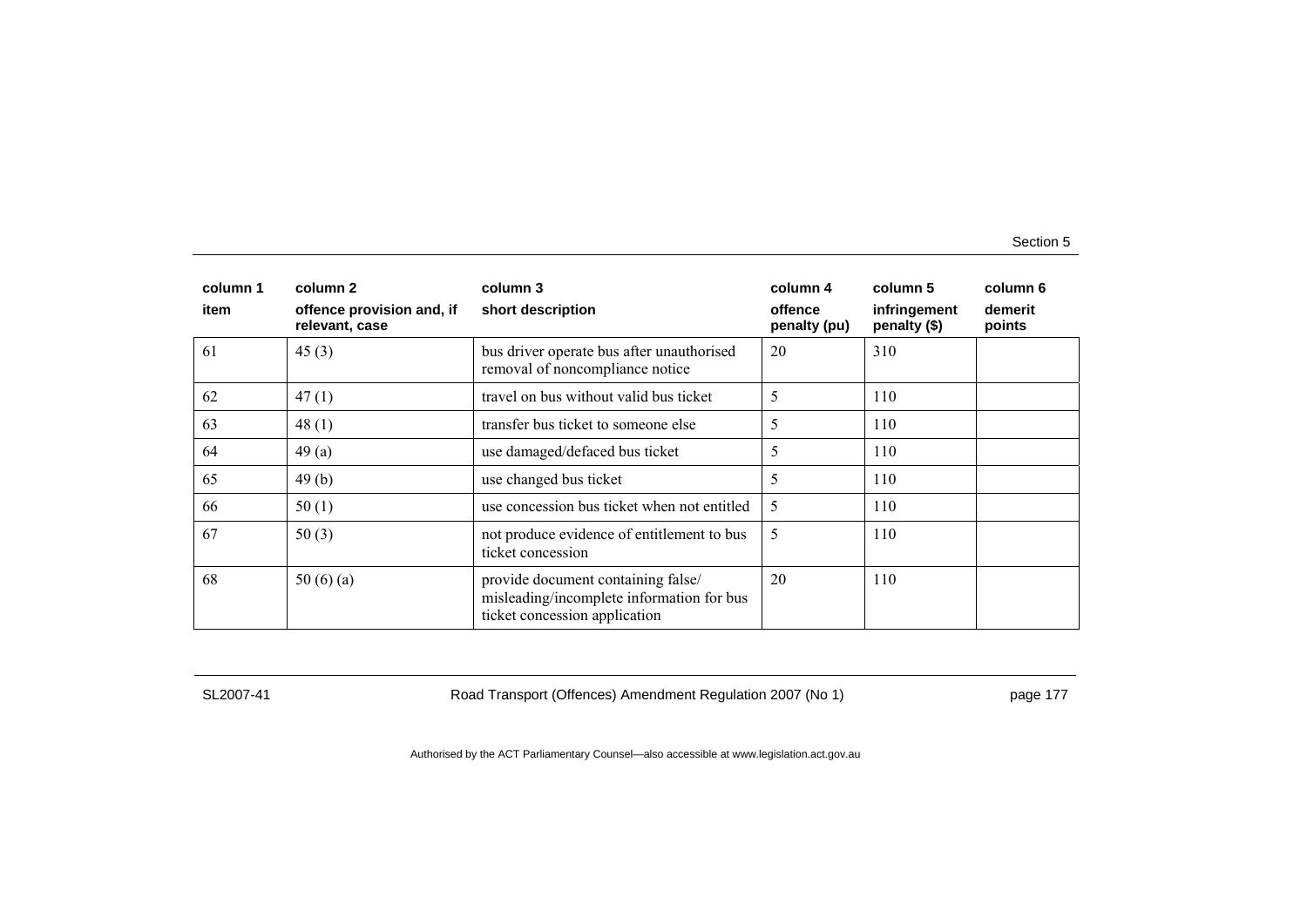| column 1 | column 2                                    | column 3                                                                                                                                      | column 4                | column 5                     | column 6          |
|----------|---------------------------------------------|-----------------------------------------------------------------------------------------------------------------------------------------------|-------------------------|------------------------------|-------------------|
| item     | offence provision and, if<br>relevant, case | short description                                                                                                                             | offence<br>penalty (pu) | infringement<br>penalty (\$) | demerit<br>points |
| 69       | 50(6)(b)                                    | provide document containing false/<br>misleading/incomplete information for<br>evidence of entitlement to bus ticket<br>concession            | 20                      | 110                          |                   |
| 70       | 50 $(7)(a)$                                 | state false/misleading thing for bus ticket<br>concession application/evidence of<br>entitlement to bus ticket concession                     | 20                      | 110                          |                   |
| 71       | 50 $(7)$ $(b)$                              | omit thing from statement for bus ticket<br>concession application/evidence of<br>entitlement to bus ticket concession so it is<br>misleading | 20                      | 110                          |                   |
| 72       | 51                                          | not make bus ticket available to authorised<br>person for inspection/processing                                                               | 5                       | 110                          |                   |
| 73       | 52(1)                                       | interfere with comfort/safety of person in<br>bus                                                                                             | 5                       | 210                          |                   |

page 178 **Road Transport (Offences) Amendment Regulation 2007 (No 1)** SL2007-41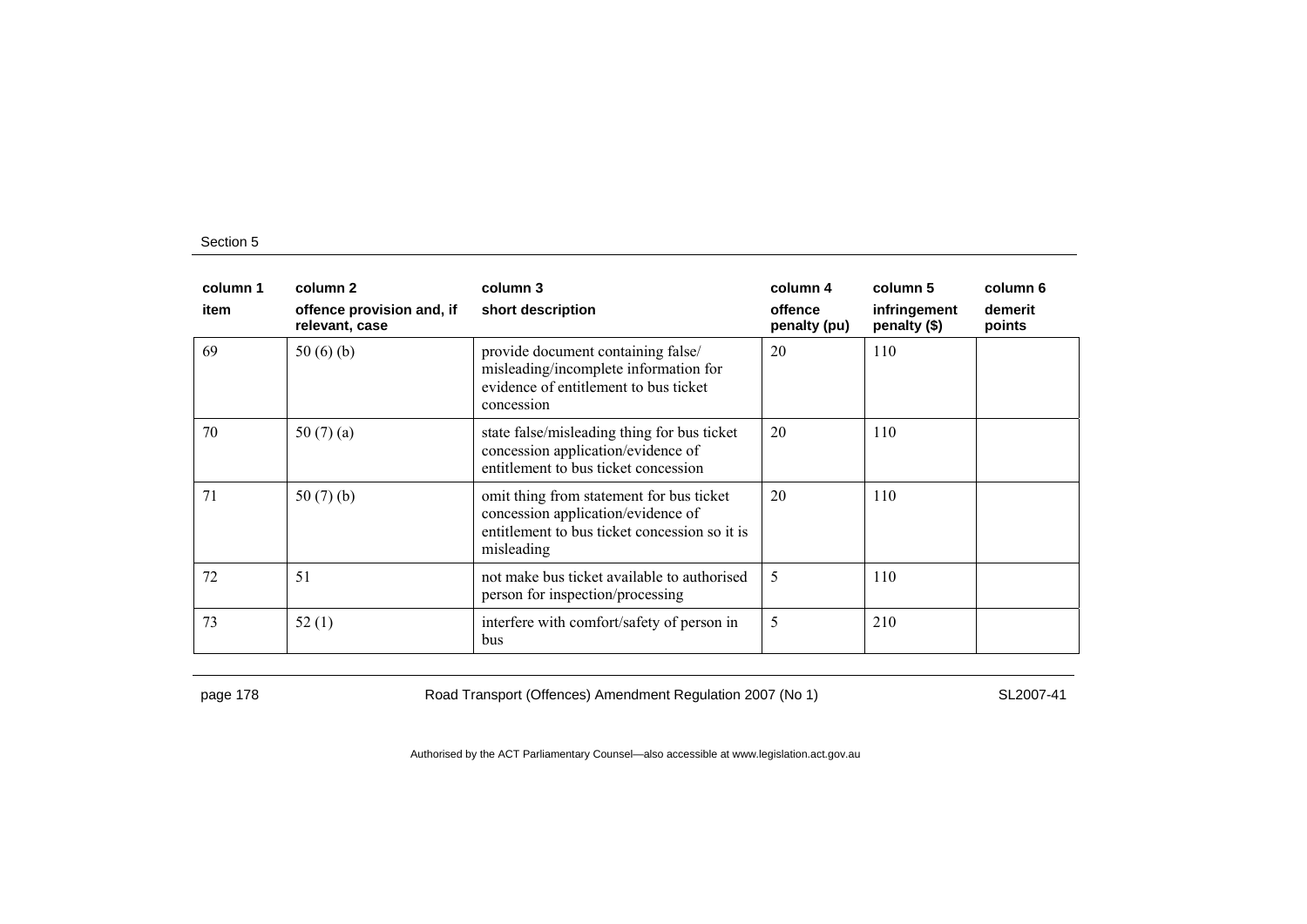| column 1 | column 2                                    | column 3                                         | column 4                | column 5                     | column 6          |
|----------|---------------------------------------------|--------------------------------------------------|-------------------------|------------------------------|-------------------|
| item     | offence provision and, if<br>relevant, case | short description                                | offence<br>penalty (pu) | infringement<br>penalty (\$) | demerit<br>points |
| 74       | 53 $(1)$                                    | occupy reserved bus seat                         | 5                       | 110                          |                   |
| 75       | 54(1)                                       | drink/possess open container of liquor in<br>bus | 5                       | 210                          |                   |
| 76       | 55 $(1)$                                    | eat/drink on bus contrary to sign                | 5                       | 110                          |                   |
| 77       | 56(a)                                       | get on/get off moving bus                        | 5                       | 210                          |                   |
| 78       | 56(b)                                       | get on/get off bus through window/roof<br>hatch  | 5                       | 210                          |                   |
| 79       | 57(a)                                       | interfere with bus equipment                     | 5                       | 210                          |                   |
| 80       | 57(b)                                       | block bus door                                   | 5                       | 210                          |                   |
| 81       | 57(c)                                       | unlock bus door                                  | 5                       | 210                          |                   |
| 82       | 57(d)                                       | open door while bus moving                       | 5                       | 210                          |                   |
| 83       | 57(e)                                       | interfere with automatic bus door                | 5                       | 210                          |                   |

SL2007-41 Road Transport (Offences) Amendment Regulation 2007 (No 1) page 179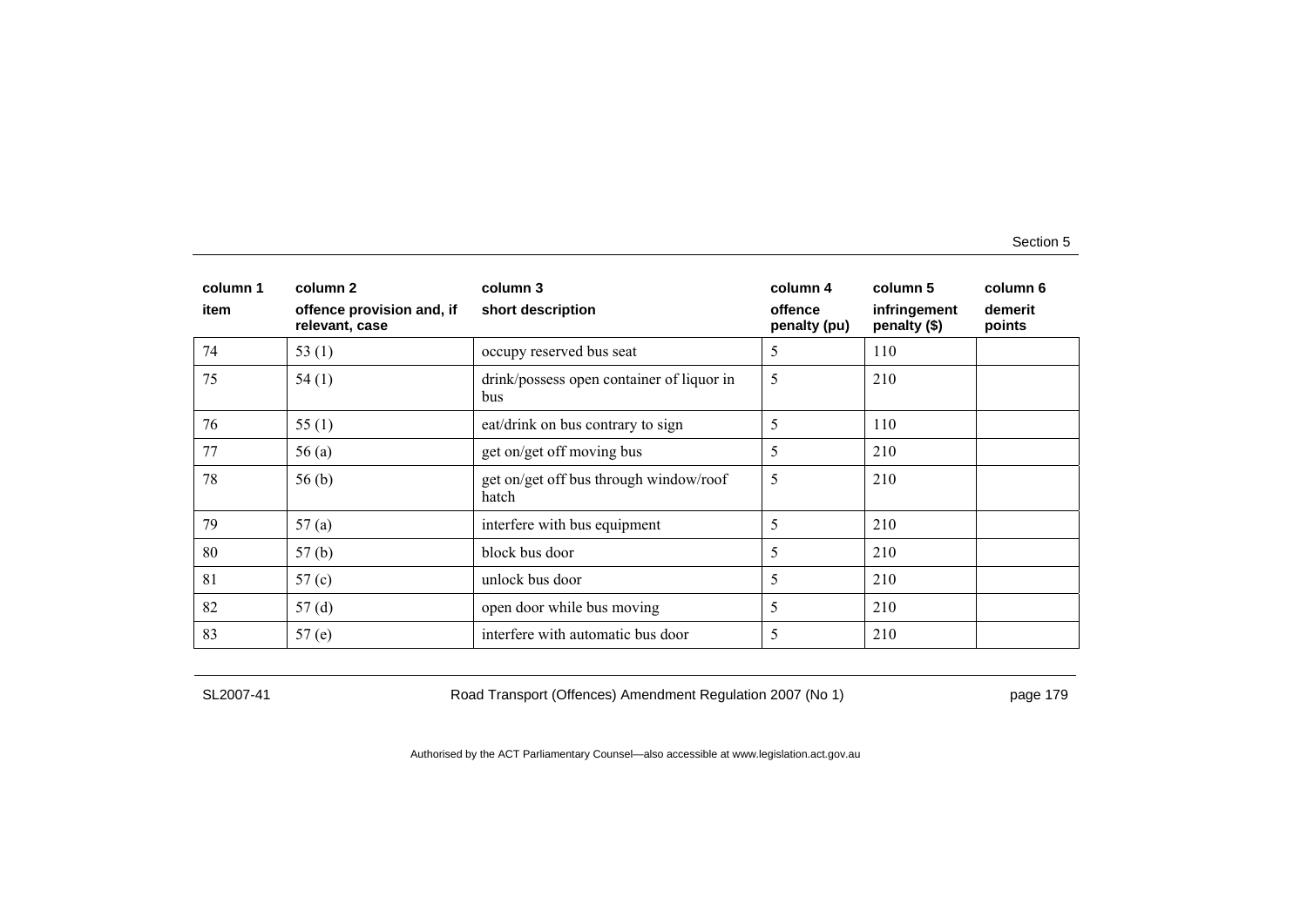| column 1<br>item | column 2<br>offence provision and, if<br>relevant, case | column 3<br>short description                          | column 4<br>offence<br>penalty (pu) | column 5<br>infringement<br>penalty (\$) | column 6<br>demerit<br>points |
|------------------|---------------------------------------------------------|--------------------------------------------------------|-------------------------------------|------------------------------------------|-------------------------------|
| 84               | 58                                                      | throw thing in/from bus                                | 5                                   | 210                                      |                               |
| 85               | 59 $(1)(a)$                                             | bus passenger enter driver's compartment               | 5                                   | 210                                      |                               |
| 86               | 59 $(1)(b)$                                             | bus passenger occupy driver's seat                     | 5                                   | 210                                      |                               |
| 87               | 59 $(2)$ $(a)$                                          | bus passenger travel on unauthorised part<br>of bus    | 5                                   | 210                                      |                               |
| 88               | 59 $(2)$ $(b)$                                          | bus passenger beside/in front of driver's<br>seat      | 5                                   | 110                                      |                               |
| 89               | 59 $(2)(c)$                                             | bus passenger stand on upper bus deck                  | 5                                   | 110                                      |                               |
| 90               | 60(1)                                                   | remove property of bus operator from bus               | 5                                   | 210                                      |                               |
| 91               | -61                                                     | deposit litter/dangerous thing in bus                  | 5                                   | 110                                      |                               |
| 92               | 62(1)                                                   | bus passenger take animal on bus without<br>permission | 5                                   | 110                                      |                               |

page 180 Road Transport (Offences) Amendment Regulation 2007 (No 1) SL2007-41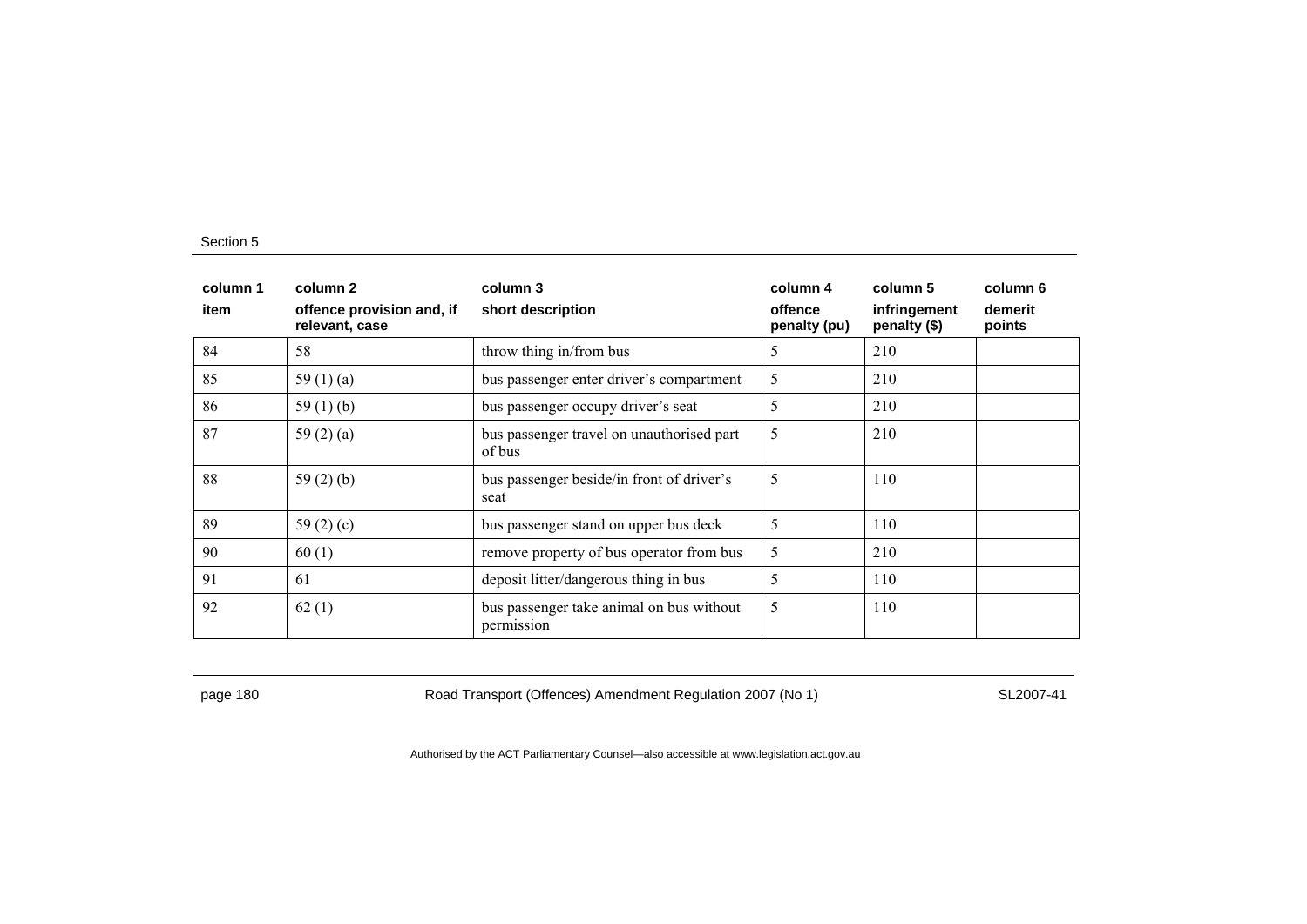| column 1 | column 2                                     | column 3                                                                                                                                | column 4                | column 5                     | column 6          |
|----------|----------------------------------------------|-----------------------------------------------------------------------------------------------------------------------------------------|-------------------------|------------------------------|-------------------|
| item     | offence provision and, if<br>relevant, case  | short description                                                                                                                       | offence<br>penalty (pu) | infringement<br>penalty (\$) | demerit<br>points |
| 93       | 63(3)                                        |                                                                                                                                         |                         |                              |                   |
| 93.1     | by contravening<br>63(1)(a)                  | bus passenger not comply with direction by<br>driver/police officer/authorised person<br>because soil/damage bus/person                 | 5                       | 110                          |                   |
| 93.2     | by contravening<br>$\bullet$<br>63 $(1)$ (b) | bus passenger not comply with direction by<br>driver/police officer/authorised person<br>because goods inconvenience/endanger<br>person | 5                       | 110                          |                   |
| 94       | 64(2)                                        | intoxicated bus passenger not comply with<br>direction by driver/police officer/<br>authorised person                                   | 5                       | 210                          |                   |
| 95       | 65(2)                                        | bus passenger offender not comply with<br>direction by driver/police officer/<br>authorised person                                      | 5                       | 210                          |                   |

SL2007-41 Road Transport (Offences) Amendment Regulation 2007 (No 1) page 181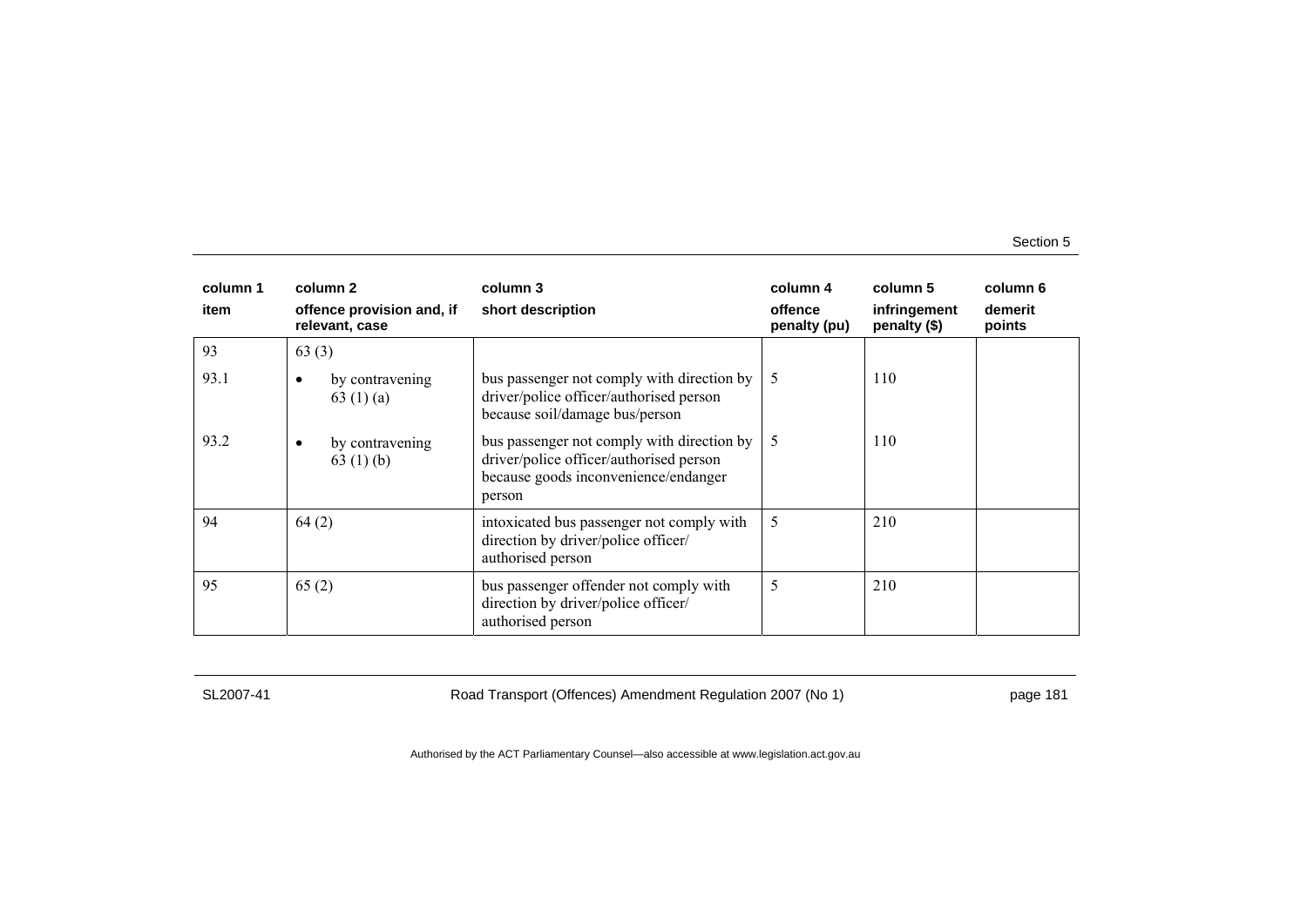| column 1<br>item | column 2<br>offence provision and, if<br>relevant, case | column 3<br>short description                                    | column 4<br>offence<br>penalty (pu) | column 5<br>infringement<br>penalty (\$) | column 6<br>demerit<br>points |
|------------------|---------------------------------------------------------|------------------------------------------------------------------|-------------------------------------|------------------------------------------|-------------------------------|
| 96               | 67(1)                                                   | bus passenger not deal with lost property<br>on bus as required  | 5                                   | 110                                      |                               |
| 97               | 68(5)                                                   | not comply with bus security camera<br>standard                  | 20                                  | 210                                      |                               |
| 98               | 69(1)                                                   | interfere with bus security camera                               | 20                                  | 310                                      |                               |
| 99               | 69(2)                                                   | interfere with bus security camera<br>recording                  | 20                                  | 310                                      |                               |
| 100              | 71(1)                                                   | taxi network provider refuse affiliation                         | 20                                  | 210                                      |                               |
| 101              | 72(3)                                                   |                                                                  |                                     |                                          |                               |
| 101.1            | by contravening<br>$\bullet$<br>72(2)(a)                | taxi network not ensure vehicle licensed as<br>taxi              | 20                                  | 310                                      |                               |
| 101.2            | by contravening<br>$\bullet$<br>72(2)(b)                | taxi network not ensure vehicle operated by<br>accredited person | 20                                  | 310                                      |                               |

page 182 Road Transport (Offences) Amendment Regulation 2007 (No 1) SL2007-41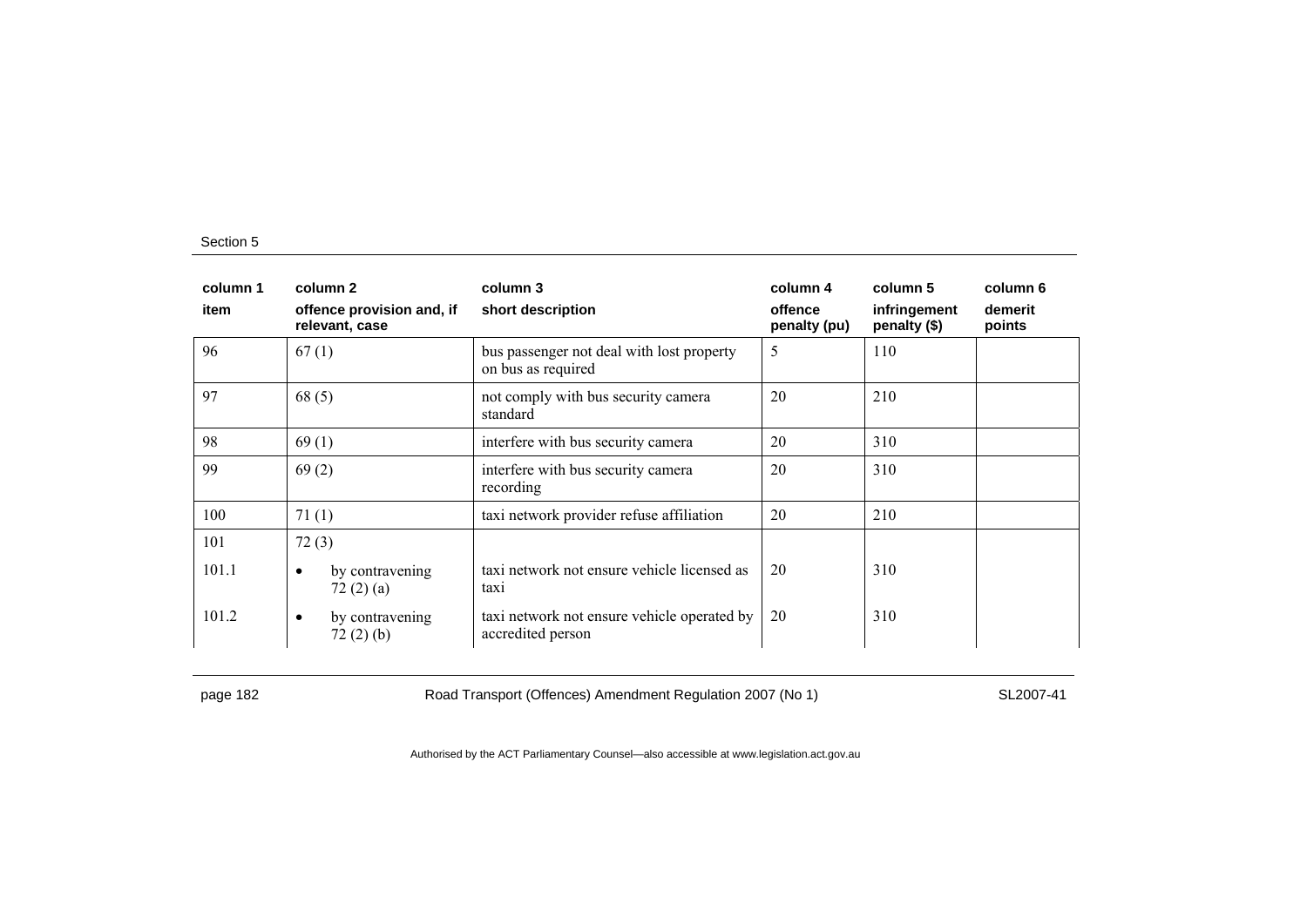| column 1<br>item | column 2                                       | column 3                                                                             | column 4<br>offence | column 5                     | column 6<br>demerit |
|------------------|------------------------------------------------|--------------------------------------------------------------------------------------|---------------------|------------------------------|---------------------|
|                  | offence provision and, if<br>relevant, case    | short description                                                                    | penalty (pu)        | infringement<br>penalty (\$) | points              |
| 101.3            | by contravening<br>$\bullet$<br>72 $(2)$ $(c)$ | taxi network allow unlicensed/unauthorised<br>person drive taxi                      | 20                  | 310                          |                     |
| 101.4            | by contravening<br>$\bullet$<br>72(2)(d)       | taxi network not ensure taxi complies with<br>network standards                      | 20                  | 310                          |                     |
| 102              | 73(1)                                          | taxi network not ensure taxi booking<br>service available                            | 20                  | 210                          |                     |
| 103              | 73(2)                                          | taxi network not ensure taxi booking<br>service complies with service standards      | 20                  | 210                          |                     |
| 104              | 74(2)                                          | taxi network not direct driver of<br>wheelchair-accessible taxi to accept<br>booking | 10                  | 210                          |                     |
| 105              | 75                                             | taxi network not tell waiting period for<br>wheelchair-accessible taxi               | 10                  | 210                          |                     |

SL2007-41 Road Transport (Offences) Amendment Regulation 2007 (No 1) page 183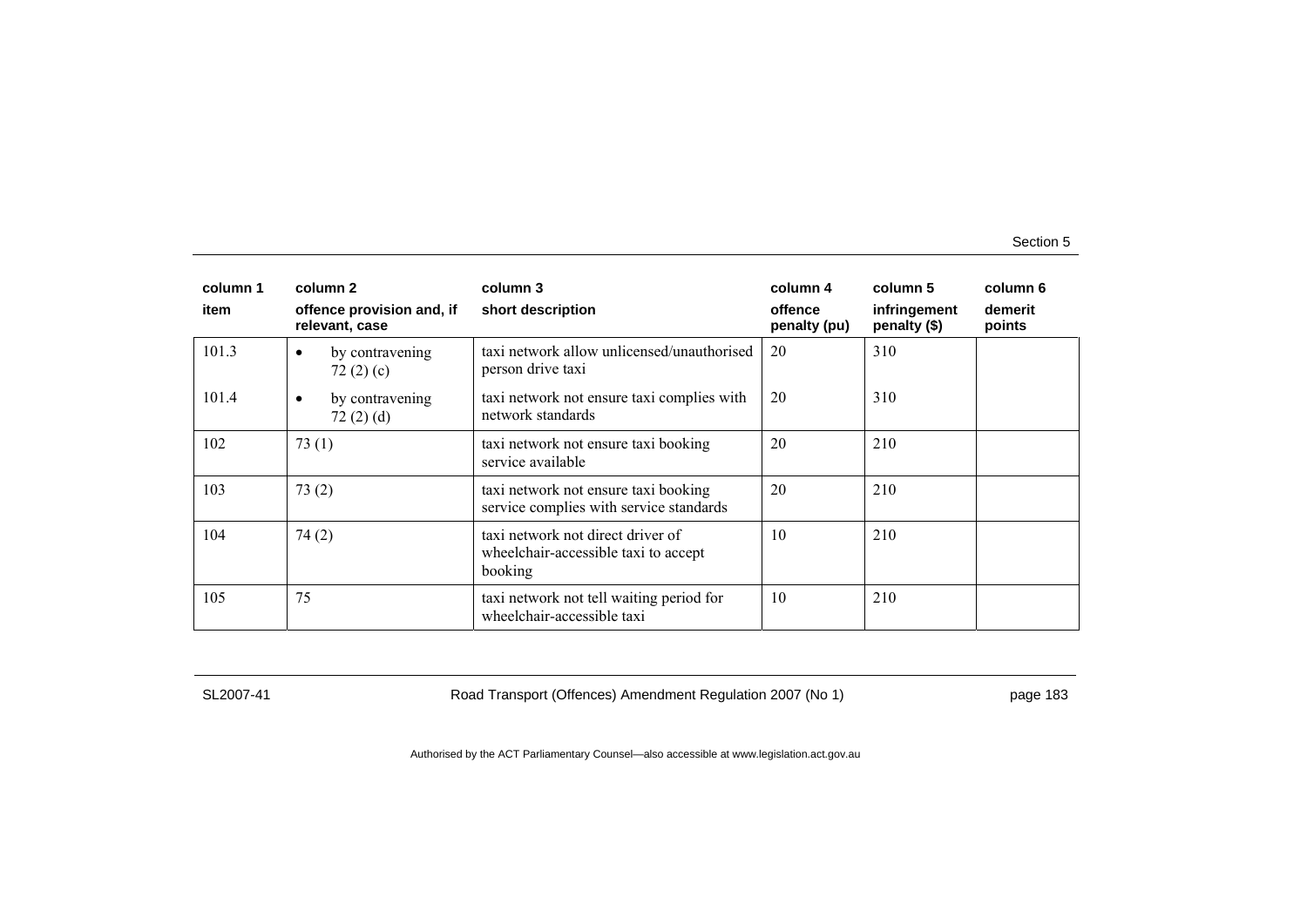| column 1<br>item | column 2<br>offence provision and, if<br>relevant, case |                                   | column 3<br>short description                                               | column 4<br>offence<br>penalty (pu) | column 5<br>infringement<br>penalty (\$) | column 6<br>demerit<br>points |
|------------------|---------------------------------------------------------|-----------------------------------|-----------------------------------------------------------------------------|-------------------------------------|------------------------------------------|-------------------------------|
| 106              | 76(2)                                                   |                                   |                                                                             |                                     |                                          |                               |
| 106.1            | $\bullet$                                               | by contravening<br>76(1)(a)       | taxi network not record operator's name<br>and address                      | 10                                  | 210                                      |                               |
| 106.2            | $\bullet$                                               | by contravening<br>76(1)(b)       | taxi network not record operator's<br>accreditation number                  | 10                                  | 210                                      |                               |
| 106.3            | $\bullet$                                               | by contravening<br>76 $(1)$ $(c)$ | taxi network not record kind of taxi service<br>operator accredited for     | 10                                  | 210                                      |                               |
| 106.4            | $\bullet$                                               | by contravening<br>76(1)(d)       | taxi network not record operator's<br>accreditation expiry date             | 10                                  | 210                                      |                               |
| 106.5            | $\bullet$                                               | by contravening<br>76(1)(e)       | taxi network not record registration number<br>of taxi operated by operator | 10                                  | 210                                      |                               |

page 184 Road Transport (Offences) Amendment Regulation 2007 (No 1) SL2007-41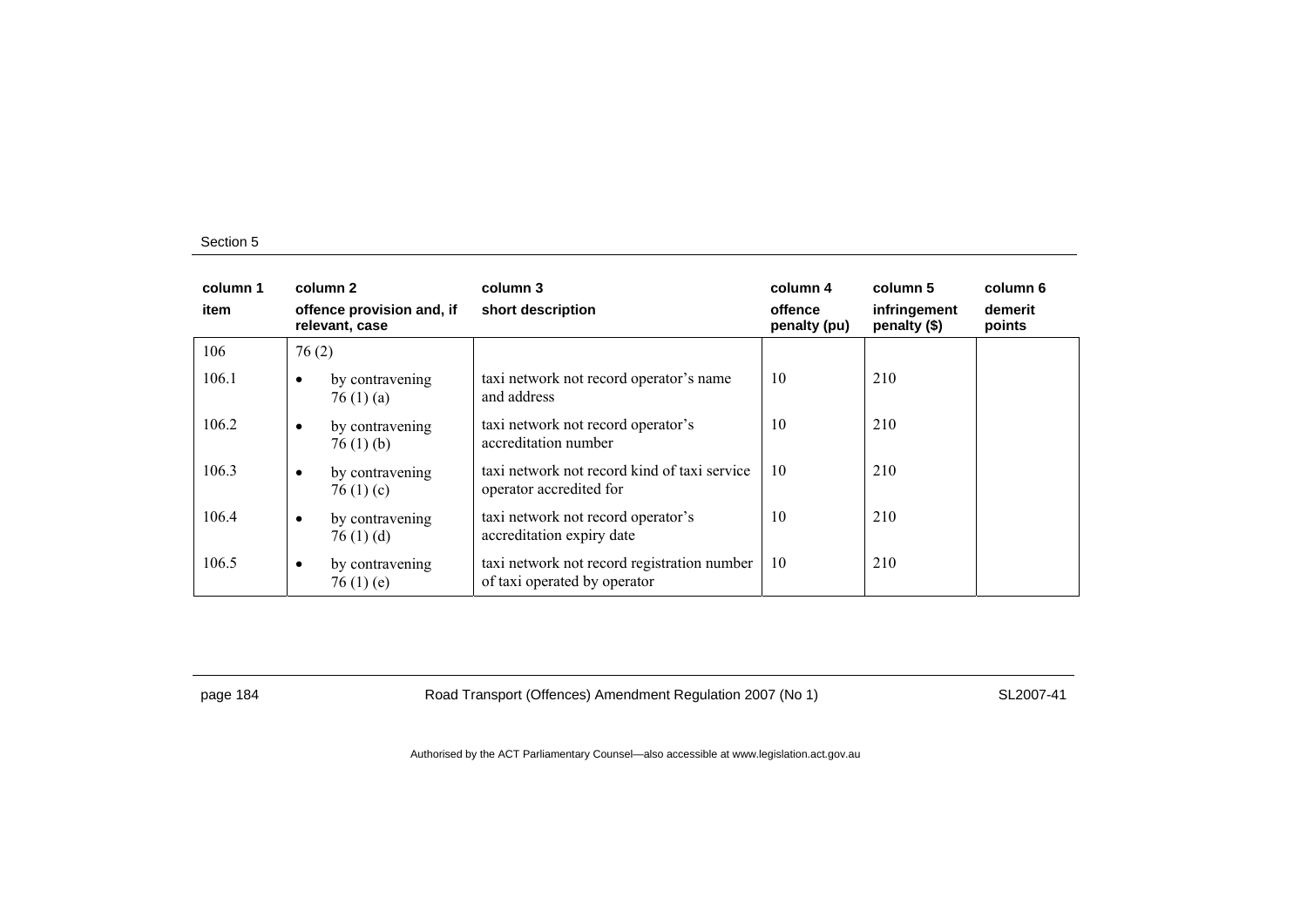| column 1 |           | column 2                                    | column 3                                                                       | column 4                | column 5                     | column 6          |
|----------|-----------|---------------------------------------------|--------------------------------------------------------------------------------|-------------------------|------------------------------|-------------------|
| item     |           | offence provision and, if<br>relevant, case | short description                                                              | offence<br>penalty (pu) | infringement<br>penalty (\$) | demerit<br>points |
| 107      | 77(2)     |                                             |                                                                                |                         |                              |                   |
| 107.1    | $\bullet$ | by contravening<br>77 $(1)$ $(a)$           | taxi network not record driver's name and<br>address                           | 10                      | 210                          |                   |
| 107.2    | $\bullet$ | by contravening<br>$77(1)$ (b)              | taxi network not record prescribed driver<br>authority information             | 10                      | 210                          |                   |
| 107.3    | $\bullet$ | by contravening<br>77 $(1)$ $(c)$           | taxi network not record driving dates/times                                    | 10                      | 210                          |                   |
| 107.4    | $\bullet$ | by contravening<br>77(1)(d)                 | taxi network not record registration number<br>of taxi driven by driver        | 10                      | 210                          |                   |
| 108      | 77(4)     |                                             | taxi network not make record of<br>suspension/cancellation of driver's licence | 10                      |                              |                   |
| 109      | 77(5)     |                                             | taxi network not record driver no longer<br>exempt from holding licence        | 10                      |                              |                   |

SL2007-41 Road Transport (Offences) Amendment Regulation 2007 (No 1) page 185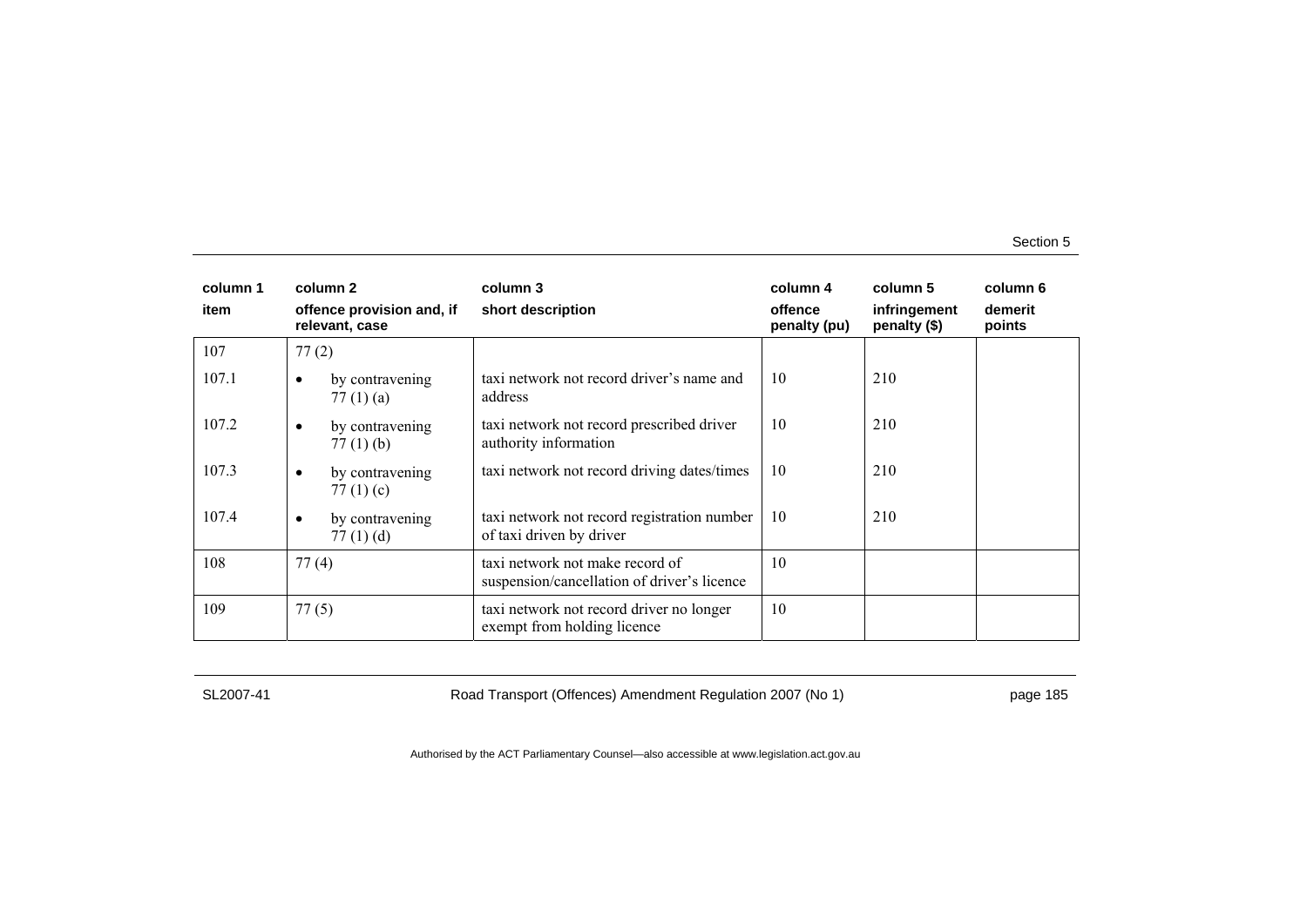| column 1<br>item |           | column 2<br>offence provision and, if<br>relevant, case | column 3<br>short description                                                                                                          | column 4<br>offence<br>penalty (pu) | column 5<br>infringement<br>penalty (\$) | column 6<br>demerit<br>points |
|------------------|-----------|---------------------------------------------------------|----------------------------------------------------------------------------------------------------------------------------------------|-------------------------------------|------------------------------------------|-------------------------------|
| 110              |           | 77A(2)                                                  |                                                                                                                                        |                                     |                                          |                               |
| 110.1            | ٠         | by contravening<br>77A(1)(a)                            | taxi network not tell road transport<br>authority about driver's name and address                                                      | 10                                  |                                          |                               |
| 110.2            | $\bullet$ | by contravening<br>77A(1)(b)                            | taxi network not tell road transport<br>authority about prescribed driver authority<br>information                                     | 10                                  |                                          |                               |
| 110.3            | $\bullet$ | by contravening<br>77A $(1)(c)$                         | taxi network not tell road transport<br>authority about change to driver's name/<br>address/prescribed driver authority<br>information | 10                                  |                                          |                               |
| 110.4            | $\bullet$ | by contravening<br>77A(1)(d)                            | taxi network not tell road transport<br>authority about driver no longer driving<br>taxi for network                                   | 10                                  |                                          |                               |

page 186 **Road Transport (Offences) Amendment Regulation 2007 (No 1)** SL2007-41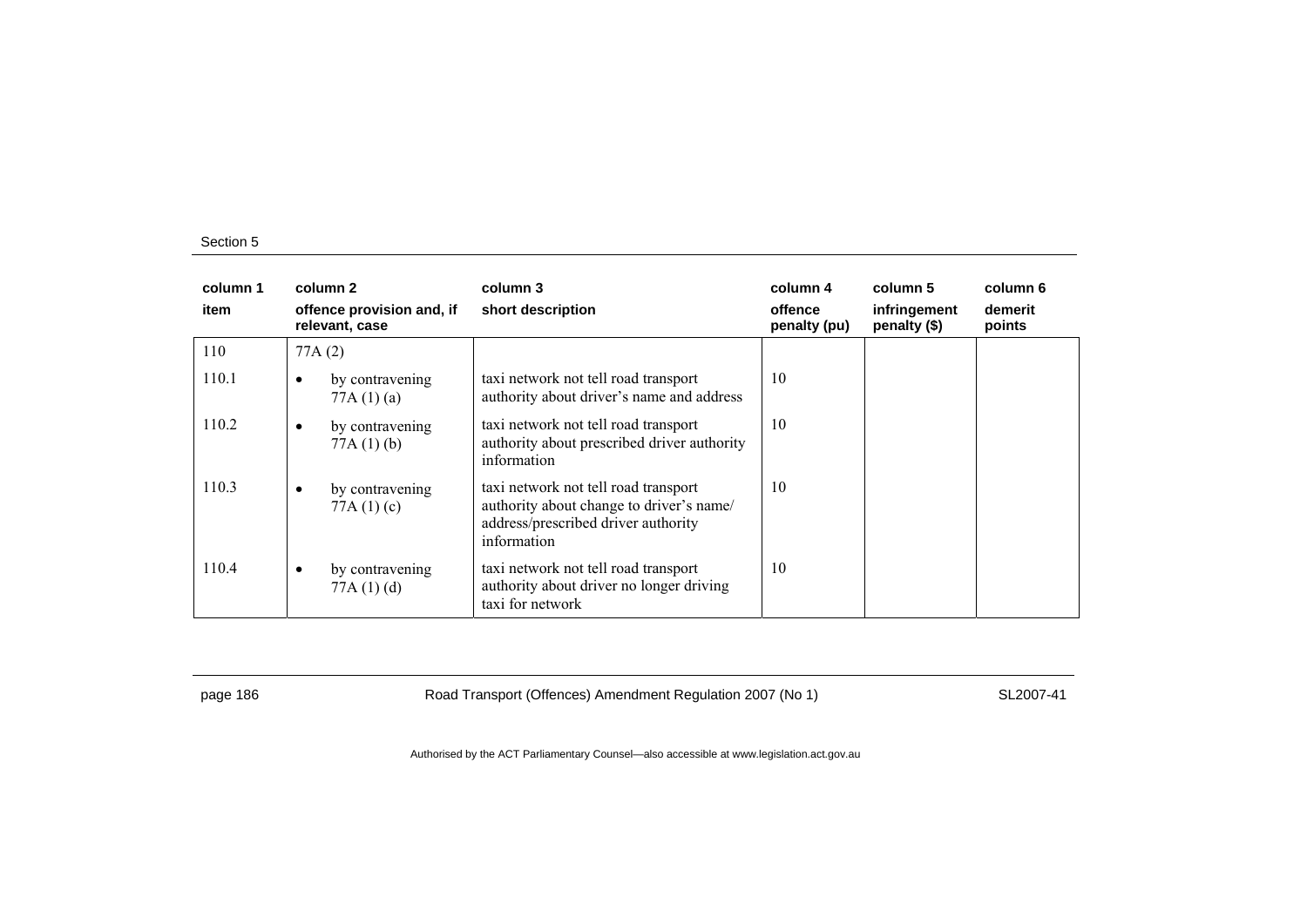| column 1<br>item |           | column 2<br>offence provision and, if<br>relevant, case | column 3<br>short description                                     | column 4<br>offence<br>penalty (pu) | column 5<br>infringement<br>penalty (\$) | column 6<br>demerit<br>points |
|------------------|-----------|---------------------------------------------------------|-------------------------------------------------------------------|-------------------------------------|------------------------------------------|-------------------------------|
| 111              | 78(2)     |                                                         |                                                                   |                                     |                                          |                               |
| 111.1            | ٠         | by contravening<br>78 $(1)$ $(a)$                       | not keep taxi network records as required                         | 10                                  | 210                                      |                               |
| 111.2            | $\bullet$ | by contravening<br>78(1)(b)                             | not produce taxi network records as<br>required                   | 10                                  | 210                                      |                               |
| 111.3            | $\bullet$ | by contravening<br>78 $(1)(c)$                          | not provide taxi network records as<br>required                   | 10                                  | 210                                      |                               |
| 112              | 79(3)     |                                                         |                                                                   |                                     |                                          |                               |
| 112.1            | ٠         | by contravening<br>79(2)(a)                             | taxi network not keep security camera<br>recording as required    | 10                                  | 210                                      |                               |
| 112.2            | $\bullet$ | by contravening<br>79(2)(b)                             | taxi network not destroy security camera<br>recording as required | 10                                  | 210                                      |                               |

SL2007-41 Road Transport (Offences) Amendment Regulation 2007 (No 1) page 187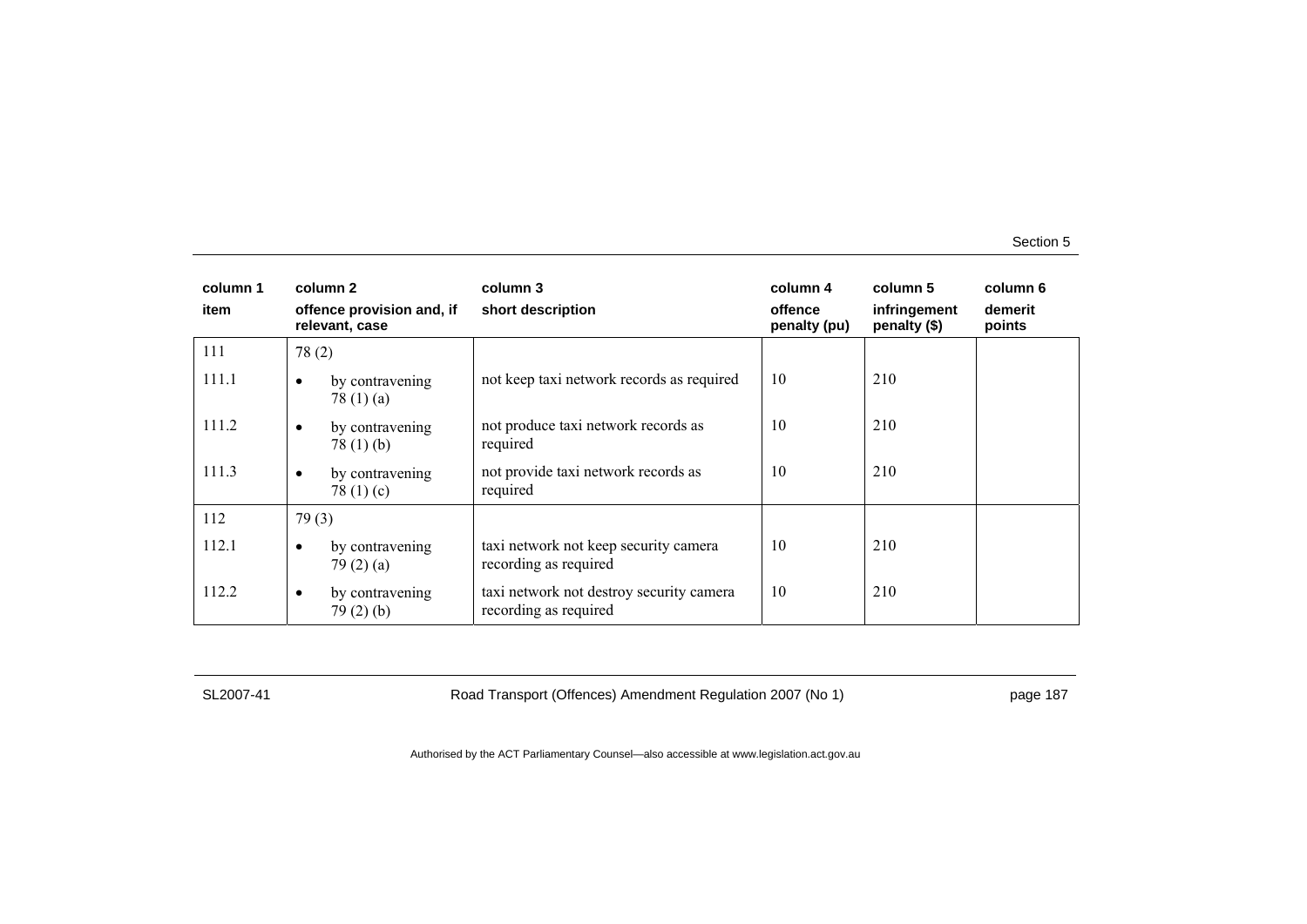| column 1<br>item | column 2<br>offence provision and, if<br>relevant, case | column 3<br>short description                                                             | column 4<br>offence<br>penalty (pu) | column 5<br>infringement<br>penalty (\$) | column 6<br>demerit<br>points |
|------------------|---------------------------------------------------------|-------------------------------------------------------------------------------------------|-------------------------------------|------------------------------------------|-------------------------------|
| 113              | 79(4)                                                   | taxi network not produce security camera<br>recording to police officer/authority         | 10                                  | 210                                      |                               |
| 114              | 79(5)                                                   | taxi network not maintain equipment to<br>display security camera recordings              | 5                                   | 110                                      |                               |
| 115              | 80                                                      | taxi network not deal with lost property as<br>required                                   | 5                                   | 110                                      |                               |
| 116              | 88(1)                                                   | taxi licensee not notify change of<br>name/address                                        | 20                                  | 310                                      |                               |
| 117              | 89                                                      | taxi operator contravene condition of taxi<br>licence                                     | 20                                  | 310                                      |                               |
| 118              | 91(1)                                                   | taxi operator not produce licence when<br>required by police officer/authorised<br>person | 5                                   | 110                                      |                               |
| 119              | 93(1)                                                   | taxi operator not service/maintain taxi                                                   | 20                                  | 310                                      |                               |

page 188 Road Transport (Offences) Amendment Regulation 2007 (No 1) SL2007-41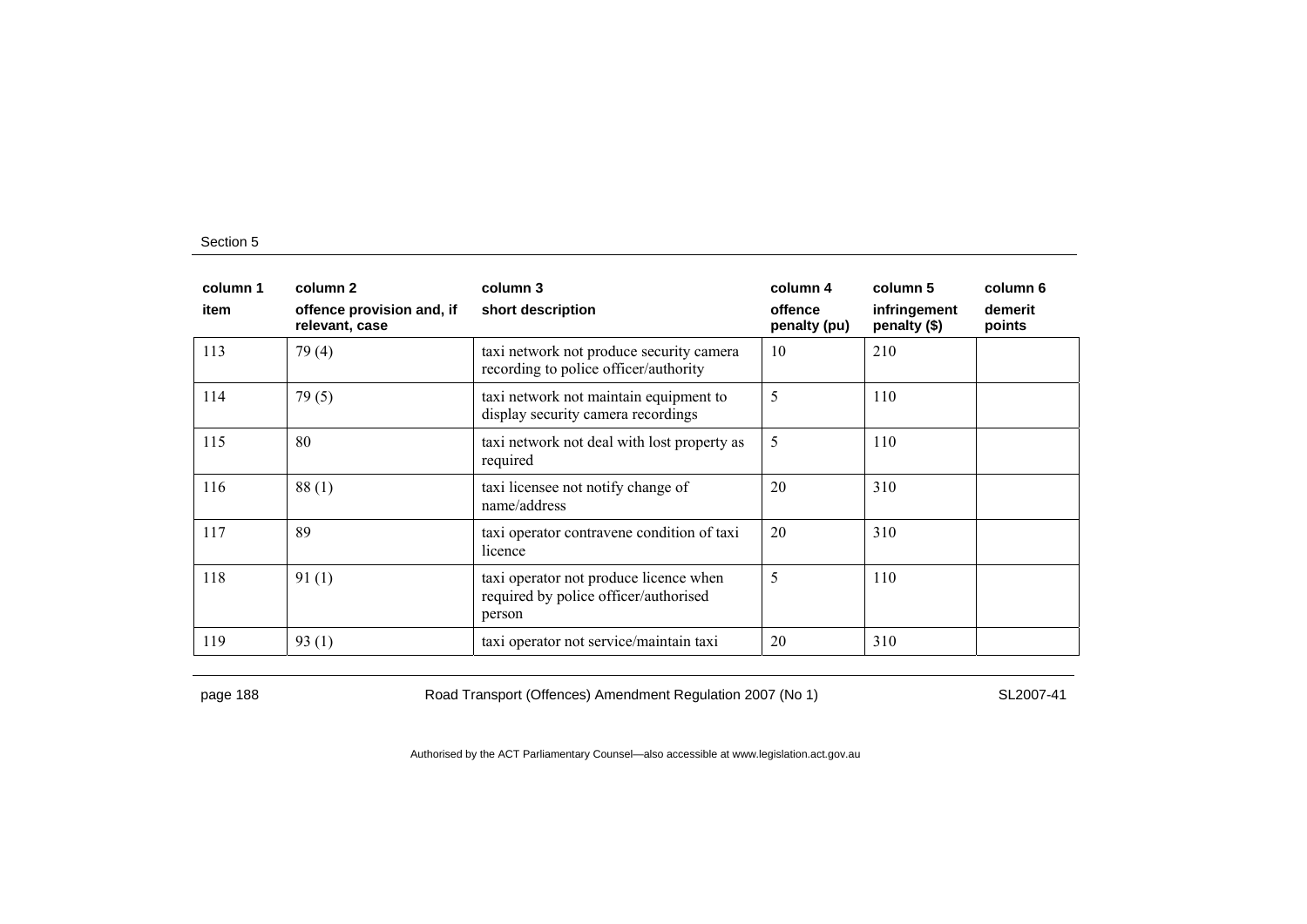| column 1 | column 2                                       | column 3                                                                                        | column 4                | column 5                     | column 6          |
|----------|------------------------------------------------|-------------------------------------------------------------------------------------------------|-------------------------|------------------------------|-------------------|
| item     | offence provision and, if<br>relevant, case    | short description                                                                               | offence<br>penalty (pu) | infringement<br>penalty (\$) | demerit<br>points |
| 120      | 93(2)                                          | taxi operator not ensure taxi complies with<br>applicable vehicle standards etc                 | 20                      | 310                          |                   |
| 121      | 94(1)                                          | taxi operator not ensure taxi<br>interior/exterior/clean/undamaged                              | 10                      | 210                          |                   |
| 122      | 94(2)                                          | taxi operator not ensure taxi fittings<br>clean/undamaged/ properly fitted/securely<br>in place | 10                      | 210                          |                   |
| 123      | 95(2)                                          |                                                                                                 |                         |                              |                   |
| 123.1    | by contravening<br>٠<br>95 $(1)$ $(a)$         | taxi operator not ensure taximeter fitted                                                       | 20                      | 310                          |                   |
| 123.2    | by contravening<br>$\bullet$<br>95 $(1)$ $(a)$ | taxi operator not ensure taximeter complies<br>with standards                                   | 20                      | 310                          |                   |
| 124      | 96                                             | taxi operator not ensure metered fare<br>visible                                                | 5                       | 310                          |                   |

SL2007-41 Road Transport (Offences) Amendment Regulation 2007 (No 1) page 189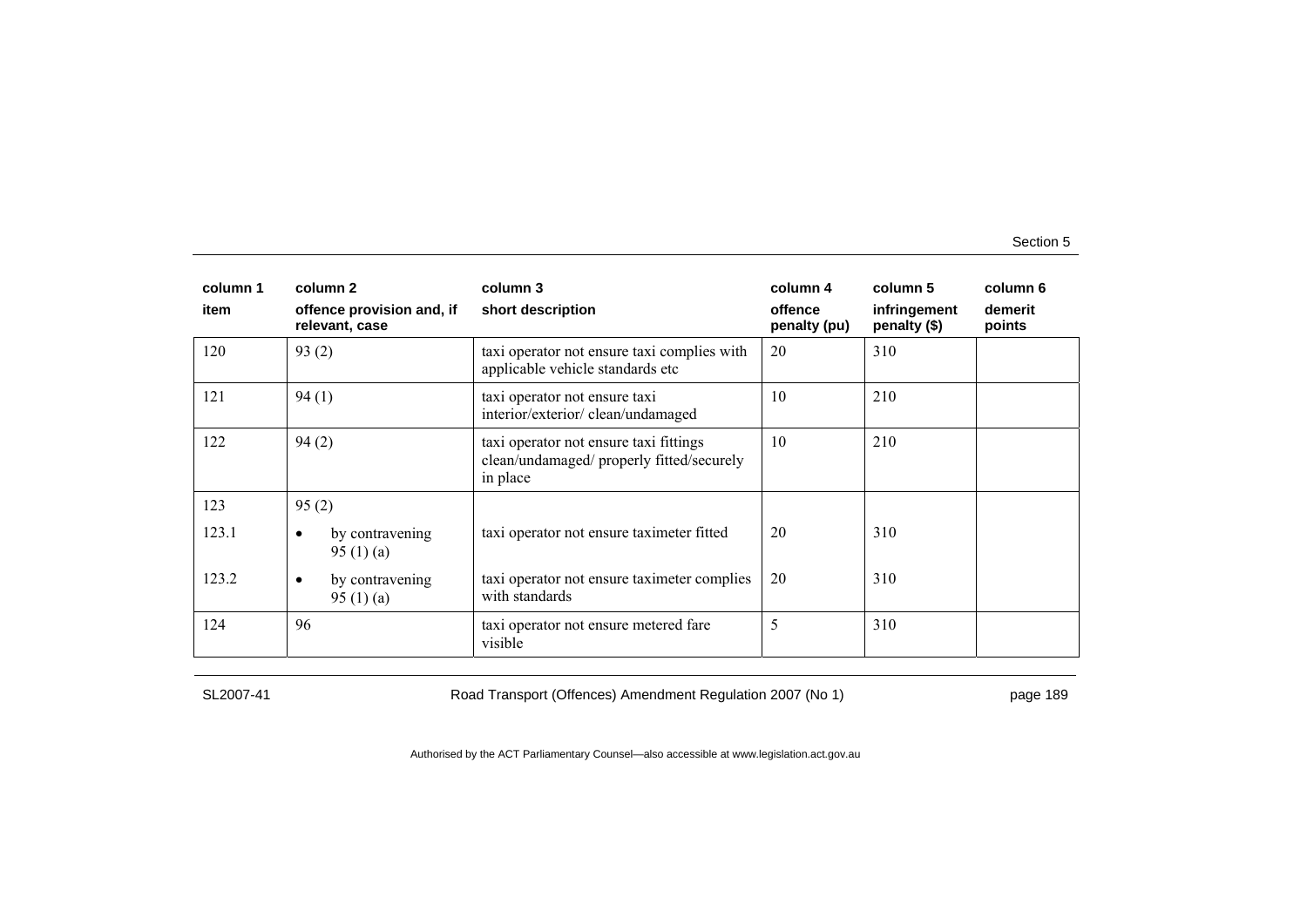| column 1<br>item | column 2<br>offence provision and, if<br>relevant, case | column 3<br>short description                                                             | column 4<br>offence<br>penalty (pu) | column 5<br>infringement<br>penalty (\$) | column 6<br>demerit<br>points |
|------------------|---------------------------------------------------------|-------------------------------------------------------------------------------------------|-------------------------------------|------------------------------------------|-------------------------------|
| 125              | 97(1)                                                   | taxi operator allow<br>unlicensed/unauthorised person drive taxi                          | 20                                  | 310                                      |                               |
| 126              | 98                                                      | taxi operator not ensure wheelchair-<br>accessible taxi driver trained/exempted           | 20                                  | 210                                      |                               |
| 127              | 99(2)                                                   |                                                                                           |                                     |                                          |                               |
| 127.1            | by contravening<br>٠<br>99(1)(a)                        | taxi operator not record driver's name and<br>address                                     | 10                                  | 210                                      |                               |
| 127.2            | by contravening<br>$\bullet$<br>99(1)(b)                | taxi operator not record prescribed driver<br>authority information                       | 10                                  | 210                                      |                               |
| 127.3            | by contravening<br>$\bullet$<br>99 $(1)(c)$             | taxi operator not record wheelchair-<br>accessible taxi training/exemption<br>information | 10                                  | 210                                      |                               |
| 127.4            | by contravening<br>$\bullet$<br>99(1)(d)                | taxi operator not record driving times                                                    | 10                                  | 210                                      |                               |

page 190 Road Transport (Offences) Amendment Regulation 2007 (No 1) SL2007-41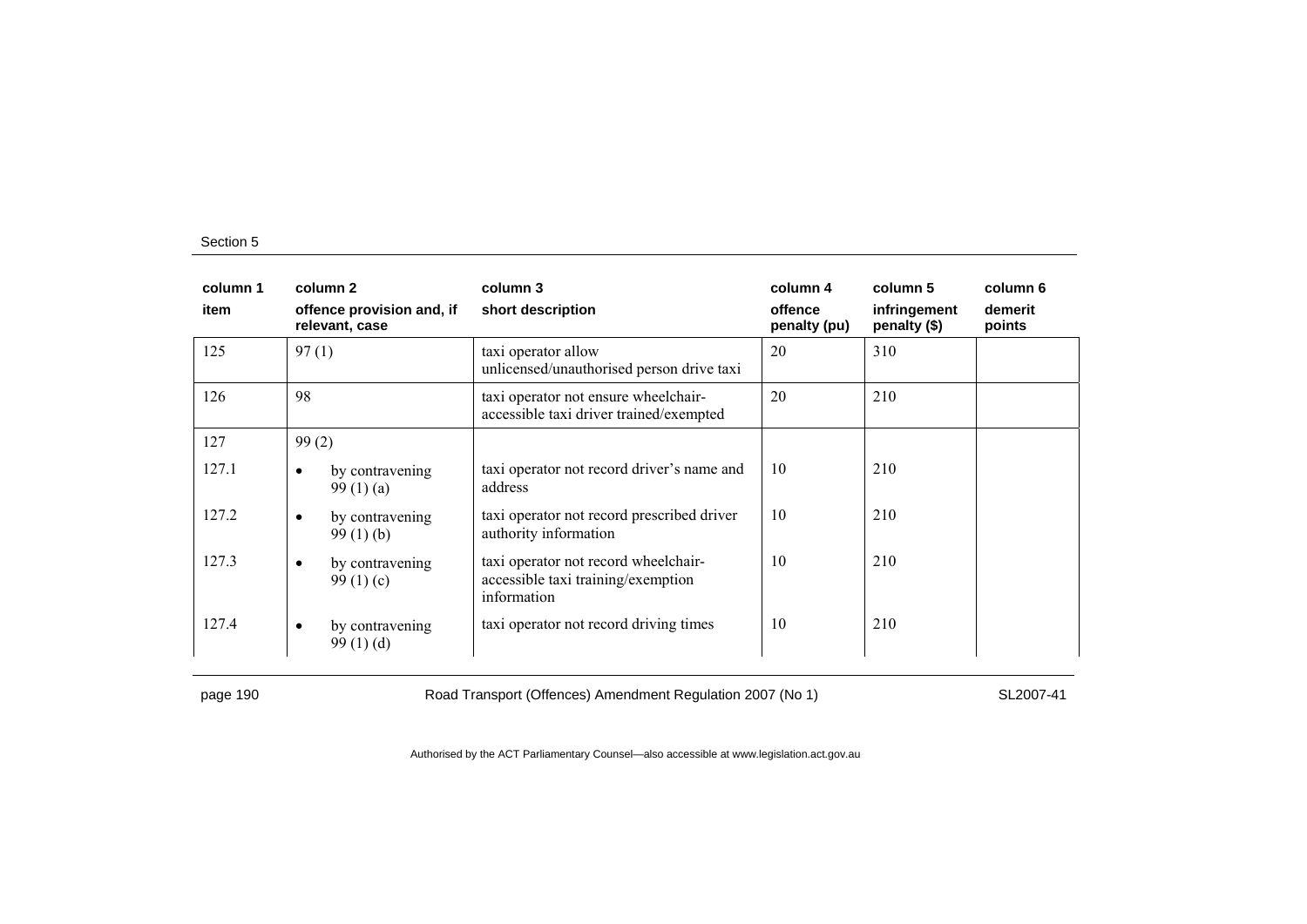| column 1<br>item | column 2<br>offence provision and, if<br>relevant, case | column 3<br>short description                                                   | column 4<br>offence<br>penalty (pu) | column 5<br>infringement<br>penalty (\$) | column 6<br>demerit<br>points |
|------------------|---------------------------------------------------------|---------------------------------------------------------------------------------|-------------------------------------|------------------------------------------|-------------------------------|
| 127.5            | by contravening<br>$\bullet$<br>99 $(1)$ $(e)$          | taxi operator not record registration<br>number of taxi driven by driver        | 10                                  | 210                                      |                               |
| 128              | 99(4)                                                   | taxi operator not make record of<br>suspension/cancellation of driver's licence | 10                                  |                                          |                               |
| 129              | 99(5)                                                   | taxi operator not record driver no longer<br>exempt from holding licence        | 10                                  |                                          |                               |
| 130              | 100(2)                                                  |                                                                                 |                                     |                                          |                               |
| 130.1            | by contravening<br>$\bullet$<br>100(1)(a)               | not keep taxi operator records as required                                      | 10                                  | 210                                      |                               |
| 130.2            | by contravening<br>$\bullet$<br>$100(1)$ (b)            | not produce taxi operator records as<br>required                                | 10                                  | 210                                      |                               |
| 130.3            | by contravening<br>$\bullet$<br>100(1)(c)               | not provide taxi operator records as<br>required                                | 10                                  | 210                                      |                               |

SL2007-41 Road Transport (Offences) Amendment Regulation 2007 (No 1) page 191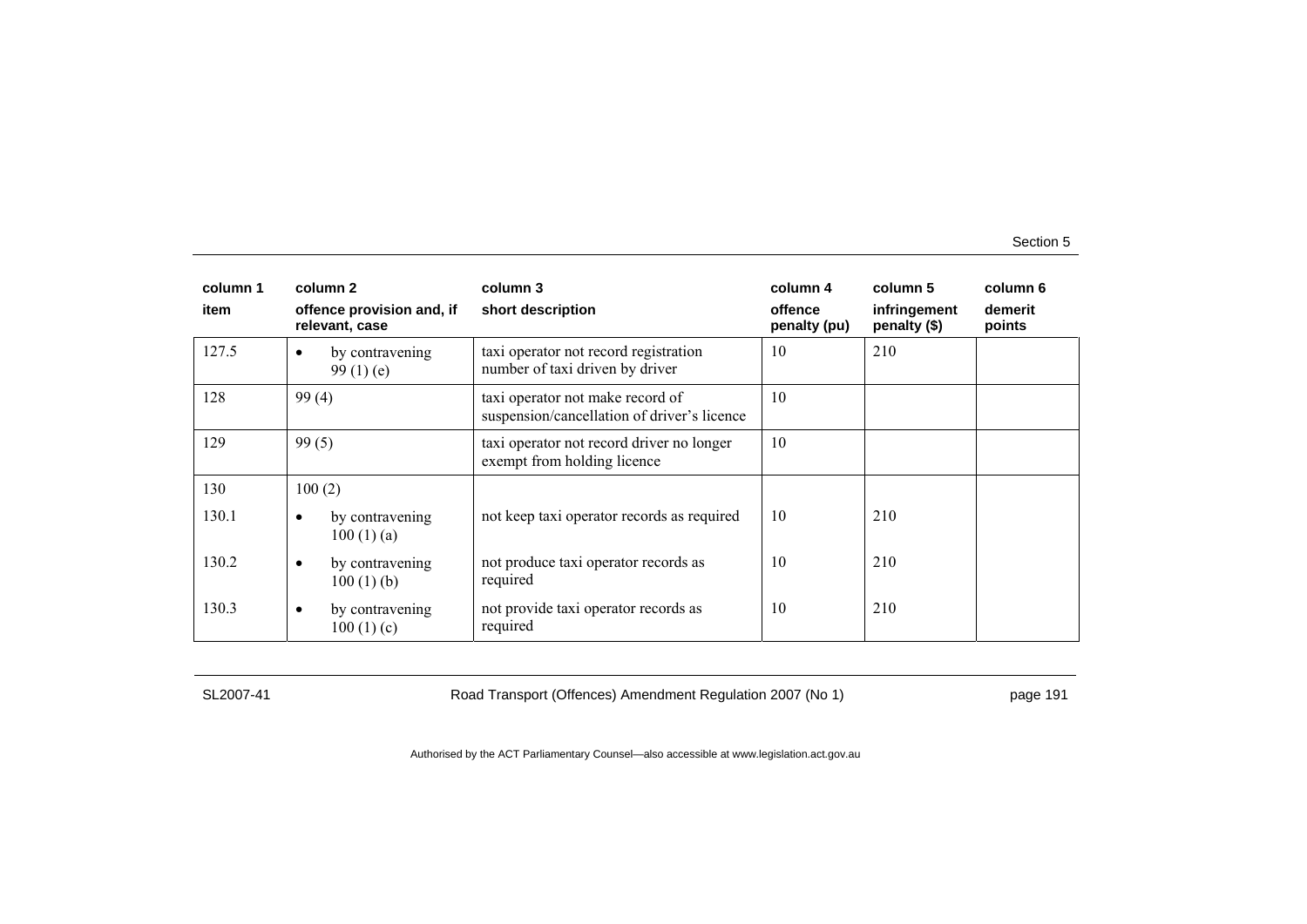| column 1<br>item | column 2<br>offence provision and, if<br>relevant, case | column 3<br>short description                                                            | column 4<br>offence<br>penalty (pu) | column 5<br>infringement<br>penalty (\$) | column 6<br>demerit<br>points |
|------------------|---------------------------------------------------------|------------------------------------------------------------------------------------------|-------------------------------------|------------------------------------------|-------------------------------|
| 131              | 101(1)                                                  | taxi operator not ensure booking service<br>arrangements with taxi network               | 10                                  | 210                                      |                               |
| 132              | 101(2)                                                  | taxi operator not ensure communications<br>equipment fitted                              | 10                                  | 210                                      |                               |
| 133              | 102(1)                                                  | taxi operator not ensure required<br>information displayed in taxi                       | 5                                   | 210                                      |                               |
| 134              | 103                                                     | taxi operator not display security camera<br>notice                                      | 5                                   | 210                                      |                               |
| 135              | 104                                                     | taxi operator not ensure taxi fitted with<br>operational airconditioning /in good repair | 10                                  | 210                                      |                               |
| 136              | 105                                                     | taxi operator not ensure complying child<br>restraint anchorage fitted                   | 10                                  | 210                                      |                               |
| 137              | 106(1)                                                  | taxi operator not ensure roof sign/roof sign<br>light fitted/working properly            | 10                                  | 210                                      |                               |

page 192 **Road Transport (Offences) Amendment Regulation 2007 (No 1)** SL2007-41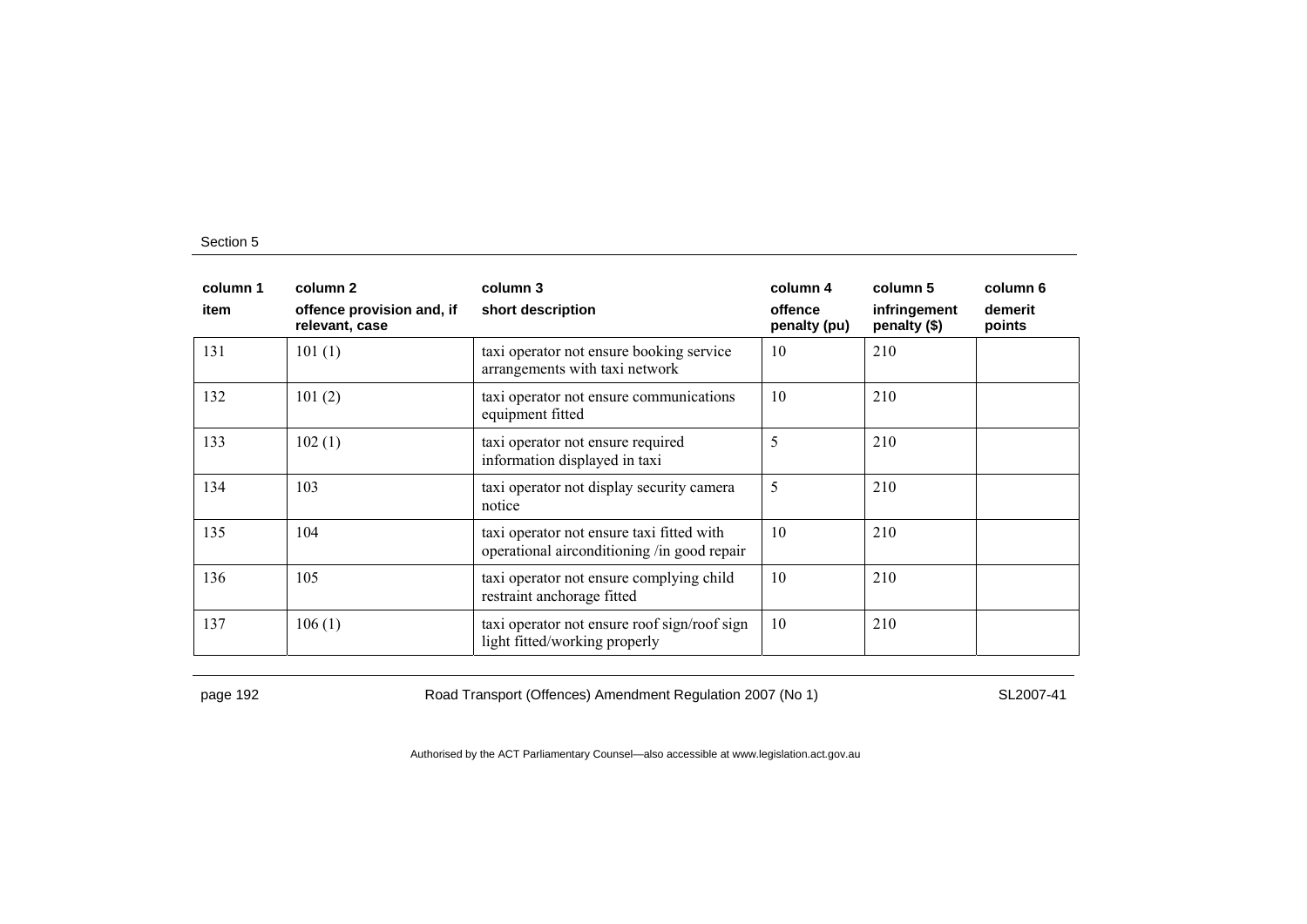| column 1 | column 2                                    | column 3                                                                                     | column 4                | column 5                     | column 6          |
|----------|---------------------------------------------|----------------------------------------------------------------------------------------------|-------------------------|------------------------------|-------------------|
| item     | offence provision and, if<br>relevant, case | short description                                                                            | offence<br>penalty (pu) | infringement<br>penalty (\$) | demerit<br>points |
| 138      | 106(5)                                      | taxi operator not ensure taxi not displaying<br>unauthorised thing to show hire availability | 10                      | 210                          |                   |
| 139      | 107(1)                                      | taxi operator not ensure taxi fitted with<br>approved signs/livery                           | 10                      | 160                          |                   |
| 140      | 108(1)                                      | taxi operator not ensure inappropriate<br>advertisement/document not displayed               | 10                      | 160                          |                   |
| 141      | 108(3)                                      | taxi operator not remove inappropriate<br>advertisement/document as directed                 | 10                      | 210                          |                   |
| 142      | 109(2)                                      |                                                                                              |                         |                              |                   |
| 142.1    | by contravening<br>$\bullet$<br>109(1)(a)   | taxi operator use stand-by taxi when usual<br>taxi available                                 | 10                      | 210                          |                   |
| 142.2    | by contravening<br>$\bullet$<br>109(1)(b)   | taxi operator not comply with stand-by taxi<br>requirements                                  | 10                      | 210                          |                   |

SL2007-41 Road Transport (Offences) Amendment Regulation 2007 (No 1) page 193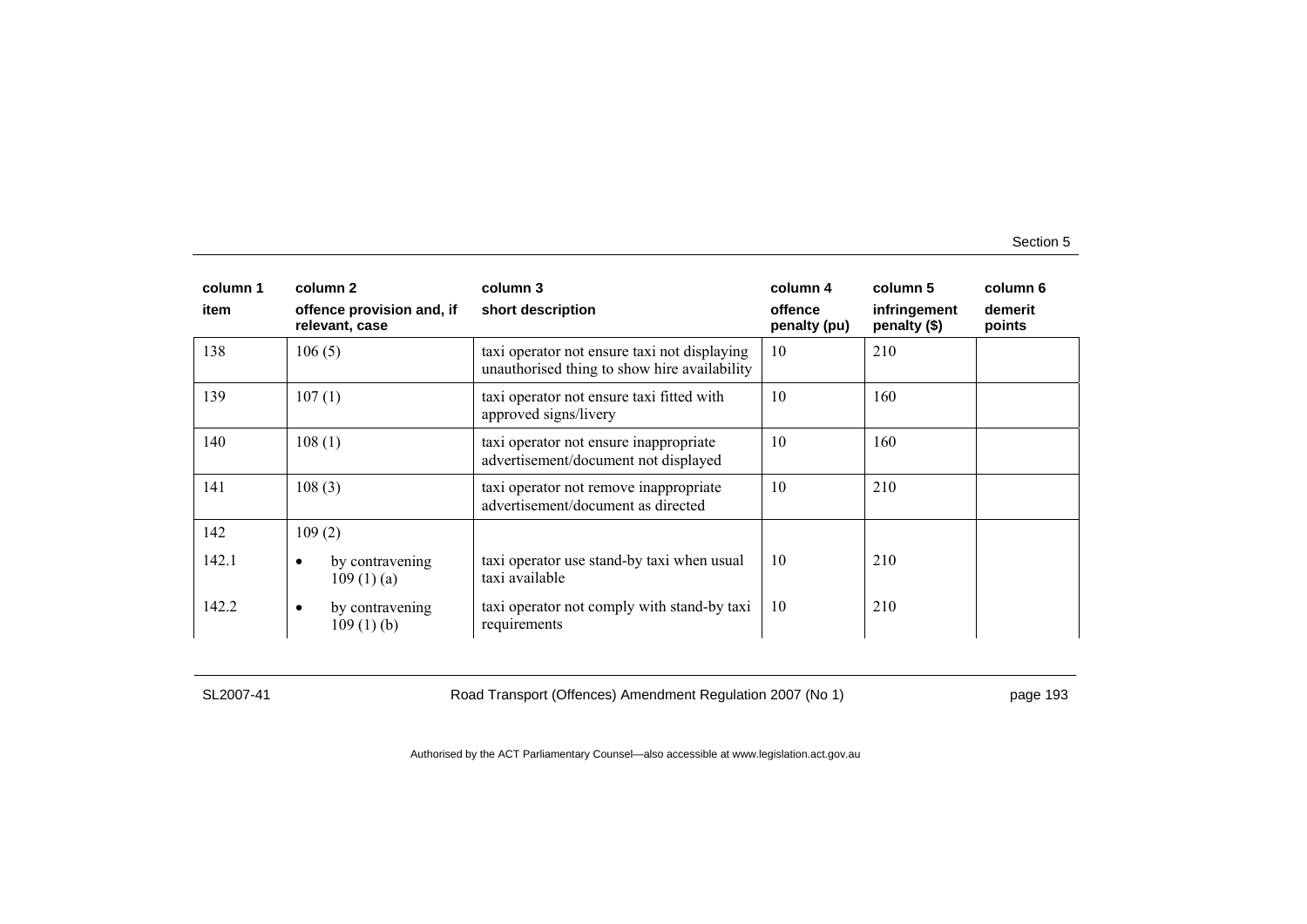| column 1<br>item | column 2<br>offence provision and, if<br>relevant, case | column 3<br>short description                                                               | column 4<br>offence<br>penalty (pu) | column 5<br>infringement<br>penalty (\$) | column 6<br>demerit<br>points |
|------------------|---------------------------------------------------------|---------------------------------------------------------------------------------------------|-------------------------------------|------------------------------------------|-------------------------------|
| 142.3            | by contravening<br>$\bullet$<br>109(1)(c)               | taxi operator not give notice of stand-by<br>taxi                                           | 10                                  | 210                                      |                               |
| 143              | 110                                                     | taxi operator not ensure driver wearing<br>clean/approved uniform                           | 10                                  | 160                                      |                               |
| 144              | 111                                                     | taxi operator not deal with lost property as<br>required                                    | 5                                   | 110                                      |                               |
| 145              | 112(2)                                                  | taxi operator allow taxi operation after time<br>of effect of noncompliance notice          | 20                                  | 310                                      |                               |
| 146              | 112(3)                                                  | taxi operator allow taxi operation after<br>unauthorised removal of noncompliance<br>notice | 20                                  | 310                                      |                               |
| 147              | 113                                                     | taxi driver operate dirty/untidy taxi                                                       | 5                                   | 160                                      |                               |
| 148              | 114(2)                                                  | wheelchair-accessible taxi driver not tell<br>network of hiring availability                | 10                                  | 210                                      |                               |

page 194 **Road Transport (Offences) Amendment Regulation 2007 (No 1)** SL2007-41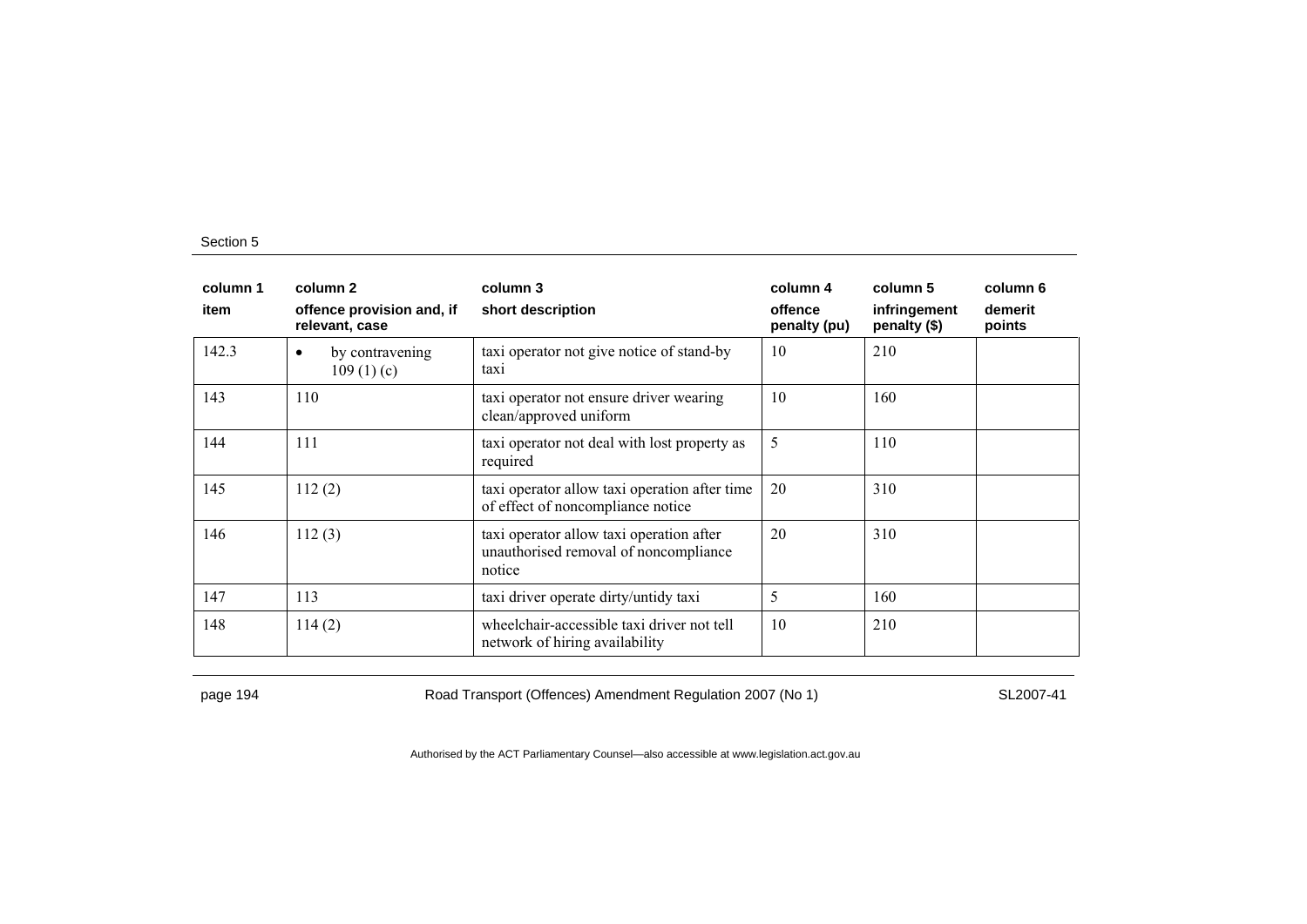| column 1 | column 2                                    | column 3                                                                                                             | column 4                | column 5                     | column 6          |
|----------|---------------------------------------------|----------------------------------------------------------------------------------------------------------------------|-------------------------|------------------------------|-------------------|
| item     | offence provision and, if<br>relevant, case | short description                                                                                                    | offence<br>penalty (pu) | infringement<br>penalty (\$) | demerit<br>points |
| 149      | 114(3)                                      | wheelchair-accessible taxi driver not<br>comply with network direction to accept<br>booking for person in wheelchair | 10                      | 210                          |                   |
| 150      | 115(2)                                      | taxi driver not check security camera<br>operating                                                                   | 5                       | 160                          |                   |
| 151      | 115(3)                                      | taxi driver not tell network security camera<br>not operating                                                        | 5                       | 160                          |                   |
| 152      | 116(1)                                      | taxi driver allow inconvenient/dangerous<br>thing in taxi                                                            | 5                       | 110                          |                   |
| 153      | 117(1)                                      | taxi driver allow unconfined<br>dog/cat/bird/other animal in taxi                                                    | 5                       | 110                          |                   |
| 154      | 118                                         | taxi driver not deal with lost property as<br>required                                                               | 5                       | 110                          |                   |
| 155      | 119(1)(a)                                   | taxi driver move taxi while door open                                                                                | 10                      | 210                          |                   |

SL2007-41 Road Transport (Offences) Amendment Regulation 2007 (No 1) page 195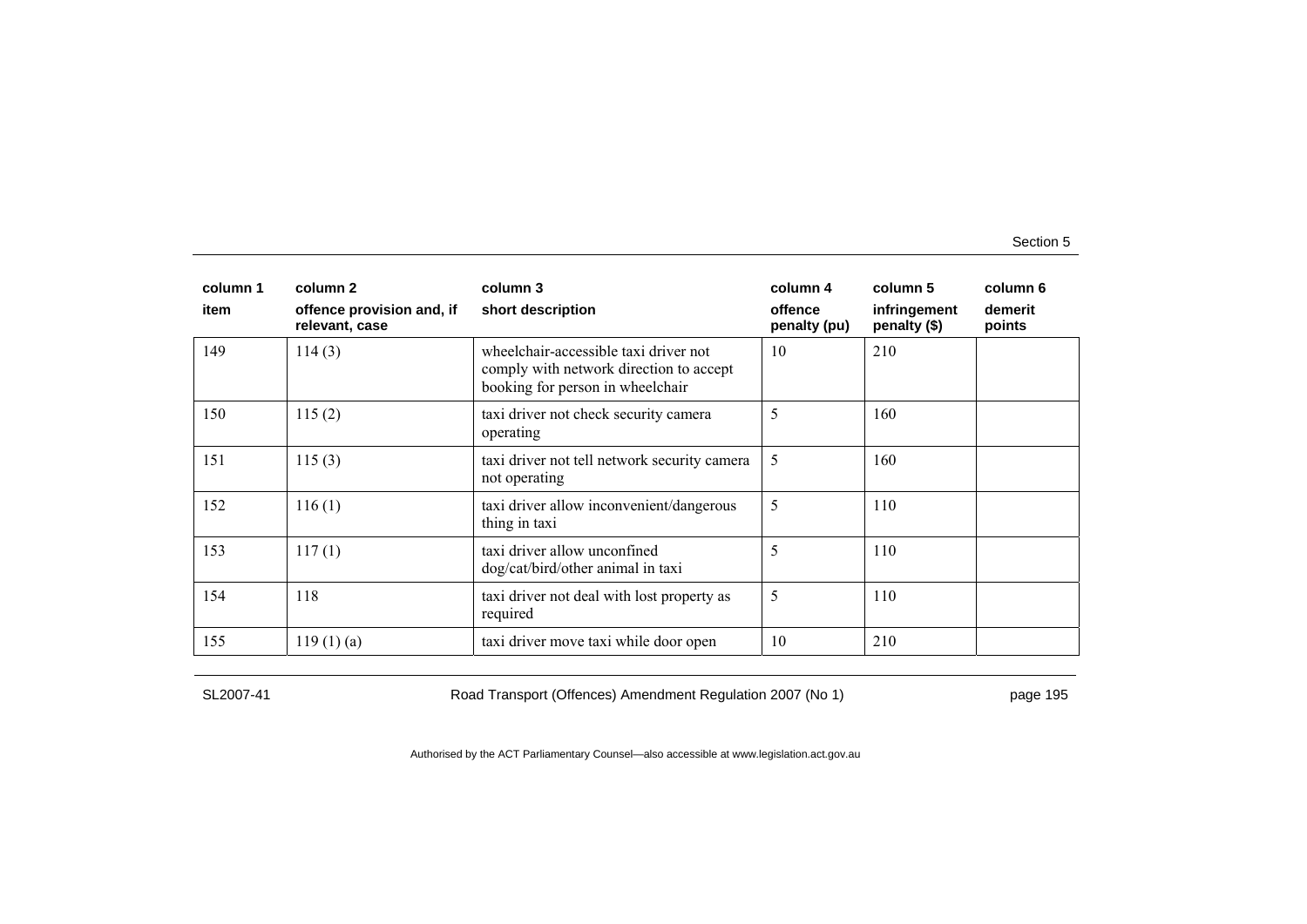| column 1<br>item | column 2<br>offence provision and, if<br>relevant, case | column 3<br>short description                                                  | column 4<br>offence<br>penalty (pu) | column 5<br>infringement<br>penalty (\$) | column 6<br>demerit<br>points |
|------------------|---------------------------------------------------------|--------------------------------------------------------------------------------|-------------------------------------|------------------------------------------|-------------------------------|
| 156              | $119(1)$ (b)                                            | taxi driver start/stop taxi subjecting person<br>to unnecessary risk of injury | 10                                  | 210                                      |                               |
| 157              | 119(1)(c)                                               | taxi driver eat/drink in available/hired taxi                                  | 10                                  | 160                                      |                               |
| 158              | 120(2)                                                  | taxi driver not clean/tidy                                                     | 5                                   | 110                                      |                               |
| 159              | 120(3)                                                  | taxi driver not wear clean network uniform                                     | 5                                   | 110                                      |                               |
| 160              | 120(4)                                                  | taxi driver not behave in orderly way/<br>politely/with propriety              | 5                                   | 110                                      |                               |
| 161              | 120(5)                                                  | taxi driver not comply with passenger<br>request                               | 5                                   | 110                                      |                               |
| 162              | 121                                                     | taxi driver leave driver's seat during hiring                                  | 5                                   | 110                                      |                               |
| 163              | 122(1)                                                  | taxi driver illegally stop taxi in taxi zone                                   | 5                                   | 160                                      |                               |
| 164              | 122(3)                                                  | taxi driver not place/keep taxi in 1st<br>available position at taxi zone      | 5                                   | 160                                      |                               |

page 196 **Road Transport (Offences) Amendment Regulation 2007 (No 1)** SL2007-41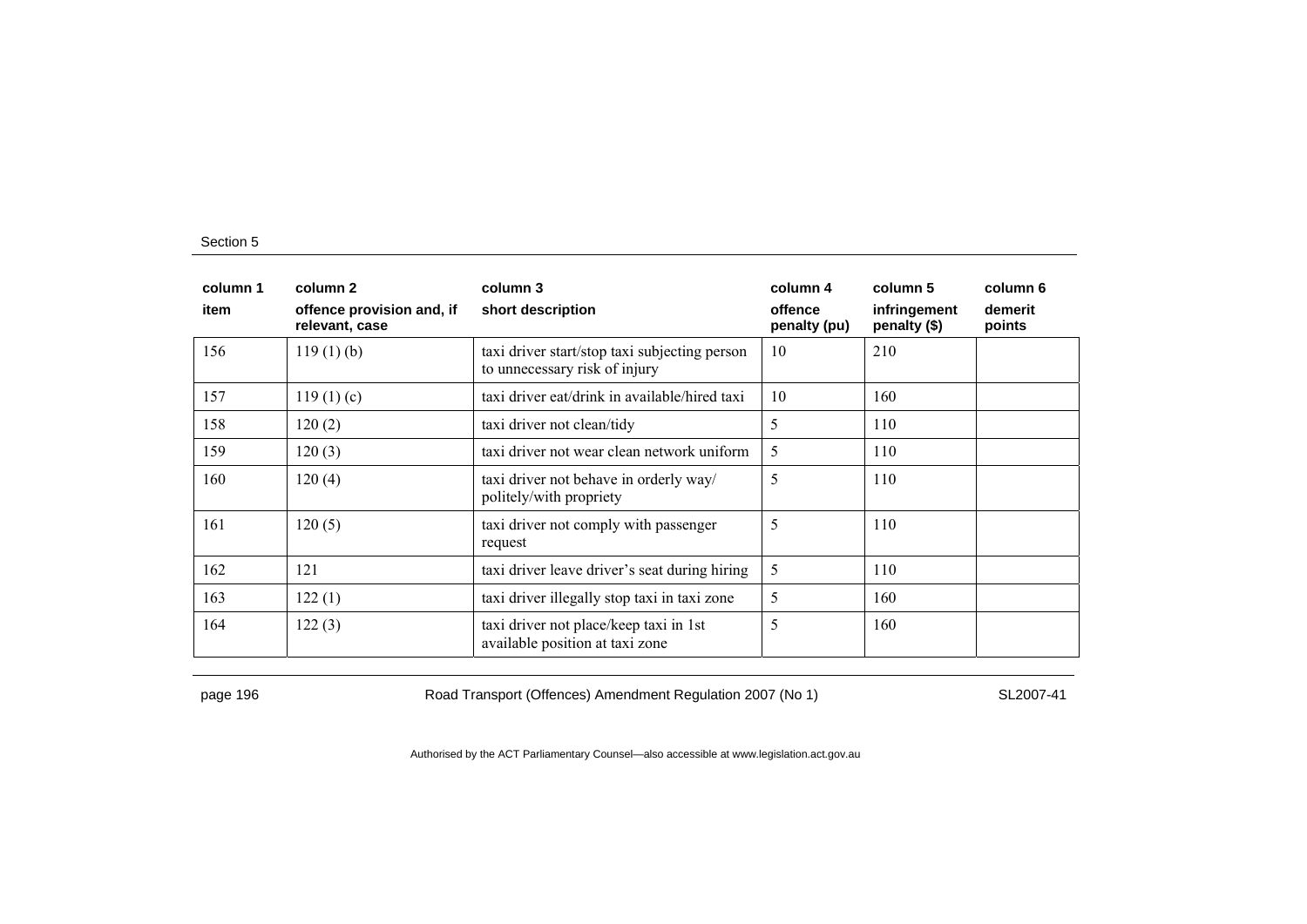| column 1<br>item | column 2<br>offence provision and, if<br>relevant, case | column 3<br>short description                                                                                        | column 4<br>offence<br>penalty (pu) | column 5<br>infringement<br>penalty (\$) | column 6<br>demerit<br>points |
|------------------|---------------------------------------------------------|----------------------------------------------------------------------------------------------------------------------|-------------------------------------|------------------------------------------|-------------------------------|
| 165              | 122(5)                                                  | taxi driver contravene another taxi's right<br>to next hiring                                                        | 5                                   | 160                                      |                               |
| 166              | 122(6)                                                  | taxi driver leave taxi zone/pick up<br>area/drop off area/ contrary to police<br>officer/authorised person direction | 10                                  | 210                                      |                               |
| 167              | 123(2)                                                  | taxi driver use temporary taxi zone<br>contrary to police officer/authorised person<br>direction                     | 10                                  | 210                                      |                               |
| 168              | 124(1)                                                  | taxi driver park taxi longer than 30 minutes                                                                         | 10                                  | 210                                      |                               |
| 169              | 125(1)                                                  | taxi driver not use communications<br>equipment according to network<br>procedures                                   | 5                                   | 160                                      |                               |
| 170              | 125(2)                                                  | taxi driver not follow network rules                                                                                 | 5                                   | 160                                      |                               |

SL2007-41 Road Transport (Offences) Amendment Regulation 2007 (No 1) page 197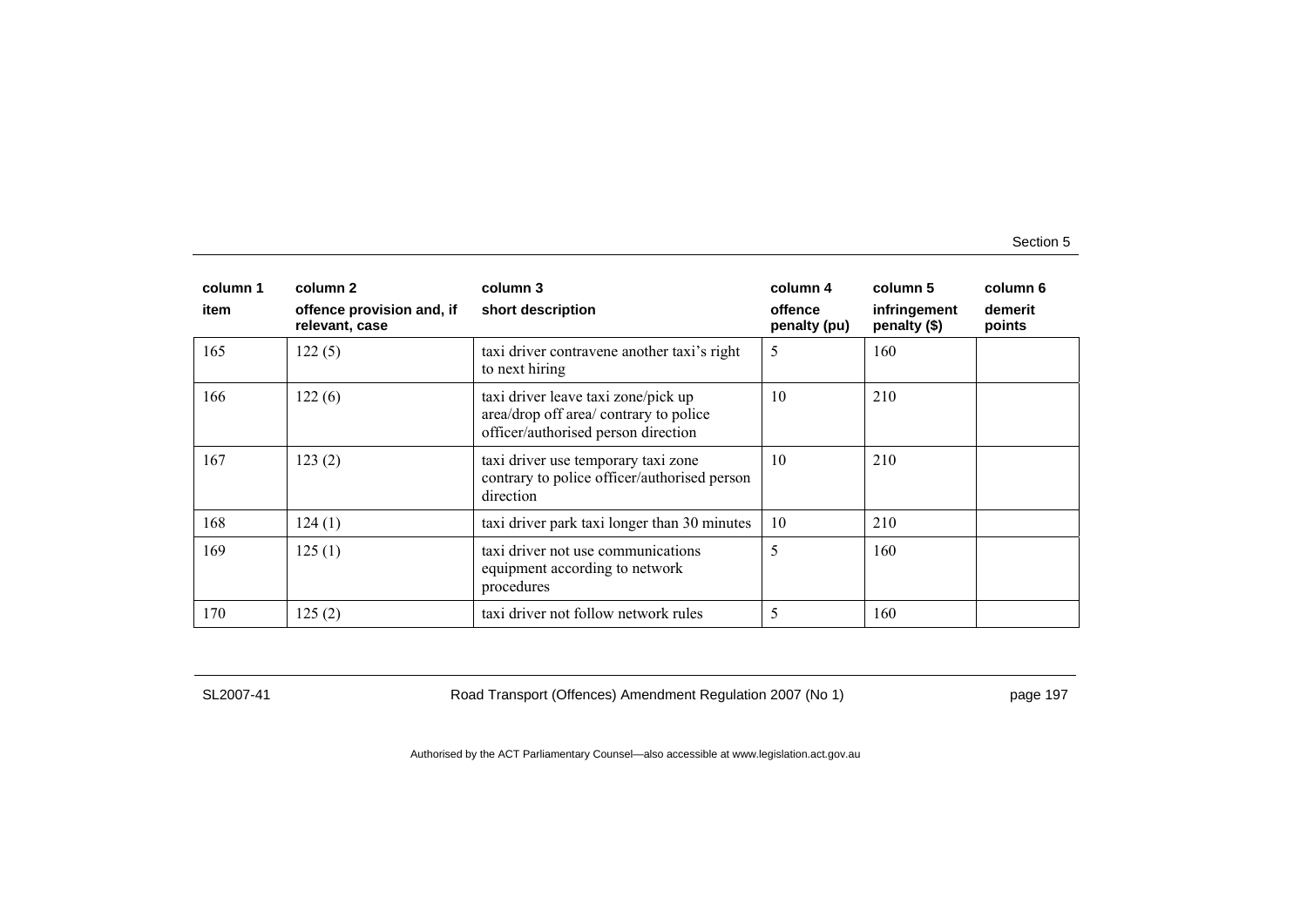| column 1<br>item | column 2<br>offence provision and, if<br>relevant, case | column 3<br>short description                                                          | column 4<br>offence<br>penalty (pu) | column 5<br>infringement<br>penalty (\$) | column 6<br>demerit<br>points |
|------------------|---------------------------------------------------------|----------------------------------------------------------------------------------------|-------------------------------------|------------------------------------------|-------------------------------|
| 171              | 125(3)                                                  | taxi driver not comply with network<br>request                                         | 5                                   | 160                                      |                               |
| 172              | 126(2)                                                  | taxi driver operate taxi after time of effect<br>of noncompliance notice               | 20                                  | 310                                      |                               |
| 173              | 126(3)                                                  | taxi driver operate taxi after unauthorised<br>removal of noncompliance notice         | 20                                  | 310                                      |                               |
| 174              | 128                                                     | person soliciting for passenger/hiring                                                 | 10                                  | 160                                      |                               |
| 175              | 129(1)                                                  | taxi driver not accept hiring promptly                                                 | 5                                   | 160                                      |                               |
| 176              | 129(2)                                                  | wheelchair-accessible taxi driver not prefer<br>hiring offered by person in wheelchair | 5                                   | 210                                      |                               |
| 177              | 129(3)                                                  | wheelchair-accessible taxi driver not accept<br>hiring offered by person in wheelchair | 5                                   | 210                                      |                               |

page 198 **Road Transport (Offences) Amendment Regulation 2007 (No 1)** SL2007-41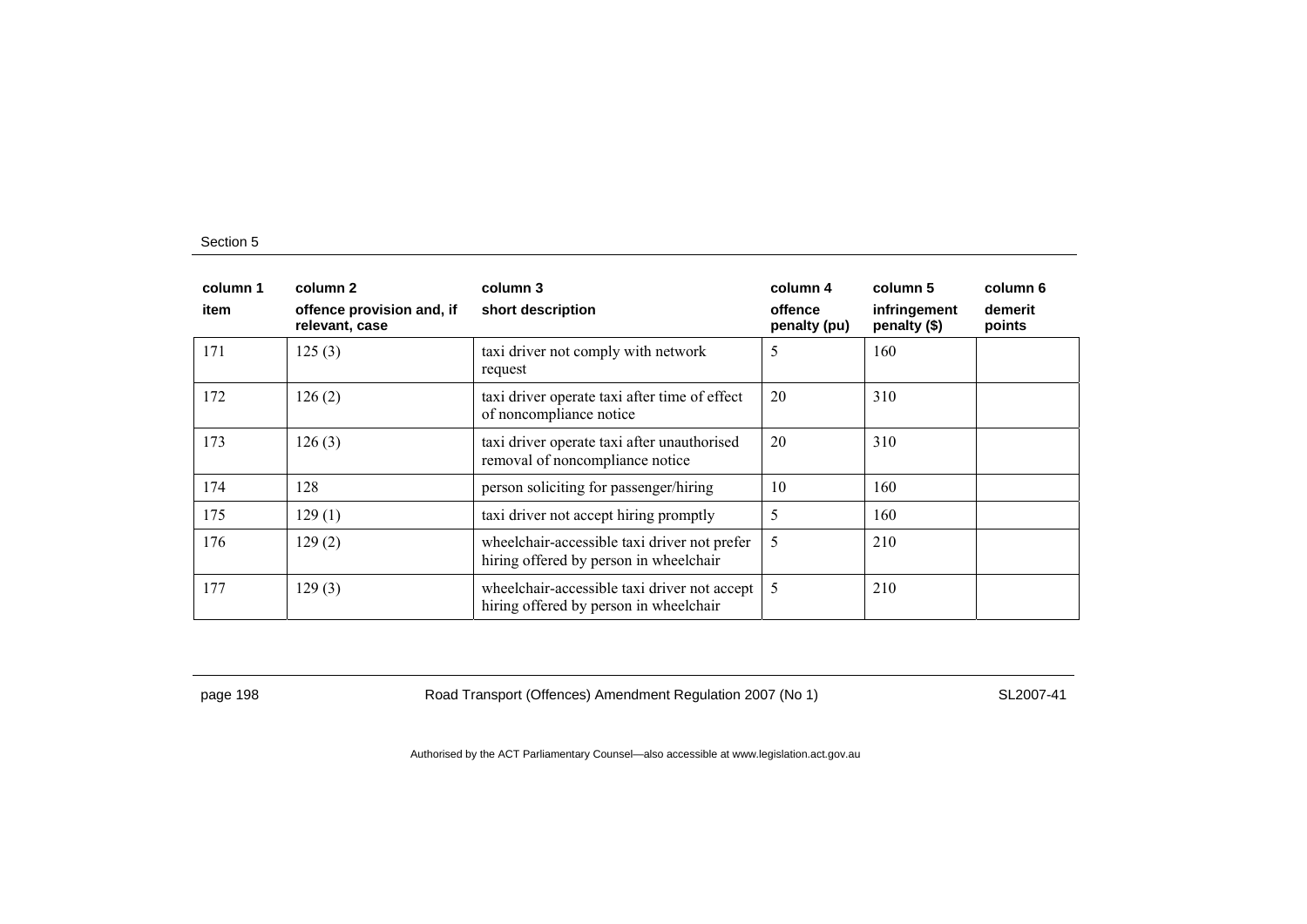| column 1 | column 2                                    | column 3                                                                         | column 4                | column 5                     | column 6          |
|----------|---------------------------------------------|----------------------------------------------------------------------------------|-------------------------|------------------------------|-------------------|
| item     | offence provision and, if<br>relevant, case | short description                                                                | offence<br>penalty (pu) | infringement<br>penalty (\$) | demerit<br>points |
| 178      | 130(3)                                      | taxi driver not carry out hiring directed by<br>police officer/authorised person | 5                       | 210                          |                   |
| 179      | 131(1)                                      | taxi driver not carry out hiring promptly                                        | 5                       | 160                          |                   |
| 180      | 131(2)                                      | taxi driver not drive by shortest route                                          | 5                       | 160                          |                   |
| 181      | 131(4)                                      | taxi driver not comply with direction to<br>take hirer to new destination        | 5                       | 160                          |                   |
| 182      | 132(1)                                      | wheelchair-accessible taxi driver not carry<br>wheelchair in safe way            | 10                      | 210                          |                   |
| 183      | 132(2)                                      | wheelchair-accessible taxi driver not carry<br>person in wheelchair in safe way  | 10                      | 210                          |                   |
| 184      | 132(4)                                      | wheelchair-accessible taxi driver carry<br>person in scooter/tricycle            | 10                      | 210                          |                   |

SL2007-41 Road Transport (Offences) Amendment Regulation 2007 (No 1) page 199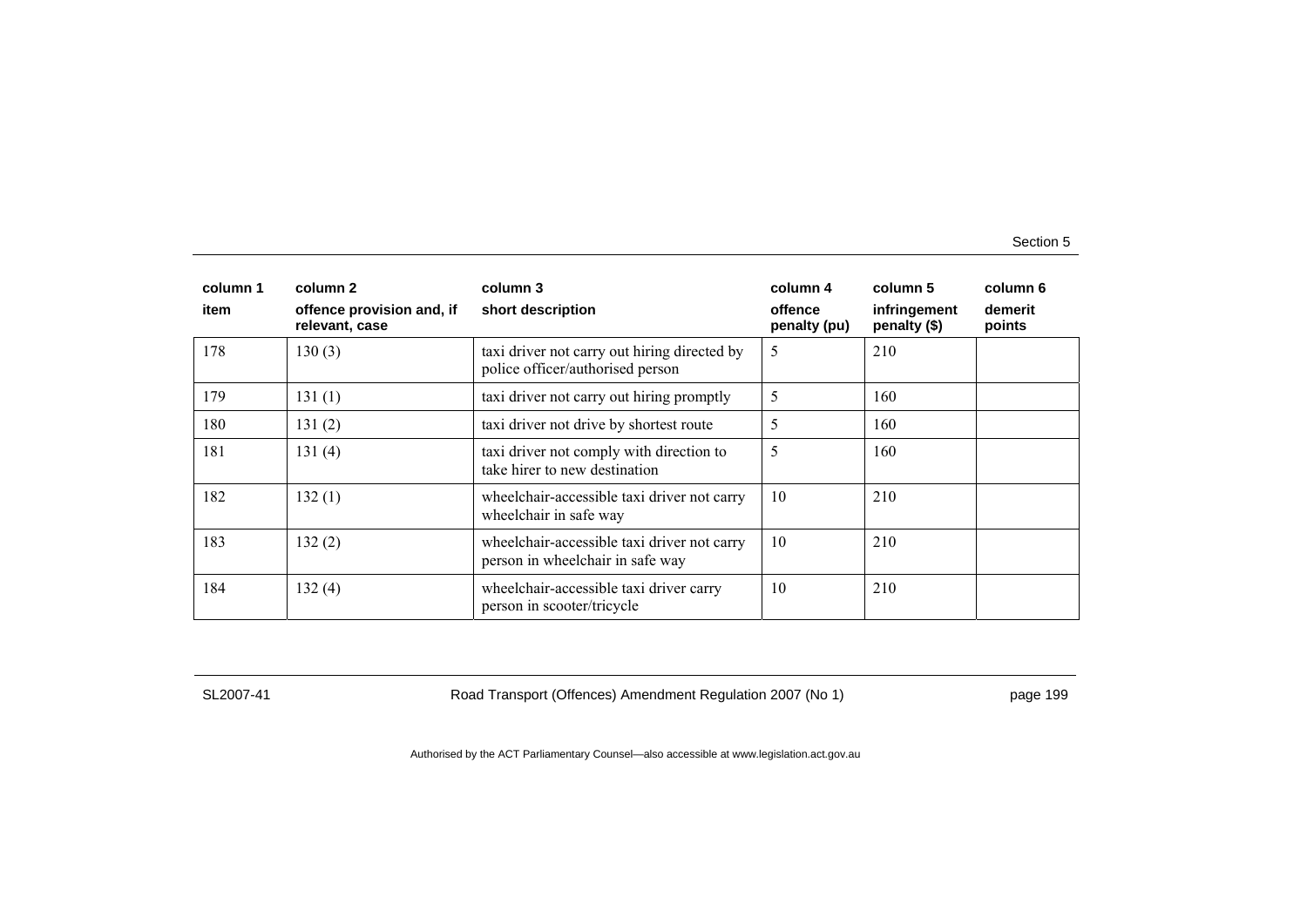| column 1<br>item | column 2<br>offence provision and, if<br>relevant, case | column 3<br>short description                                                                              | column 4<br>offence<br>penalty (pu) | column 5<br>infringement<br>penalty (\$) | column 6<br>demerit<br>points |
|------------------|---------------------------------------------------------|------------------------------------------------------------------------------------------------------------|-------------------------------------|------------------------------------------|-------------------------------|
| 185              | 132(5)                                                  | wheelchair-accessible taxi driver not<br>provide loading assistance for person in<br>wheelchair when asked | 10                                  | 210                                      |                               |
| 186              | 133(3)                                                  | taxi driver not stop taxi parallel/close to<br>side of road                                                | 5                                   | 160                                      |                               |
| 187              | 134(1)                                                  | taxi driver not ensure roof sign off when<br>taxi not for hire                                             | 5                                   | 160                                      |                               |
| 187.1            | by contravening<br>$\bullet$<br>134(2)                  | taxi driver not ensure roof sign off when<br>taxi not for hire                                             | 5                                   | 160                                      |                               |
| 187.2            | by contravening<br>٠<br>134(3)(a)                       | taxi driver not ensure roof sign off when<br>taxi with noncomplying taximeter hired                        | 5                                   | 160                                      |                               |
| 187.3            | by contravening<br>٠<br>134(3)(b)                       | taxi driver not ensure roof sign on when<br>taxi with noncomplying taximeter available<br>for hire         | 5                                   | 160                                      |                               |

page 200 Road Transport (Offences) Amendment Regulation 2007 (No 1) SL2007-41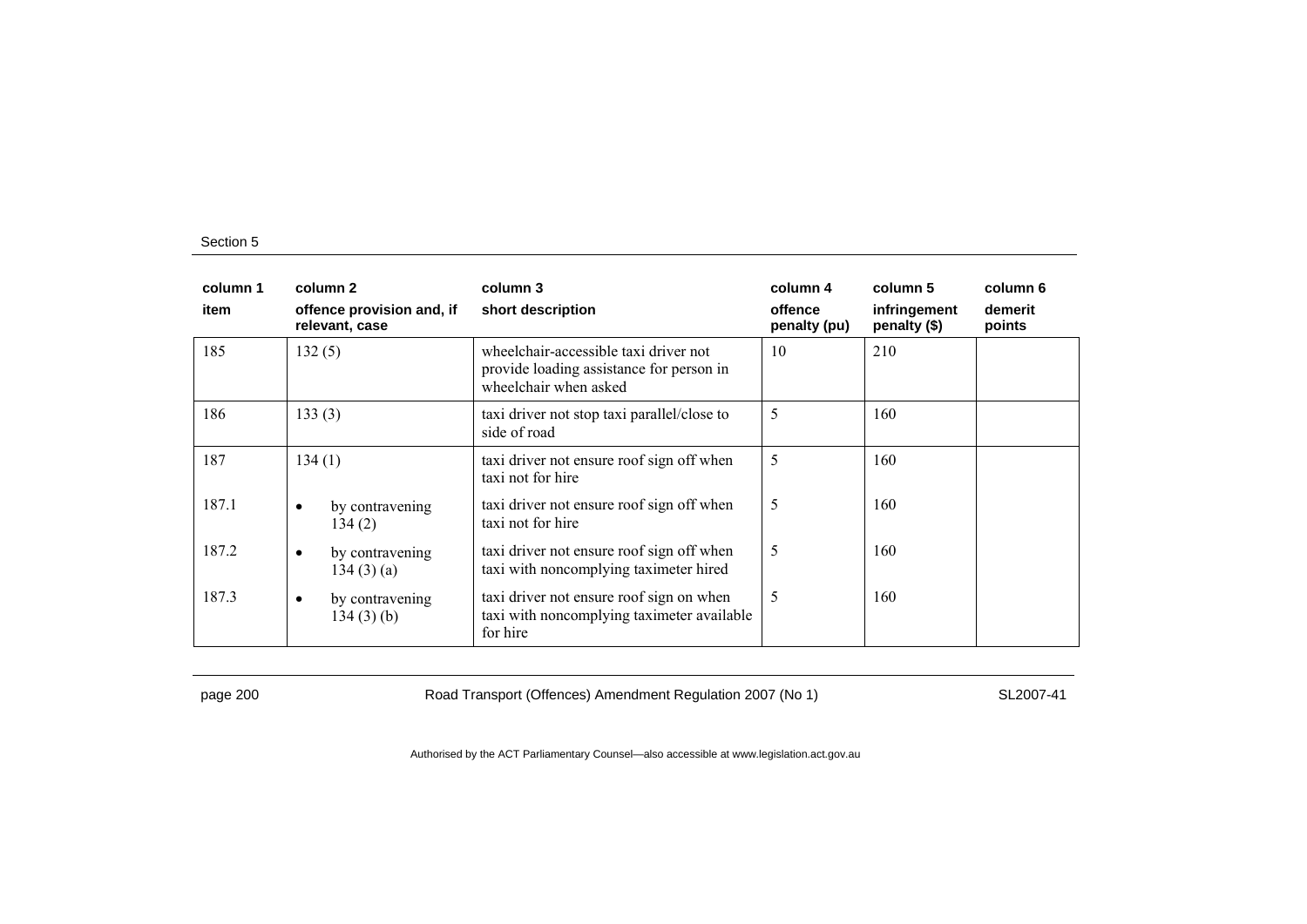| column 1 | column 2                                    | column 3                                                        | column 4                | column 5                     | column 6          |
|----------|---------------------------------------------|-----------------------------------------------------------------|-------------------------|------------------------------|-------------------|
| item     | offence provision and, if<br>relevant, case | short description                                               | offence<br>penalty (pu) | infringement<br>penalty (\$) | demerit<br>points |
| 188      | 135(1)                                      | taxi driver not carry goods when asked                          | 5                       | 160                          |                   |
| 189      | 135(3)(a)                                   | taxi driver carry goods on taxi roof without<br>permission      | 5                       | 160                          |                   |
| 190      | 135(3)(b)                                   | taxi driver carry overweight goods in<br>passenger compartment  | 5                       | 160                          |                   |
| 191      | 135(5)                                      | taxi driver not provide reasonable<br>assistance with goods     | 5                       | 160                          |                   |
| 192      | 135(6)                                      | taxi driver not take reasonable care with<br>goods              | 5                       | 160                          |                   |
| 193      | 135(7)                                      | taxi driver not deliver goods promptly/in<br>received condition | 5                       | 160                          |                   |
| 194      | 136(1)                                      | taxi driver not wait 15 mins/as agreed                          | 5                       | 160                          |                   |

SL2007-41 Road Transport (Offences) Amendment Regulation 2007 (No 1) page 201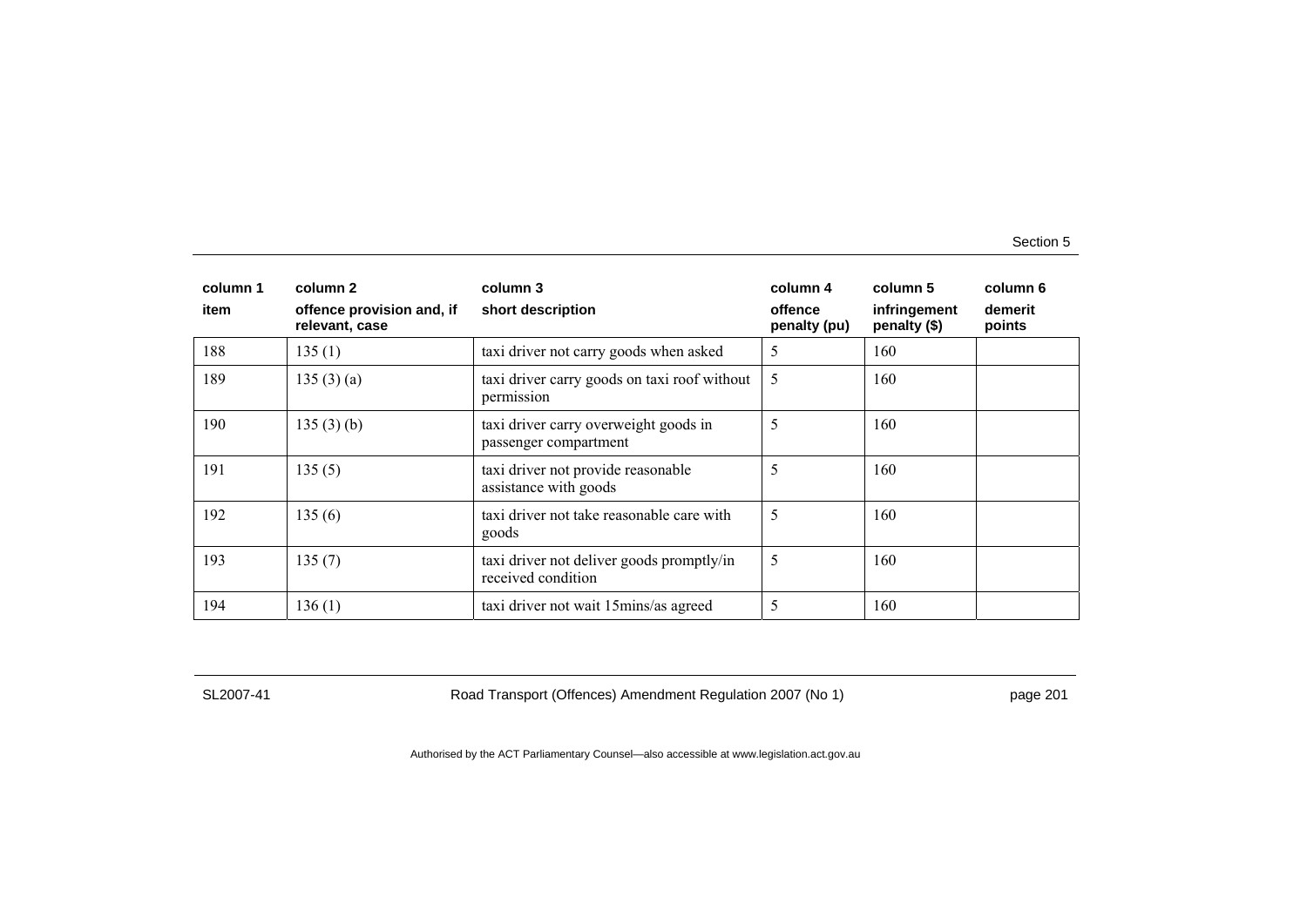| column 1<br>item | column 2<br>offence provision and, if<br>relevant, case | column 3<br>short description                                                     | column 4<br>offence<br>penalty (pu) | column 5<br>infringement<br>penalty (\$) | column 6<br>demerit<br>points |
|------------------|---------------------------------------------------------|-----------------------------------------------------------------------------------|-------------------------------------|------------------------------------------|-------------------------------|
| 195              | 139                                                     | taxi driver allow extra person in taxi<br>without hirer's agreement               | 5                                   | 160                                      |                               |
| 196              | 140(2)                                                  | taxi driver not comply with hirer's<br>requirement about sharing taxi             | 5                                   | 160                                      |                               |
| 197              | 140(3)                                                  | taxi driver make unauthorised demand for<br>payment from passenger in shared taxi | 5                                   | 160                                      |                               |
| 198              | 141                                                     | taxi driver accept subsequent hiring<br>without hirer's agreement                 | 5                                   | 160                                      |                               |
| 199              | 143(1)                                                  | taxi driver start taximeter before taxi hired                                     | 5                                   | 160                                      |                               |
| <b>200</b>       | 143A(1)                                                 | taxi driver not start taximeter when taxi<br>hired                                | 5                                   | 160                                      |                               |
| 201              | 143A $(3)$ $(c)$ $(i)$                                  | taxi driver start taximeter before<br>wheelchair secured                          | 5                                   | 160                                      |                               |

page 202 Road Transport (Offences) Amendment Regulation 2007 (No 1) SL2007-41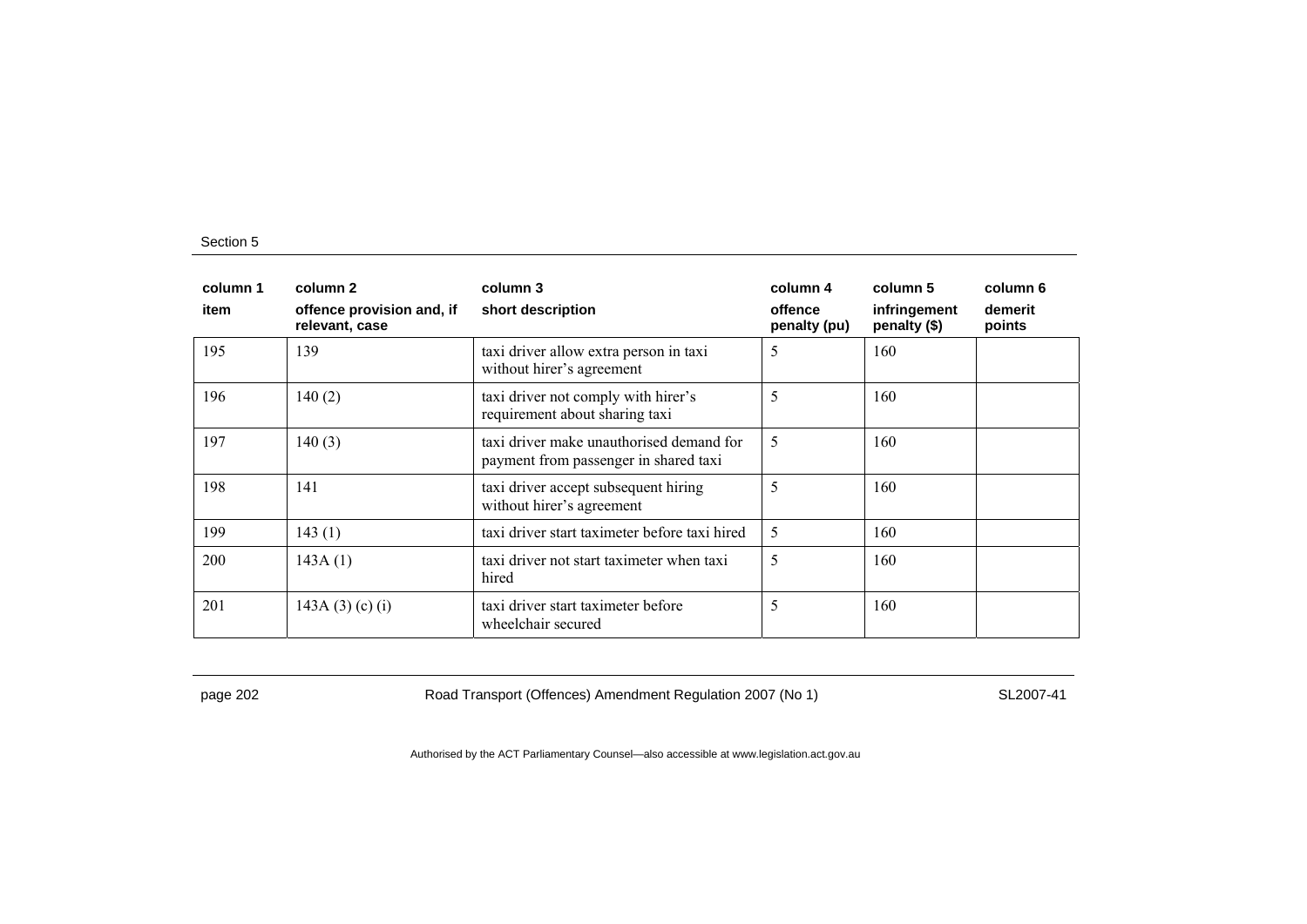| column 1 | column 2                                    | column 3                                                                                          | column 4                | column 5                     | column 6          |
|----------|---------------------------------------------|---------------------------------------------------------------------------------------------------|-------------------------|------------------------------|-------------------|
| item     | offence provision and, if<br>relevant, case | short description                                                                                 | offence<br>penalty (pu) | infringement<br>penalty (\$) | demerit<br>points |
| 202      | $143A(3)$ (c) (ii)                          | taxi driver not start taximeter after<br>wheelchair secured                                       | 5                       | 160                          |                   |
| 203      | 143A (4) (c) (i)                            | taxi driver not stop taximeter until<br>wheelchair secured                                        | 5                       | 160                          |                   |
| 204      | 143A (4) (c) (ii)                           | taxi driver not restart taximeter after<br>wheelchair secured                                     | 5                       | 160                          |                   |
| 205      | 143B(1)                                     | taxi driver stop taximeter during hiring                                                          | 5                       | 160                          |                   |
| 206      | 143B(3)                                     | taxi driver not restart taximeter after<br>breakdown/accident/avoidable action/hirer<br>pays fare | 5                       | 160                          |                   |
| 207      | 143C(1)                                     | taxi driver not stop taximeter at end of<br>hiring                                                | 5                       | 160                          |                   |
| 208      | 143C(2)                                     | taxi driver not ensure taximeter readily<br>readable by hirer/not state extra charges             | 5                       | 160                          |                   |

SL2007-41 Road Transport (Offences) Amendment Regulation 2007 (No 1) page 203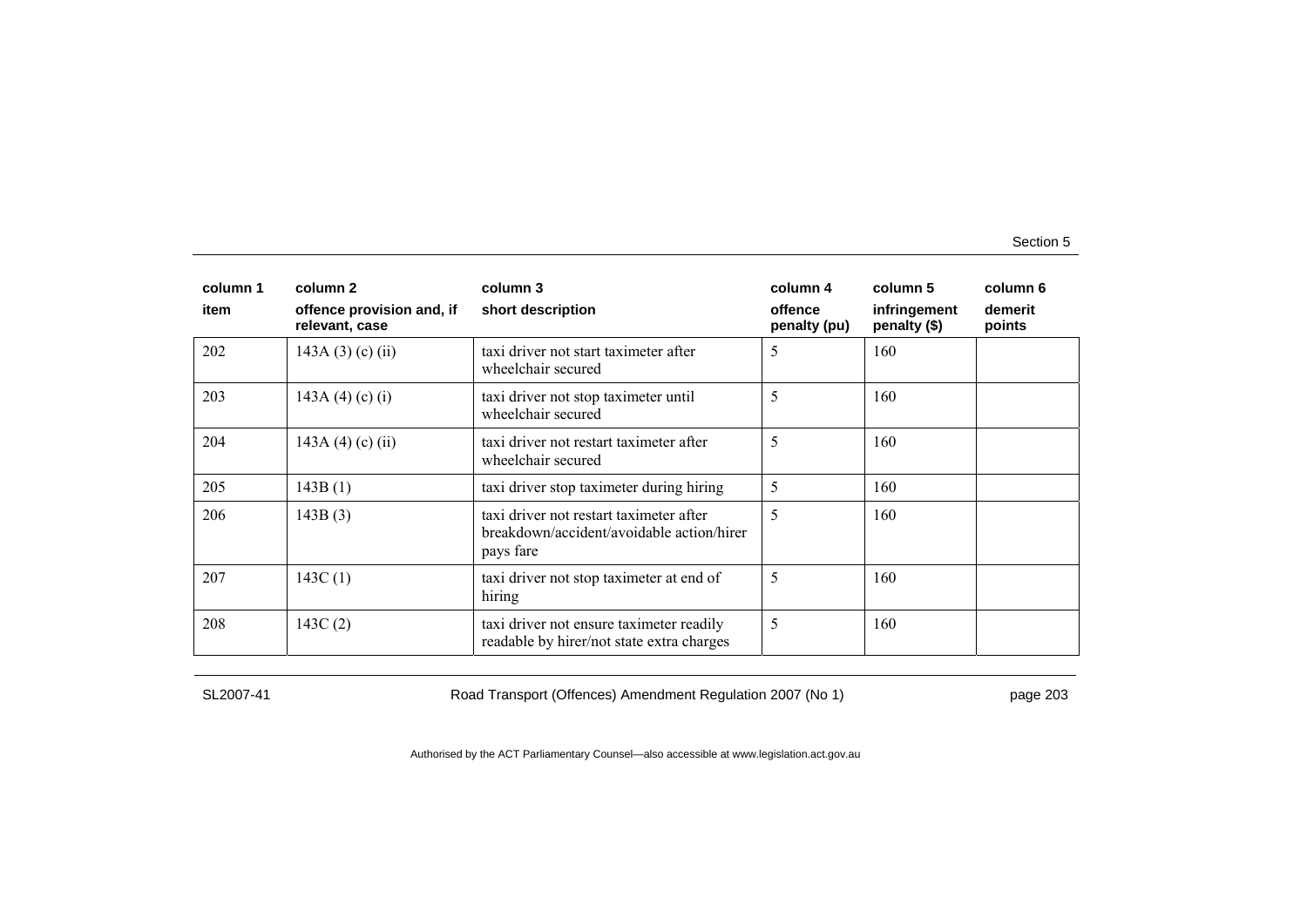| column 1<br>item | column 2<br>offence provision and, if<br>relevant, case | column 3<br>short description                                                          | column 4<br>offence<br>penalty (pu) | column 5<br>infringement<br>penalty (\$) | column 6<br>demerit<br>points |
|------------------|---------------------------------------------------------|----------------------------------------------------------------------------------------|-------------------------------------|------------------------------------------|-------------------------------|
| 209              | 143C $(3)(a)$                                           | taxi driver not ensure taximeter fare<br>indicators show zero after payment            | 5                                   | 160                                      |                               |
| 210              | 143C $(3)$ $(b)$                                        | taxi driver not ensure taximeter fare<br>indicators show zero after hirer fails to pay | 5                                   | 160                                      |                               |
| 211              | 144(1)                                                  | taxi driver ask more than correct fare                                                 | 5                                   | 160                                      |                               |
| 212              | 144(2)                                                  | taxi driver make agreement for payment of<br>more than fare                            | 5                                   | 160                                      |                               |
| 213              | 144A(1)                                                 | taxi hirer not pay fare                                                                | 5                                   | 160                                      |                               |
| 214              | 144A(2)                                                 | taxi hirer not pay fare deposit difference                                             | 5                                   | 160                                      |                               |
| 215              | 144A(3)                                                 | taxi driver not pay fare deposit difference                                            | 5                                   | 160                                      |                               |
| 216              | 144A $(4)$                                              | taxi driver not offer correct change                                                   | 5                                   | 160                                      |                               |
| 217              | 144B(1)                                                 | unauthorised use of Taxi Subsidy Scheme<br>voucher                                     | 5                                   | 160                                      |                               |

page 204 Road Transport (Offences) Amendment Regulation 2007 (No 1) SL2007-41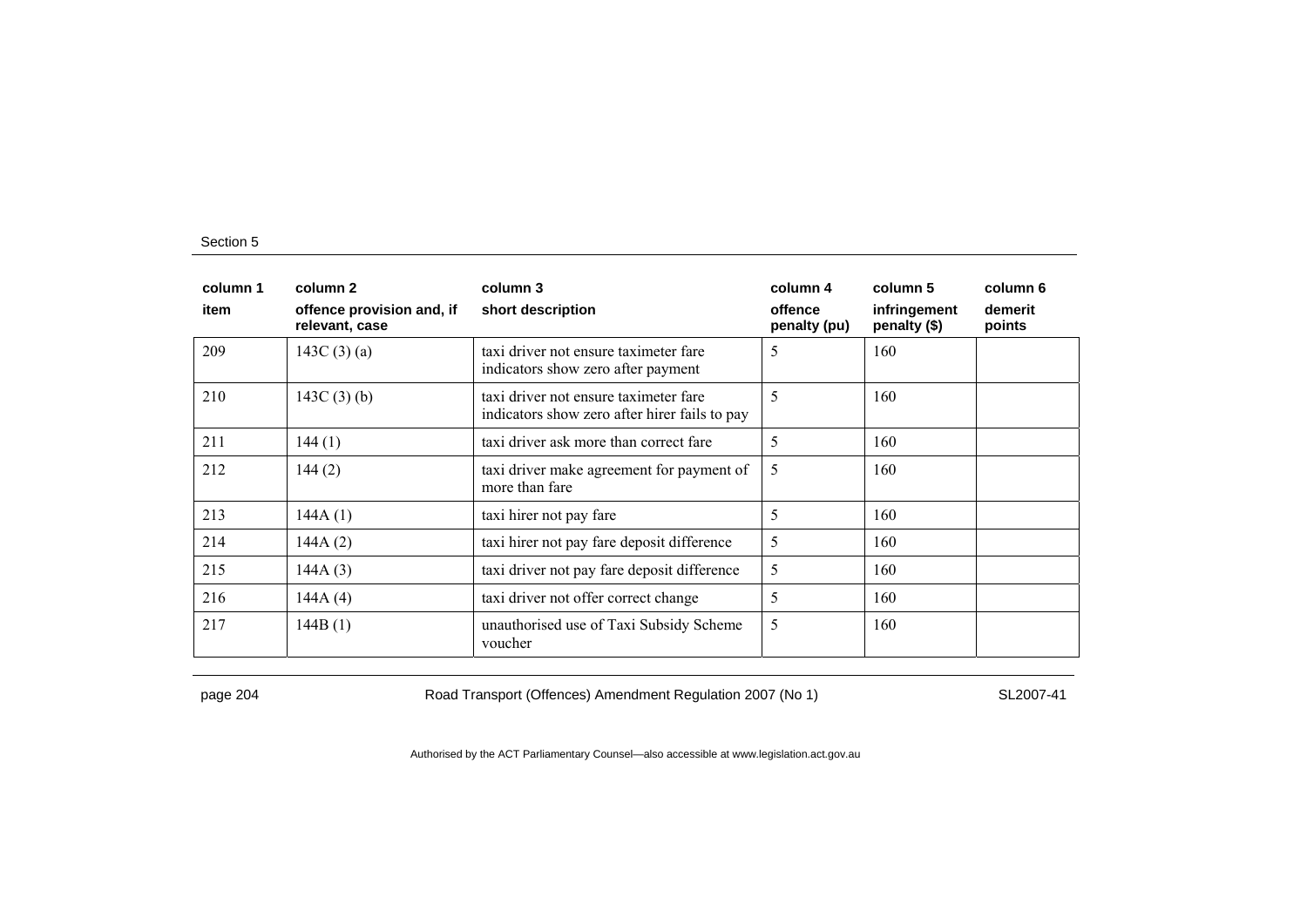| column 1<br>item | column 2<br>offence provision and, if | column 3<br>short description                                          | column 4<br>offence | column 5<br>infringement | column 6<br>demerit |
|------------------|---------------------------------------|------------------------------------------------------------------------|---------------------|--------------------------|---------------------|
|                  | relevant, case                        |                                                                        | penalty (pu)        | penalty (\$)             | points              |
| 218              | 144B(2)                               | making false or misleading statement in<br>Taxi Subsidy Scheme voucher | 5                   | 160                      |                     |
| 219              | 145(a)                                | taxi driver charge fare for<br>breakdown/accident                      | 5                   | 160                      |                     |
| 220              | 145(b)                                | taxi driver charge fare for avoidable action                           | 5                   | 160                      |                     |
| 221              | 146(a)                                | taxi passenger offensive behaviour                                     | 10                  | 210                      |                     |
| 222              | 146(b)                                | taxi passenger offensive language                                      | 10                  | 210                      |                     |
| 223              | 147                                   | taxi passenger drink liquor                                            | 5                   | 210                      |                     |
| 224              | 148(1)                                | taxi passenger eat/drink without taxi<br>driver's agreement            | 5                   | 110                      |                     |
| 225              | 149(1)                                | taxi passenger take unconfined<br>dog/cat/bird/other animal into taxi  | 5                   | 110                      |                     |

SL2007-41 Road Transport (Offences) Amendment Regulation 2007 (No 1) page 205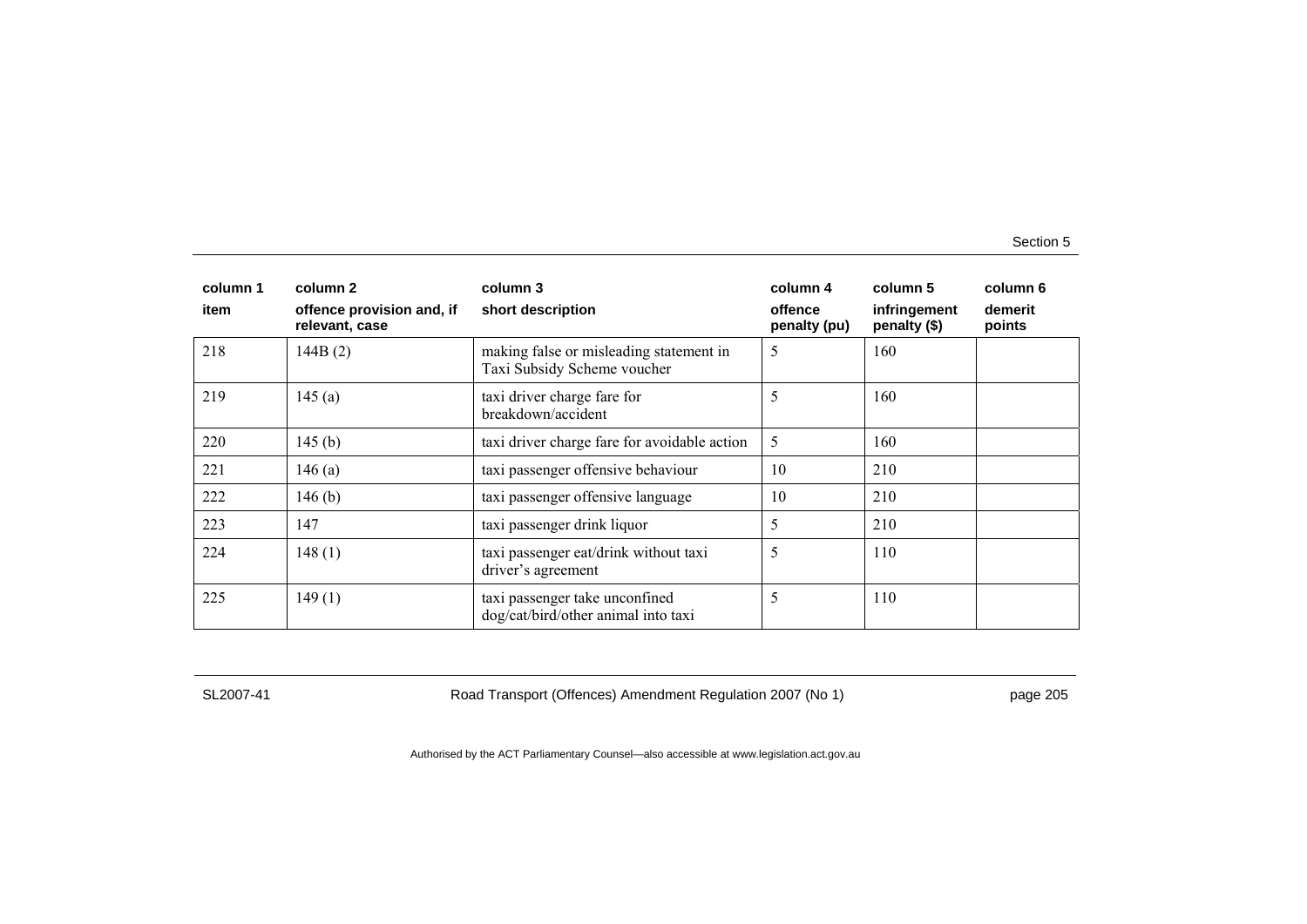| column 1<br>item | column 2<br>offence provision and, if<br>relevant, case | column 3<br>short description                                                                                                            | column 4<br>offence<br>penalty (pu) | column 5<br>infringement<br>penalty (\$) | column 6<br>demerit<br>points |
|------------------|---------------------------------------------------------|------------------------------------------------------------------------------------------------------------------------------------------|-------------------------------------|------------------------------------------|-------------------------------|
| 226              | 150(3)                                                  |                                                                                                                                          |                                     |                                          |                               |
| 226.1            | by contravening<br>٠<br>150(1)(a)                       | taxi passenger not comply with direction<br>by driver/police officer/authorised person<br>because soil/damage taxi/person                | 5                                   | 110                                      |                               |
| 226.2            | by contravening<br>٠<br>150(1)(b)                       | taxi passenger not comply with direction<br>by driver/police officer/authorised person<br>because goods inconvenience/endanger<br>person | 5                                   | 110                                      |                               |
| 227              | 151(2)                                                  | intoxicated taxi passenger not comply with<br>direction by driver/police officer/<br>authorised person                                   | 5                                   | 210                                      |                               |
| 228              | 152(2)                                                  | taxi passenger offender not comply with<br>direction by driver/police officer/<br>authorised person                                      | 5                                   | 210                                      |                               |

page 206 Road Transport (Offences) Amendment Regulation 2007 (No 1) SL2007-41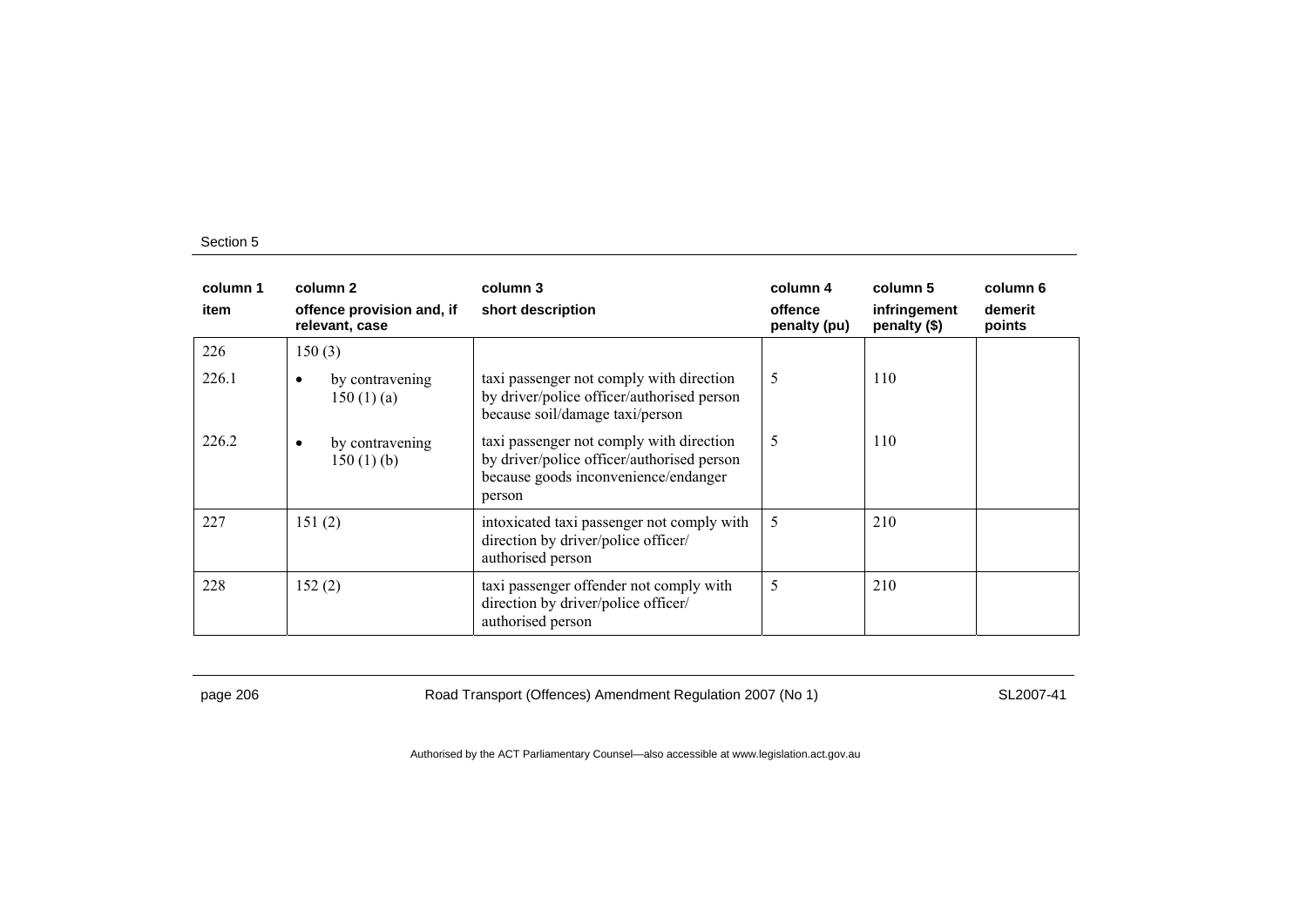| column 1<br>item | column 2<br>offence provision and, if<br>relevant, case | column 3<br>short description                                     | column 4<br>offence<br>penalty (pu) | column 5<br>infringement<br>penalty (\$) | column 6<br>demerit<br>points |
|------------------|---------------------------------------------------------|-------------------------------------------------------------------|-------------------------------------|------------------------------------------|-------------------------------|
| 229              | 154                                                     | taxi passenger not deal with lost property<br>in taxi as required | 5                                   | 110                                      |                               |
| 230              | 156(5)                                                  | not comply with taxi security camera<br>standard                  | 20                                  | 210                                      |                               |
| 231              | 157(1)                                                  | interfere with taxi security camera                               | 20                                  | 310                                      |                               |
| 232              | 157(2)                                                  | interfere with taxi security camera<br>recording                  | 20                                  | 310                                      |                               |
| 233              | 159                                                     | unlawfully interfere with taximeter                               | 20                                  | 310                                      |                               |
| 234              | 173(1)                                                  | hire car licensee not notify change in<br>name/address            | 20                                  | 310                                      |                               |
| 235              | 174(1)                                                  | hire car operator contravene condition of<br>hire car licence     | 20                                  | 310                                      |                               |

SL2007-41 Road Transport (Offences) Amendment Regulation 2007 (No 1) page 207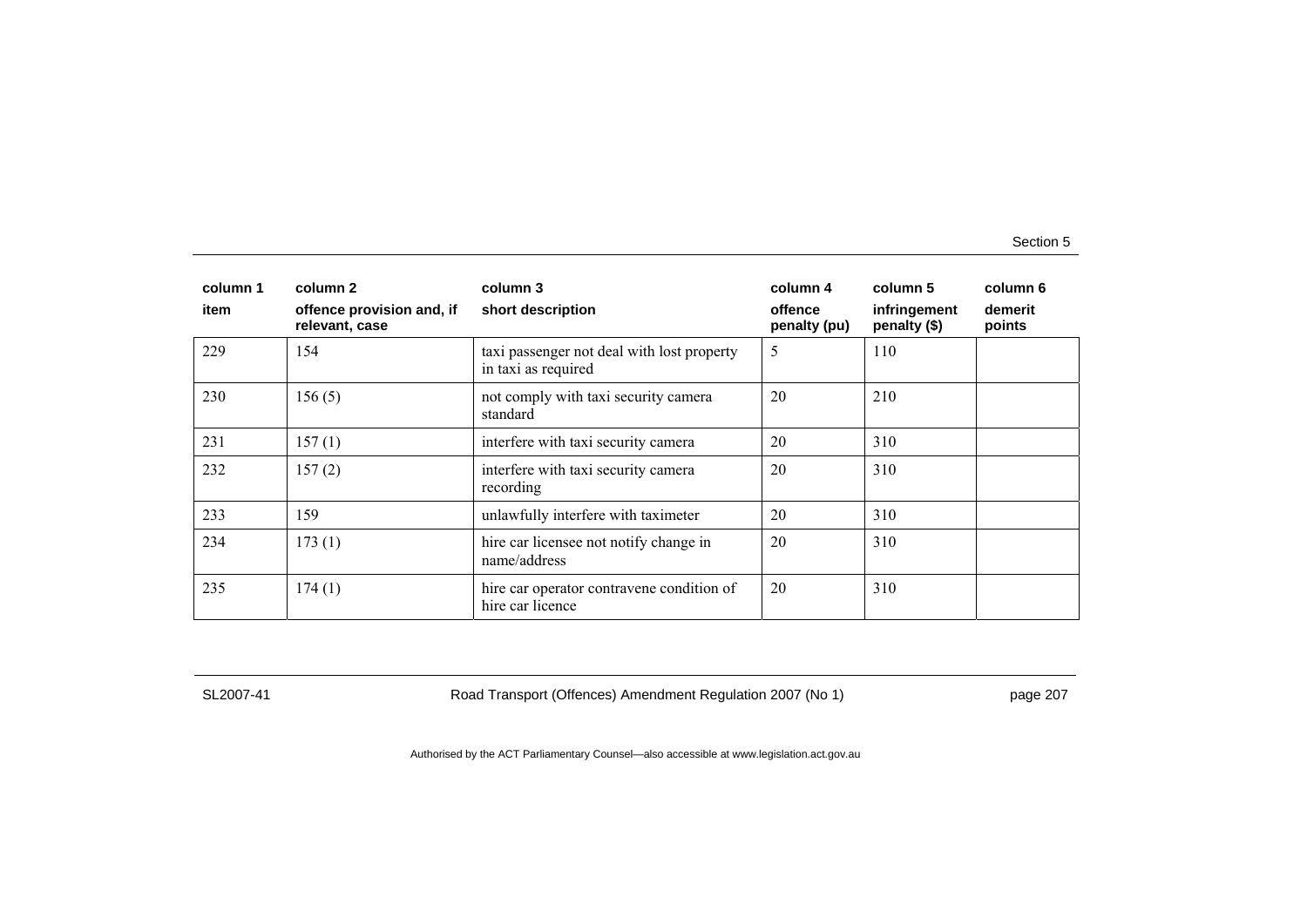| column 1<br>item | column 2<br>offence provision and, if<br>relevant, case | column 3<br>short description                                                                 | column 4<br>offence<br>penalty (pu) | column 5<br>infringement<br>penalty (\$) | column 6<br>demerit<br>points |
|------------------|---------------------------------------------------------|-----------------------------------------------------------------------------------------------|-------------------------------------|------------------------------------------|-------------------------------|
| 236              | 176(1)                                                  | hire car operator not produce licence when<br>required by police officer/authorised<br>person | 5                                   | 110                                      |                               |
| 237              | 177E(4)(a)                                              | person operating without stand-by hire car<br>permit label attached to car                    | 20                                  | 310                                      |                               |
| 238              | 177E(4)(b)                                              | person operating with stand-by hire car<br>permit label not properly attached to car          | 20                                  | 310                                      |                               |
| 239              | 177E $(4)(c)$                                           | person operating with stand-by hire car<br>permit label not readable                          | 20                                  | 310                                      |                               |
| 240<br>240.1     | 177E(5)<br>by contravening<br>٠<br>177E(4)(a)           | stand-by hire car operator not prevent use<br>of car without permit label attached to car     | 20                                  |                                          |                               |

page 208 Road Transport (Offences) Amendment Regulation 2007 (No 1) SL2007-41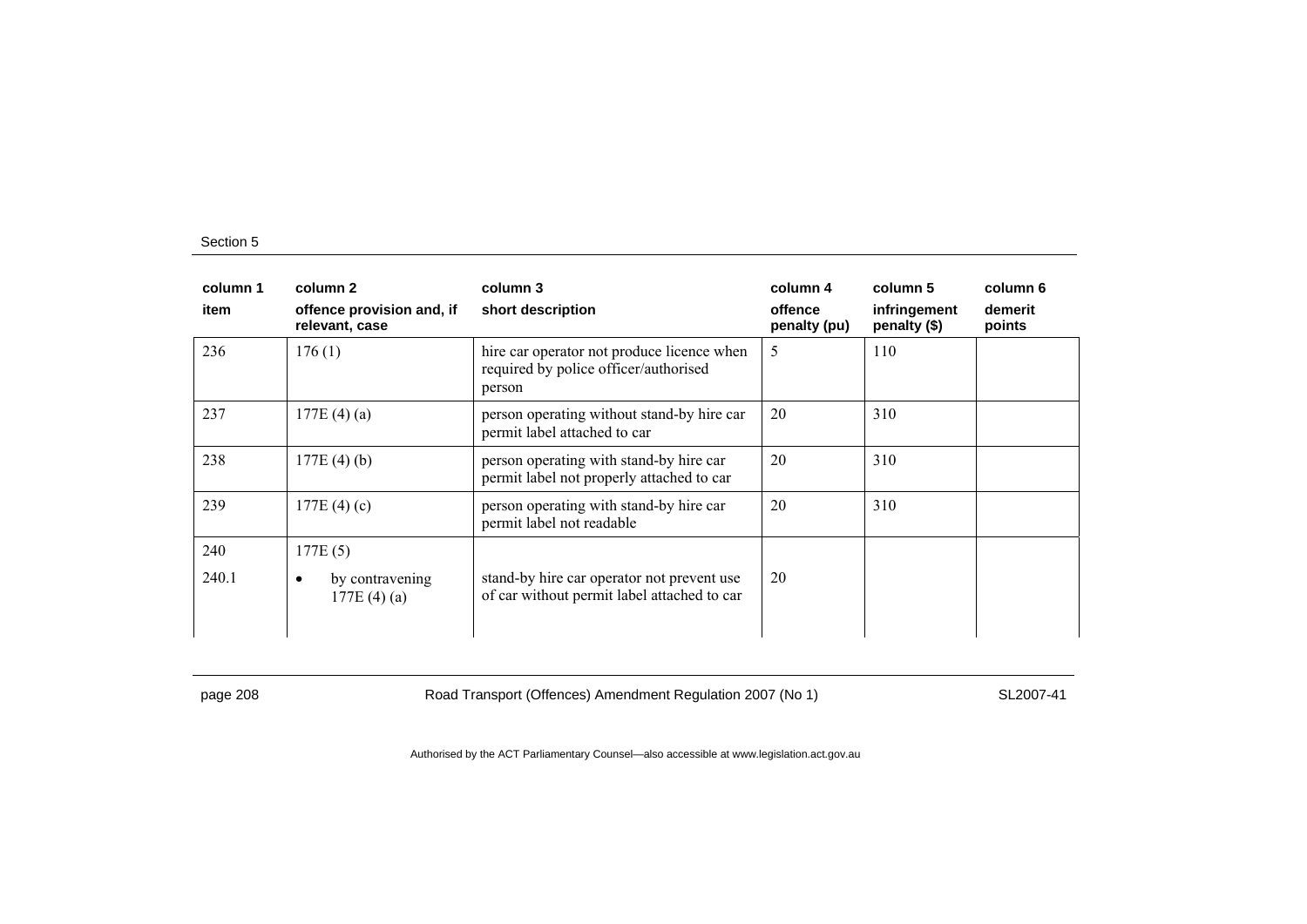| column 1 | column 2                                      | column 3                                                                                                                     | column 4                | column 5                     | column 6          |
|----------|-----------------------------------------------|------------------------------------------------------------------------------------------------------------------------------|-------------------------|------------------------------|-------------------|
| item     | offence provision and, if<br>relevant, case   | short description                                                                                                            | offence<br>penalty (pu) | infringement<br>penalty (\$) | demerit<br>points |
| 240.2    | by contravening<br>$\bullet$<br>177E(4)(b)    | stand-by hire car operator not prevent use<br>of car with permit label not properly<br>attached to car                       | 20                      |                              |                   |
| 240.3    | by contravening<br>$\bullet$<br>177E $(4)(c)$ | stand-by hire car operator not prevent use<br>of car with permit label not readable                                          | 20                      |                              |                   |
| 241      | 177H(1)                                       | stand-by hire car driver not produce permit<br>when required by road transport<br>authority/police officer/authorised person | 5                       | 110                          |                   |
| 242      | 179(1)                                        | hire car operator not service/maintain hire<br>car                                                                           | 20                      | 310                          |                   |
| 243      | 179(3)                                        | hire car operator not ensure hire car<br>complies with applicable vehicle standards<br>etc                                   | 20                      | 310                          |                   |

SL2007-41 Road Transport (Offences) Amendment Regulation 2007 (No 1) page 209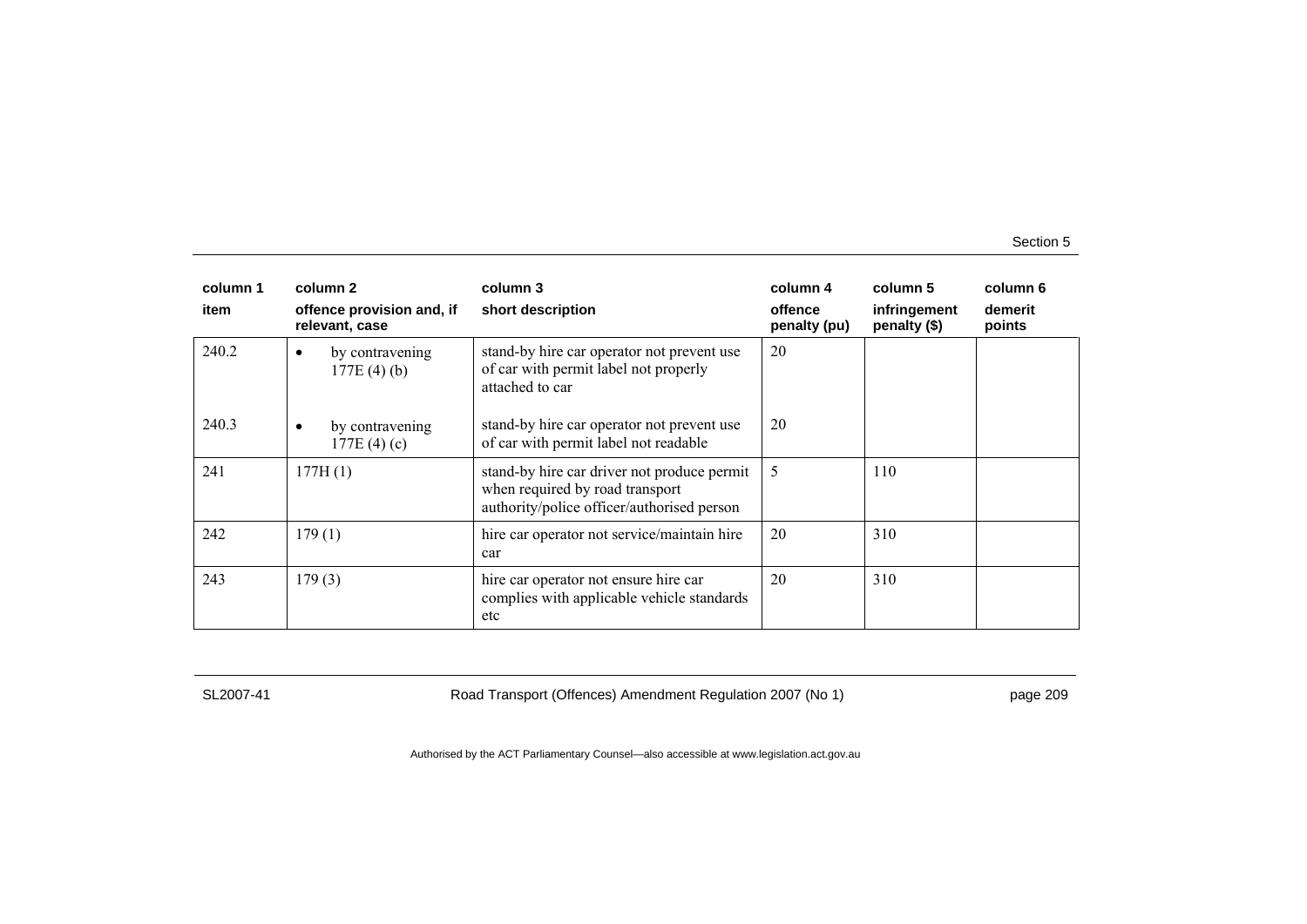| column 1<br>item | column 2<br>offence provision and, if<br>relevant, case | column 3<br>short description                                                                          | column 4<br>offence<br>penalty (pu) | column 5<br>infringement<br>penalty (\$) | column 6<br>demerit<br>points |
|------------------|---------------------------------------------------------|--------------------------------------------------------------------------------------------------------|-------------------------------------|------------------------------------------|-------------------------------|
| 244              | 180(1)(a)                                               | hire car operator not ensure hire car<br>interior/exterior/clean/undamaged                             | 10                                  | 210                                      |                               |
| 245              | 180(1)(b)                                               | hire car operator not ensure hire car fittings<br>clean/undamaged/properly fitted/securely<br>in place | 10                                  | 210                                      |                               |
| 246              | 181(1)                                                  | hire car operator allow<br>unlicensed/unauthorised person drive hire<br>car                            | 20                                  | 310                                      |                               |
| 247              | 182(1)(a)                                               | hire car operator not record driver's name<br>and address                                              | 10                                  | 210                                      |                               |
| 248              | $182(1)$ (b)                                            | hire car operator not record prescribed<br>driver authority information                                | 10                                  | 210                                      |                               |
| 249              | 182 $(1)(c)$                                            | hire car operator not record driving times                                                             | 10                                  | 210                                      |                               |

page 210 Road Transport (Offences) Amendment Regulation 2007 (No 1) SL2007-41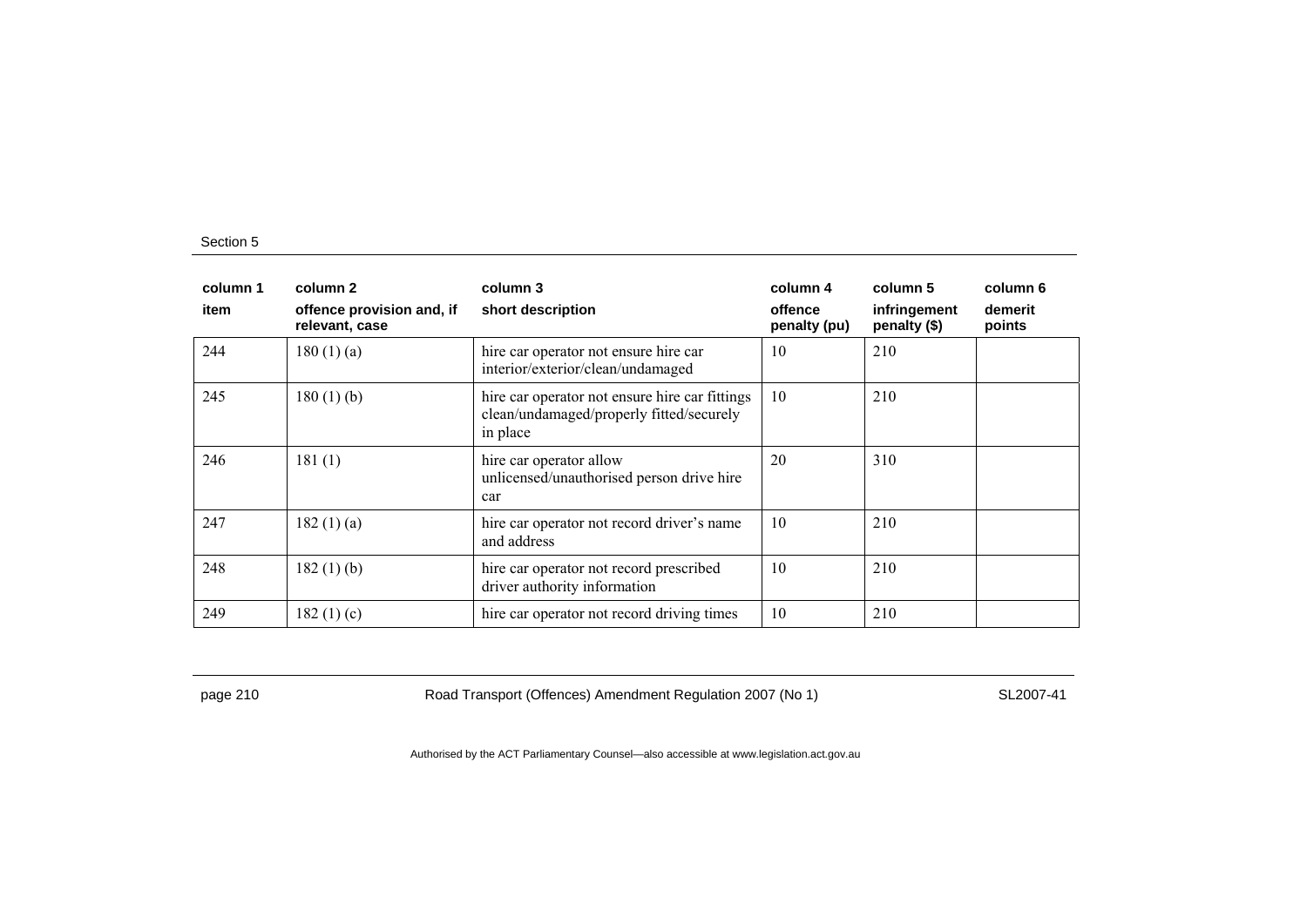| column 1<br>item | column 2<br>offence provision and, if<br>relevant, case | column 3<br>short description                                                                           | column 4<br>offence<br>penalty (pu) | column 5<br>infringement<br>penalty (\$) | column 6<br>demerit<br>points |
|------------------|---------------------------------------------------------|---------------------------------------------------------------------------------------------------------|-------------------------------------|------------------------------------------|-------------------------------|
| 250              | 182(1)(d)                                               | hire car operator not record registration<br>number of hire car driven by driver                        | 10                                  | 210                                      |                               |
| 251              | 182(3)                                                  | hire car operator not make record of<br>suspension/cancellation of driver's licence                     | 10                                  |                                          |                               |
| 252              | 182(4)                                                  | hire car operator not record driver no<br>longer exempt from holding licence                            | 10                                  |                                          |                               |
| 253              | 182A(2)                                                 |                                                                                                         |                                     |                                          |                               |
| 253.1            | by contravening<br>182A(1)(a)                           | hire car operator not tell road transport<br>authority about driver's name and address                  | 10                                  |                                          |                               |
| 253.2            | by contravening<br>٠<br>182A(1)(b)                      | hire car operator not tell road transport<br>authority about prescribed driver authority<br>information | 10                                  |                                          |                               |

SL2007-41 Road Transport (Offences) Amendment Regulation 2007 (No 1) page 211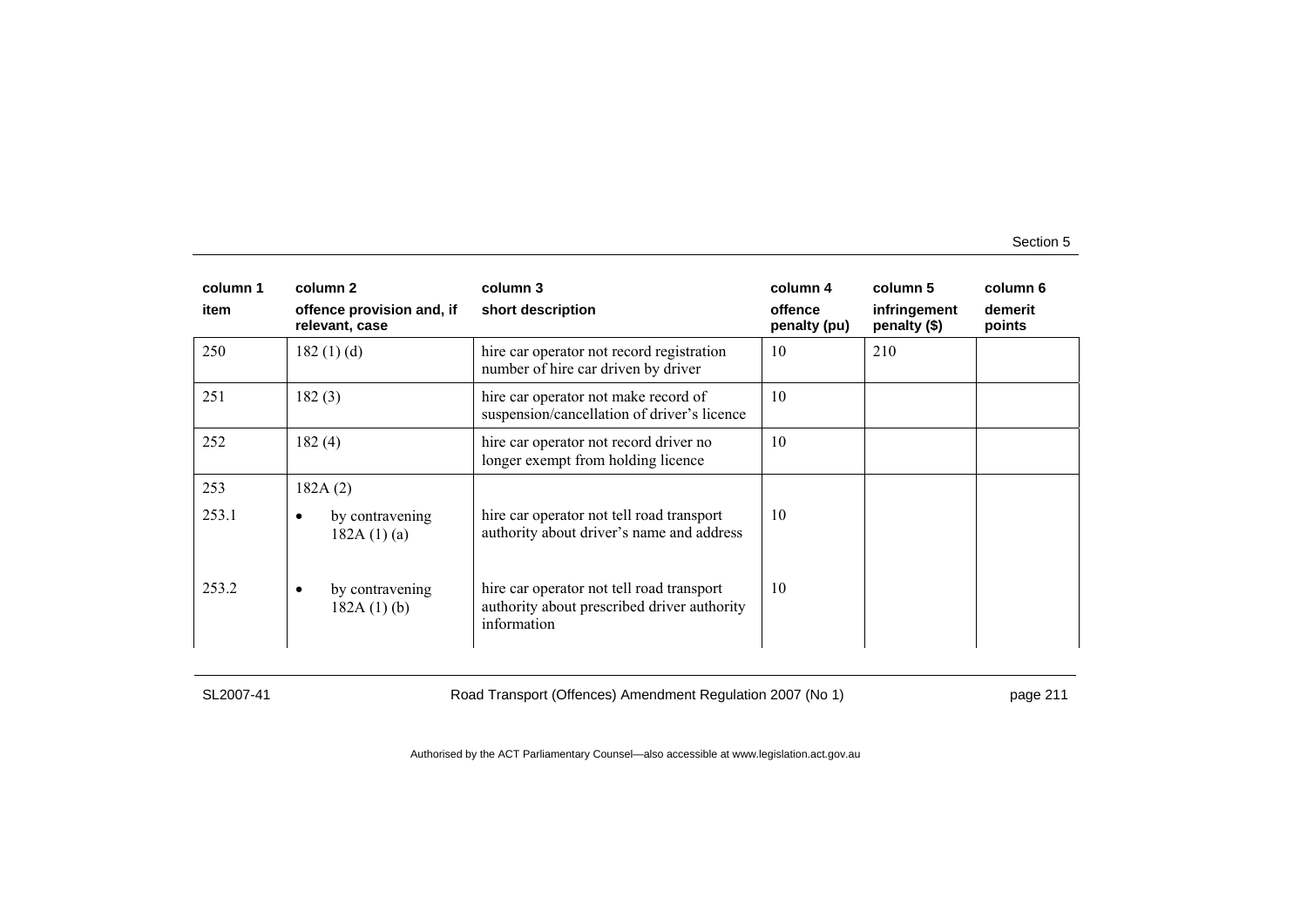| column 1<br>item | column 2<br>offence provision and, if<br>relevant, case | column 3<br>short description                                                                                                               | column 4<br>offence<br>penalty (pu) | column 5<br>infringement<br>penalty (\$) | column 6<br>demerit<br>points |
|------------------|---------------------------------------------------------|---------------------------------------------------------------------------------------------------------------------------------------------|-------------------------------------|------------------------------------------|-------------------------------|
| 253.3            | by contravening<br>182A $(1)(c)$                        | hire car operator not tell road transport<br>authority about change to driver's name/<br>address/prescribed driver authority<br>information | 10                                  |                                          |                               |
| 253.4            | by contravening<br>٠<br>182A(1)(d)                      | hire car operator not tell road transport<br>authority about driver no longer driving<br>hire car for operator                              | 10                                  |                                          |                               |
| 254              | 183(2)(a)                                               | hire car operator not keep hire car operator<br>records as required                                                                         | 10                                  | 210                                      |                               |
| 255              | $183(2)$ (b)                                            | hire car operator not produce hire car<br>operator records as required                                                                      | 10                                  | 210                                      |                               |
| 256              | 183 $(2)$ $(c)$                                         | hire car operator not provide hire car<br>operator records as required                                                                      | 10                                  | 210                                      |                               |

page 212 **Road Transport (Offences) Amendment Regulation 2007 (No 1)** SL2007-41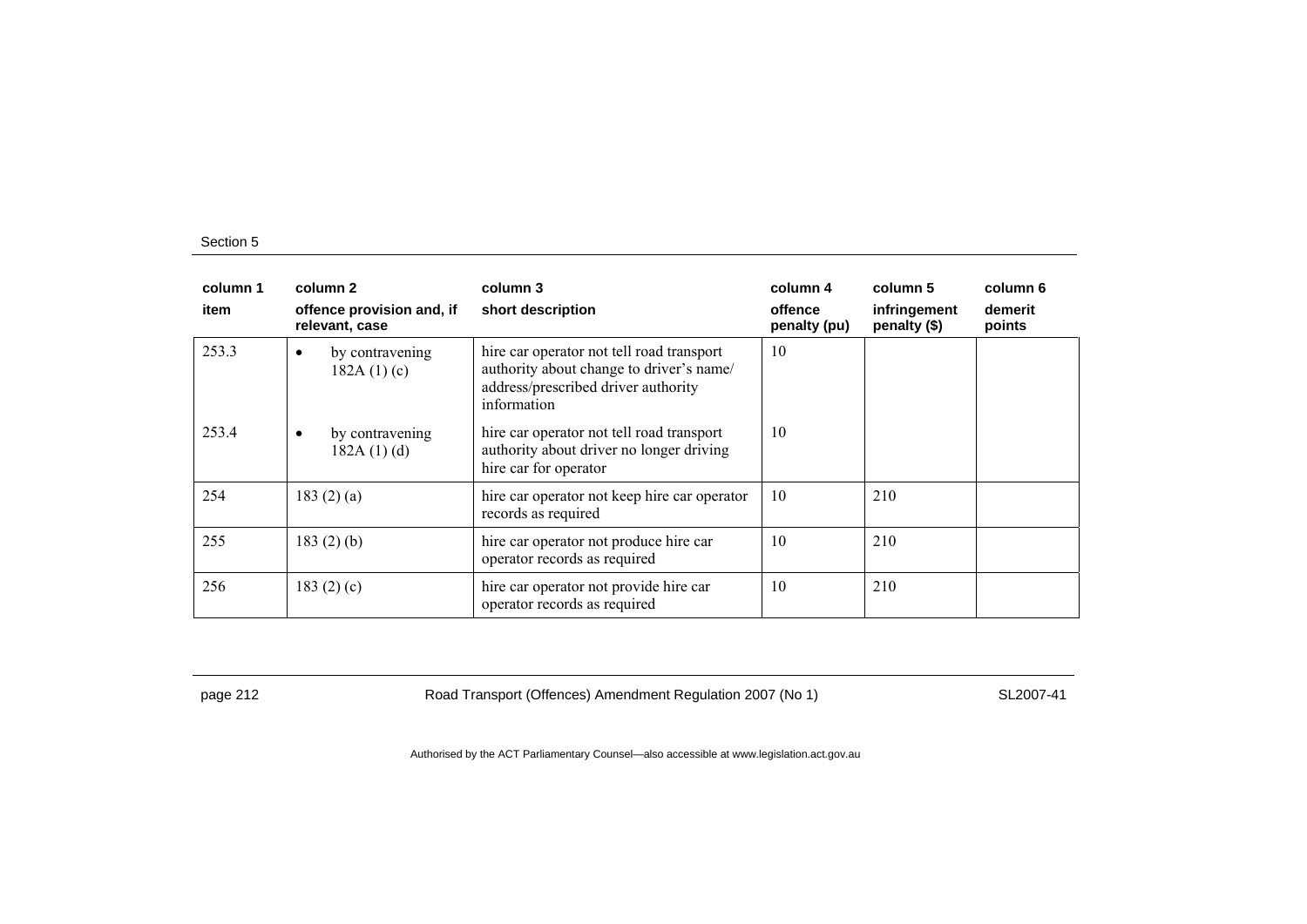| column 1 | column 2                                                    | column 3                                                                                | column 4                | column 5                     | column 6          |
|----------|-------------------------------------------------------------|-----------------------------------------------------------------------------------------|-------------------------|------------------------------|-------------------|
| item     | offence provision and, if<br>relevant, case                 | short description                                                                       | offence<br>penalty (pu) | infringement<br>penalty (\$) | demerit<br>points |
| 257      | 184(1)                                                      | hire car operator not provide annual<br>statistical return                              | 10                      | 110                          |                   |
| 258      | 185(1)                                                      | hire car operator not ensure duplicate hire<br>car licence kept in restricted hire car  | 20                      | 210                          |                   |
| 259      | 186(2)(a)                                                   | person operating without restricted hire car<br>licence label attached to car           | 20                      | 310                          |                   |
| 260      | $186(2)$ (b)                                                | person operating with restricted hire car<br>licence label not properly attached to car | 20                      | 310                          |                   |
| 261      | 186(2)(c)                                                   | person operating with restricted hire car<br>licence label not readable                 | 20                      | 310                          |                   |
| 262      | 186(3)                                                      |                                                                                         | 20                      | 310                          |                   |
| 262.1    | in relation to offence<br>$\bullet$<br>against $186(2)$ (a) | fail to prevent use of vehicle without<br>restricted hire car licence label attached    | 20                      | 310                          |                   |

SL2007-41 Road Transport (Offences) Amendment Regulation 2007 (No 1) page 213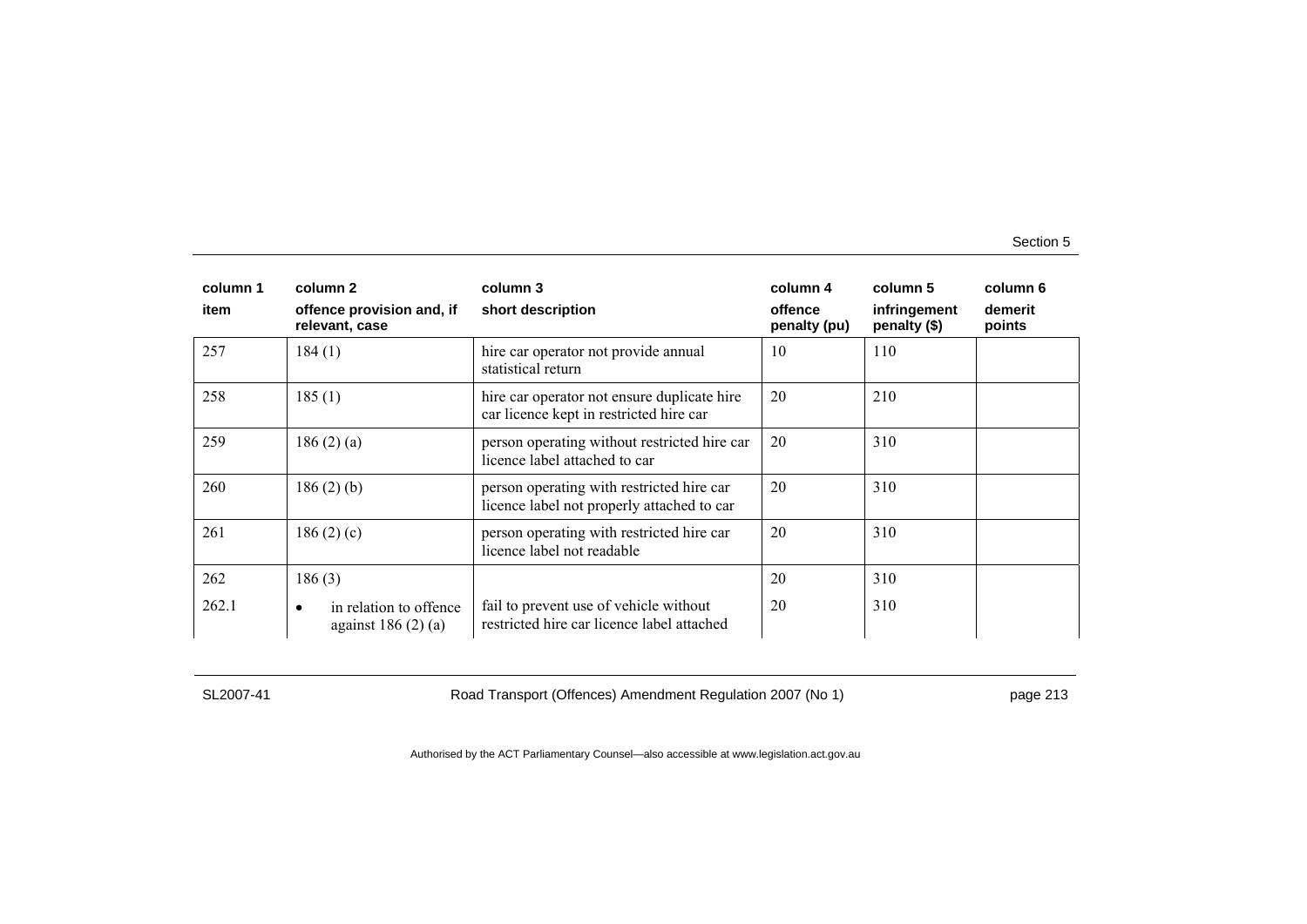| column 1<br>item | column 2<br>offence provision and, if<br>relevant, case | column 3<br>short description                                                                        | column 4<br>offence<br>penalty (pu) | column 5<br>infringement<br>penalty (\$) | column 6<br>demerit<br>points |
|------------------|---------------------------------------------------------|------------------------------------------------------------------------------------------------------|-------------------------------------|------------------------------------------|-------------------------------|
| 262.2            | in relation to offence<br>against $186(2)$ (b)          | fail to prevent use of vehicle with restricted<br>hire car licence label not attached as<br>required | 20                                  | 310                                      |                               |
| 262.3            | in relation to offence<br>٠<br>against $186(2)(c)$      | fail to prevent use of vehicle with illegible<br>restricted hire car licence label                   | 20                                  | 310                                      |                               |
| 263              | 188(1)                                                  | hire car operator not ensure advertisement<br>includes accreditation number                          | 10                                  | 310                                      |                               |
| 264              | 189(1)                                                  | hire car operator not display security<br>camera notice                                              | 5                                   | 210                                      |                               |
| 265              | 190(2)                                                  | hire car operator not ensure airconditioning<br>operational/in good repair                           | 10                                  | 210                                      |                               |
| 266              | 191(1)                                                  | hire car operator not ensure only authorised<br>advertisement displayed                              | 10                                  | 210                                      |                               |

page 214 Road Transport (Offences) Amendment Regulation 2007 (No 1) SL2007-41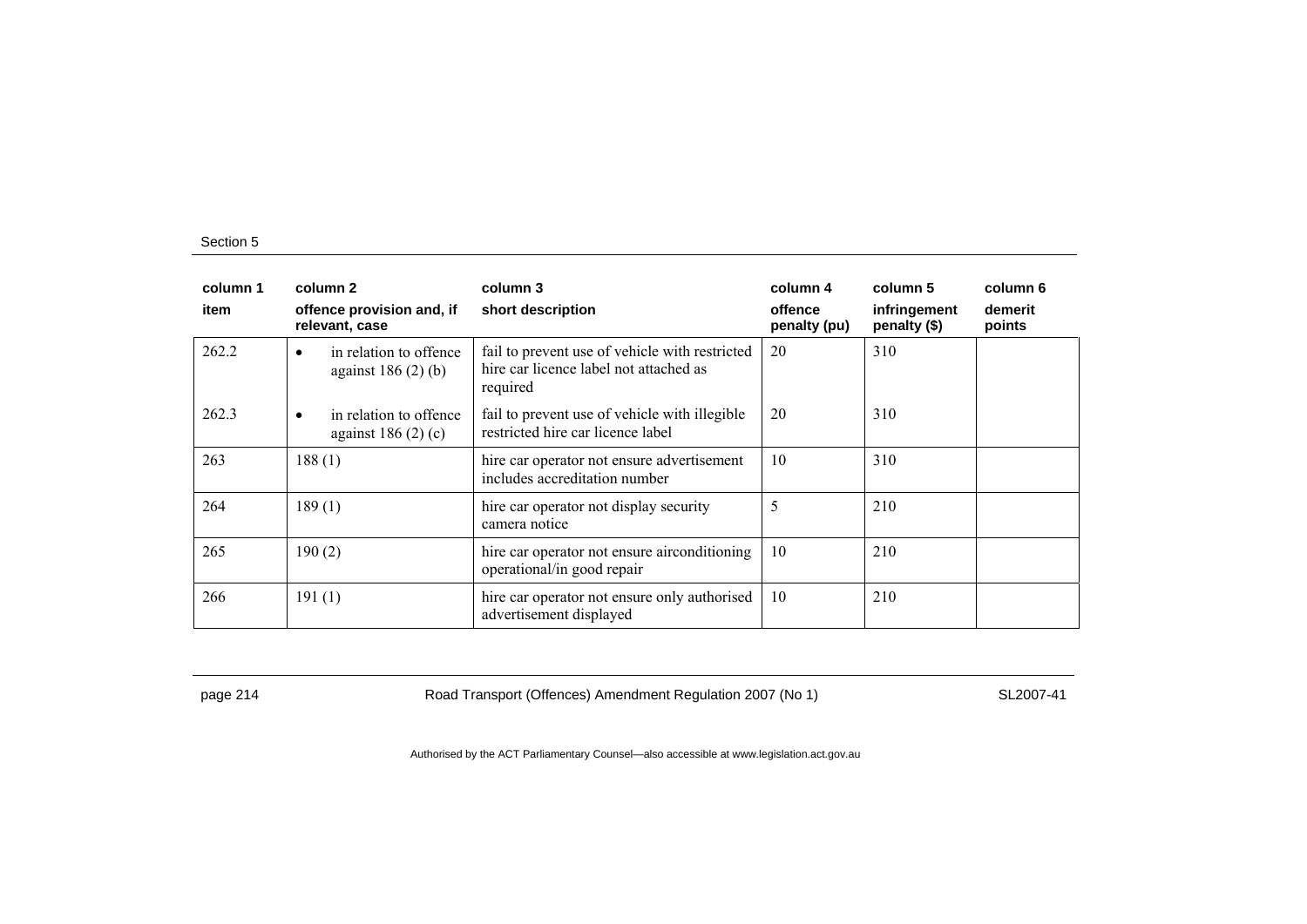| column 1 | column 2                                     | column 3                                                                               | column 4                | column 5                     | column 6          |
|----------|----------------------------------------------|----------------------------------------------------------------------------------------|-------------------------|------------------------------|-------------------|
| item     | offence provision and, if<br>relevant, case  | short description                                                                      | offence<br>penalty (pu) | infringement<br>penalty (\$) | demerit<br>points |
| 267      | 192(1)                                       | hire car operator not ensure inappropriate<br>advertisement/document not displayed     | 10                      | 160                          |                   |
| 268      | 192(3)                                       | hire car operator not remove inappropriate<br>advertisement/document as directed       | 10                      | 210                          |                   |
| 269      | 193(1)                                       | hire car operator not ensure driver<br>complying with dress code of practice           | 10                      | 160                          |                   |
| 270      | 194(3)                                       |                                                                                        |                         |                              |                   |
| 270.1    | by contravening<br>٠<br>194 $(2)$ $(a)$      | hire car operator not keep security camera<br>recording as required                    | 10                      | 210                          |                   |
| 270.2    | by contravening<br>$\bullet$<br>$194(2)$ (b) | hire car operator not destroy security<br>camera recording as required                 | 10                      | 210                          |                   |
| 271      | 194(4)                                       | hire car operator not produce security<br>camera recording to police officer/authority | 10                      | 210                          |                   |

SL2007-41 Road Transport (Offences) Amendment Regulation 2007 (No 1) page 215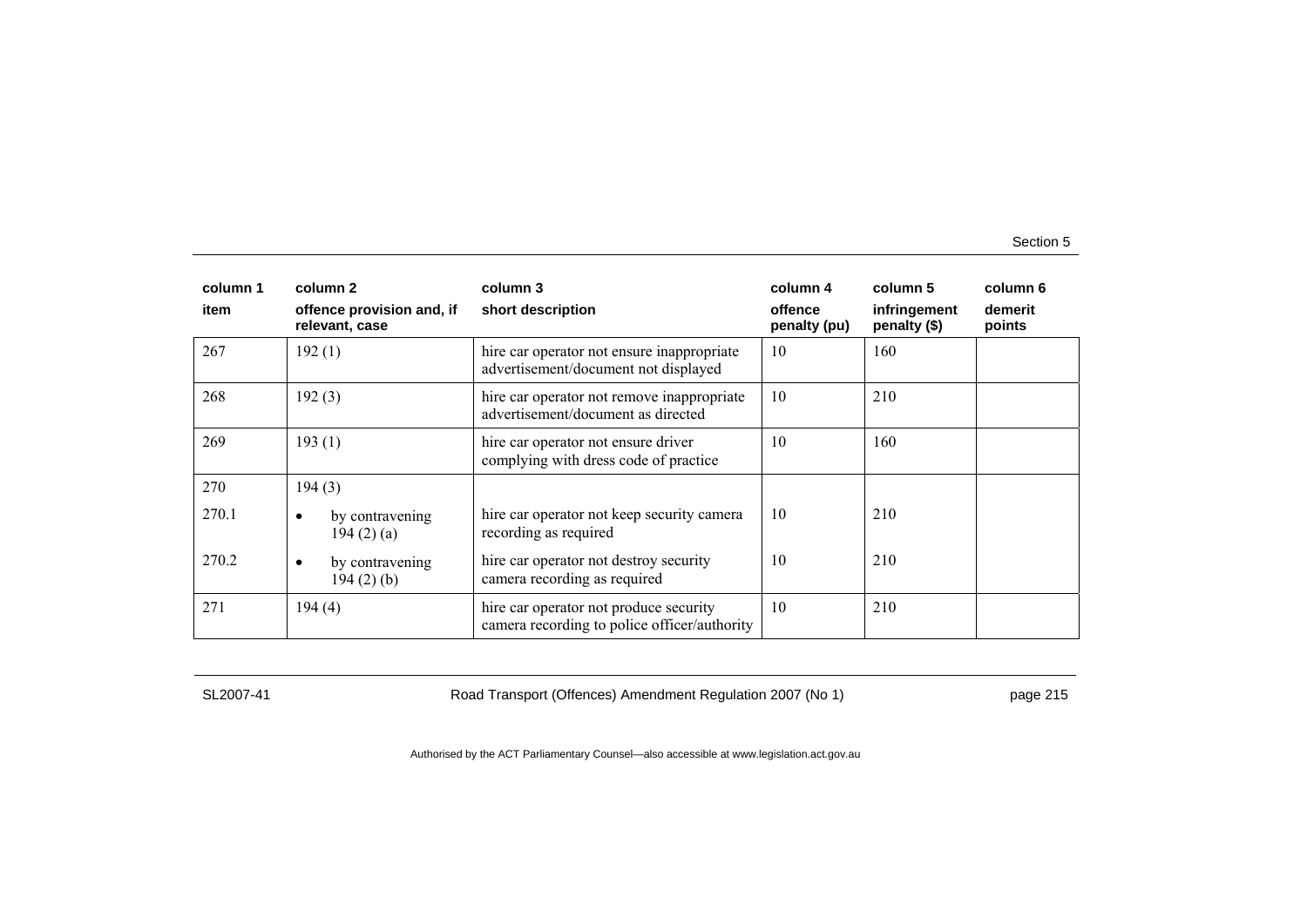| column 1<br>item | column 2<br>offence provision and, if<br>relevant, case | column 3<br>short description                                                                       | column 4<br>offence<br>penalty (pu) | column 5<br>infringement<br>penalty (\$) | column 6<br>demerit<br>points |
|------------------|---------------------------------------------------------|-----------------------------------------------------------------------------------------------------|-------------------------------------|------------------------------------------|-------------------------------|
| 272              | 194(5)                                                  | hire car operator not maintain equipment to<br>display security camera recordings                   | 5                                   | 110                                      |                               |
| 273              | 195(2)                                                  | hire car operator not deal with lost property<br>as required                                        | 5                                   | 110                                      |                               |
| 274              | 196(2)                                                  | hire car operator allow hire car operation<br>after time of effect of noncompliance<br>notice       | 20                                  | 310                                      |                               |
| 275              | 196(3)                                                  | hire car operator allow hire car operation<br>after unauthorised removal of<br>noncompliance notice | 20                                  | 310                                      |                               |
| 276              | 197(1)                                                  | hire car driver operate dirty/untidy hire car                                                       | 5                                   | 160                                      |                               |
| 277              | 198 $(2)$ $(a)$                                         | hire car driver not check security camera<br>operating                                              | 5                                   | 160                                      |                               |

page 216 **Road Transport (Offences) Amendment Regulation 2007 (No 1)** SL2007-41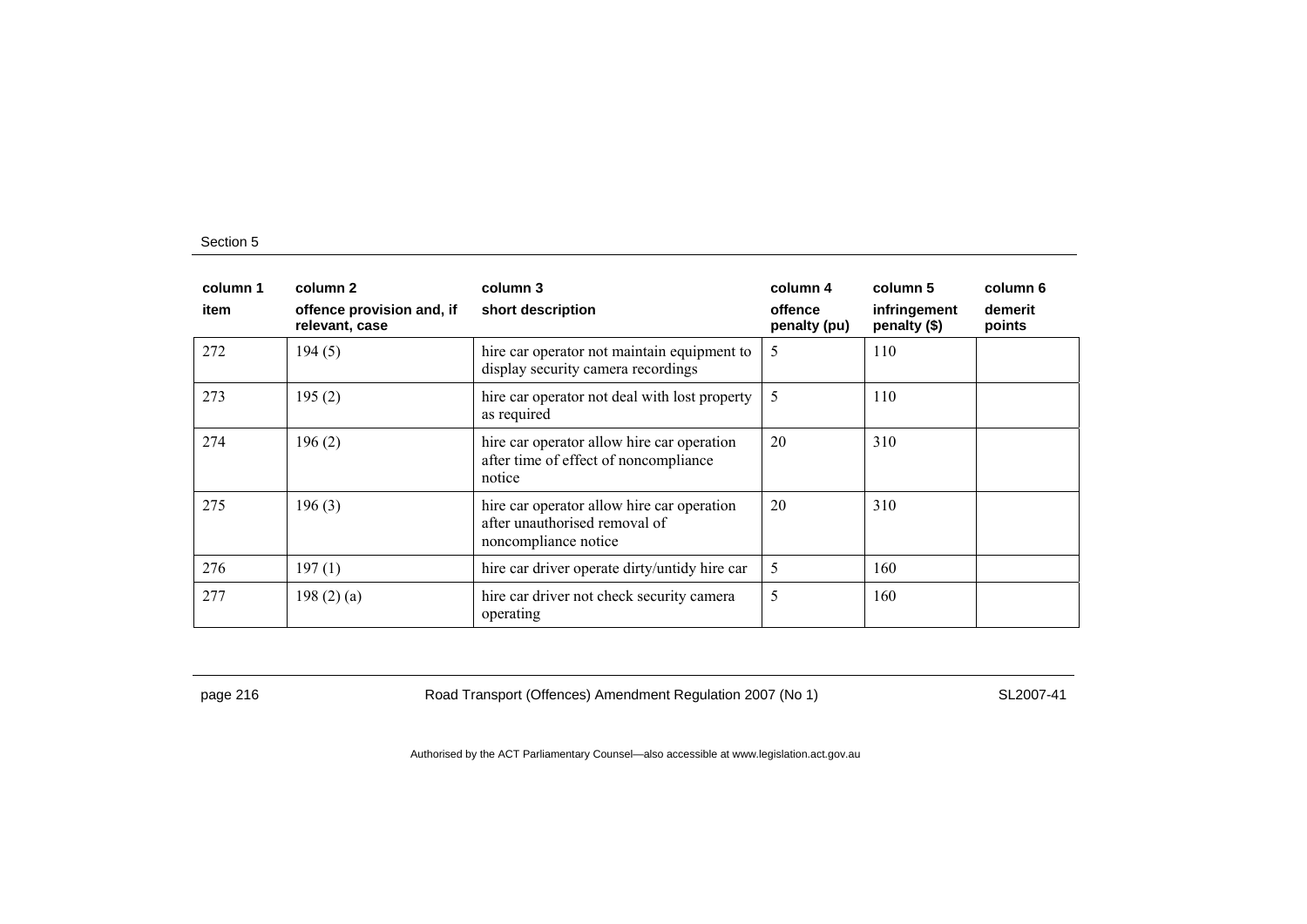| column 1 | column 2                                    | column 3                                                                            | column 4                | column 5                     | column 6          |
|----------|---------------------------------------------|-------------------------------------------------------------------------------------|-------------------------|------------------------------|-------------------|
| item     | offence provision and, if<br>relevant, case | short description                                                                   | offence<br>penalty (pu) | infringement<br>penalty (\$) | demerit<br>points |
| 278      | $198(2)$ (b)                                | hire car driver not tell hire car operator<br>security camera not operating         | 5                       | 160                          |                   |
| 279      | 199(1)                                      | hire car driver allow<br>inconvenient/dangerous thing in hire car                   | 5                       | 110                          |                   |
| 280      | 200(1)                                      | hire car driver allow unconfined<br>dog/cat/bird/other animal in hire car           | 5                       | 110                          |                   |
| 281      | 201(2)                                      | hire car driver not deal with lost property<br>as required                          | 5                       | 110                          |                   |
| 282      | 202(1)(a)                                   | hire car driver move hire car while door<br>open                                    | 10                      | 210                          |                   |
| 283      | 202(1)(b)                                   | hire car driver start/stop hire car subject<br>person to unnecessary risk of injury | 10                      | 210                          |                   |
| 284      | 202(1)(c)                                   | hire car driver eat/drink in hired hire car                                         | 10                      | 160                          |                   |

SL2007-41 Road Transport (Offences) Amendment Regulation 2007 (No 1) page 217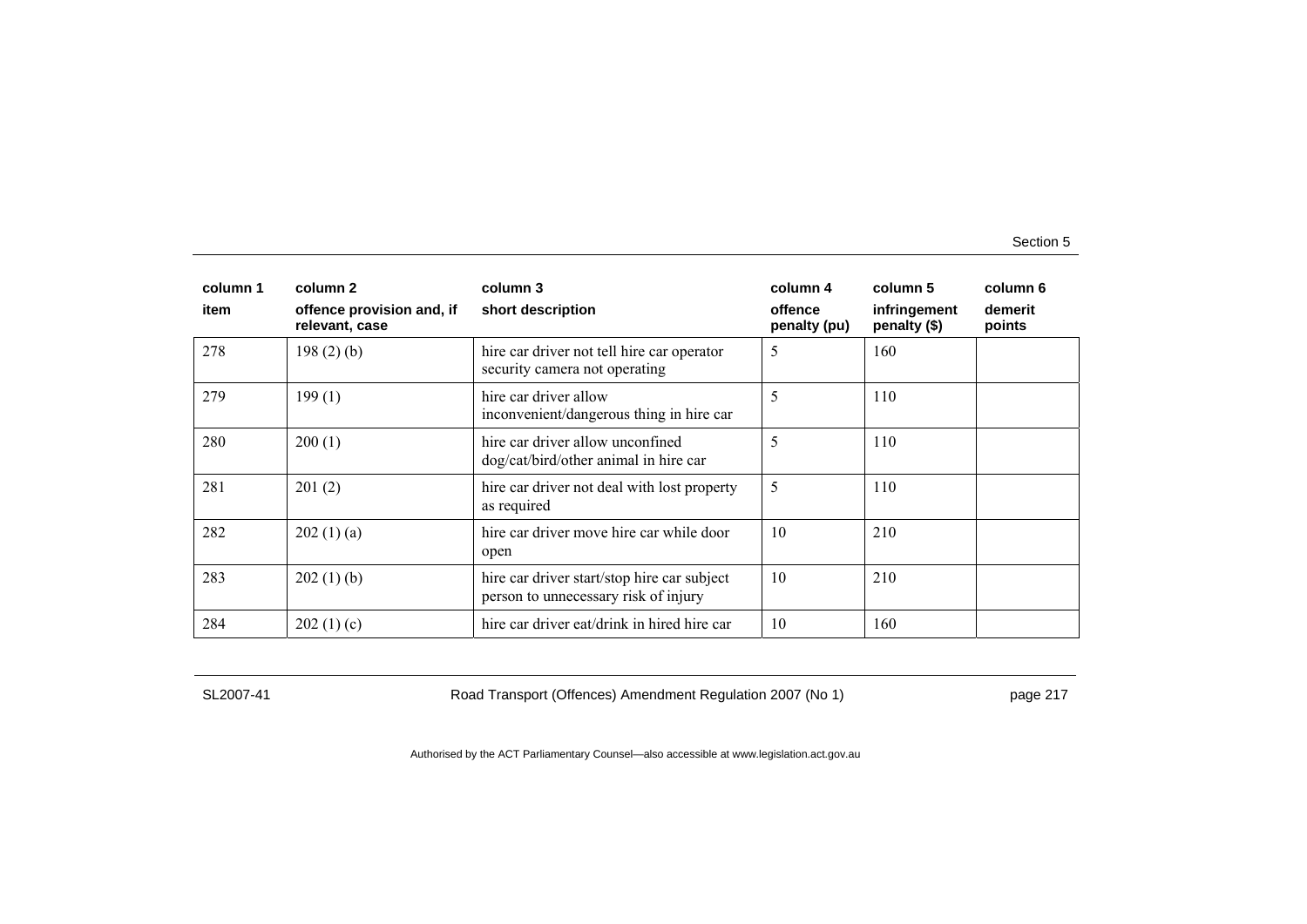| column 1 | column 2                                    | column 3                                                                                  | column 4                | column 5                     | column 6          |
|----------|---------------------------------------------|-------------------------------------------------------------------------------------------|-------------------------|------------------------------|-------------------|
| item     | offence provision and, if<br>relevant, case | short description                                                                         | offence<br>penalty (pu) | infringement<br>penalty (\$) | demerit<br>points |
| 285      | 203(1)(a)                                   | hire car driver not clean/tidy                                                            | 5                       | 110                          |                   |
| 286      | 203(1)(b)                                   | hire car driver not behave in orderly way/<br>politely/with propriety                     | 5                       | 110                          |                   |
| 287      | 203(1)(c)                                   | hire car driver not comply with passenger<br>request                                      | 5                       | 110                          |                   |
| 288      | 203(2)                                      | hire car driver not comply with dress code<br>of practice                                 | 5                       | 110                          |                   |
| 289      | 204(1)                                      | driver restricted hire car not produce<br>duplicate hire car licence when required        | 5                       | 110                          |                   |
| 290      | 205(2)                                      | hire car driver operate hire car after time of<br>effect of noncompliance notice          | 20                      | 310                          |                   |
| 291      | 205(3)                                      | hire car driver operate hire car after<br>unauthorised removal of noncompliance<br>notice | 20                      | 310                          |                   |

page 218 **Road Transport (Offences) Amendment Regulation 2007 (No 1)** SL2007-41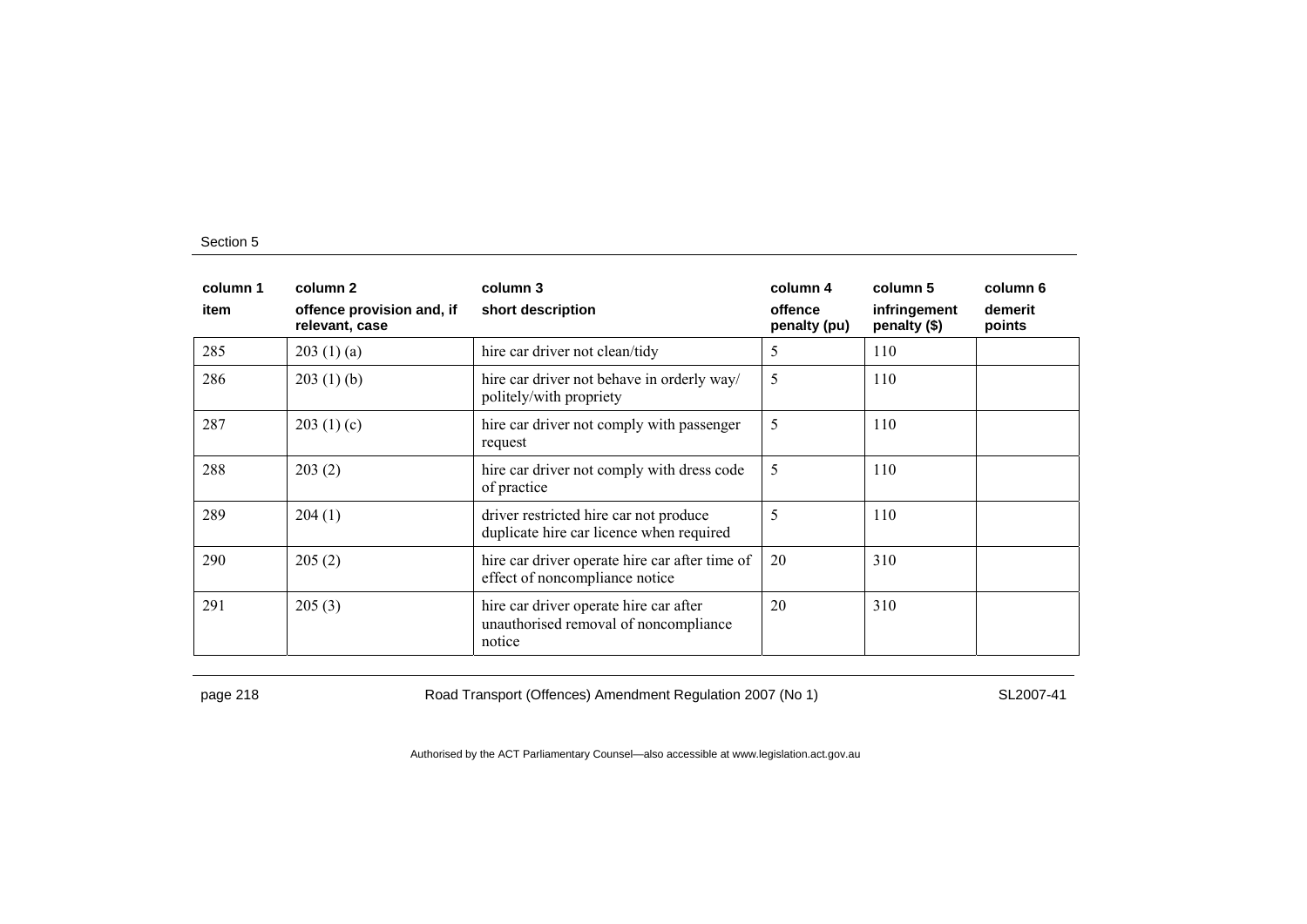| column 1 | column 2                                    | column 3                                                                      | column 4                | column 5                     | column 6          |
|----------|---------------------------------------------|-------------------------------------------------------------------------------|-------------------------|------------------------------|-------------------|
| item     | offence provision and, if<br>relevant, case | short description                                                             | offence<br>penalty (pu) | infringement<br>penalty (\$) | demerit<br>points |
| 292      | 206(1)                                      | person soliciting for passenger/hiring                                        | 10                      | 160                          |                   |
| 293      | 207(3)                                      | hire car driver not stop hire car<br>parallel/close to side of road           | 5                       | 160                          |                   |
| 294      | 208(1)                                      | hire car driver allow extra person in hire<br>car without hirer's agreement   | 5                       | 160                          |                   |
| 295      | 209(1)                                      | hire car hirer not pay fare                                                   | 5                       | 210                          |                   |
| 296      | 209(4)                                      | hire car hirer not pay fare under agreement                                   | 5                       | 160                          |                   |
| 297      | 210(1)(a)                                   | hire car passenger offensive behaviour                                        | 10                      | 210                          |                   |
| 298      | 210(1)(b)                                   | hire car passenger offensive language                                         | 10                      | 210                          |                   |
| 299      | 211(1)                                      | hire car passenger eat/drink without hire<br>car driver's agreement           | 5                       | 110                          |                   |
| 300      | 212(1)                                      | hire car passenger take unconfined<br>dog/cat/bird/other animal into hire car | 5                       | 110                          |                   |

SL2007-41 Road Transport (Offences) Amendment Regulation 2007 (No 1) page 219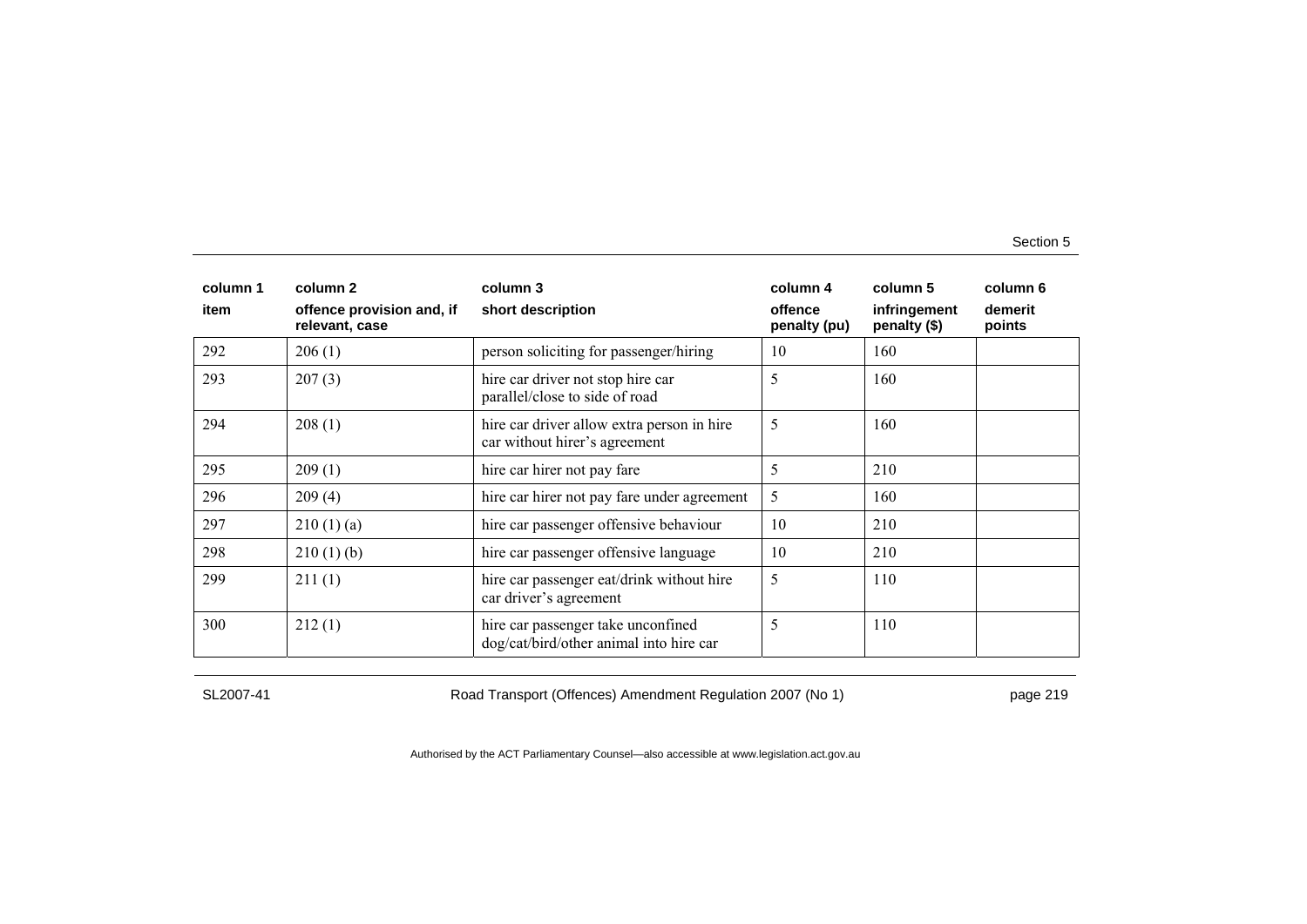| column 1<br>item | column 2<br>offence provision and, if<br>relevant, case | column 3<br>short description                                                                                                                | column 4<br>offence<br>penalty (pu) | column 5<br>infringement<br>penalty (\$) | column 6<br>demerit<br>points |
|------------------|---------------------------------------------------------|----------------------------------------------------------------------------------------------------------------------------------------------|-------------------------------------|------------------------------------------|-------------------------------|
| 301              | 213(2)                                                  |                                                                                                                                              |                                     |                                          |                               |
| 301.1            | by contravening<br>٠<br>213(1)(a)                       | hire car passenger not comply with<br>direction by driver/police<br>officer/authorised person because<br>soil/damage hire car/person         | 5                                   | 110                                      |                               |
| 301.2            | by contravening<br>٠<br>213(1)(b)                       | hire car passenger not comply with<br>direction by driver/police<br>officer/authorised person because goods<br>inconvenience/endanger person | 5                                   | 110                                      |                               |
| 302              | 215(2)                                                  | hire car passenger offender not comply<br>with direction by driver/police officer/<br>authorised person                                      | 5                                   | 210                                      |                               |
| 303              | 217(1)                                                  | hire car passenger not deal with lost<br>property in hire car as required                                                                    | 5                                   | 110                                      |                               |

page 220 **Road Transport (Offences) Amendment Regulation 2007 (No 1)** SL2007-41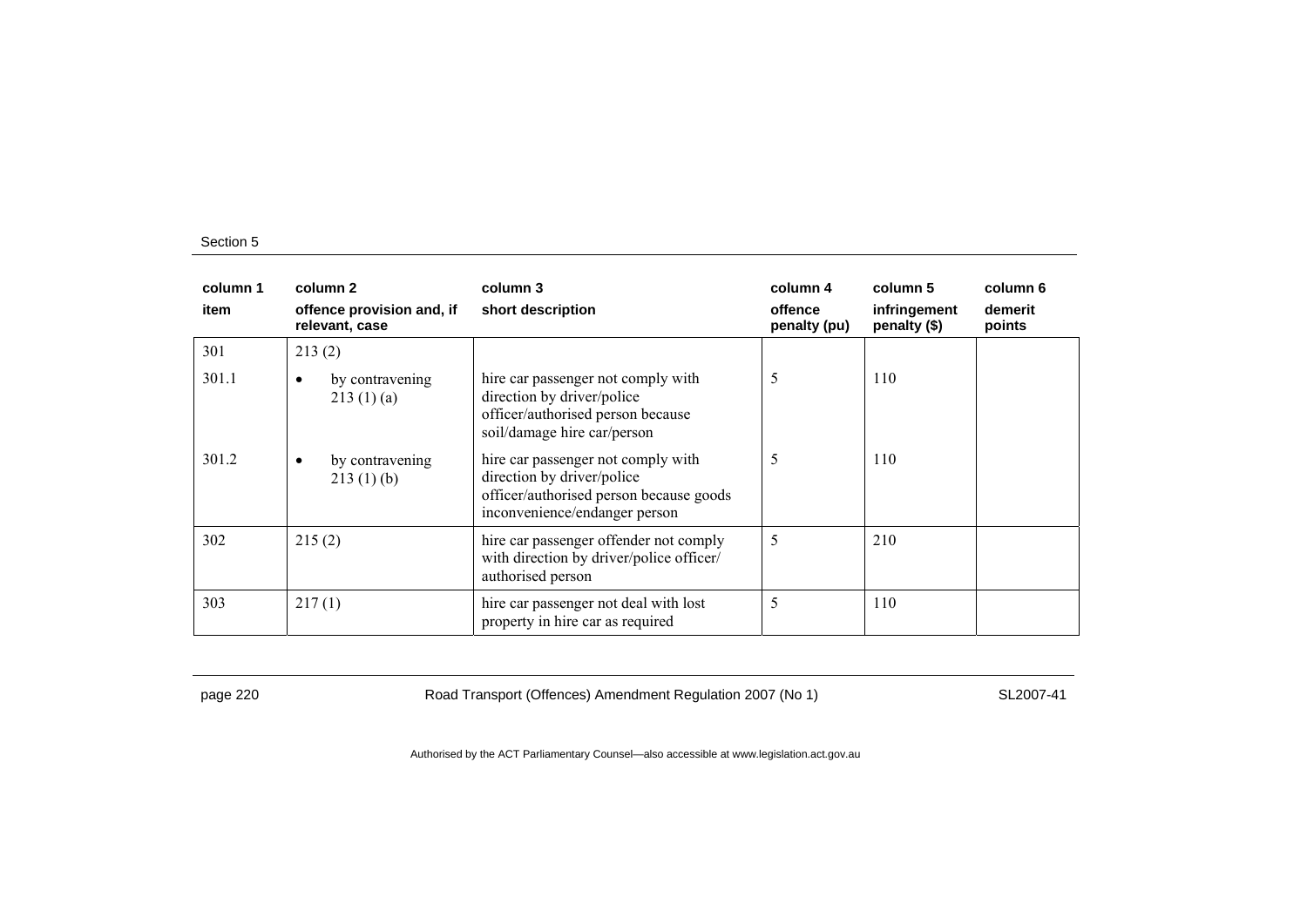| column 1<br>item | column 2<br>offence provision and, if<br>relevant, case | column 3<br>short description                                                     | column 4<br>offence<br>penalty (pu) | column 5<br>infringement<br>penalty (\$) | column 6<br>demerit<br>points |
|------------------|---------------------------------------------------------|-----------------------------------------------------------------------------------|-------------------------------------|------------------------------------------|-------------------------------|
| 304              | 219(5)                                                  | not comply with hire car security camera<br>standard                              | 20                                  | 210                                      |                               |
| 305              | 220(1)                                                  | interfere with hire car security camera                                           | 20                                  | 310                                      |                               |
| 306              | 220(2)                                                  | interfere with hire car security camera<br>recording                              | 20                                  | 310                                      |                               |
| 307              | 236(4)(a)                                               | person operating without DRS<br>authorisation label attached to vehicle           | 20                                  | 310                                      |                               |
| 308              | 236(4)(b)                                               | person operating with DRS authorisation<br>label not properly attached to vehicle | 20                                  | 310                                      |                               |
| 309              | 236(4)(c)                                               | person operating with DRS authorisation<br>label not readable                     | 20                                  | 310                                      |                               |

SL2007-41 Road Transport (Offences) Amendment Regulation 2007 (No 1) page 221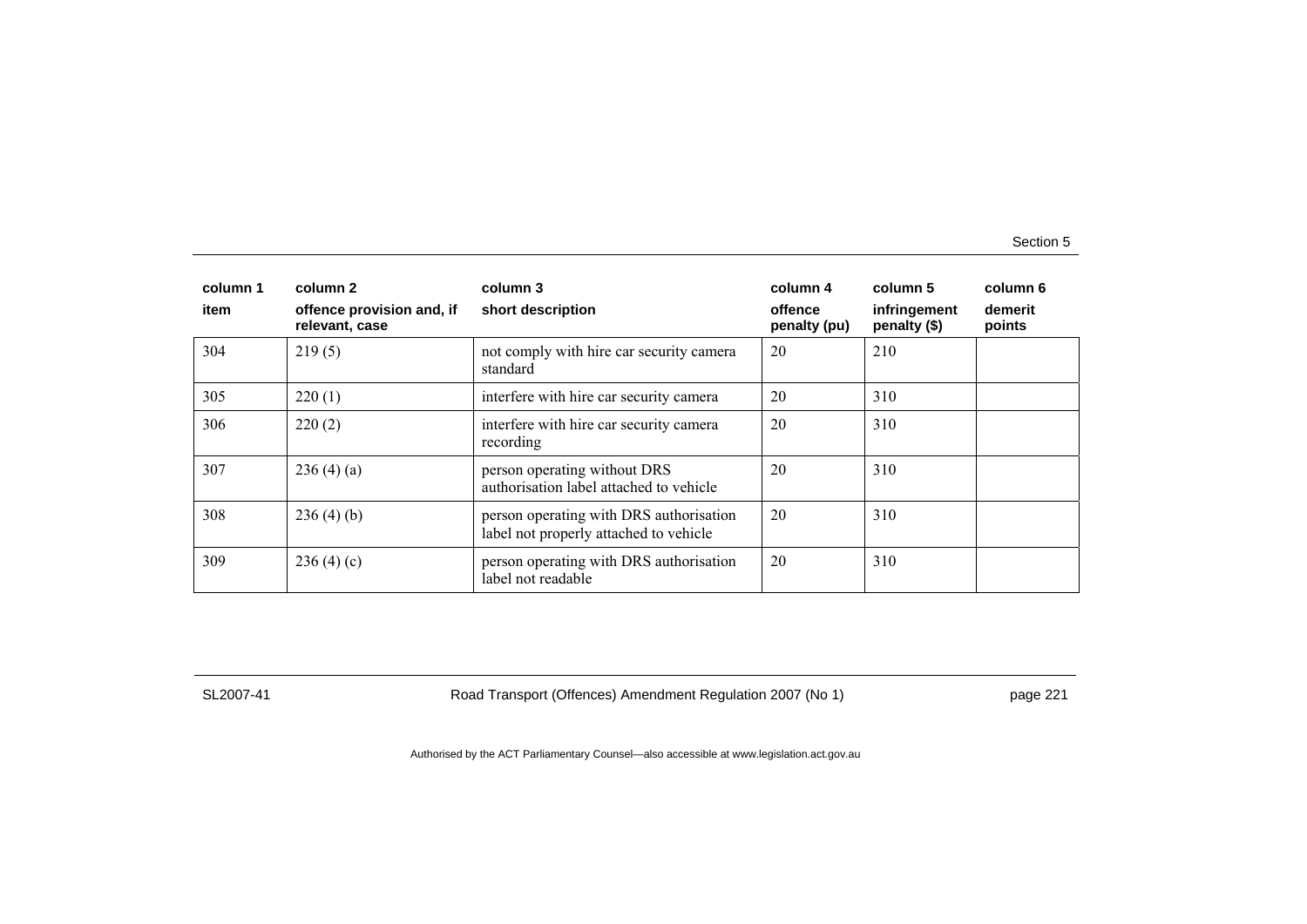| column 1<br>item | column 2<br>offence provision and, if<br>relevant, case | column 3<br>short description                                                                                  | column 4<br>offence<br>penalty (pu) | column 5<br>infringement<br>penalty $(\$)$ | column 6<br>demerit<br>points |
|------------------|---------------------------------------------------------|----------------------------------------------------------------------------------------------------------------|-------------------------------------|--------------------------------------------|-------------------------------|
| 310              | 236(5)                                                  |                                                                                                                |                                     |                                            |                               |
| 310.1            | by contravening<br>$\bullet$<br>236(4)(a)               | DRS operator failing to prevent use of<br>vehicle without authorisation label attached<br>to vehicle           | 20                                  |                                            |                               |
| 310.2            | by contravening<br>٠<br>236(4)(b)                       | DRS operator failing to prevent use of<br>vehicle with authorisation label not<br>properly attached to vehicle | 20                                  |                                            |                               |
| 310.3            | by contravening<br>$\bullet$<br>236(4)(c)               | DRS operator failing to prevent use of<br>vehicle with authorisation label not<br>readable                     | 20                                  |                                            |                               |
| 311              | 238(1)                                                  | DRS authorisation-holder not notify<br>change in name/address                                                  | 20                                  | 310                                        |                               |
| 312              | 239(1)                                                  | DRS authorisation-holder contravene<br>condition of authorisation                                              | 20                                  | 310                                        |                               |

page 222 Road Transport (Offences) Amendment Regulation 2007 (No 1) SL2007-41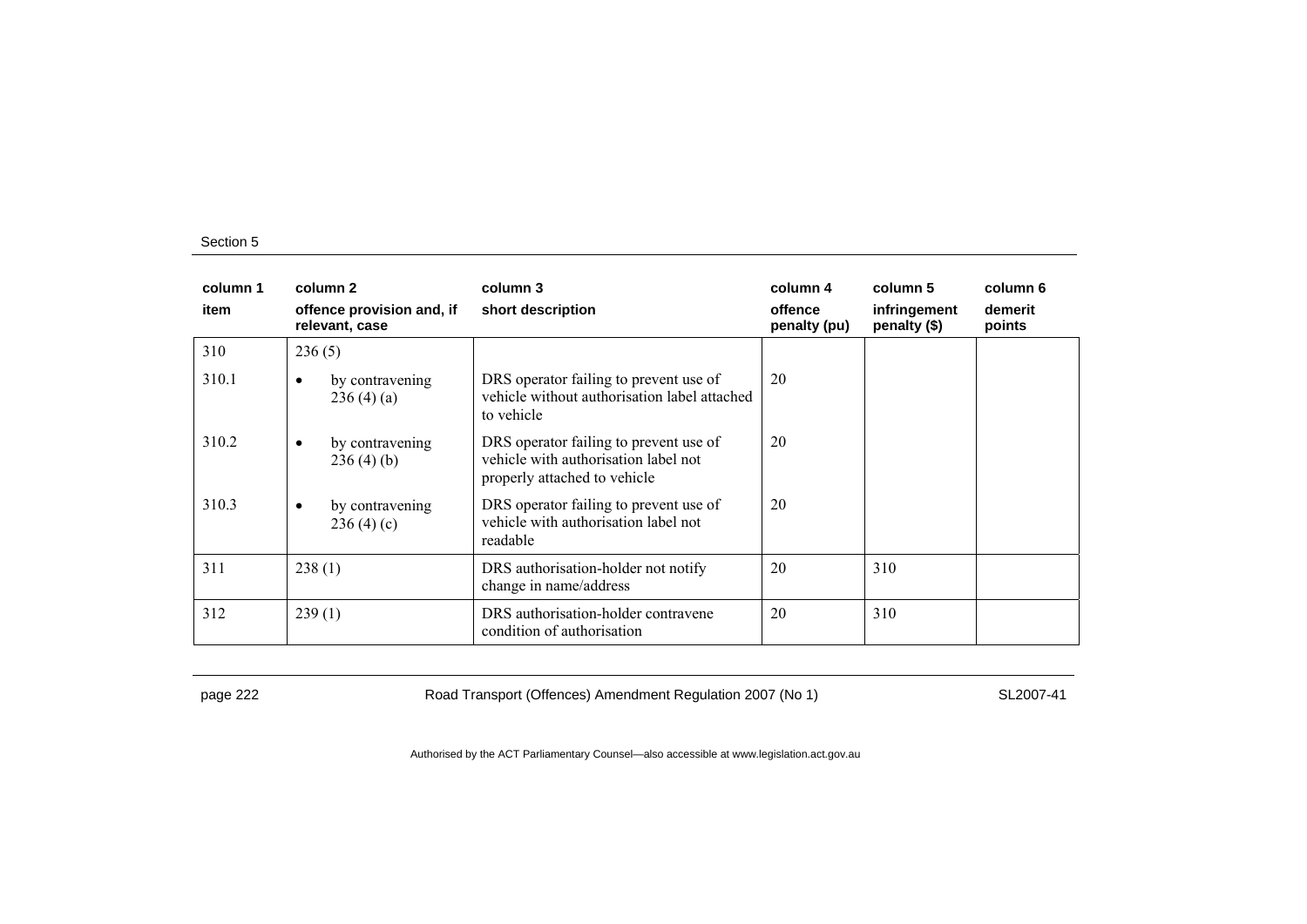| column 1<br>item | column 2<br>offence provision and, if<br>relevant, case | column 3<br>short description                                                                                                          | column 4<br>offence<br>penalty (pu) | column 5<br>infringement<br>penalty (\$) | column 6<br>demerit<br>points |
|------------------|---------------------------------------------------------|----------------------------------------------------------------------------------------------------------------------------------------|-------------------------------------|------------------------------------------|-------------------------------|
| 313              | 241(1)                                                  | DRS authorisation-holder not produce<br>authorisation when required by road<br>transport authority/police officer/authorised<br>person | 5                                   | 110                                      |                               |
| 314              | 245(1)                                                  | DRS operator not service/maintain DRS<br>vehicle                                                                                       | 20                                  |                                          |                               |
| 315              | 245(2)                                                  | DRS operator not ensure DRS vehicle<br>complies with applicable vehicle standards<br>etc                                               | 20                                  |                                          |                               |
| 316              | 246(2)                                                  |                                                                                                                                        |                                     |                                          |                               |
| 316.1            | by contravening<br>٠<br>246(1)(a)                       | DRS operator not record DRS vehicle<br>manufacture details                                                                             | 10                                  | 210                                      |                               |
| 316.2            | by contravening<br>$\bullet$<br>246(1)(b)               | DRS operator not record DRS vehicle<br>registration number                                                                             | 10                                  | 210                                      |                               |

SL2007-41 Road Transport (Offences) Amendment Regulation 2007 (No 1) page 223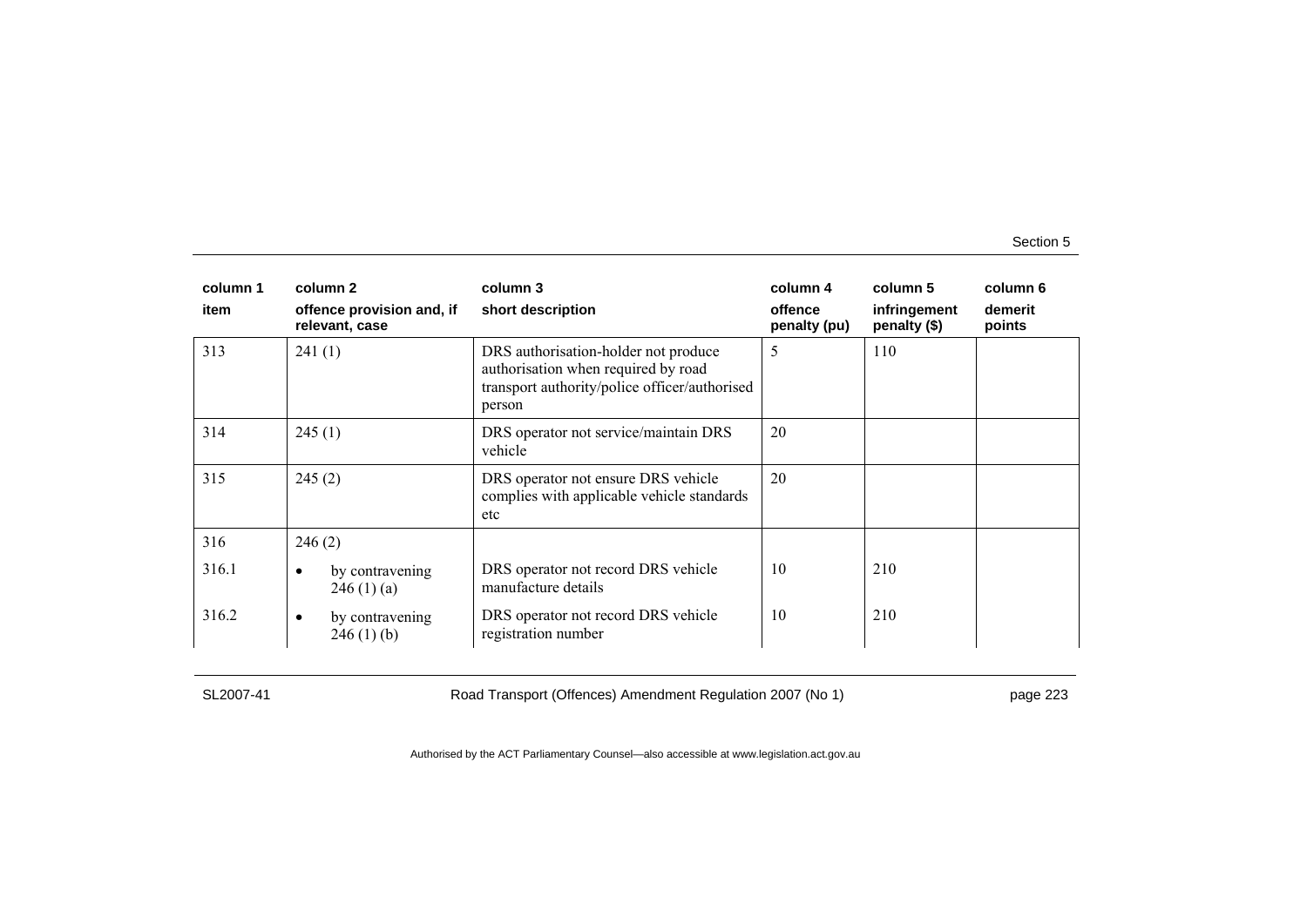| column 1<br>item |           | column 2<br>offence provision and, if | column 3<br>short description                                                 | column 4<br>offence | column 5<br>infringement | column 6<br>demerit |
|------------------|-----------|---------------------------------------|-------------------------------------------------------------------------------|---------------------|--------------------------|---------------------|
|                  |           | relevant, case                        |                                                                               | penalty (pu)        | penalty (\$)             | points              |
| 316.3            | $\bullet$ | by contravening<br>246(1)(c)          | DRS operator not record DRS vehicle<br>insurance policies                     | 10                  | 210                      |                     |
| 316.4            | $\bullet$ | by contravening<br>246(1)(d)          | DRS operator not record DRS vehicle<br>passenger capacity if vehicle is a bus | 10                  | 210                      |                     |
| 316.5            | $\bullet$ | by contravening<br>246(1)(e)          | DRS operator not record DRS vehicle<br>operation start/end dates              | 10                  | 210                      |                     |
| 316.6            | $\bullet$ | by contravening<br>$246(1)$ (f)       | DRS operator not record DRS vehicle<br>safety inspections                     | 10                  | 210                      |                     |
| 316.7            | $\bullet$ | by contravening<br>246(1)(g)          | DRS operator not record DRS vehicle<br>safety defects                         | 10                  | 210                      |                     |
| 316.8            | $\bullet$ | by contravening<br>$246(1)$ (h)       | DRS operator not record DRS vehicle<br>maintenance                            | 10                  | 210                      |                     |

page 224 Road Transport (Offences) Amendment Regulation 2007 (No 1) SL2007-41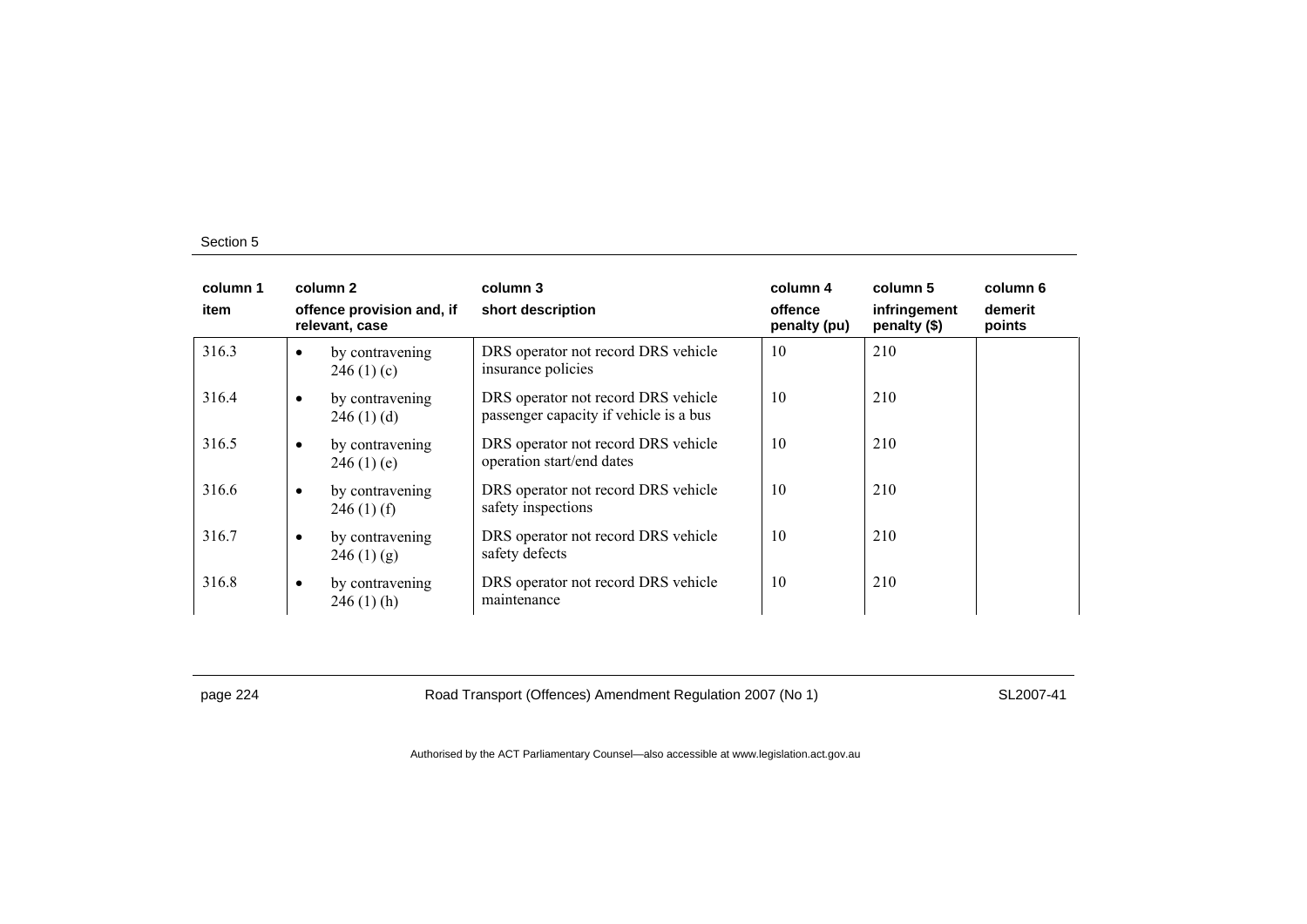| column 1 | column 2                                         | column 3                                                                                                                    | column 4                | column 5                     | column 6          |
|----------|--------------------------------------------------|-----------------------------------------------------------------------------------------------------------------------------|-------------------------|------------------------------|-------------------|
| item     | offence provision and, if<br>relevant, case      | short description                                                                                                           | offence<br>penalty (pu) | infringement<br>penalty (\$) | demerit<br>points |
| 316.9    | by contravening<br>$\bullet$<br>246(1)(i)(i)     | DRS operator not record details of DRS<br>vehicle accident causing death/injury                                             | 10                      | 210                          |                   |
| 316.10   | by contravening<br>$\bullet$<br>246 (1) (i) (ii) | DRS operator not record details of DRS<br>vehicle accident causing property damage                                          | 10                      | 210                          |                   |
| 317      | 247(2)                                           | DRS operator not give notice of additional<br>DRS vehicle                                                                   | 20                      | 110                          |                   |
| 318      | 248(1)                                           | DRS operator not give immediate notice of<br>notifiable accident                                                            | 20                      | 210                          |                   |
| 319      | 248(2)                                           | DRS operator not give follow-up notice of<br>notifiable accident                                                            | 20                      | 210                          |                   |
| 320      | 248(4)                                           | DRS operator not give notice of incident                                                                                    | 20                      | 210                          |                   |
| 321      | 249(1)                                           | DRS operator not ensure interior/exterior/<br>fittings of DRS vehicle clean/undamaged/<br>properly fitted/securely in place | 10                      | 210                          |                   |

SL2007-41 Road Transport (Offences) Amendment Regulation 2007 (No 1) page 225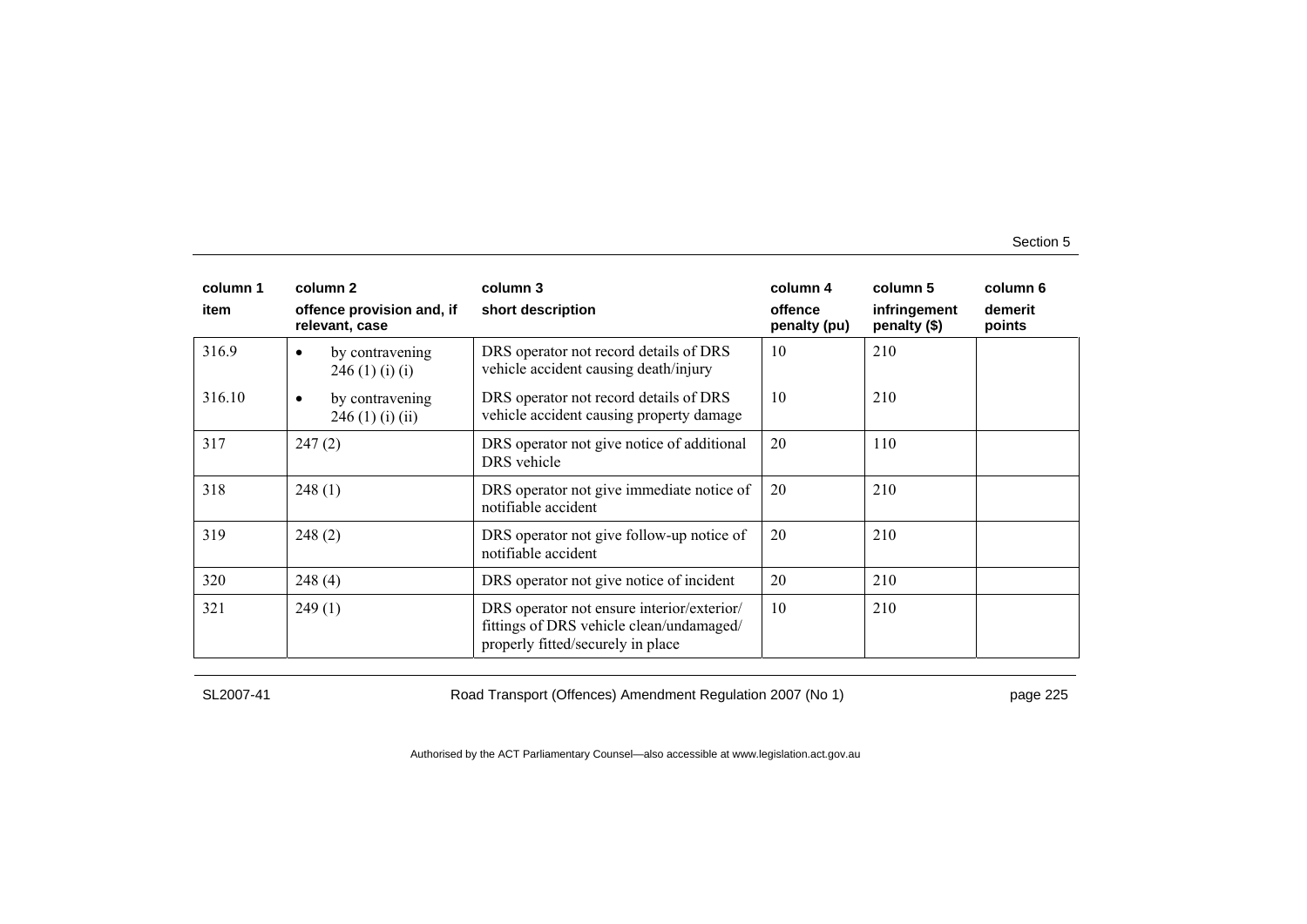| column 1<br>item |           | column 2<br>offence provision and, if<br>relevant, case | column 3<br>short description                                                  | column 4<br>offence<br>penalty (pu) | column 5<br>infringement<br>penalty $(\$)$ | column 6<br>demerit<br>points |
|------------------|-----------|---------------------------------------------------------|--------------------------------------------------------------------------------|-------------------------------------|--------------------------------------------|-------------------------------|
| 322              | 250(1)    |                                                         | DRS operator allow<br>unlicensed/unauthorised person drive DRS<br>vehicle      | 20                                  | 310                                        |                               |
| 323              | 251(2)    |                                                         |                                                                                |                                     |                                            |                               |
| 323.1            | ٠         | by contravening<br>251(1)(a)                            | DRS operator not record driver's name and<br>address                           | 10                                  |                                            |                               |
| 323.2            | ٠         | by contravening<br>251(1)(b)                            | DRS operator not record prescribed driver<br>authority information             | 10                                  |                                            |                               |
| 323.3            | $\bullet$ | by contravening<br>251(1)(c)                            | DRS operator not record driving<br>dates/times                                 | 10                                  |                                            |                               |
| 324              | 251(4)    |                                                         | DRS operator not make record of<br>suspension/cancellation of driver's licence | 10                                  |                                            |                               |
| 325              | 251(5)    |                                                         | DRS operator not record driver no longer<br>exempt from holding licence        | 10                                  |                                            |                               |

page 226 Road Transport (Offences) Amendment Regulation 2007 (No 1) SL2007-41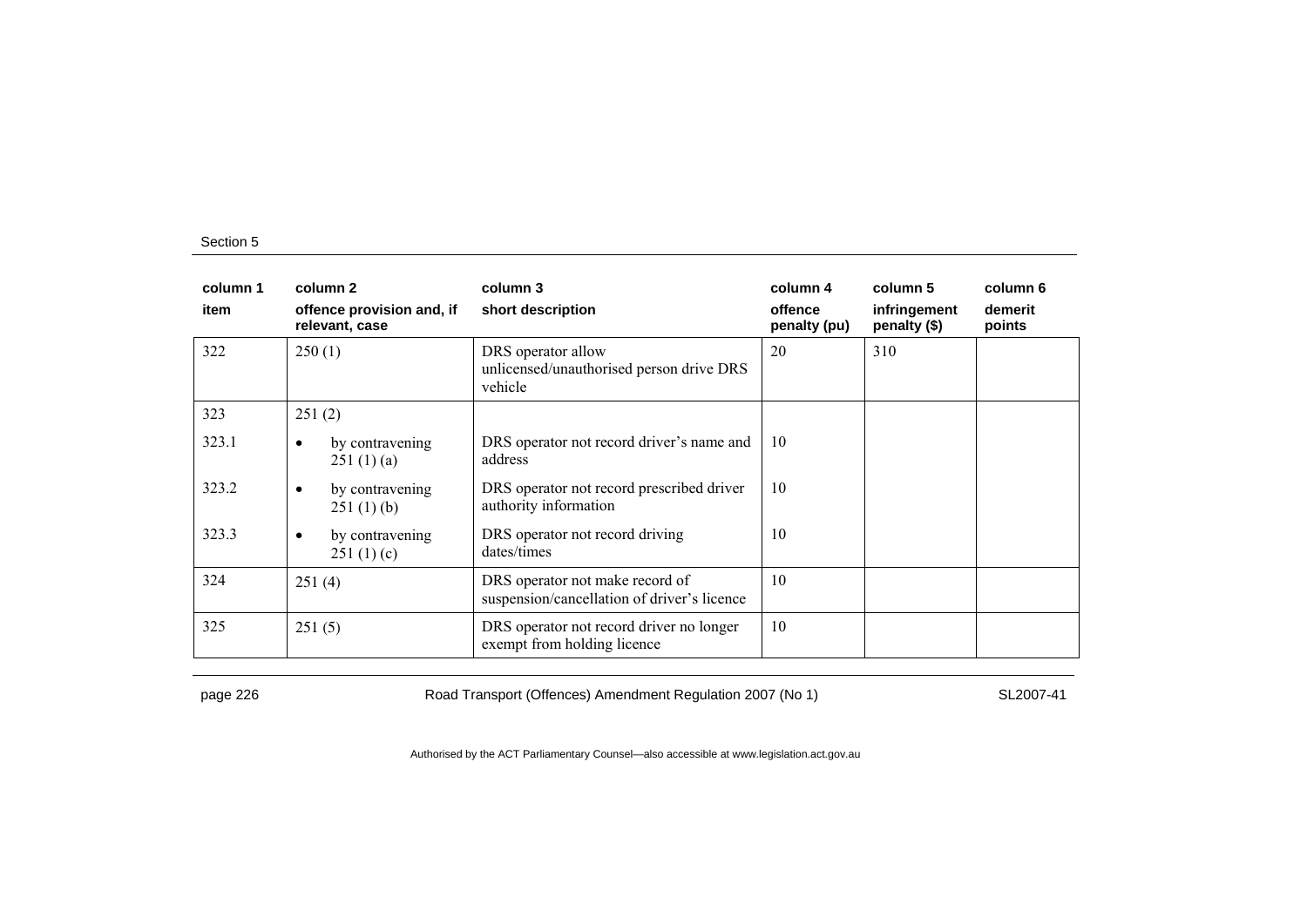| column 1<br>item | column 2<br>offence provision and, if<br>relevant, case | column 3<br>short description                                                                                                          | column 4<br>offence<br>penalty (pu) | column 5<br>infringement<br>penalty $(\$)$ | column 6<br>demerit<br>points |
|------------------|---------------------------------------------------------|----------------------------------------------------------------------------------------------------------------------------------------|-------------------------------------|--------------------------------------------|-------------------------------|
| 326              | 252(2)                                                  |                                                                                                                                        |                                     |                                            |                               |
| 326.1            | by contravening<br>$\bullet$<br>252(1)(a)               | DRS operator not tell road transport<br>authority about driver's name and address                                                      | 10                                  |                                            |                               |
| 326.2            | by contravening<br>٠<br>252(1)(b)                       | DRS operator not tell road transport<br>authority about prescribed driver authority<br>information                                     | 10                                  |                                            |                               |
| 326.3            | by contravening<br>$\bullet$<br>252(1)(c)               | DRS operator not tell road transport<br>authority about change to driver's name/<br>address/prescribed driver authority<br>information | 10                                  |                                            |                               |
| 326.4            | by contravening<br>$\bullet$<br>252(1)(d)               | DRS operator not tell road transport<br>authority about driver no longer driving<br>DRS vehicle                                        | 10                                  |                                            |                               |
| 327              | 254(2)(a)                                               | not keep DRS vehicle records as required                                                                                               | 10                                  | 210                                        |                               |

SL2007-41 Road Transport (Offences) Amendment Regulation 2007 (No 1) page 227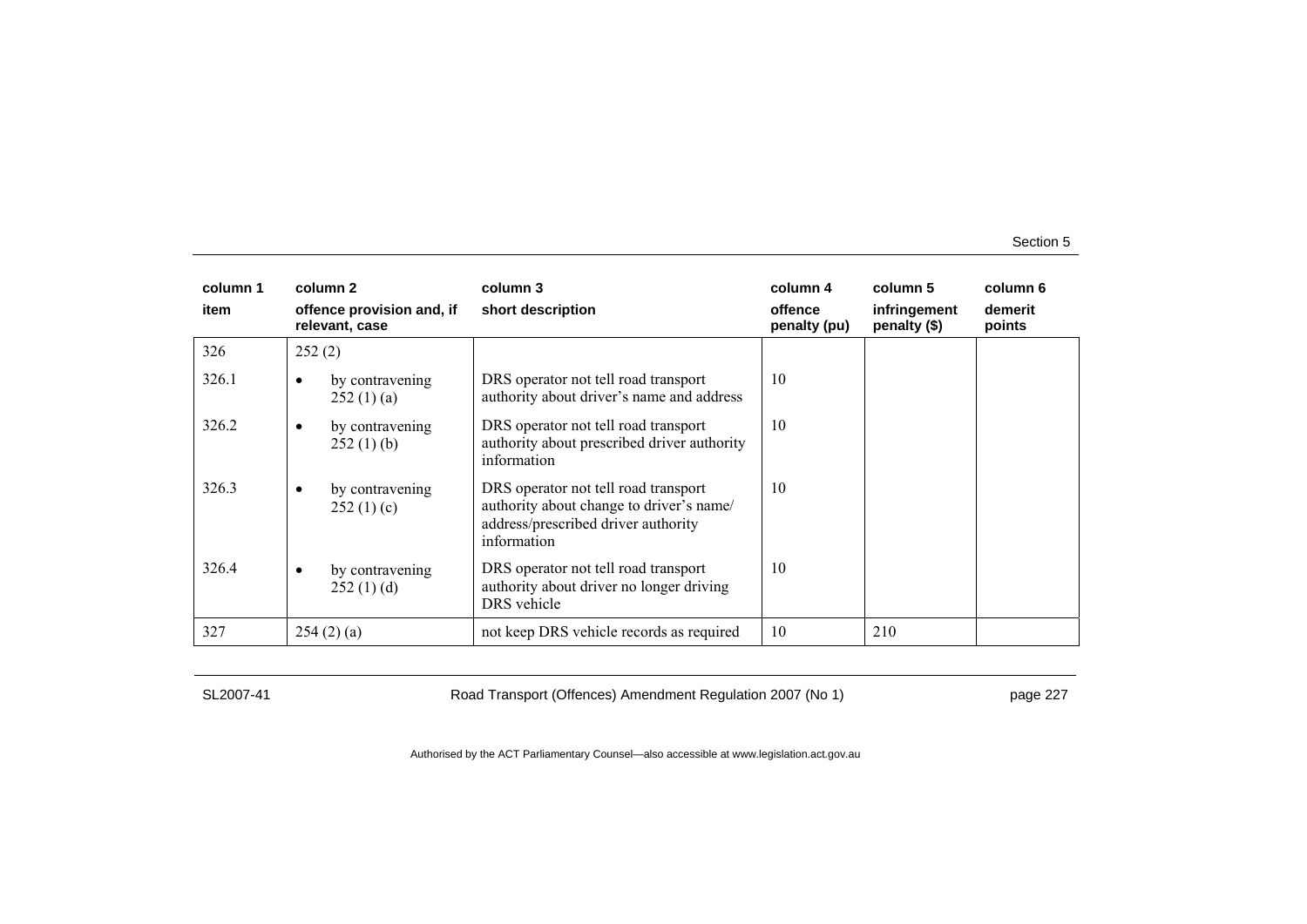| column 1<br>item | column 2<br>offence provision and, if<br>relevant, case | column 3<br>short description                                                          | column 4<br>offence<br>penalty (pu) | column 5<br>infringement<br>penalty (\$) | column 6<br>demerit<br>points |
|------------------|---------------------------------------------------------|----------------------------------------------------------------------------------------|-------------------------------------|------------------------------------------|-------------------------------|
| 328              | $254(2)$ (b)                                            | not produce DRS vehicle records as<br>required                                         | 10                                  | 210                                      |                               |
| 329              | 254(2)(c)                                               | not provide DRS vehicle records as<br>required                                         | 10                                  | 210                                      |                               |
| 330              | 255(2)                                                  | DRS operator not state on DRS vehicle<br>maximum number of bus passengers<br>permitted | 5                                   | 110                                      |                               |
| 331              | 256(1)                                                  | DRS operator not display accreditation<br>information                                  | 5                                   | 110                                      |                               |
| 332              | 257(1)                                                  | DRS operator not ensure advertisement<br>includes accreditation number                 | 10                                  | 210                                      |                               |
| 333              | 258(1)                                                  | DRS operator not ensure required fare<br>information displayed in DRS vehicle          | 5                                   | 110                                      |                               |

page 228 Road Transport (Offences) Amendment Regulation 2007 (No 1) SL2007-41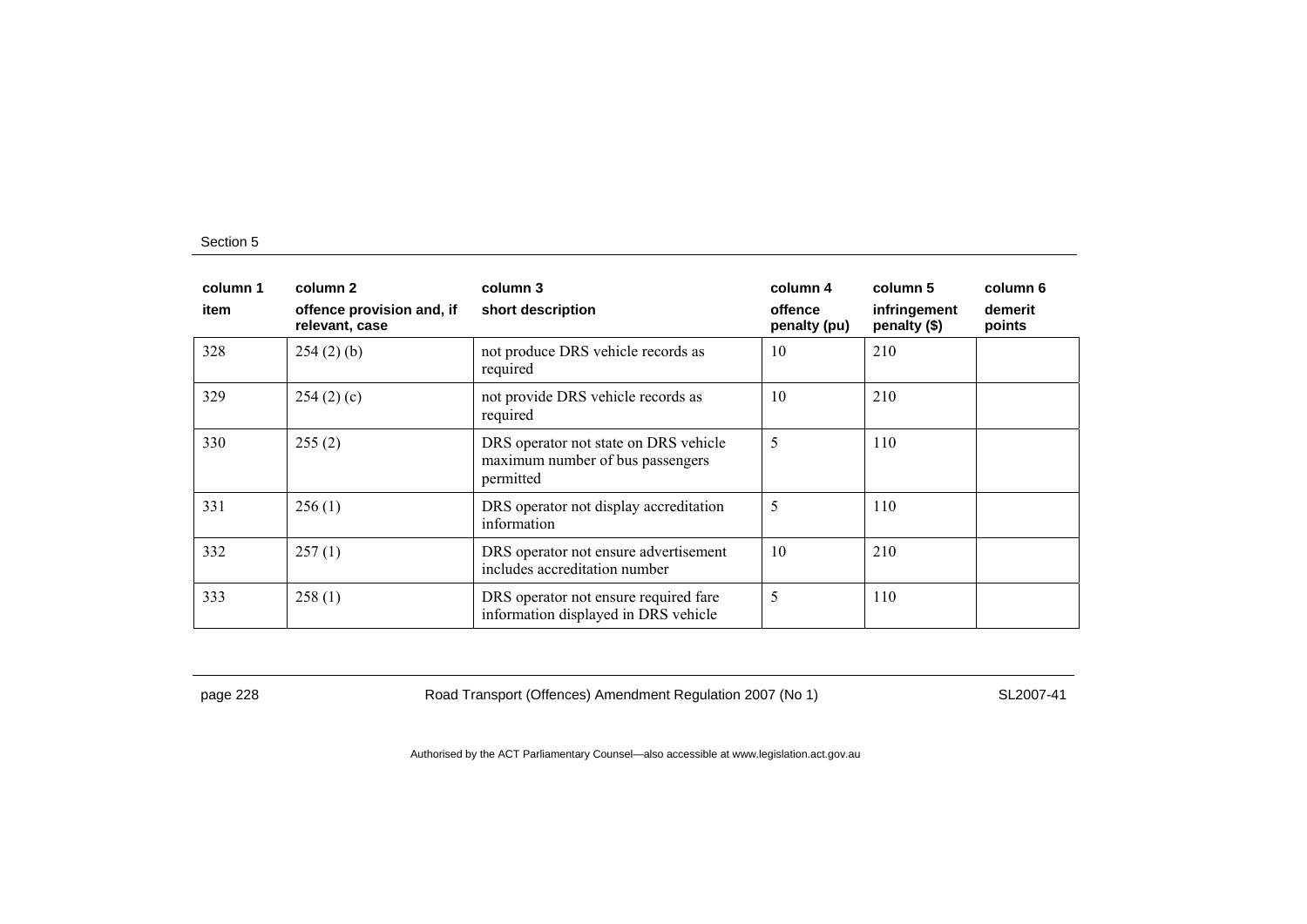| column 1<br>item | column 2<br>offence provision and, if<br>relevant, case | column 3<br>short description                                                 | column 4<br>offence<br>penalty (pu) | column 5<br>infringement<br>penalty (\$) | column 6<br>demerit<br>points |
|------------------|---------------------------------------------------------|-------------------------------------------------------------------------------|-------------------------------------|------------------------------------------|-------------------------------|
| 334              | 259(1)                                                  | DRS operator not display security camera<br>notice                            | 5                                   | 110                                      |                               |
| 335              | 260(2)                                                  | DRS operator not ensure airconditioning<br>operational/in good repair         | 10                                  |                                          |                               |
| 336              | 261(1)                                                  | DRS operator not ensure DRS vehicle<br>fitted with approved signs/livery      | 10                                  | 160                                      |                               |
| 337              | 262(1)                                                  | DRS operator not ensure inappropriate<br>advertisement/document not displayed | 10                                  |                                          |                               |
| 338              | 262(3)                                                  | DRS operator not remove inappropriate<br>advertisement/document as directed   | 10                                  | 210                                      |                               |
| 339              | 263(1)                                                  | DRS operator not ensure driver complying<br>with dress code of practice       | 10                                  |                                          |                               |

SL2007-41 Road Transport (Offences) Amendment Regulation 2007 (No 1) page 229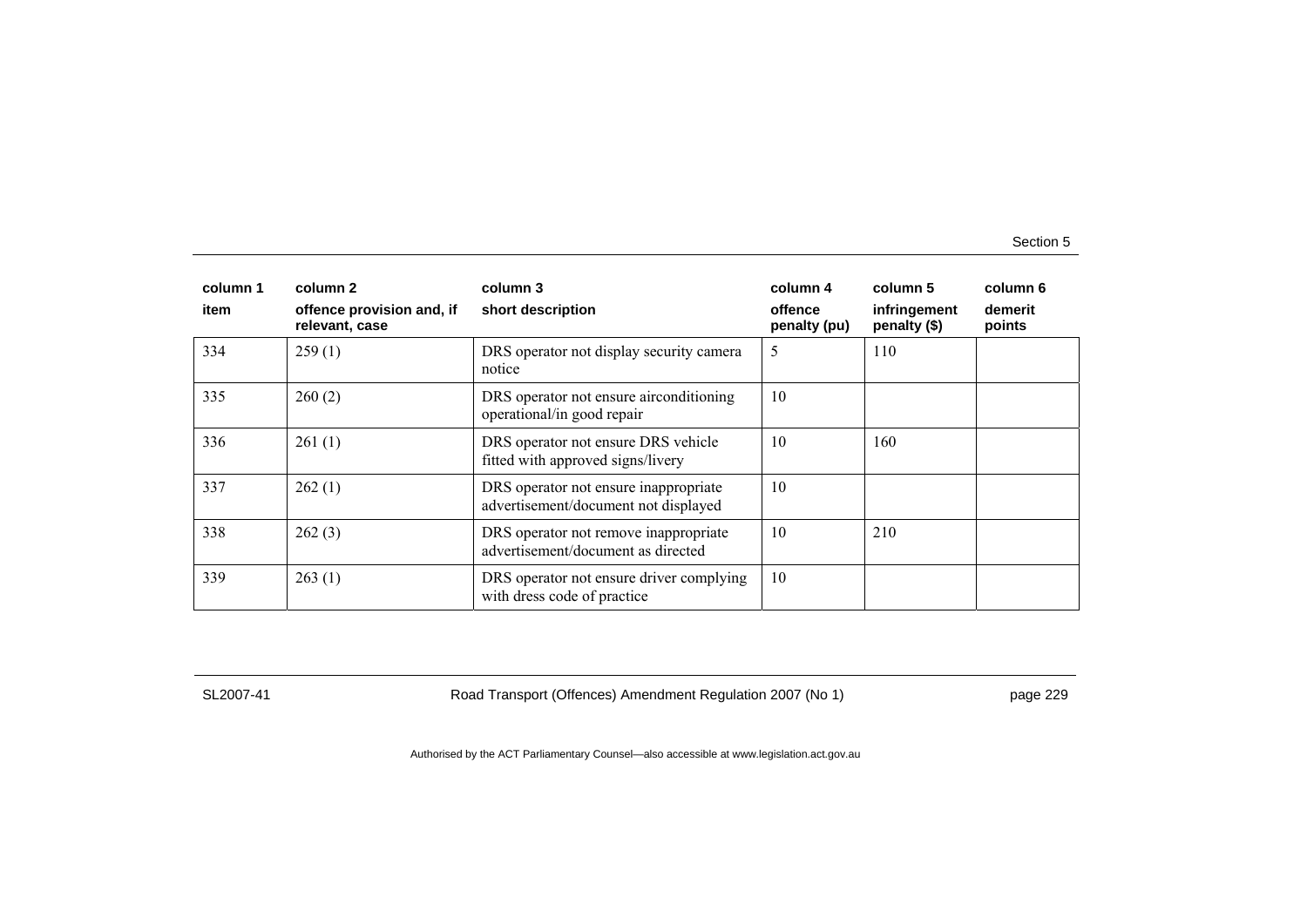| column 1<br>item | column 2<br>offence provision and, if<br>relevant, case | column 3<br>short description                                                               | column 4<br>offence<br>penalty (pu) | column 5<br>infringement<br>penalty (\$) | column 6<br>demerit<br>points |
|------------------|---------------------------------------------------------|---------------------------------------------------------------------------------------------|-------------------------------------|------------------------------------------|-------------------------------|
| 340              | 264(3)                                                  |                                                                                             |                                     |                                          |                               |
| 340.1            | by contravening<br>٠<br>264(2)(a)                       | DRS operator not keep security camera<br>recording as required                              | 10                                  |                                          |                               |
| 340.2            | by contravening<br>$\bullet$<br>264(2)(b)               | DRS operator not destroy security camera<br>recording as required                           | 10                                  |                                          |                               |
| 341              | 264(4)                                                  | DRS operator not produce security camera<br>recording to police officer/authority           | 10                                  |                                          |                               |
| 342              | 264(5)                                                  | DRS operator not maintain equipment to<br>display security camera recordings                | 5                                   |                                          |                               |
| 343              | 265(2)                                                  | DRS operator not deal with lost property as<br>required                                     | 5                                   |                                          |                               |
| 344              | 266(2)                                                  | DRS operator allow DRS vehicle operation<br>after time of effect of noncompliance<br>notice | 20                                  |                                          |                               |

page 230 Road Transport (Offences) Amendment Regulation 2007 (No 1) SL2007-41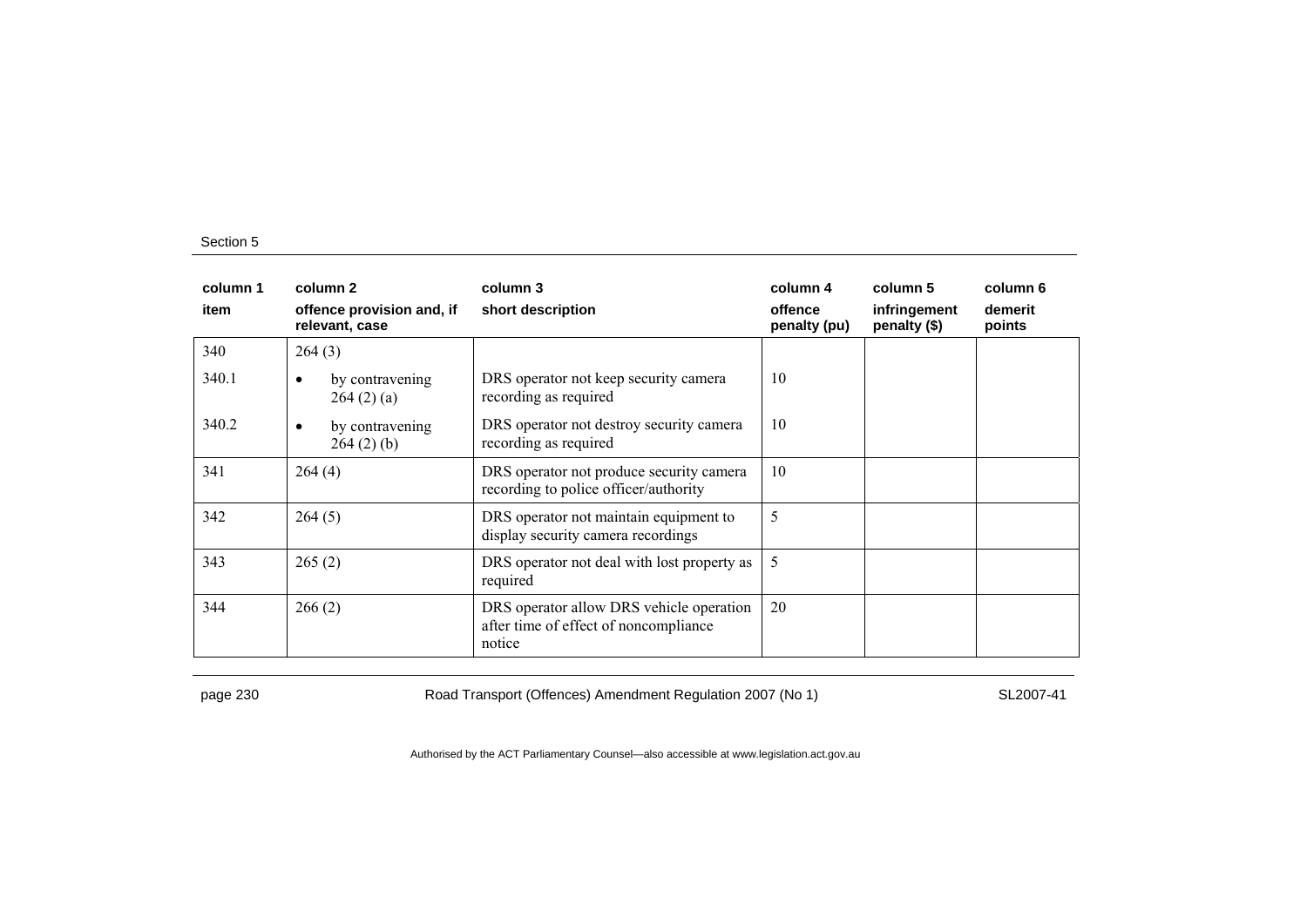| column 1 | column 2                                    | column 3                                                                                                       | column 4                | column 5                     | column 6          |
|----------|---------------------------------------------|----------------------------------------------------------------------------------------------------------------|-------------------------|------------------------------|-------------------|
| item     | offence provision and, if<br>relevant, case | short description                                                                                              | offence<br>penalty (pu) | infringement<br>penalty (\$) | demerit<br>points |
| 345      | 266(3)                                      | DRS operator allow DRS vehicle operation<br>after unauthorised removal of<br>noncompliance notice              | 20                      |                              |                   |
| 346      | 267(1)                                      | DRS vehicle driver not drop off passenger                                                                      | 5                       |                              |                   |
| 347      | 267(2)                                      | DRS vehicle driver not pick up passenger                                                                       | 5                       |                              |                   |
| 348      | 268(1)                                      | DRS vehicle driver not stop DRS vehicle<br>parallel/close to side of road                                      | 5                       | 110                          |                   |
| 349      | 269(2)(a)                                   | DRS vehicle driver carry more than<br>maximum number of bus passengers<br>permitted in DRS vehicle             | 5                       | 110                          |                   |
| 350      | 269(2)(b)                                   | DRS vehicle driver carry more than<br>maximum number of seated bus passengers<br>than permitted in DRS vehicle | 5                       | 110                          |                   |

SL2007-41 Road Transport (Offences) Amendment Regulation 2007 (No 1) page 231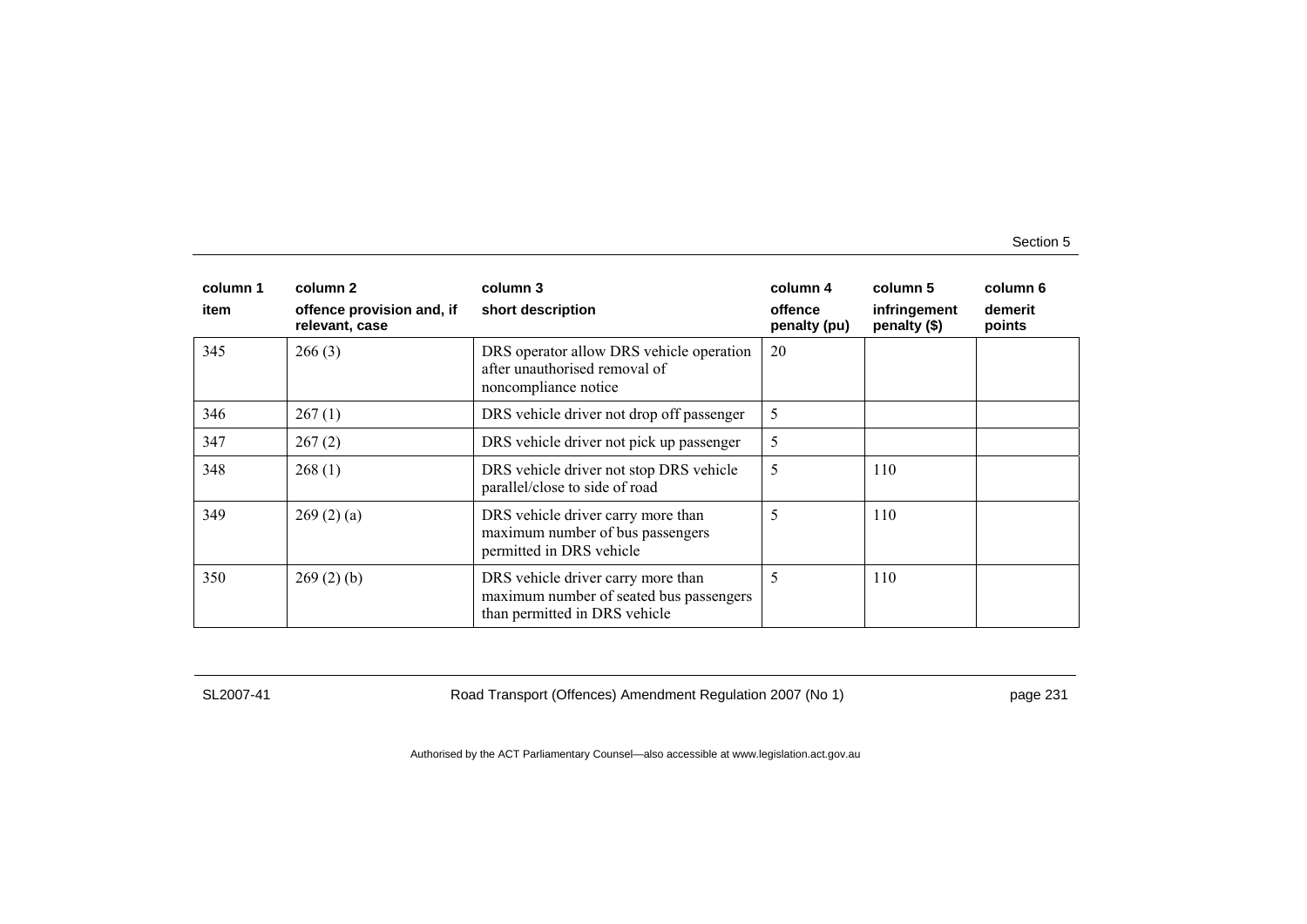| column 1<br>item | column 2<br>offence provision and, if<br>relevant, case | column 3<br>short description                                                                                     | column 4<br>offence<br>penalty (pu) | column 5<br>infringement<br>penalty (\$) | column 6<br>demerit<br>points |
|------------------|---------------------------------------------------------|-------------------------------------------------------------------------------------------------------------------|-------------------------------------|------------------------------------------|-------------------------------|
| 351              | 269(2)(c)                                               | DRS vehicle driver carry more than<br>maximum number of standing bus<br>passengers than permitted in DRS vehicle  | 5                                   | 110                                      |                               |
| 352              | 270(2)                                                  | wheelchair-accessible DRS vehicle driver<br>not carry wheelchair in safe way                                      | 10                                  | 210                                      |                               |
| 353              | 270(3)                                                  | wheelchair-accessible DRS vehicle driver<br>not carry person in wheelchair in safe way                            | 10                                  |                                          |                               |
| 354              | 270(6)                                                  | wheelchair-accessible DRS vehicle driver<br>carry person in scooter/tricycle                                      | 10                                  | 210                                      |                               |
| 355              | 270(7)                                                  | wheelchair-accessible DRS vehicle driver<br>not provide loading assistance for person in<br>wheelchair when asked | 10                                  |                                          |                               |
| 356              | 271(2)(a)                                               | DRS vehicle driver not check security<br>camera operating                                                         | 5                                   |                                          |                               |

page 232 Road Transport (Offences) Amendment Regulation 2007 (No 1) SL2007-41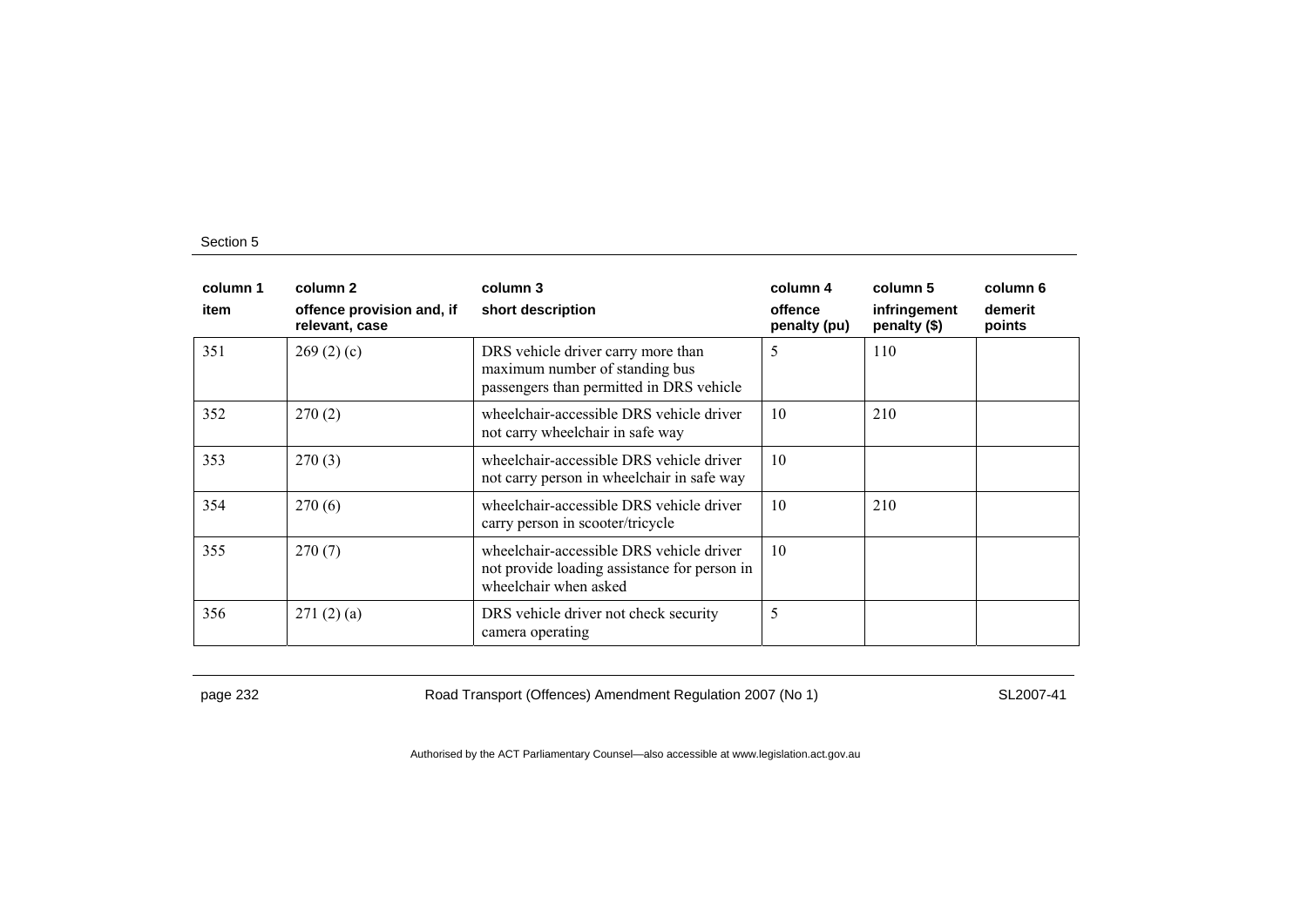| column 1 | column 2                                    | column 3                                                                                           | column 4                | column 5                     | column 6          |
|----------|---------------------------------------------|----------------------------------------------------------------------------------------------------|-------------------------|------------------------------|-------------------|
| item     | offence provision and, if<br>relevant, case | short description                                                                                  | offence<br>penalty (pu) | infringement<br>penalty (\$) | demerit<br>points |
| 357      | 271(2)(b)                                   | DRS vehicle driver not tell authorised<br>operator security camera not operating                   | 5                       |                              |                   |
| 358      | 272(1)                                      | DRS vehicle driver allow<br>inconvenient/dangerous thing in vehicle                                | 5                       |                              |                   |
| 359      | 273(2)                                      | DRS vehicle driver not deal with lost<br>property as required                                      | 5                       |                              |                   |
| 360      | 274(1)(a)                                   | DRS vehicle driver solicit passenger                                                               | 10                      |                              |                   |
| 361      | $274(1)$ (b)                                | DRS vehicle driver move DRS vehicle<br>with door open                                              | 10                      | 210                          |                   |
| 362      | 274(1)(c)                                   | DRS vehicle driver start/stop vehicle in<br>way to subject person to unnecessary risk<br>of injury | 10                      |                              |                   |
| 363      | 275(1)(a)                                   | DRS vehicle driver not clean and tidy                                                              | 5                       |                              |                   |

SL2007-41 Road Transport (Offences) Amendment Regulation 2007 (No 1) page 233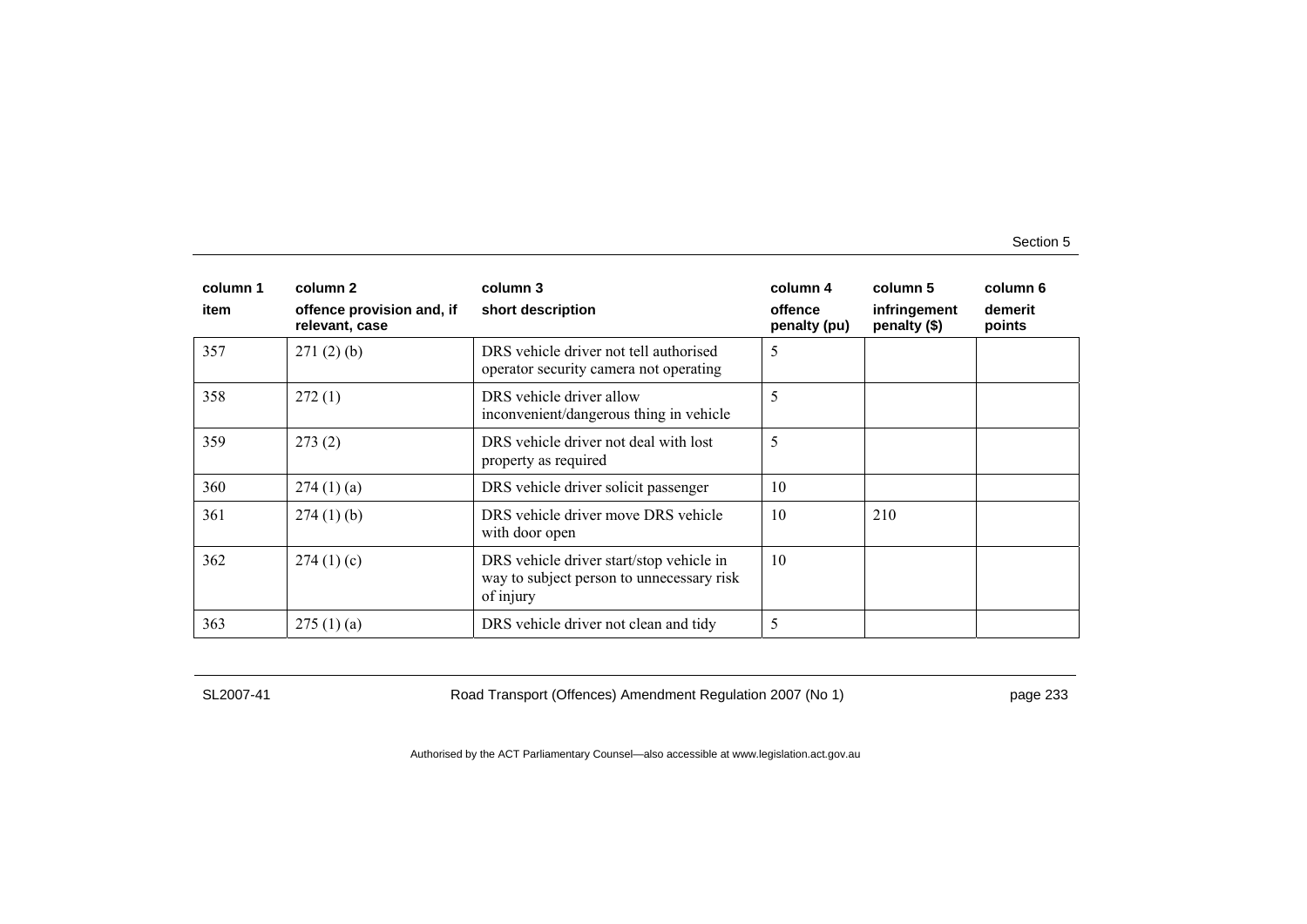| column 1<br>item | column 2<br>offence provision and, if<br>relevant, case | column 3<br>short description                                           | column 4<br>offence<br>penalty (pu) | column 5<br>infringement<br>penalty (\$) | column 6<br>demerit<br>points |
|------------------|---------------------------------------------------------|-------------------------------------------------------------------------|-------------------------------------|------------------------------------------|-------------------------------|
| 364              | 275(1)(b)                                               | DRS vehicle driver not behave in orderly<br>way/politely/with propriety | 5                                   |                                          |                               |
| 365              | 275(2)                                                  | DRS driver not comply with dress code of<br>practice                    | 5                                   | 110                                      |                               |
| 366              | 276(1)                                                  | DRS vehicle driver operate dirty/untidy<br>DRS vehicle                  | 5                                   |                                          |                               |
| 367              | 277(2)                                                  | DRS vehicle driver leave driver's seat                                  | 5                                   | 110                                      |                               |
| 368              | 278(2)(a)                                               | DRS vehicle driver allow passenger in bus<br>driver's compartment       | 5                                   |                                          |                               |
| 369              | 278(2)(b)                                               | DRS vehicle driver allow passenger on bus<br>driver's seat              | 5                                   |                                          |                               |
| 370              | 278(3)(a)                                               | DRS vehicle driver allow passenger on<br>unauthorised part of bus       | 5                                   |                                          |                               |

page 234 Road Transport (Offences) Amendment Regulation 2007 (No 1) SL2007-41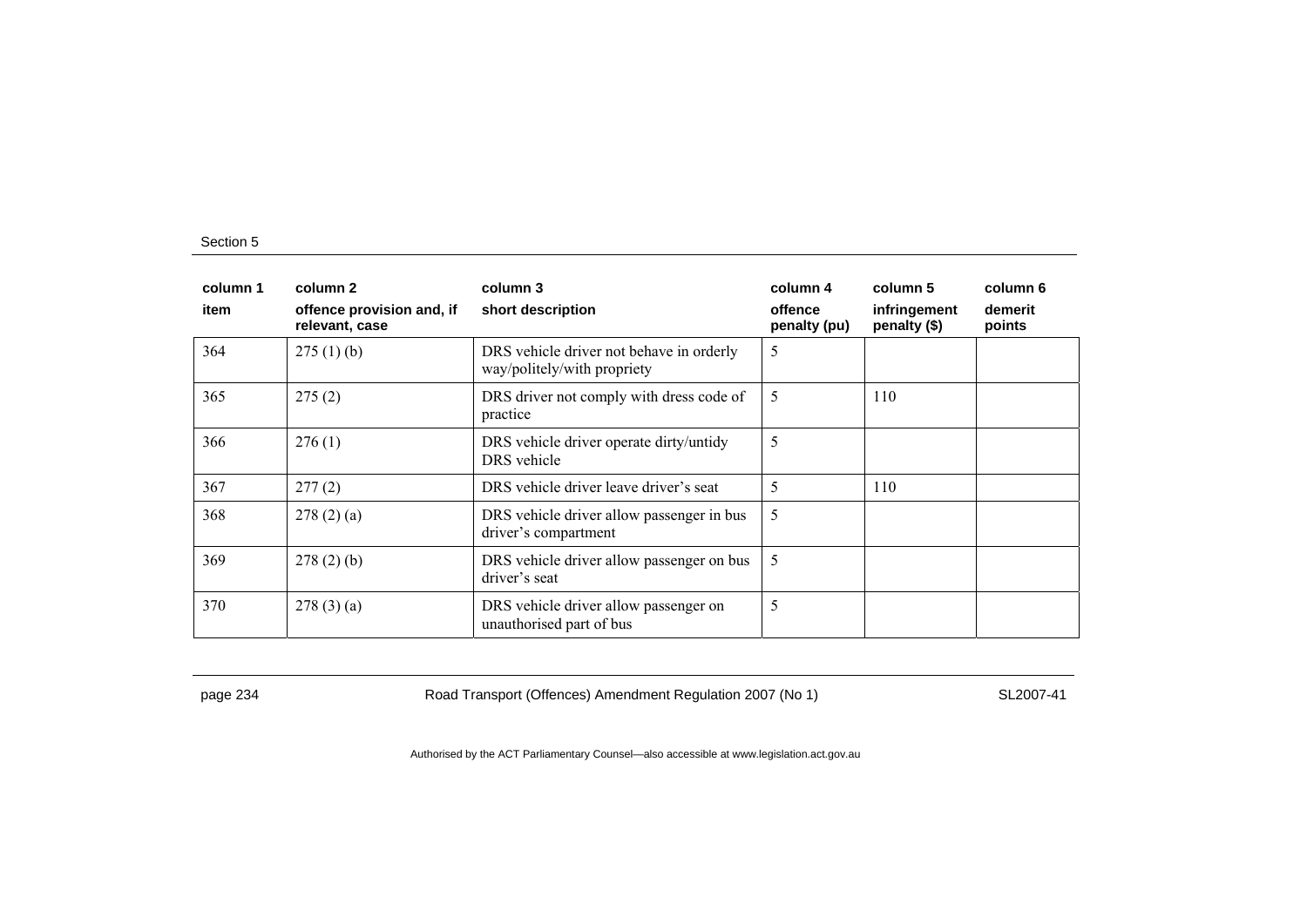| column 1<br>item | column 2<br>offence provision and, if<br>relevant, case | column 3<br>short description                                                               | column 4<br>offence<br>penalty (pu) | column 5<br>infringement<br>penalty (\$) | column 6<br>demerit<br>points |
|------------------|---------------------------------------------------------|---------------------------------------------------------------------------------------------|-------------------------------------|------------------------------------------|-------------------------------|
| 371              | 278(3)(b)                                               | DRS vehicle driver allow passenger<br>beside/in front of bus driver's seat                  | 5                                   |                                          |                               |
| 372              | 279(2)                                                  | DRS vehicle driver operate vehicle after<br>time of effect of noncompliance notice          | 20                                  | 310                                      |                               |
| 373              | 279(3)                                                  | DRS vehicle driver operate vehicle after<br>unauthorised removal of noncompliance<br>notice | 20                                  |                                          |                               |
| 374              | 281(1)                                                  | travel on DRS vehicle without valid DRS<br>ticket                                           | 5                                   | 110                                      |                               |
| 375              | 282(1)                                                  | transfer DRS ticket to someone else                                                         | 5                                   | 110                                      |                               |
| 376              | 283(1)(a)                                               | use damaged/defaced DRS ticket                                                              | 5                                   | 110                                      |                               |
| 377              | 283(1)(b)                                               | use changed DRS ticket                                                                      | 5                                   | 110                                      |                               |

SL2007-41 Road Transport (Offences) Amendment Regulation 2007 (No 1) page 235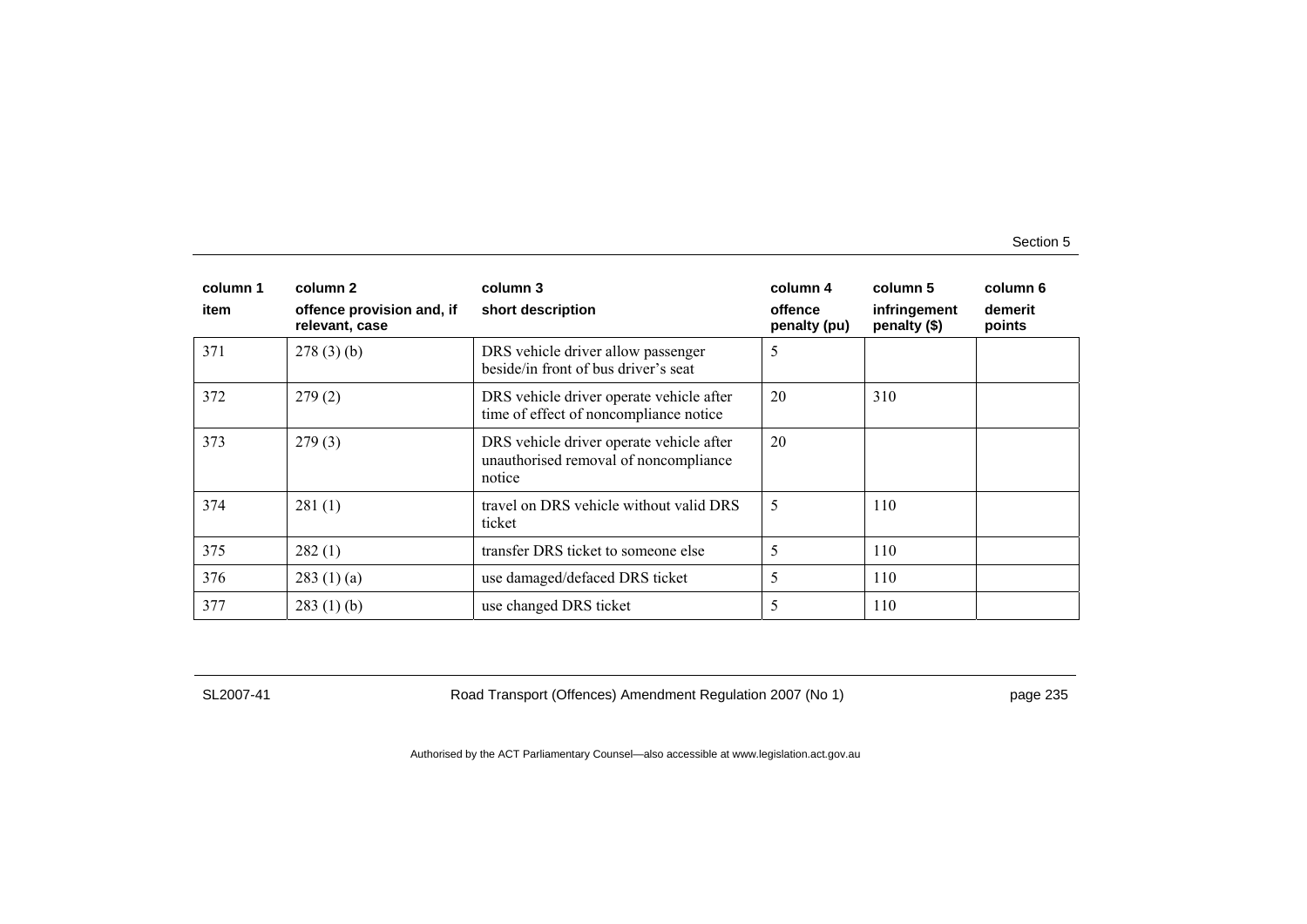| column 1<br>item | column 2<br>offence provision and, if<br>relevant, case | column 3<br>short description                                                                                                      | column 4<br>offence<br>penalty (pu) | column 5<br>infringement<br>penalty (\$) | column 6<br>demerit<br>points |
|------------------|---------------------------------------------------------|------------------------------------------------------------------------------------------------------------------------------------|-------------------------------------|------------------------------------------|-------------------------------|
| 378              | 284(1)                                                  | use concession DRS ticket when not<br>entitled                                                                                     | 5                                   | 110                                      |                               |
| 379              | 284(3)                                                  | not produce evidence of entitlement to<br>DRS ticket concession                                                                    | 5                                   | 110                                      |                               |
| 380              | 284(7)(a)                                               | provide document containing false/<br>misleading/incomplete information for<br>DRS ticket concession application                   | 20                                  |                                          |                               |
| 381              | $284(7)$ (b)                                            | provide document containing false/<br>misleading/incomplete information for<br>evidence of entitlement to DRS ticket<br>concession | 20                                  |                                          |                               |
| 382              | 284(8)(a)                                               | state false/misleading thing for DRS ticket<br>concession application/evidence of<br>entitlement to DRS ticket concession          | 20                                  |                                          |                               |

page 236 Road Transport (Offences) Amendment Regulation 2007 (No 1) SL2007-41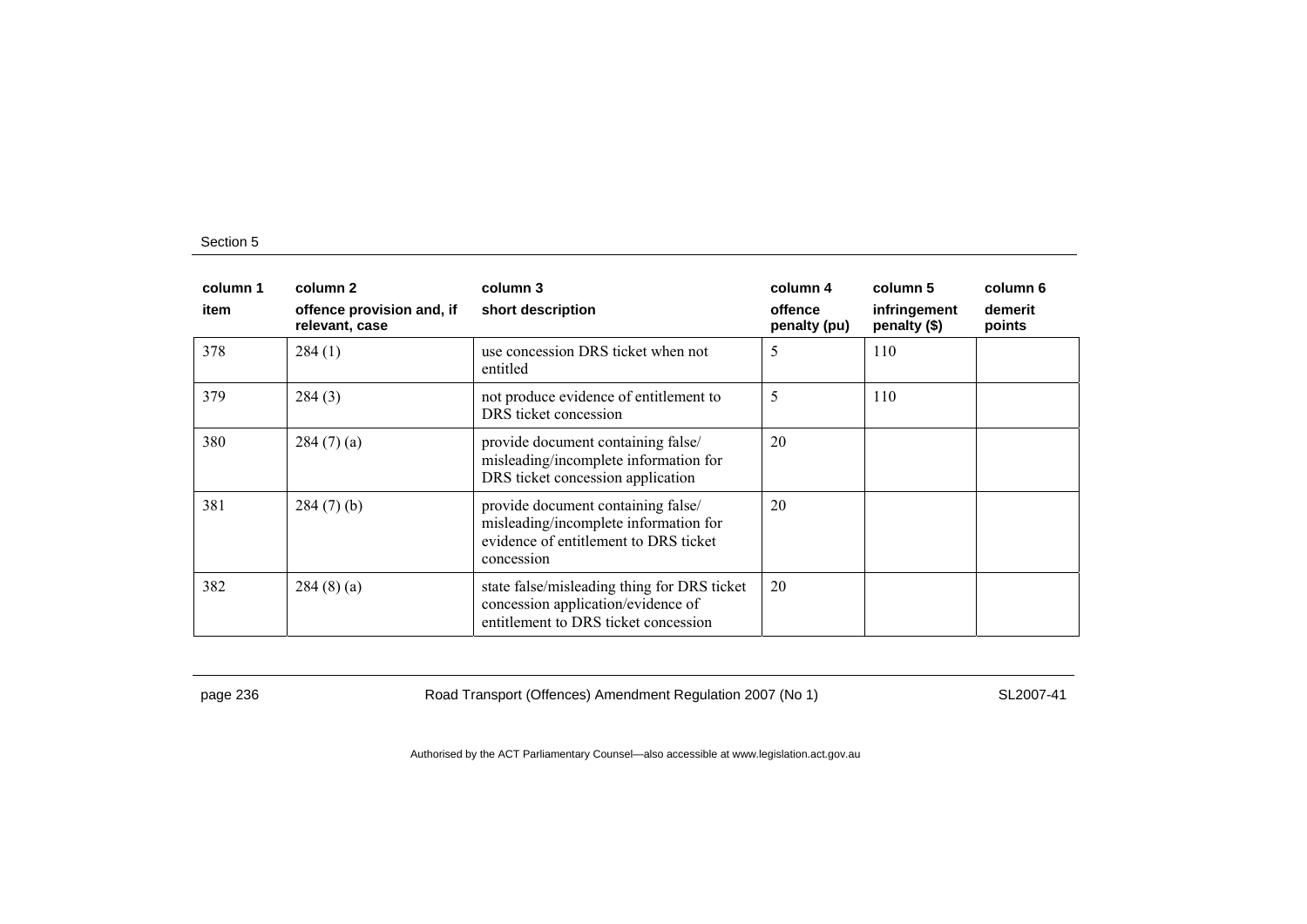| column 1 | column 2                                    | column 3                                                                                                                                      | column 4                | column 5                     | column 6          |
|----------|---------------------------------------------|-----------------------------------------------------------------------------------------------------------------------------------------------|-------------------------|------------------------------|-------------------|
| item     | offence provision and, if<br>relevant, case | short description                                                                                                                             | offence<br>penalty (pu) | infringement<br>penalty (\$) | demerit<br>points |
| 383      | 284(8)(b)                                   | omit thing from statement for DRS ticket<br>concession application/evidence of<br>entitlement to DRS ticket concession so it<br>is misleading | 20                      |                              |                   |
| 384      | 285(1)                                      | not make DRS ticket available to<br>authorised person for inspection/<br>processing                                                           | 5                       | 110                          |                   |
| 385      | 286(1)                                      | interfere with comfort/safety of person in<br>DRS vehicle                                                                                     | 5                       |                              |                   |
| 386      | 287(1)                                      | occupy reserved DRS vehicle seat                                                                                                              | 5                       | 110                          |                   |
| 387      | 288(1)                                      | drink/possess open container of liquor in<br>DRS vehicle                                                                                      | 5                       | 110                          |                   |
| 388      | 289(1)                                      | eat/drink on DRS vehicle contrary to sign                                                                                                     | 5                       | 110                          |                   |
| 389      | 290(1)(a)                                   | get on/get off moving DRS vehicle                                                                                                             | 5                       | 110                          |                   |

SL2007-41 Road Transport (Offences) Amendment Regulation 2007 (No 1) page 237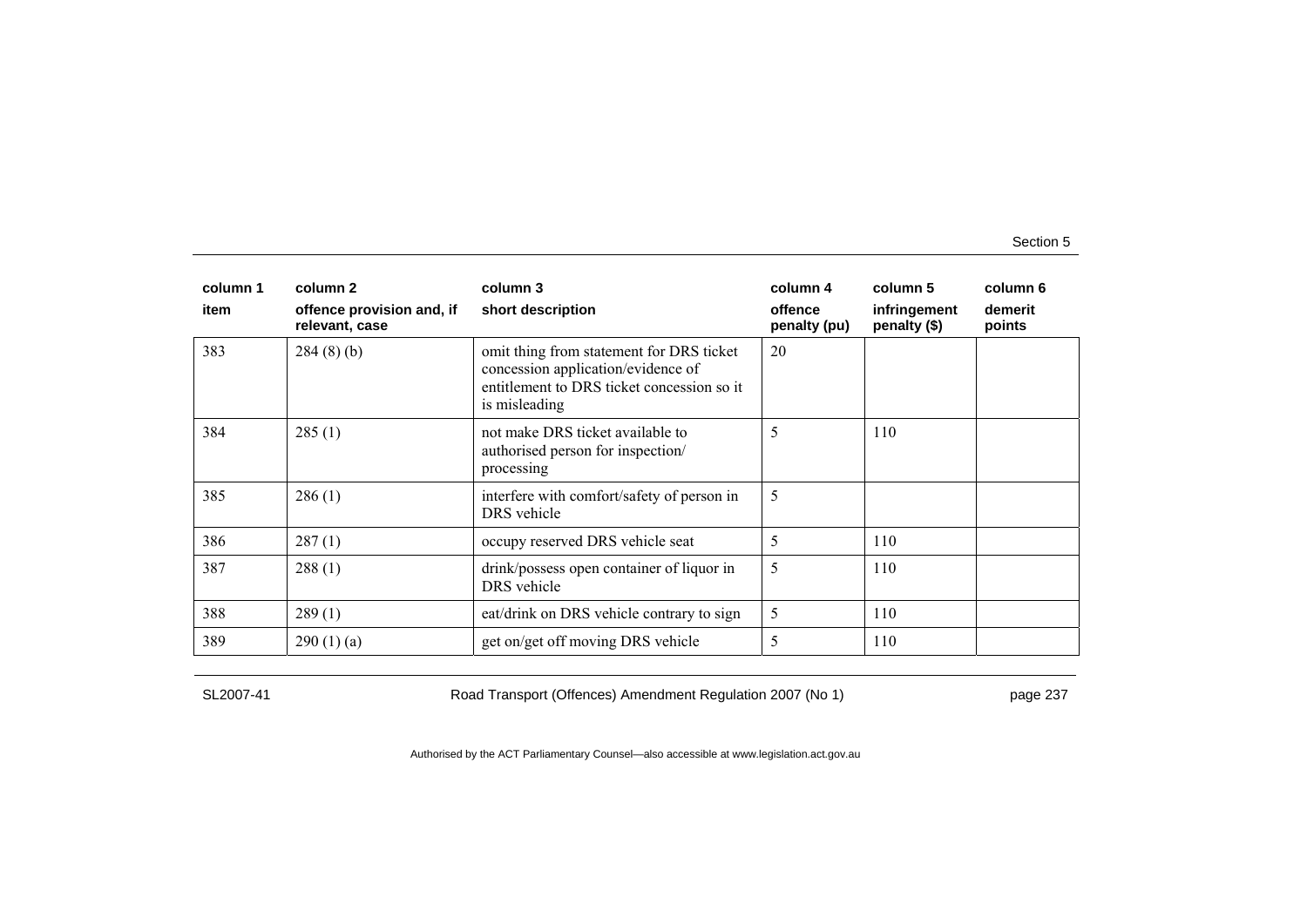| column 1<br>item | column 2<br>offence provision and, if<br>relevant, case | column 3<br>short description                           | column 4<br>offence<br>penalty (pu) | column 5<br>infringement<br>penalty (\$) | column 6<br>demerit<br>points |
|------------------|---------------------------------------------------------|---------------------------------------------------------|-------------------------------------|------------------------------------------|-------------------------------|
| 390              | 290(1)(b)                                               | get on/get off DRS vehicle through<br>window/roof hatch | 5                                   | 110                                      |                               |
| 391              | 291(1)(a)                                               | interfere with DRS vehicle equipment                    | 5                                   | 110                                      |                               |
| 392              | 291(1)(b)                                               | block DRS vehicle door                                  | 5                                   | 110                                      |                               |
| 393              | 291 $(1)(c)$                                            | unlock DRS vehicle door                                 | 5                                   | 110                                      |                               |
| 394              | 291(1)(d)                                               | open door while DRS vehicle moving                      | 5                                   | 110                                      |                               |
| 395              | 291(1)(e)                                               | interfere with automatic DRS vehicle door               | 5                                   | 110                                      |                               |
| 396              | 292(1)                                                  | throw thing in/from DRS vehicle                         | 5                                   | 110                                      |                               |
| 397              | 293(2)(a)                                               | DRS vehicle passenger enter bus driver's<br>compartment | 5                                   | 110                                      |                               |
| 398              | 293(2)(b)                                               | DRS vehicle passenger occupy bus driver's<br>seat       | 5                                   | 110                                      |                               |

page 238 Road Transport (Offences) Amendment Regulation 2007 (No 1) SL2007-41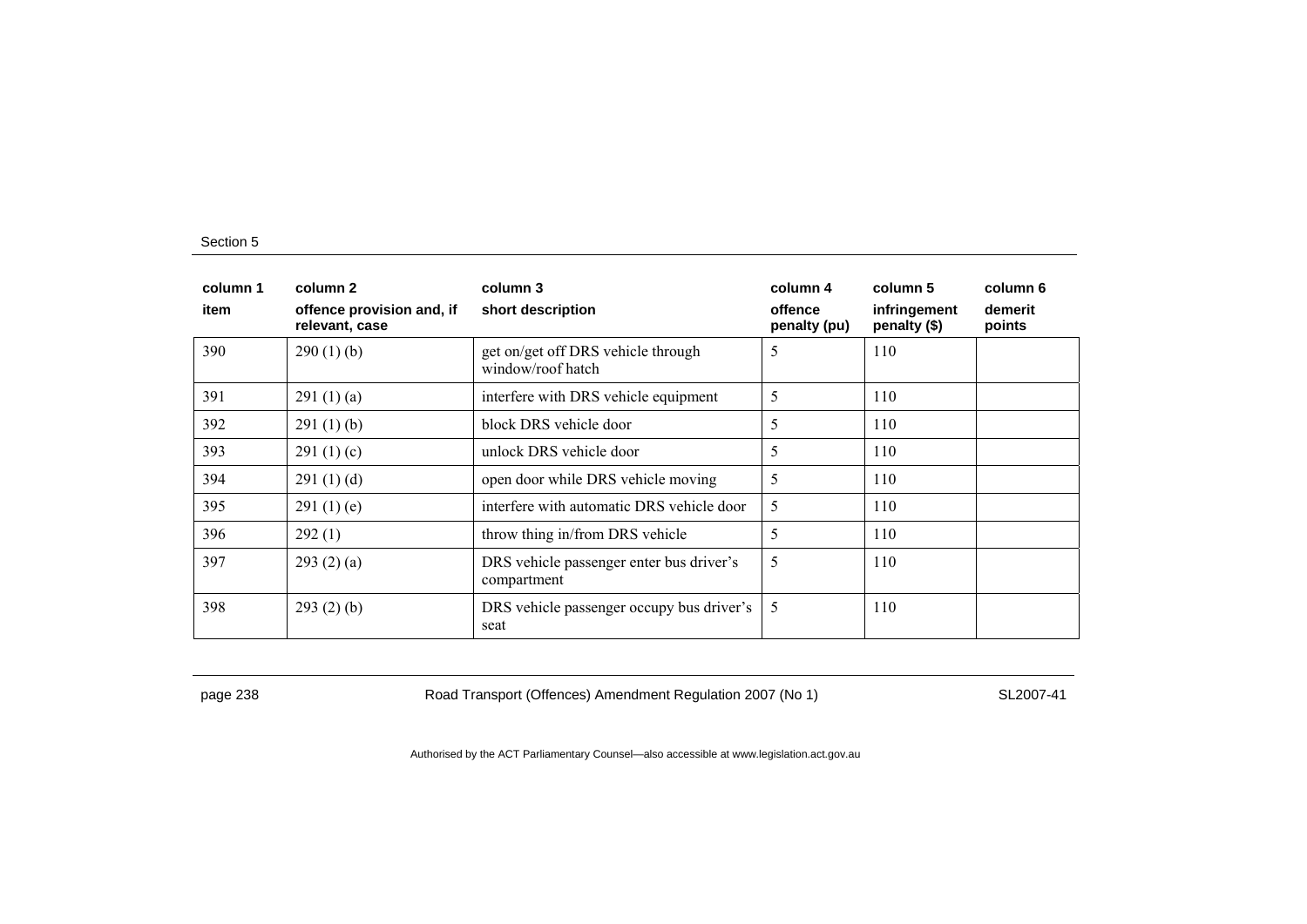| column 1 | column 2                                    | column 3                                                               | column 4                | column 5                     | column 6          |
|----------|---------------------------------------------|------------------------------------------------------------------------|-------------------------|------------------------------|-------------------|
| item     | offence provision and, if<br>relevant, case | short description                                                      | offence<br>penalty (pu) | infringement<br>penalty (\$) | demerit<br>points |
| 399      | 293(3)(a)                                   | DRS vehicle passenger travel on<br>unauthorised part of bus            | 5                       | 110                          |                   |
| 400      | 293(3)(b)                                   | DRS vehicle passenger beside/in front of<br>bus driver's seat          | 5                       | 110                          |                   |
| 401      | 294(1)                                      | remove property of DRS operator from<br>DRS vehicle                    | 5                       | 110                          |                   |
| 402      | 295(1)                                      | deposit litter/dangerous thing in DRS<br>vehicle                       | 5                       | 110                          |                   |
| 403      | 296(1)                                      | DRS vehicle passenger take animal on<br>DRS vehicle without permission | 5                       | 110                          |                   |

SL2007-41 Road Transport (Offences) Amendment Regulation 2007 (No 1) page 239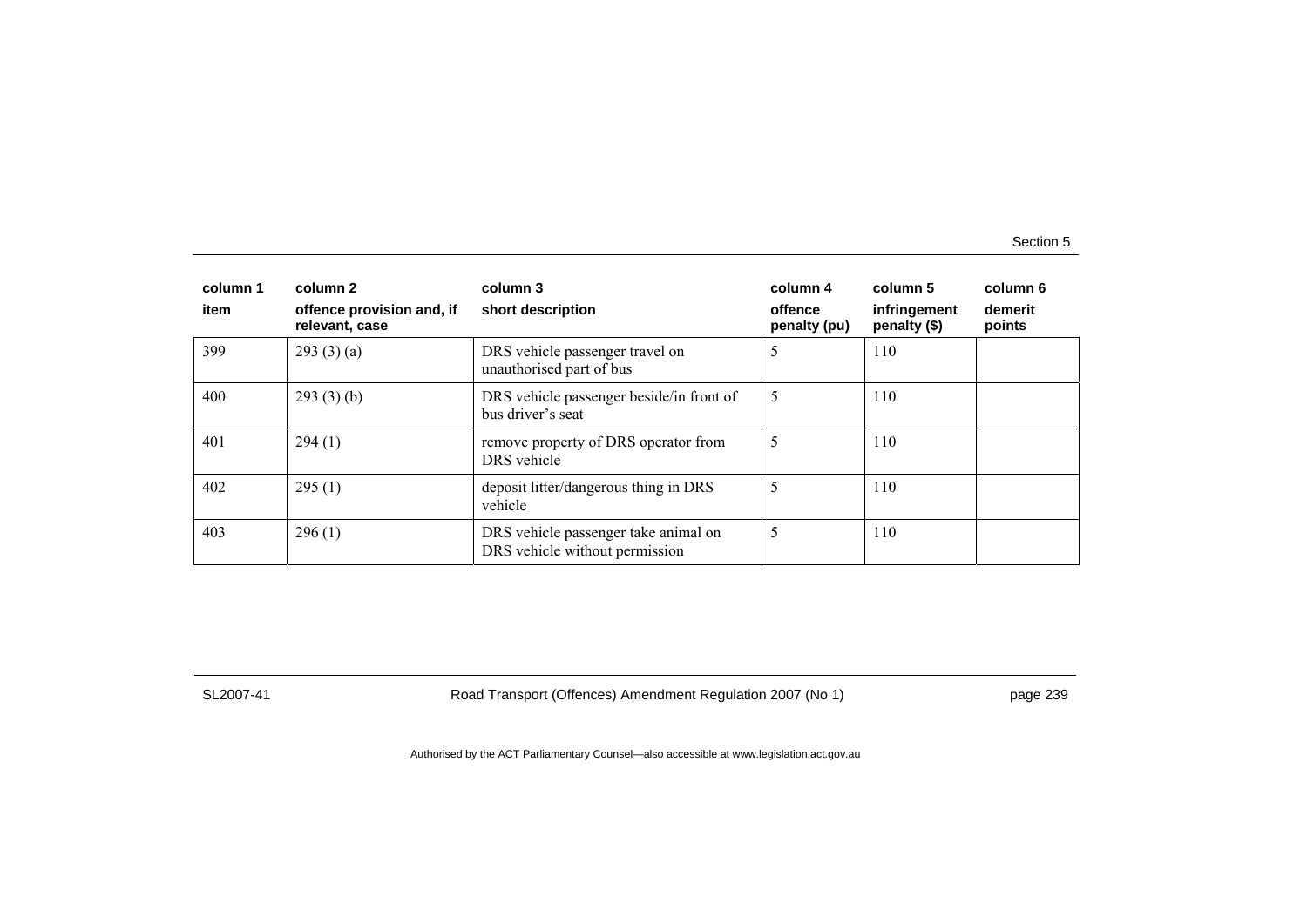| column 1<br>item | column 2<br>offence provision and, if<br>relevant, case | column 3<br>short description                                                                                                                   | column 4<br>offence<br>penalty (pu) | column 5<br>infringement<br>penalty (\$) | column 6<br>demerit<br>points |
|------------------|---------------------------------------------------------|-------------------------------------------------------------------------------------------------------------------------------------------------|-------------------------------------|------------------------------------------|-------------------------------|
| 404              | 297(2)                                                  |                                                                                                                                                 |                                     |                                          |                               |
| 404.1            | by contravening<br>٠<br>297(1)(a)                       | DRS vehicle passenger not comply with<br>direction by driver/police<br>officer/authorised person because<br>soil/damage DRS vehicle/person      | 5                                   | 110                                      |                               |
| 404.2            | by contravening<br>٠<br>$297(1)$ (b)                    | DRS vehicle passenger not comply with<br>direction by driver/police<br>officer/authorised person because goods<br>inconvenience/endanger person | 5                                   | 110                                      |                               |
| 405              | 298(2)                                                  | intoxicated DRS vehicle passenger not<br>comply with direction by driver/police<br>officer/ authorised person                                   | 5                                   | 110                                      |                               |
| 406              | 299(2)                                                  | DRS vehicle passenger offender not<br>comply with direction by driver/police<br>officer/authorised person                                       | 5                                   | 110                                      |                               |

page 240 Road Transport (Offences) Amendment Regulation 2007 (No 1) SL2007-41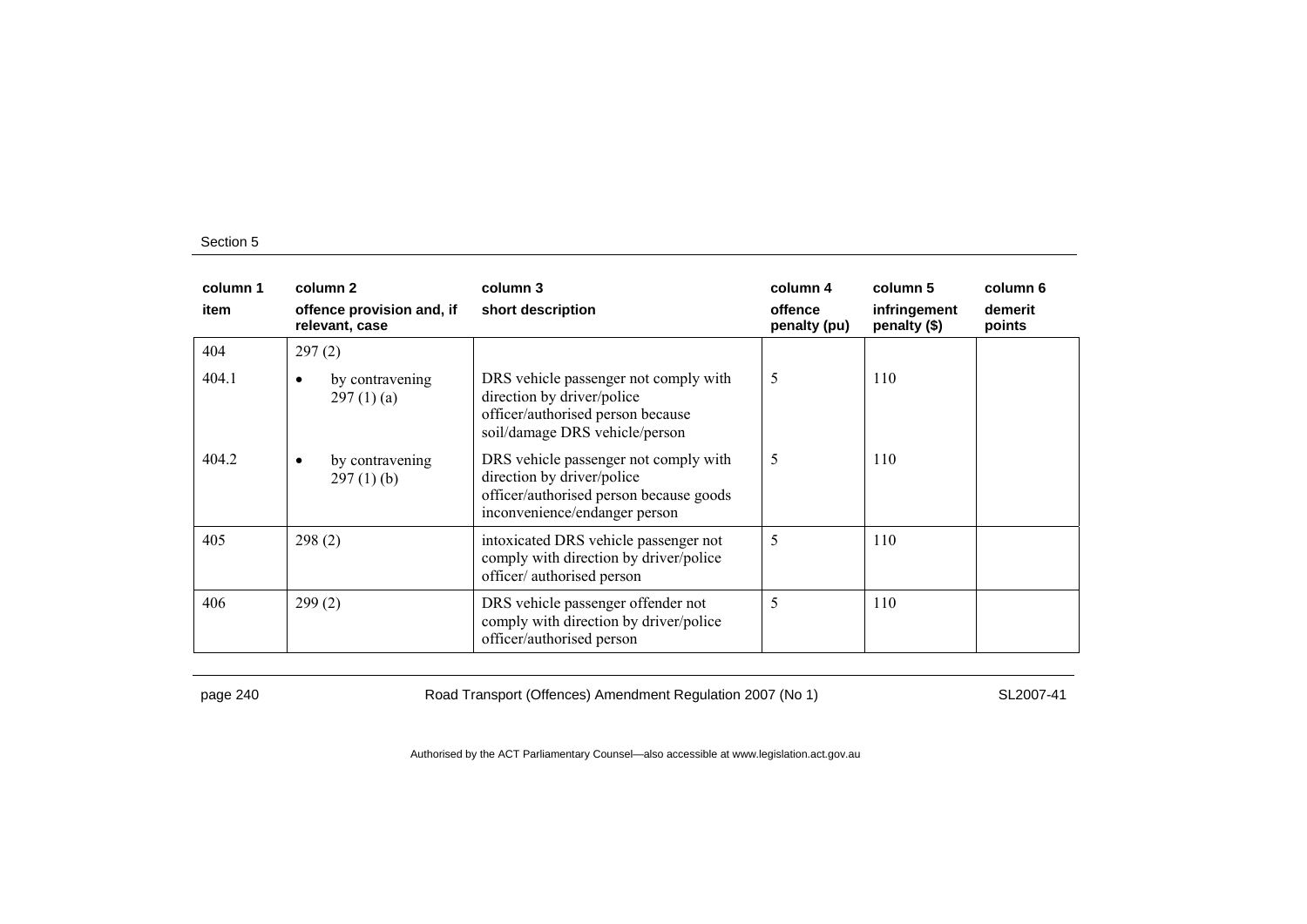| column 1 | column 2                                    | column 3                                                                                                    | column 4                | column 5                     | column 6          |
|----------|---------------------------------------------|-------------------------------------------------------------------------------------------------------------|-------------------------|------------------------------|-------------------|
| item     | offence provision and, if<br>relevant, case | short description                                                                                           | offence<br>penalty (pu) | infringement<br>penalty (\$) | demerit<br>points |
| 407      | 301(1)                                      | DRS vehicle passenger not deal with lost<br>property on DRS vehicle as required                             | 5                       | 110                          |                   |
| 408      | 303(5)                                      | not comply with DRS vehicle security<br>camera standard                                                     | 20                      |                              |                   |
| 409      | 304(1)                                      | interfere with DRS vehicle security camera                                                                  | 20                      | 310                          |                   |
| 410      | 304(2)                                      | interfere with DRS vehicle security camera<br>recording                                                     | 20                      | 310                          |                   |
| 411      | 326(1)                                      | not return suspended/cancelled certificate<br>of accreditation/hire car licence/taxi licence<br>as required | 5                       | 110                          |                   |

SL2007-41 Road Transport (Offences) Amendment Regulation 2007 (No 1) page 241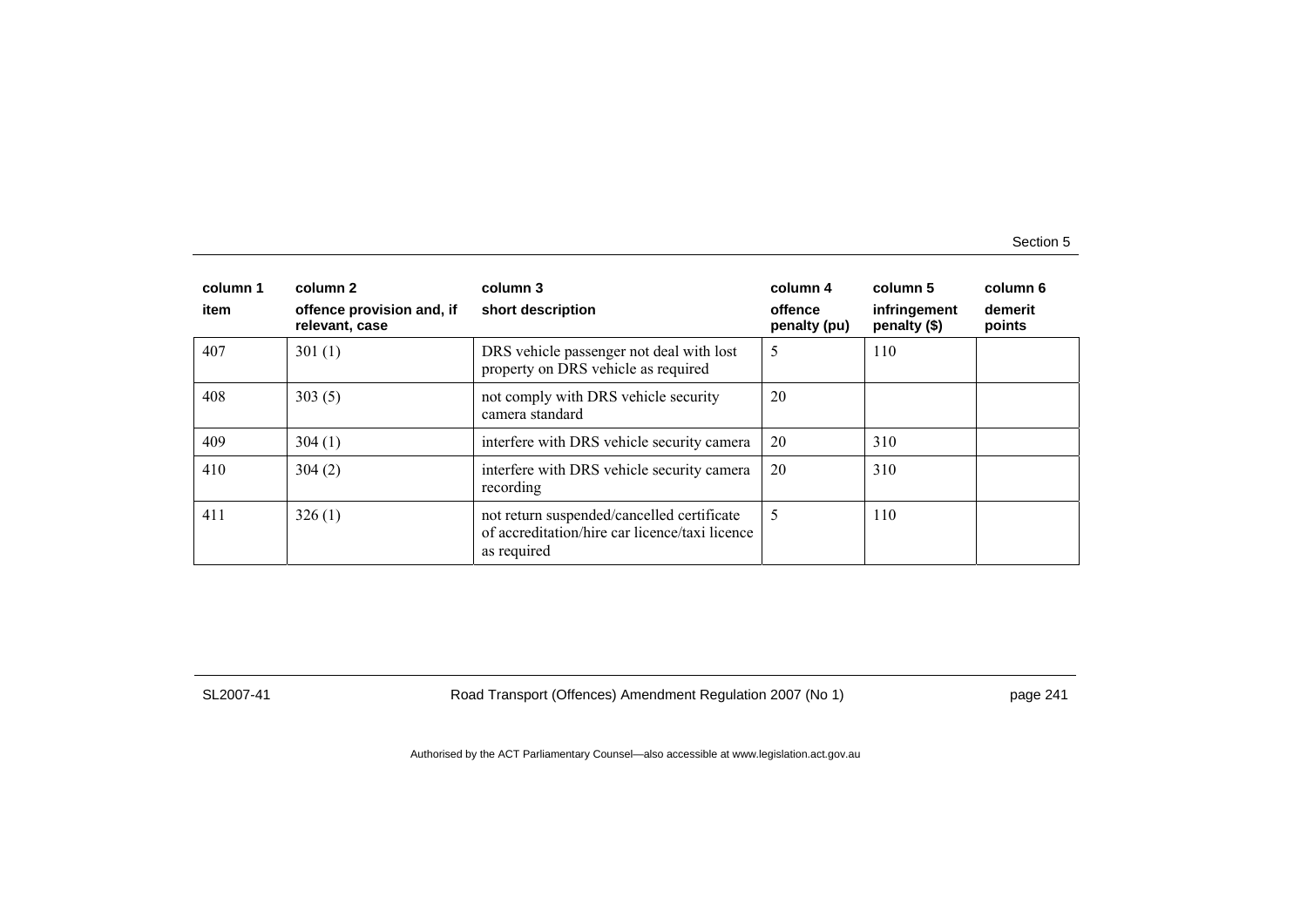# **Part 1.12 Road Transport (Safety and Traffic Management) Act 1999**

| column 1<br>item | column 2<br>offence provision and, if<br>relevant, case | column 3<br>short description                                                                            | column 4<br>offence<br>penalty (pu) | column 5<br>infringement<br>penalty (\$) | column 6<br>demerit<br>points |
|------------------|---------------------------------------------------------|----------------------------------------------------------------------------------------------------------|-------------------------------------|------------------------------------------|-------------------------------|
|                  | 5A(1)(a)                                                | organise/promote/take part in race with<br>another vehicle                                               | 20                                  | 242                                      | 3                             |
|                  | 5A(1)(b)                                                | organise/promote/take part in attempt to<br>break vehicle speed record                                   | 20                                  | 242                                      | 3                             |
|                  | 5A(1)(c)                                                | organise/promote/take part in trial of<br>vehicle's maximum speed/acceleration                           | 20                                  | 242                                      | 3                             |
|                  | 5A(1)(d)                                                | organise/promote/take part in trial of driver<br>skill/reliability of/mechanical condition of<br>vehicle | 20                                  | 242                                      |                               |

page 242 Road Transport (Offences) Amendment Regulation 2007 (No 1) SL2007-41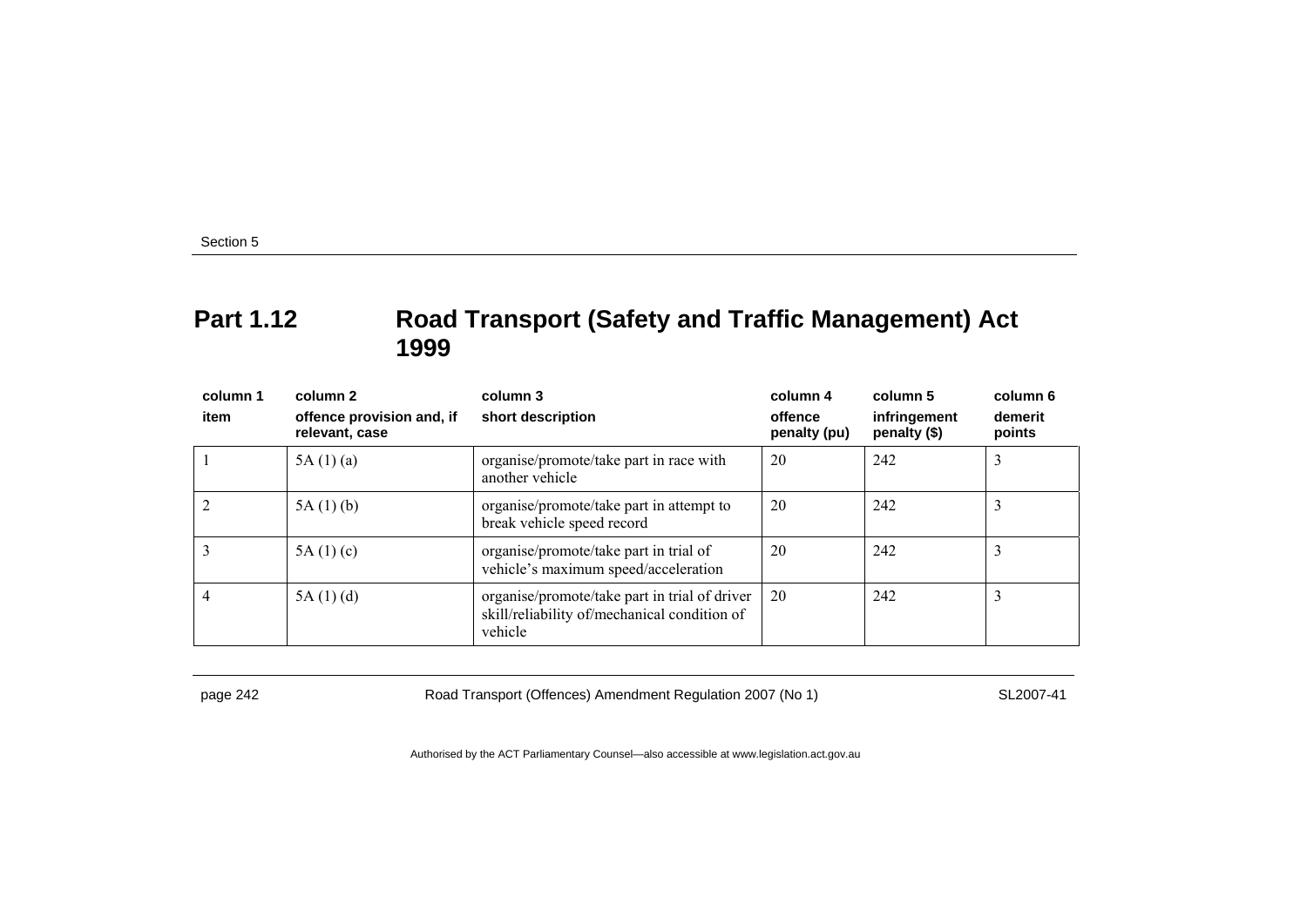| column 1<br>item | column 2<br>offence provision and, if<br>relevant, case | column 3<br>short description                                                                     | column 4<br>offence<br>penalty (pu) | column 5<br>infringement<br>penalty (\$) | column 6<br>demerit<br>points |
|------------------|---------------------------------------------------------|---------------------------------------------------------------------------------------------------|-------------------------------------|------------------------------------------|-------------------------------|
| 5                | 5A(5)                                                   | organiser/promoter/participant in race/<br>attempt/trial not comply with condition of<br>approval | 20                                  | 242                                      | 3                             |
| 6                | 5B(2)                                                   |                                                                                                   |                                     |                                          |                               |
| 6.1              | if prohibited<br>$\bullet$<br>substance on surface      | aggravated burnout                                                                                | 30                                  | 544                                      | 3                             |
| 6.2              | if no prohibited<br>$\bullet$<br>substance on surface   | burnout                                                                                           | 20                                  | 425                                      | 3                             |
|                  | 5B(4)                                                   | engage in other prohibited conduct                                                                | 20                                  | 242                                      | 3                             |
| 8                | 6(1)                                                    |                                                                                                   |                                     |                                          |                               |
| 8.1              | if the driving<br>٠<br>occasions death                  | negligent driving occasioning death                                                               | 200 pu/24<br>months<br>prison/both  |                                          |                               |

SL2007-41 Road Transport (Offences) Amendment Regulation 2007 (No 1) page 243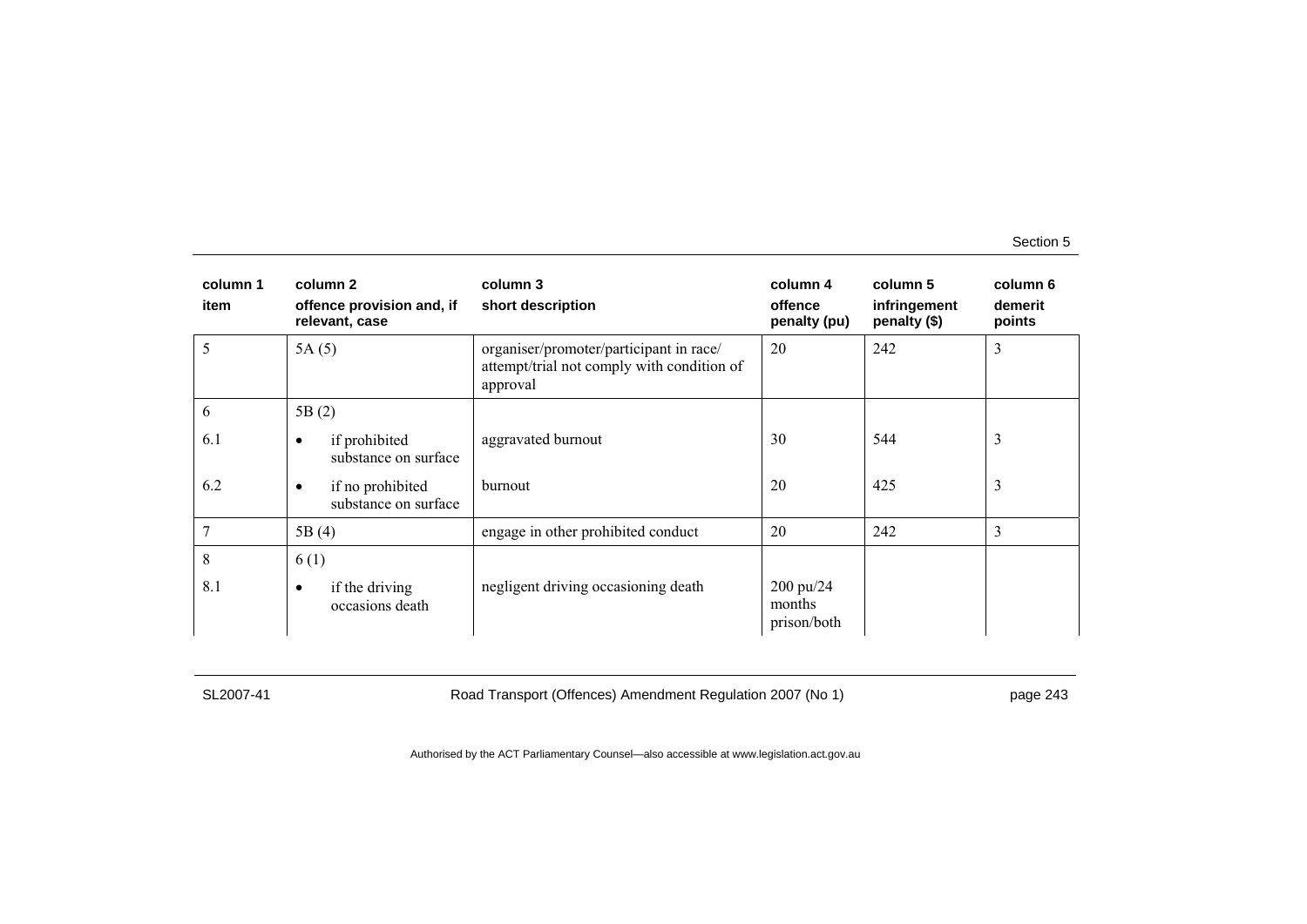| column 1<br>item | column 2<br>offence provision and, if<br>relevant, case  | column 3<br>short description                                     | column 4<br>offence<br>penalty (pu)          | column 5<br>infringement<br>penalty (\$) | column 6<br>demerit<br>points |
|------------------|----------------------------------------------------------|-------------------------------------------------------------------|----------------------------------------------|------------------------------------------|-------------------------------|
| 8.2              | if the driving<br>٠<br>occasions grievous<br>bodily harm | negligent driving occasioning grievous<br>bodily harm             | $100 \text{ pu}/12$<br>months<br>prison/both |                                          |                               |
| 8.3              | in any other case<br>٠                                   | negligent driving                                                 | 20                                           | 197                                      | $3$ (NS)                      |
| 9                |                                                          | drive furiously/recklessly/at speed<br>dangerous/in way dangerous | 100 pu/12<br>months<br>prison/both           |                                          |                               |
| 10               | 8(1)                                                     | drive with intent to menace                                       | $100 \text{ pu}/12$<br>months<br>prison/both |                                          |                               |
| 11               | 8(2)                                                     | drive knowing other may be menaced                                | $100 \text{ pu}/12$<br>months<br>prison/both |                                          |                               |

page 244 Road Transport (Offences) Amendment Regulation 2007 (No 1) SL2007-41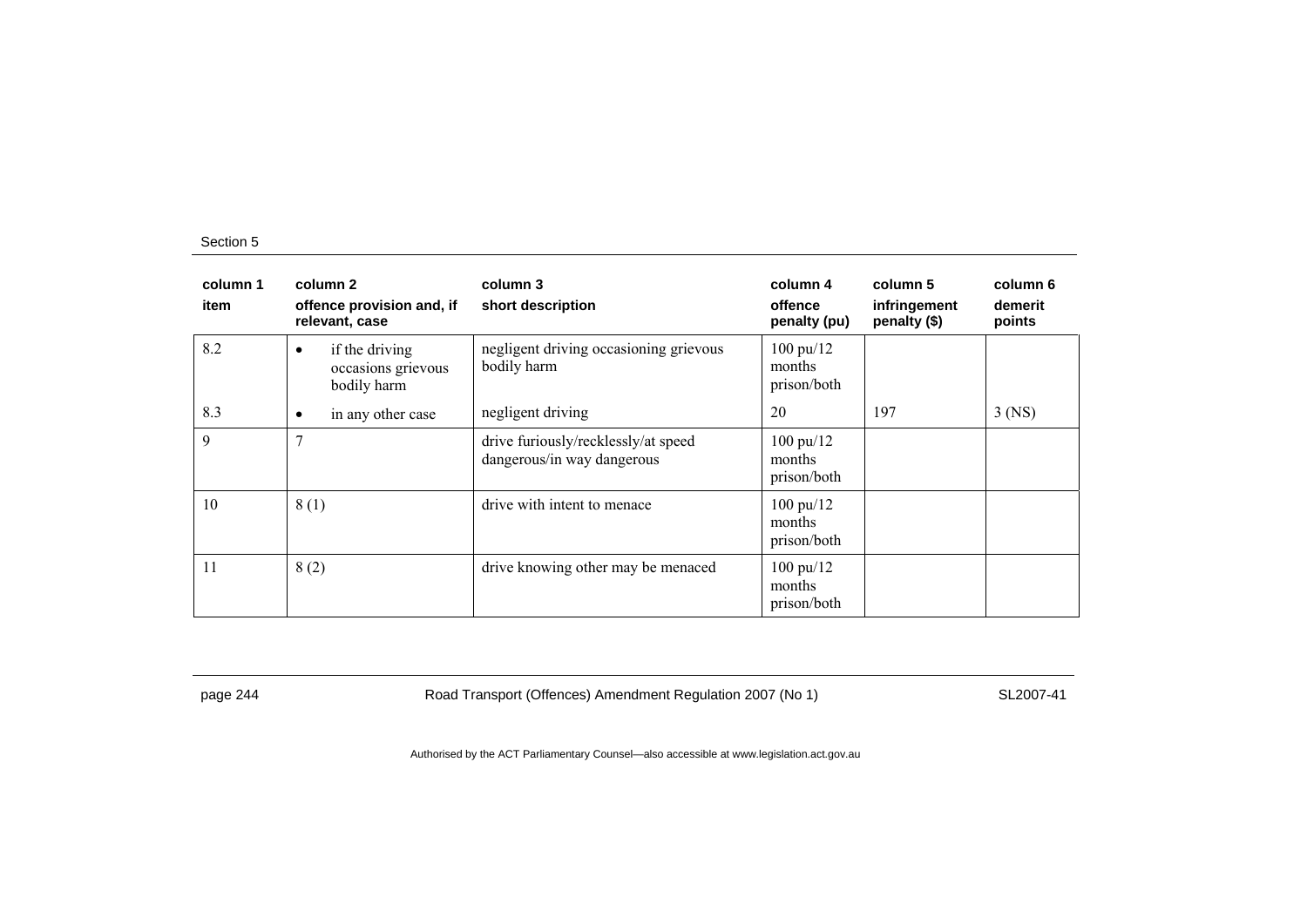| column 1<br>item | column 2<br>offence provision and, if<br>relevant, case | column 3<br>short description                                                    | column 4<br>offence<br>penalty (pu)        | column 5<br>infringement<br>penalty (\$) | column 6<br>demerit<br>points |
|------------------|---------------------------------------------------------|----------------------------------------------------------------------------------|--------------------------------------------|------------------------------------------|-------------------------------|
| 12               | 9(1)                                                    | sell/offer for sale/buy traffic offence<br>evasion article                       | 20                                         | 1242                                     |                               |
| 13               | 9(2)                                                    | drive/park vehicle with traffic offence<br>evasion article                       | 20                                         | 1242                                     |                               |
| 14               | 9(3)                                                    | responsible person vehicle driven/parked<br>with traffic offence evasion article | 20                                         | 1242                                     |                               |
| 15               | 10(6)                                                   | not surrender traffic offence evasion article<br>as required                     | 20                                         | 1242                                     |                               |
| 16               | 12                                                      | knowingly drive/stand unsafely loaded<br>vehicle causing death/injury/damage     | $50 \text{ pu/6}$<br>months<br>prison/both |                                          |                               |
| 17               | 13(1)                                                   | responsible person for unsafely loaded<br>vehicle causing death/injury/damage    | $50 \text{ pu}/6$<br>months<br>prison/both |                                          |                               |

SL2007-41 Road Transport (Offences) Amendment Regulation 2007 (No 1) page 245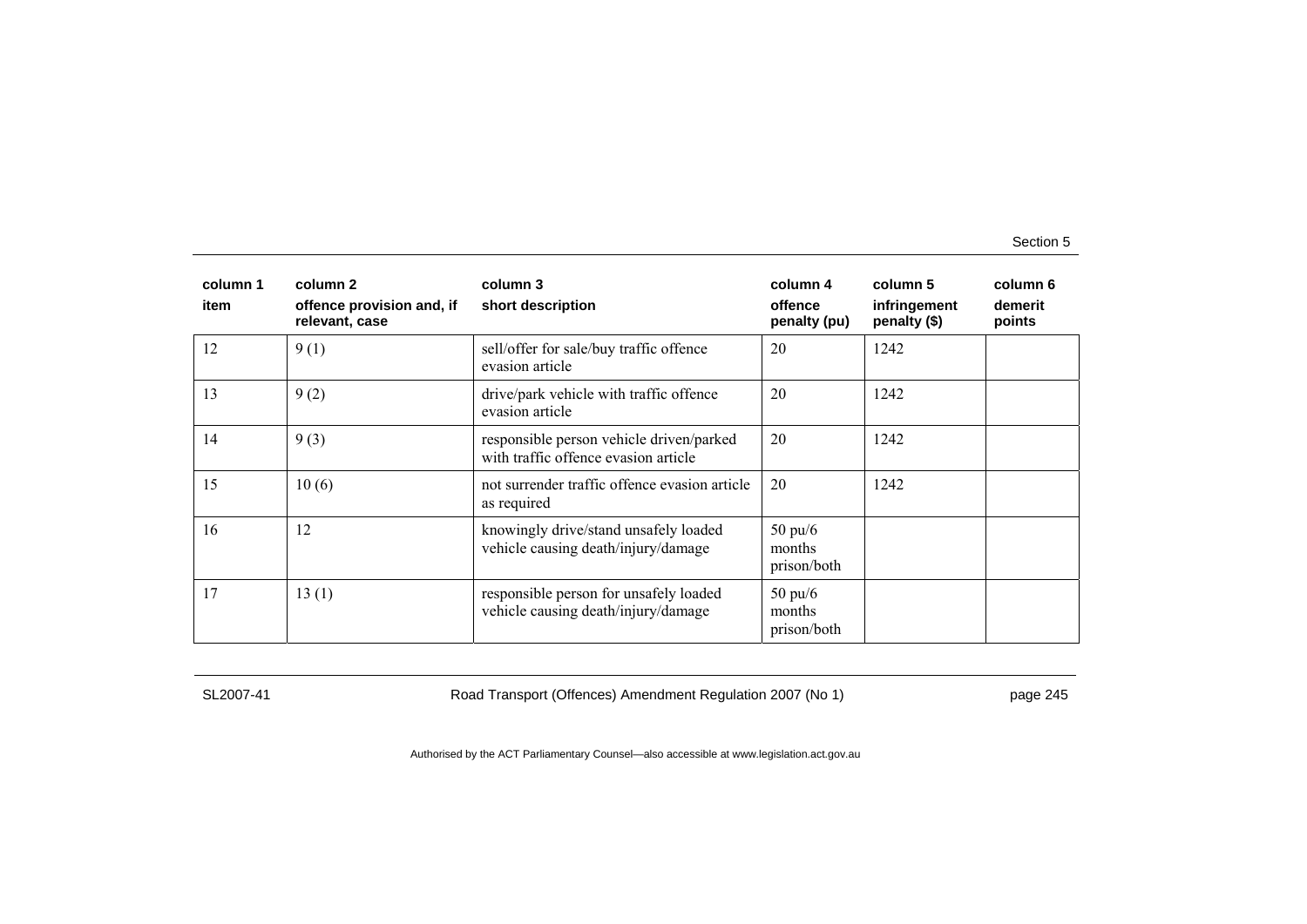| column 1<br>item | column 2<br>offence provision and, if<br>relevant, case | column 3<br>short description                                                                                    | column 4<br>offence<br>penalty (pu)        | column 5<br>infringement<br>penalty (\$) | column 6<br>demerit<br>points |
|------------------|---------------------------------------------------------|------------------------------------------------------------------------------------------------------------------|--------------------------------------------|------------------------------------------|-------------------------------|
| 18               | 13(2)                                                   | director/manager of corporation<br>responsible person for unsafely loaded<br>vehicle causing death/injury/damage | $50 \text{ pu/}6$<br>months<br>prison/both |                                          |                               |
| 19               | 16                                                      | not stop/give assistance after accident<br>causing death/injury                                                  | $200 \text{ pu}/2$<br>years<br>prison/both |                                          |                               |
| 20               | 19(1)(a)                                                | install/display traffic control device<br>without authority                                                      | 20                                         |                                          |                               |
| 21               | 19(1)(b)                                                | interfere with/change/remove traffic<br>control device without authority                                         | 20                                         |                                          |                               |
| 22               | 19(2)                                                   | install/display false sign/signal/<br>marking/structure/device                                                   | 20                                         |                                          |                               |
| 23               | 20(3)                                                   | not comply with direction to remove traffic<br>control device                                                    | 20                                         |                                          |                               |

page 246 Road Transport (Offences) Amendment Regulation 2007 (No 1) SL2007-41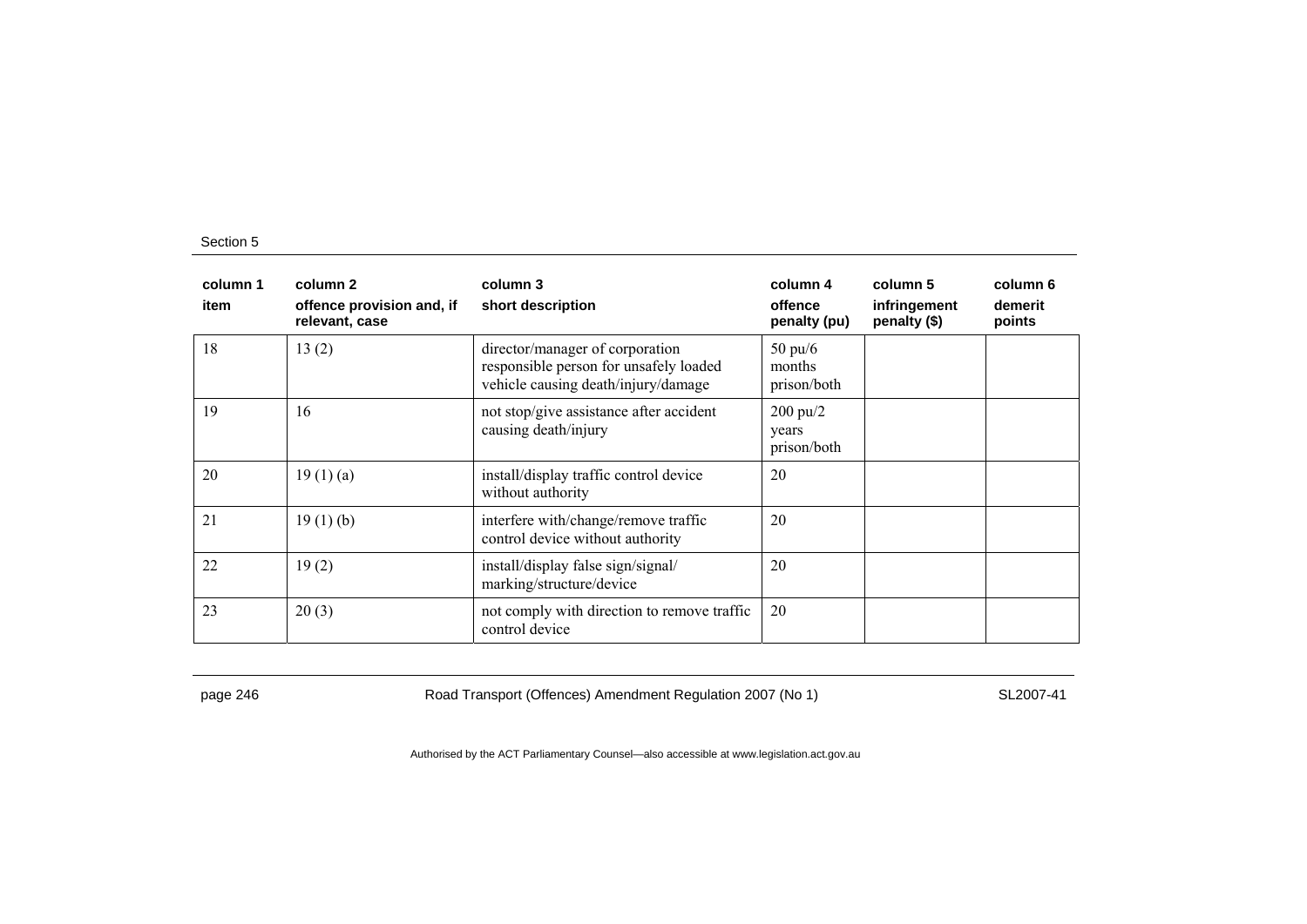| column 1<br>item | column 2<br>offence provision and, if<br>relevant, case | column 3<br>short description                                                                                            | column 4<br>offence<br>penalty (pu) | column 5<br>infringement<br>penalty (\$) | column 6<br>demerit<br>points |
|------------------|---------------------------------------------------------|--------------------------------------------------------------------------------------------------------------------------|-------------------------------------|------------------------------------------|-------------------------------|
| 24               | 26(a)                                                   | knowingly/recklessly interfere with traffic<br>offence detection device/operation of<br>traffic offence detection device | 30                                  |                                          |                               |
| 25               | 26(b)                                                   | knowingly/recklessly interfere with seal on<br>traffic offence detection device                                          | 30                                  |                                          |                               |
| 26               | 26(c)                                                   | knowingly/recklessly interfere with thing<br>produced by traffic offence detection<br>device                             | 30                                  |                                          |                               |
| 27               | 30(2)                                                   | not comply with direction—closed<br>road/road related area                                                               | 20                                  |                                          |                               |

SL2007-41 Road Transport (Offences) Amendment Regulation 2007 (No 1) page 247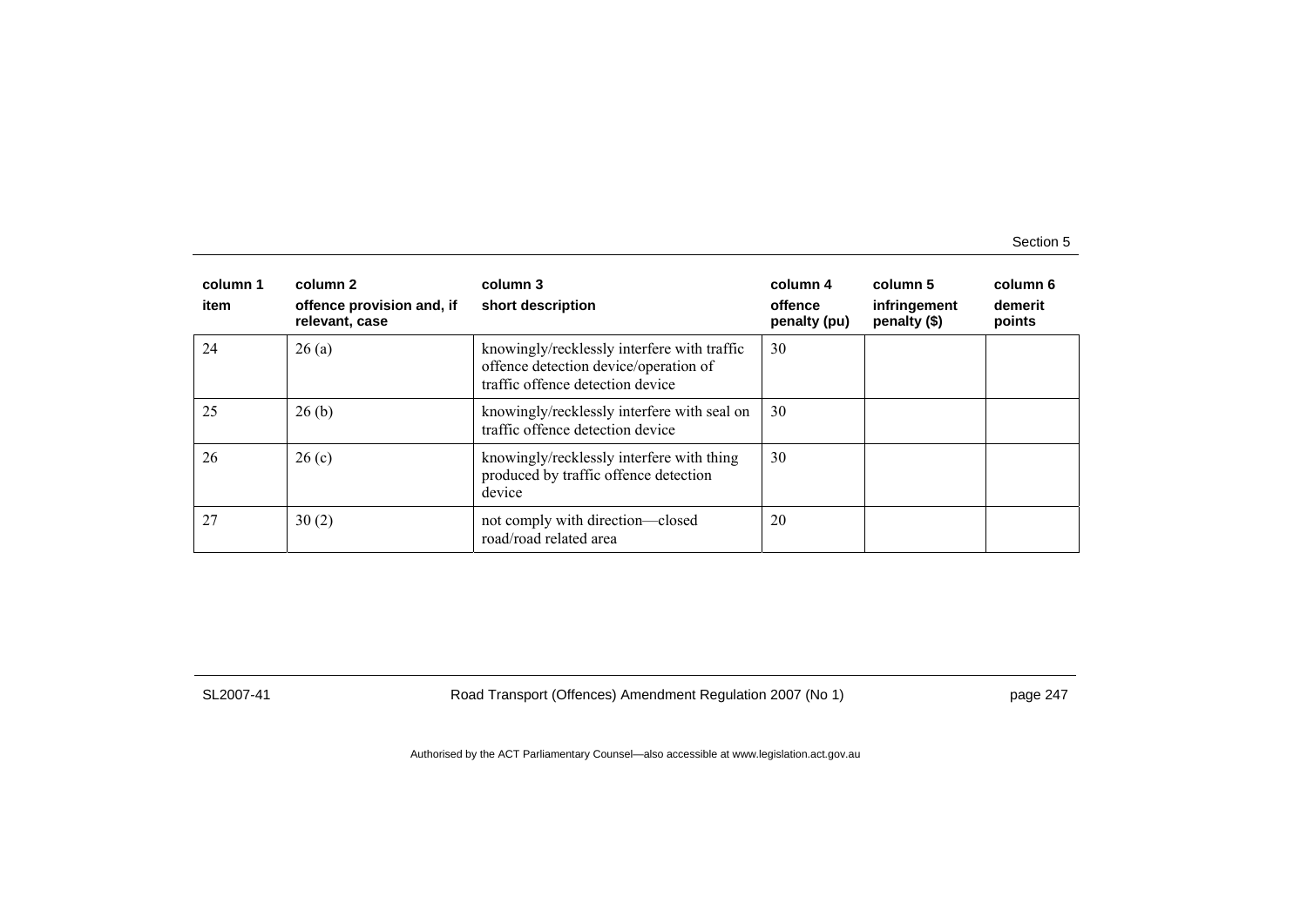# **Part 1.13 Road Transport (Safety and Traffic Management) Regulation 2000**

| column 1<br>item | column 2<br>offence provision and, if<br>relevant, case | column 3<br>short description                                                                         | column 4<br>offence<br>penalty (pu) | column 5<br>infringement<br>penalty (\$) | column 6<br>demerit<br>points |
|------------------|---------------------------------------------------------|-------------------------------------------------------------------------------------------------------|-------------------------------------|------------------------------------------|-------------------------------|
|                  | 12A                                                     | contravene ARR $170(1)$ —stop in<br>intersection                                                      | 20                                  | 82                                       |                               |
|                  | 37                                                      | make unnecessary noise by turning<br>on/running/not turning off engine                                | 20                                  | 117                                      |                               |
|                  | 38(1)                                                   | use motor vehicle/trailer without adequate<br>precautions to prevent oil/grease dropping<br>onto road | 20                                  | 117                                      |                               |

page 248 Road Transport (Offences) Amendment Regulation 2007 (No 1) SL2007-41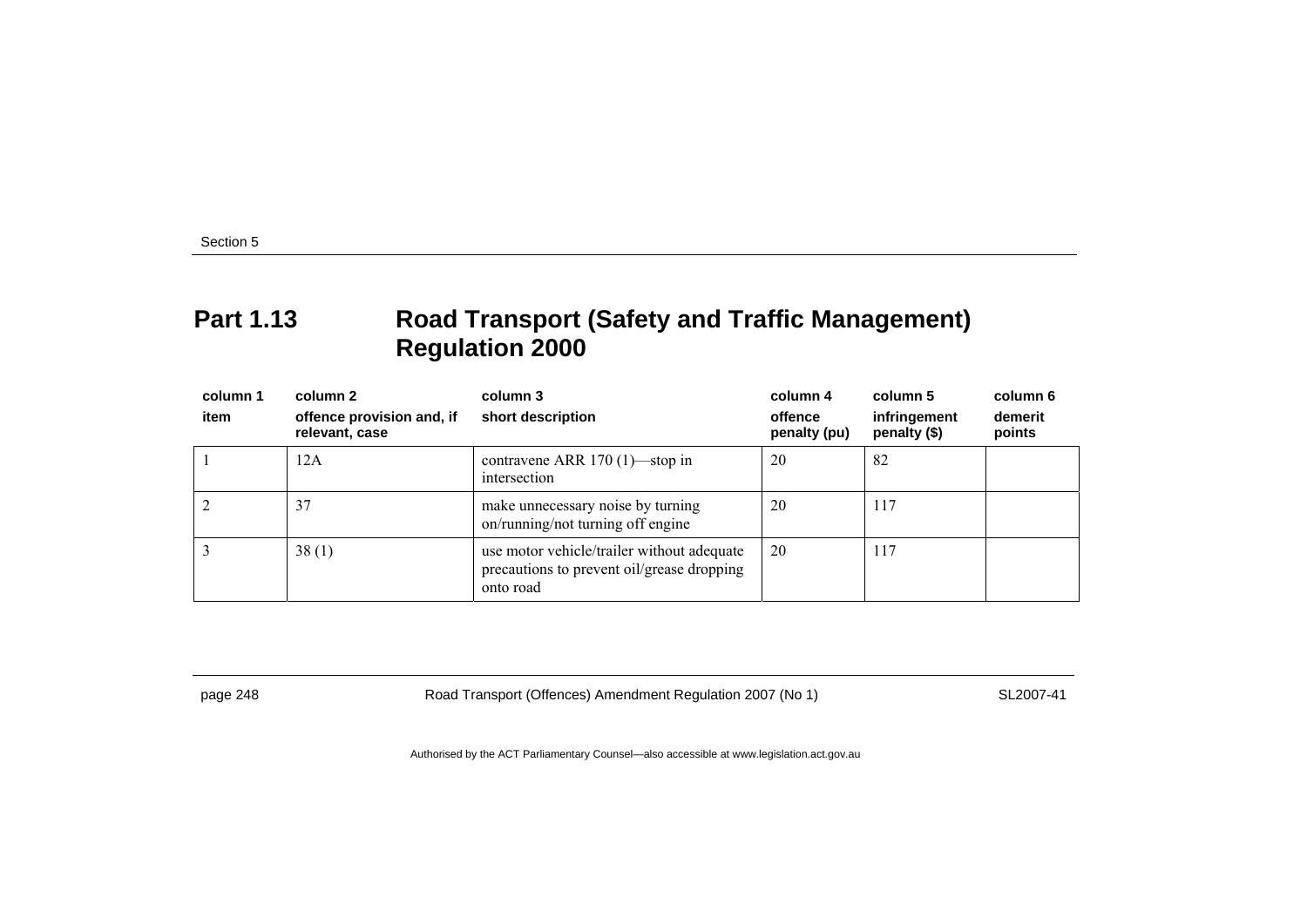| column 1<br>item | column 2<br>offence provision and, if<br>relevant, case | column 3<br>short description                                                                                   | column 4<br>offence<br>penalty (pu) | column 5<br>infringement<br>penalty (\$) | column 6<br>demerit<br>points |
|------------------|---------------------------------------------------------|-----------------------------------------------------------------------------------------------------------------|-------------------------------------|------------------------------------------|-------------------------------|
| 4                | 38(2)                                                   | responsible person for vehicle/trailer not<br>take reasonable steps to prevent oil/grease<br>dropping onto road | 20                                  | 117                                      |                               |
| 5                | 39(1)                                                   | travel on part of trailer not designed for<br>passengers/goods                                                  | 20                                  | 90                                       |                               |
| 6                | 39(2)                                                   | travel on unenclosed part of trailer<br>designed for goods                                                      | 20                                  | 90                                       |                               |
|                  | 40(1)                                                   | passenger in sidecar not sitting in place<br>designed for passenger                                             | 20                                  | 90                                       |                               |
| 8                | 40(2)                                                   | ride motorbike with passenger in sidecar<br>not sitting in place designed for passenger                         | 20                                  | 90                                       |                               |
| 9                | 41 $(1)$                                                | drive articulated vehicle towing other<br>vehicle                                                               | 20                                  | 86                                       |                               |

SL2007-41 Road Transport (Offences) Amendment Regulation 2007 (No 1) page 249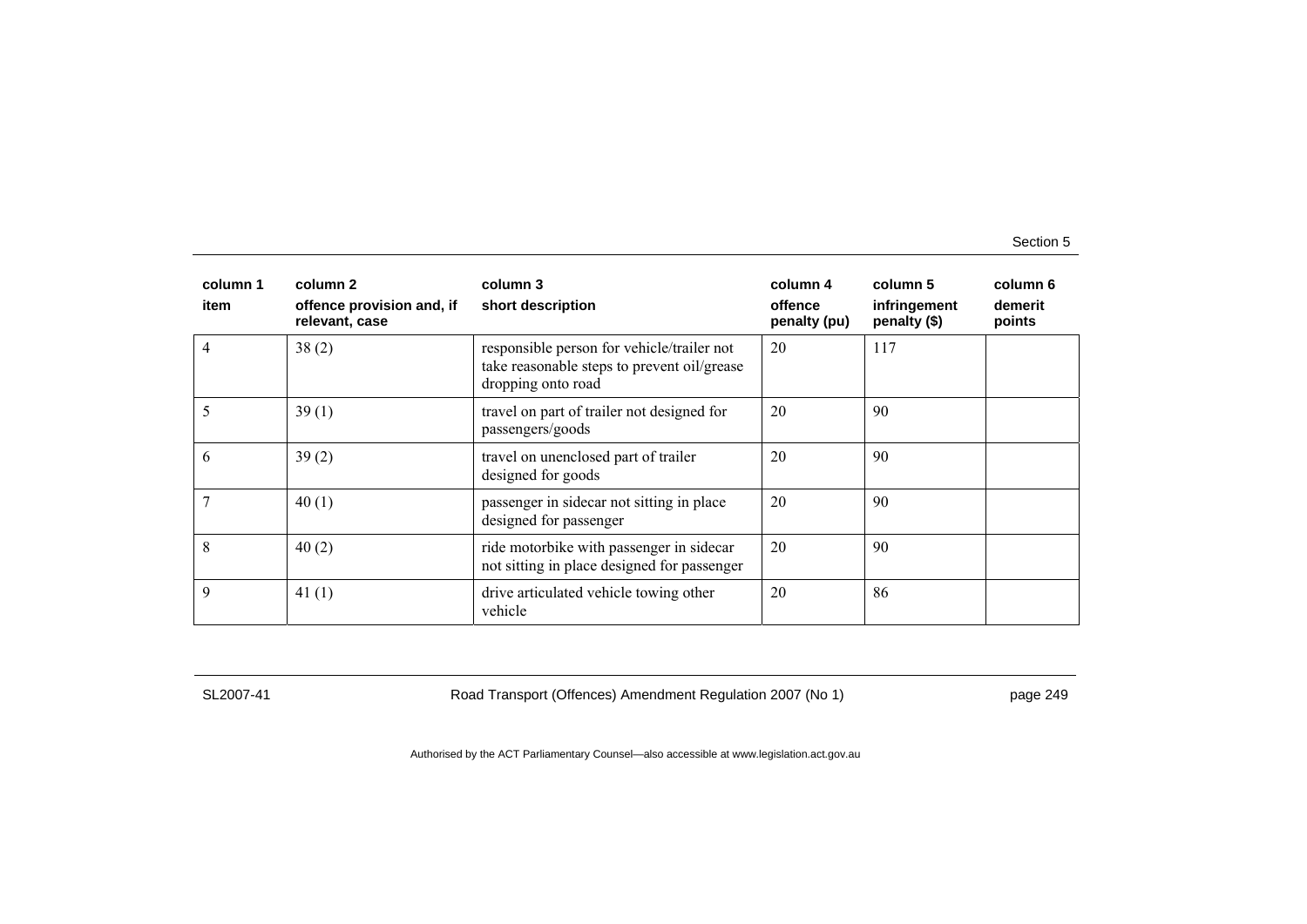| column 1<br>item | column 2<br>offence provision and, if<br>relevant, case | column 3<br>short description                                                                                      | column 4<br>offence<br>penalty (pu) | column 5<br>infringement<br>penalty (\$) | column 6<br>demerit<br>points |
|------------------|---------------------------------------------------------|--------------------------------------------------------------------------------------------------------------------|-------------------------------------|------------------------------------------|-------------------------------|
| 10               | 41 $(2)$                                                | drive motor vehicle towing more than 1<br>vehicle                                                                  | 20                                  | 86                                       |                               |
| 11               | 42(1)(a)                                                | drive motor vehicle towing vehicle<br>exceeding towing attachment capacity                                         | 20                                  | 187                                      |                               |
| 12               | 42 $(1)$ $(b)$                                          | drive motor vehicle towing vehicle<br>exceeding maximum laden weight                                               | 20                                  | 187                                      |                               |
| 13               | 43 $(1)$                                                | unlawful operation of spotlight/searchlight                                                                        | 20                                  | 90                                       |                               |
| 14               | 43 $(2)$ $(a)$                                          | unlawful operation of additional headlight<br>in built-up area                                                     | 20                                  | 90                                       |                               |
| 15               | 43 $(2)$ $(b)$ $(i)$                                    | unlawful operation of additional headlight<br>$\leq$ 200 $\text{m}$ behind vehicle travelling in same<br>direction | 20                                  | 90                                       |                               |
| 16               | 43 $(2)$ $(b)$ $(ii)$                                   | unlawful operation of additional headlight<br>$\leq$ 200m from oncoming vehicle                                    | 20                                  | 90                                       |                               |

page 250 Road Transport (Offences) Amendment Regulation 2007 (No 1) SL2007-41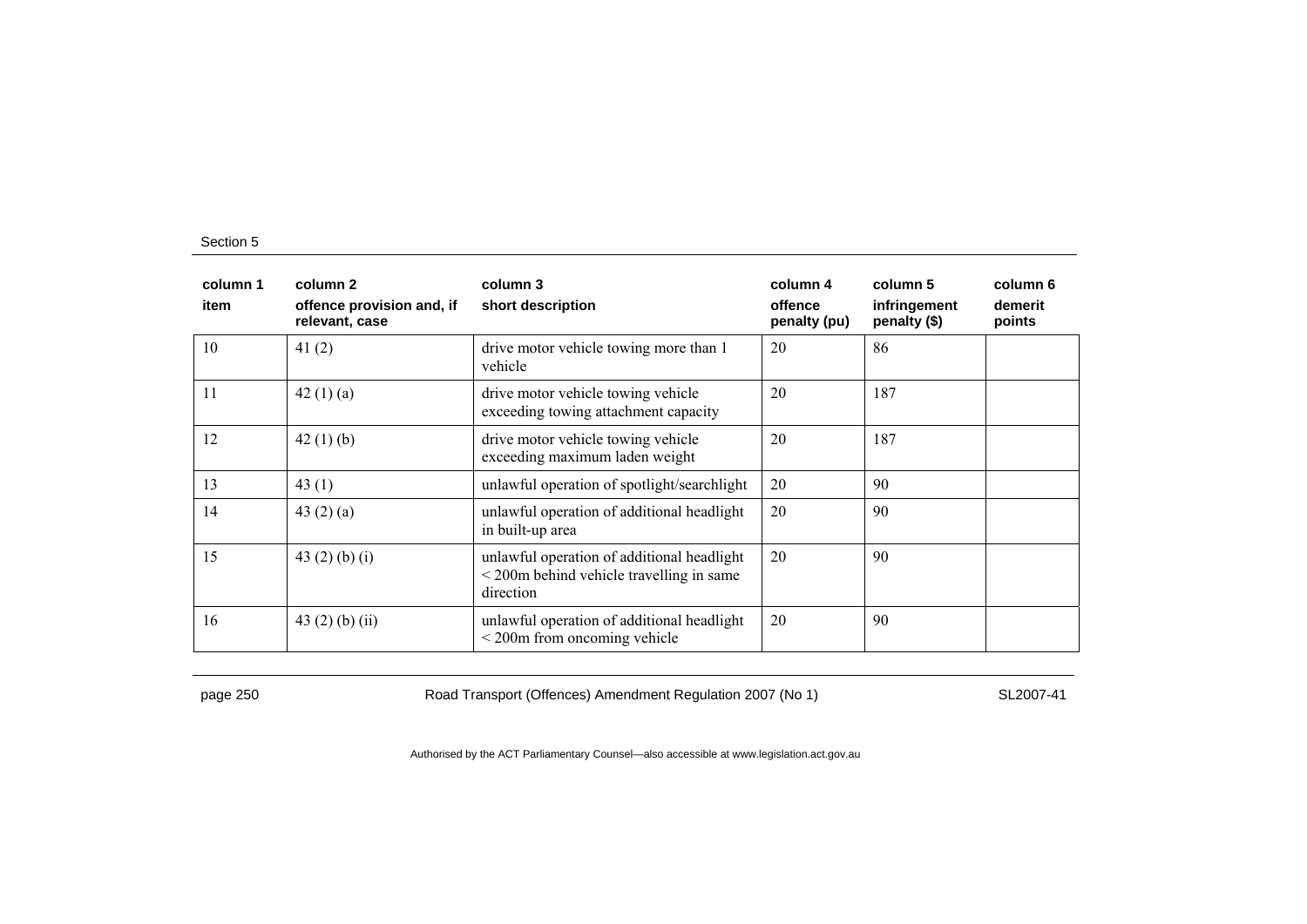| column 1<br>item | column 2<br>offence provision and, if<br>relevant, case | column 3<br>short description               | column 4<br>offence<br>penalty (pu) | column 5<br>infringement<br>penalty (\$) | column 6<br>demerit<br>points |
|------------------|---------------------------------------------------------|---------------------------------------------|-------------------------------------|------------------------------------------|-------------------------------|
| 17               | 44(1)                                                   | park outside metered space                  | 20                                  | 72                                       |                               |
| 18               | 44(2)                                                   | park in occupied metered space              | 20                                  | 72                                       |                               |
| 19               | 44(3)                                                   | park not completely in metered space        | 20                                  | 72                                       |                               |
| 20               | 44A(1)                                                  | park without paying meter fee               | 20                                  | 72                                       |                               |
| 21               | 44B(1)                                                  | park after meter expired                    | 20                                  | 72                                       |                               |
| 22               | 44B(2)                                                  | park for longer than allowed by meter signs | 20                                  | 72                                       |                               |
| 23               | 46(2)                                                   | park in closed metered space                | 20                                  | 72                                       |                               |
| 24               | 47(a)                                                   | insert prohibited thing into parking meter  | 20                                  | 82                                       |                               |
| 25               | 47(b)                                                   | attach anything to parking meter            | 20                                  | 82                                       |                               |
| 26               | 48(a)                                                   | interfere with parking meter                | 20                                  | 412                                      |                               |
| 27               | 48(b)                                                   | fraudulently operate parking meter          | 20                                  |                                          |                               |

SL2007-41 Road Transport (Offences) Amendment Regulation 2007 (No 1) page 251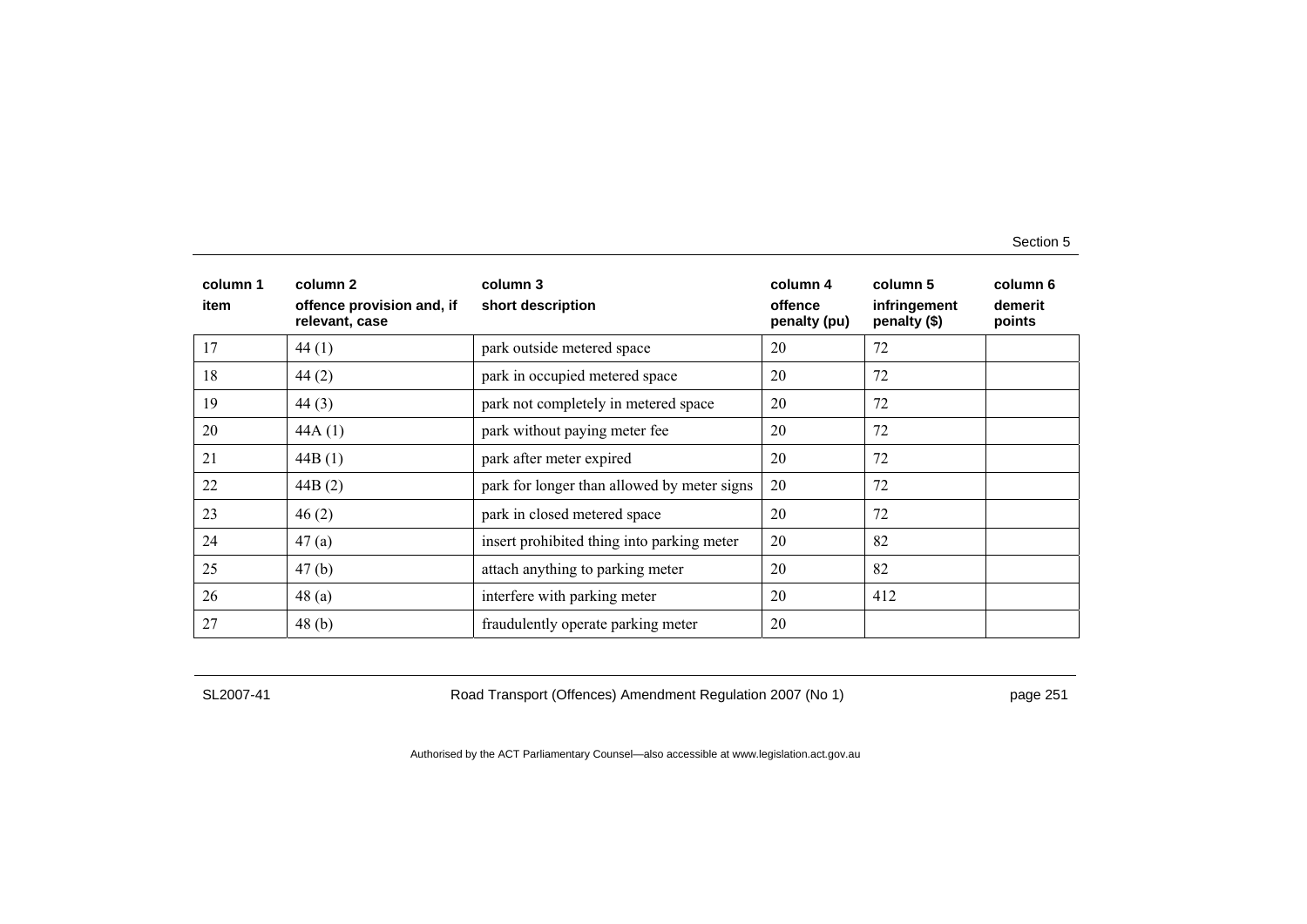| column 1<br>item | column 2<br>offence provision and, if<br>relevant, case | column 3<br>short description                                                  | column 4<br>offence<br>penalty (pu) | column 5<br>infringement<br>penalty (\$) | column 6<br>demerit<br>points |
|------------------|---------------------------------------------------------|--------------------------------------------------------------------------------|-------------------------------------|------------------------------------------|-------------------------------|
| 28               | 49(1)                                                   | park outside ticket space                                                      | 20                                  | 72                                       |                               |
| 29               | 49(3)                                                   | park in occupied ticket space                                                  | 20                                  | 72                                       |                               |
| 30               | 49(4)                                                   | park not completely in ticket space                                            | 20                                  | 72                                       |                               |
| 31               | 49A(1)                                                  | park without current/current equivalent<br>ticket displayed/properly displayed | 20                                  | 72                                       |                               |
| 32               | 49B(1)                                                  | park after ticket expired                                                      | 20                                  | 72                                       |                               |
| 33               | 49B(2)                                                  | park for longer than allowed by ticket signs                                   | 20                                  | 72                                       |                               |
| 34               | 51(3)                                                   | park in closed ticket area/space                                               | 20                                  | 72                                       |                               |
| 35               | 52 $(2)$ $(a)$                                          | display thing falsely resembling parking<br>ticket                             | 20                                  | 402                                      |                               |
| 36               | 52(2)(b)                                                | display changed/damaged/defaced parking<br>ticket                              | 20                                  | 402                                      |                               |

page 252 Road Transport (Offences) Amendment Regulation 2007 (No 1) SL2007-41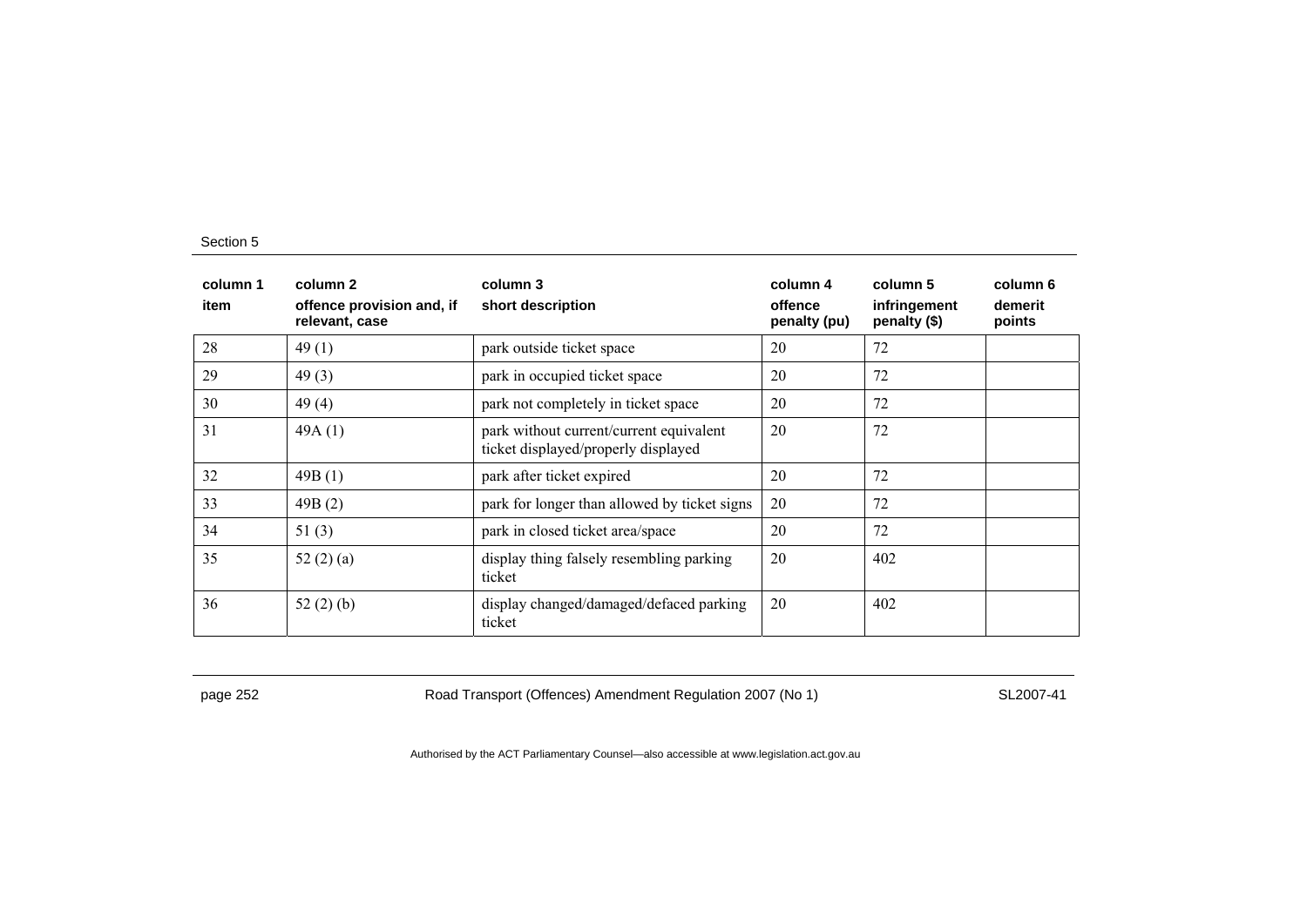| column 1<br>item | column 2<br>offence provision and, if<br>relevant, case | column 3<br>short description                                       | column 4<br>offence<br>penalty (pu) | column 5<br>infringement<br>penalty (\$) | column 6<br>demerit<br>points |
|------------------|---------------------------------------------------------|---------------------------------------------------------------------|-------------------------------------|------------------------------------------|-------------------------------|
| 37               | 53 $(a)$                                                | insert prohibited thing into ticket machine                         | 20                                  | 412                                      |                               |
| 38               | 53 $(b)$                                                | attach anything to ticket machine                                   | 20                                  | 82                                       |                               |
| 39               | 54(a)                                                   | interfere with ticket machine                                       | 20                                  | 412                                      |                               |
| 40               | 54(b)                                                   | fraudulently operate ticket machine                                 | 20                                  |                                          |                               |
| 41               | 55                                                      | interfere with parking ticket                                       | 20                                  |                                          |                               |
| 42               | 56(1)                                                   | display parking permit without being<br>entitled                    | 20                                  |                                          |                               |
| 43               | 56(2)                                                   | display mobility parking scheme authority<br>without being entitled | 20                                  |                                          |                               |
| 44               | 56A                                                     | interfere with parking permit/mobility<br>parking scheme authority  | 20                                  |                                          |                               |

SL2007-41 Road Transport (Offences) Amendment Regulation 2007 (No 1) page 253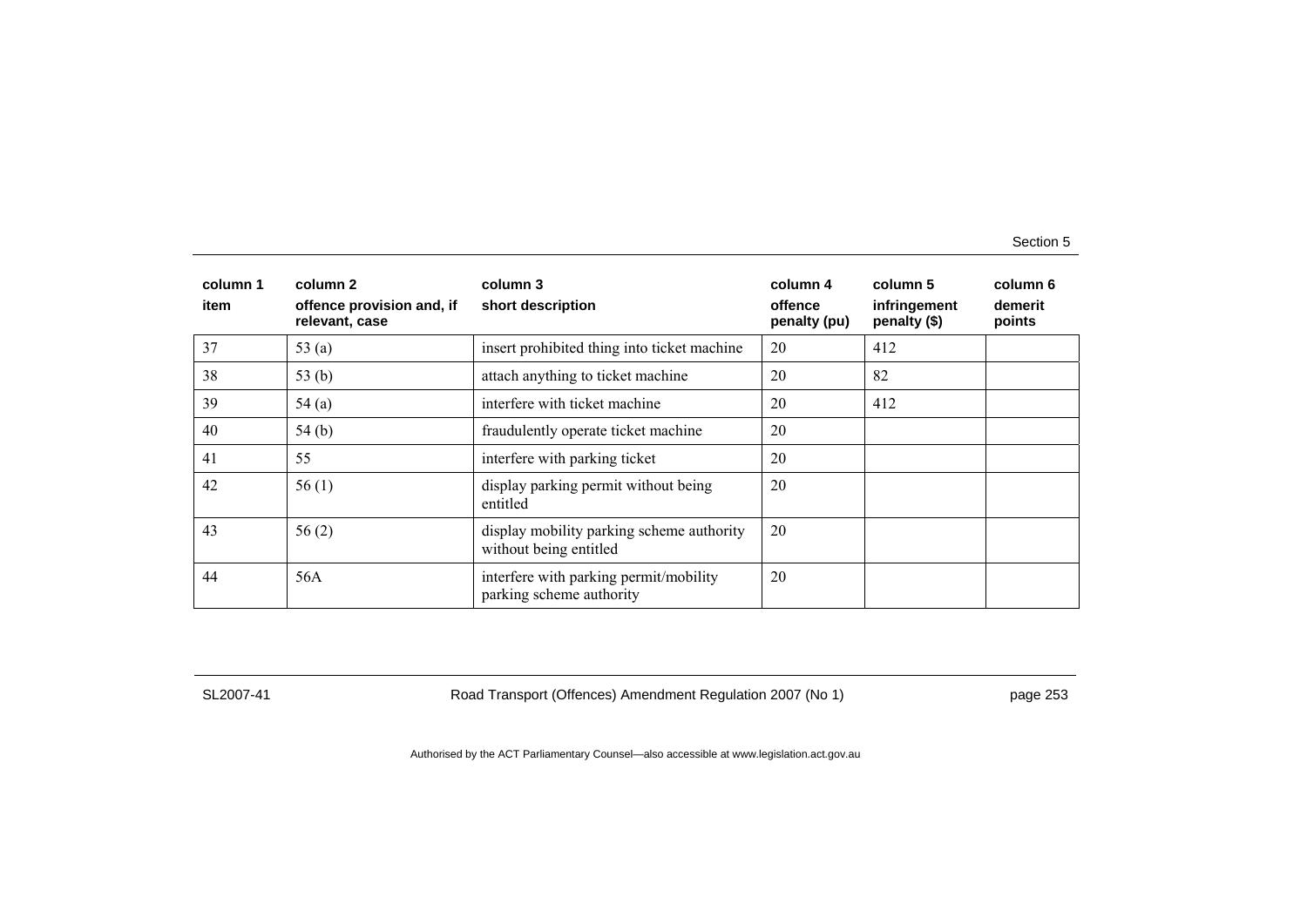| column 1<br>item | column 2<br>offence provision and, if<br>relevant, case                                 | column 3<br>short description                                                                     | column 4<br>offence<br>penalty (pu) | column 5<br>infringement<br>penalty (\$) | column 6<br>demerit<br>points |
|------------------|-----------------------------------------------------------------------------------------|---------------------------------------------------------------------------------------------------|-------------------------------------|------------------------------------------|-------------------------------|
| 45               | 57A $(1)$                                                                               |                                                                                                   |                                     |                                          |                               |
| 45.1             | for a bus zone in a<br>$\bullet$<br>clearway, transit lane<br>or bus lane               | stop public bus in bus zone<br>(clearway/transit lane/bus lane)                                   | 20                                  | 133                                      |                               |
| 45.2             | other than for a bus<br>$\bullet$<br>zone in a clearway,<br>transit lane or bus<br>lane | stop public bus in bus zone (not<br>clearway/transit lane/bus lane)                               | 20                                  | 97                                       |                               |
| 46               | 57A $(3)$                                                                               | stop public bus at/near bus stop                                                                  | 20                                  | 97                                       |                               |
| 47               | 59(1)                                                                                   | drive/park vehicle with explosive substance<br>in/above/within 50m of end of major road<br>tunnel | 30                                  |                                          |                               |

page 254 Road Transport (Offences) Amendment Regulation 2007 (No 1) SL2007-41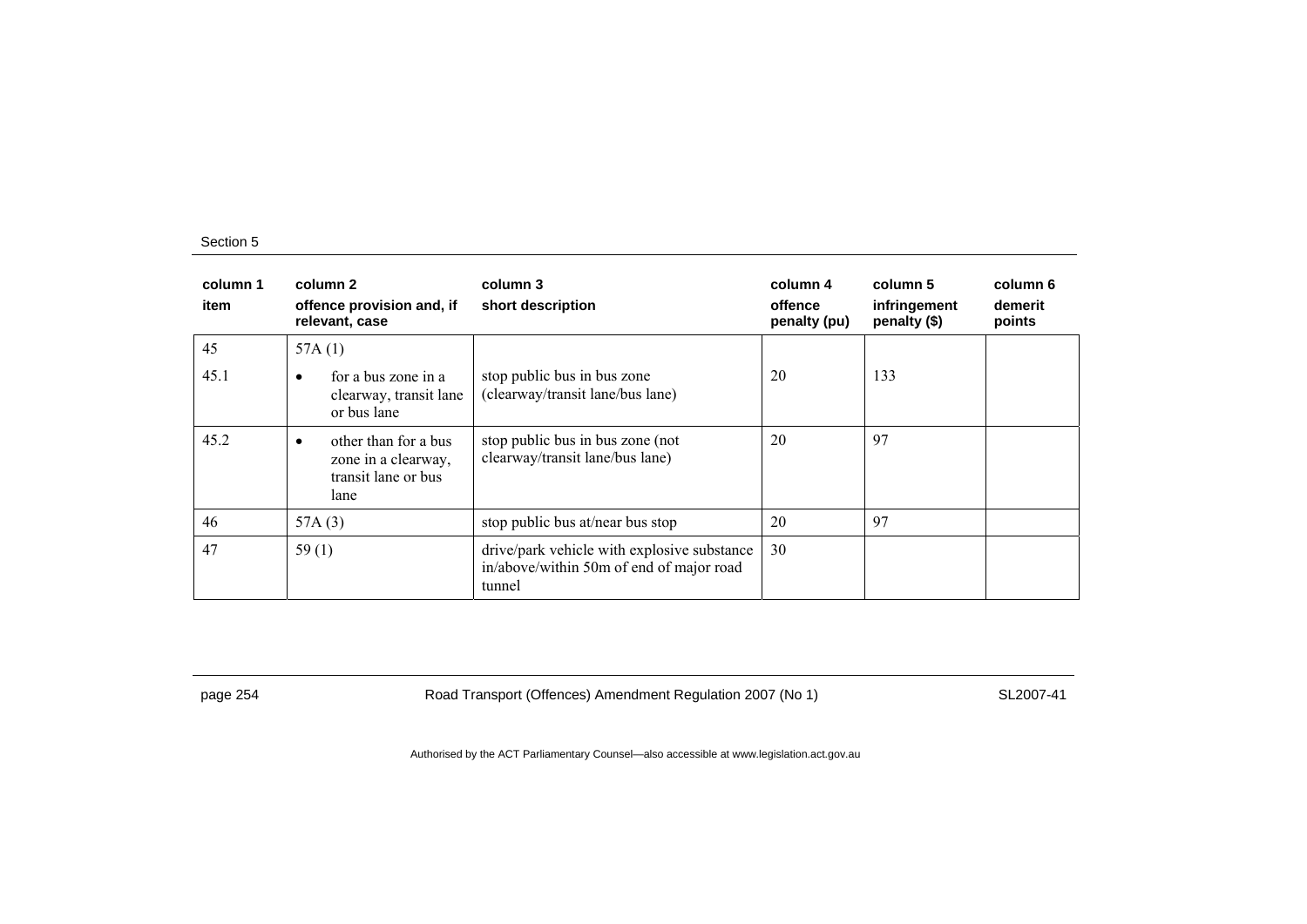| column 1<br>item | column 2<br>offence provision and, if<br>relevant, case | column 3<br>short description                                                                                 | column 4<br>offence<br>penalty (pu) | column 5<br>infringement<br>penalty (\$) | column 6<br>demerit<br>points |
|------------------|---------------------------------------------------------|---------------------------------------------------------------------------------------------------------------|-------------------------------------|------------------------------------------|-------------------------------|
| 48               | 60                                                      | interfere with/interrupt funeral<br>procession/other procession/vehicle in<br>procession/person in procession | 20                                  | 90                                       |                               |
| 49               | -61                                                     | drive on road closed to traffic                                                                               | 20                                  | 90                                       |                               |
| 50               | 62(1)                                                   | ride wheeled recreational device/wheeled<br>toy while attached to another vehicle                             | 20                                  | 61                                       |                               |
| 51               | 62(2)                                                   | rider permit wheeled recreational<br>device/wheeled toy to be drawn by vehicle                                | 20                                  | 61                                       |                               |
| 52               | 62(3)                                                   | rider permit wheeled recreational<br>device/wheeled toy to be power assisted                                  | 20                                  | 61                                       |                               |
| 53               | 64(1)                                                   | obscure traffic control device                                                                                | 20                                  | 143                                      |                               |
| 54               | 64(3)                                                   | not remove obstruction to traffic control<br>device as directed                                               | 20                                  | 143                                      |                               |

SL2007-41 Road Transport (Offences) Amendment Regulation 2007 (No 1) page 255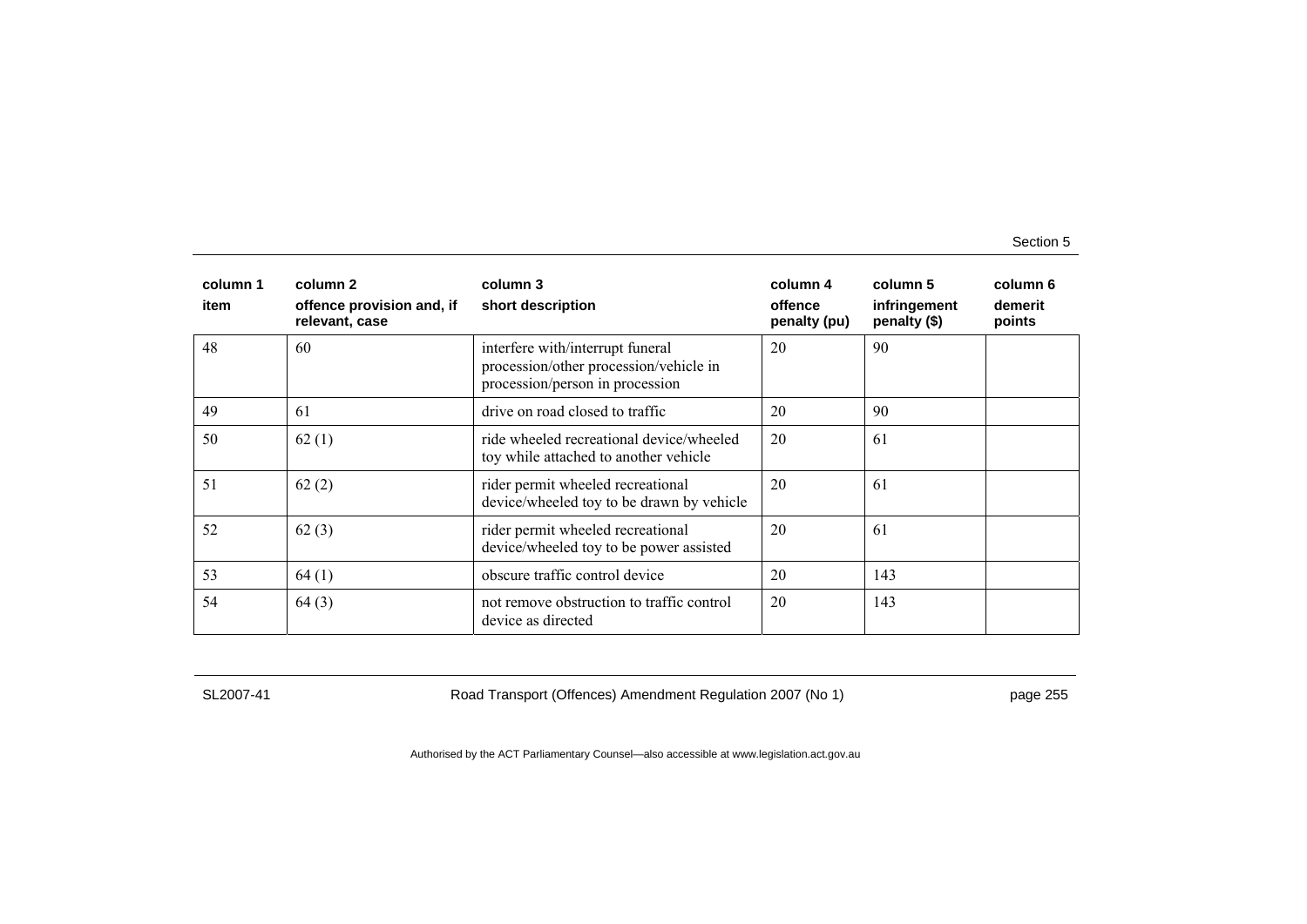| column 1<br>item | column 2<br>offence provision and, if<br>relevant, case | column 3<br>short description                                                                                                       | column 4<br>offence<br>penalty (pu) | column 5<br>infringement<br>penalty (\$) | column 6<br>demerit<br>points |
|------------------|---------------------------------------------------------|-------------------------------------------------------------------------------------------------------------------------------------|-------------------------------------|------------------------------------------|-------------------------------|
| 55               | 65                                                      | Unlawfully display <i>do not overtake</i><br>turning vehicle sign                                                                   | 20                                  | 143                                      |                               |
| 56               | 85(2)                                                   | park stock truck/enclosed<br>semitrailer/commercial vehicle with<br>height $> 3.6$ m on residential land                            | 20                                  | 133                                      |                               |
| 57               | 86(2)                                                   | park vehicle/combination with<br>length $>$ 7.5m and GVM $>$ 4.5t on land<br>adjoining residential land longer than<br>1 hour       | 20                                  | 80                                       |                               |
| 58               | 87(2)                                                   | park commercial vehicle with length $> 6m/$<br>height $> 2.6$ m / GVM $> 3.75$ t on residential<br>land with multi-unit development | 20                                  | 133                                      |                               |
| 59               | 96(1)                                                   | not tell authority about lost/stolen/<br>destroyed existing operator's certificate as<br>required                                   | 5                                   |                                          |                               |

page 256 **Road Transport (Offences) Amendment Regulation 2007 (No 1)** SL2007-41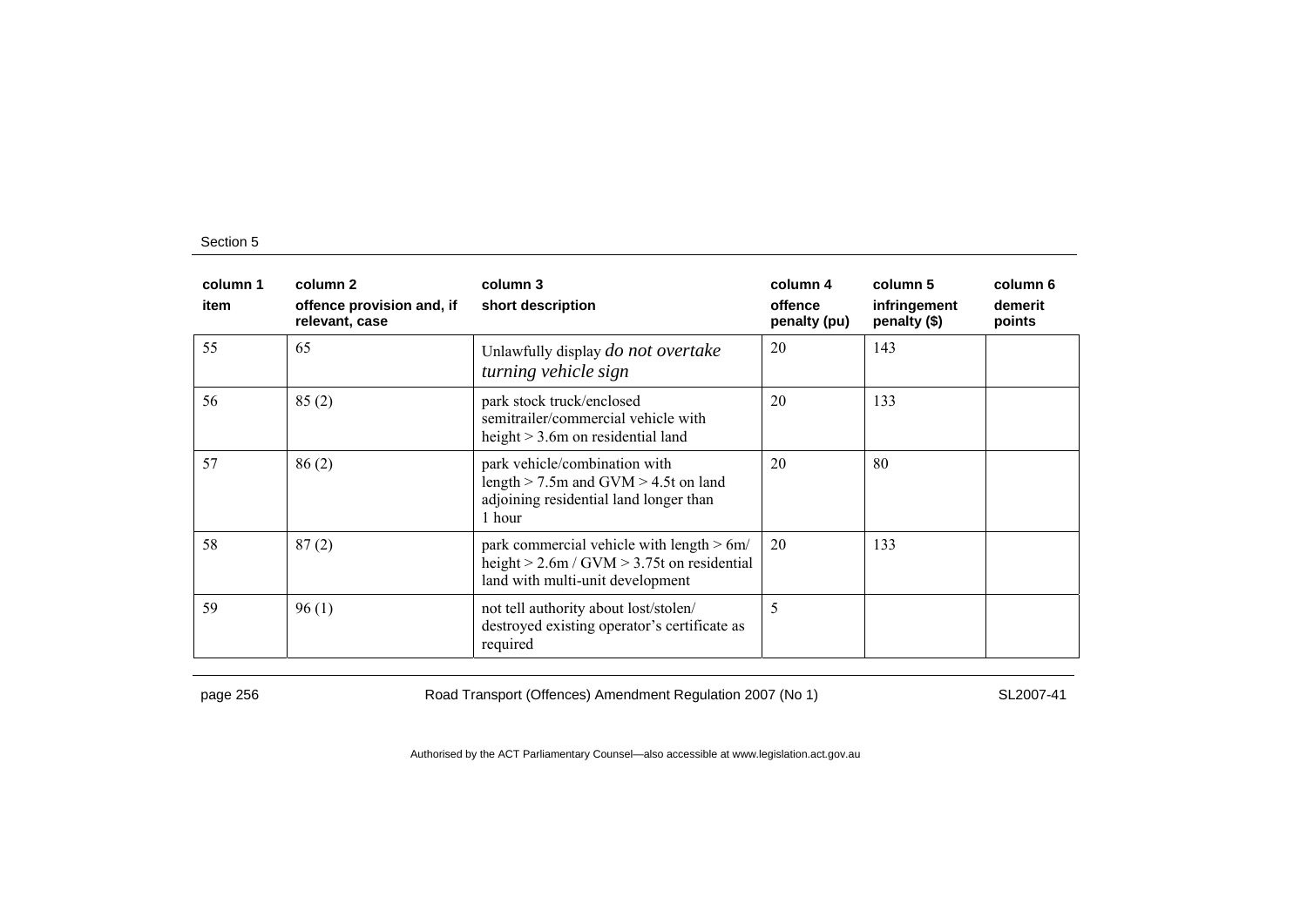| column 1<br>item | column 2<br>offence provision and, if<br>relevant, case | column 3<br>short description                                                                       | column 4<br>offence<br>penalty (pu) | column 5<br>infringement<br>penalty (\$) | column 6<br>demerit<br>points |
|------------------|---------------------------------------------------------|-----------------------------------------------------------------------------------------------------|-------------------------------------|------------------------------------------|-------------------------------|
| 60               | 97(5)                                                   | not give cancelled existing operator's<br>certificate/revoked exemption to authority<br>as required | 20                                  |                                          |                               |
| 61               | 101B                                                    | not return parking permit/mobility parking<br>scheme authority as required                          | 20                                  |                                          |                               |
| 62               | 109                                                     | not stop vehicle if requested/signalled by<br>police officer                                        | 20                                  |                                          |                               |
| 63               | 110(2)                                                  | not comply with notice prohibiting car<br>minding                                                   | 20                                  |                                          |                               |
| 64               | 113(1)                                                  | responsible person/person in charge vehicle<br>not inspecting driver licence                        | 20                                  | 90                                       |                               |
| 65               | 114                                                     | custodian permit use of vehicle without<br>owner's consent                                          | 20                                  |                                          |                               |

SL2007-41 Road Transport (Offences) Amendment Regulation 2007 (No 1) page 257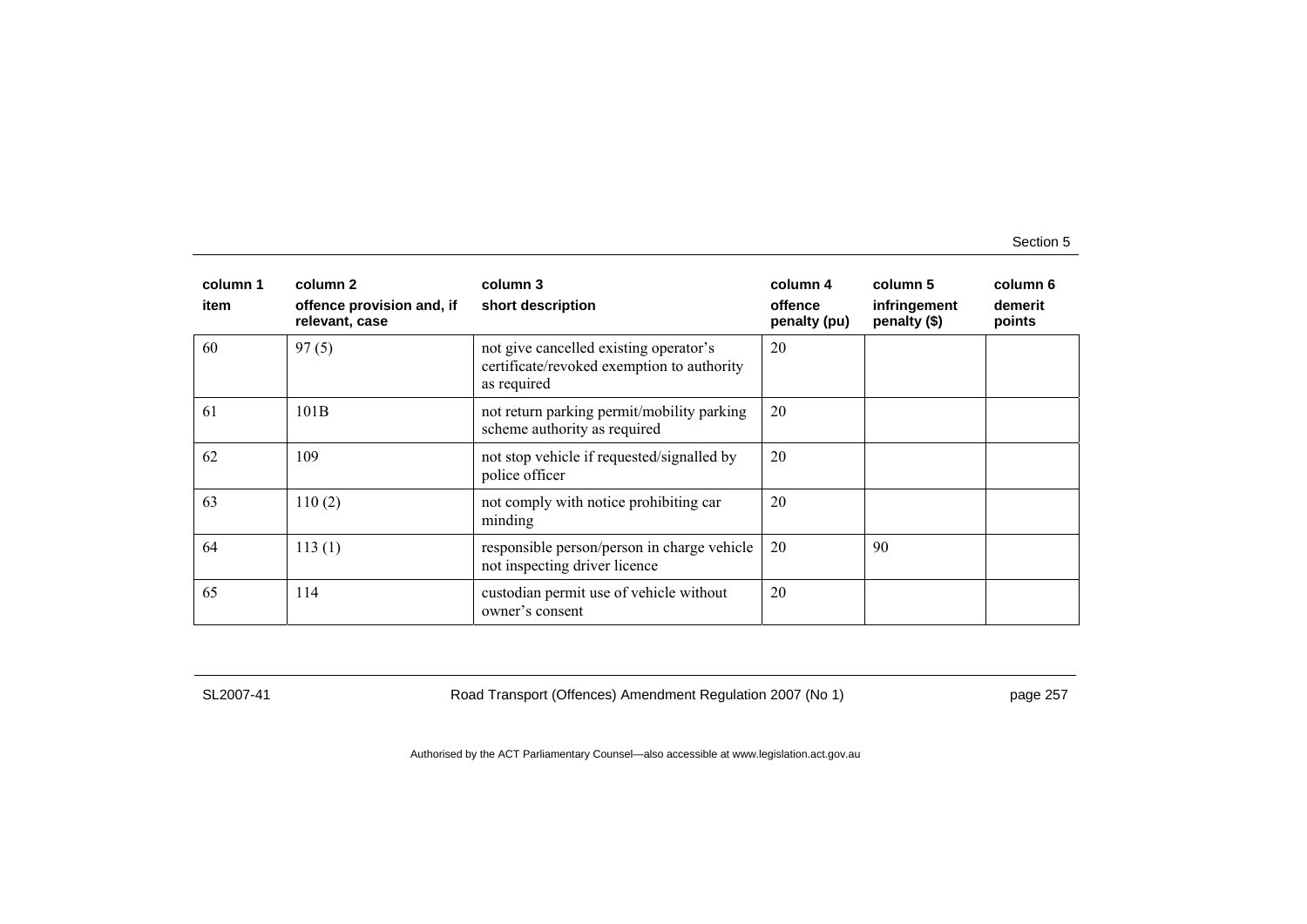## **Part 1.14 Road Transport (Vehicle Registration) Act 1999**

| column 1<br>item | column 2<br>offence provision and, if<br>relevant, case | column 3<br>short description                                                                                                                                     | column 4<br>offence<br>penalty (pu) | column 5<br>infringement<br>penalty (\$) | column 6<br>demerit<br>points |
|------------------|---------------------------------------------------------|-------------------------------------------------------------------------------------------------------------------------------------------------------------------|-------------------------------------|------------------------------------------|-------------------------------|
|                  | 17B(5)                                                  | not comply with requirement by police<br>officer/authorised person for approved<br>premises enforcement purposes                                                  | 20                                  | 90                                       |                               |
|                  | 18(1)                                                   | use unregistered/suspended vehicle                                                                                                                                | 20                                  | 494                                      |                               |
|                  | 19(1)(a)                                                | register/renew registration/obtain<br>unregistered vehicle permit/renew<br>unregistered vehicle permit by false<br>statement/misrepresentation/dishonest<br>means | 20                                  |                                          |                               |

page 258 Road Transport (Offences) Amendment Regulation 2007 (No 1) SL2007-41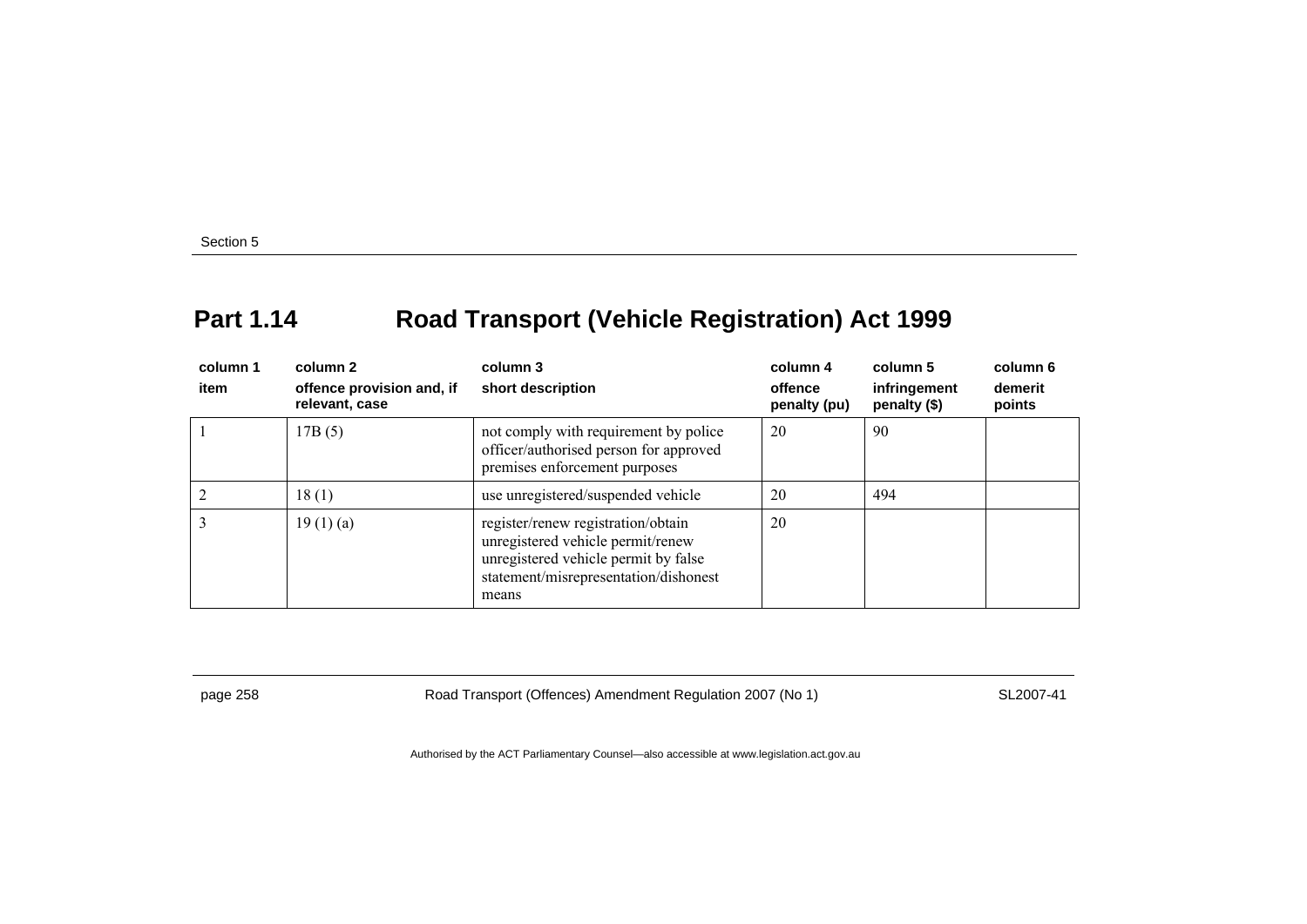| column 1<br>item | column 2<br>offence provision and, if<br>relevant, case | column 3<br>short description                                                                                     | column 4<br>offence<br>penalty (pu)        | column 5<br>infringement<br>penalty (\$) | column 6<br>demerit<br>points |
|------------------|---------------------------------------------------------|-------------------------------------------------------------------------------------------------------------------|--------------------------------------------|------------------------------------------|-------------------------------|
|                  | 19(1)(b)                                                | possess registration device/plate/document<br>obtained by false<br>statement/misrepresentation/dishonest<br>means | 20                                         |                                          |                               |
|                  | 20(a)                                                   | forge/fraudulently change/use/lend/allow to<br>be used registration device/plate/document                         | $50 \text{ pu}/6$<br>months<br>prison/both |                                          |                               |
| 6                | 20(b)                                                   | knowingly possess forged/fraudulently<br>changed registration device/plate/document                               | $50 \text{ pu/}6$<br>months<br>prison/both |                                          |                               |
|                  | 20(c)                                                   | possess false registration<br>device/plate/document calculated to<br>deceive                                      | $50 \text{ pu/}6$<br>months<br>prison/both |                                          |                               |

SL2007-41 Road Transport (Offences) Amendment Regulation 2007 (No 1) page 259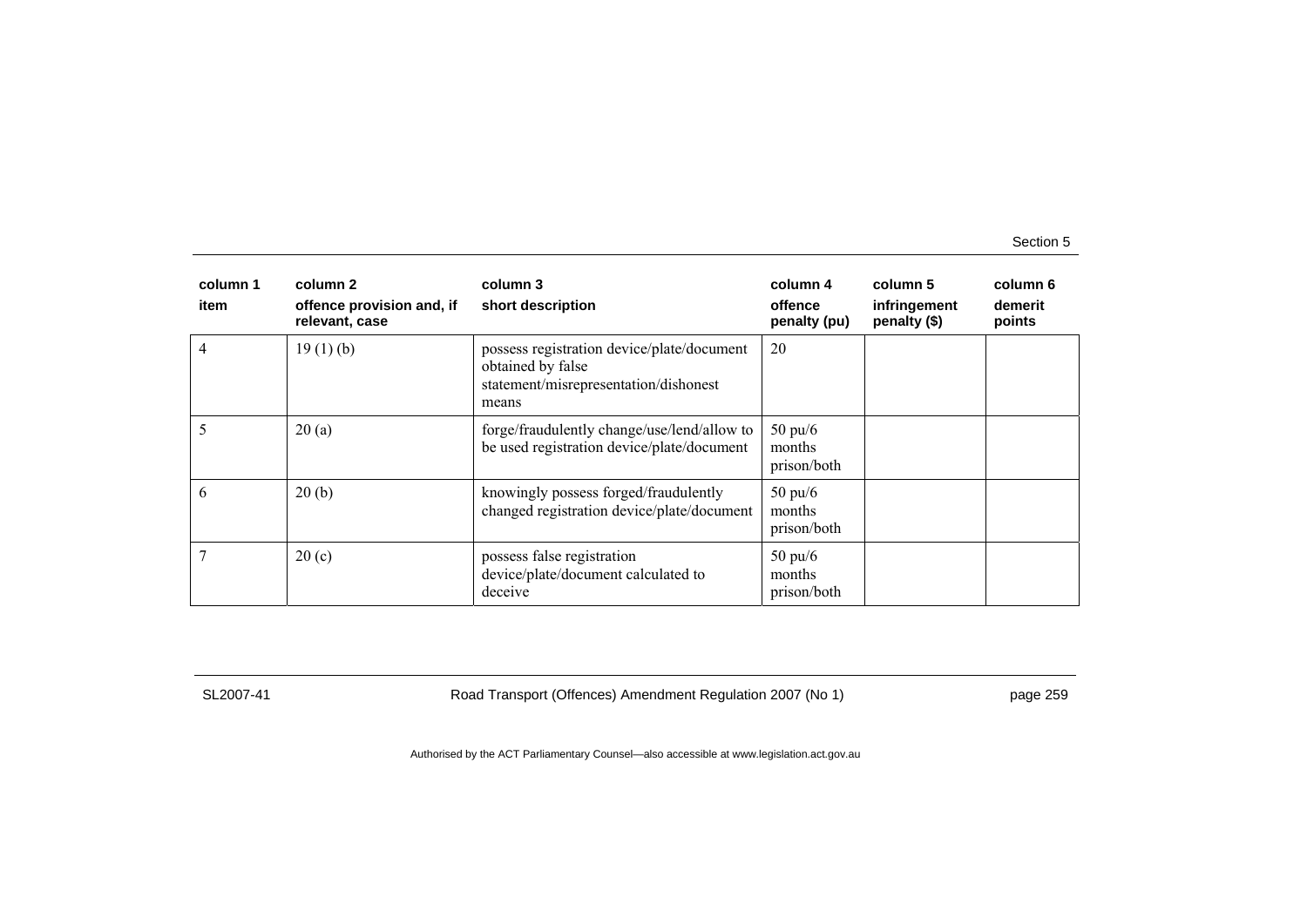| column 1<br>item | column 2<br>offence provision and, if<br>relevant, case | column 3<br>short description                                                                     | column 4<br>offence<br>penalty (pu) | column 5<br>infringement<br>penalty (\$) | column 6<br>demerit<br>points |
|------------------|---------------------------------------------------------|---------------------------------------------------------------------------------------------------|-------------------------------------|------------------------------------------|-------------------------------|
| 8                | 21(2)(a)                                                | not ensure registration device/<br>plate/document installed/displayed/<br>attached to vehicle     | 5                                   |                                          |                               |
| 9                | 21(2)(b)                                                | not carry/cause to carry prescribed<br>registration document                                      | 5                                   |                                          |                               |
| 10               | 21(2)(c)                                                | not produce prescribed registration<br>device/plate/document when required                        | 5                                   |                                          |                               |
| 11               | 21(2)(d)                                                | not keep required registration records                                                            | 5                                   |                                          |                               |
| 12               | 21(3)                                                   | not comply with direction/condition of<br>road transport authority about registration             | 50                                  |                                          |                               |
| 13               | 22(1)(a)                                                | use vehicle with unissued/false<br>numberplate/registration label<br>installed/displayed/attached | 20                                  |                                          |                               |

page 260 Road Transport (Offences) Amendment Regulation 2007 (No 1) SL2007-41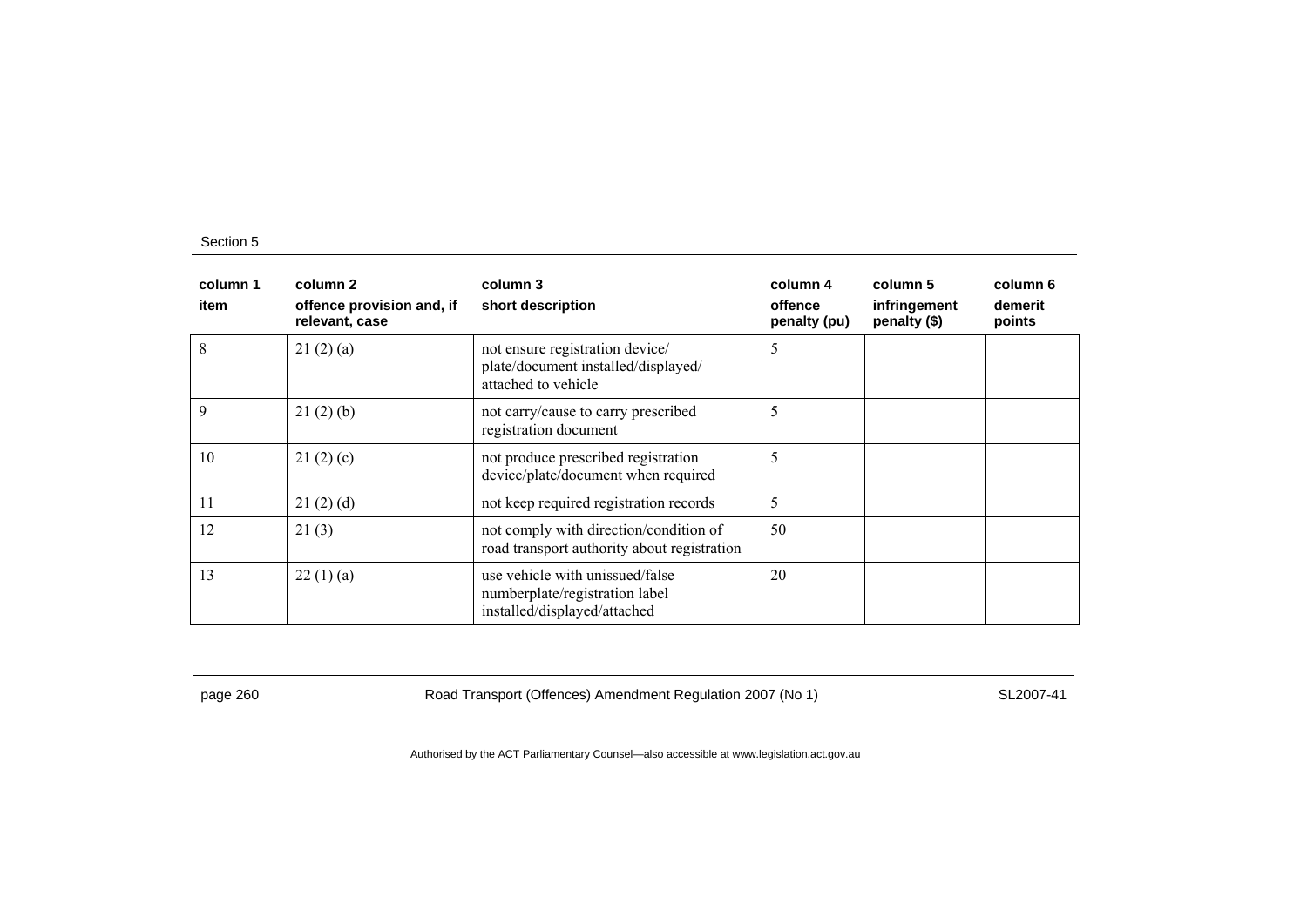| column 1<br>item | column 2<br>offence provision and, if<br>relevant, case | column 3<br>short description                                                                                                                                         | column 4<br>offence<br>penalty (pu) | column 5<br>infringement<br>penalty (\$) | column 6<br>demerit<br>points |
|------------------|---------------------------------------------------------|-----------------------------------------------------------------------------------------------------------------------------------------------------------------------|-------------------------------------|------------------------------------------|-------------------------------|
| 14               | 22(1)(b)                                                | use vehicle with fraudulently/deceptively<br>changed numberplate/registration<br>label/thing installed/displayed/attached                                             | 20                                  |                                          |                               |
| 15               | 22(1)(c)                                                | use vehicle with thing deceptively<br>resembling numberplate/registration label<br>installed/displayed/attached                                                       | 20                                  |                                          |                               |
| 16               | 22(2)                                                   |                                                                                                                                                                       |                                     |                                          |                               |
| 16.1             | in relation to<br>contravention of<br>22(1)(a)          | registered operator of vehicle not take<br>reasonable precautions to prevent vehicle<br>use with false numberplate/registration<br>label installed/displayed/attached | 20                                  |                                          |                               |

SL2007-41 Road Transport (Offences) Amendment Regulation 2007 (No 1) page 261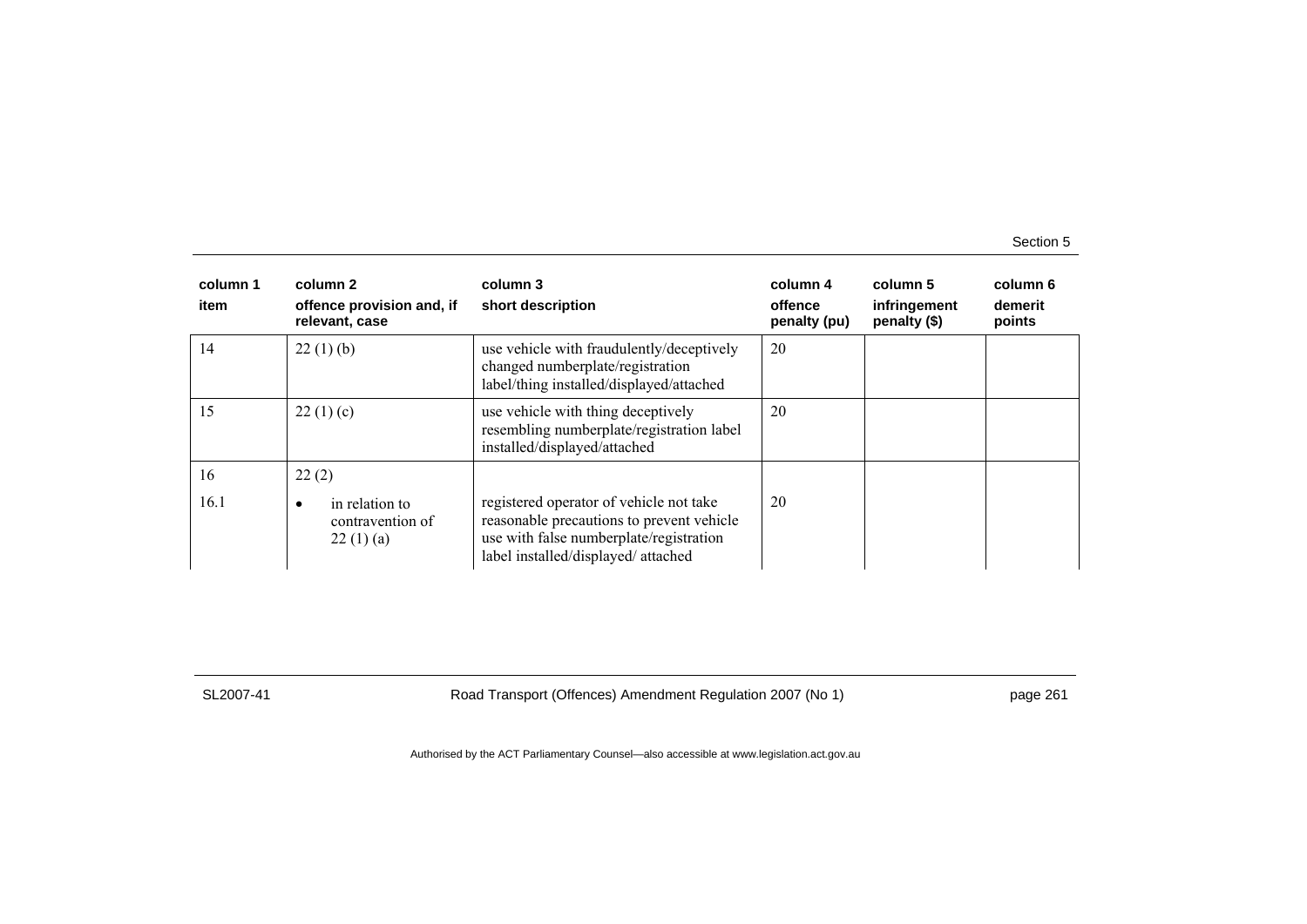| column 1<br>item | column 2<br>offence provision and, if<br>relevant, case     | column 3<br>short description                                                                                                                                                                             | column 4<br>offence<br>penalty (pu) | column 5<br>infringement<br>penalty (\$) | column 6<br>demerit<br>points |
|------------------|-------------------------------------------------------------|-----------------------------------------------------------------------------------------------------------------------------------------------------------------------------------------------------------|-------------------------------------|------------------------------------------|-------------------------------|
| 16.2             | in relation to<br>٠<br>contravention of<br>22(1)(b)         | registered operator of vehicle not take<br>reasonable precautions to prevent vehicle<br>use with fraudulently/deceptively changed<br>numberplate/registration label/thing<br>installed/displayed/attached | 20                                  |                                          |                               |
| 16.3             | in relation to<br>$\bullet$<br>contravention of<br>22(1)(c) | registered operator of vehicle not take<br>reasonable precautions to prevent vehicle<br>use with thing deceptively resembling<br>numberplate/registration label<br>installed/displayed/attached           | 20                                  |                                          |                               |
| 17               | 22(3)(a)                                                    | remove numberplate/registration<br>label/thing installed/displayed/attached to<br>vehicle                                                                                                                 | 20                                  |                                          |                               |
| 18               | 22(3)(b)                                                    | deface/damage/interfere with<br>numberplate/registration label/thing                                                                                                                                      | 20                                  |                                          |                               |

page 262 Road Transport (Offences) Amendment Regulation 2007 (No 1) SL2007-41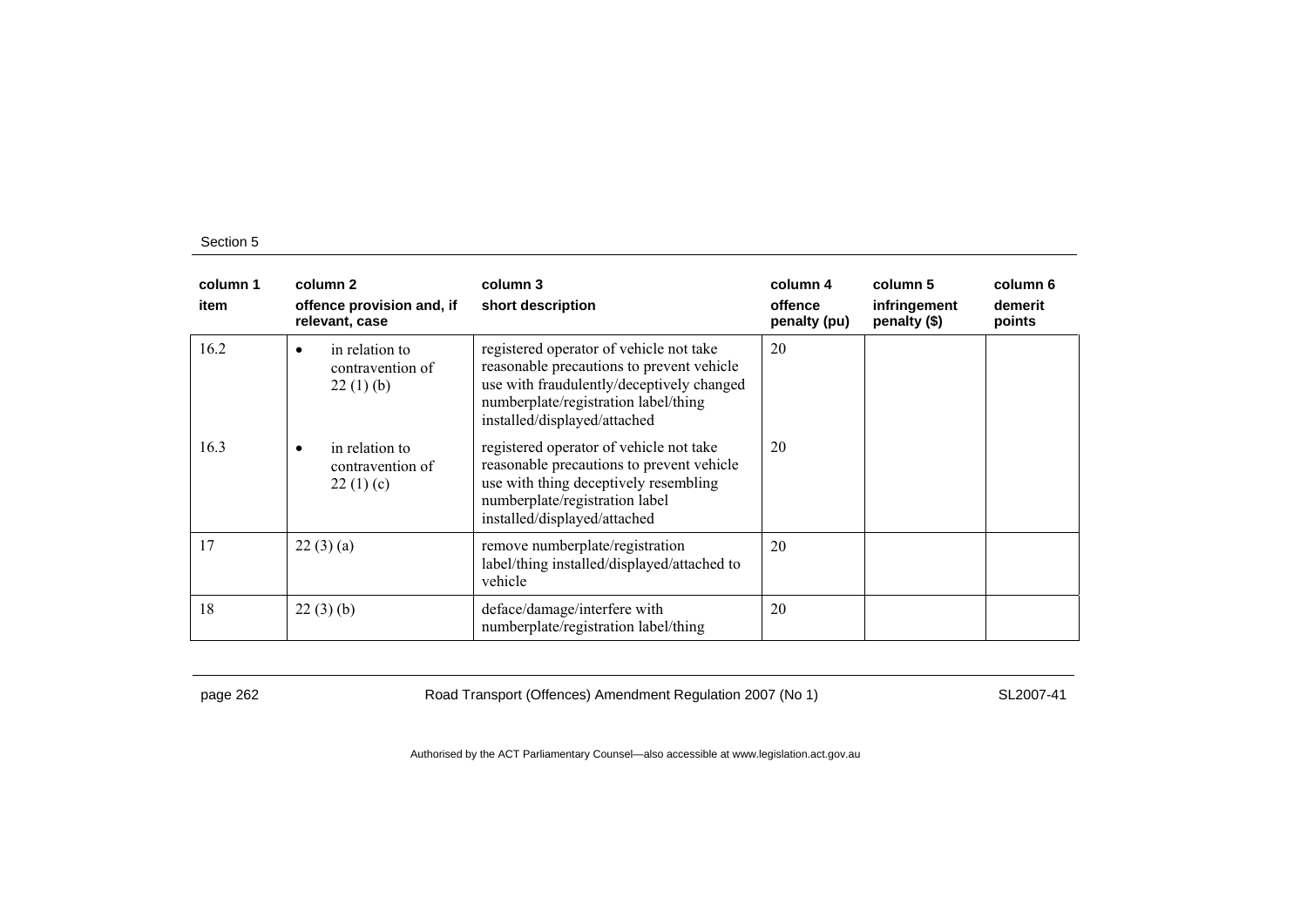| column 1<br>item | column 2<br>offence provision and, if<br>relevant, case | column 3<br>short description                                                                                 | column 4<br>offence<br>penalty (pu)        | column 5<br>infringement<br>penalty (\$) | column 6<br>demerit<br>points |
|------------------|---------------------------------------------------------|---------------------------------------------------------------------------------------------------------------|--------------------------------------------|------------------------------------------|-------------------------------|
| 19               | 23(2)(a)                                                | unlawfully stamp/attach vehicle<br>identification number                                                      | $50 \text{ pu/}6$<br>months<br>prison/both |                                          |                               |
| 20               | 23(2)(b)                                                | unlawfully change/deface/remove/<br>obliterate identification number                                          | $50 \text{ pu}/6$<br>months<br>prison/both |                                          |                               |
| 21               | 23(2)(c)                                                | unlawfully possess part of vehicle knowing<br>identification number is<br>changed/defaced/removed/obliterated | $50 \text{ pu/}6$<br>months<br>prison/both |                                          |                               |
| 22               | 25(3)                                                   | responsible person not give police<br>officer/authorised person reasonable<br>assistance                      | 20                                         |                                          |                               |
| 23               | 26                                                      | use defective vehicle contrary to section 25<br>condition/prohibition                                         | 20                                         | 249                                      |                               |

SL2007-41 Road Transport (Offences) Amendment Regulation 2007 (No 1) page 263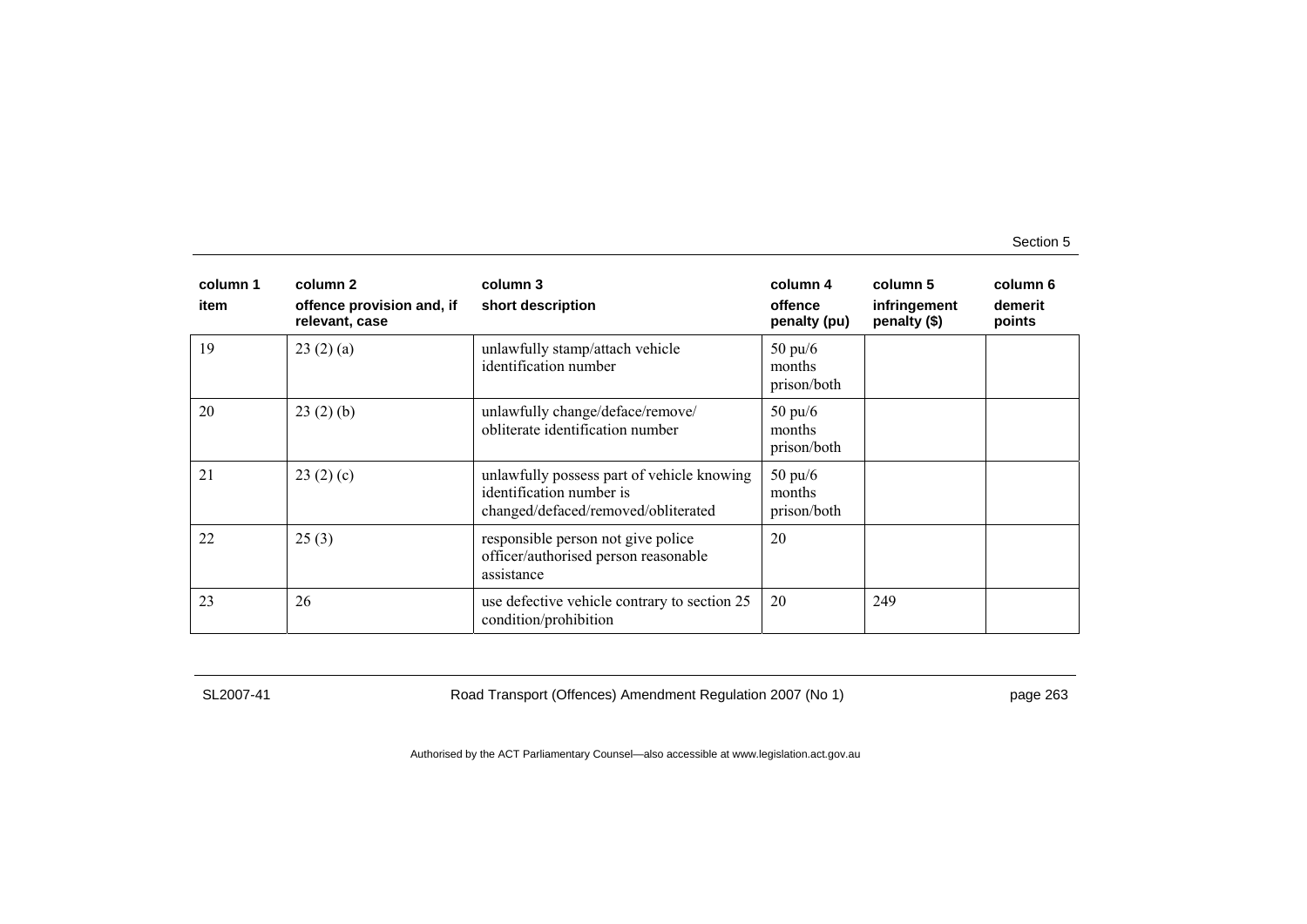| column 1<br>item | column 2<br>offence provision and, if<br>relevant, case | column 3<br>short description                                         | column 4<br>offence<br>penalty (pu) | column 5<br>infringement<br>penalty (\$) | column 6<br>demerit<br>points |
|------------------|---------------------------------------------------------|-----------------------------------------------------------------------|-------------------------------------|------------------------------------------|-------------------------------|
| 24               | 27(4)                                                   | not comply with request/signal by police<br>officer/authorised person | 20                                  |                                          |                               |
| 25               | 28(1)                                                   | use dangerously defective vehicle                                     | 20                                  |                                          |                               |

page 264 Road Transport (Offences) Amendment Regulation 2007 (No 1) SL2007-41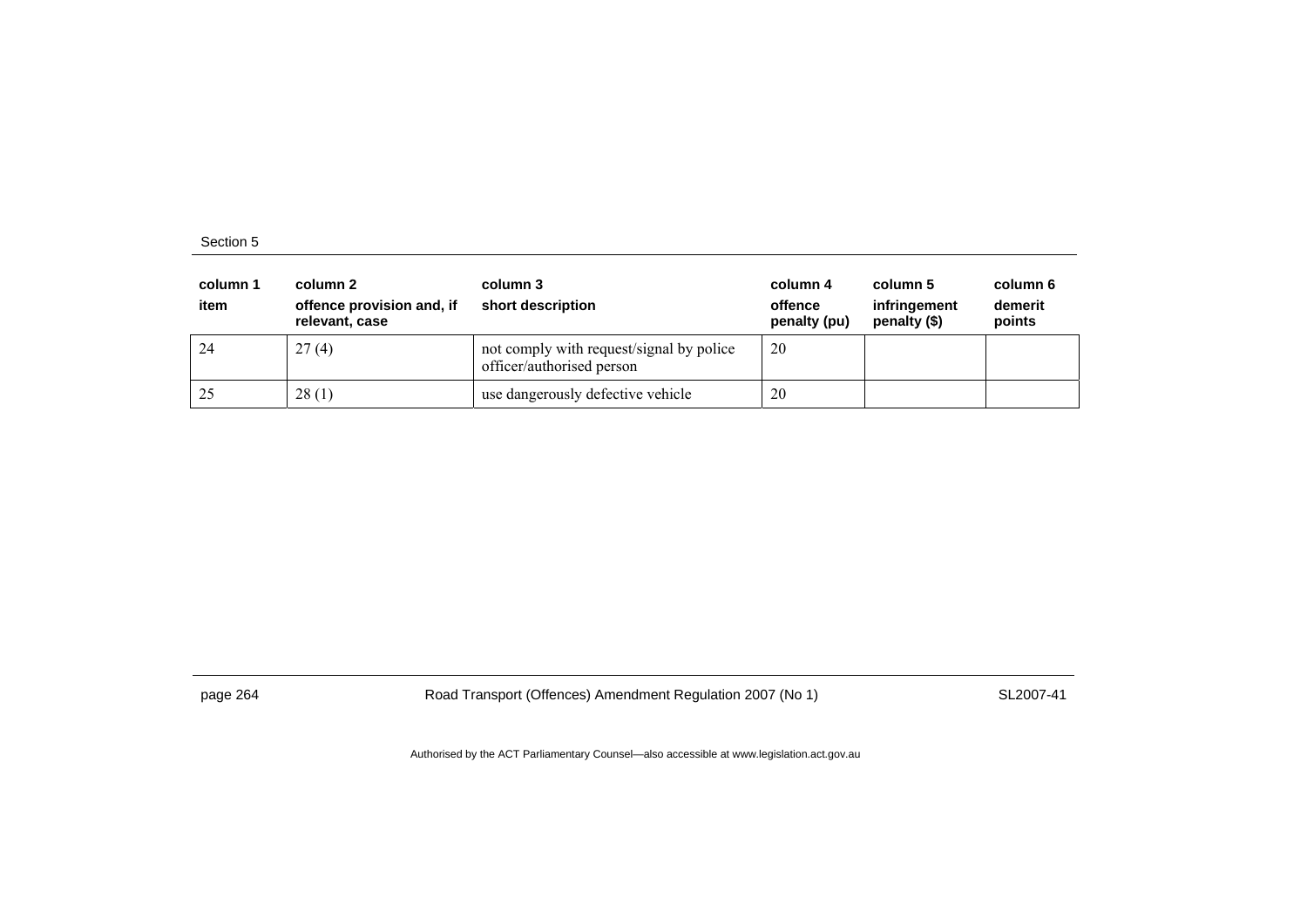# **Part 1.15 Road Transport (Vehicle Registration) Regulation 2000**

| column 1<br>item | column 2<br>offence provision and, if<br>relevant, case | column 3<br>short description                                                                                          | column 4<br>offence<br>penalty (pu) | column 5<br>infringement<br>penalty (\$) | column 6<br>demerit<br>points |
|------------------|---------------------------------------------------------|------------------------------------------------------------------------------------------------------------------------|-------------------------------------|------------------------------------------|-------------------------------|
|                  | 33(7)                                                   | person other than registered operator<br>use/permit someone else to use vehicle in<br>breach of registration condition | 20                                  | 90                                       |                               |
|                  | 41 $(1)(a)$                                             | not tell authority about damaged<br>registration certificate as required                                               | 20                                  | 90                                       |                               |
|                  | 41 $(1)$ $(b)$                                          | not return damaged registration certificate<br>to authority as required                                                | 20                                  | 90                                       |                               |
|                  | 42(1)                                                   | not tell authority about lost/stolen/<br>destroyed registration certificate as<br>required                             | 20                                  | 90                                       |                               |

SL2007-41 Road Transport (Offences) Amendment Regulation 2007 (No 1) page 265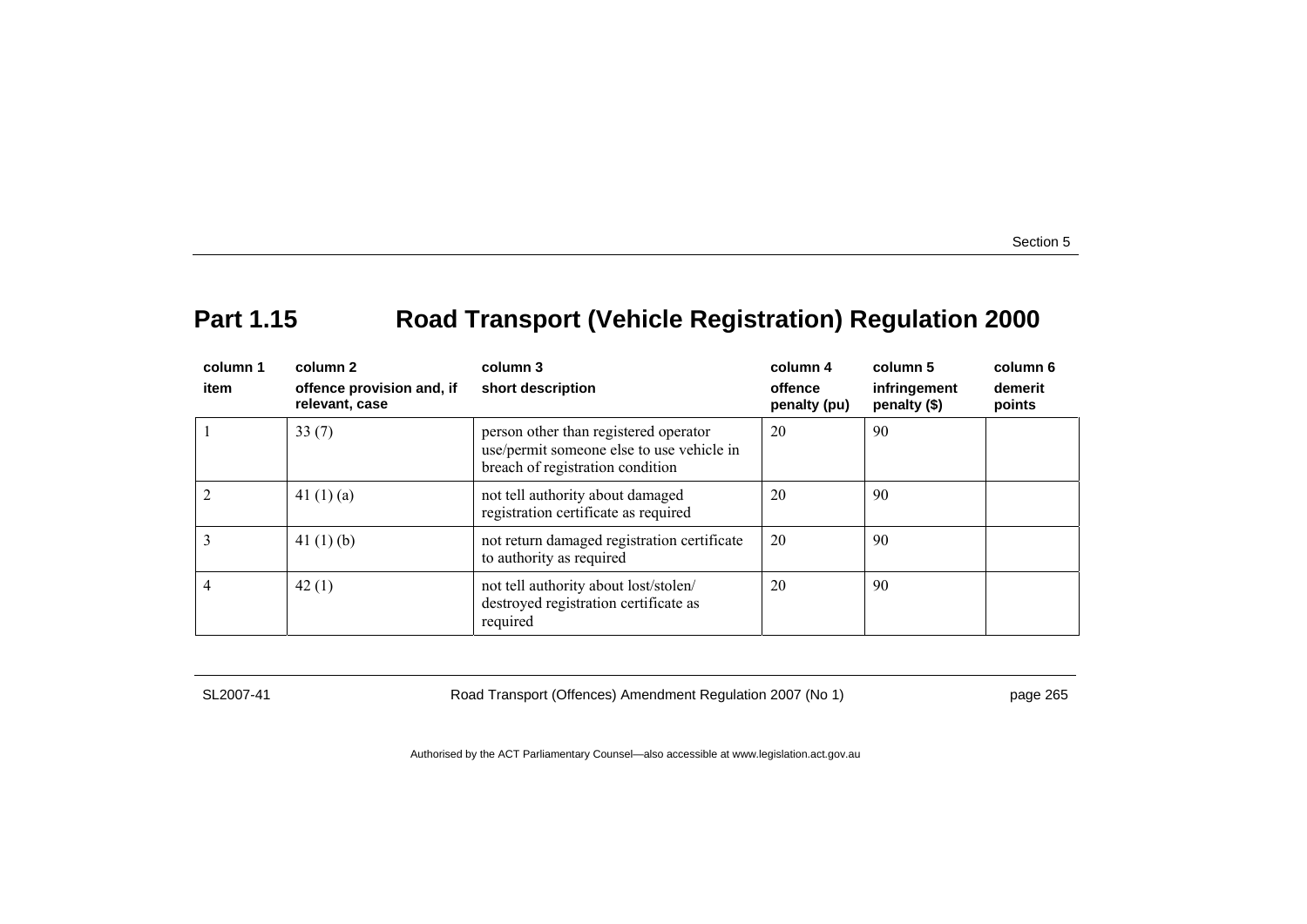| column 1<br>item | column 2<br>offence provision and, if<br>relevant, case | column 3<br>short description                                                                                                          | column 4<br>offence<br>penalty (pu) | column 5<br>infringement<br>penalty (\$) | column 6<br>demerit<br>points |
|------------------|---------------------------------------------------------|----------------------------------------------------------------------------------------------------------------------------------------|-------------------------------------|------------------------------------------|-------------------------------|
| 5                | 42(3)                                                   | not provide statement confirming/<br>explaining circumstances of loss/theft/<br>destruction of registration certificate as<br>required | 20                                  | 90                                       |                               |
| 6                | 43(a)                                                   | not tell authority about recovered<br>registration certificate as required                                                             | 20                                  | 90                                       |                               |
|                  | 43 $(b)$                                                | not give recovered registration certificate to<br>authority                                                                            | 20                                  | 90                                       |                               |
| 8                | 45(1)(a)                                                | use vehicle without current registration<br>label attached                                                                             | 20                                  | 90                                       |                               |
| 9                | 45(1)(b)                                                | use vehicle with registration label not<br>attached as required                                                                        | 20                                  | 90                                       |                               |
| 10               | 45 $(1)(c)$                                             | use vehicle with illegible registration label                                                                                          | 20                                  | 90                                       |                               |

page 266 Road Transport (Offences) Amendment Regulation 2007 (No 1) SL2007-41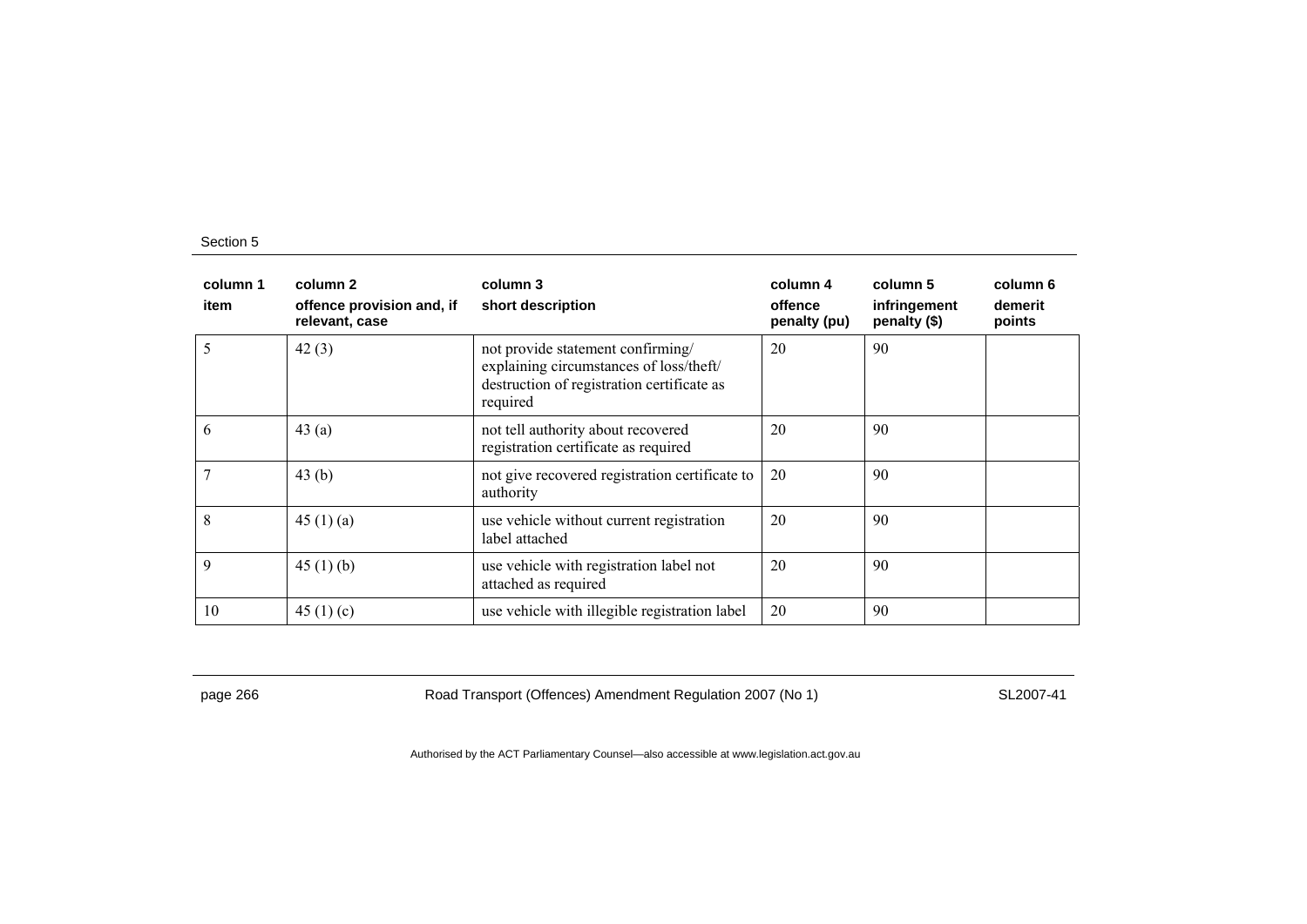| column 1<br>item | column 2<br>offence provision and, if<br>relevant, case | column 3<br>short description                                                      | column 4<br>offence<br>penalty (pu) | column 5<br>infringement<br>penalty (\$) | column 6<br>demerit<br>points |
|------------------|---------------------------------------------------------|------------------------------------------------------------------------------------|-------------------------------------|------------------------------------------|-------------------------------|
| 11               | 45(2)                                                   |                                                                                    |                                     |                                          |                               |
| 11.1             | in relation to offence<br>against $45(1)(a)$            | fail to prevent use of vehicle without<br>current registration label attached      | 20                                  | 90                                       |                               |
| 11.2             | in relation to offence<br>٠<br>against $45(1)(b)$       | fail to prevent use of vehicle with<br>registration label not attached as required | 20                                  | 90                                       |                               |
| 11.3             | in relation to offence<br>against $45(1)(c)$            | fail to prevent use of vehicle with illegible<br>registration label                | 20                                  | 90                                       |                               |
| 12               | 45A(3)                                                  | use unissued registration certificate to<br>pretend registered                     | 20                                  |                                          |                               |
| 13               | 45A(4)                                                  | attach unissued registration label to vehicle                                      | 20                                  | 90                                       |                               |
| 14               | 52 $(4)$                                                | not return numberplate after change of<br>registration number as required          | 20                                  | 90                                       |                               |

SL2007-41 Road Transport (Offences) Amendment Regulation 2007 (No 1) page 267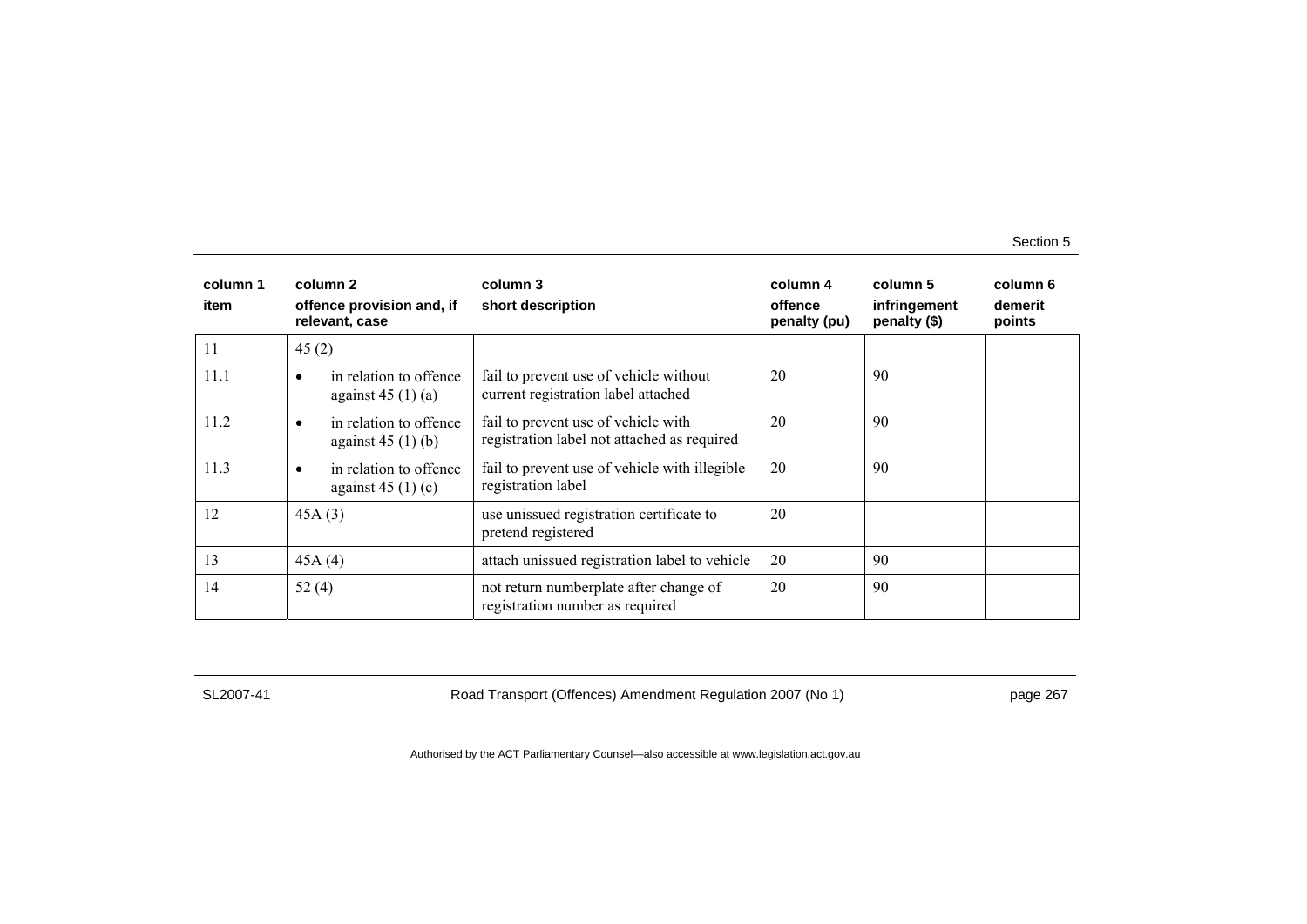| column 1<br>item | column 2<br>offence provision and, if<br>relevant, case    | column 3<br>short description                                                           | column 4<br>offence<br>penalty (pu) | column 5<br>infringement<br>penalty (\$) | column 6<br>demerit<br>points |
|------------------|------------------------------------------------------------|-----------------------------------------------------------------------------------------|-------------------------------------|------------------------------------------|-------------------------------|
| 15               | 57(2)                                                      | not return non-standard numberplate as<br>required                                      | 20                                  | 90                                       |                               |
| 16               | 60(1)(a)                                                   | use vehicle without required<br>numberplates/numberplate attached                       | 20                                  | 90                                       |                               |
| 17               | 60(1)(b)                                                   | use vehicle with numberplate not attached<br>as required                                | 20                                  | 90                                       |                               |
| 18               | 60(1)(c)                                                   | use vehicle with illegible numberplate                                                  | 20                                  | 90                                       |                               |
| 19<br>19.1       | 60(2)<br>in relation to offence<br>٠<br>against $60(1)(a)$ | fail to prevent use of vehicle without<br>required numberplates/numberplate<br>attached | 20                                  | 90                                       |                               |
| 19.2             | in relation to offence<br>$\bullet$<br>against $60(1)(b)$  | fail to prevent use of vehicle with<br>numberplate not attached as required             | 20                                  | 90                                       |                               |

page 268 Road Transport (Offences) Amendment Regulation 2007 (No 1) SL2007-41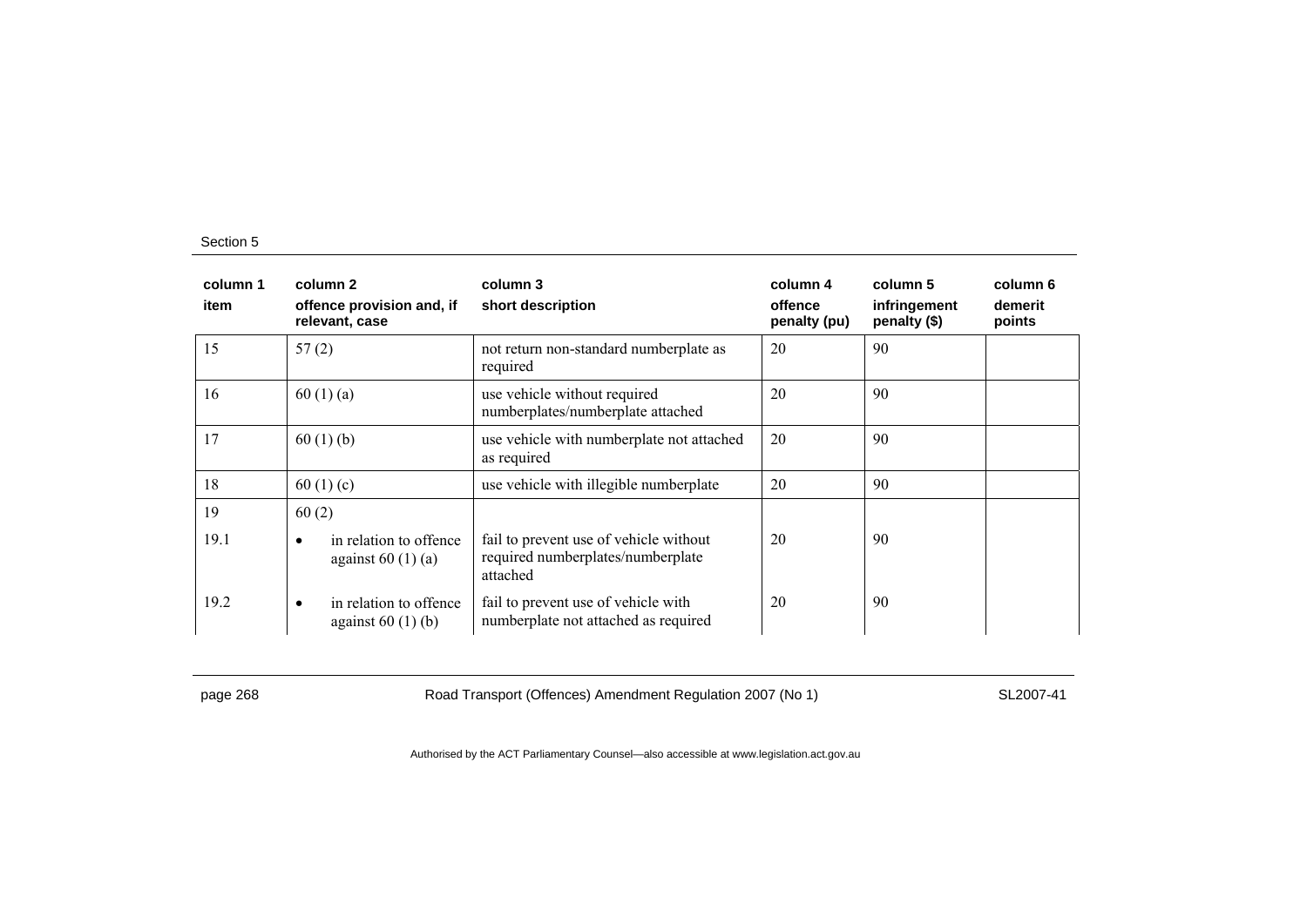| column 1<br>item | column 2<br>offence provision and, if<br>relevant, case | column 3<br>short description                                                                                         | column 4<br>offence<br>penalty (pu) | column 5<br>infringement<br>penalty (\$) | column 6<br>demerit<br>points |
|------------------|---------------------------------------------------------|-----------------------------------------------------------------------------------------------------------------------|-------------------------------------|------------------------------------------|-------------------------------|
| 19.3             | in relation to offence<br>٠<br>against $60(1)(c)$       | fail to prevent use of vehicle with illegible<br>numberplate                                                          | 20                                  | 90                                       |                               |
| 20               | 64(1)(a)                                                | not tell authority about damaged<br>numberplate as required                                                           | 20                                  | 90                                       |                               |
| 21               | 64(1)(b)                                                | not return damaged numberplate/<br>numberplate with same number as<br>damaged numberplate to authority as<br>required | 20                                  | 90                                       |                               |
| 22               | 65 $(1)$ (a)                                            | not tell authority about lost/stolen/<br>destroyed vehicle numberplate                                                | 20                                  | 90                                       |                               |
| 23               | 65 $(1)$ (b)                                            | not return numberplate with same number<br>as lost/stolen/destroyed vehicle<br>numberplate                            | 20                                  | 90                                       |                               |

SL2007-41 Road Transport (Offences) Amendment Regulation 2007 (No 1) page 269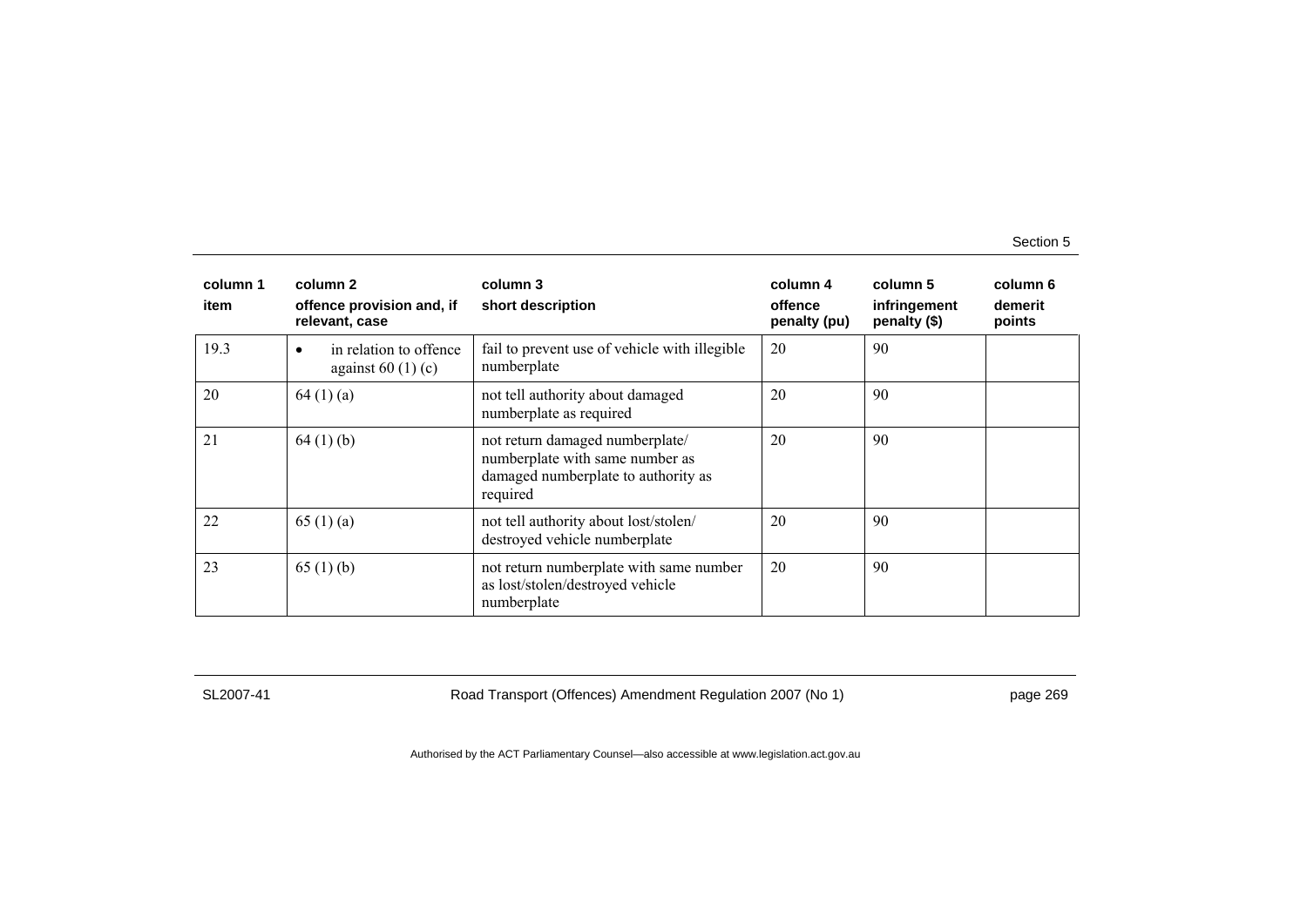| column 1<br>item | column 2<br>offence provision and, if<br>relevant, case | column 3<br>short description                                                                                          | column 4<br>offence<br>penalty (pu) | column 5<br>infringement<br>penalty (\$) | column 6<br>demerit<br>points |
|------------------|---------------------------------------------------------|------------------------------------------------------------------------------------------------------------------------|-------------------------------------|------------------------------------------|-------------------------------|
| 24               | 65(2)                                                   | not tell authority about lost/stolen/<br>destroyed bicycle rack numberplate                                            | 20                                  | 90                                       |                               |
| 25               | 65(4)                                                   | not provide statement confirming/<br>explaining circumstances of loss/theft/<br>destruction of numberplate as required | 20                                  | 90                                       |                               |
| 26               | 66(a)                                                   | not tell authority about recovered<br>numberplate as required                                                          | 20                                  | 90                                       |                               |
| 27               | 66(b)                                                   | not give recovered numberplate to<br>authority as required                                                             | 20                                  | 90                                       |                               |
| 28               | 69(2)(a)                                                | not tell authority orally about change to<br>vehicle garage address/operator's name/<br>operator's address as required | 20                                  | 90                                       |                               |

page 270 Road Transport (Offences) Amendment Regulation 2007 (No 1) SL2007-41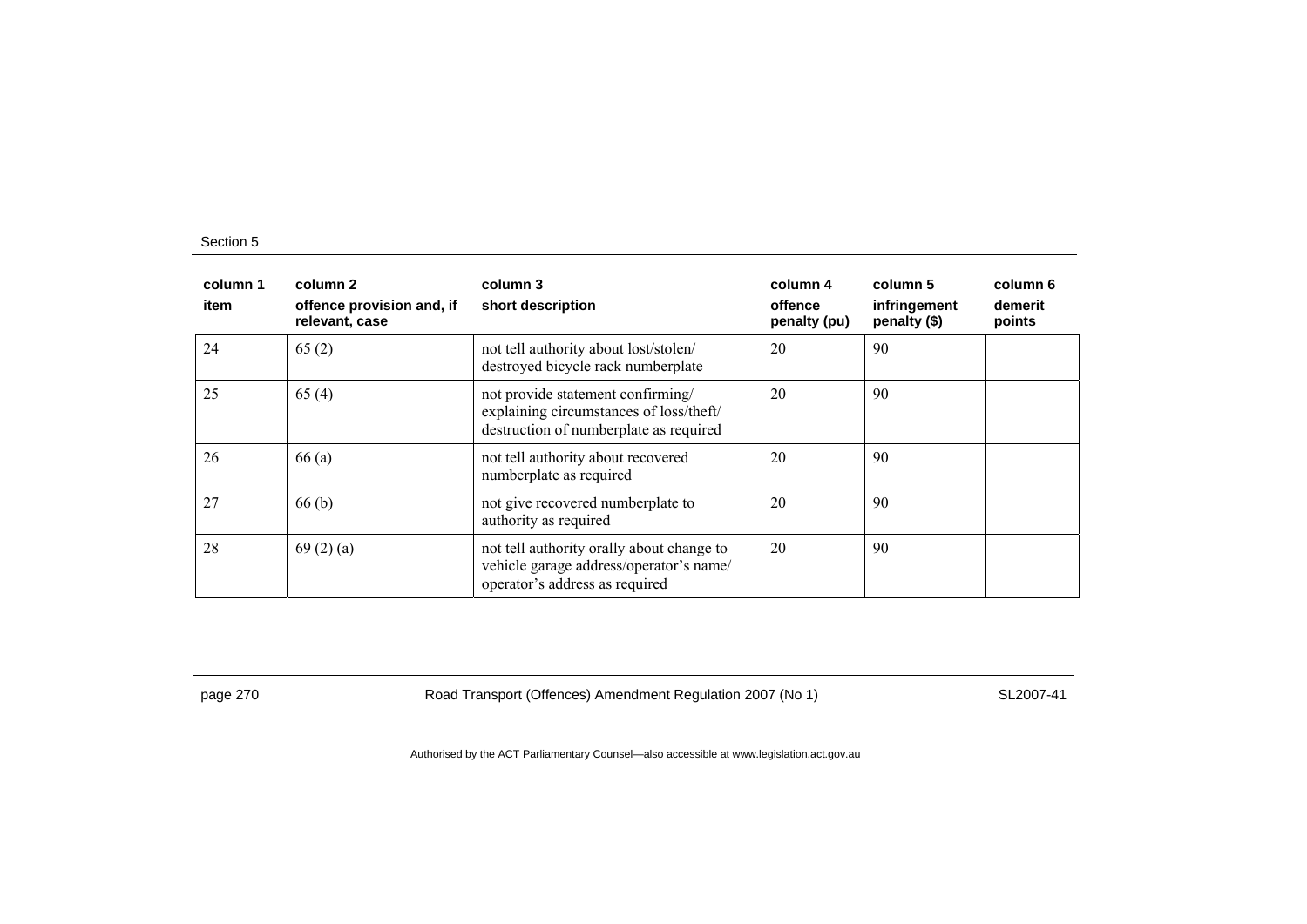| column 1<br>item | column 2<br>offence provision and, if<br>relevant, case | column 3<br>short description                                                                                             | column 4<br>offence<br>penalty (pu) | column 5<br>infringement<br>penalty (\$) | column 6<br>demerit<br>points |
|------------------|---------------------------------------------------------|---------------------------------------------------------------------------------------------------------------------------|-------------------------------------|------------------------------------------|-------------------------------|
| 29               | 69(2)(b)                                                | not tell authority in writing about change to<br>vehicle garage address/operator's<br>name/operator's address as required | 20                                  | 90                                       |                               |
| 30               | 70(2)                                                   | not tell authority vehicle destroyed/<br>written-off by operator/insurer                                                  | 20                                  | 90                                       |                               |
| 31               | 71(2)                                                   | not tell authority about changed vehicle<br>description as required                                                       | 20                                  | 90                                       |                               |
| 32               | 71 $(3)(a)$                                             | not ensure changed vehicle not used before<br>authority told about change                                                 | 20                                  | 90                                       |                               |
| 33               | 71(3)(b)                                                | not ensure changed vehicle not used before<br>additional amount paid                                                      | 20                                  | 90                                       |                               |

SL2007-41 Road Transport (Offences) Amendment Regulation 2007 (No 1) page 271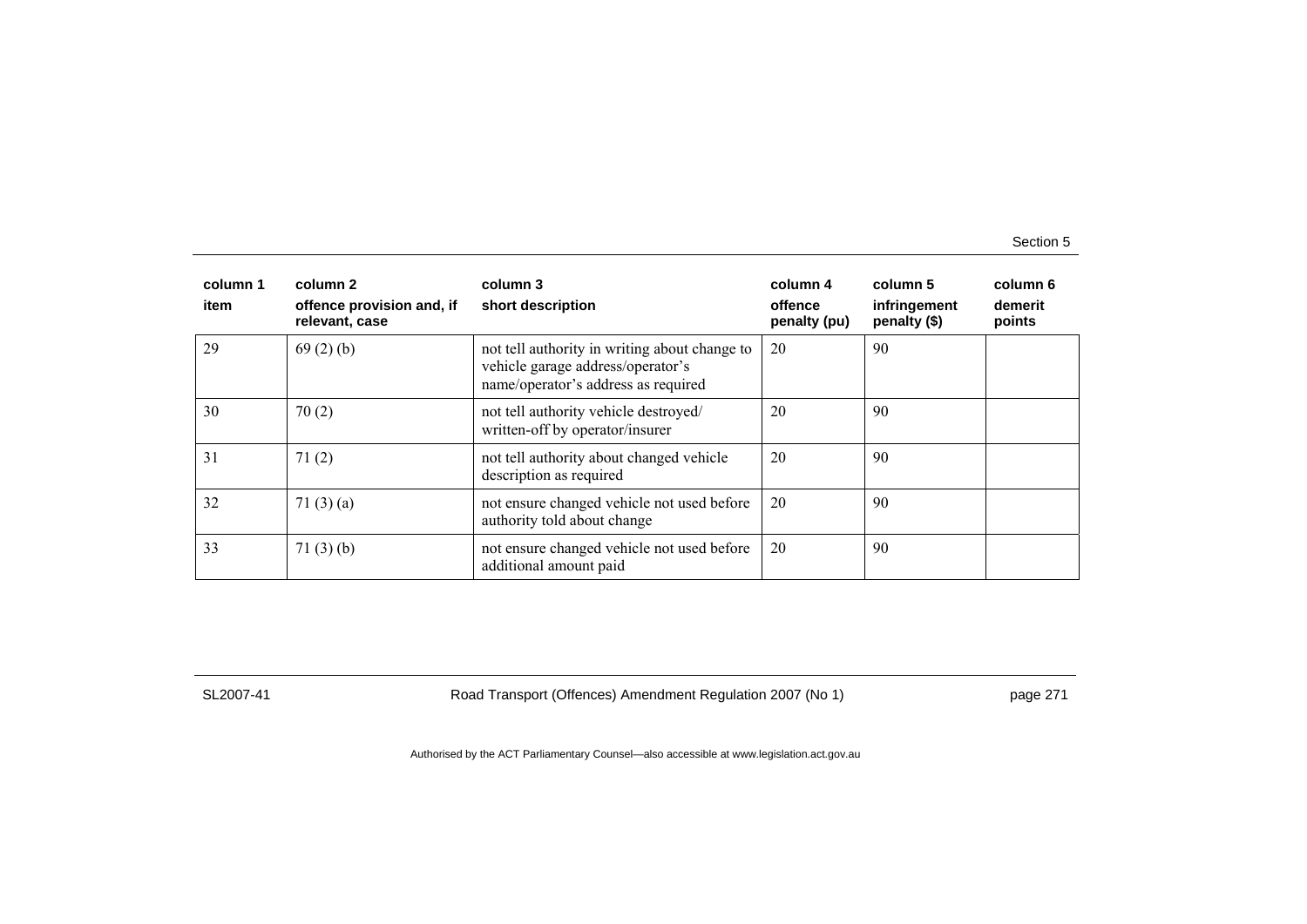| column 1<br>item | column 2<br>offence provision and, if<br>relevant, case | column 3<br>short description                                                                                                 | column 4<br>offence<br>penalty (pu) | column 5<br>infringement<br>penalty (\$) | column 6<br>demerit<br>points |
|------------------|---------------------------------------------------------|-------------------------------------------------------------------------------------------------------------------------------|-------------------------------------|------------------------------------------|-------------------------------|
| 34               | 72(4)                                                   |                                                                                                                               |                                     |                                          |                               |
| 34.1             | for notice under<br>$\bullet$<br>72(1)                  | not provide evidence/document/produce<br>vehicle for inspection as required for<br>registrable vehicles register verification | 20                                  | 90                                       |                               |
| 34.2             | for notice under<br>$\bullet$<br>72(3)                  | not produce vehicle for inspection at<br>changed time/place as required for<br>registrable vehicles register verification     | 20                                  | 90                                       |                               |
| 35               | 73(2)                                                   | disposer of vehicle not give transfer of<br>registration form to acquirer of vehicle as<br>required                           | 20                                  | 90                                       |                               |
| 36               | 74(2)                                                   | acquirer of vehicle not give transfer of<br>registration form with duty payable to<br>authority as required                   | 20                                  | 90                                       |                               |

page 272 **Road Transport (Offences) Amendment Regulation 2007 (No 1)** SL2007-41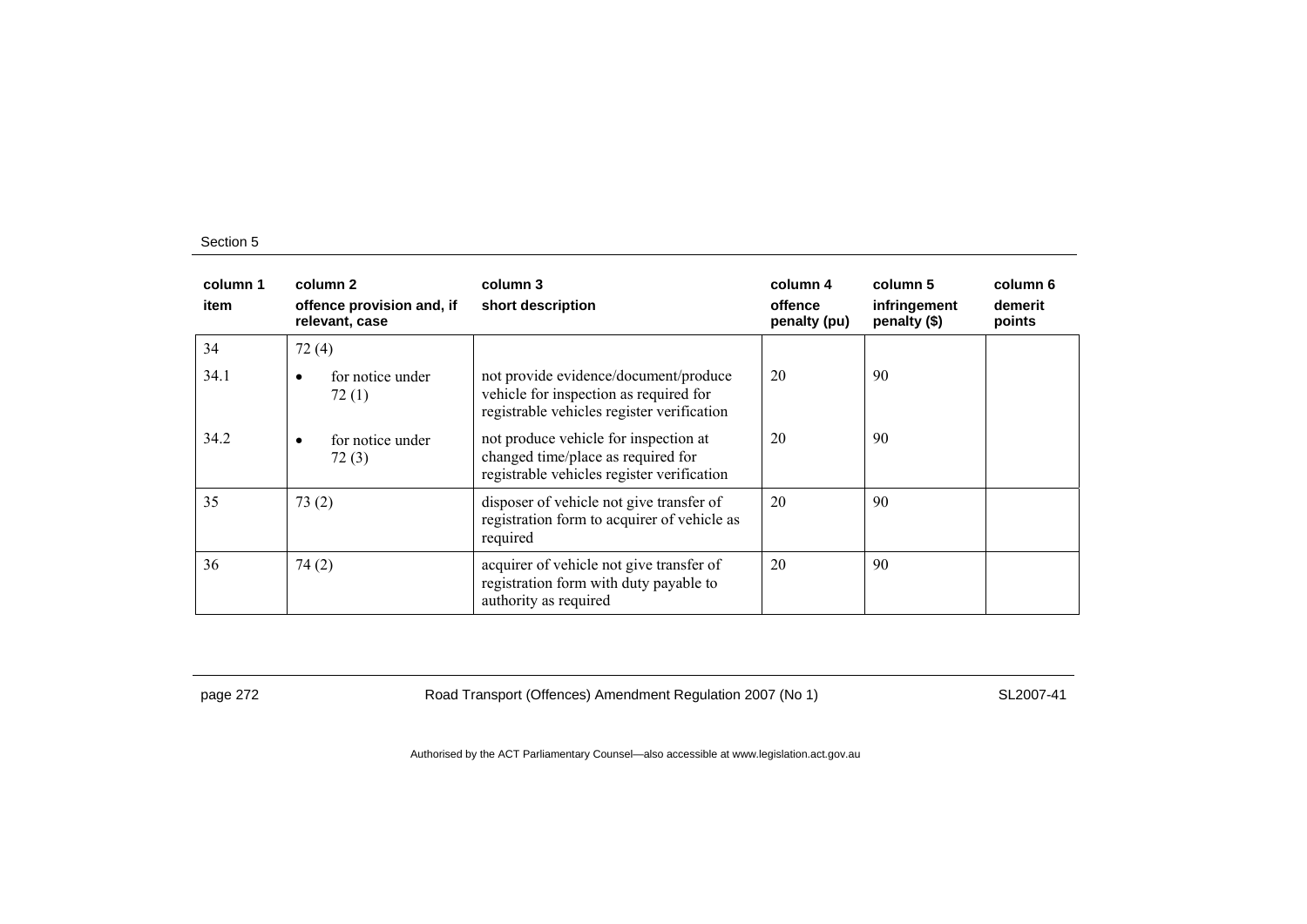| column 1<br>item | column 2<br>offence provision and, if<br>relevant, case | column 3<br>short description                                                                                             | column 4<br>offence<br>penalty (pu) | column 5<br>infringement<br>penalty (\$) | column 6<br>demerit<br>points |
|------------------|---------------------------------------------------------|---------------------------------------------------------------------------------------------------------------------------|-------------------------------------|------------------------------------------|-------------------------------|
| 37               | 74(4)                                                   | acquirer of vehicle not give form about<br>court order/legal process with duty payable<br>to authority as required        | 20                                  | 90                                       |                               |
| 38               | 76(2)                                                   | holder of security interest not give form<br>about taking/returning vehicle with duty<br>payable to authority as required | 20                                  | 90                                       |                               |
| 39               | 77(5)                                                   | first transferee after death of operator not<br>return certificate of registration to authority<br>as required            | 20                                  | 90                                       |                               |
| 40               | 82(3)                                                   | registered operator not return numberplates<br>as required after registration expiry                                      | 20                                  | 90                                       |                               |
| 41               | 85(6)(a)                                                | not destroy cancelled registration label                                                                                  | 20                                  | 90                                       |                               |
| 42               | 85(6)(b)                                                | not return registration certificate and<br>numberplates after cancellation as required                                    | 20                                  | 90                                       |                               |

SL2007-41 Road Transport (Offences) Amendment Regulation 2007 (No 1) page 273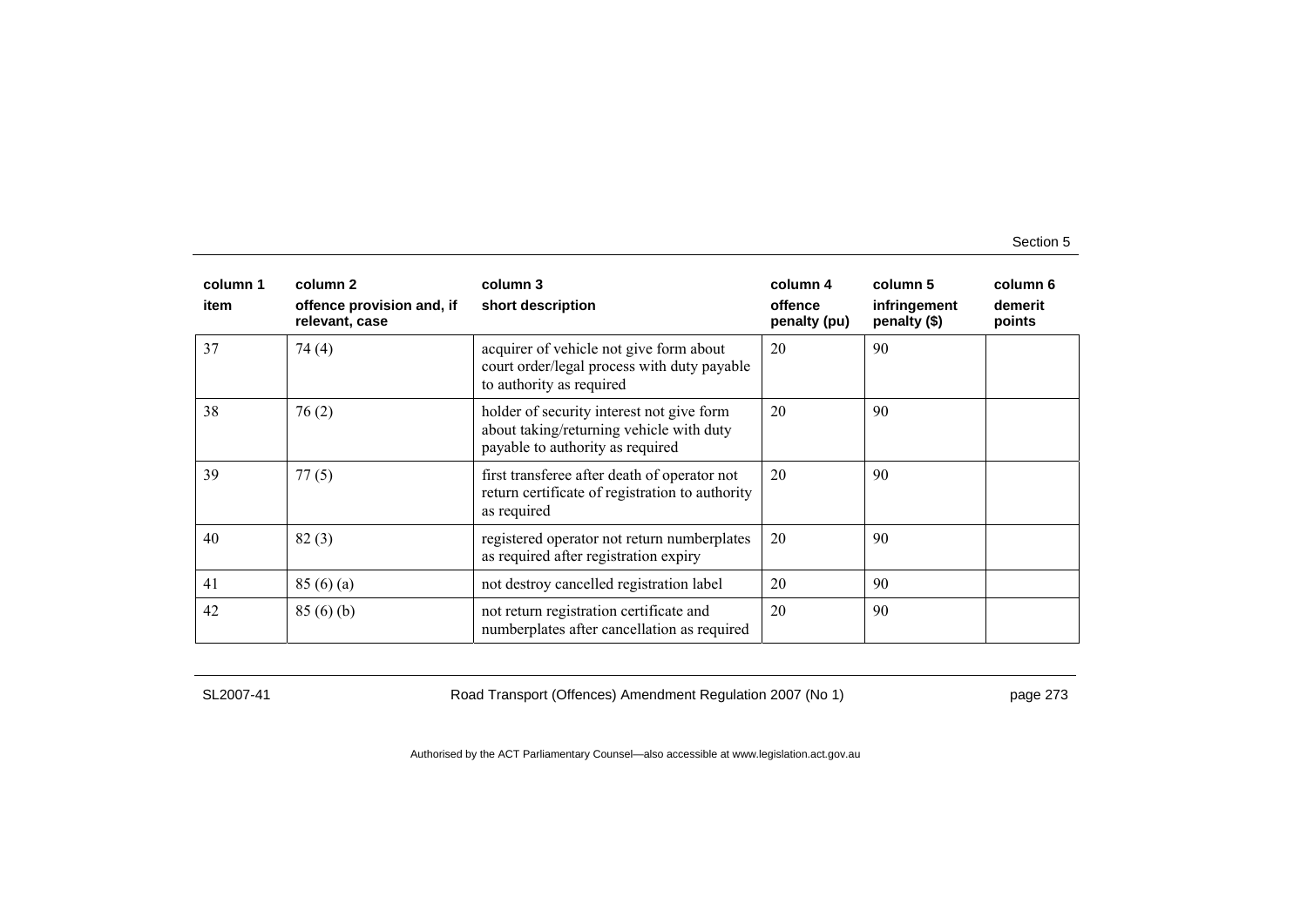| column 1<br>item | column 2<br>offence provision and, if<br>relevant, case | column 3<br>short description                                                                                                                         | column 4<br>offence<br>penalty (pu) | column 5<br>infringement<br>penalty (\$) | column 6<br>demerit<br>points |
|------------------|---------------------------------------------------------|-------------------------------------------------------------------------------------------------------------------------------------------------------|-------------------------------------|------------------------------------------|-------------------------------|
| 43               | 87                                                      | unregistered vehicle permit label not<br>attached to vehicle as required                                                                              | 20                                  | 90                                       |                               |
| 44               | 89(2)                                                   | not return recalled trader's plate to<br>authority as required                                                                                        | 20                                  | 90                                       |                               |
| 45               | 91(1)                                                   | not tell authority about lost/stolen/<br>destroyed identification label for trader's<br>plate as required                                             | 20                                  | 90                                       |                               |
| 46               | 91(3)                                                   | not provide statement confirming/<br>explaining circumstances of loss/theft/<br>destruction of identification label for<br>trader's plate as required | 20                                  | 90                                       |                               |
| 47               | 93(a)                                                   | not tell authority about recovered<br>identification label for trader's plate as<br>required                                                          | 20                                  | 90                                       |                               |

page 274 Road Transport (Offences) Amendment Regulation 2007 (No 1) SL2007-41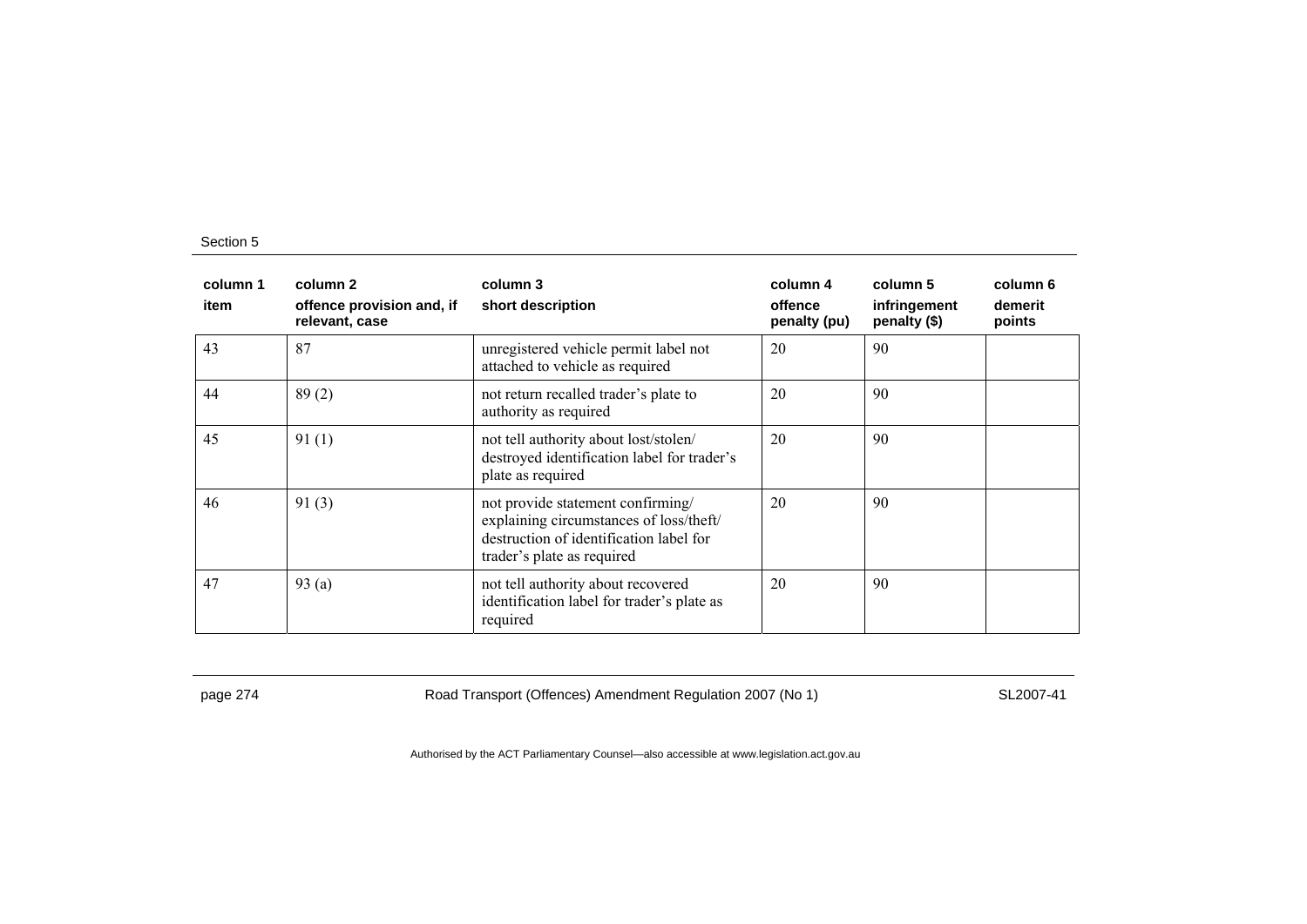| column 1<br>item | column 2<br>offence provision and, if<br>relevant, case | column 3<br>short description                                                          | column 4<br>offence<br>penalty (pu) | column 5<br>infringement<br>penalty (\$) | column 6<br>demerit<br>points |
|------------------|---------------------------------------------------------|----------------------------------------------------------------------------------------|-------------------------------------|------------------------------------------|-------------------------------|
| 48               | 93(b)                                                   | not give recovered identification label for<br>trader's plate to authority as required | 20                                  | 90                                       |                               |
| 49               | 97(1)(a)                                                | use vehicle with illegible trader's plate<br>identification label                      | 20                                  | 90                                       |                               |
| 50               | $97(1)$ (b)                                             | use vehicle with changed trader's plate<br>identification label                        | 20                                  | 90                                       |                               |
| 51               | 97 $(1)(c)$                                             | use vehicle with trader's plate<br>identification label for another trader's<br>plate  | 20                                  | 90                                       |                               |
| 52               | 97(1)(d)                                                | use vehicle with void trader's plate<br>identification label                           | 20                                  | 90                                       |                               |
| 53               | $97(1)$ (e)                                             | use vehicle with expired trader's plate<br>identification label                        | 20                                  | 90                                       |                               |

SL2007-41 Road Transport (Offences) Amendment Regulation 2007 (No 1) page 275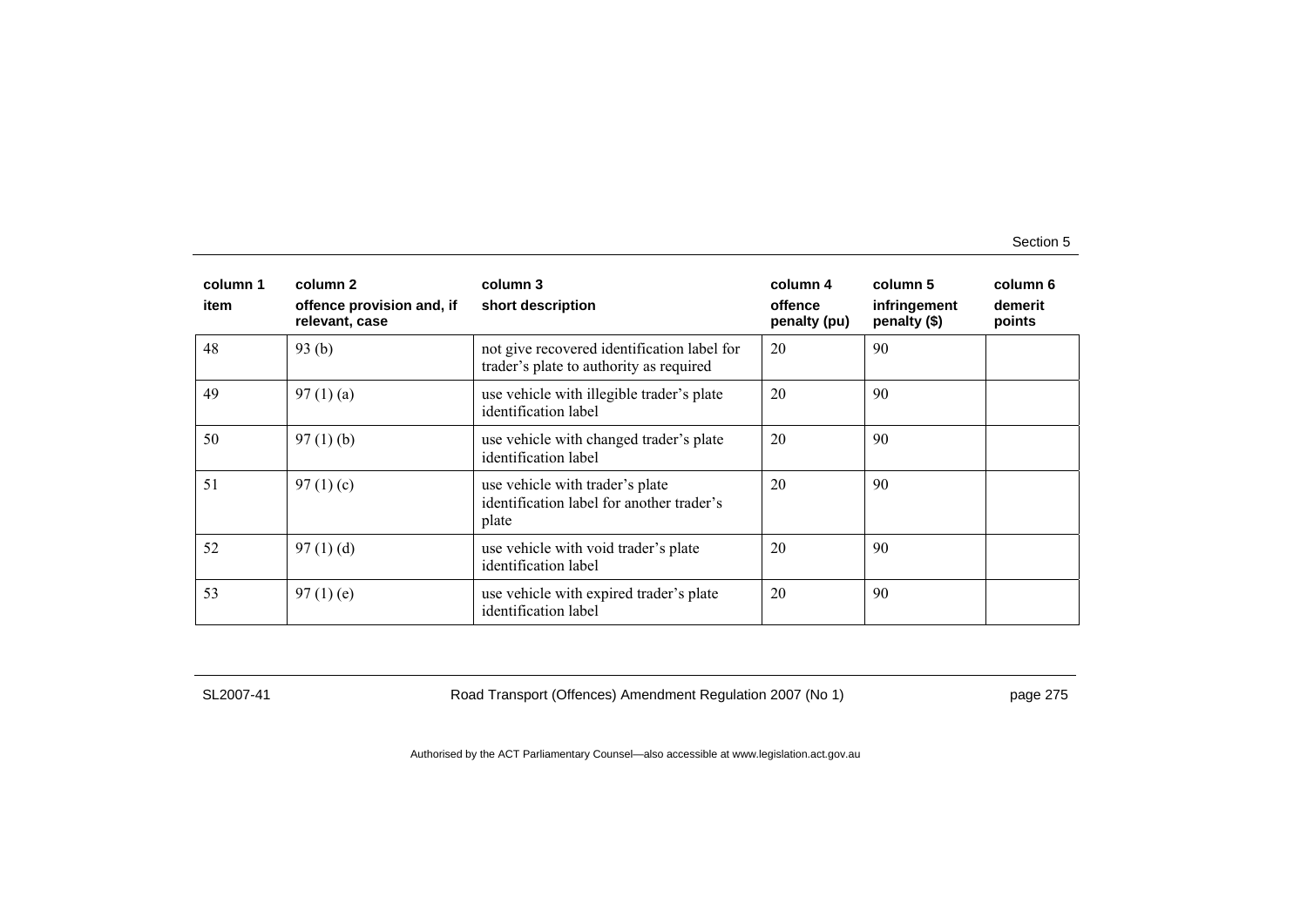| column 1<br>item | column 2<br>offence provision and, if<br>relevant, case | column 3<br>short description                                                                                                                      | column 4<br>offence<br>penalty (pu) | column 5<br>infringement<br>penalty (\$) | column 6<br>demerit<br>points |
|------------------|---------------------------------------------------------|----------------------------------------------------------------------------------------------------------------------------------------------------|-------------------------------------|------------------------------------------|-------------------------------|
| 54               | 97(2)                                                   | lend/part with trader's plate identification<br>label                                                                                              | 20                                  | 90                                       |                               |
| 55               | 98 (a)                                                  | not record use of trader's plate for journey<br>as required                                                                                        | 20                                  | 90                                       |                               |
| 56               | 98(b)                                                   | not keep record of use of trader's plate as<br>required                                                                                            | 20                                  | 90                                       |                               |
| 57               | 98 <sub>(c)</sub>                                       | not produce record of use of trader's plate<br>to police officer/authorised person                                                                 | 20                                  | 90                                       |                               |
| 58               | 99(2)                                                   | driver/person in charge/person issued<br>trader's plate not answer police<br>officer's/authorised person's question<br>about use of trader's plate | 20                                  | 90                                       |                               |

page 276 **Road Transport (Offences) Amendment Regulation 2007 (No 1)** SL2007-41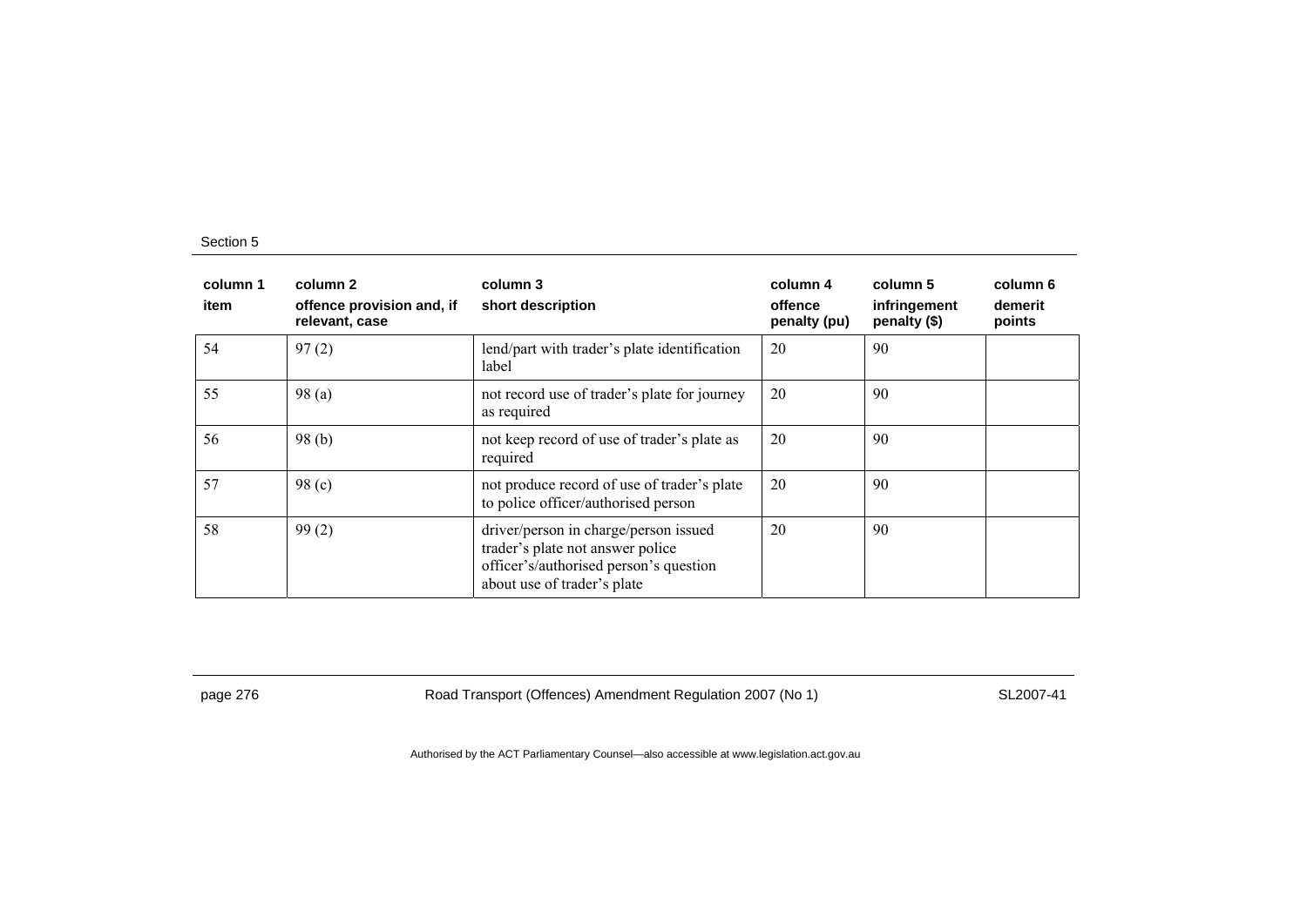| column 1<br>item | column 2<br>offence provision and, if<br>relevant, case | column 3<br>short description                                                                         | column 4<br>offence<br>penalty (pu) | column 5<br>infringement<br>penalty (\$) | column 6<br>demerit<br>points |
|------------------|---------------------------------------------------------|-------------------------------------------------------------------------------------------------------|-------------------------------------|------------------------------------------|-------------------------------|
| 59               | 100(1)                                                  | not notify authority of sale/disposition/<br>cessation of business with trader's plate as<br>required | 20                                  | 90                                       |                               |
| 60               | 101(2)                                                  | not return trader's plate not entitled to as<br>required                                              | 20                                  | 90                                       |                               |
| 61               | 101(3)                                                  | not return expired trader's plate as required                                                         | 20                                  | 90                                       |                               |
| 62               | 107(2)                                                  | drive unsafely maintained vehicle                                                                     | 20                                  | 249                                      |                               |
| 63               | 107(3)                                                  | tow unsafely maintained combination<br>vehicle                                                        | 20                                  | 249                                      |                               |
| 64               | 107(4)                                                  | operator not maintain vehicle safe to drive                                                           | 20                                  | 249                                      |                               |
| 65               | 107(5)                                                  | operator not maintain trailer safe to tow                                                             | 20                                  | 249                                      |                               |
| 66               | 108(2)                                                  | drive vehicle without emission control<br>system fitted                                               | 20                                  | 117                                      |                               |

SL2007-41 Road Transport (Offences) Amendment Regulation 2007 (No 1) page 277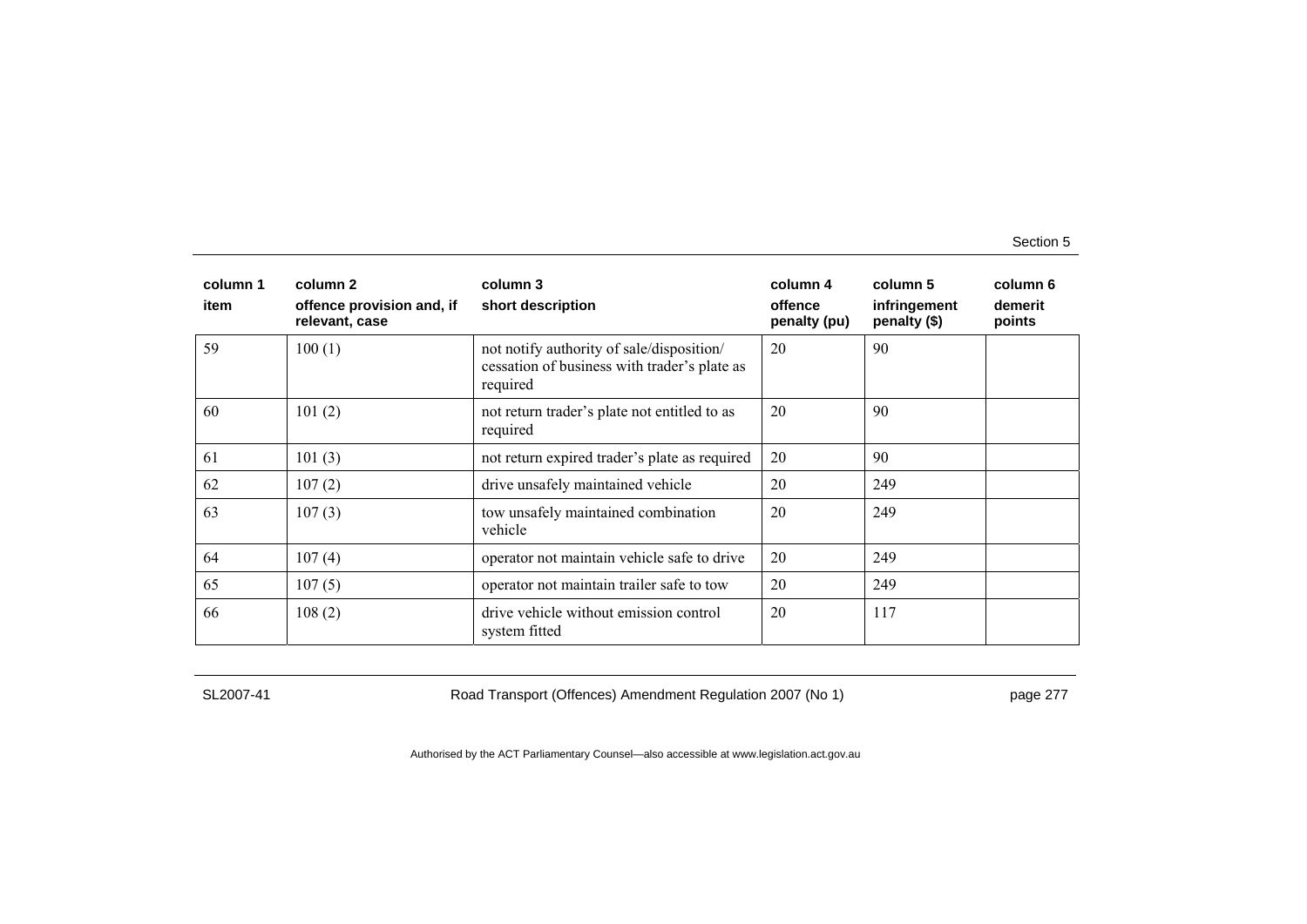| column 1<br>item | column 2<br>offence provision and, if<br>relevant, case          | column 3<br>short description                                          | column 4<br>offence<br>penalty (pu) | column 5<br>infringement<br>penalty (\$) | column 6<br>demerit<br>points |
|------------------|------------------------------------------------------------------|------------------------------------------------------------------------|-------------------------------------|------------------------------------------|-------------------------------|
| 67               | 108(3)                                                           | drive vehicle with emission control system<br>not maintained           | 20                                  | 117                                      |                               |
| 68               | 108(4)                                                           | tow combination vehicle without emission<br>control system fitted      | 20                                  | 117                                      |                               |
| 69               | 108(5)                                                           | tow combination vehicle with emission<br>control system not maintained | 20                                  | 117                                      |                               |
| 70               | 108(6)                                                           | operator not ensure emission control<br>system fitted to vehicle       | 20                                  | 117                                      |                               |
| 71               | 108(7)                                                           | operator not ensure emission control<br>system maintained              | 20                                  | 117                                      |                               |
| 72               | 109(2)                                                           |                                                                        |                                     |                                          |                               |
| 72.1             | plant not comply<br>$\bullet$<br>with schedule 1,<br>section 1.6 | driver/operator plant not comply with<br>specifications/unsafe         | 20                                  | 249                                      |                               |

page 278 Road Transport (Offences) Amendment Regulation 2007 (No 1) SL2007-41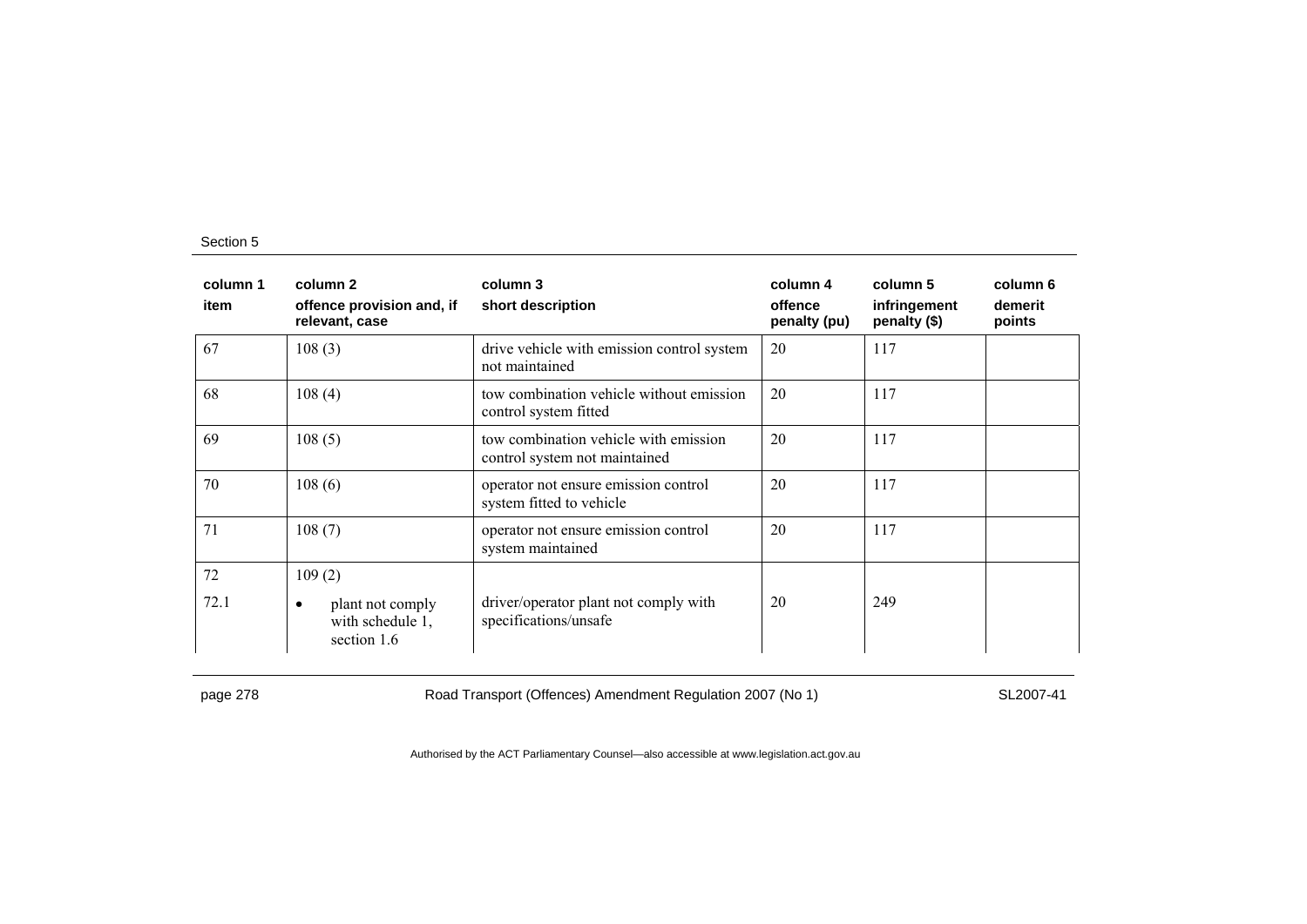| column 1<br>item | column 2<br>offence provision and, if<br>relevant, case                                                                                                                | column 3<br>short description                                                                                  | column 4<br>offence<br>penalty (pu) | column 5<br>infringement<br>penalty (\$) | column 6<br>demerit<br>points |
|------------------|------------------------------------------------------------------------------------------------------------------------------------------------------------------------|----------------------------------------------------------------------------------------------------------------|-------------------------------------|------------------------------------------|-------------------------------|
| 72.2             | motor vehicle not<br>$\bullet$<br>comply with<br>schedule 1,<br>sections $1.16-1.21$ in<br>relation to seatbelts,<br>seatbelt anchorages<br>or head restraints         | driver/operator motor vehicle not comply<br>with standard—seatbelts/seatbelt<br>anchorages/head restraints     | 20                                  | 249                                      |                               |
| 72.3             | motor vehicle not<br>$\bullet$<br>comply with<br>schedule 1,<br>sections $1.16-1.21$ in<br>relation to<br>suspension, vehicle<br>body or chassis<br>structural members | driver/operator motor vehicle not comply<br>with standard—suspension/vehicle<br>body/chassis structural member | 20                                  | 117                                      |                               |

SL2007-41 Road Transport (Offences) Amendment Regulation 2007 (No 1) page 279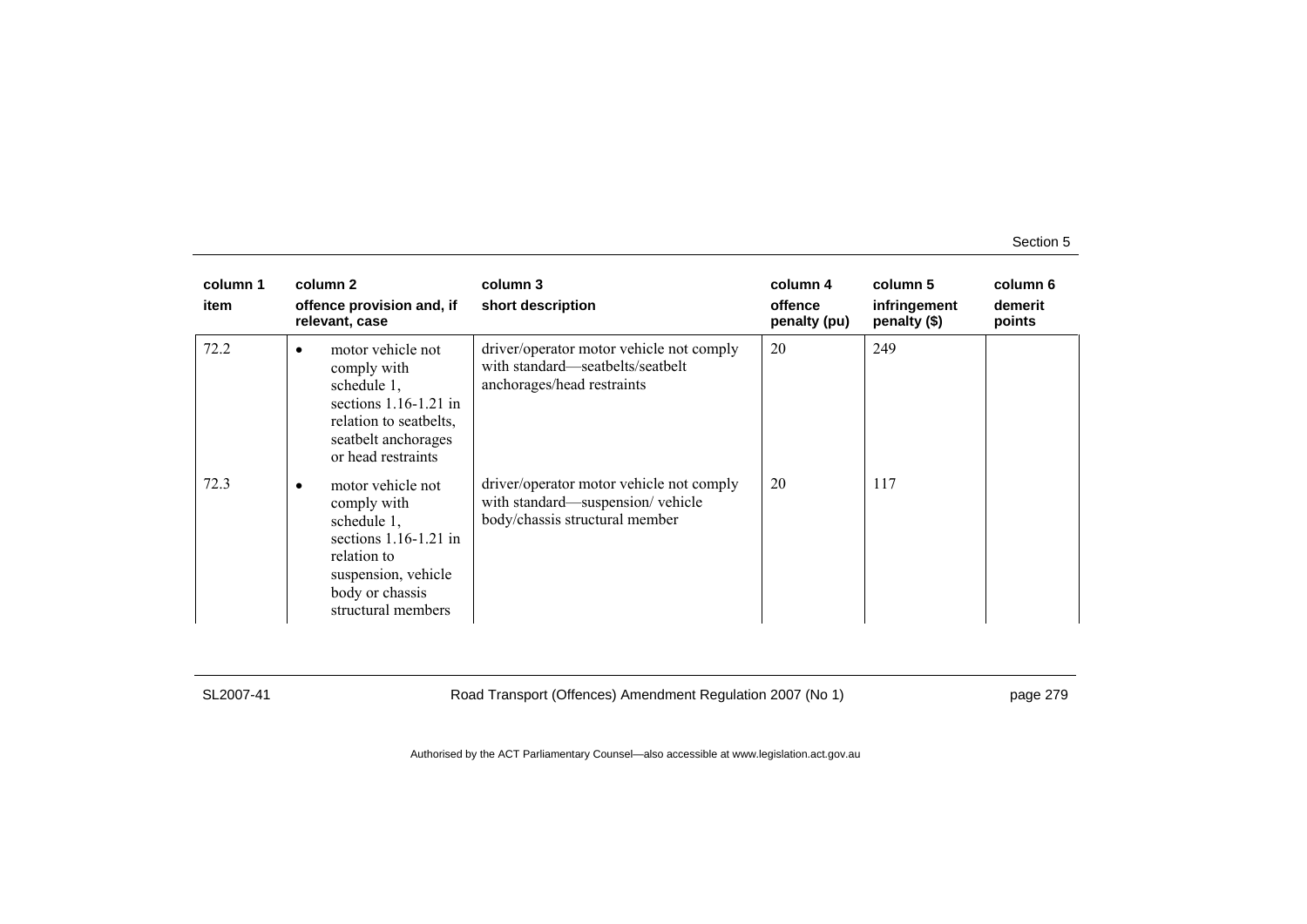| column 1<br>item | column 2<br>offence provision and, if<br>relevant, case                                                                                                                                                                            | column 3<br>short description                                   | column 4<br>offence<br>penalty (pu) | column 5<br>infringement<br>penalty (\$) | column 6<br>demerit<br>points |
|------------------|------------------------------------------------------------------------------------------------------------------------------------------------------------------------------------------------------------------------------------|-----------------------------------------------------------------|-------------------------------------|------------------------------------------|-------------------------------|
| 72.4             | motor vehicle not<br>$\bullet$<br>comply with<br>schedule 1,<br>sections $1.16-1.21$ in<br>relation to anything<br>not dealt with<br>elsewhere in this<br>item or another<br>provision not dealt<br>with elsewhere in<br>this item | driver/operator motor vehicle not comply<br>with standard—other | 20                                  | 90                                       |                               |

page 280 Road Transport (Offences) Amendment Regulation 2007 (No 1) SL2007-41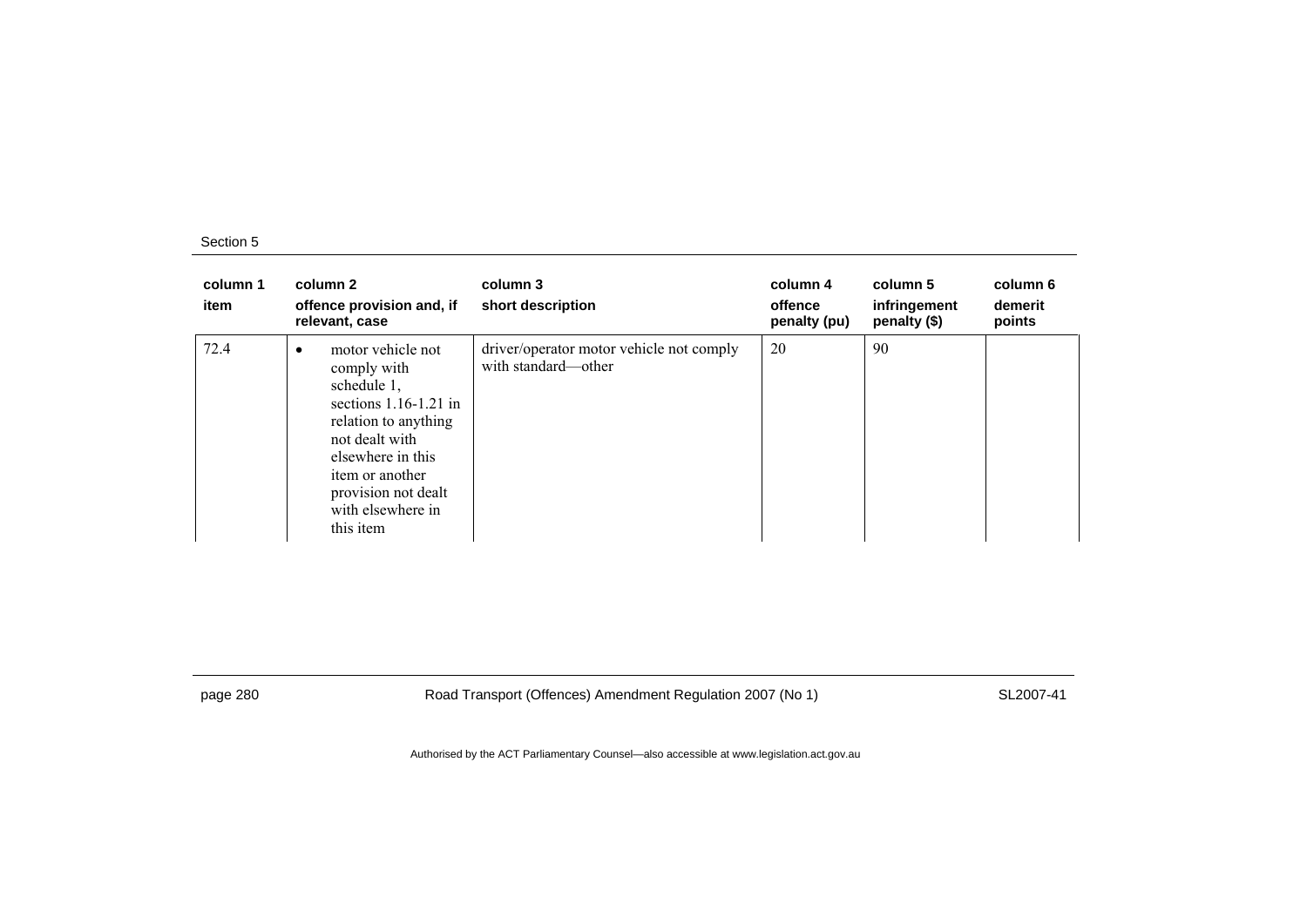| column 1<br>item | column 2<br>offence provision and, if<br>relevant, case                                                                            | column 3<br>short description                                             | column 4<br>offence<br>penalty (pu) | column 5<br>infringement<br>penalty (\$) | column 6<br>demerit<br>points |
|------------------|------------------------------------------------------------------------------------------------------------------------------------|---------------------------------------------------------------------------|-------------------------------------|------------------------------------------|-------------------------------|
| 72.5             | motor vehicle not<br>$\bullet$<br>comply with<br>schedule 1,<br>sections $1.16-1.21$ in<br>relation to steering or<br>section 1.25 | driver/operator motor vehicle not comply<br>with standard—steering        | 20                                  | 187                                      |                               |
| 72.6             | motor vehicle not<br>comply with<br>schedule 1,<br>sections $1.16-1.21$ in<br>relation to turning<br>ability or<br>section 1.26    | driver/operator motor vehicle not comply<br>with standard—turning ability | 20                                  | 90                                       |                               |

SL2007-41 Road Transport (Offences) Amendment Regulation 2007 (No 1) page 281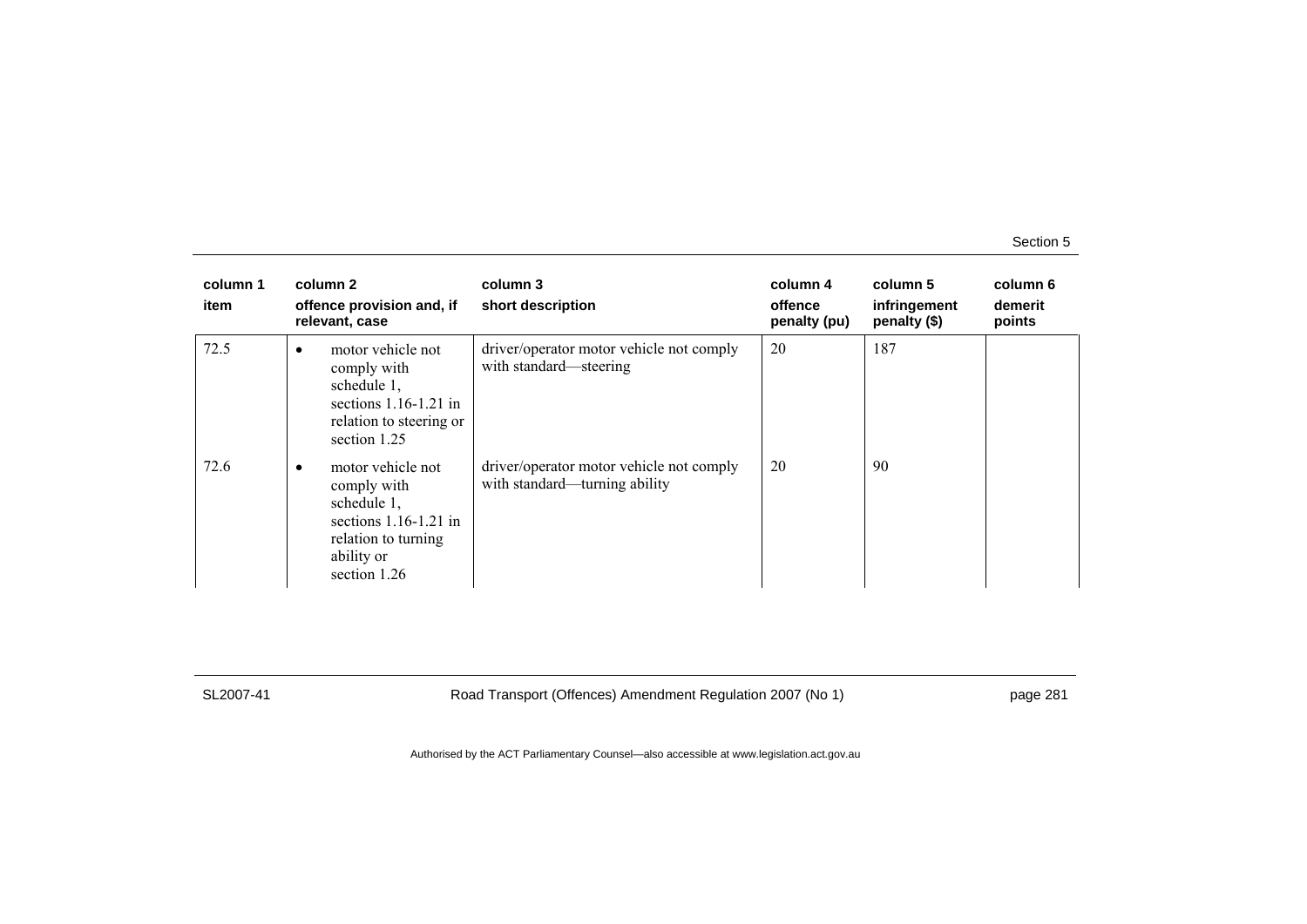| column 1<br>item | column 2<br>offence provision and, if<br>relevant, case                                                                                                          | column 3<br>short description                                                              | column 4<br>offence<br>penalty (pu) | column 5<br>infringement<br>penalty (\$) | column 6<br>demerit<br>points |
|------------------|------------------------------------------------------------------------------------------------------------------------------------------------------------------|--------------------------------------------------------------------------------------------|-------------------------------------|------------------------------------------|-------------------------------|
| 72.7             | motor vehicle not<br>٠<br>comply with<br>schedule 1,<br>sections $1.16-1.21$ in<br>relation to ability to<br>travel backwards and<br>forwards or<br>section 1.27 | driver/operator motor vehicle not comply<br>with standard—travel backwards and<br>forwards | 20                                  | 90                                       |                               |
| 72.8             | motor vehicle not<br>٠<br>comply with<br>schedule 1,<br>sections $1.16-1.21$ in<br>relation to<br>protrusions or<br>section 1.28                                 | driver/operator motor vehicle not comply<br>with standard-protrusions                      | 20                                  | 90                                       |                               |

page 282 Road Transport (Offences) Amendment Regulation 2007 (No 1) SL2007-41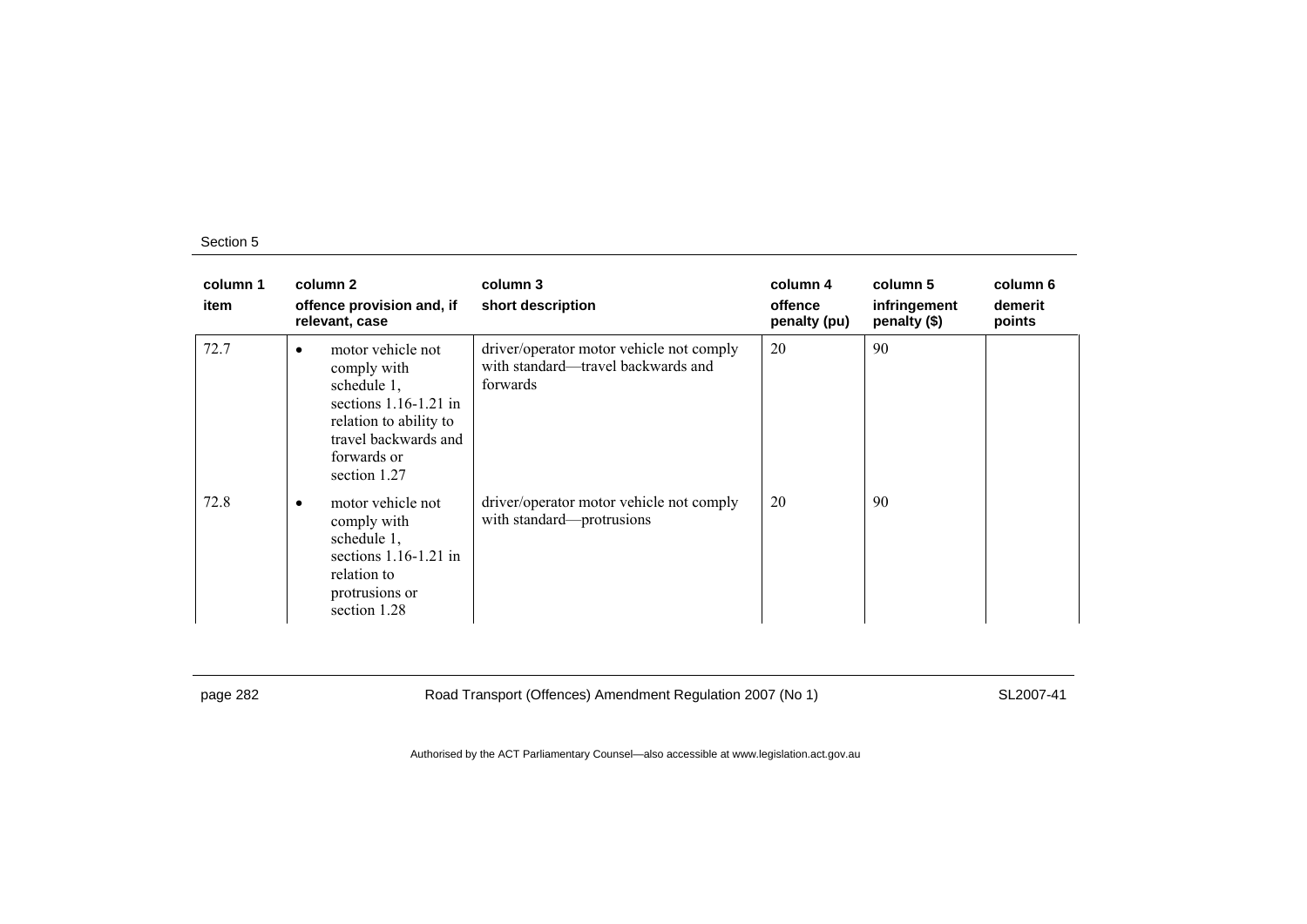| column 1<br>item | column 2<br>offence provision and, if<br>relevant, case                                                                                                                          | column 3<br>short description                                                               | column 4<br>offence<br>penalty (pu) | column 5<br>infringement<br>penalty (\$) | column 6<br>demerit<br>points |
|------------------|----------------------------------------------------------------------------------------------------------------------------------------------------------------------------------|---------------------------------------------------------------------------------------------|-------------------------------------|------------------------------------------|-------------------------------|
| 72.9             | motor vehicle not<br>$\bullet$<br>comply with<br>schedule 1.<br>sections $1.16-1.21$ in<br>relation to oil, grease<br>or fuel (other than<br>LPG) containment or<br>section 1.29 | driver/operator motor vehicle not comply<br>with standard—oil/grease/fuel containment       | 20                                  | 117                                      |                               |
| 72.10            | motor vehicle not<br>$\bullet$<br>comply with<br>schedule 1,<br>sections $1.16-1.21$ in<br>relation to driver's<br>view or location of<br>controls or<br>section 1.30            | driver/operator motor vehicle not comply<br>with standard—driver's view/control<br>location | 20                                  | 90                                       |                               |

SL2007-41 Road Transport (Offences) Amendment Regulation 2007 (No 1) page 283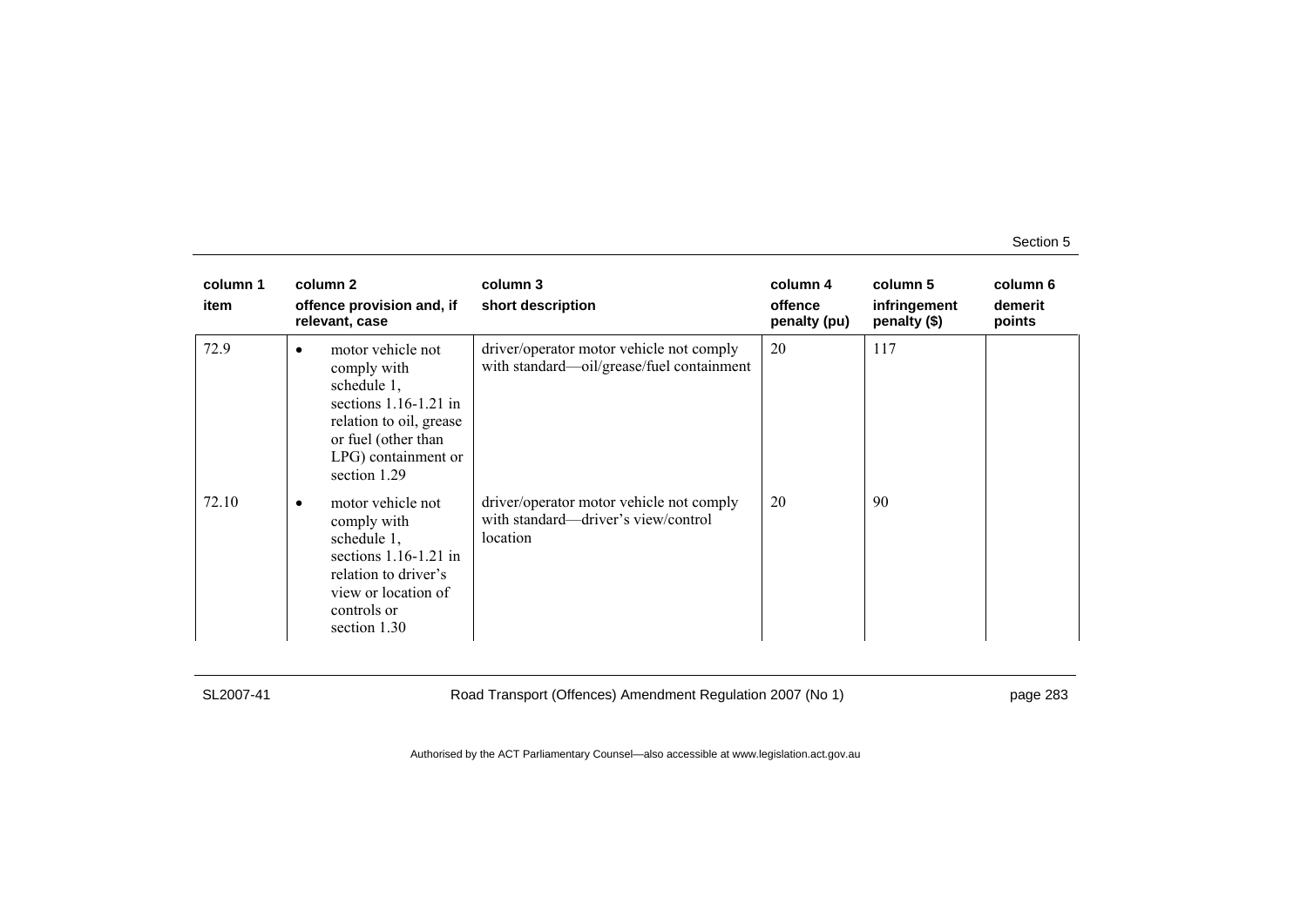| column 1<br>item | column 2<br>offence provision and, if<br>relevant, case                                                                                                 | column 3<br>short description                                                        | column 4<br>offence<br>penalty (pu) | column 5<br>infringement<br>penalty (\$) | column 6<br>demerit<br>points |
|------------------|---------------------------------------------------------------------------------------------------------------------------------------------------------|--------------------------------------------------------------------------------------|-------------------------------------|------------------------------------------|-------------------------------|
| 72.11            | motor vehicle not<br>$\bullet$<br>comply with<br>schedule 1,<br>sections $1.16-1.21$ in<br>relation to seating or<br>section 1.31                       | driver/operator motor vehicle not comply<br>with standard—seating                    | 20                                  | 117                                      |                               |
| 72.12            | motor vehicle not<br>$\bullet$<br>comply with<br>schedule 1,<br>sections $1.16-1.21$ in<br>relation to child<br>restraint anchorages<br>or section 1.32 | driver/operator motor vehicle not comply<br>with standard—child restraint anchorages | 20                                  | 249                                      |                               |

page 284 Road Transport (Offences) Amendment Regulation 2007 (No 1) SL2007-41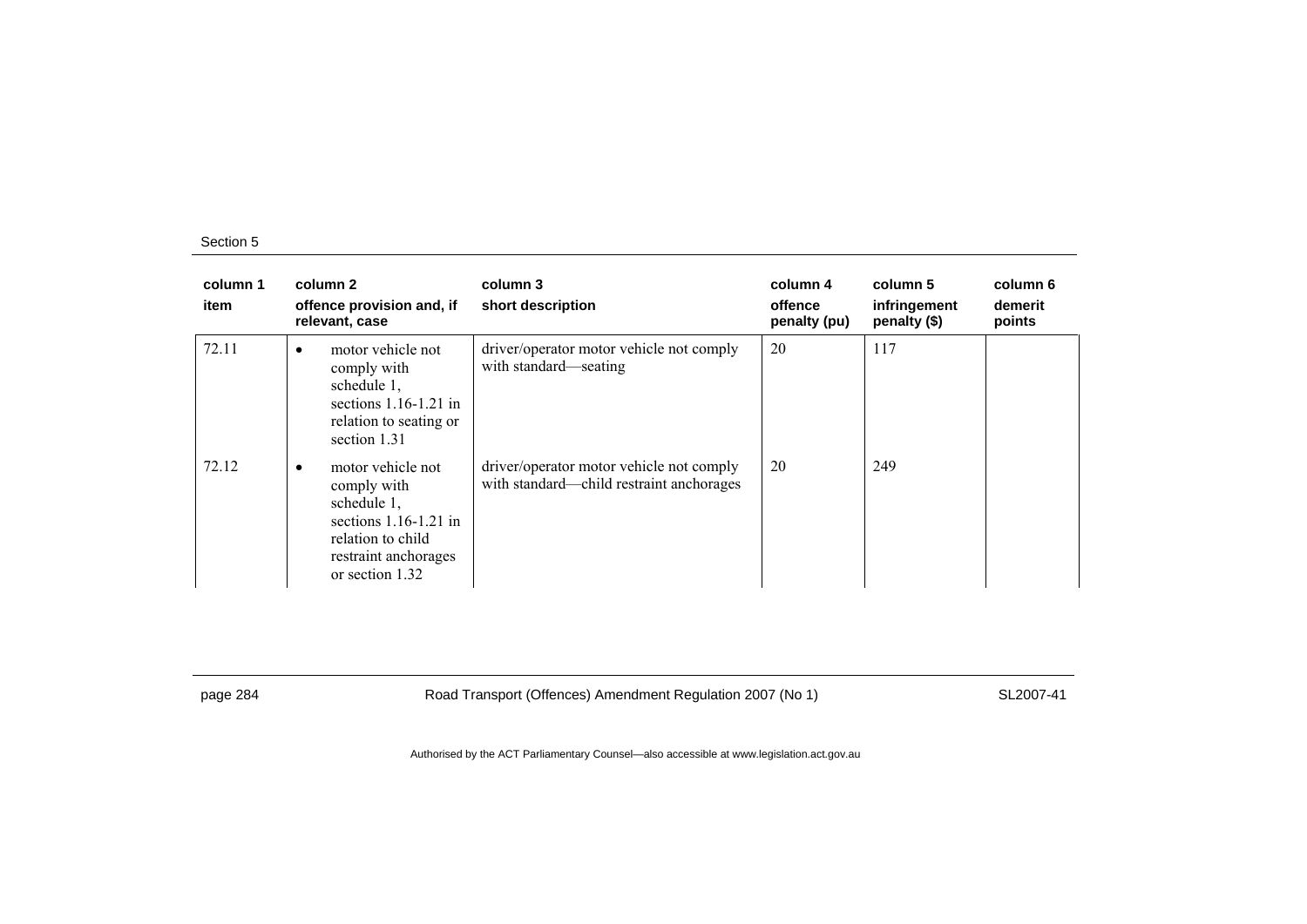| column 1<br>item | column 2<br>offence provision and, if<br>relevant, case                                                                                                                | column 3<br>short description                                                            | column 4<br>offence<br>penalty (pu) | column 5<br>infringement<br>penalty (\$) | column 6<br>demerit<br>points |
|------------------|------------------------------------------------------------------------------------------------------------------------------------------------------------------------|------------------------------------------------------------------------------------------|-------------------------------------|------------------------------------------|-------------------------------|
| 72.13            | motor vehicle not<br>$\bullet$<br>comply with<br>schedule 1,<br>sections $1.16-1.21$ in<br>relation to door<br>latches or hinges or<br>section 1.33                    | driver/operator motor vehicle not comply<br>with standard—door latches/hinges            | 20                                  | 90                                       |                               |
| 72.14            | motor vehicle not<br>$\bullet$<br>comply with<br>schedule 1,<br>sections $1.16-1.21$ in<br>relation to<br>mudguards or spray<br>suppression devices<br>or section 1.34 | driver/operator motor vehicle not comply<br>with standard—mudguards/spray<br>suppression | 20                                  | 90                                       |                               |

SL2007-41 Road Transport (Offences) Amendment Regulation 2007 (No 1) page 285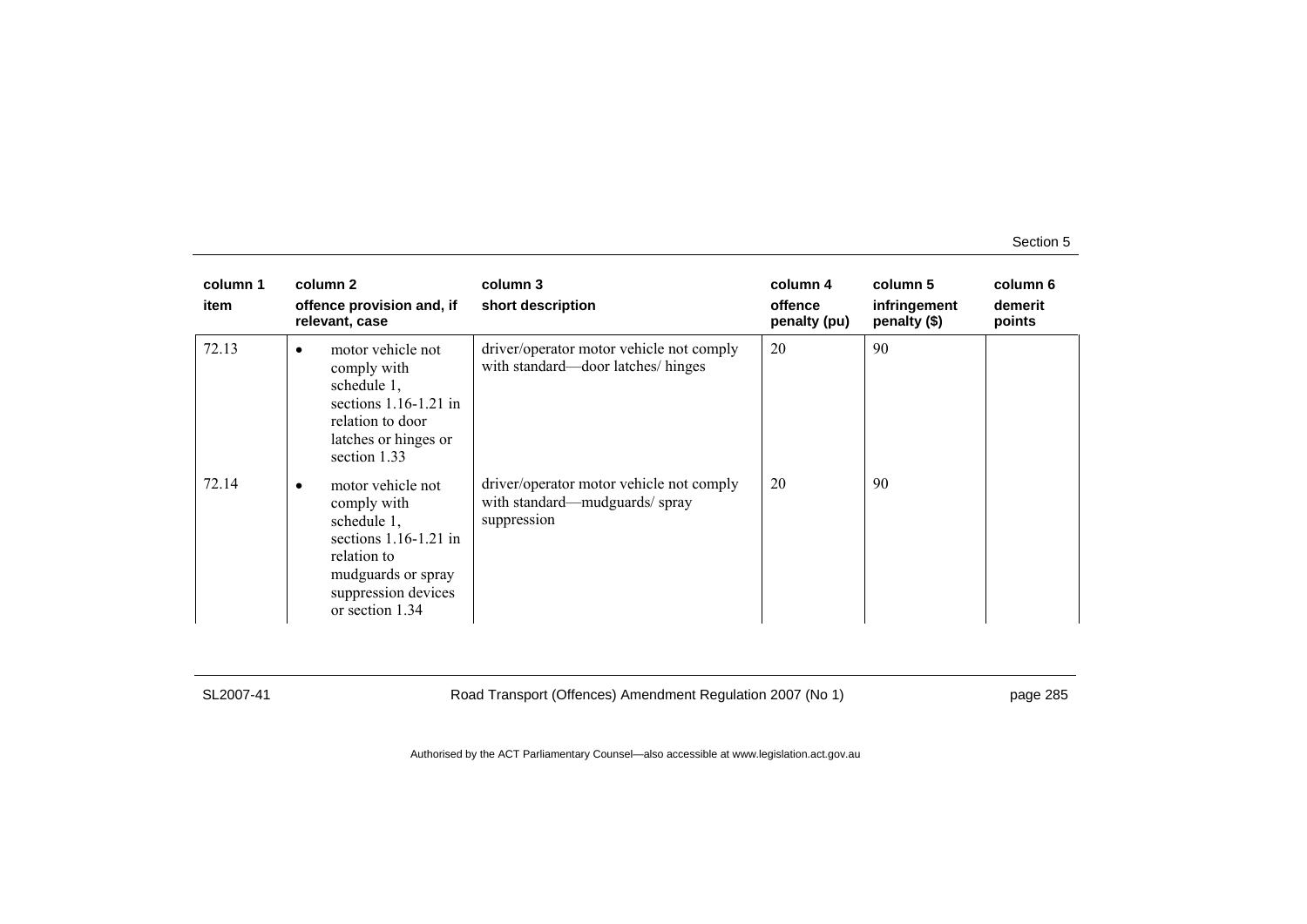| column 1<br>item | column 2<br>offence provision and, if<br>relevant, case                                                                                                     | column 3<br>short description                                                       | column 4<br>offence<br>penalty (pu) | column 5<br>infringement<br>penalty (\$) | column 6<br>demerit<br>points |
|------------------|-------------------------------------------------------------------------------------------------------------------------------------------------------------|-------------------------------------------------------------------------------------|-------------------------------------|------------------------------------------|-------------------------------|
| 72.15            | motor vehicle not<br>$\bullet$<br>comply with<br>schedule 1,<br>sections $1.16-1.21$ in<br>relation to horns or<br>other audible devices<br>or section 1.35 | driver/operator motor vehicle not comply<br>with standard—horn/other audible device | 20                                  | 90                                       |                               |
| 72.16            | motor vehicle not<br>٠<br>comply with<br>schedule 1,<br>sections $1.16-1.21$ in<br>relation to rear-<br>vision mirrors or<br>sections $1.36-1.38$           | driver/operator motor vehicle not comply<br>with standard-rear-vision mirrors       | 20                                  | 90                                       |                               |

page 286 Road Transport (Offences) Amendment Regulation 2007 (No 1) SL2007-41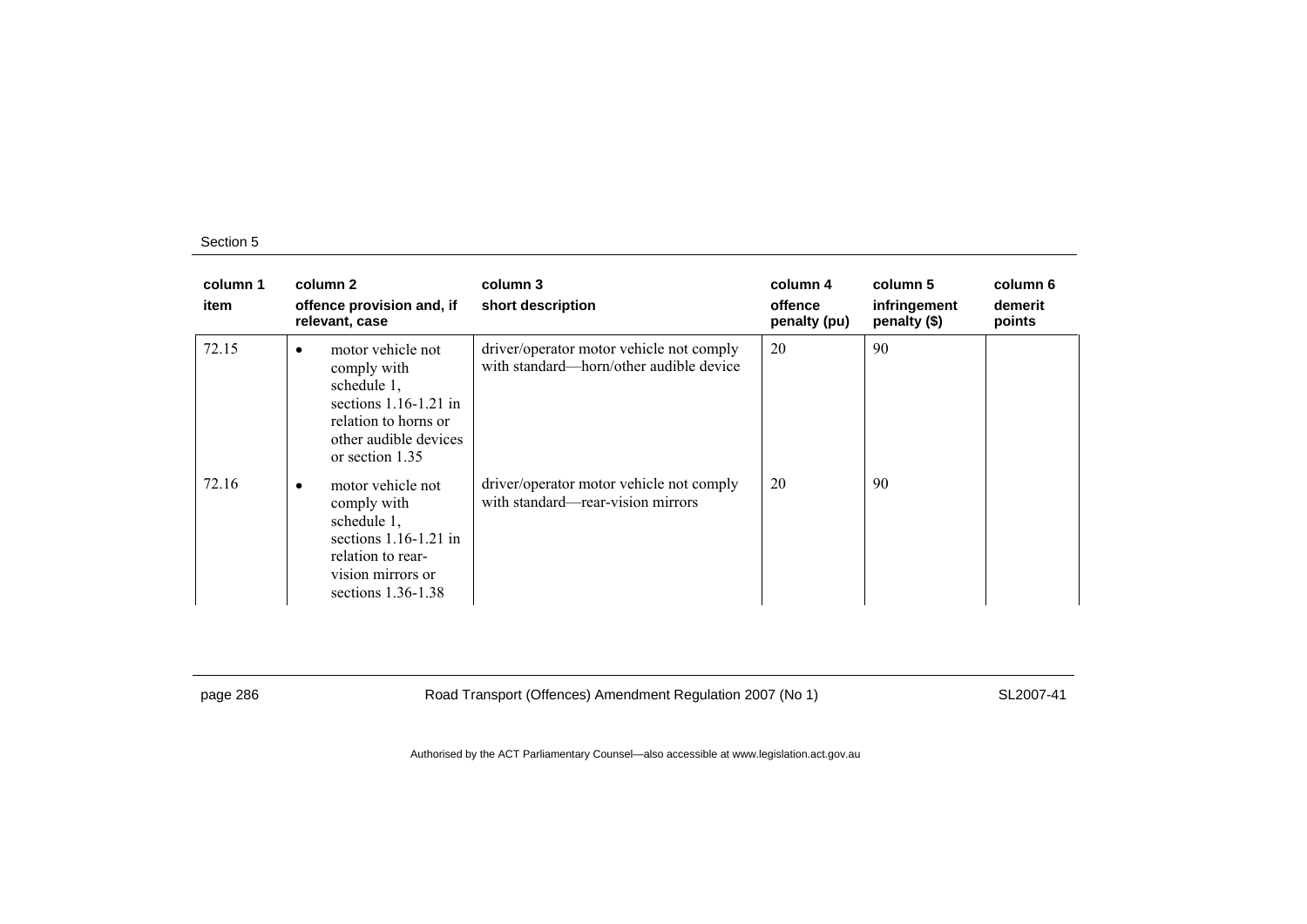| column 1<br>item | column 2<br>offence provision and, if<br>relevant, case                                                                                                                                                       | column 3<br>short description                                                                                                   | column 4<br>offence<br>penalty (pu) | column 5<br>infringement<br>penalty (\$) | column 6<br>demerit<br>points |
|------------------|---------------------------------------------------------------------------------------------------------------------------------------------------------------------------------------------------------------|---------------------------------------------------------------------------------------------------------------------------------|-------------------------------------|------------------------------------------|-------------------------------|
| 72.17            | motor vehicle not<br>$\bullet$<br>comply with<br>schedule 1,<br>sections $1.16-1.21$ in<br>relation to automatic<br>transmission or<br>automatic<br>transmission controls<br>or indicators or<br>section 1.39 | driver/operator motor vehicle not comply<br>with standard—automatic<br>transmission/automatic transmission<br>control/indicator | 20                                  | 90                                       |                               |

SL2007-41 Road Transport (Offences) Amendment Regulation 2007 (No 1) page 287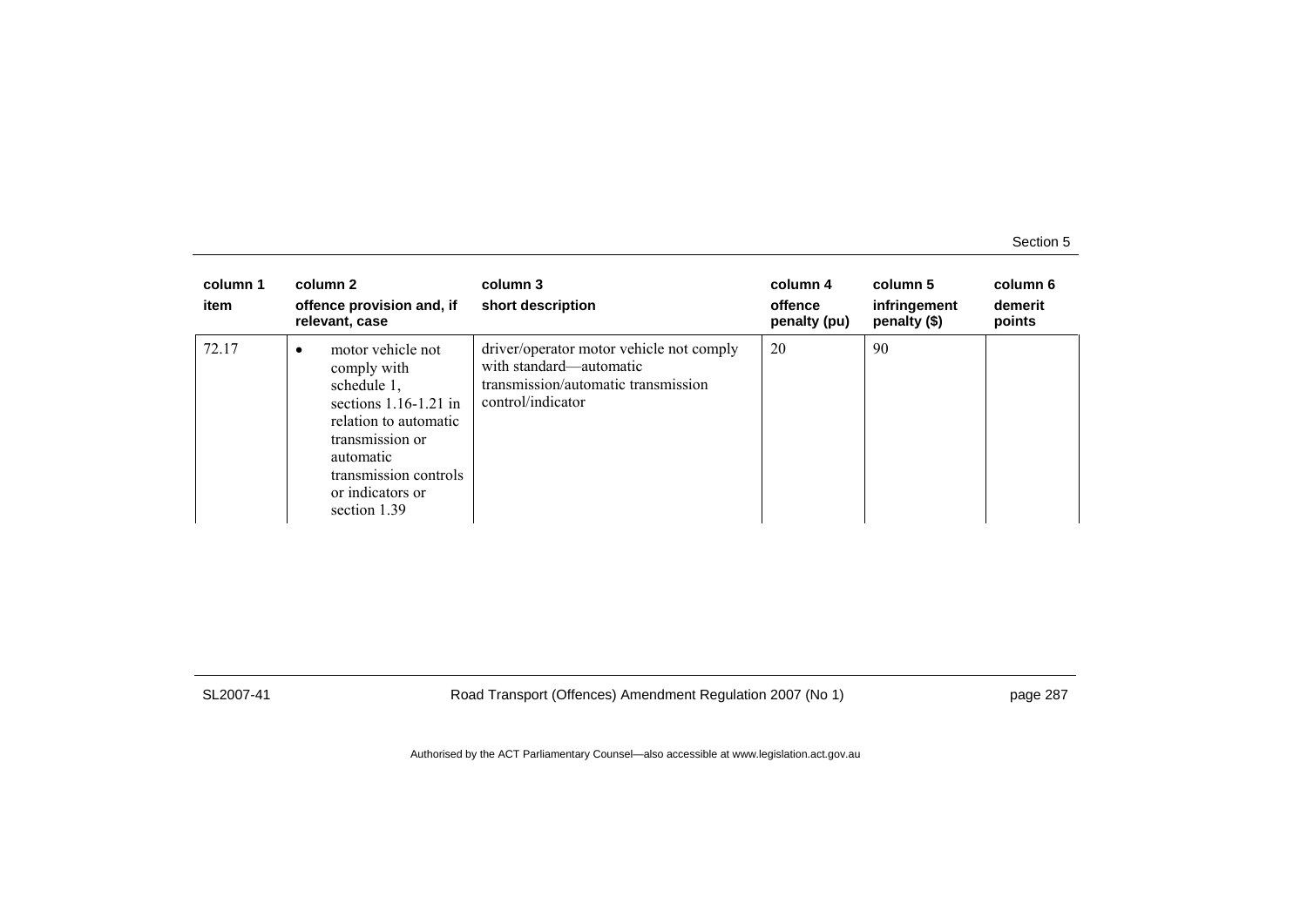| column 1<br>item |           | column 2<br>offence provision and, if<br>relevant, case                                                                                                    | column 3<br>short description                                                                   | column 4<br>offence<br>penalty (pu) | column 5<br>infringement<br>penalty (\$) | column 6<br>demerit<br>points |
|------------------|-----------|------------------------------------------------------------------------------------------------------------------------------------------------------------|-------------------------------------------------------------------------------------------------|-------------------------------------|------------------------------------------|-------------------------------|
| 72.18            | $\bullet$ | motor vehicle not<br>comply with<br>schedule 1,<br>sections $1.16-1.21$ in<br>relation to diesel<br>engines or diesel<br>engine devices or<br>section 1.40 | driver/operator motor vehicle not comply<br>with standard—diesel engine/diesel engine<br>device | 20                                  | 90                                       |                               |
| 72.19            | ٠         | motor vehicle not<br>comply with<br>schedule 1,<br>sections $1.16-1.21$ in<br>relation to bonnet<br>securing devices or<br>section 1.41                    | driver/operator motor vehicle not comply<br>with standard—bonnet securing device                | 20                                  | 90                                       |                               |

page 288 Road Transport (Offences) Amendment Regulation 2007 (No 1) SL2007-41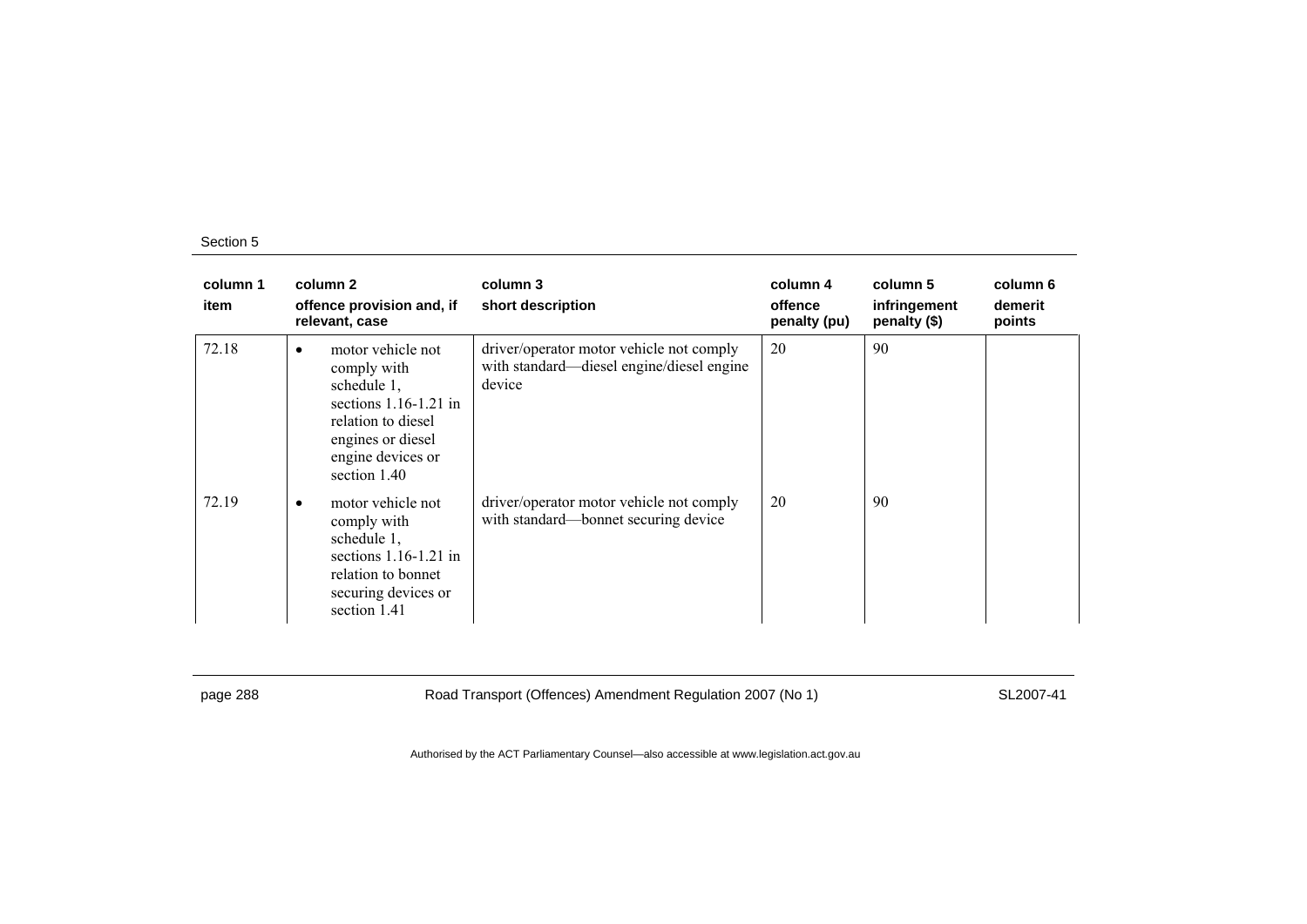| column 1<br>item | column 2<br>offence provision and, if<br>relevant, case                                                                                                                                                                            | column 3<br>short description                                                                                                                        | column 4<br>offence<br>penalty (pu) | column 5<br>infringement<br>penalty (\$) | column 6<br>demerit<br>points |
|------------------|------------------------------------------------------------------------------------------------------------------------------------------------------------------------------------------------------------------------------------|------------------------------------------------------------------------------------------------------------------------------------------------------|-------------------------------------|------------------------------------------|-------------------------------|
| 72.20            | motor vehicle not<br>٠<br>comply with<br>schedule 1,<br>sections $1.16-1.21$ in<br>relation to electrical<br>wiring, connections,<br>installations,<br>connectors or<br>conductors or other<br>electrical items or<br>section 1.42 | driver/operator motor vehicle not comply<br>with standard—electrical<br>wiring/connection/installation/<br>connector/conductor/other electrical item | 20                                  | 90                                       |                               |

SL2007-41 Road Transport (Offences) Amendment Regulation 2007 (No 1) page 289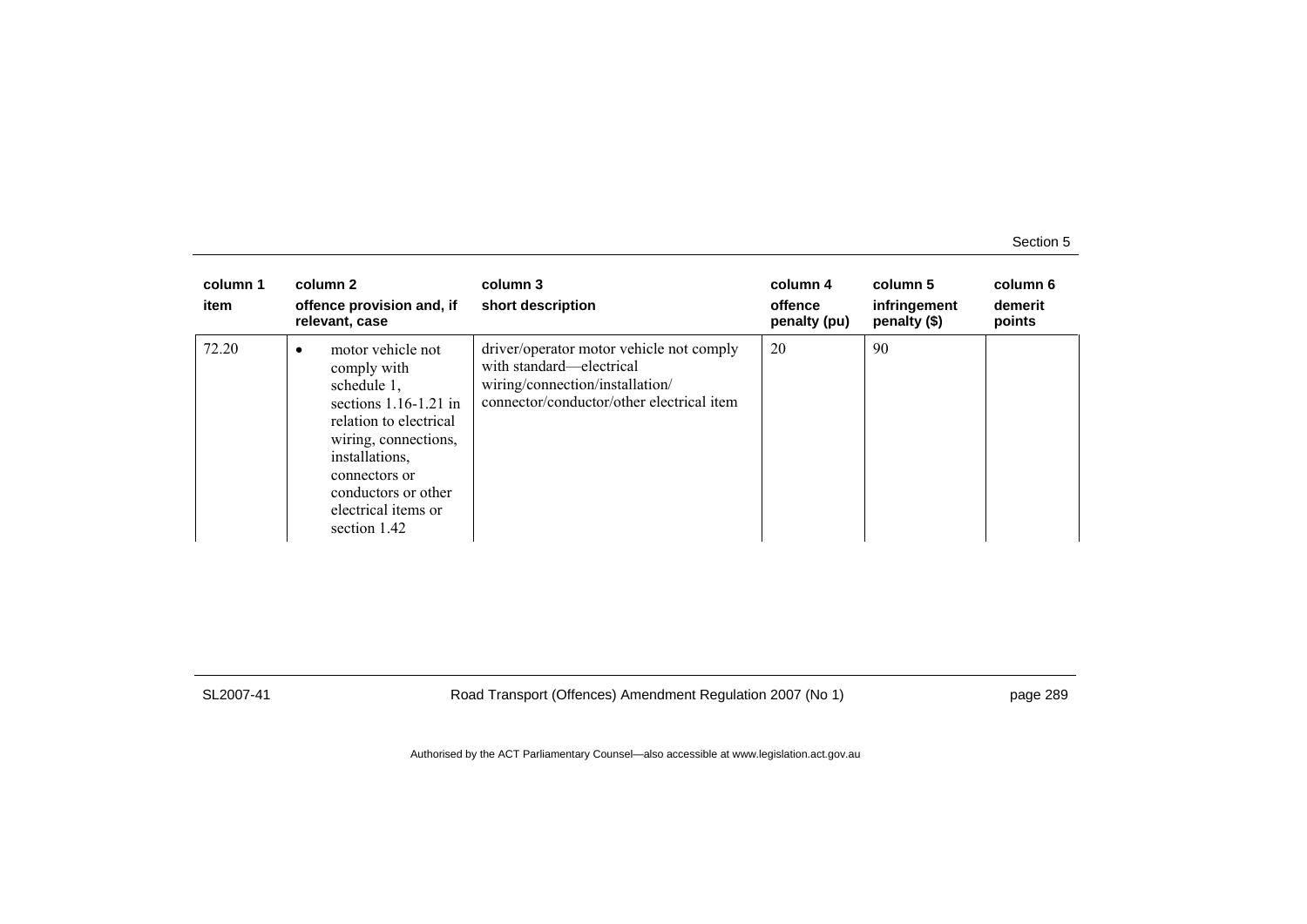| column 1<br>item | column 2<br>offence provision and, if<br>relevant, case                                                                                                              | column 3<br>short description                                                                        | column 4<br>offence<br>penalty (pu) | column 5<br>infringement<br>penalty (\$) | column 6<br>demerit<br>points |
|------------------|----------------------------------------------------------------------------------------------------------------------------------------------------------------------|------------------------------------------------------------------------------------------------------|-------------------------------------|------------------------------------------|-------------------------------|
| 72.21            | motor vehicle not<br>٠<br>comply with<br>schedule 1,<br>sections $1.16-1.21$ in<br>relation to<br>speedometers or<br>section 1.43                                    | driver/operator motor vehicle not comply<br>with standard—speedometer                                | 20                                  | 90                                       |                               |
| 72.22            | motor vehicle not<br>٠<br>comply with<br>schedule 1,<br>sections $1.16-1.21$ in<br>relation to television<br>receivers or visual<br>display units or<br>section 1.44 | driver/operator motor vehicle not comply<br>with standard—television receiver/visual<br>display unit | 20                                  | 90                                       |                               |

page 290 Road Transport (Offences) Amendment Regulation 2007 (No 1) SL2007-41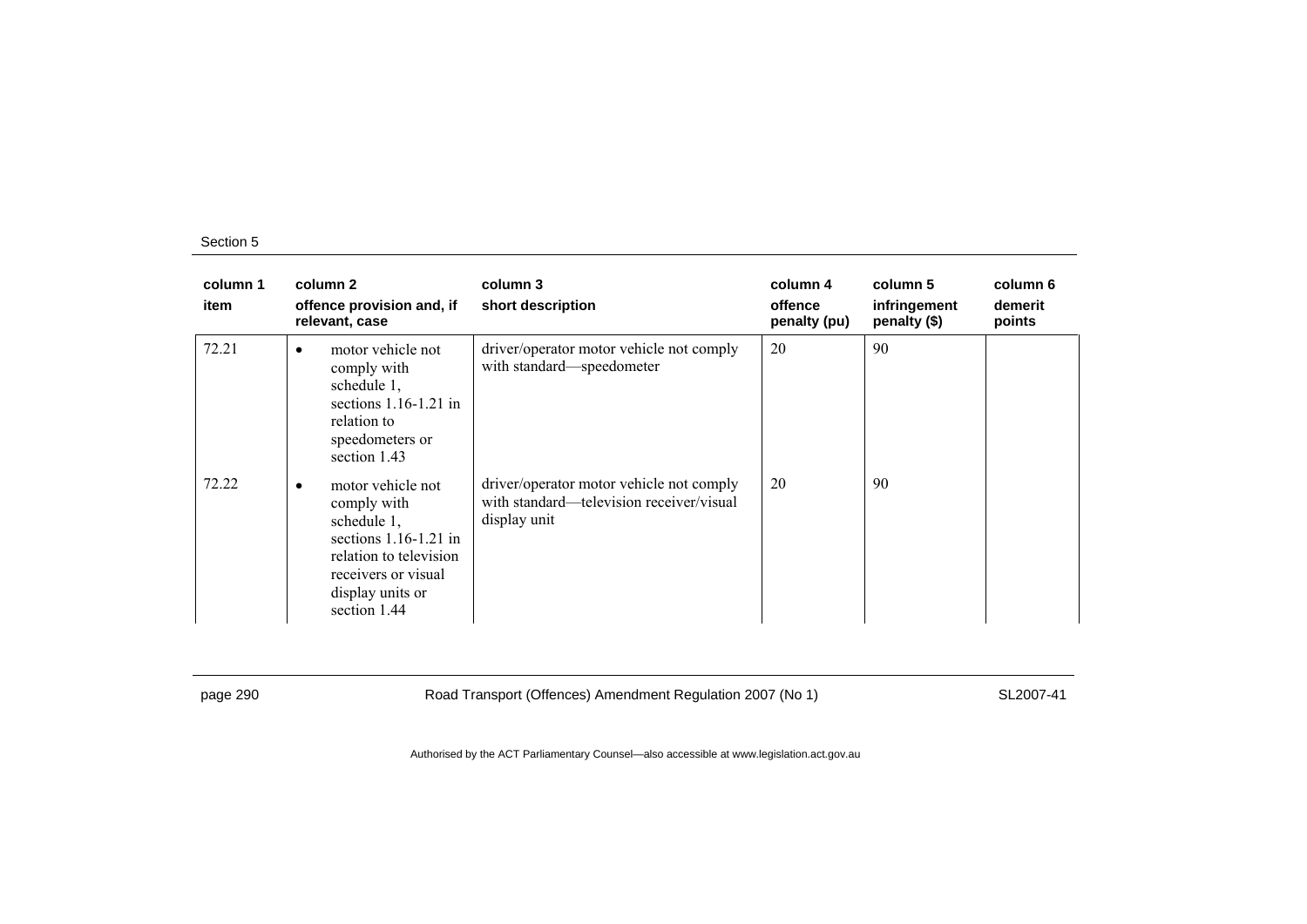| column 1<br>item | column 2<br>offence provision and, if<br>relevant, case                                                                                                                                 | column 3<br>short description                                                                              | column 4<br>offence<br>penalty (pu) | column 5<br>infringement<br>penalty (\$) | column 6<br>demerit<br>points |
|------------------|-----------------------------------------------------------------------------------------------------------------------------------------------------------------------------------------|------------------------------------------------------------------------------------------------------------|-------------------------------------|------------------------------------------|-------------------------------|
| 72.23            | motor vehicle not<br>٠<br>comply with<br>schedule 1,<br>sections $1.16-1.21$ in<br>relation to<br>windscreens,<br>windows, interior<br>partitions or glazing<br>or sections $1.45-1.47$ | driver/operator motor vehicle not comply<br>with standard—windscreen/<br>window/interior partition/glazing | 20                                  | 90                                       |                               |

SL2007-41 Road Transport (Offences) Amendment Regulation 2007 (No 1) page 291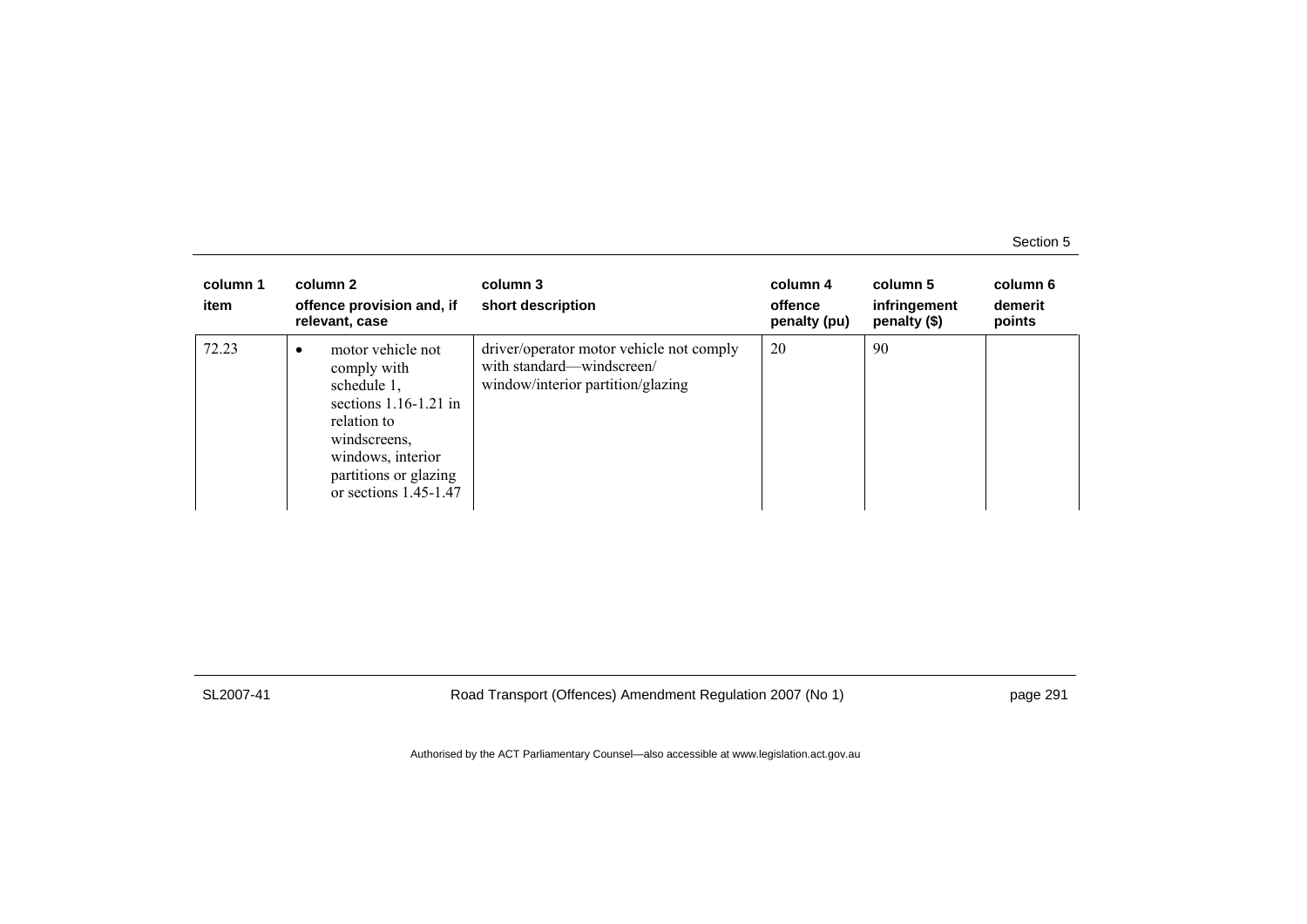| column 1<br>item | column 2<br>offence provision and, if<br>relevant, case                                                                                                      | column 3<br>short description                                                       | column 4<br>offence<br>penalty (pu) | column 5<br>infringement<br>penalty (\$) | column 6<br>demerit<br>points |
|------------------|--------------------------------------------------------------------------------------------------------------------------------------------------------------|-------------------------------------------------------------------------------------|-------------------------------------|------------------------------------------|-------------------------------|
| 72.24            | motor vehicle not<br>$\bullet$<br>comply with<br>schedule 1,<br>sections $1.16-1.21$ in<br>relation to<br>windscreen-wipers<br>or washers or<br>section 1.48 | driver/operator motor vehicle not comply<br>with standard—windscreen-wipers/washers | 20                                  | 90                                       |                               |

page 292 Road Transport (Offences) Amendment Regulation 2007 (No 1) SL2007-41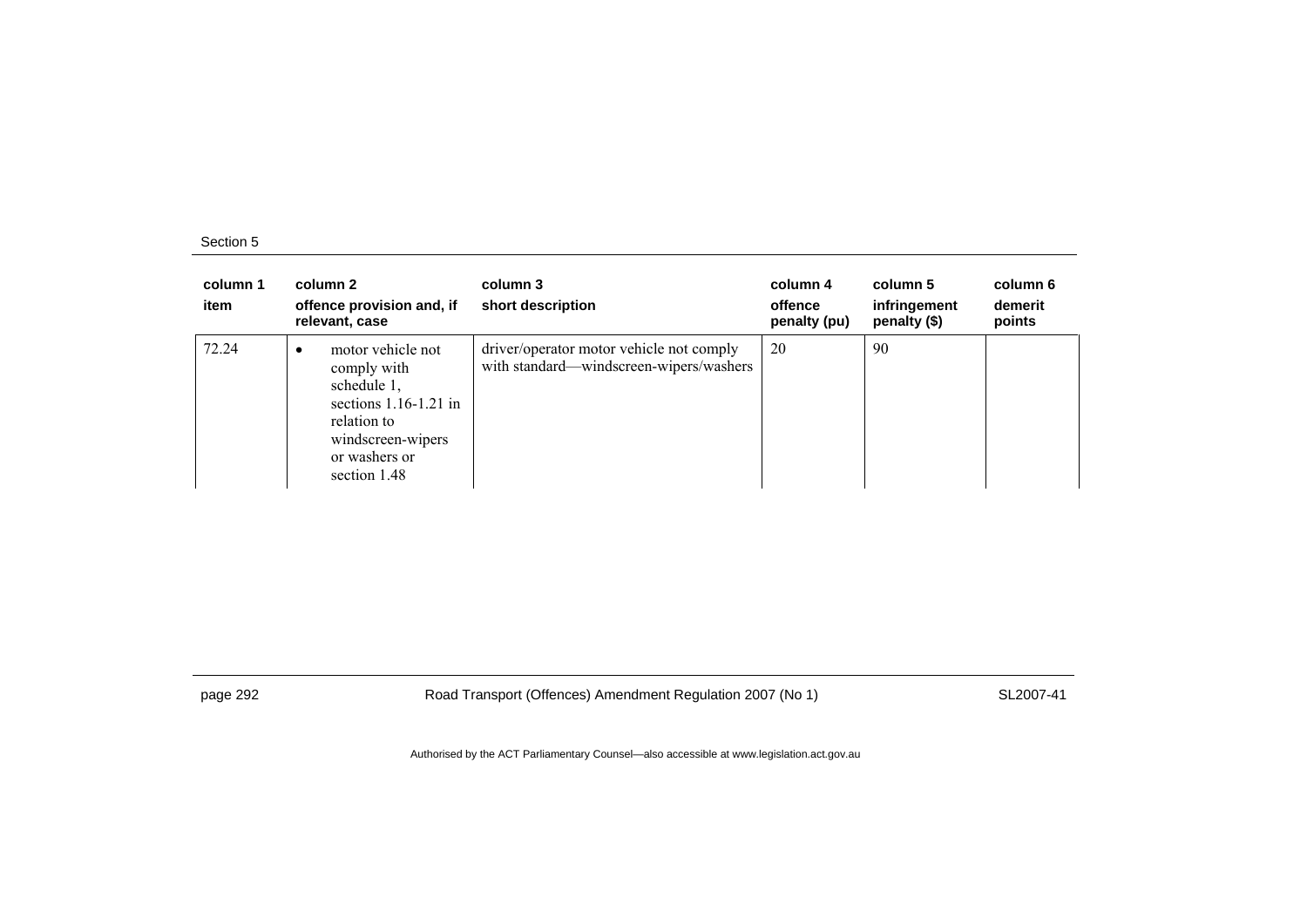| column 1<br>item | column 2<br>offence provision and, if<br>relevant, case                                                                                                                                    | column 3<br>short description                                         | column 4<br>offence<br>penalty (pu) | column 5<br>infringement<br>penalty (\$) | column 6<br>demerit<br>points |
|------------------|--------------------------------------------------------------------------------------------------------------------------------------------------------------------------------------------|-----------------------------------------------------------------------|-------------------------------------|------------------------------------------|-------------------------------|
| 72.25            | motor vehicle not<br>$\bullet$<br>comply with<br>schedule 1,<br>sections $1.16-1.21$ or<br>section $1.49$ in<br>relation to wheels<br>(including wheel)<br>rims, tracks, studs or<br>nuts) | driver/operator motor vehicle not comply<br>with standard—road wheels | 20                                  | 117                                      |                               |
| 72.26            | motor vehicle not<br>$\bullet$<br>comply with<br>schedule 1,<br>sections $1.16-1.21$ or<br>section $1.49$ in<br>relation to tyres or<br>sections $1.50 - 1.57$                             | driver/operator motor vehicle not comply<br>with standard—tyres       | 20                                  | 90                                       |                               |

SL2007-41 Road Transport (Offences) Amendment Regulation 2007 (No 1) page 293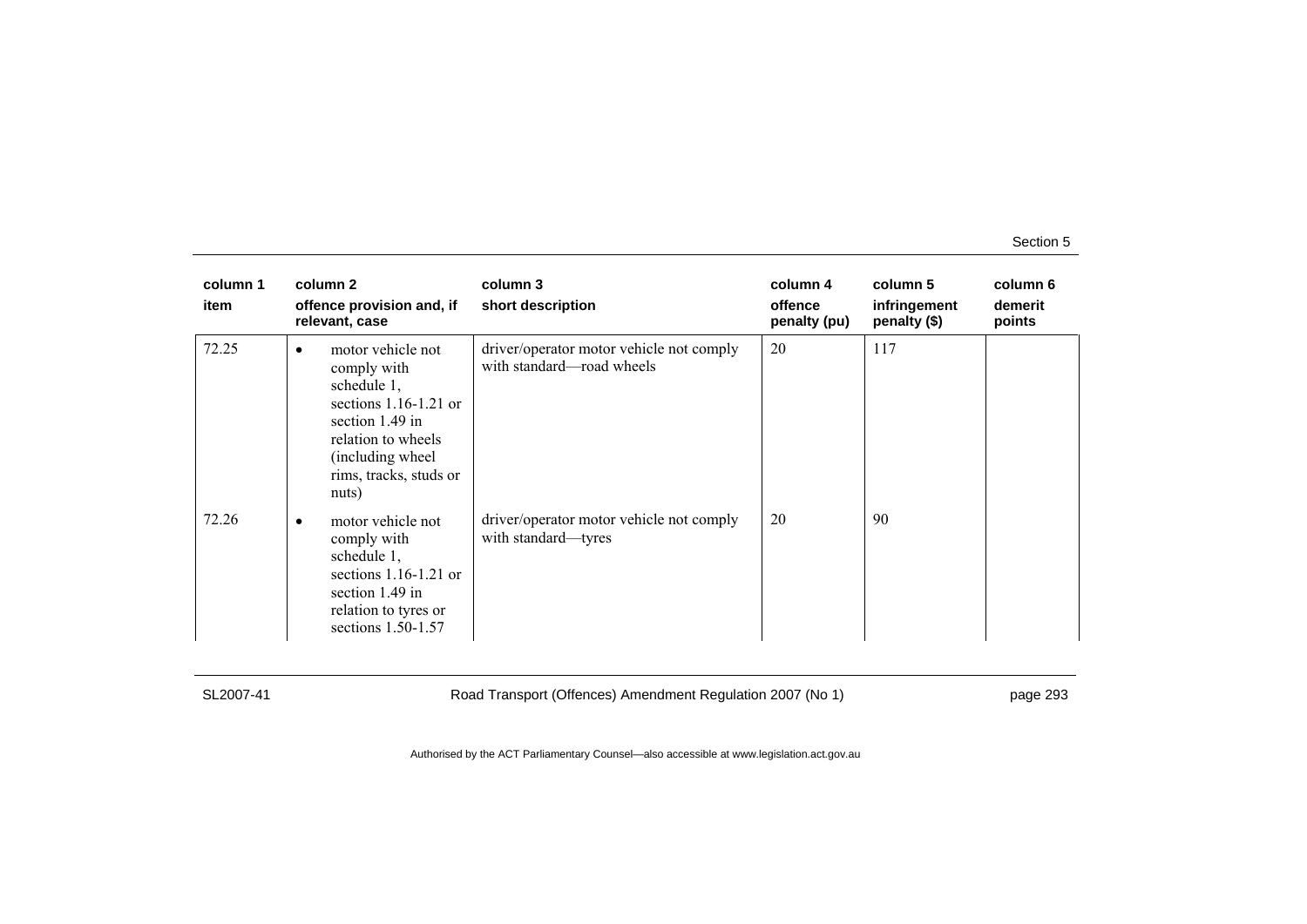| column 1<br>item | column 2<br>offence provision and, if<br>relevant, case                                                                                                                                   | column 3<br>short description                                                                                   | column 4<br>offence<br>penalty (pu) | column 5<br>infringement<br>penalty $(\$)$ | column 6<br>demerit<br>points |
|------------------|-------------------------------------------------------------------------------------------------------------------------------------------------------------------------------------------|-----------------------------------------------------------------------------------------------------------------|-------------------------------------|--------------------------------------------|-------------------------------|
| 72.27            | motor vehicle not<br>٠<br>comply with<br>schedule 1,<br>sections $1.16-1.21$ in<br>relation to motorbike<br>steering, handlebars,<br>footrests or<br>chainguards or<br>sections 1.58-1.60 | driver/operator motor vehicle not comply<br>with standard—motorbike<br>steering/handlebars/footrests/chainguard | 20                                  | 90                                         |                               |

page 294 Road Transport (Offences) Amendment Regulation 2007 (No 1) SL2007-41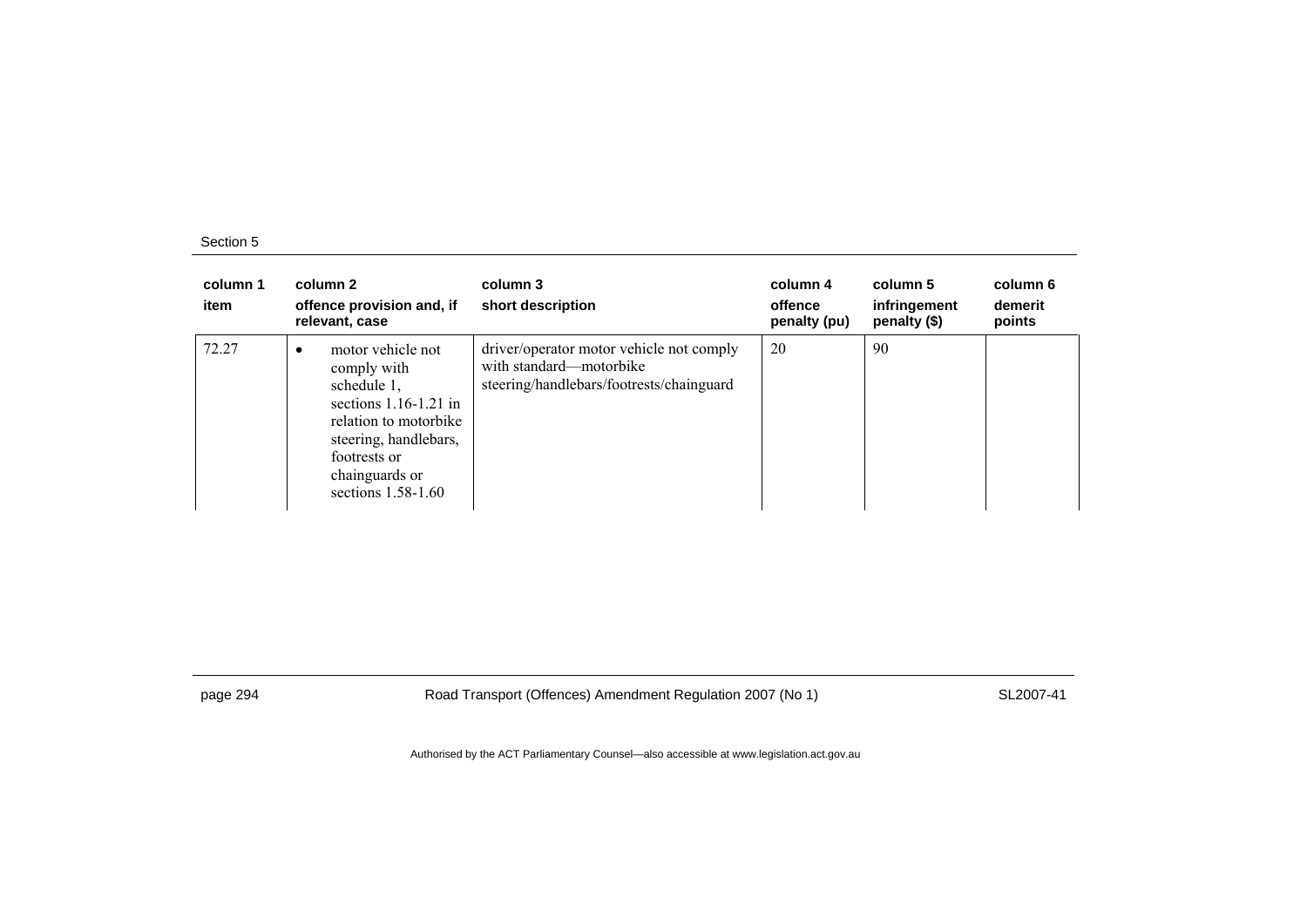| column 1<br>item |           | column 2<br>offence provision and, if<br>relevant, case                                                                                                     | column 3<br>short description                                                                     | column 4<br>offence<br>penalty (pu) | column 5<br>infringement<br>penalty (\$) | column 6<br>demerit<br>points |
|------------------|-----------|-------------------------------------------------------------------------------------------------------------------------------------------------------------|---------------------------------------------------------------------------------------------------|-------------------------------------|------------------------------------------|-------------------------------|
| 72.28            | $\bullet$ | motor vehicle not<br>comply with<br>schedule 1,<br>sections $1.16-1.21$ in<br>relation to vehicle or<br>engine identification<br>numbers or<br>section 1.61 | driver/operator motor vehicle not comply<br>with standard—vehicle/engine<br>identification number | 20                                  | 90                                       |                               |
| 72.29            | $\bullet$ | motor vehicle not<br>comply with<br>schedule 1,<br>sections $1.16-1.21$ in<br>relation to<br>compliance plates or<br>section 1.62                           | driver/operator motor vehicle not comply<br>with standard-compliance plate                        | 20                                  | 90                                       |                               |

SL2007-41 Road Transport (Offences) Amendment Regulation 2007 (No 1) page 295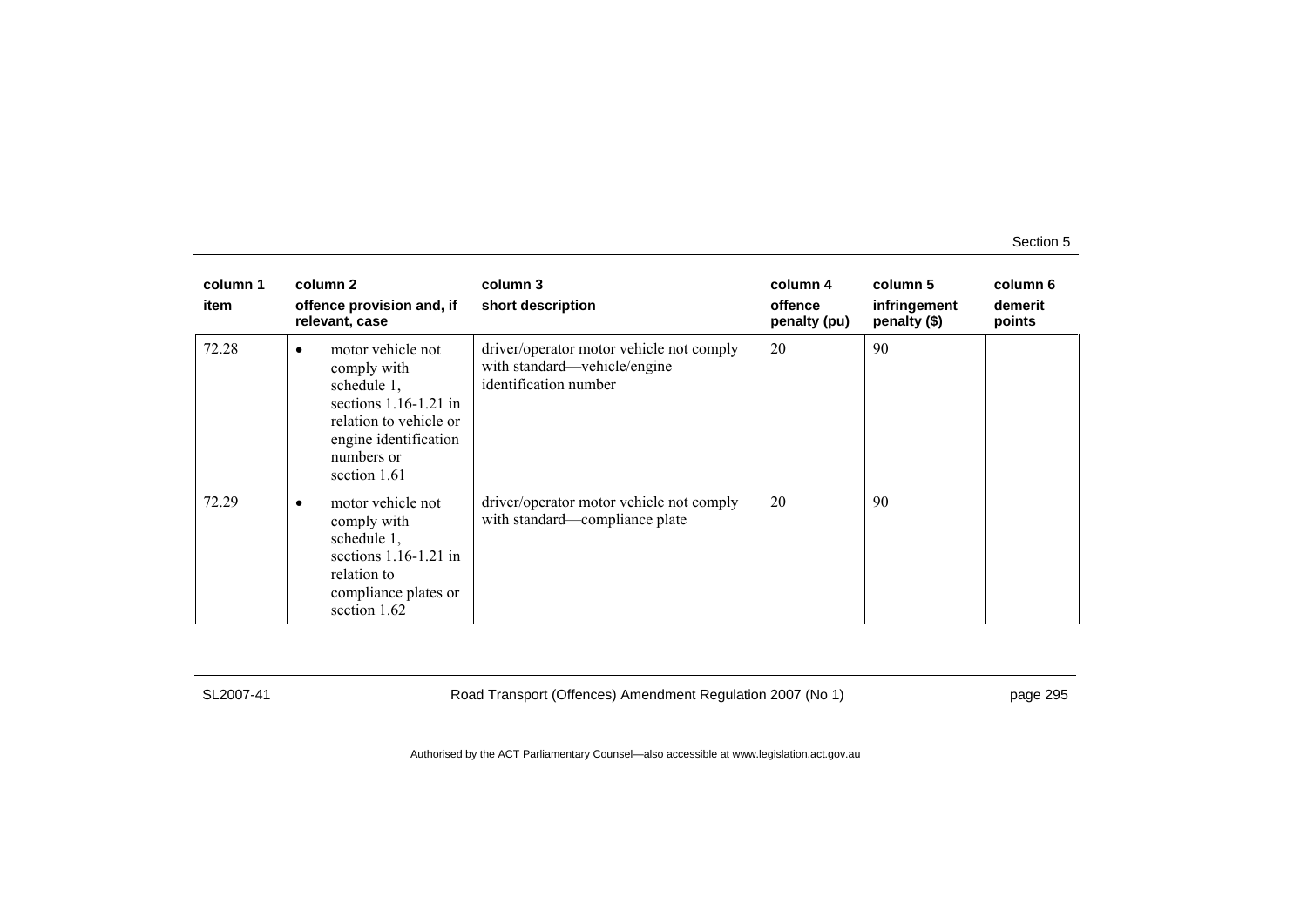| column 1<br>item | column 2<br>offence provision and, if<br>relevant, case                                                                                                                  | column 3<br>short description                                                       | column 4<br>offence<br>penalty (pu) | column 5<br>infringement<br>penalty (\$) | column 6<br>demerit<br>points |
|------------------|--------------------------------------------------------------------------------------------------------------------------------------------------------------------------|-------------------------------------------------------------------------------------|-------------------------------------|------------------------------------------|-------------------------------|
| 72.30            | motor vehicle not<br>٠<br>comply with<br>schedule 1,<br>sections $1.16-1.21$ in<br>relation to white or<br>silver band or<br>section 1.64                                | driver/operator motor vehicle not comply<br>with standard—white/silver band         | 20                                  | 90                                       |                               |
| 72.31            | motor vehicle not<br>$\bullet$<br>comply with<br>schedule 1,<br>sections $1.16-1.21$ in<br>relation to<br>unauthorised or<br>prohibited warning<br>signs or section 1.66 | driver/operator motor vehicle not comply<br>with standard—unauthorised warning sign | 20                                  | 90                                       |                               |

page 296 Road Transport (Offences) Amendment Regulation 2007 (No 1) SL2007-41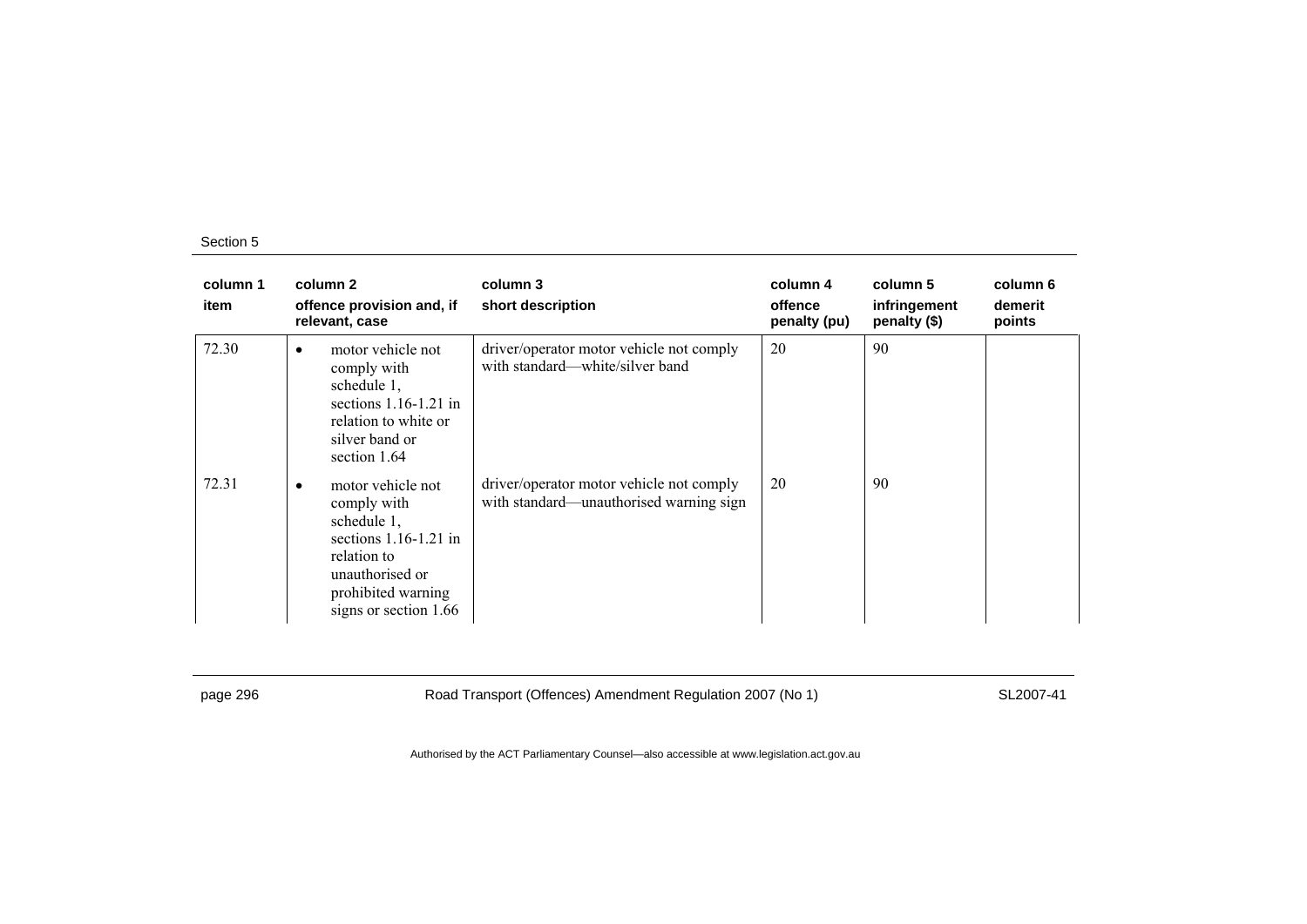| column 1<br>item | column 2<br>offence provision and, if<br>relevant, case                                                                                            | column 3<br>short description                                                  | column 4<br>offence<br>penalty (pu) | column 5<br>infringement<br>penalty (\$) | column 6<br>demerit<br>points |
|------------------|----------------------------------------------------------------------------------------------------------------------------------------------------|--------------------------------------------------------------------------------|-------------------------------------|------------------------------------------|-------------------------------|
| 72.32            | motor vehicle not<br>$\bullet$<br>comply with<br>schedule 1,<br>sections $1.16-1.21$ in<br>relation to left-hand<br>drive signs or<br>section 1.68 | driver/operator motor vehicle not comply<br>with standard—left-hand drive sign | 20                                  | 90                                       |                               |
| 72.33            | motor vehicle not<br>٠<br>comply with<br>schedule 1,<br>sections $1.16-1.21$ in<br>relation to axles or<br>axle groups or<br>sections $1.69-1.70$  | driver/operator motor vehicle not comply<br>with standard—axles/axle groups    | 20                                  | 90                                       |                               |

SL2007-41 Road Transport (Offences) Amendment Regulation 2007 (No 1) page 297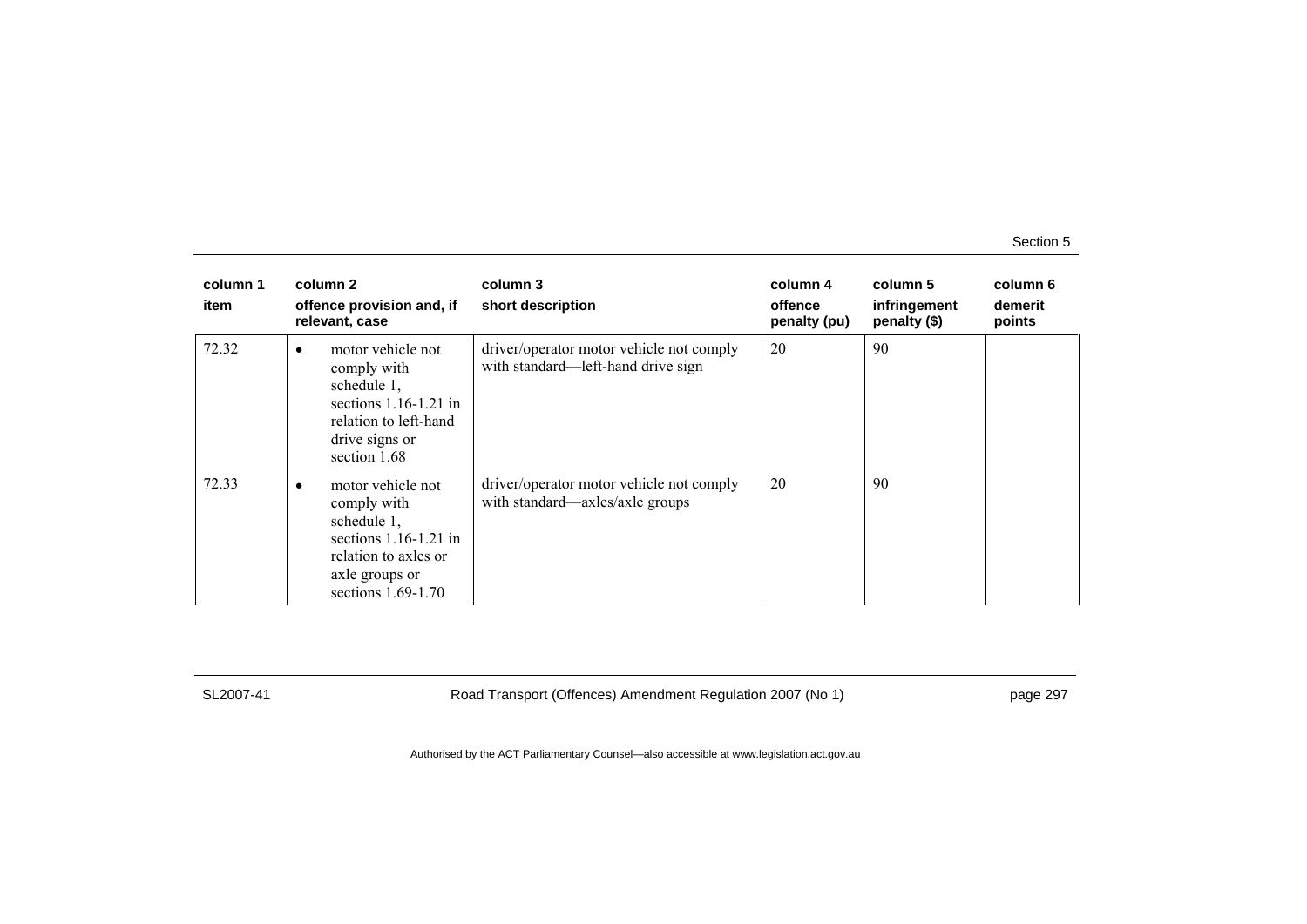| column 1<br>item | column 2<br>offence provision and, if<br>relevant, case                                                                                                                                                                                                              | column 3<br>short description                                                                                                       | column 4<br>offence<br>penalty (pu) | column 5<br>infringement<br>penalty (\$) | column 6<br>demerit<br>points |
|------------------|----------------------------------------------------------------------------------------------------------------------------------------------------------------------------------------------------------------------------------------------------------------------|-------------------------------------------------------------------------------------------------------------------------------------|-------------------------------------|------------------------------------------|-------------------------------|
| 72.34            | motor vehicle not<br>comply with<br>schedule 1,<br>sections $1.16-1.21$ in<br>relation to motor<br>vehicle dimensions<br>(including width,<br>length, rear<br>overhang, height or<br>ground clearance) or<br>sections 1.71-1.73,<br>section 1.78 and<br>section 1.79 | driver/operator motor vehicle not comply<br>with standard—width/length/rear<br>overhang/height/ground clearance/other<br>dimensions | 20                                  | 90                                       |                               |

page 298 Road Transport (Offences) Amendment Regulation 2007 (No 1) SL2007-41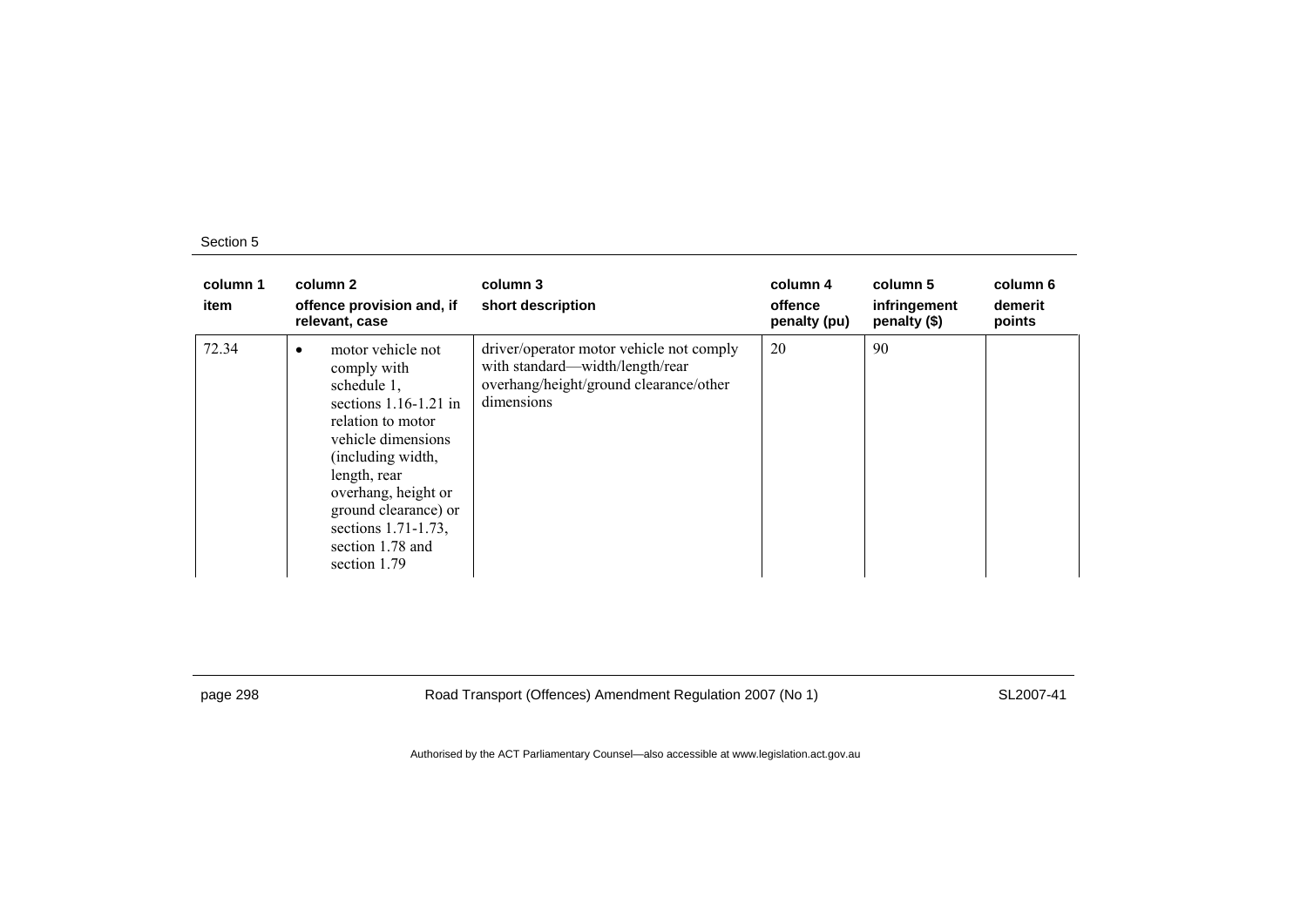| column 1<br>item | column 2<br>offence provision and, if<br>relevant, case                                                                                                                                            | column 3<br>short description                                                                                                                                                                                                                                                                                            | column 4<br>offence<br>penalty (pu) | column 5<br>infringement<br>penalty (\$) | column 6<br>demerit<br>points |
|------------------|----------------------------------------------------------------------------------------------------------------------------------------------------------------------------------------------------|--------------------------------------------------------------------------------------------------------------------------------------------------------------------------------------------------------------------------------------------------------------------------------------------------------------------------|-------------------------------------|------------------------------------------|-------------------------------|
| 72.35            | motor vehicle not<br>٠<br>comply with<br>schedule 1,<br>sections $1.16-1.21$ in<br>relation to lights or<br>sections 1.80-1.113,<br>section $1.124$ ,<br>section 1.125 and<br>sections 1.130-1.132 | driver/operator motor vehicle not comply<br>with standard—headlights/parking<br>lights/daytime running lights/tail-<br>lights/numberplate lights/clearance<br>lights/external cabin lights/side marker<br>lights/brakelights/reversing lights/direction<br>indicator lights/fog lights/prohibited<br>lights/other lights | 20                                  | 90                                       |                               |
| 72.36            | motor vehicle not<br>٠<br>comply with<br>schedule 1,<br>sections $1.16-1.21$<br>in relation to<br>reflectors or<br>sections 1.114-1.119                                                            | driver/operator motor vehicle not comply<br>with standard—rear reflectors/side<br>reflectors/front reflectors/other reflectors                                                                                                                                                                                           | 20                                  | 90                                       |                               |

SL2007-41 Road Transport (Offences) Amendment Regulation 2007 (No 1) page 299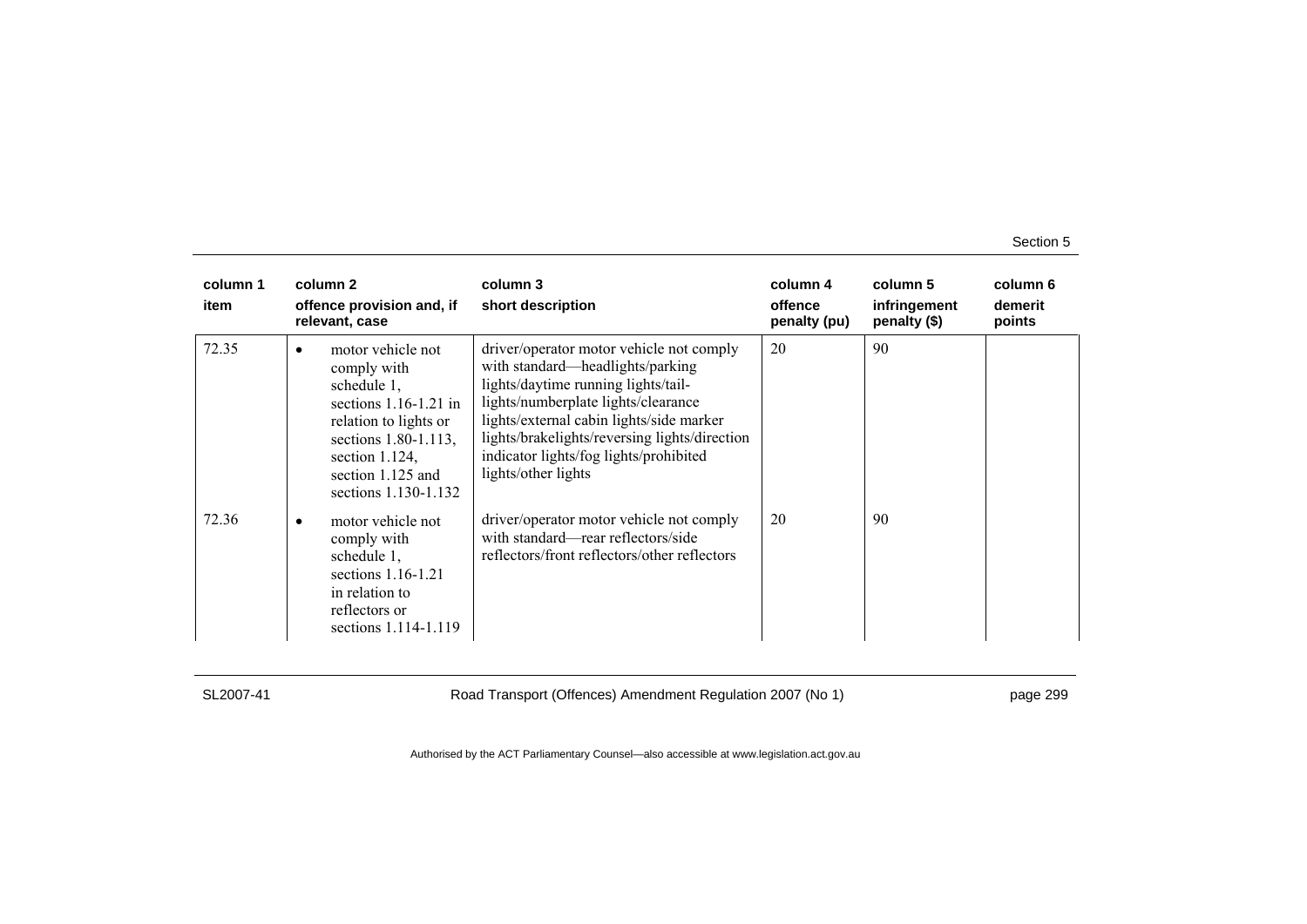| column 1<br>item | column 2<br>offence provision and, if<br>relevant, case                                                                                                                              | column 3<br>short description                                                                   | column 4<br>offence<br>penalty (pu) | column 5<br>infringement<br>penalty (\$) | column 6<br>demerit<br>points |
|------------------|--------------------------------------------------------------------------------------------------------------------------------------------------------------------------------------|-------------------------------------------------------------------------------------------------|-------------------------------------|------------------------------------------|-------------------------------|
| 72.37            | motor vehicle not<br>٠<br>comply with<br>schedule 1,<br>sections $1.16-1.21$ in<br>relation to warning<br>lights or signs on<br>buses carrying<br>children or<br>section 1.121-1.123 | driver/operator bus not comply with<br>standard-warning lights/sign on bus<br>carrying children | 20                                  | 117                                      |                               |
| 72.38            | motor vehicle not<br>٠<br>comply with<br>schedule 1,<br>sections $1.16-1.21$ in<br>relation to rear<br>marking plates or<br>section 1.126                                            | driver/operator motor vehicle not comply<br>with standard—rear marking plates                   | 20                                  | 90                                       |                               |

page 300 Road Transport (Offences) Amendment Regulation 2007 (No 1) SL2007-41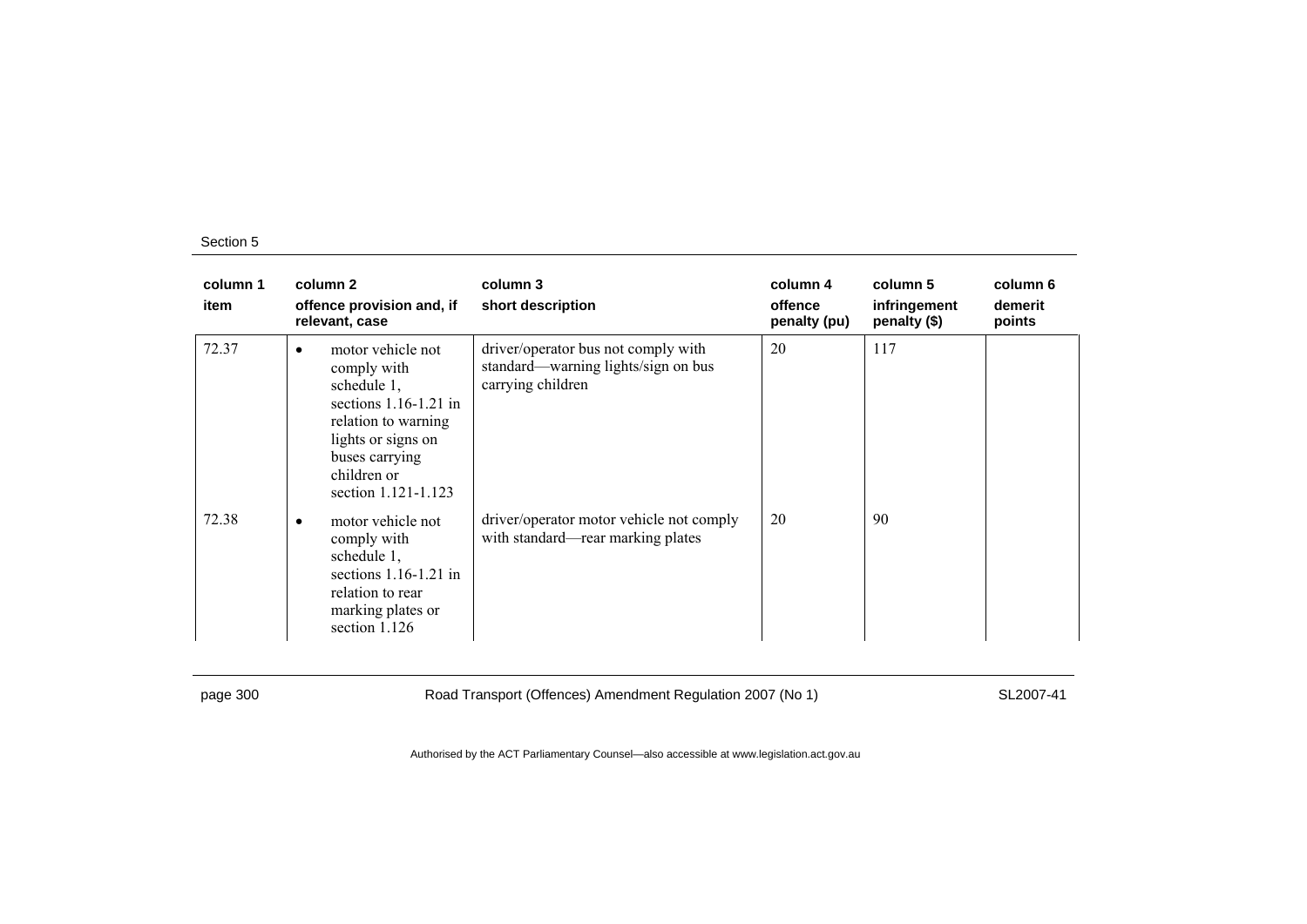| column 1<br>item | column 2<br>offence provision and, if<br>relevant, case                                                                                                 | column 3<br>short description                                                | column 4<br>offence<br>penalty (pu) | column 5<br>infringement<br>penalty (\$) | column 6<br>demerit<br>points |
|------------------|---------------------------------------------------------------------------------------------------------------------------------------------------------|------------------------------------------------------------------------------|-------------------------------------|------------------------------------------|-------------------------------|
| 72.39            | motor vehicle not<br>$\bullet$<br>comply with<br>schedule 1,<br>sections $1.16-1.21$ in<br>relation to signalling<br>devices or<br>sections 1.127-1.129 | driver/operator motor vehicle not comply<br>with standard—signalling devices | 20                                  | 90                                       |                               |
| 72.40            | motor vehicle not<br>$\bullet$<br>comply with<br>schedule 1,<br>sections $1.16-1.21$ in<br>relation to brakes or<br>sections 1.133-1.139                | driver/operator motor vehicle not comply<br>with standard—brakes             | 20                                  | 187                                      |                               |

SL2007-41 Road Transport (Offences) Amendment Regulation 2007 (No 1) page 301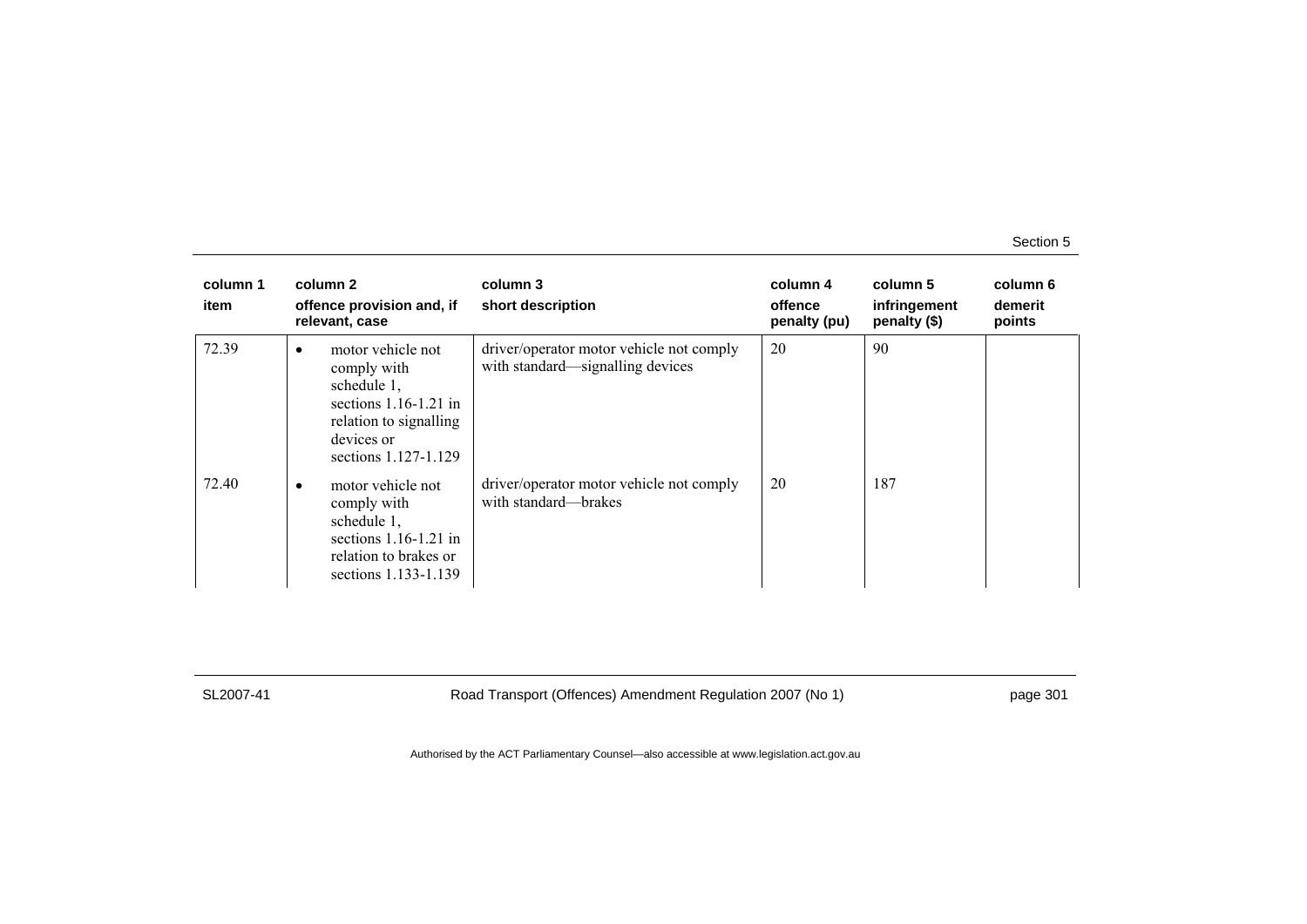| column 1<br>item | column 2<br>offence provision and, if<br>relevant, case                                                                                                                       | column 3<br>short description                                                                  | column 4<br>offence<br>penalty (pu) | column 5<br>infringement<br>penalty (\$) | column 6<br>demerit<br>points |
|------------------|-------------------------------------------------------------------------------------------------------------------------------------------------------------------------------|------------------------------------------------------------------------------------------------|-------------------------------------|------------------------------------------|-------------------------------|
| 72.41            | motor vehicle not<br>٠<br>comply with<br>schedule 1,<br>sections $1.16-1.21$ in<br>relation to crankcase<br>gases or visible<br>emissions or<br>sections 1.154-1.155          | driver/operator motor vehicle not comply<br>with standard—crankcase gases/visible<br>emissions | 20                                  | 117                                      |                               |
| 72.42            | motor vehicle not<br>$\bullet$<br>comply with<br>schedule 1,<br>sections $1.16-1.21$ in<br>relation to exhaust<br>systems (other than<br>noise emissions) or<br>section 1.156 | driver/operator motor vehicle not comply<br>with standard—exhaust system                       | 20                                  | 117                                      |                               |

page 302 Road Transport (Offences) Amendment Regulation 2007 (No 1) SL2007-41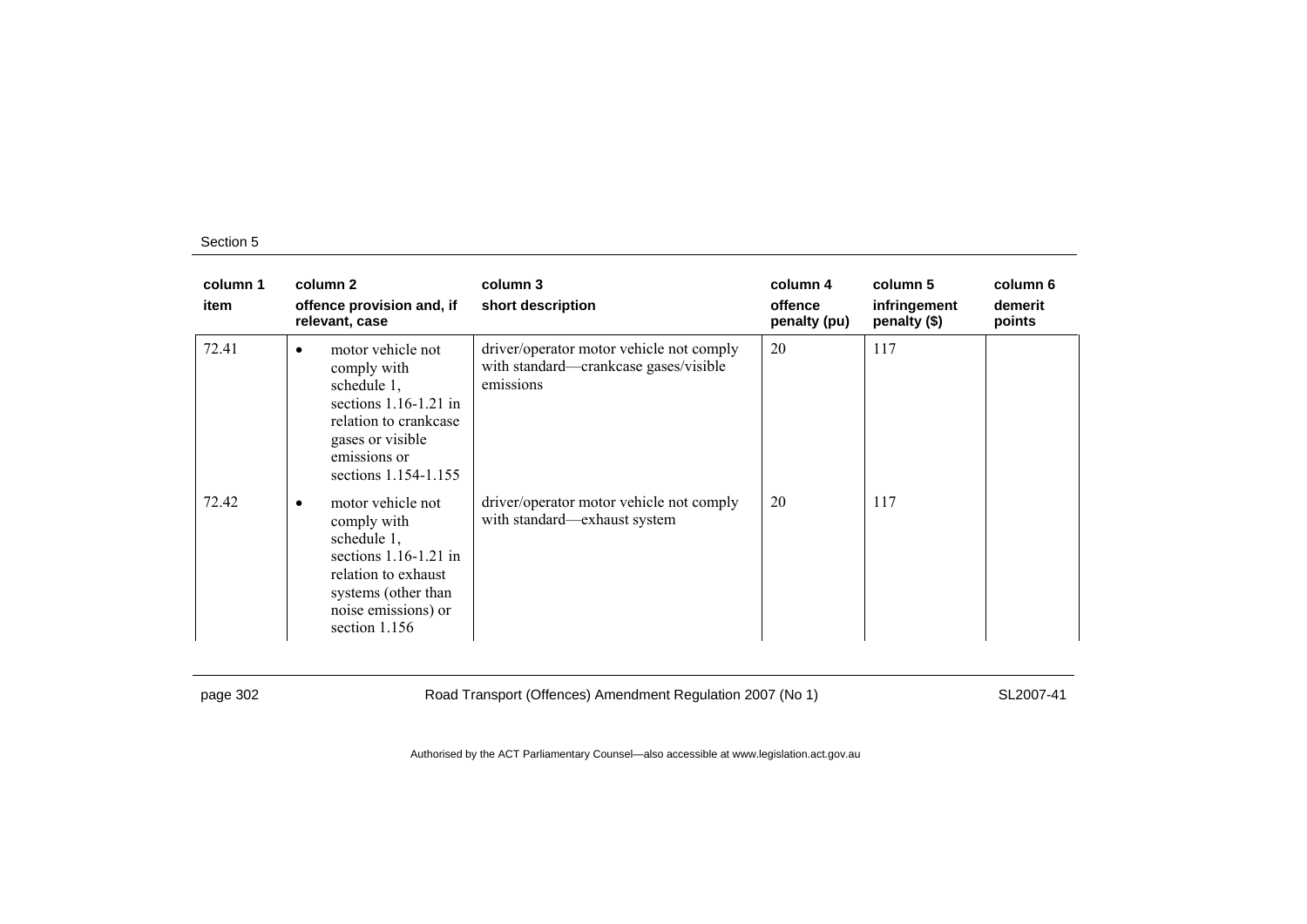| column 1<br>item | column 2<br>offence provision and, if<br>relevant, case                                                                                                                      | column 3<br>short description                                                               | column 4<br>offence<br>penalty (pu) | column 5<br>infringement<br>penalty (\$) | column 6<br>demerit<br>points |
|------------------|------------------------------------------------------------------------------------------------------------------------------------------------------------------------------|---------------------------------------------------------------------------------------------|-------------------------------------|------------------------------------------|-------------------------------|
| 72.43            | motor vehicle not<br>$\bullet$<br>comply with<br>schedule 1,<br>sections $1.16-1.21$ in<br>relation to noise<br>emissions or<br>sections 1.157-1.161                         | driver/operator motor vehicle not comply<br>with standard—noise emissions                   | 20                                  | 117                                      |                               |
| 72.44            | motor vehicle not<br>$\bullet$<br>comply with<br>schedule 1,<br>sections $1.16-1.21$ in<br>relation to LPG fuel<br>systems (including)<br>LPG labelling) or<br>section 1.162 | driver/operator motor vehicle not comply<br>with standard-LPG fuel systems/LPG<br>labelling | 20                                  | 117                                      |                               |

SL2007-41 Road Transport (Offences) Amendment Regulation 2007 (No 1) page 303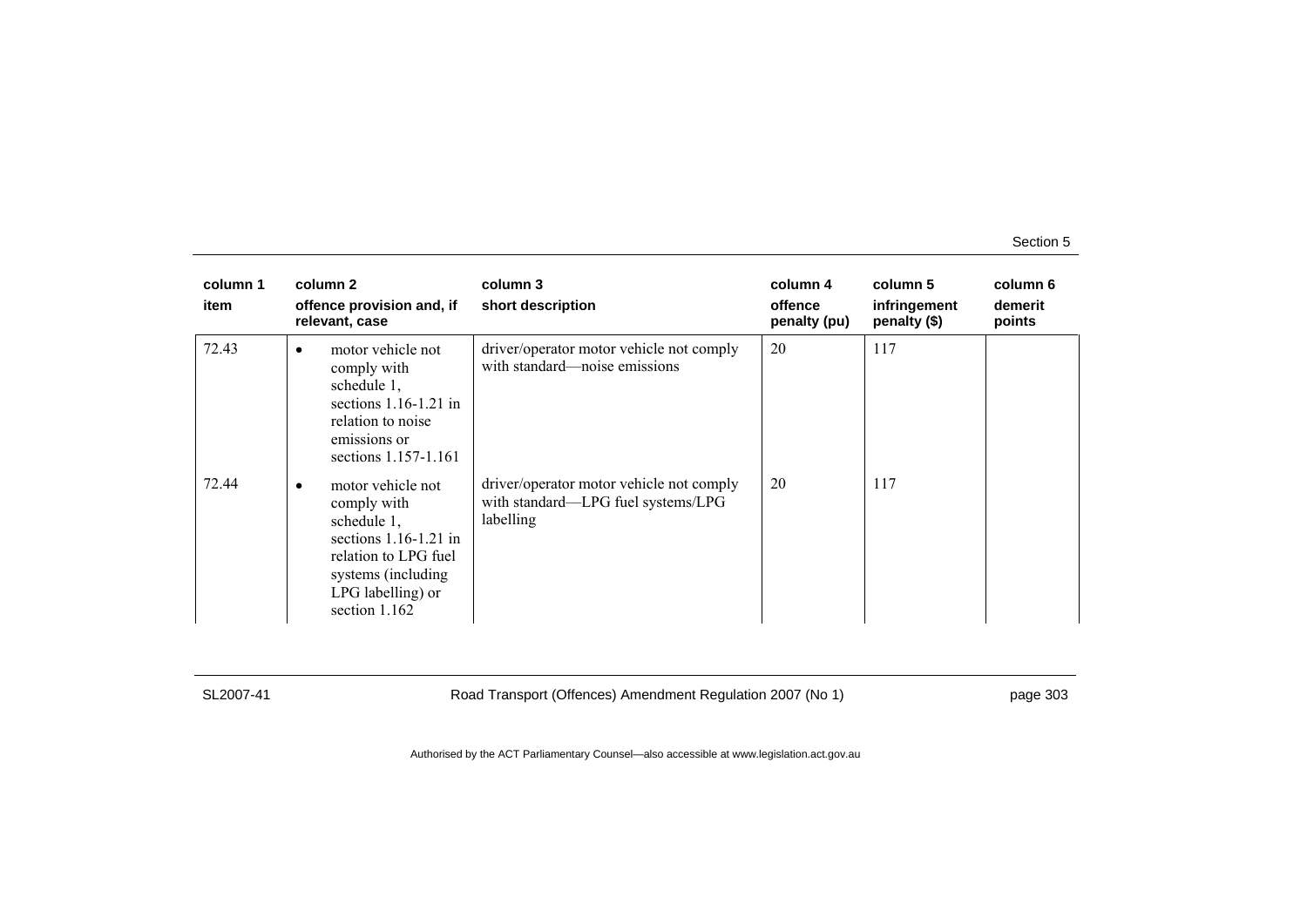| column 1<br>item | column 2<br>offence provision and, if<br>relevant, case                                                                                                      | column 3<br>short description                                                               | column 4<br>offence<br>penalty (pu) | column 5<br>infringement<br>penalty (\$) | column 6<br>demerit<br>points |
|------------------|--------------------------------------------------------------------------------------------------------------------------------------------------------------|---------------------------------------------------------------------------------------------|-------------------------------------|------------------------------------------|-------------------------------|
| 72.45            | motor vehicle not<br>$\bullet$<br>comply with<br>schedule 1,<br>sections $1.16-1.21$ in<br>relation to unleaded<br>petrol motor vehicles<br>or section 1.163 | driver/operator motor vehicle not comply<br>with standard—unleaded petrol motor<br>vehicles | 20                                  | 117                                      |                               |
| 72.46            | motor vehicle not<br>٠<br>comply with<br>schedule $1$ ,<br>sections $1.16-1.21$ in<br>relation to speed<br>limiting or<br>sections 1.164-1.165               | driver/operator motor vehicle not comply<br>with standard—speed limiting                    | 20                                  | 117                                      |                               |

page 304 Road Transport (Offences) Amendment Regulation 2007 (No 1) SL2007-41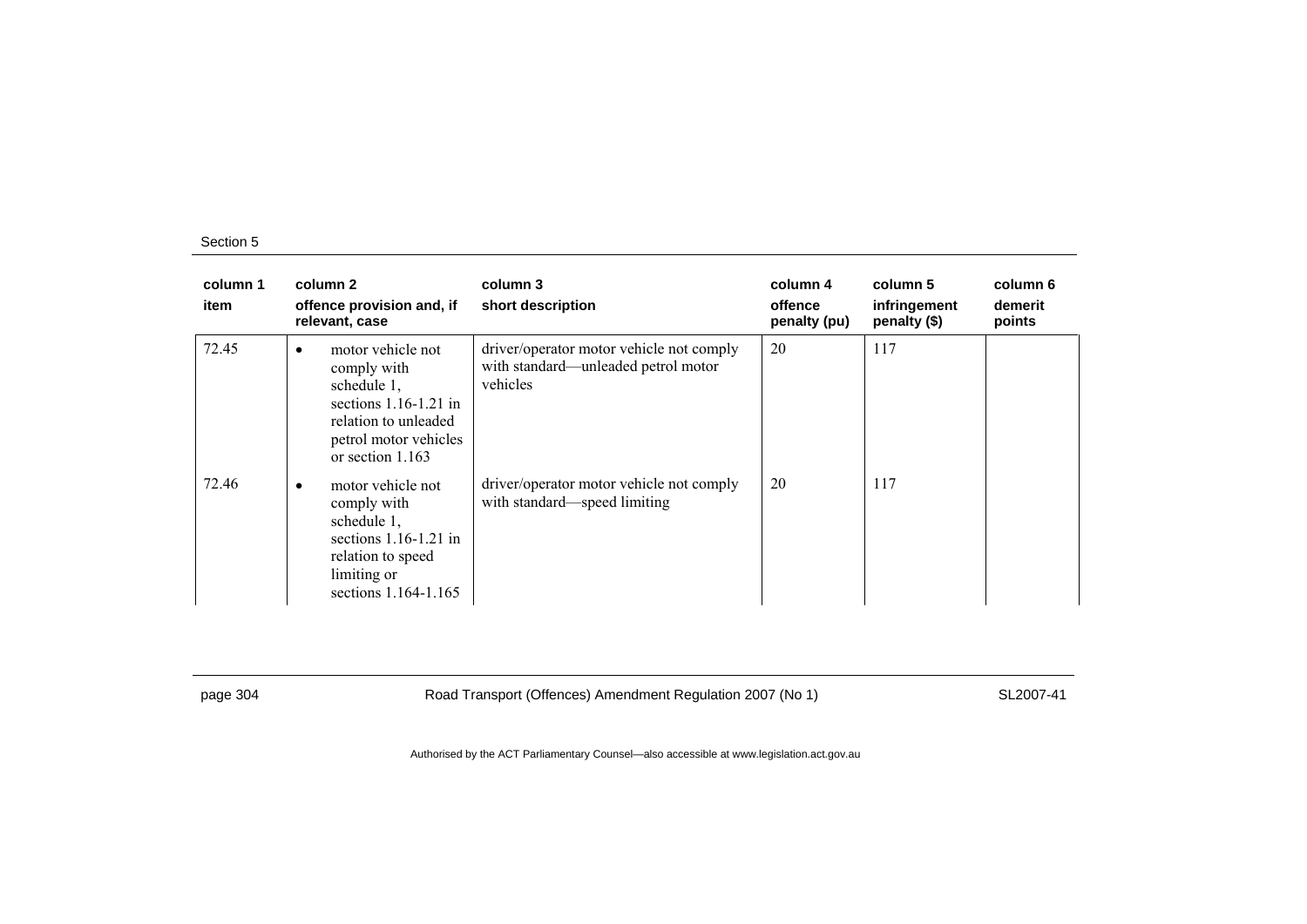| column 1<br>item | column 2<br>offence provision and, if<br>relevant, case                                                                                          | column 3<br>short description                                                                                                              | column 4<br>offence<br>penalty (pu) | column 5<br>infringement<br>penalty (\$) | column 6<br>demerit<br>points |
|------------------|--------------------------------------------------------------------------------------------------------------------------------------------------|--------------------------------------------------------------------------------------------------------------------------------------------|-------------------------------------|------------------------------------------|-------------------------------|
| 72.47            | motor vehicle not<br>٠<br>comply with<br>schedule 1,<br>sections $1.16-1.21$ in<br>relation to couplings<br>or sections 1.166-<br>1.167          | driver/operator motor vehicle not comply<br>with standard—couplings                                                                        | 20                                  | 117                                      |                               |
| 73               | 110(2)                                                                                                                                           |                                                                                                                                            |                                     |                                          |                               |
| 73.1             | trailer not comply with<br>schedule 1,<br>sections $1.16-1.21$ in<br>relation to suspension,<br>vehicle body or<br>chassis structural<br>members | driver motor vehicle towing trailer/<br>operator trailer not comply with standard—<br>suspension/vehicle body/chassis structural<br>member | 20                                  | 117                                      |                               |

SL2007-41 Road Transport (Offences) Amendment Regulation 2007 (No 1) page 305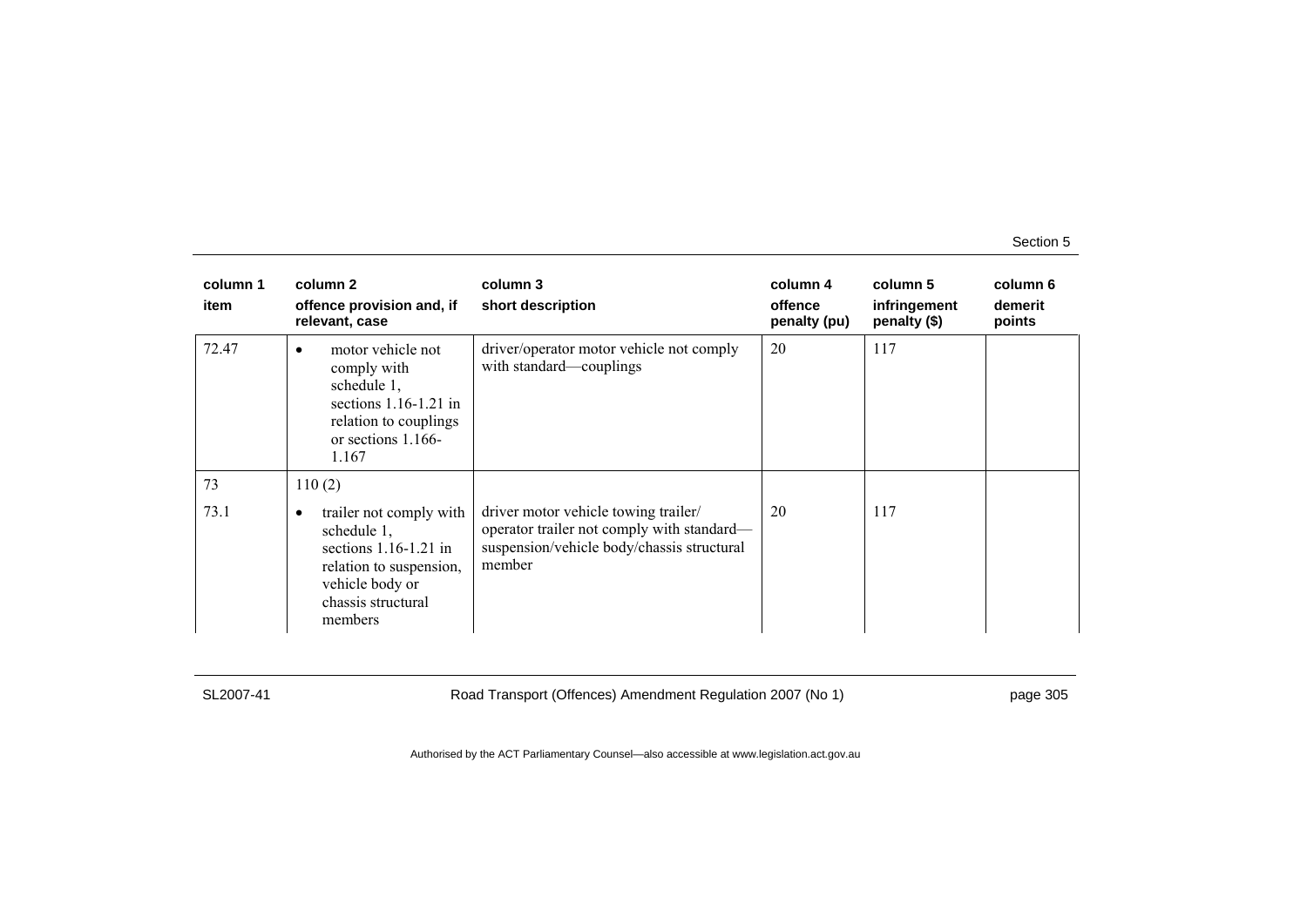| column 1<br>item | column 2<br>offence provision and, if<br>relevant, case                                                                                                                                                        | column 3<br>short description                                                                     | column 4<br>offence<br>penalty (pu) | column 5<br>infringement<br>penalty (\$) | column 6<br>demerit<br>points |
|------------------|----------------------------------------------------------------------------------------------------------------------------------------------------------------------------------------------------------------|---------------------------------------------------------------------------------------------------|-------------------------------------|------------------------------------------|-------------------------------|
| 73.2             | trailer not comply with<br>٠<br>schedule 1,<br>sections $1.16-1.21$ in<br>relation to anything<br>not dealt with<br>elsewhere in this item<br>or another provision<br>not dealt with<br>elsewhere in this item | driver motor vehicle towing trailer/<br>operator trailer not comply with standard-<br>other       | 20                                  | 90                                       |                               |
| 73.3             | trailer not comply with<br>schedule 1, sections<br>$1.16 - 1.21$ in relation to<br>protrusions or section<br>1.28                                                                                              | driver motor vehicle towing trailer/<br>operator trailer not comply with standard-<br>protrusions | 20                                  | 90                                       |                               |

page 306 Road Transport (Offences) Amendment Regulation 2007 (No 1) SL2007-41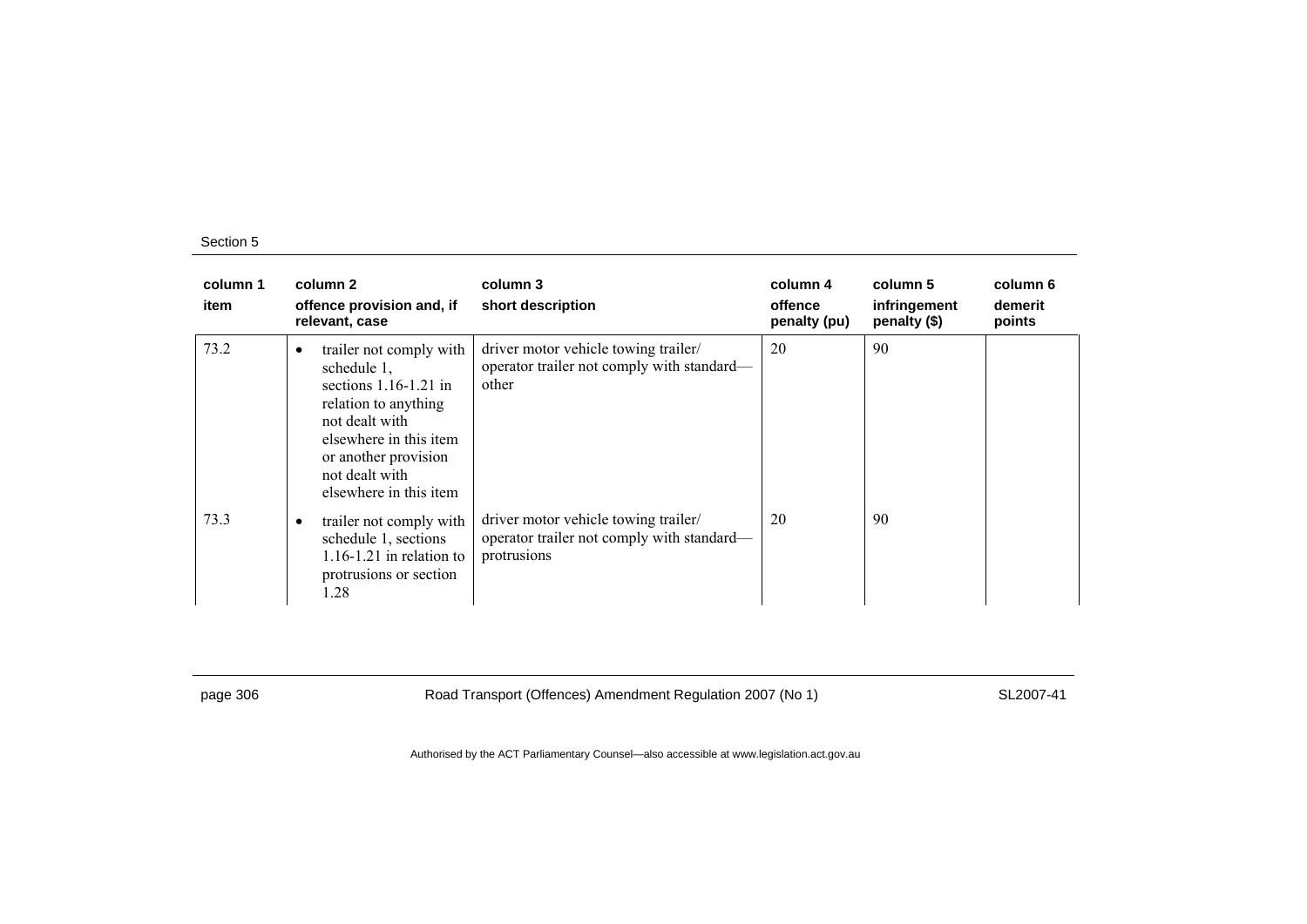| column 1<br>item | column 2<br>offence provision and, if<br>relevant, case                                                                                                                   | column 3<br>short description                                                                                     | column 4<br>offence<br>penalty (pu) | column 5<br>infringement<br>penalty (\$) | column 6<br>demerit<br>points |
|------------------|---------------------------------------------------------------------------------------------------------------------------------------------------------------------------|-------------------------------------------------------------------------------------------------------------------|-------------------------------------|------------------------------------------|-------------------------------|
| 73.4             | trailer not comply with<br>$\bullet$<br>schedule 1, sections<br>$1.16 - 1.21$ in relation to<br>oil, grease or fuel<br>(other than LPG)<br>containment or section<br>1.29 | driver motor vehicle towing trailer/<br>operator trailer not comply with standard—<br>oil/grease/fuel containment | 20                                  | 117                                      |                               |
| 73.5             | trailer not comply with<br>$\bullet$<br>schedule 1, sections<br>$1.16 - 1.21$ in relation to<br>door latches or hinges<br>or section 1.33                                 | driver motor vehicle towing trailer/<br>operator trailer not comply with standard—<br>door latches/hinges         | 20                                  | 90                                       |                               |

SL2007-41 Road Transport (Offences) Amendment Regulation 2007 (No 1) page 307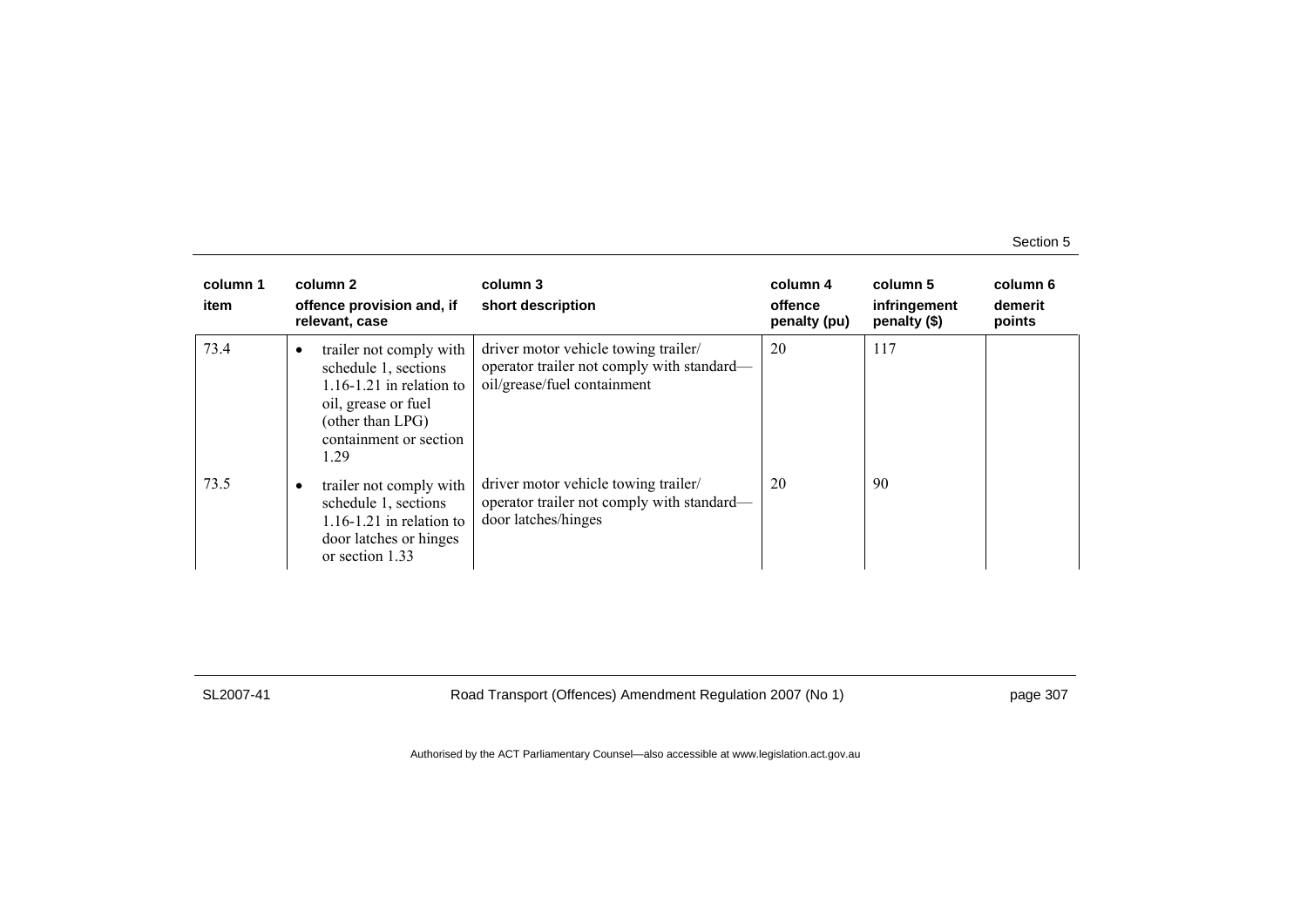| column 1<br>item | column 2<br>offence provision and, if<br>relevant, case                                                                                                                                                                | column 3<br>short description                                                                                                                                                    | column 4<br>offence<br>penalty (pu) | column 5<br>infringement<br>penalty (\$) | column 6<br>demerit<br>points |
|------------------|------------------------------------------------------------------------------------------------------------------------------------------------------------------------------------------------------------------------|----------------------------------------------------------------------------------------------------------------------------------------------------------------------------------|-------------------------------------|------------------------------------------|-------------------------------|
| 73.6             | trailer not comply with<br>$\bullet$<br>schedule 1, sections<br>$1.16 - 1.21$ in relation to<br>mudguards or spray<br>suppression devices or<br>section 1.34                                                           | driver motor vehicle towing trailer/<br>operator trailer not comply with standard—<br>mudguards/spray suppression                                                                | 20                                  | 90                                       |                               |
| 73.7             | trailer not comply with<br>schedule 1, sections<br>$1.16 - 1.21$ in relation to<br>electrical wiring,<br>connections.<br>installations,<br>connectors or<br>conductors or other<br>electrical items or<br>section 1.42 | driver motor vehicle towing trailer/<br>operator trailer not comply with standard—<br>electrical wiring/connection/<br>installation/connector/conductor/other<br>electrical item | 20                                  | 90                                       |                               |

page 308 Road Transport (Offences) Amendment Regulation 2007 (No 1) SL2007-41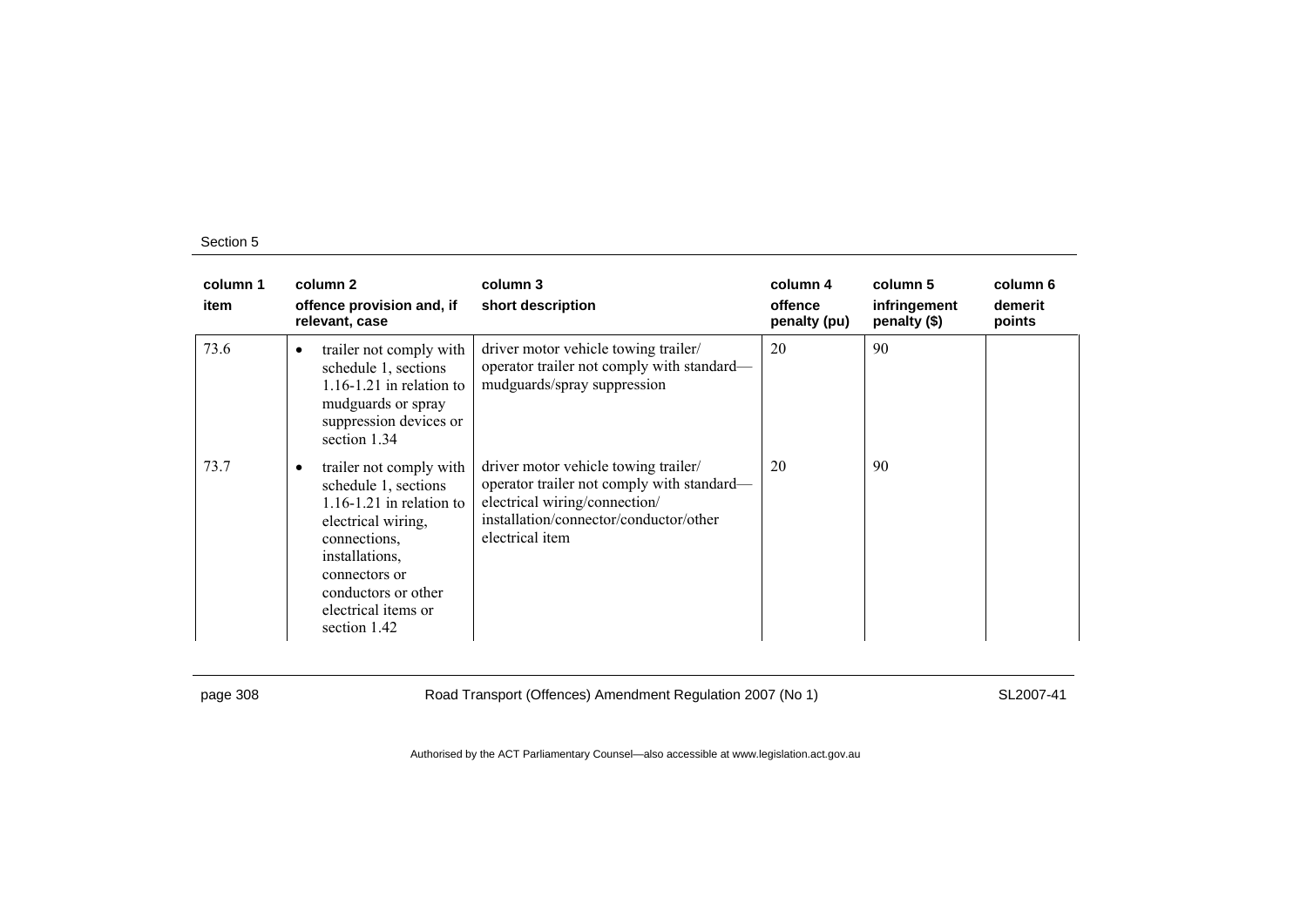| column 1<br>item | column 2<br>offence provision and, if<br>relevant, case                                                                                                                        | column 3<br>short description                                                                     | column 4<br>offence<br>penalty (pu) | column 5<br>infringement<br>penalty (\$) | column 6<br>demerit<br>points |
|------------------|--------------------------------------------------------------------------------------------------------------------------------------------------------------------------------|---------------------------------------------------------------------------------------------------|-------------------------------------|------------------------------------------|-------------------------------|
| 73.8             | trailer not comply with<br>$\bullet$<br>schedule 1, sections<br>$1.16 - 1.21$ or<br>section 1.49 in relation<br>to wheels (including)<br>wheel rims, tracks,<br>studs or nuts) | driver motor vehicle towing trailer/<br>operator trailer not comply with standard—<br>road wheels | 20                                  | 117                                      |                               |
| 73.9             | trailer not comply with<br>٠<br>schedule 1, sections<br>$1.16 - 1.21$ or section<br>1.49 in relation to<br>tyres or sections 1.50-<br>1.57                                     | driver motor vehicle towing trailer/<br>operator trailer not comply with standard—<br>tyres       | 20                                  | 90                                       |                               |

SL2007-41 Road Transport (Offences) Amendment Regulation 2007 (No 1) page 309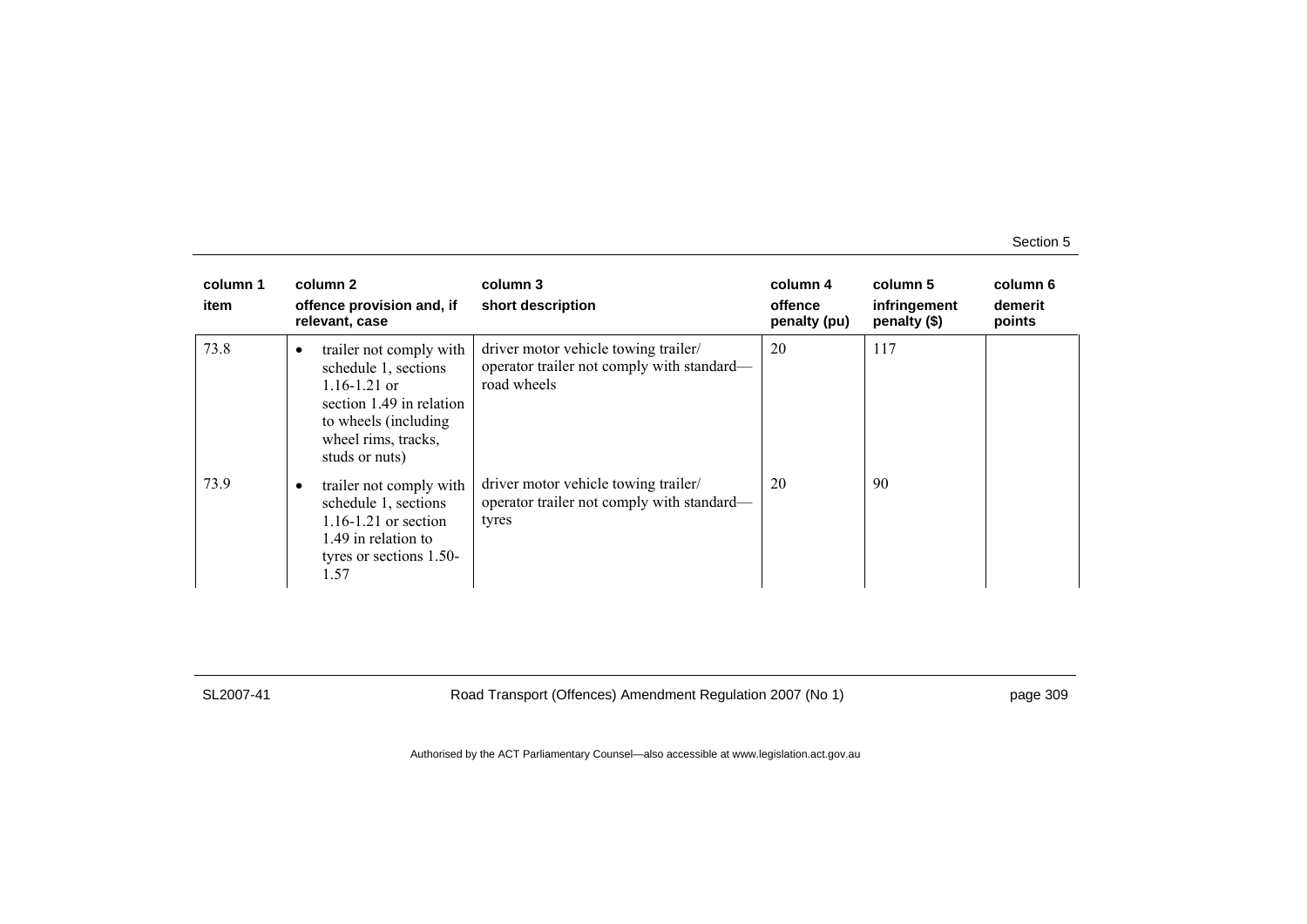| column 1<br>item |           | column 2<br>offence provision and, if<br>relevant, case                                                                                 | column 3<br>short description                                                                                       | column 4<br>offence<br>penalty (pu) | column 5<br>infringement<br>penalty (\$) | column 6<br>demerit<br>points |
|------------------|-----------|-----------------------------------------------------------------------------------------------------------------------------------------|---------------------------------------------------------------------------------------------------------------------|-------------------------------------|------------------------------------------|-------------------------------|
| 73.10            | $\bullet$ | trailer not comply with<br>schedule 1, sections<br>$1.16 - 1.21$ in relation to<br>vehicle identification<br>numbers or<br>section 1.61 | driver motor vehicle towing trailer/<br>operator trailer not comply with standard—<br>vehicle identification number | 20                                  | 90                                       |                               |
| 73.11            |           | trailer not comply with<br>schedule 1, sections<br>$1.16 - 1.21$ in relation to<br>compliance plates or<br>section 1.63                 | driver motor vehicle towing trailer/<br>operator trailer not comply with standard—<br>compliance plate              | 20                                  | 90                                       |                               |
| 73.12            | ٠         | trailer not comply with<br>schedule 1, sections<br>$1.16 - 1.21$ in relation to<br>white or silver band or<br>section 1.64              | driver motor vehicle towing trailer/<br>operator trailer not comply with standard—<br>white/silver band             | 20                                  | 90                                       |                               |

page 310 Road Transport (Offences) Amendment Regulation 2007 (No 1) SL2007-41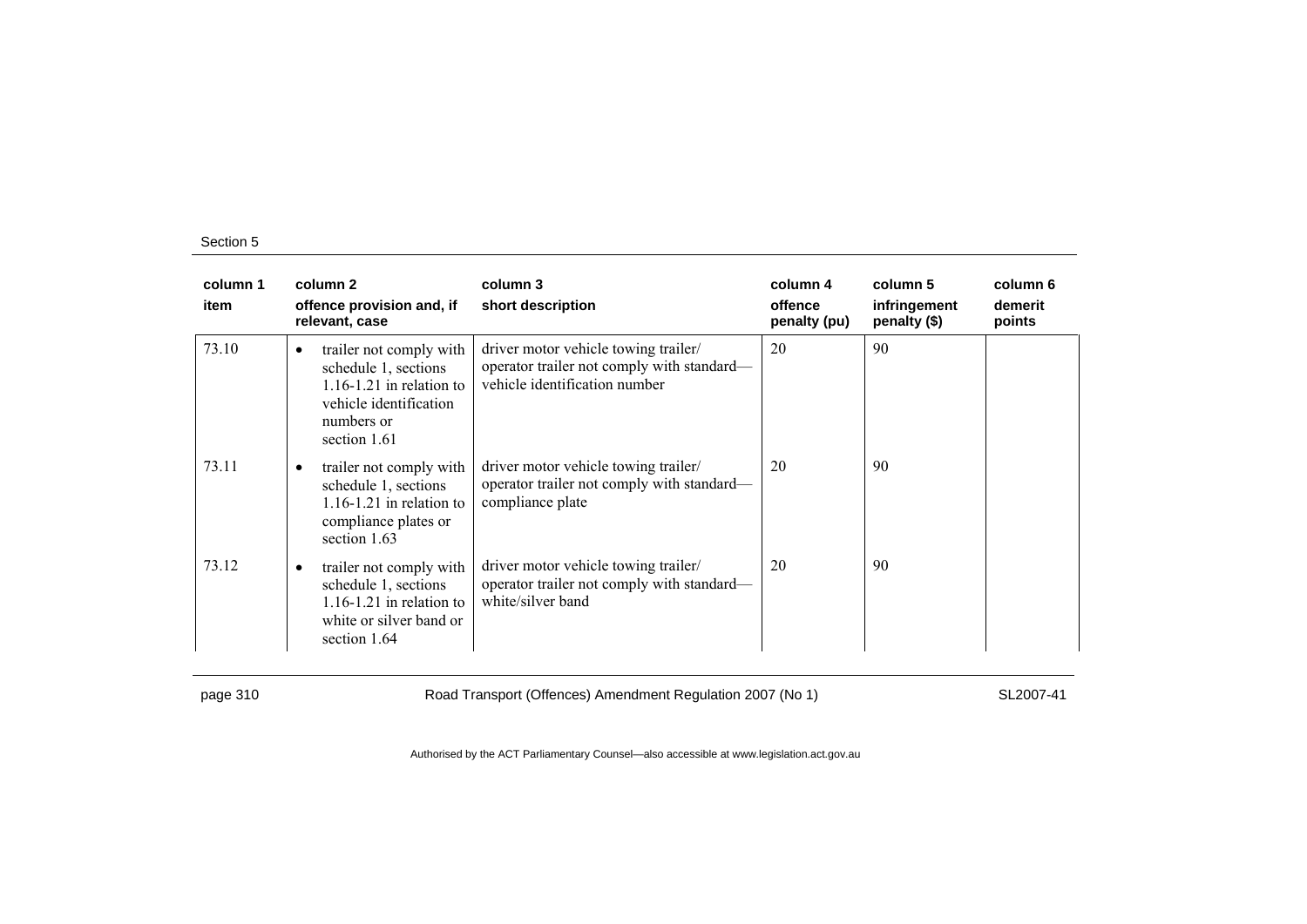| column 1<br>item | column 2<br>offence provision and, if<br>relevant, case                                                                                                           | column 3<br>short description                                                                                   | column 4<br>offence<br>penalty (pu) | column 5<br>infringement<br>penalty (\$) | column 6<br>demerit<br>points |
|------------------|-------------------------------------------------------------------------------------------------------------------------------------------------------------------|-----------------------------------------------------------------------------------------------------------------|-------------------------------------|------------------------------------------|-------------------------------|
| 73.13            | trailer not comply with<br>$\bullet$<br>schedule 1, or sections<br>$1.16 - 1.21$ in relation to<br>unauthorised or<br>prohibited warning<br>signs or section 1.66 | driver motor vehicle towing trailer/<br>operator trailer not comply with standard—<br>unauthorised warning sign | 20                                  | 90                                       |                               |
| 73.14            | trailer not comply with<br>٠<br>schedule 1, sections<br>$1.16 - 1.21$ in relation to<br>axles or axle groups or<br>section 1.69 and<br>section 1.70               | driver motor vehicle towing trailer/<br>operator trailer not comply with standard—<br>axles/axle groups         | 20                                  | 90                                       |                               |

SL2007-41 Road Transport (Offences) Amendment Regulation 2007 (No 1) page 311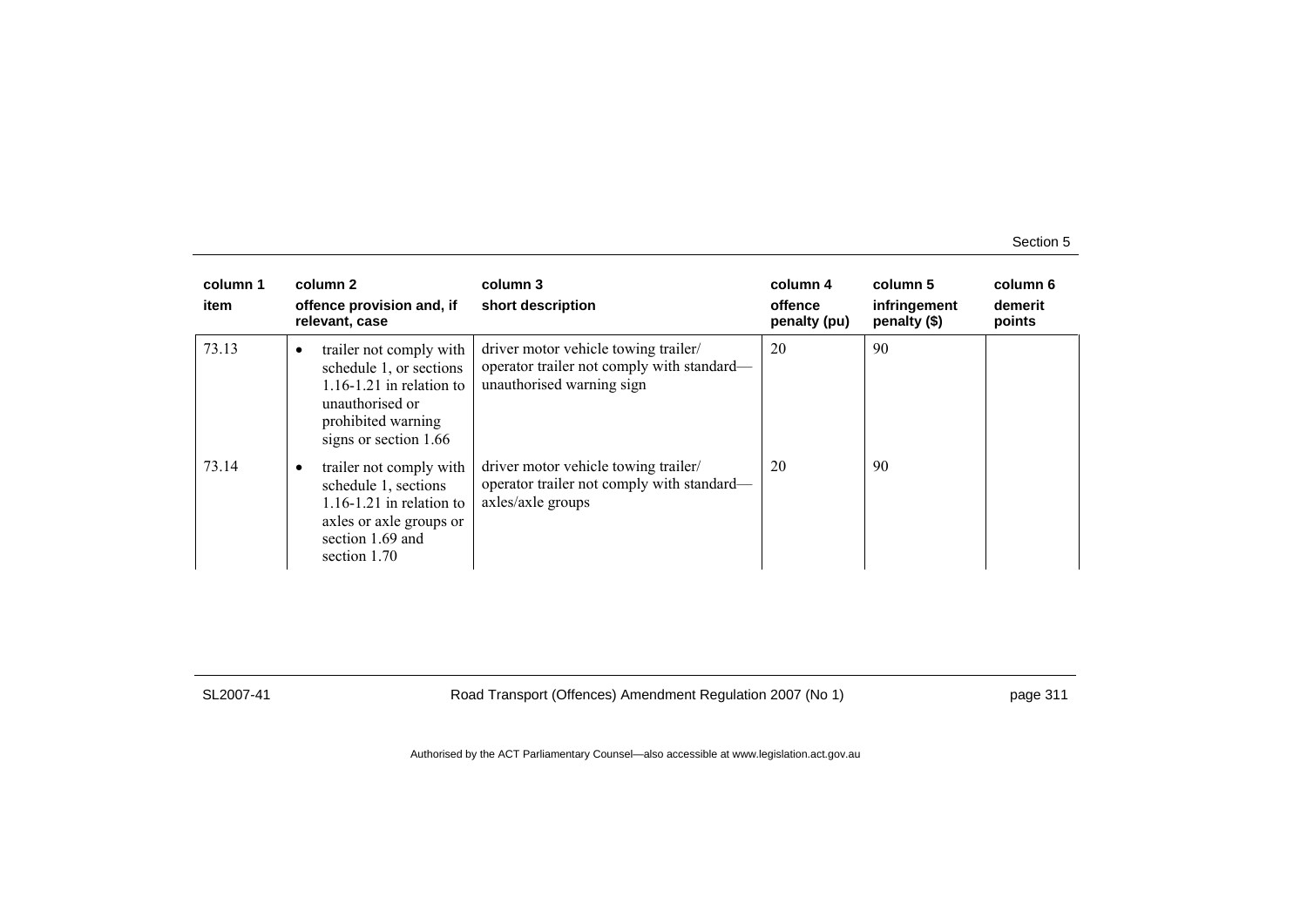| column 1<br>item | column 2<br>offence provision and, if<br>relevant, case                                                                                                                                                                                          | column 3<br>short description                                                                                                                                                                                                                                                | column 4<br>offence<br>penalty (pu) | column 5<br>infringement<br>penalty (\$) | column 6<br>demerit<br>points |
|------------------|--------------------------------------------------------------------------------------------------------------------------------------------------------------------------------------------------------------------------------------------------|------------------------------------------------------------------------------------------------------------------------------------------------------------------------------------------------------------------------------------------------------------------------------|-------------------------------------|------------------------------------------|-------------------------------|
| 73.15            | trailer not comply with<br>$\bullet$<br>schedule 1, sections<br>$1.16 - 1.21$ in relation to<br>trailer dimensions<br>(including width,<br>length, rear overhang,<br>drawbar length, height<br>or ground clearance)<br>or sections $1.71 - 1.79$ | driver motor vehicle towing trailer/<br>operator trailer not comply with standard—<br>width/length/rear overhang/drawbar<br>length/height/other dimensions                                                                                                                   | 20                                  | 90                                       |                               |
| 73.16            | trailer not comply with<br>schedule 1, sections<br>$1.16 - 1.21$ in relation to<br>lights or sections 1.80-<br>1.113, section 1.124,<br>section 1.125 and<br>sections 1.130-1.132                                                                | driver motor vehicle towing trailer/<br>operator trailer not comply with standard—<br>tail-lights/numberplate lights/clearance<br>lights/side marker lights/<br>brakelights/reversing lights/direction<br>indicator lights/rear fog lights/prohibited<br>lights/other lights | 20                                  | 90                                       |                               |

page 312 Road Transport (Offences) Amendment Regulation 2007 (No 1) SL2007-41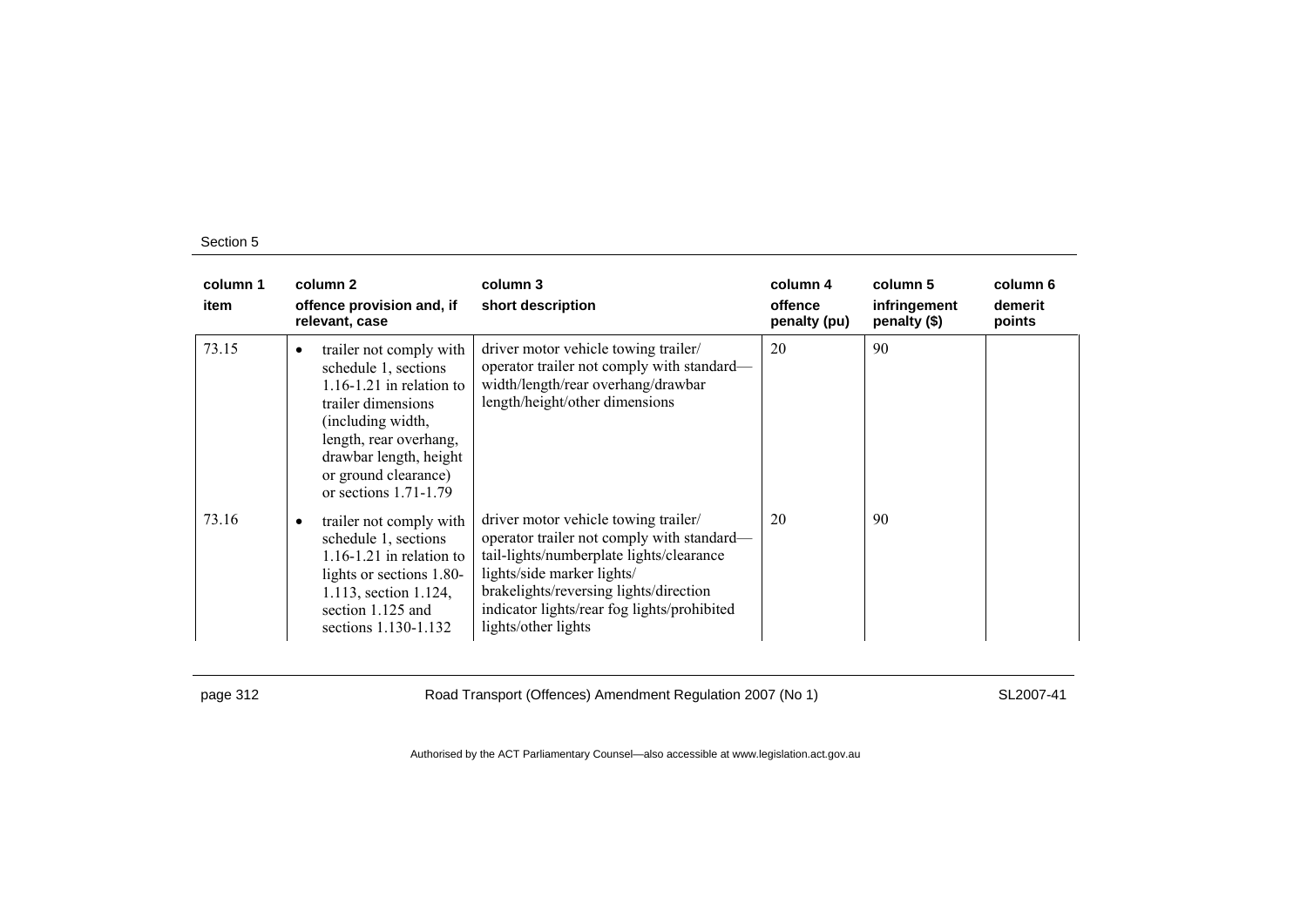| column 1<br>item |           | column 2<br>offence provision and, if<br>relevant, case                                                                                          | column 3<br>short description                                                                                                                              | column 4<br>offence<br>penalty (pu) | column 5<br>infringement<br>penalty (\$) | column 6<br>demerit<br>points |
|------------------|-----------|--------------------------------------------------------------------------------------------------------------------------------------------------|------------------------------------------------------------------------------------------------------------------------------------------------------------|-------------------------------------|------------------------------------------|-------------------------------|
| 73.17            | $\bullet$ | trailer not comply with<br>schedule 1, sections<br>$1.16 - 1.21$ in relation to<br>reflectors or<br>sections 1.114-1.119                         | driver motor vehicle towing trailer/<br>operator trailer not comply with standard—<br>rear reflectors/side reflectors/front<br>reflectors/other reflectors | 20                                  | 90                                       |                               |
| 73.18            |           | trailer not comply with<br>schedule 1, sections<br>$1.16 - 1.21$ in relation to<br>rear marking plates or<br>section 1.126                       | driver motor vehicle towing trailer/<br>operator trailer not comply with standard—<br>rear marking plates                                                  | 20                                  | 90                                       |                               |
| 73.19            |           | trailer not comply with<br>schedule 1, sections<br>$1.16 - 1.21$ in relation to<br>brakes or sections<br>1.133-1.136 and<br>sections 1.140-1.142 | driver motor vehicle towing trailer/<br>operator trailer not comply with standard—<br>brakes                                                               | 20                                  | 187                                      |                               |

SL2007-41 Road Transport (Offences) Amendment Regulation 2007 (No 1) page 313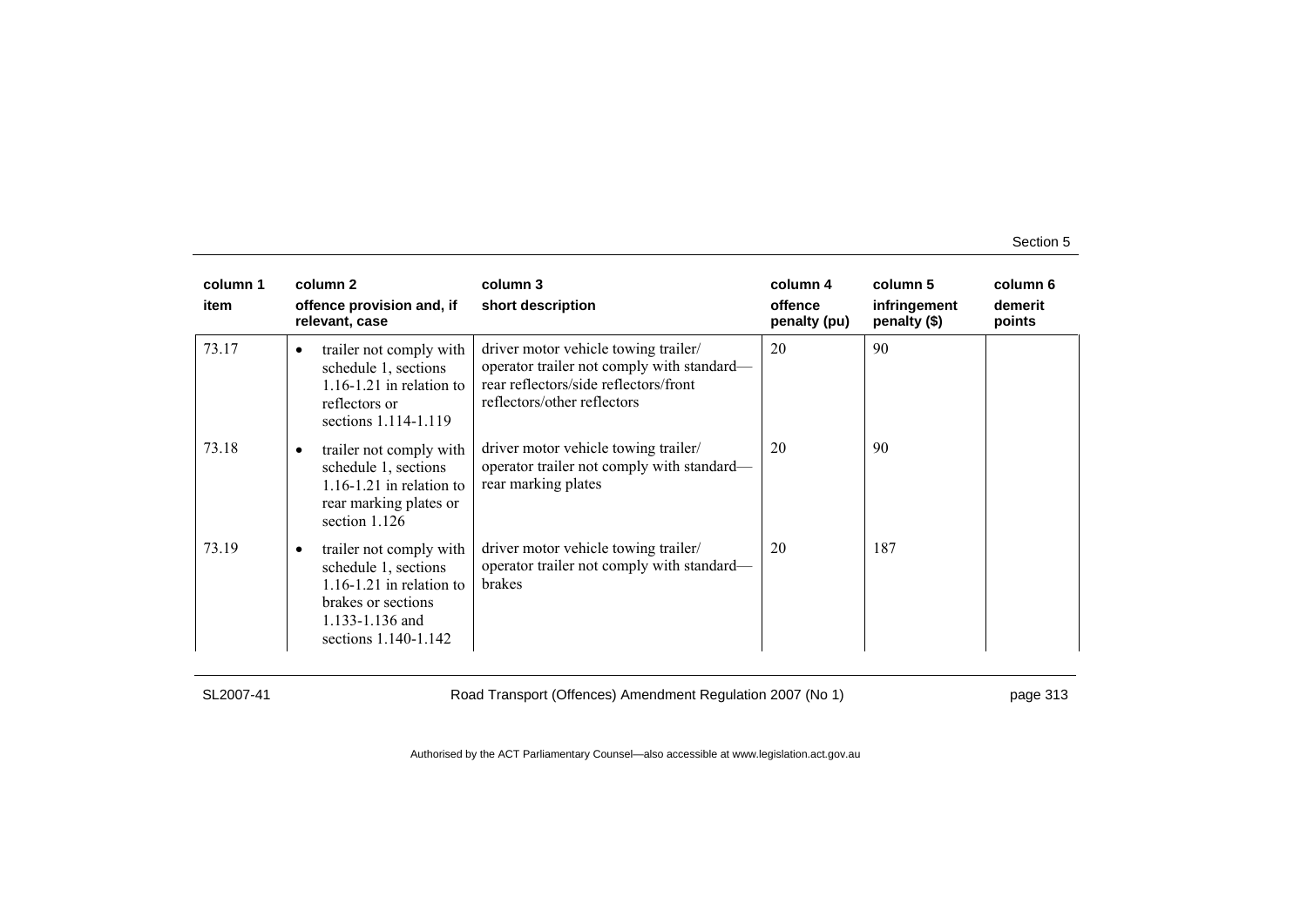| column 1<br>item | column 2<br>offence provision and, if<br>relevant, case                                                                               | column 3<br>short description                                                                   | column 4<br>offence<br>penalty (pu) | column 5<br>infringement<br>penalty (\$) | column 6<br>demerit<br>points |
|------------------|---------------------------------------------------------------------------------------------------------------------------------------|-------------------------------------------------------------------------------------------------|-------------------------------------|------------------------------------------|-------------------------------|
| 73.20            | trailer not comply with<br>schedule 1, sections<br>$1.16 - 1.21$ in relation to<br>couplings or section<br>1.166 and section<br>1.167 | driver motor vehicle towing trailer/<br>operator trailer not comply with standard—<br>couplings | 20                                  | 117                                      |                               |

page 314 Road Transport (Offences) Amendment Regulation 2007 (No 1) SL2007-41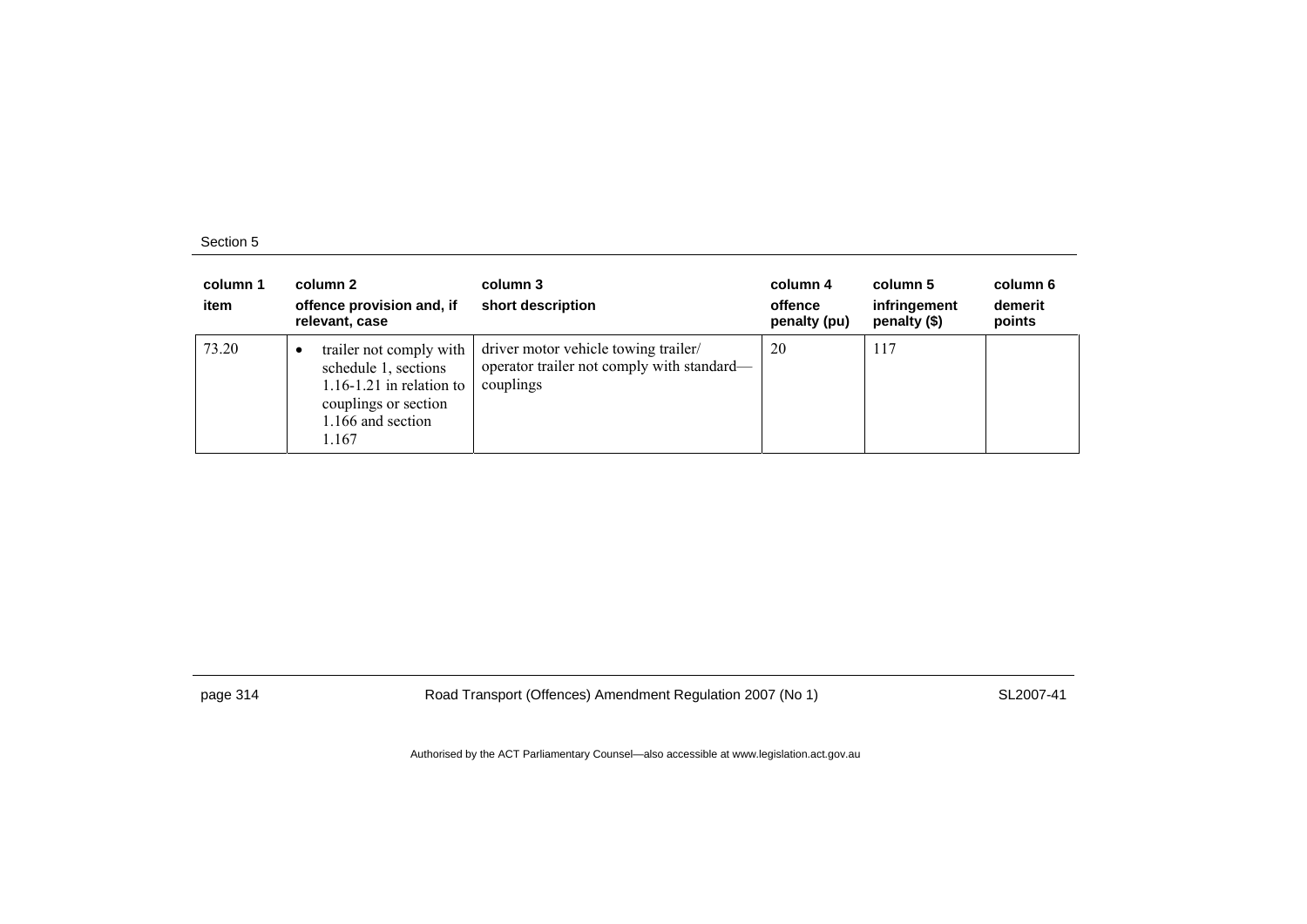| column 1<br>item | column 2<br>offence provision and, if<br>relevant, case                                                                                                                                                                | column 3<br>short description                                 | column 4<br>offence<br>penalty (pu) | column 5<br>infringement<br>penalty (\$) | column 6<br>demerit<br>points |
|------------------|------------------------------------------------------------------------------------------------------------------------------------------------------------------------------------------------------------------------|---------------------------------------------------------------|-------------------------------------|------------------------------------------|-------------------------------|
| 74               | 111(1)                                                                                                                                                                                                                 |                                                               |                                     |                                          |                               |
| 74.1             | combination not<br>٠<br>comply with<br>schedule 1,<br>sections $1.16-1.21$ in<br>relation to something<br>not dealt with<br>elsewhere in this item<br>or another provision<br>not dealt with<br>elsewhere in this item | driver/operator combination not comply<br>with standard—other | 20                                  | 117                                      |                               |

SL2007-41 Road Transport (Offences) Amendment Regulation 2007 (No 1) page 315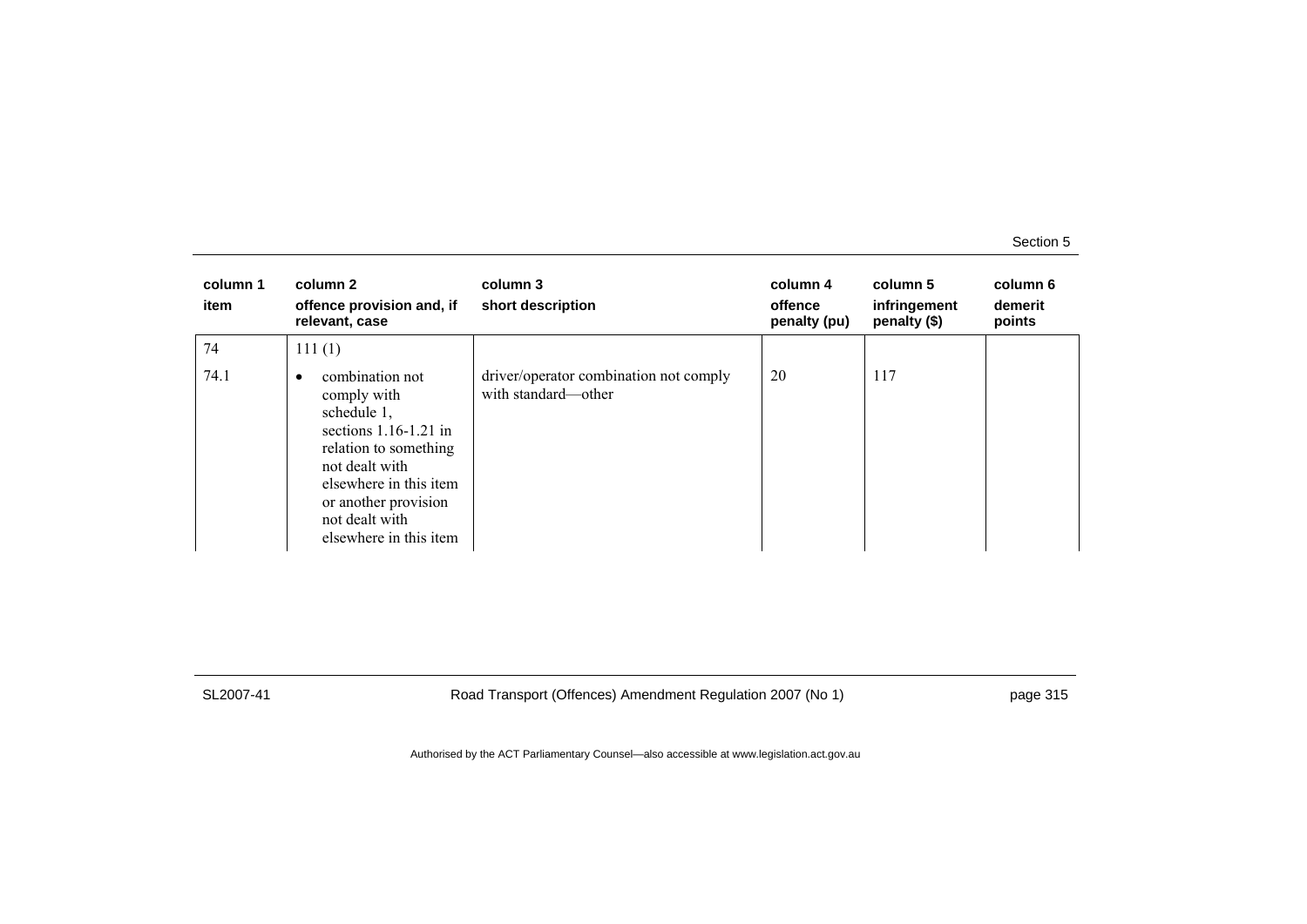| column 1<br>item | column 2<br>offence provision and, if<br>relevant, case                                                                                                                                     | column 3<br>short description                                                                        | column 4<br>offence<br>penalty (pu) | column 5<br>infringement<br>penalty (\$) | column 6<br>demerit<br>points |
|------------------|---------------------------------------------------------------------------------------------------------------------------------------------------------------------------------------------|------------------------------------------------------------------------------------------------------|-------------------------------------|------------------------------------------|-------------------------------|
| 74.2             | combination not<br>comply with<br>schedule 1,<br>sections $1.16-1.21$ in<br>relation to warning<br>signs or sections 1.65-<br>1.67                                                          | driver/operator combination not comply<br>with standard—warning signs                                | 20                                  | 117                                      |                               |
| 74.3             | combination not<br>٠<br>comply with<br>schedule 1,<br>sections $1.16-1.21$ in<br>relation to dimensions<br>(including length or<br>ground clearance) or<br>section 1.75 and<br>section 1.79 | driver/operator combination not comply<br>with standard-length/ground clearance/<br>other dimensions | 20                                  | 117                                      |                               |

page 316 SL2007-41 Road Transport (Offences) Amendment Regulation 2007 (No 1)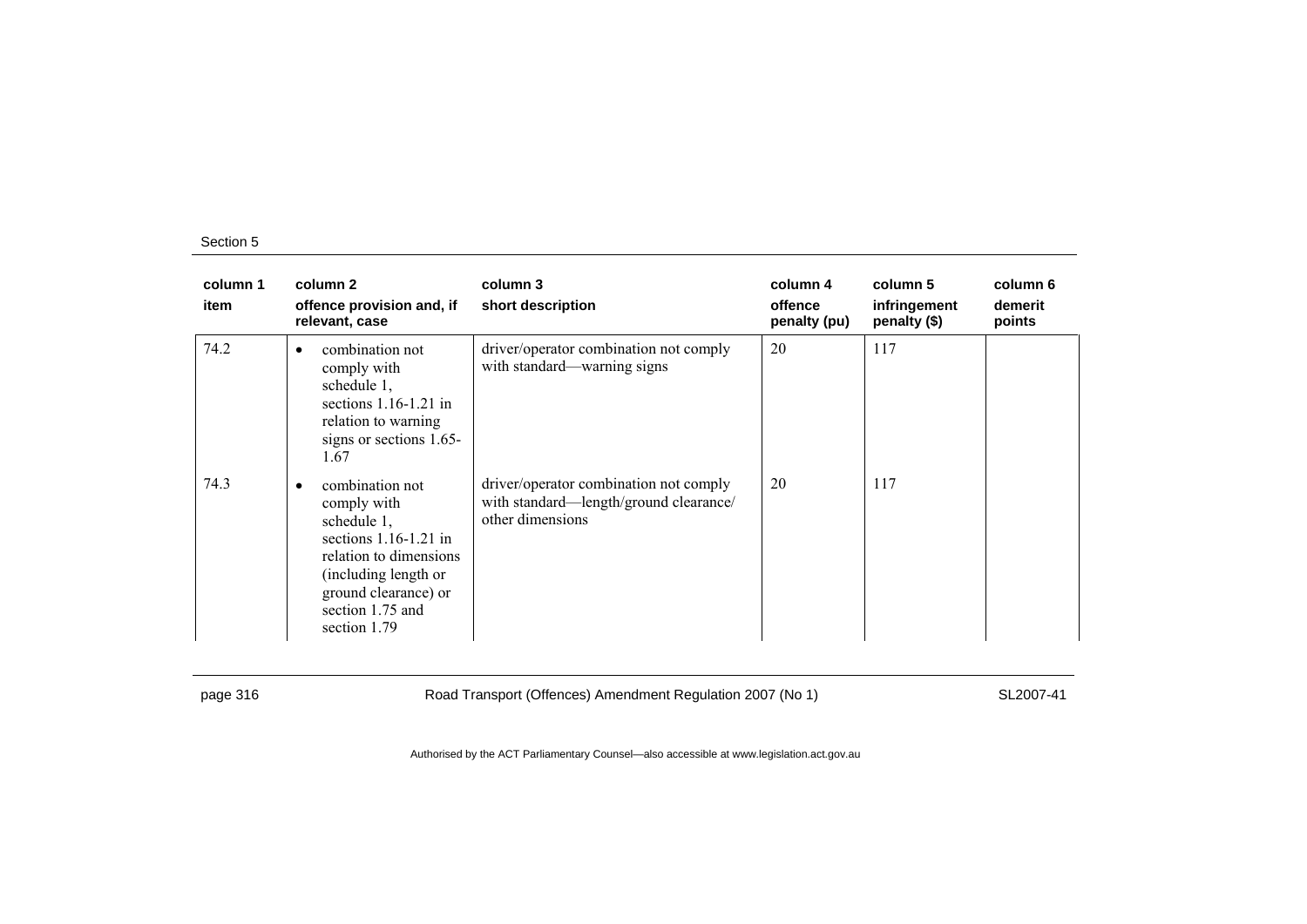| column 1<br>item | column 2<br>offence provision and, if<br>relevant, case                                                                   | column 3<br>short description                                  | column 4<br>offence<br>penalty (pu) | column 5<br>infringement<br>penalty $(\$)$ | column 6<br>demerit<br>points |
|------------------|---------------------------------------------------------------------------------------------------------------------------|----------------------------------------------------------------|-------------------------------------|--------------------------------------------|-------------------------------|
| 74.4             | combination not<br>comply with<br>schedule 1,<br>sections $1.16-1.21$ in<br>relation to brakes or<br>sections 1.133-1.136 | driver/operator combination not comply<br>with standard—brakes | 20                                  | 187                                        |                               |

SL2007-41 Road Transport (Offences) Amendment Regulation 2007 (No 1) page 317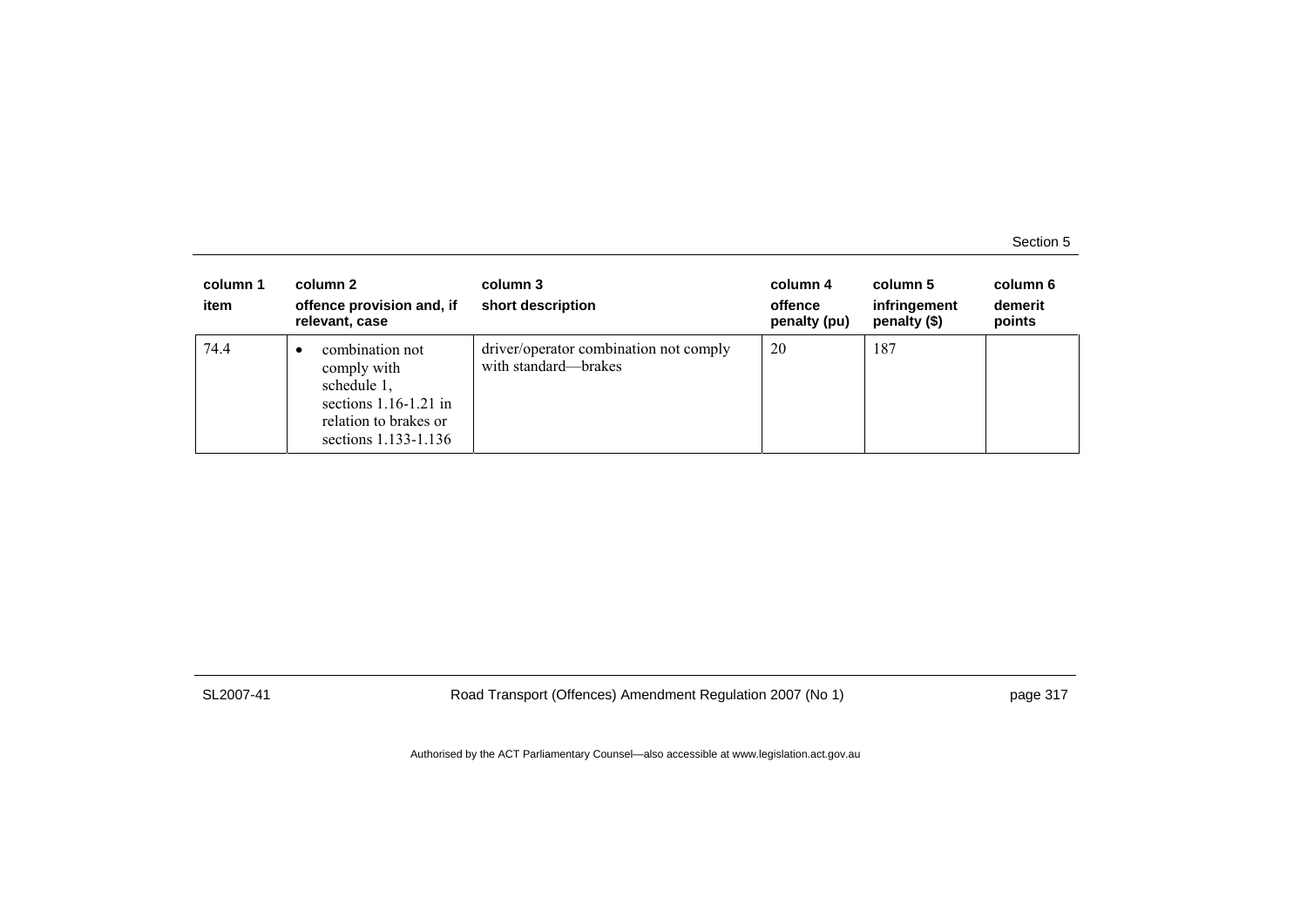| column 1<br>item | column 2<br>offence provision and, if<br>relevant, case                                                                                                                                                                                   | column 3<br>short description                                            | column 4<br>offence<br>penalty (pu) | column 5<br>infringement<br>penalty (\$) | column 6<br>demerit<br>points |
|------------------|-------------------------------------------------------------------------------------------------------------------------------------------------------------------------------------------------------------------------------------------|--------------------------------------------------------------------------|-------------------------------------|------------------------------------------|-------------------------------|
| 75               | 111(2)                                                                                                                                                                                                                                    |                                                                          |                                     |                                          |                               |
| 75.1             | vehicle in combination<br>$\bullet$<br>not comply with<br>schedule 1,<br>sections $1.16-1.21$ in<br>relation to something<br>not dealt with<br>elsewhere in this item<br>or another provision<br>not dealt with<br>elsewhere in this item | driver/operator vehicle in combination not<br>comply with standard—other | 20                                  | 117                                      |                               |

page 318 Road Transport (Offences) Amendment Regulation 2007 (No 1) SL2007-41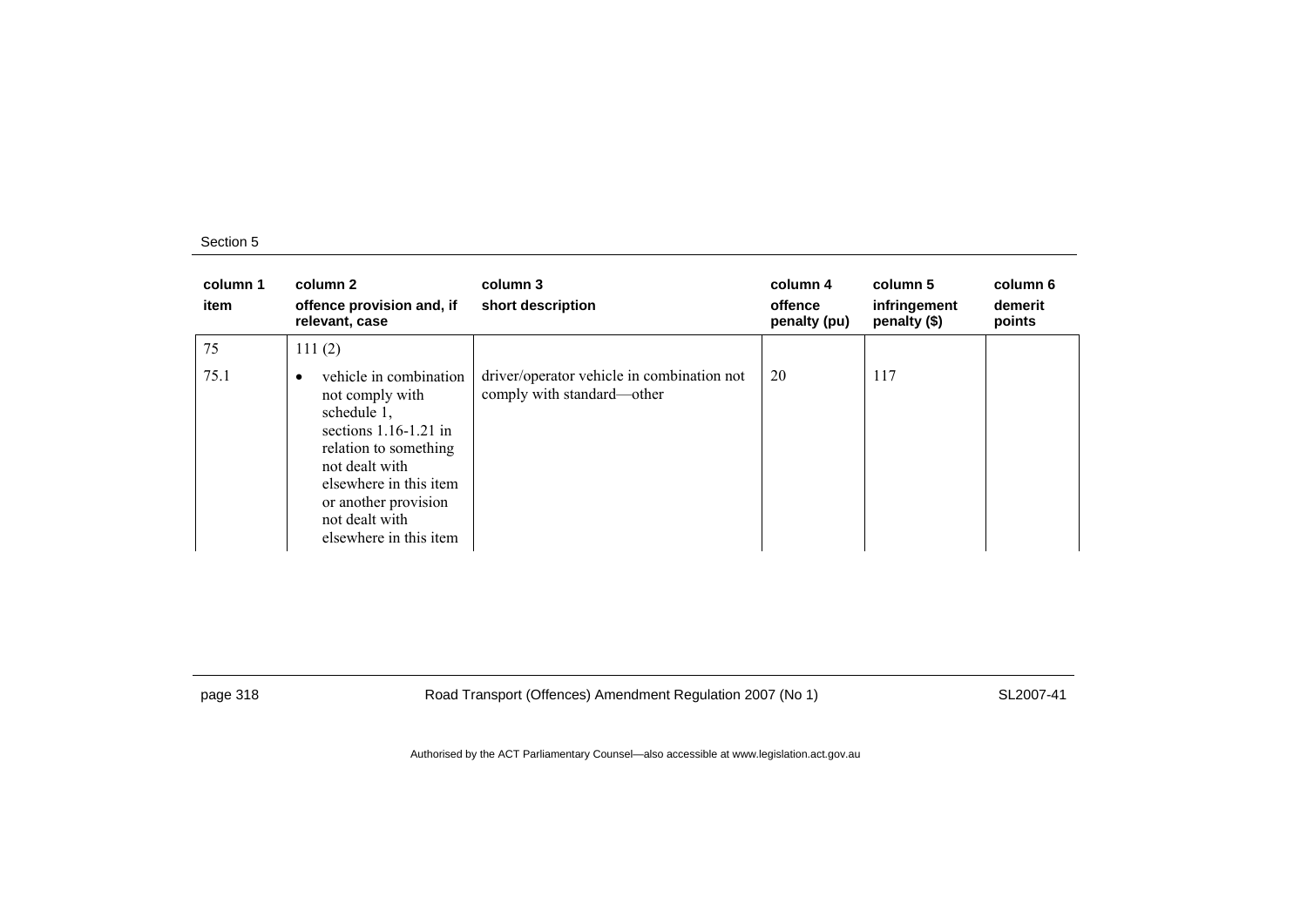| column 1<br>item | column 2<br>offence provision and, if<br>relevant, case                                                                                                                          | column 3<br>short description                                                | column 4<br>offence<br>penalty (pu) | column 5<br>infringement<br>penalty (\$) | column 6<br>demerit<br>points |
|------------------|----------------------------------------------------------------------------------------------------------------------------------------------------------------------------------|------------------------------------------------------------------------------|-------------------------------------|------------------------------------------|-------------------------------|
| 75.2             | vehicle in combination<br>$\bullet$<br>not comply with<br>schedule 1,<br>sections $1.16-1.21$ in<br>relation to brakes or<br>sections 1.133-1.136<br>and<br>sections 1.143-1.153 | driver/operator vehicle in combination not<br>comply with standard—brakes    | 20                                  | 187                                      |                               |
| 75.3             | vehicle in combination<br>$\bullet$<br>not comply with<br>schedule 1,<br>sections 1.16-1.21<br>in relation to<br>couplings or<br>sections 1.166-1.180                            | driver/operator vehicle in combination not<br>comply with standard—couplings | 20                                  | 117                                      |                               |

SL2007-41 Road Transport (Offences) Amendment Regulation 2007 (No 1) page 319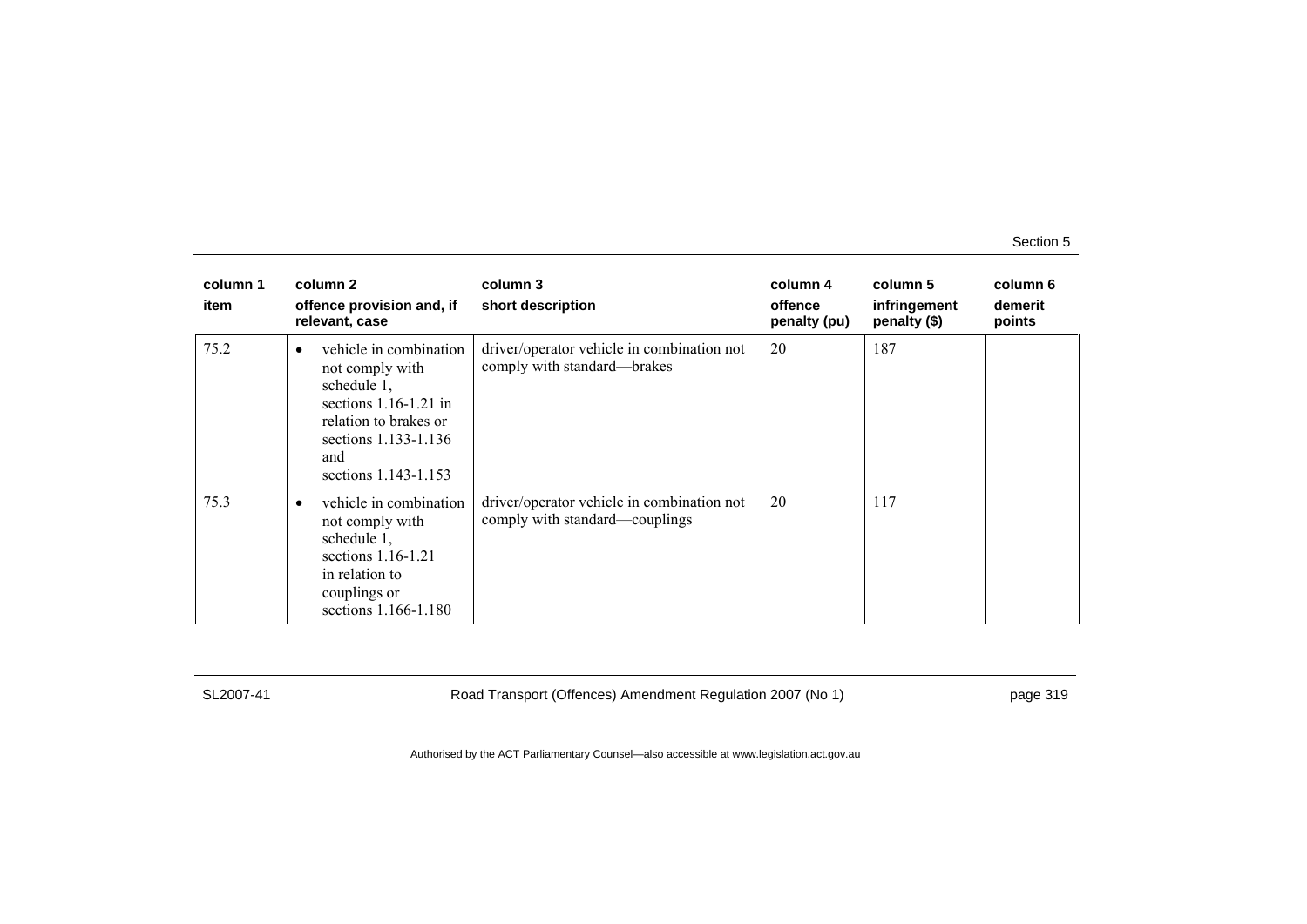| column 1<br>item | column 2<br>offence provision and, if<br>relevant, case | column 3<br>short description                                                                                               | column 4<br>offence<br>penalty (pu) | column 5<br>infringement<br>penalty (\$) | column 6<br>demerit<br>points |
|------------------|---------------------------------------------------------|-----------------------------------------------------------------------------------------------------------------------------|-------------------------------------|------------------------------------------|-------------------------------|
| 76               | 114(3)(a)                                               | modify/add component contrary to<br>standards                                                                               | 20                                  | 90                                       |                               |
| 77               | 114(3)(b)                                               | modify/add component without<br>certification                                                                               | 20                                  | 90                                       |                               |
| 78               | 122(1)(a)                                               | authorised examiner not tell authority<br>about change of name as required                                                  | 5                                   | 90                                       |                               |
| 79               | 122(1)(b)                                               | authorised examiner not return certificate<br>of appointment to authority for amendment<br>after change of name as required | 5                                   | 90                                       |                               |
| 80               | 122(2)(a)                                               | authorised examiner not tell authority<br>orally about change of address as required                                        | 5                                   | 90                                       |                               |
| 81               | 122(2)(b)                                               | authorised examiner not tell authority in<br>writing about change of address as required                                    | 5                                   | 90                                       |                               |

page 320 Road Transport (Offences) Amendment Regulation 2007 (No 1) SL2007-41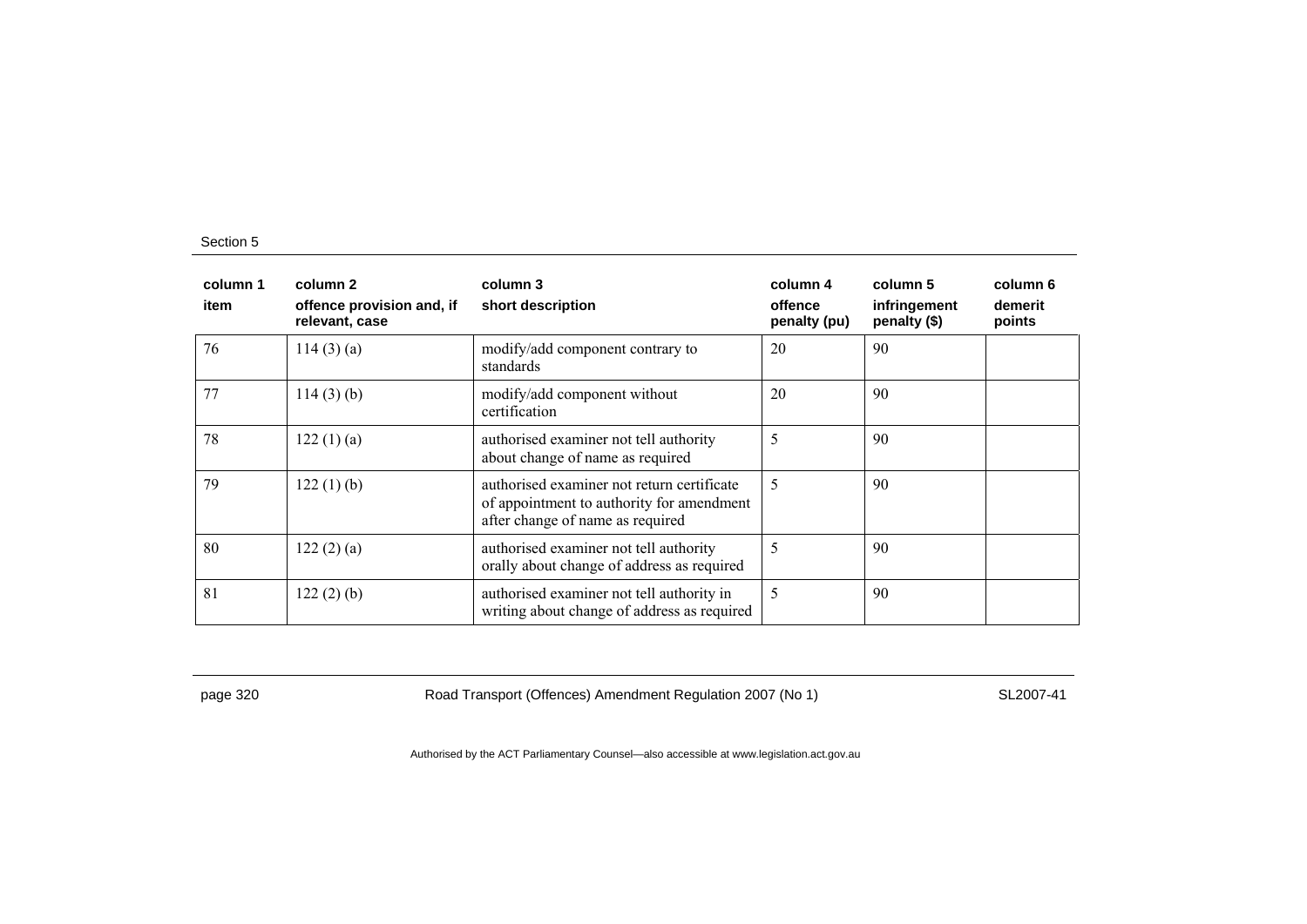| column 1<br>item | column 2<br>offence provision and, if<br>relevant, case | column 3<br>short description                                                                                                                  | column 4<br>offence<br>penalty (pu) | column 5<br>infringement<br>penalty (\$) | column 6<br>demerit<br>points |
|------------------|---------------------------------------------------------|------------------------------------------------------------------------------------------------------------------------------------------------|-------------------------------------|------------------------------------------|-------------------------------|
| 82               | 126                                                     | authorised examiner appointment<br>cancelled/suspended not return certificate<br>of appointment to authority as required                       | 20                                  | 90                                       |                               |
| 83               | 137                                                     | proprietor approval cancelled/suspended<br>not return certificate of approval of<br>premises to authority as required                          | 20                                  | 90                                       |                               |
| 84               | 138                                                     | proprietor not display certificate of<br>approval of premises as required                                                                      | 5                                   | 90                                       |                               |
| 85               | 139(1)(a)                                               | proprietor not keep up-to-date copy of light<br>vehicle manual/heavy vehicle<br>manual/Australian design rules at premises                     | 5                                   | 90                                       |                               |
| 86               | $139(1)$ (b)                                            | proprietor not keep up-to-date copy of<br>document applied/adopted/incorporated in<br>light vehicle manual/heavy vehicle manual<br>at premises | 5                                   | 90                                       |                               |

SL2007-41 Road Transport (Offences) Amendment Regulation 2007 (No 1) page 321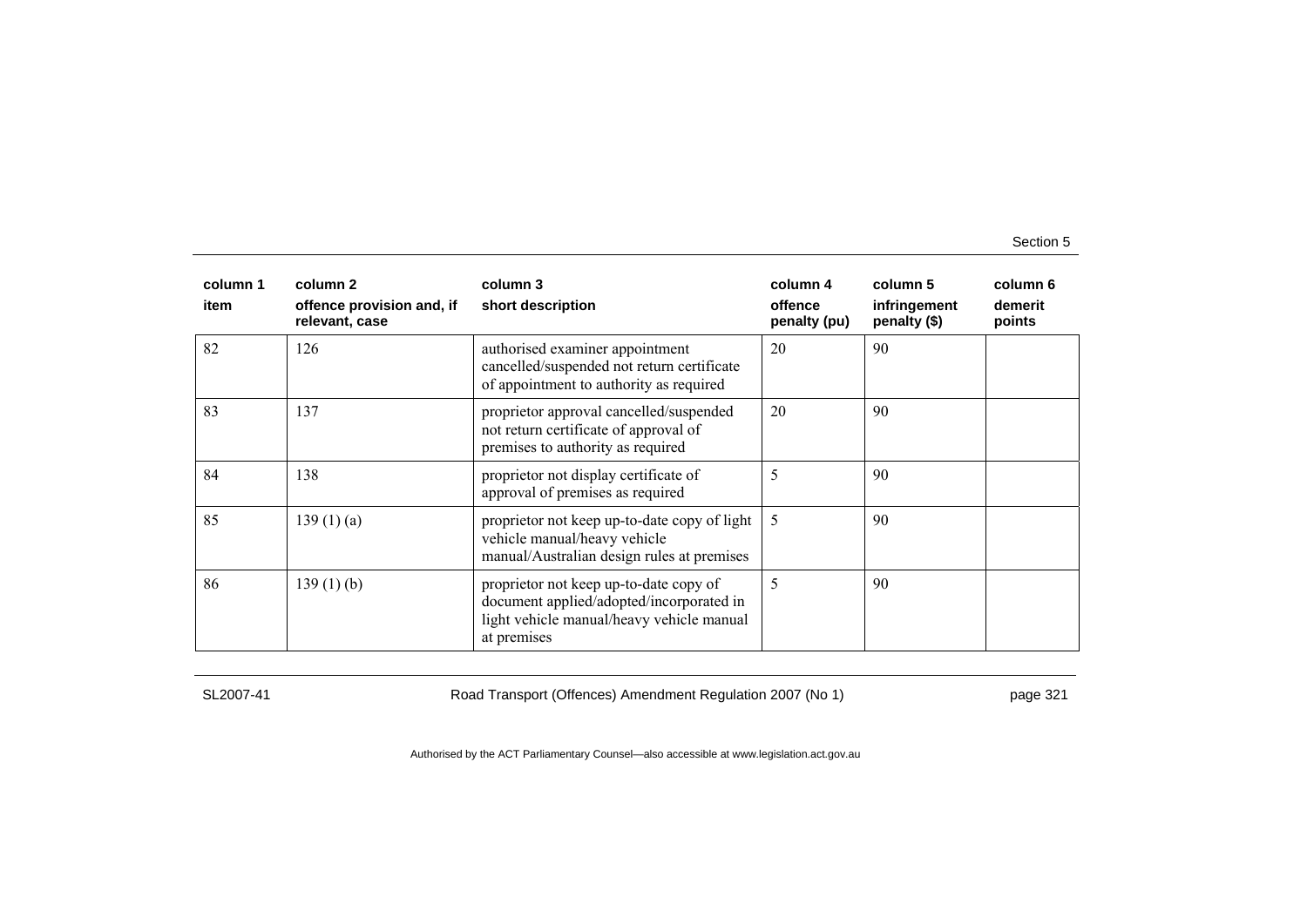| column 1<br>item | column 2<br>offence provision and, if<br>relevant, case | column 3<br>short description                                                                                        | column 4<br>offence<br>penalty (pu) | column 5<br>infringement<br>penalty (\$) | column 6<br>demerit<br>points |
|------------------|---------------------------------------------------------|----------------------------------------------------------------------------------------------------------------------|-------------------------------------|------------------------------------------|-------------------------------|
| 87               | 139(2)                                                  | proprietor not make copy of required<br>documents available for inspection as<br>required                            | 5                                   | 90                                       |                               |
| 88               | 140                                                     | proprietor not display approved inspection<br>station notice as required                                             | 5                                   | 90                                       |                               |
| 89               | 141 $(a)$                                               | previous proprietor not tell authority in<br>writing about ceasing to be proprietor as<br>required                   | 5                                   | 90                                       |                               |
| 90               | 141 $(b)$                                               | previous proprietor not return certificate of<br>approval for premises after ceasing to be<br>proprietor as required | -5                                  | 90                                       |                               |
| 91               | 142(a)                                                  | proprietor not tell authority about change<br>of name as required                                                    | 5                                   | 90                                       |                               |

page 322 Road Transport (Offences) Amendment Regulation 2007 (No 1) SL2007-41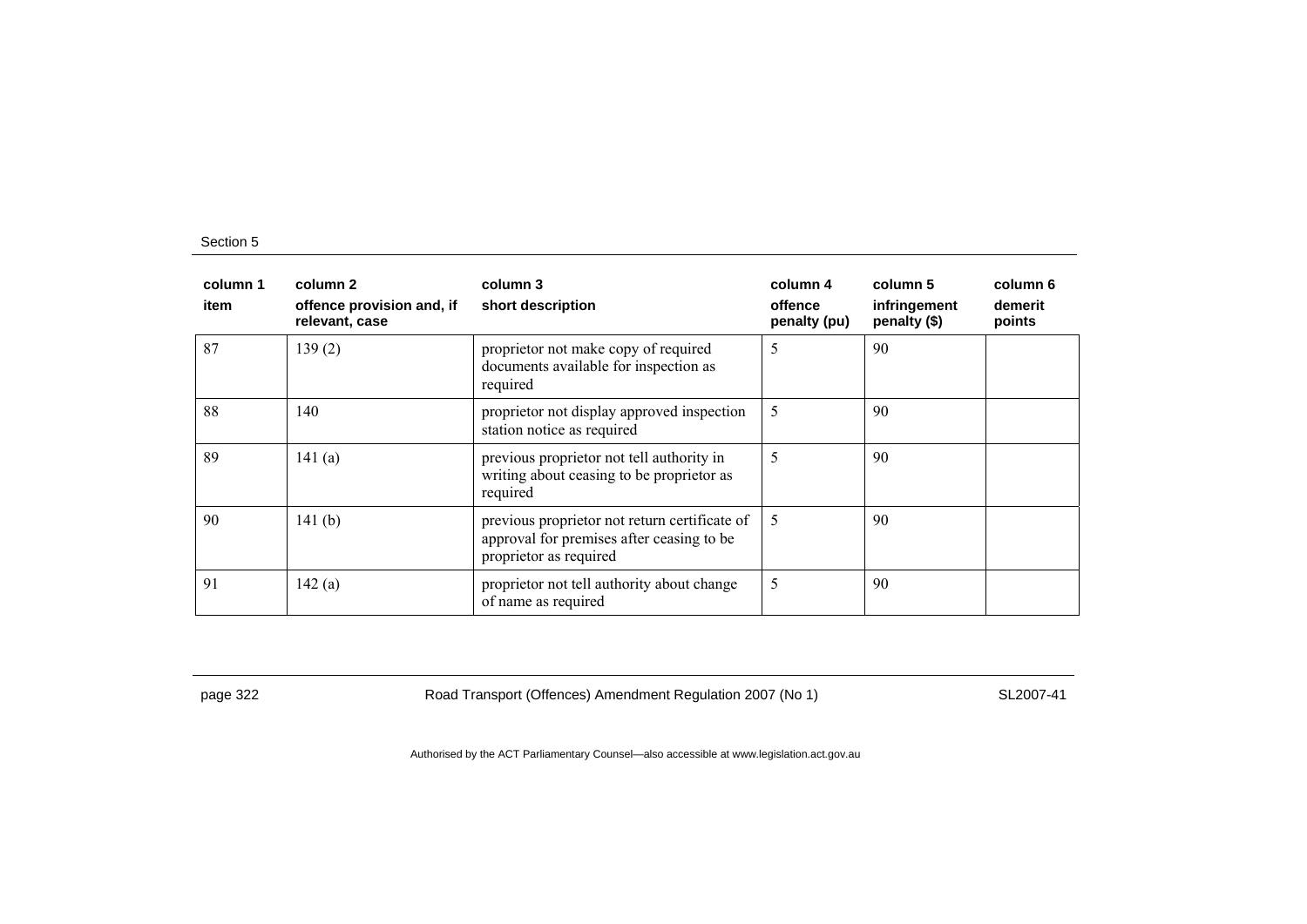| column 1<br>item | column 2<br>offence provision and, if<br>relevant, case | column 3<br>short description                                                                                               | column 4<br>offence<br>penalty (pu) | column 5<br>infringement<br>penalty (\$) | column 6<br>demerit<br>points |
|------------------|---------------------------------------------------------|-----------------------------------------------------------------------------------------------------------------------------|-------------------------------------|------------------------------------------|-------------------------------|
| 92               | 142(b)                                                  | proprietor not return certificate of approval<br>of premises to authority for amendment<br>after change of name as required | 5                                   | 90                                       |                               |
| 93               | 143(4)                                                  |                                                                                                                             |                                     |                                          |                               |
| 93.1             | for notice under<br>٠<br>143(2)                         | registered operator/person in control not<br>produce vehicle for inspection as required                                     | 20                                  | 90                                       |                               |
| 93.2             | for notice under<br>٠<br>143(3)                         | registered operator/person in control not<br>produce vehicle for inspection at changed<br>time/place as required            | 20                                  | 90                                       |                               |
| 94               | 147(a)                                                  | proprietor allow employee not authorised<br>examiner to test/inspect vehicle                                                | 20                                  | 90                                       |                               |

SL2007-41 Road Transport (Offences) Amendment Regulation 2007 (No 1) page 323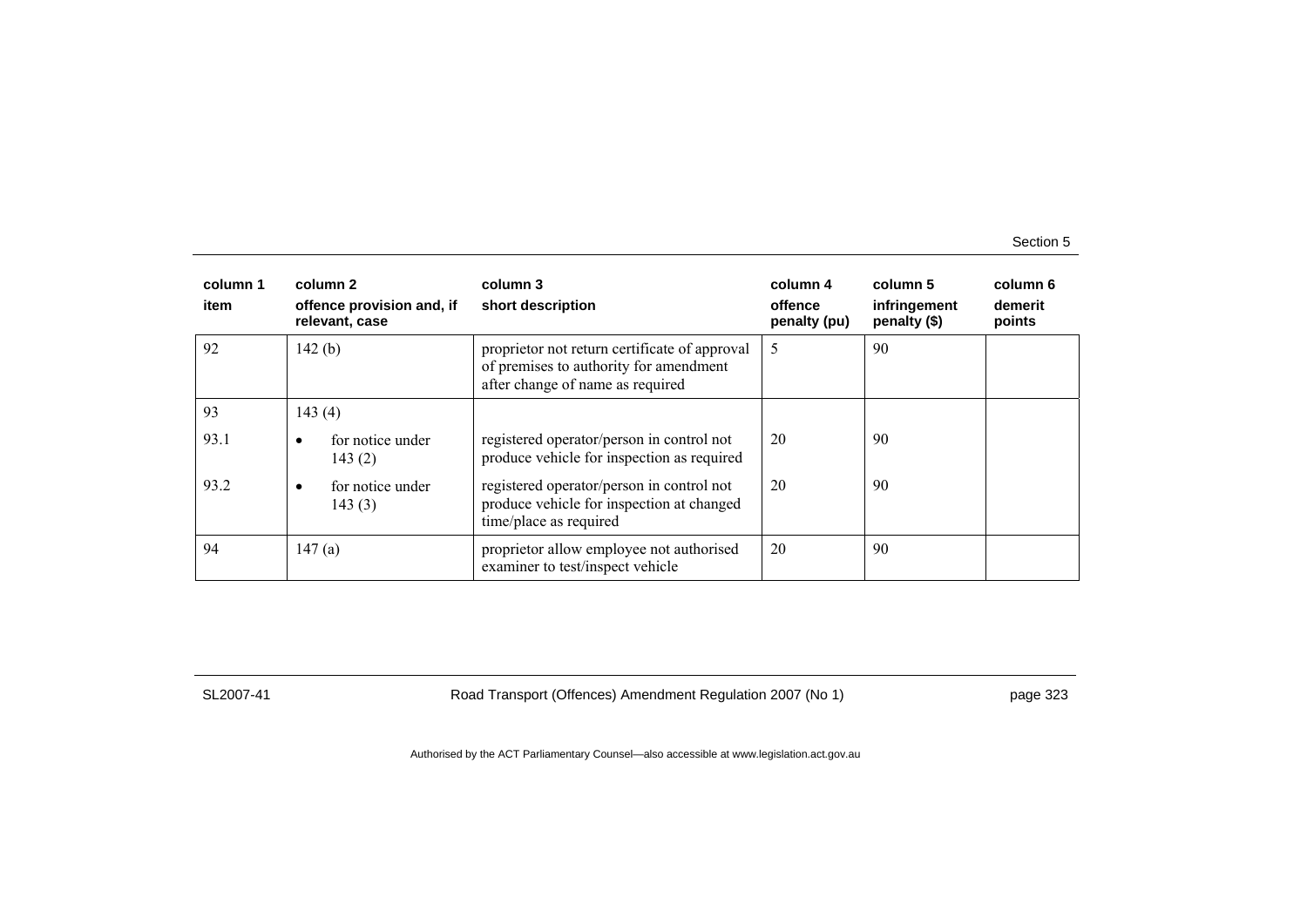| column 1<br>item | column 2<br>offence provision and, if<br>relevant, case | column 3<br>short description                                                                                                                                       | column 4<br>offence<br>penalty (pu) | column 5<br>infringement<br>penalty (\$) | column 6<br>demerit<br>points |
|------------------|---------------------------------------------------------|---------------------------------------------------------------------------------------------------------------------------------------------------------------------|-------------------------------------|------------------------------------------|-------------------------------|
| 95               | 147(b)                                                  | proprietor allow employee authorised<br>examiner to test/inspect vehicle not in<br>certificate of approval for<br>premises/examiner's certificate of<br>appointment | 20                                  | 90                                       |                               |
| 96               | 149(1)                                                  | person not authorised examiner inspect/<br>test vehicle                                                                                                             | 20                                  | 90                                       |                               |
| 97               | 149(2)                                                  | pretend to be authorised examiner                                                                                                                                   | 20                                  | 187                                      |                               |
| 98               | 149(3)                                                  | proprietor unapproved premises permit<br>inspection/testing of vehicle at premises                                                                                  | 20                                  | 90                                       |                               |
| 99               | 149(4)                                                  | proprietor pretend premises approved                                                                                                                                | 20                                  | 187                                      |                               |
| 100              | 155(3)                                                  | operator not have allotted engine number<br>stamped on/attached to vehicle part as<br>required                                                                      | 20                                  | 90                                       |                               |

page 324 Road Transport (Offences) Amendment Regulation 2007 (No 1) SL2007-41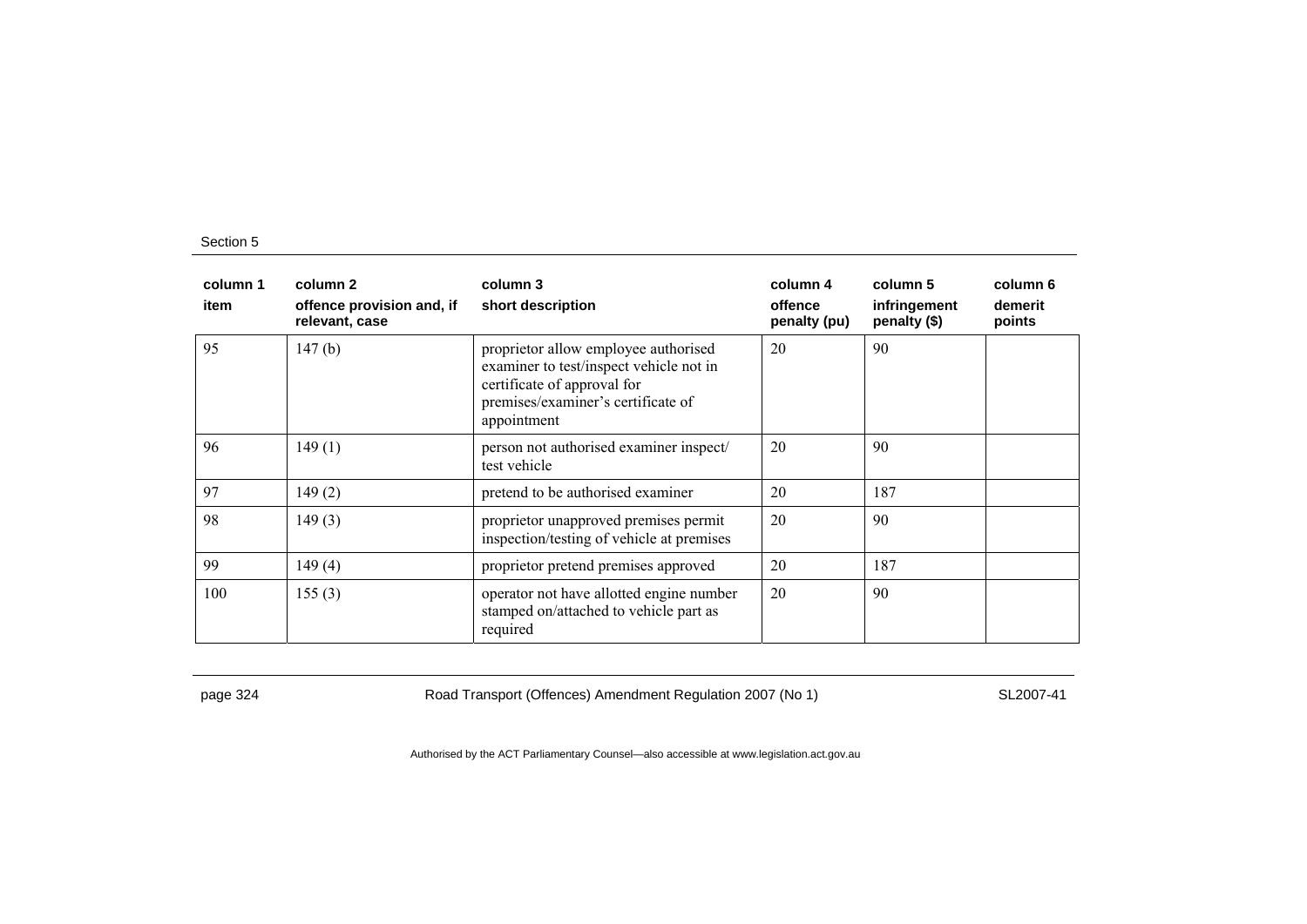| column 1<br>item | column 2<br>offence provision and, if<br>relevant, case | column 3<br>short description                                                                                                          | column 4<br>offence<br>penalty (pu) | column 5<br>infringement<br>penalty (\$) | column 6<br>demerit<br>points |
|------------------|---------------------------------------------------------|----------------------------------------------------------------------------------------------------------------------------------------|-------------------------------------|------------------------------------------|-------------------------------|
| 101              | 156(1)                                                  | stamp/attach component identification<br>number to vehicle part without authority                                                      | 20                                  | 90                                       |                               |
| 102              | 156(3)                                                  | change/deface/remove/interfere with<br>component identification number without<br>authority                                            | 20                                  | 90                                       |                               |
| 103              | 156(4)                                                  | knowingly possess vehicle part with<br>changed/defaced/removed/interfered with<br>component identification number without<br>authority | 20                                  | 90                                       |                               |
| 104              | 157(a)                                                  | person changing/replacing vehicle part not<br>tell authority about change/replacement as<br>required                                   | 20                                  | 90                                       |                               |
| 105              | 157(b)                                                  | person changing/replacing vehicle part not<br>keep copy of notice as required                                                          | 20                                  | 90                                       |                               |

SL2007-41 Road Transport (Offences) Amendment Regulation 2007 (No 1) page 325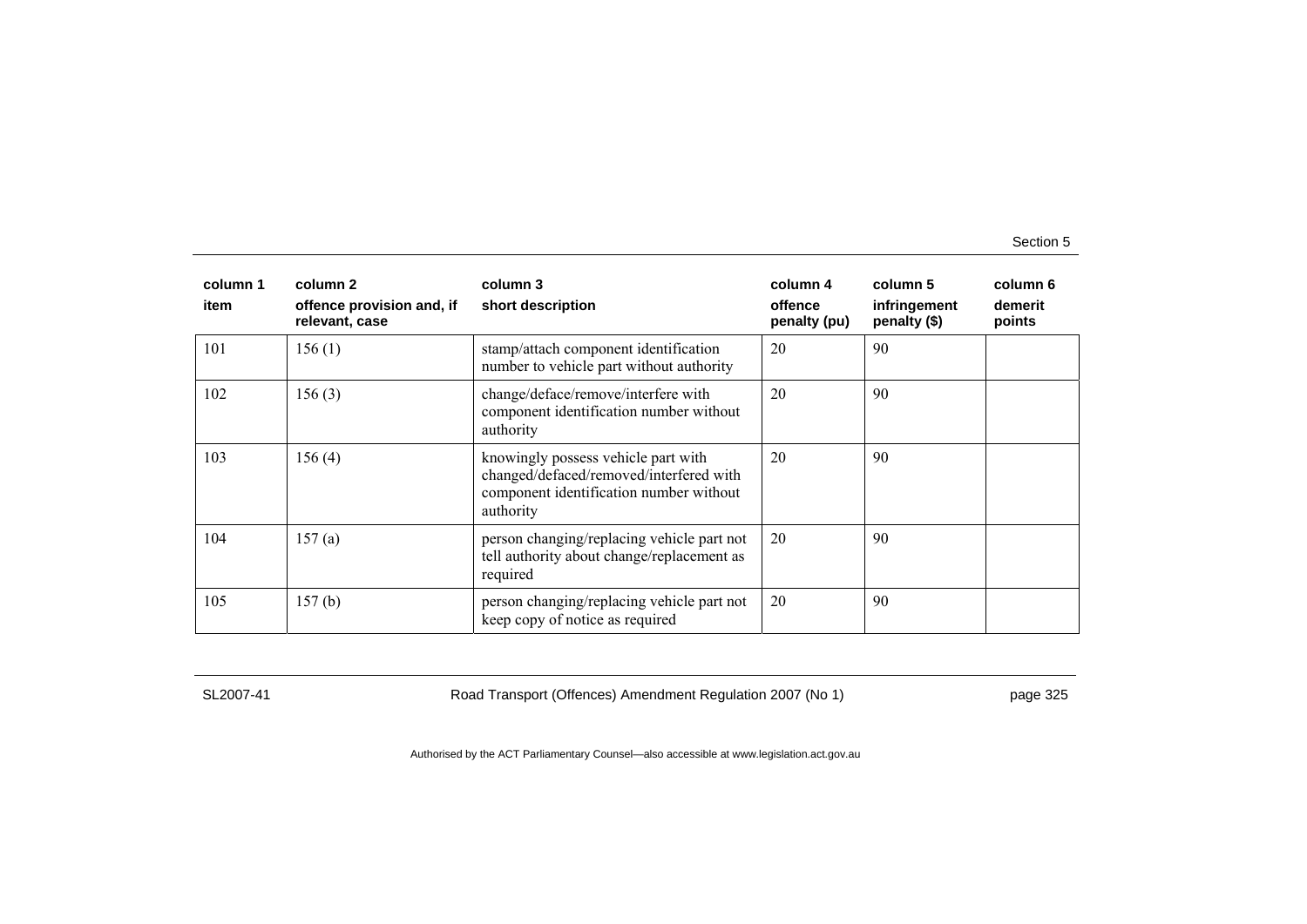| column 1<br>item | column 2<br>offence provision and, if<br>relevant, case | column 3<br>short description                                                                               | column 4<br>offence<br>penalty (pu) | column 5<br>infringement<br>penalty (\$) | column 6<br>demerit<br>points |
|------------------|---------------------------------------------------------|-------------------------------------------------------------------------------------------------------------|-------------------------------------|------------------------------------------|-------------------------------|
| 106              | 157(c)                                                  | person changing/replacing vehicle part not<br>produce copy of notice to police<br>officer/authorised person | 20                                  | 90                                       |                               |

page 326 Road Transport (Offences) Amendment Regulation 2007 (No 1) SL2007-41